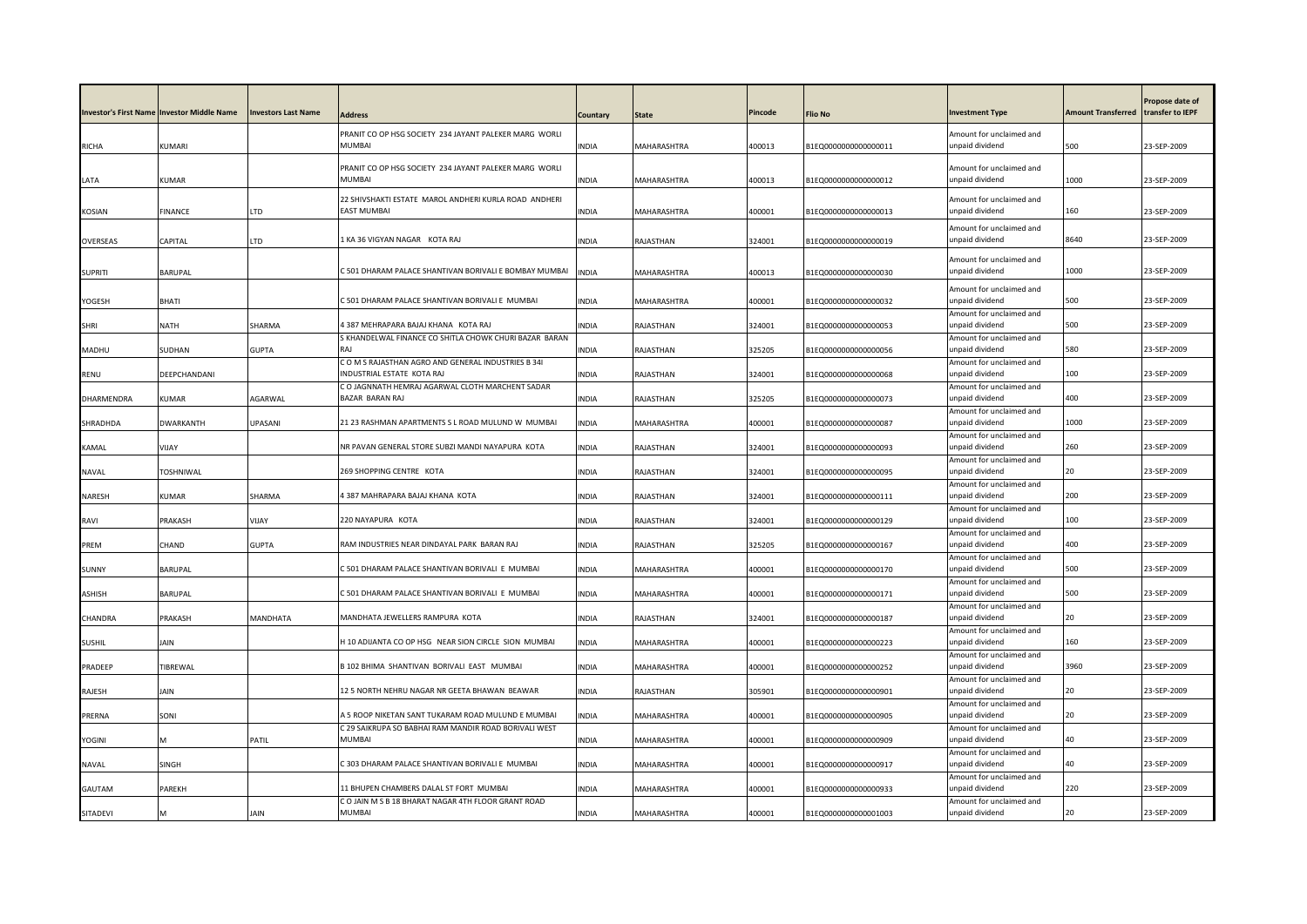|                   |                 |                  | C O MOTILAL S JAIN SHOP NO 2 KAMATHIPURA 15TH LANE S P ROAD |              |                    |        |                      | Amount for unclaimed and                    |    |             |
|-------------------|-----------------|------------------|-------------------------------------------------------------|--------------|--------------------|--------|----------------------|---------------------------------------------|----|-------------|
| TARARAM           |                 | RAV              | MUMRAI                                                      | <b>INDIA</b> | MAHARASHTRA        | 400001 | B1EQ0000000000001005 | unpaid dividend                             |    | 23-SEP-2009 |
|                   |                 |                  | COS MANOHARMAL CO OPP SARVODAY NGR 171 E PANJARA POLE       |              |                    |        |                      | Amount for unclaimed and                    |    |             |
| <b>HASTIMAL</b>   |                 | JAIN             | ROAD MUMBAI                                                 | <b>INDIA</b> | MAHARASHTRA        | 400001 | B1EQ0000000000001006 | unpaid dividend                             | 20 | 23-SEP-2009 |
|                   |                 |                  | COS MANOHARMAL CO OPP SARVODAY NGR 171 E PANJARA POLE       |              |                    |        |                      | Amount for unclaimed and                    |    |             |
| <b>AJITKUMAR</b>  |                 | SHAH             | ROAD MUMBAI                                                 | <b>INDIA</b> | MAHARASHTRA        | 400001 | B1EQ0000000000001007 | unpaid dividend                             |    | 23-SEP-2009 |
|                   |                 |                  | B 107 SHREENATH BHAVAN 2 OPP HOLY CROSS SCHOOL CABIN X RD   |              |                    |        |                      | Amount for unclaimed and                    |    |             |
| VANDANA           |                 | BHATIYA          | BHAYANDAR EAST THANE                                        | <b>INDIA</b> | MAHARASHTRA        | 401105 | B1EQ0000000000001008 | unpaid dividend                             | 20 | 23-SEP-2009 |
|                   |                 |                  | SHINGJI BHVAN 1 ST FLOOR R N 3 DR MEISHERI RD DONGRI        |              |                    |        |                      | Amount for unclaimed and                    |    |             |
| <b>JAYANTILAL</b> |                 | JAIN             | MUMBAI                                                      | INDIA        | MAHARASHTRA        | 400001 | B1EQ0000000000001042 | unpaid dividend                             |    | 23-SEP-2009 |
|                   |                 |                  | 222 D CAVEL CROSS LANE NO 10 IST FL R N 25 DR VIEGAS STREET |              |                    |        |                      | Amount for unclaimed and                    |    |             |
| KAVITA            | SARAF           |                  | MUMBAI                                                      | INDIA        | MAHARASHTRA        | 400001 | B1EQ0000000000001048 | unpaid dividend                             |    | 23-SEP-2009 |
|                   |                 |                  |                                                             |              |                    |        |                      | Amount for unclaimed and                    |    |             |
| VASUMATI          |                 | MEHTA            | A 302 RAJTARA APT AZAD RD VILE PARLE E MUMBAI               | <b>INDIA</b> | MAHARASHTRA        | 400001 | B1EQ0000000000001052 | unpaid dividend                             |    | 23-SEP-2009 |
|                   |                 |                  |                                                             |              |                    |        |                      | Amount for unclaimed and                    |    |             |
| <b>ASHA</b>       |                 | PANSARI          | 404 VARDHMAN CHAMBERS CAWASJI PATEL STREET FORT MUMBAI      | <b>INDIA</b> | MAHARASHTRA        | 400001 | B1EQ0000000000001057 | unpaid dividend                             | 20 | 23-SEP-2009 |
|                   |                 |                  | A 12 SAI ARADHANA SECTOR B JESAL PARK BHAYANDAR EAST        |              |                    |        |                      | Amount for unclaimed and                    |    |             |
| RAJ               | <b>IMXA</b>     | KHETAWAT         | <b>MUMBAI</b>                                               | INDIA        | MAHARASHTRA        | 400001 | B1EQ0000000000001064 | unpaid dividend                             |    | 23-SEP-2009 |
|                   |                 |                  | 4 7 PAWAN BAUG S V ROAD NR CHINCHOLI PHATAK MALAD WEST      |              |                    |        |                      | Amount for unclaimed and                    |    |             |
| PRAMOD            | SHARMA          |                  | <b>MUMBAI</b>                                               | <b>INDIA</b> | MAHARASHTRA        | 400001 | B1EQ0000000000001069 | unpaid dividend                             |    | 23-SEP-2009 |
|                   |                 |                  | 406 KANCHANGANGA 1 B LOKHANDWALA COMPLEX ANDHERI W          |              |                    |        |                      | Amount for unclaimed and                    |    |             |
| <b>MAHESH</b>     | <b>UDAIPURI</b> |                  | <b>MUMBAI</b>                                               | <b>INDIA</b> | <b>MAHARASHTRA</b> | 400001 | B1EQ0000000000001075 | unpaid dividend                             | 20 | 23-SEP-2009 |
|                   |                 |                  | 22 A JAGJIVAN MENSION 1ST FLR R NO 4 2ND FANASWADI DADI     |              |                    |        |                      | Amount for unclaimed and                    |    |             |
| OMPRAKASH         | SUCTANIA        |                  | SETH AGIARY LANE MUMBAI                                     | <b>INDIA</b> | MAHARASHTRA        | 400001 | B1EQ0000000000001081 | unpaid dividend                             | 20 | 23-SEP-2009 |
|                   |                 |                  | 402 A NIRAMAL SAGAR APPTS DEVIDAS LANE S V P ROAD BORIVALI  |              |                    |        |                      |                                             |    |             |
| <b>MAHENDRA</b>   | MEHTA           |                  | W MUMBAI                                                    | <b>INDIA</b> | MAHARASHTRA        | 400001 | B1EQ0000000000001096 | Amount for unclaimed and<br>unpaid dividend | 20 | 23-SEP-2009 |
|                   |                 |                  | 260 18 LAXMI BHUVAN IIFL SCHEME NO 6 ROAD NO 31 A SION EAST |              |                    |        |                      |                                             |    |             |
|                   |                 |                  | MUMBAI                                                      |              |                    |        |                      | Amount for unclaimed and                    | 20 | 23-SEP-2009 |
| RAJUL             | RAJNIKANT       | SHAH             |                                                             | <b>INDIA</b> | MAHARASHTRA        | 400001 | B1EQ0000000000001109 | unpaid dividend                             |    |             |
|                   |                 |                  | A 409 SHIVPALACE OPP BHARAT NATYA MANDIR SHASTRI NAGAR      |              |                    |        |                      | Amount for unclaimed and                    |    |             |
|                   |                 | PARIMALADEVI     | DOMBIVALI WEST THANE                                        | <b>INDIA</b> | MAHARASHTRA        | 401101 | B1EQ0000000000001121 | unpaid dividend                             |    | 23-SEP-2009 |
|                   |                 |                  | 10TH FLOOR SHROFF COOPER NO 1012 STOCK EXCH BLDG DALAL      |              |                    |        |                      | Amount for unclaimed and                    | 20 |             |
| SHASHANK          | SHROFF          |                  | <b>STREET MUMBAI</b>                                        | <b>INDIA</b> | MAHARASHTRA        | 400001 | B1EQ0000000000001132 | unpaid dividend                             |    | 23-SEP-2009 |
|                   |                 |                  |                                                             |              |                    |        |                      | Amount for unclaimed and                    |    |             |
| <b>JASUMATI</b>   | BAGADIA         |                  | 3 SANGAM 353 B 16 V B LANE GHATKOPAR EAST MUMBAI            | <b>INDIA</b> | MAHARASHTRA        | 400001 | B1EQ0000000000001136 | unpaid dividend                             |    | 23-SEP-2009 |
|                   |                 |                  | 191 B R NO 15 9TH CAVES CORR LANE DR VIEGAS STREET KALBADEV |              |                    |        |                      | Amount for unclaimed and                    |    |             |
| NANDLAL           | TULSIAN         |                  | <b>MUMBAI</b>                                               | <b>INDIA</b> | MAHARASHTRA        | 400001 | B1EQ0000000000001138 | unpaid dividend                             |    | 23-SEP-2009 |
|                   |                 |                  |                                                             |              |                    |        |                      | Amount for unclaimed and                    |    |             |
| RASHMI            | NEVATIA         |                  | LJOGESH 14 NATWAR NAGAR RD JOGESHWARI EAST MUMBAI           | <b>INDIA</b> | MAHARASHTRA        | 400001 | B1EQ0000000000001140 | unpaid dividend                             | 20 | 23-SEP-2009 |
|                   |                 |                  |                                                             |              |                    |        |                      | Amount for unclaimed and                    |    |             |
| SHILPA            | NEVATIA         |                  | JOGESH 14 NATWAR NAGAR RD JOGESHWARI EAST MUMBAI            | <b>INDIA</b> | MAHARASHTRA        | 400001 | B1EQ0000000000001141 | unpaid dividend                             |    | 23-SEP-2009 |
|                   |                 |                  |                                                             |              |                    |        |                      | Amount for unclaimed and                    |    |             |
| <b>BHAGWANDAS</b> | SHAH            |                  | 107 2 PERIN NARIMAN STREET FORT MUMBAI                      | <b>INDIA</b> | MAHARASHTRA        | 400001 | B1EQ0000000000001161 | unpaid dividend                             |    | 23-SEP-2009 |
|                   |                 |                  |                                                             |              |                    |        |                      | Amount for unclaimed and                    |    |             |
| SAMEER            | HATHIWALA       |                  | 5 GULNAR 12 HILL ROAD BANDRA WEST MUMBAI                    | <b>INDIA</b> | MAHARASHTRA        | 400001 | B1EQ0000000000001165 | unpaid dividend                             |    | 23-SEP-2009 |
|                   |                 |                  |                                                             |              |                    |        |                      | Amount for unclaimed and                    |    |             |
| GANESH            | METEHA          |                  | 404 TARFDEO AIRCONDITION MARKET TARDEO MUMBAI               | <b>INDIA</b> | MAHARASHTRA        | 400001 | B1EQ0000000000001166 | unpaid dividend                             |    | 23-SEP-2009 |
|                   |                 |                  |                                                             |              |                    |        |                      | Amount for unclaimed and                    |    |             |
| SHARDA            | HATIWALA        |                  | 5 GULNAR 12 HILL ROAD BANDRA WEST MUMBAI                    | INDIA        | MAHARASHTRA        | 400001 | B1EQ0000000000001167 | unpaid dividend                             |    | 23-SEP-2009 |
|                   |                 |                  | FLAT ON 114 LEENA APARTMENT D WING IST FLOOR 60 FEET ROAD   |              |                    |        |                      | Amount for unclaimed and                    |    |             |
| <b>BINDIYA</b>    |                 | JAIN             | BHAYANDAR WEST THANE                                        | INDIA        | MAHARASHTRA        | 401101 | B1EQ0000000000001211 | unpaid dividend                             |    | 23-SEP-2009 |
|                   |                 |                  | FLAT ON 114 LEENA APARTMENT D WING IST FLOOR 60 FEET ROAD   |              |                    |        |                      | Amount for unclaimed and                    |    |             |
| DIPIKA            |                 | AIN              | BHAYANDAR WEST THANE                                        | INDIA        | MAHARASHTRA        | 401101 | B1EQ0000000000001212 | unpaid dividend                             |    | 23-SEP-2009 |
|                   |                 |                  | FLAT ON 114 LEENA APARTMENT D WING IST FLOOR 60 FEET ROAD   |              |                    |        |                      | Amount for unclaimed and                    |    |             |
| LALIT             | KUMAR           | MJAIN            | BHAYANDAR WEST THANE                                        | <b>INDIA</b> | MAHARASHTRA        | 401101 | B1EQ0000000000001213 | unpaid dividend                             |    | 23-SEP-2009 |
|                   |                 |                  |                                                             |              |                    |        |                      | Amount for unclaimed and                    |    |             |
| <b>YAUV</b>       | <b>BHAI</b>     | CHIMANBHAIPAREKH | A A 402 NAND DHAM LT ROAD BORIVLI WEST MUMBAI               | <b>NDIA</b>  | MAHARASHTRA        | 400001 | B1EQ0000000000001225 | unpaid dividend                             |    | 23-SEP-2009 |
|                   |                 |                  | S K FOUNDRY SERVICES P LTD NOVELTY SILK MILLS COMPD S V RD  |              |                    |        |                      | Amount for unclaimed and                    |    |             |
| VEENA             | VAGERIA         |                  | DAHISAR E MUMBAI                                            | <b>INDIA</b> | MAHARASHTRA        | 400001 | B1EQ0000000000001250 | unpaid dividend                             |    | 23-SEP-2009 |
|                   |                 |                  | S K FOUNDRY SERVICES P LTD NOVELTY SILK MILLS COMPD S V RD  |              |                    |        |                      | Amount for unclaimed and                    |    |             |
|                   |                 | SURVE            | DAHISAR E MUMBAI                                            | <b>INDIA</b> | MAHARASHTRA        | 400001 | B1EQ0000000000001251 | unpaid dividend                             |    | 23-SEP-2009 |
|                   |                 |                  |                                                             |              |                    |        |                      |                                             |    |             |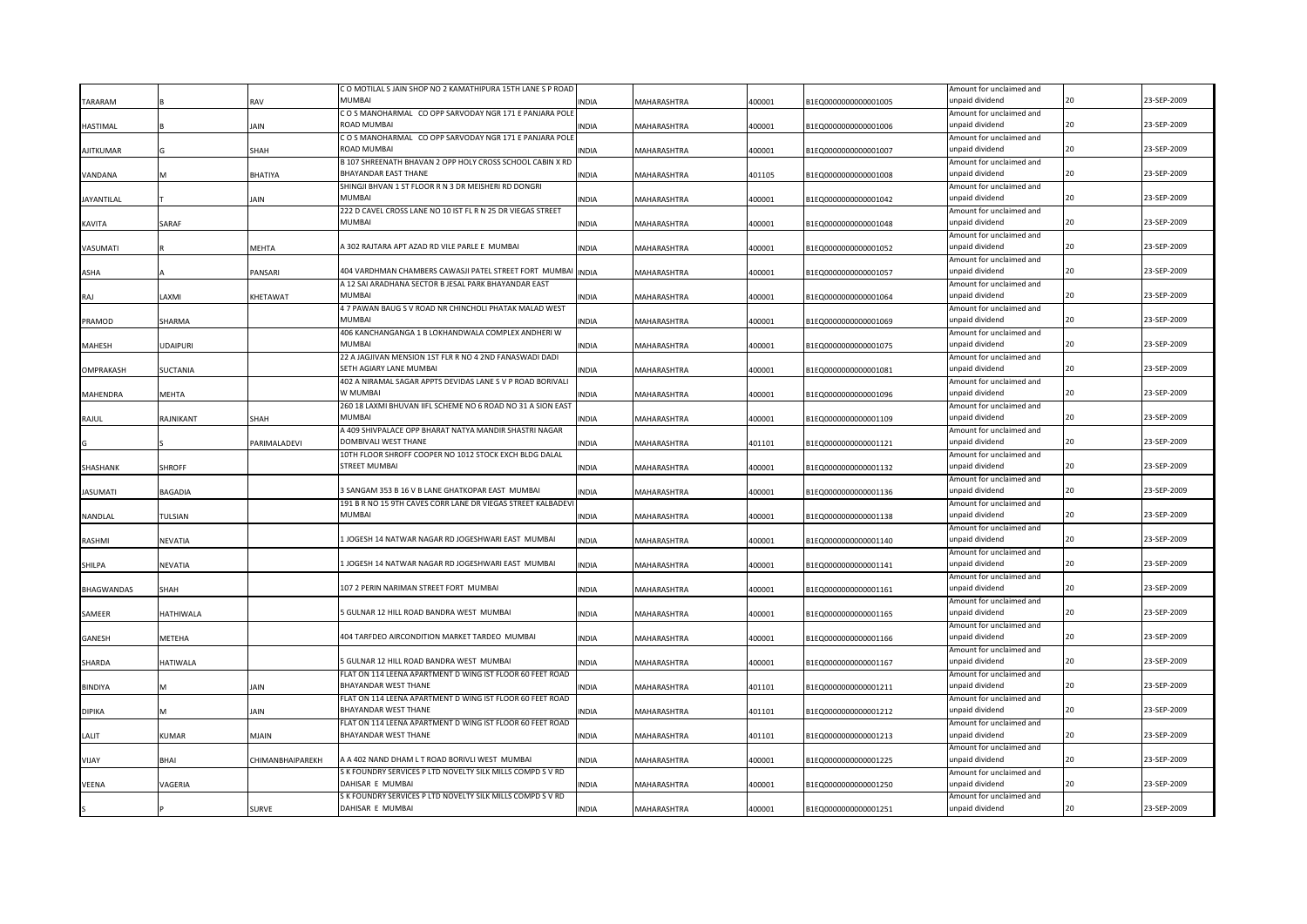|                   |               |              |                                                                     |              |             |        |                      | Amount for unclaimed and                    |    |             |
|-------------------|---------------|--------------|---------------------------------------------------------------------|--------------|-------------|--------|----------------------|---------------------------------------------|----|-------------|
| SAPPHIRE          | SECURITIES    | PVTLTD       | 301 SUNDAR NAGAR S V ROAD MALAD WEST MUMBAI                         | <b>INDIA</b> | MAHARASHTRA | 400001 | 1EQ0000000000001267  | unpaid dividend                             | 20 | 23-SEP-2009 |
|                   |               |              | 502 SHANKAR APPARTEMENT KANTINAGAR JB NAGAR ANDHERI                 |              |             |        |                      | Amount for unclaimed and                    |    |             |
| MEENA             | devi          | AGARWAL      | EAST MUMBAI                                                         | <b>INDIA</b> | MAHARASHTRA | 400001 | B1EQ0000000000001270 | unpaid dividend                             | 20 | 23-SEP-2009 |
|                   |               |              |                                                                     |              |             |        |                      | Amount for unclaimed and                    |    |             |
| ARUN              |               | SARAF        | SHOP NO 5 KESHAV KUNJ MAIN AVENUE SANTACRUZ W MUMBAI                | <b>INDIA</b> | MAHARASHTRA | 400001 | B1EQ0000000000001280 | unpaid dividend                             | 20 | 23-SEP-2009 |
|                   |               |              | C 408 ANANT APARTMENTS THAKUR COMPLEX KANDIVLI E                    |              |             |        |                      | Amount for unclaimed and                    |    |             |
| <b>LONAM</b>      | <b>GUPTA</b>  |              | MUMBAI                                                              | <b>INDIA</b> | MAHARASHTRA | 400001 | B1EQ0000000000001282 | unpaid dividend                             | 20 | 23-SEP-2009 |
|                   |               |              |                                                                     |              |             |        |                      | Amount for unclaimed and                    |    |             |
| KASHMIRA          | MEHTA         |              | NIVANT SOCIETY BLOCK 18 ABJAJ ROAD VILE PARLE WEST MUMBAI           | <b>INDIA</b> | MAHARASHTRA | 400001 | B1EQ0000000000001285 | unpaid dividend                             | 20 | 23-SEP-2009 |
|                   |               |              | RAJMATIC H S BLOCK NO 9 10 POKAR COLONY 1 NEAR R T O                |              |             |        |                      | Amount for unclaimed and                    |    |             |
| <b>HIRABEN</b>    | VED           |              | CORNER MERI DINDORI RD NASHIK                                       | <b>INDIA</b> | MAHARASHTRA | 422001 | B1EQ0000000000001290 | unpaid dividend                             | 20 | 23-SEP-2009 |
|                   |               |              | GALA KUNJ APART B 7 2ND FLOOR NEHRU ROAD MULUND WEST                |              |             |        |                      | Amount for unclaimed and                    |    |             |
| SHAKARBAI         |               | CHHEDA       | MUMBAI                                                              | <b>INDIA</b> | MAHARASHTRA | 400001 | B1EQ0000000000001298 | unpaid dividend                             | 20 | 23-SEP-2009 |
|                   |               |              | 202 KUNDAN APTS VINAYAK NAGAR ROAD BHAYANDER WEST                   |              |             |        |                      | Amount for unclaimed and                    |    |             |
| MADANLAL          | RAIKA         |              | THANF                                                               | <b>INDIA</b> | MAHARASHTRA | 401101 | B1EQ0000000000001304 | unpaid dividend                             | 20 | 23-SEP-2009 |
|                   |               |              | A 18 HAPPY HOUSE SOCIETY S EXNATH BUVA HATISKAR MARG                |              |             |        |                      | Amount for unclaimed and                    |    |             |
| GEETA             | AJIT          | MAYEKAR      | PRABHADEVI MUMBAI                                                   | <b>INDIA</b> | MAHARASHTRA | 400001 | B1EQ0000000000001314 | unpaid dividend                             |    | 23-SEP-2009 |
|                   |               |              |                                                                     |              |             |        |                      | Amount for unclaimed and                    |    |             |
| SEEMA             | SINGH         |              | 3404 GODAVARI SHANTIVAN BORIVALI EAST MUMBAI                        | <b>INDIA</b> | MAHARASHTRA | 400001 | B1EQ0000000000001324 | unpaid dividend                             | 20 | 23-SEP-2009 |
|                   |               |              | D 404 GODAVARI BLDG SHANTIVAN NEAR NATIONAL PARK BORIVALI           |              |             |        |                      | Amount for unclaimed and                    |    |             |
| SANGEETA          | <b>JOGWAR</b> |              | EAST MUMBAI                                                         | <b>INDIA</b> | MAHARASHTRA | 400001 | B1EQ0000000000001328 | unpaid dividend                             | 20 | 23-SEP-2009 |
|                   |               |              |                                                                     |              |             |        |                      | Amount for unclaimed and                    |    |             |
| SURENDRA          | KUMAR         | SINGH        | 433 CHIRA BAZAR R N 2 B SUKANYA NIVAS MUMBAI                        | <b>INDIA</b> | MAHARASHTRA | 400001 | B1EQ0000000000001332 | unpaid dividend                             | 20 | 23-SEP-2009 |
|                   |               |              | 4 J P SHAH CHAWL PYARELAL COMPOUND KATER ROAD NO 3                  |              |             |        |                      | Amount for unclaimed and                    |    |             |
| <b>BIPIN</b>      |               | KOTHARI      | BORIVLI E MUMBAI                                                    | <b>INDIA</b> | MAHARASHTRA | 400001 | B1EQ0000000000001341 | unpaid dividend                             |    | 23-SEP-2009 |
|                   |               |              |                                                                     |              |             |        |                      | Amount for unclaimed and                    |    |             |
| <b>SURESH</b>     |               | LOLADIA      | B 2 SURYALOK SHIV SENA GALLY BHAYANDAR W MUMBAI                     | <b>INDIA</b> | MAHARASHTRA | 400001 | B1EQ0000000000001343 | unpaid dividend                             | 20 | 23-SEP-2009 |
|                   |               |              |                                                                     |              |             |        |                      | Amount for unclaimed and                    |    |             |
| RAJNI             |               | SACHDEVA     | 41 JAYKAR SMRUTI AAREY ROAD GOREGAON W MUMBAI                       | <b>INDIA</b> | MAHARASHTRA | 400001 | B1EQ0000000000001344 | unpaid dividend                             | 40 | 23-SEP-2009 |
|                   |               |              | A SHIVKRUPA MAVAJI WADI OLD NAGARDAS ROAD ANDHERI E                 |              |             |        |                      | Amount for unclaimed and                    |    |             |
| PRAVINA           | <b>MEHTA</b>  |              | MUMBAI                                                              | <b>INDIA</b> | MAHARASHTRA | 400001 | B1EQ0000000000001349 | unpaid dividend                             | 20 | 23-SEP-2009 |
|                   |               |              |                                                                     |              |             |        |                      | Amount for unclaimed and                    |    |             |
| SATYANARAYAN      | <b>MISHRA</b> |              | 301 EWING KRISHNA SHANTIVAN COMPLEX BORIVLI E MUMBAI                | <b>INDIA</b> | MAHARASHTRA | 400001 | B1EQ0000000000001355 | unpaid dividend                             | 20 | 23-SEP-2009 |
|                   |               |              |                                                                     |              |             |        |                      | Amount for unclaimed and                    |    |             |
| SHILPI            | SINHA         |              | B 303 GODAVARI APTS SHANTIVAN COMPL EX BORIVLI E MUMBAI             | <b>INDIA</b> | MAHARASHTRA | 400001 | B1EQ0000000000001356 | unpaid dividend                             | 20 | 23-SEP-2009 |
|                   |               |              |                                                                     |              |             |        |                      | Amount for unclaimed and                    |    |             |
| SUJATA            |               | REDDY        | 303 D WING KOYNA SHANTIVAN BORIVLI E MUMBAI                         | <b>INDIA</b> | MAHARASHTRA | 400001 | B1EQ0000000000001358 | unpaid dividend                             | 20 | 23-SEP-2009 |
|                   |               |              |                                                                     |              |             |        |                      | Amount for unclaimed and                    |    |             |
| RAMESH            |               | LOLADIA      | B 5 TOP IN TOWN KEDARMAL ROAD MALAD E MUMBAI                        | <b>INDIA</b> | MAHARASHTRA | 400001 | B1EQ0000000000001383 | unpaid dividend                             | 20 | 23-SEP-2009 |
|                   |               |              |                                                                     |              |             |        |                      | Amount for unclaimed and                    | 20 |             |
| RAKSHIT           |               | <b>DOSHI</b> | B 5 TOP IN TOWN KEDARMAL ROAD MALAD E BOMBAY MUMBAI                 | <b>INDIA</b> | MAHARASHTRA | 400001 | B1EQ0000000000001384 | unpaid dividend                             |    | 23-SEP-2009 |
|                   |               |              | 35 TOP IN TOWN KEDARMAL ROAD MALAD E MUMBAI                         |              |             |        |                      | Amount for unclaimed and<br>unpaid dividend | 20 | 23-SEP-2009 |
| SHRINIK           |               | AAKOLIA      |                                                                     | <b>INDIA</b> | MAHARASHTRA | 400001 | B1EQ0000000000001386 |                                             |    |             |
|                   |               |              | 41 A MAHAVIR DHAM MODI PATEL ROAD ROAD BHAYANDAR W<br><b>MUMBAI</b> |              |             |        |                      | Amount for unclaimed and<br>unpaid dividend | 20 | 23-SEP-2009 |
| PRABHULAL         |               | SHAH         |                                                                     | <b>INDIA</b> | MAHARASHTRA | 400001 | B1EQ0000000000001387 | Amount for unclaimed and                    |    |             |
| <b>GULVENTLAL</b> |               | SHAH         | 41 A MAHAVIR DHAM MODI PATEL ROAD BHAYANDAR W MUMBAI                | <b>INDIA</b> | MAHARASHTRA | 400001 | B1EQ0000000000001388 | unpaid dividend                             |    | 23-SEP-2009 |
|                   |               |              |                                                                     |              |             |        |                      | Amount for unclaimed and                    |    |             |
| <b>SURESH</b>     |               | SHAH         | 41 A MAHAVIR DHAM MODI PATEL ROAD BHAYANDAR W MUMBAI                | <b>INDIA</b> | MAHARASHTRA | 400001 | B1EQ0000000000001389 | unpaid dividend                             |    | 23-SEP-2009 |
|                   |               |              | BLOCK NO 1 SAPTASHRANG SOCIETY DEVI CHOWK SHASTRI NAGAR             |              |             |        |                      | Amount for unclaimed and                    |    |             |
| ARADHANA          | SHAH          |              | DOMBIVLI WEST THANE                                                 | <b>INDIA</b> | MAHARASHTRA | 400601 | B1EQ0000000000001400 | unpaid dividend                             |    | 23-SEP-2009 |
|                   |               |              | C 2 75 VRINDAVAN MUKAND SOCITY L B S MARG GHATKOPAR WEST            |              |             |        |                      | Amount for unclaimed and                    |    |             |
| <b>RAKESH</b>     | SANGHAVI      |              | MUMBAI                                                              | <b>INDIA</b> | MAHARASHTRA | 400001 | B1EQ0000000000001401 | unpaid dividend                             |    | 23-SEP-2009 |
|                   |               |              | PLOT 75 MAHESHWAR DEEP R B MEHTA ROAD GHATKOPAR E                   |              |             |        |                      | Amount for unclaimed and                    |    |             |
| REAL              | GROWTH        | INVESTMENT   | BOMBAY MUMBAI                                                       | <b>INDIA</b> | MAHARASHTRA | 400001 | B1EQ0000000000001402 | unpaid dividend                             |    | 23-SEP-2009 |
|                   |               |              |                                                                     |              |             |        |                      | Amount for unclaimed and                    |    |             |
| CHETNA            | JOSHI         |              | 303 DHARAM PALACE SHANTIWAN BORIVALI EAST MUMBAI                    | <b>INDIA</b> | MAHARASHTRA | 400001 | B1EQ0000000000001413 | unpaid dividend                             |    | 23-SEP-2009 |
|                   |               |              |                                                                     |              |             |        |                      | Amount for unclaimed and                    |    |             |
| ARUNIMA           | SHARMA        |              | 603 DADA BADI EXTENSION OPP MODI COLLEGE KOTA RAJASTHAN             | <b>INDIA</b> | RAJASTHAN   | 324001 | B1EQ0000000000001416 | unpaid dividend                             |    | 23-SEP-2009 |
|                   |               |              |                                                                     |              |             |        |                      |                                             |    |             |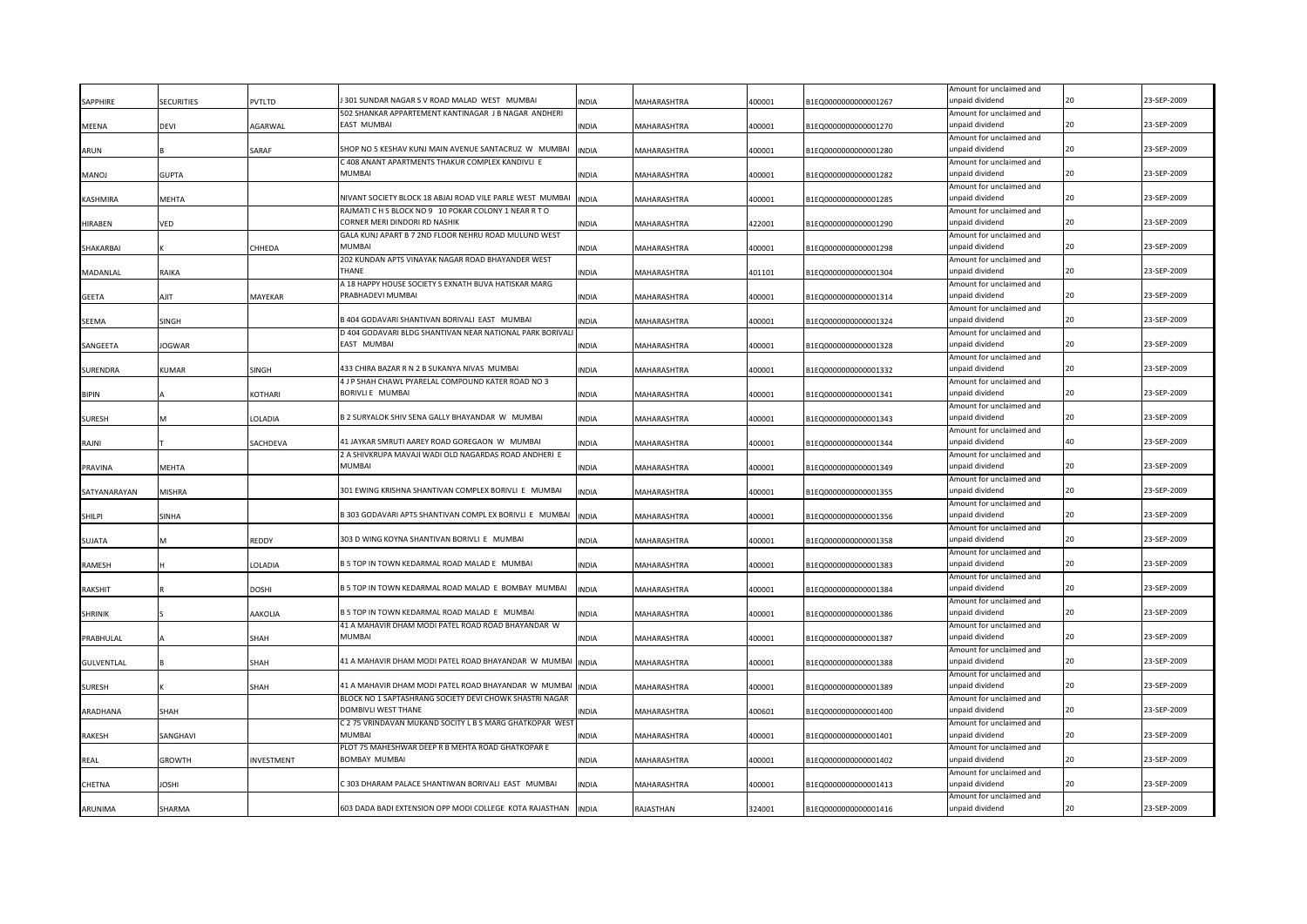|                  |             |                 | D 16 BLOCK NO 406 YOGI NAGAR AXCER ROAD BORIVALI W              |              |                    |        |                      | Amount for unclaimed and                    |     |             |
|------------------|-------------|-----------------|-----------------------------------------------------------------|--------------|--------------------|--------|----------------------|---------------------------------------------|-----|-------------|
| VITHAL           | <b>ALA</b>  |                 | MUMBAI                                                          | <b>INDIA</b> | MAHARASHTRA        | 400001 | B1EQ0000000000001421 | unpaid dividend                             |     | 23-SEP-2009 |
|                  |             |                 |                                                                 |              |                    |        |                      | Amount for unclaimed and                    |     |             |
| ALKA             | VYAS        |                 | 2 3 MALAD SHOPPIING CENTRE S V ROAD MALAD W MUMBAI              | <b>INDIA</b> | MAHARASHTRA        | 400001 | B1EQ0000000000001451 | unpaid dividend                             | 20  | 23-SEP-2009 |
|                  |             |                 | A 502 NIKHIL APARMENT OPP W E HIGHWAY ASHA NAGAR                |              |                    |        |                      | Amount for unclaimed and                    |     |             |
| SHARDADEVI       | AGARAWAL    |                 | KANDIVALI MUMBAI                                                | <b>INDIA</b> | MAHARASHTRA        | 400001 | B1EQ0000000000001452 | unpaid dividend                             | 20  | 23-SEP-2009 |
|                  |             |                 | C O A K LUHARUKA 2 3 MALAD SHOPPING CENTER BOMBAY CENTRE        |              |                    |        |                      | Amount for unclaimed and                    |     |             |
| VIKAS            | SURVE       |                 | MUMBAI                                                          | <b>INDIA</b> | MAHARASHTRA        | 400001 | B1EQ0000000000001459 | unpaid dividend                             | 20  | 23-SEP-2009 |
|                  |             |                 | C O ANIL LUHARUKA 108 S V ROAD OPP MALAD SHOPPING CENTER        |              |                    |        |                      | Amount for unclaimed and                    |     |             |
| SHARDA           | devi        | AGRAWAL         | MUMBAI                                                          | <b>INDIA</b> | MAHARASHTRA        | 400001 | B1EQ0000000000001461 | unpaid dividend                             |     | 23-SEP-2009 |
|                  |             |                 |                                                                 |              |                    |        |                      | Amount for unclaimed and                    |     |             |
| DEVENDRA         | MISHRA      |                 | 2 3 MALAD SHOPPING CENTRE S V ROAD MALAD W MUMBAI               | <b>INDIA</b> | MAHARASHTRA        | 400001 | B1EQ0000000000001463 | unpaid dividend                             | 20  | 23-SEP-2009 |
|                  |             |                 |                                                                 |              |                    |        |                      | Amount for unclaimed and                    |     |             |
| <b>BHAGWAN</b>   | SOLANKI     |                 | C O 15 3 GOLD MOHOR 174 PRINCESS STREET MUMBAI                  | <b>INDIA</b> | MAHARASHTRA        | 400001 | B1EQ0000000000001467 | unpaid dividend                             | 20  | 23-SEP-2009 |
|                  |             |                 |                                                                 |              |                    |        |                      | Amount for unclaimed and                    |     |             |
| <b>SHREE</b>     | KISHAN      | SHARMA          | LHILL VIEW APARTMENT J P ROAD ANDHERI W MUMBAI                  | <b>INDIA</b> | MAHARASHTRA        | 400001 | B1EQ0000000000001469 | unpaid dividend                             | 20  | 23-SEP-2009 |
|                  |             |                 |                                                                 |              |                    |        |                      | Amount for unclaimed and                    |     |             |
| <b>NEHA</b>      | BANKA       |                 | 1 HILL VIEW APARTMENT J P ROAD ANDHERI W MUMBAI                 | INDIA        | MAHARASHTRA        | 400001 | B1EQ0000000000001474 | unpaid dividend                             |     | 23-SEP-2009 |
|                  |             |                 |                                                                 |              |                    |        |                      | Amount for unclaimed and                    |     |             |
| RAMAKANT         |             | <b>BHOIR</b>    | BHOIR HOUSE NEAR WELL BHANDUP VILLAGE E MUMBAI                  | <b>INDIA</b> | MAHARASHTRA        | 400001 | B1EQ0000000000001490 | unpaid dividend                             | 20  | 23-SEP-2009 |
|                  |             |                 | F303 KRISHNA BLDG SHANTIVAN NATIONAL PARK BORIVALI EAST         |              |                    |        |                      | Amount for unclaimed and                    |     |             |
| SINGHVI          | MAHENDRA    |                 | MUMBAI                                                          | <b>INDIA</b> | MAHARASHTRA        | 400001 | B1EQ0000000000001491 | unpaid dividend                             |     | 23-SEP-2009 |
|                  |             |                 |                                                                 |              |                    |        |                      | Amount for unclaimed and                    |     |             |
|                  | IAIN        |                 | C 501 DHARAM PALACE SHANTIVAN BORIVLI E MUMBAI                  | <b>INDIA</b> | MAHARASHTRA        | 400001 | B1EQ0000000000001503 | unpaid dividend                             | 20  | 23-SEP-2009 |
|                  |             |                 | MOHIT HOSPITAL 001 KOYNA SHANTIVAN COMPLEX BORIVLI              |              |                    |        |                      | Amount for unclaimed and                    |     |             |
| ARUN             |             | <b>JAIN</b>     | <b>MUMBAI</b>                                                   | <b>INDIA</b> | MAHARASHTRA        | 400001 | B1EQ0000000000001504 | unpaid dividend                             | 20  | 23-SEP-2009 |
|                  |             |                 | 410 RAJHANS 4TH FLOOR KAMBLI CHITRAKALA PRADARSHAN              |              |                    |        |                      | Amount for unclaimed and                    |     |             |
| <b>DHANJI</b>    | SHAH        |                 | NAIGAON CROSS ROAD DADAR E MUMBAI                               | <b>INDIA</b> | <b>MAHARASHTRA</b> | 400001 | B1EQ0000000000001506 | unpaid dividend                             | 20  | 23-SEP-2009 |
|                  |             |                 | 9 TRIVEDI NIVAS NEW BLDG RASHTRIYA SHALA ROAD VILE PARLE W      |              |                    |        |                      | Amount for unclaimed and                    |     |             |
| <b>GEETA</b>     | CHHEDA      |                 | <b>MUMBAI</b>                                                   | <b>INDIA</b> | MAHARASHTRA        | 400001 | B1EQ0000000000001508 | unpaid dividend                             | 20  | 23-SEP-2009 |
|                  |             |                 |                                                                 |              |                    |        |                      | Amount for unclaimed and                    |     |             |
| <b>SUSHIL</b>    | KUMAR       | <b>MORE</b>     | RUSTOM BLDG 3RD FLOOR 29 VEER NARIMAN ROAD MUMBAI               | <b>INDIA</b> | <b>MAHARASHTRA</b> | 400001 | B1EQ0000000000001524 | unpaid dividend                             | 20  | 23-SEP-2009 |
|                  |             |                 |                                                                 |              |                    |        |                      | Amount for unclaimed and                    |     |             |
| KRISHNADEVI      | SARAOGI     |                 | 4 VASANT PARK JANKI KUTIR JUHU TADRA ROAD JUHU MUMBAI           | <b>INDIA</b> | MAHARASHTRA        | 400001 | B1EQ0000000000001525 | unpaid dividend                             |     | 23-SEP-2009 |
|                  |             |                 |                                                                 |              |                    |        |                      | Amount for unclaimed and                    |     |             |
| <b>ITOYL</b>     | SHAH        |                 | 4 22 MALAD CO OP H S G SOC 6TH FLOOR PARK MALAD E MUMBAI        | <b>INDIA</b> | MAHARASHTRA        | 400001 | B1EQ0000000000001526 | unpaid dividend                             | 160 | 23-SEP-2009 |
|                  |             |                 |                                                                 |              |                    |        |                      | Amount for unclaimed and                    |     |             |
| COMFORT          | FININVEST   | LIMITED         | 227 NATRAJ MARKET S V RD MALAD WEST MUMBAI                      | <b>INDIA</b> | MAHARASHTRA        | 400001 | B1EQ0000000000001528 | unpaid dividend                             | 140 | 23-SEP-2009 |
|                  |             |                 |                                                                 |              |                    |        |                      | Amount for unclaimed and                    |     |             |
| RASHMI           | SHRIVASTAVA |                 | HOUSE NO 1399 SECTOR 15 FARIDABAD HARYANA                       | <b>INDIA</b> | HARYANA            | 134001 | B1EQ0000000000001530 | unpaid dividend                             | 20  | 23-SEP-2009 |
|                  |             |                 | C O DPP HUF B 15 SARDAR PATEL SOC NEHRU ROAD VILE PARLE         |              |                    |        |                      | Amount for unclaimed and                    |     |             |
| <b>DAHYABHAI</b> | PATEL       |                 | EAST MUMBAI                                                     | <b>INDIA</b> | MAHARASHTRA        | 400001 | B1EQ0000000000001534 | unpaid dividend                             | 20  | 23-SEP-2009 |
|                  |             |                 |                                                                 |              |                    |        |                      | Amount for unclaimed and                    |     |             |
| <b>ASHISH</b>    |             | JAIN            | 196 A CAVEL CROSS LANE NO 8 DR VIGAS STREET MUMBAI              | <b>INDIA</b> | MAHARASHTRA        | 400001 | B1EQ0000000000001537 | unpaid dividend                             |     | 23-SEP-2009 |
|                  |             |                 | 6 SAI ARADHNA PHIROJSHA STREET SANTACRUZ EAST MUMBAI            |              |                    |        |                      | Amount for unclaimed and<br>unpaid dividend | 20  | 23-SEP-2009 |
| RAJESH           | SHAH        |                 |                                                                 | <b>INDIA</b> | MAHARASHTRA        | 400001 | B1EQ0000000000001540 |                                             |     |             |
|                  |             |                 | 38 ACHARAT BAG PHIROJSHA STREET SANTACRUZ EAST MUMBAI           |              |                    |        |                      | Amount for unclaimed and<br>unpaid dividend |     | 23-SEP-2009 |
| PRAMOD           | SHAH        |                 |                                                                 | <b>INDIA</b> | MAHARASHTRA        | 400001 | B1EQ0000000000001541 |                                             |     |             |
|                  |             |                 | DHANRAJ PRODUCT 51 B SHUKLA COMPOUN ASHOK VAN DAHISAR<br>MUMBAI |              |                    |        | B1EQ0000000000001542 | Amount for unclaimed and<br>unpaid dividend | 20  | 23-SEP-2009 |
| KAMLESH          | IAIN        |                 |                                                                 | INDIA        | MAHARASHTRA        | 400068 |                      |                                             |     |             |
|                  | SETH        |                 | I M 21 VIGYAN NAGAR KOTA                                        |              | RAJASTHAN          |        | B1EQ0000000000001551 | Amount for unclaimed and<br>unpaid dividend |     | 23-SEP-2009 |
| SAVRABH          |             |                 |                                                                 | INDIA        |                    | 324001 |                      | Amount for unclaimed and                    |     |             |
| NEELAM           | SETH        |                 | LM 21 VIGYAN NAGAR KOTA                                         | <b>INDIA</b> | RAJASTHAN          | 324001 | B1EQ0000000000001552 | unpaid dividend                             |     | 23-SEP-2009 |
|                  |             |                 | 80 B SHAIKH MEMAN STREET II FLOOR R NO 12 MAHAJAN PATWA         |              |                    |        |                      | Amount for unclaimed and                    |     |             |
| PURANKALA        | RATHI       |                 | CHWAL MUMBAI                                                    | <b>INDIA</b> | MAHARASHTRA        | 400001 | B1EQ0000000000001554 | unpaid dividend                             |     | 23-SEP-2009 |
|                  |             |                 |                                                                 |              |                    |        |                      | Amount for unclaimed and                    |     |             |
|                  |             | <b>NARVEKAR</b> |                                                                 | <b>INDIA</b> | MAHARASHTRA        | 400001 | B1EQ0000000000001562 | unpaid dividend                             |     | 23-SEP-2009 |
|                  |             |                 | 9 TRIVEDI NIWAS NEW BUILDING RASHTRIYA SHALA ROAD VILE          |              |                    |        |                      | Amount for unclaimed and                    |     |             |
| NANUBEN          | CHHEDA      |                 | PARLE W MUMBAI                                                  | <b>INDIA</b> | MAHARASHTRA        | 400001 | B1EQ0000000000001563 | unpaid dividend                             |     | 23-SEP-2009 |
|                  |             |                 |                                                                 |              |                    |        |                      |                                             |     |             |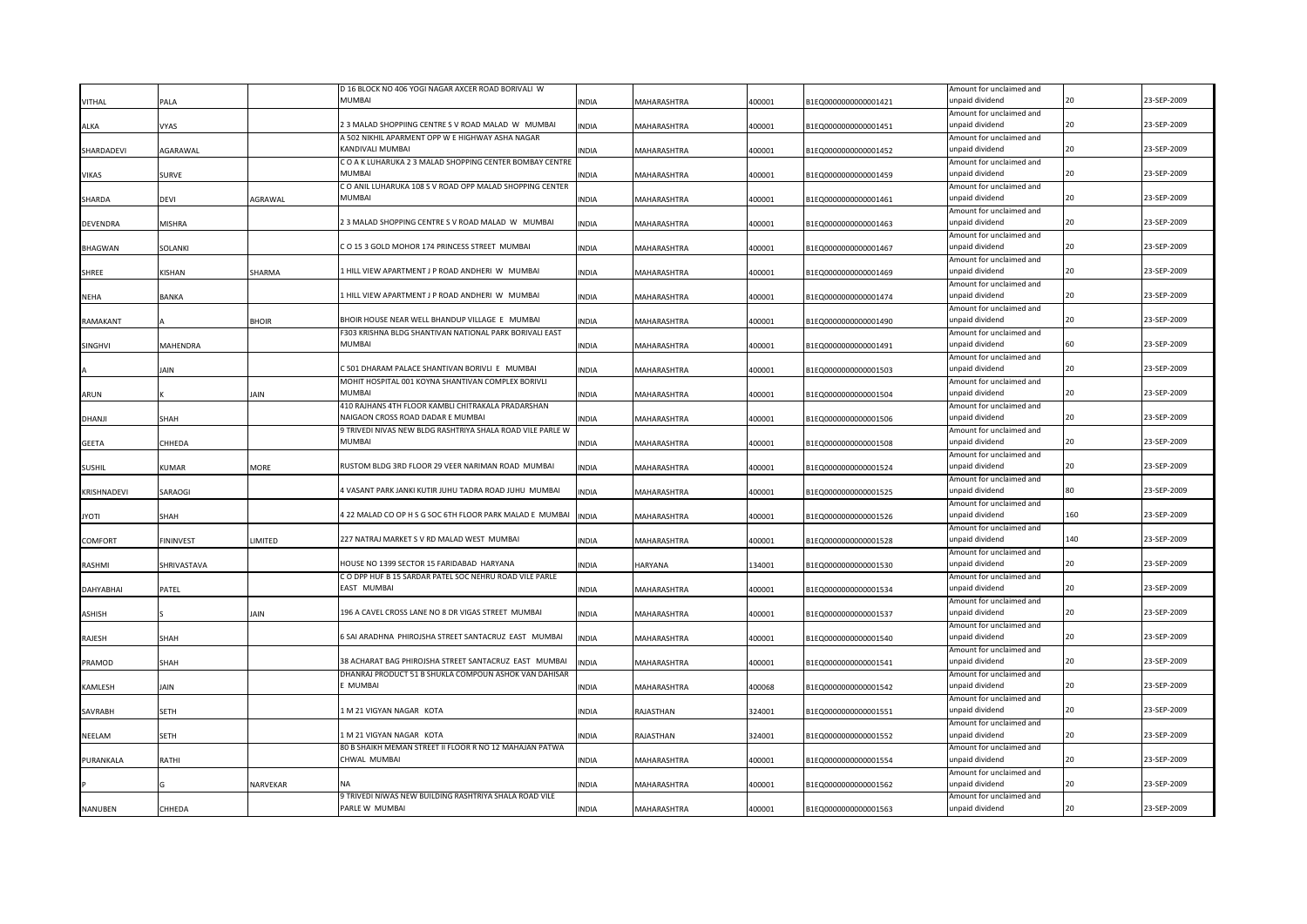|               |                |               | MAIHAR CEMENT INDUSRTY HOUSE 159 CHURCHGATE RELLMN        |              |                    |        |                      | Amount for unclaimed and                    |    |             |
|---------------|----------------|---------------|-----------------------------------------------------------|--------------|--------------------|--------|----------------------|---------------------------------------------|----|-------------|
| ASHOK         |                | VARSINGPURA   | MUMBAI                                                    | <b>INDIA</b> | <b>MAHARASHTRA</b> | 400001 | B1EQ0000000000001564 | unpaid dividend                             |    | 23-SEP-2009 |
|               |                |               |                                                           |              |                    |        |                      | Amount for unclaimed and                    |    |             |
| BRIJMOHAN     | SARAF          |               | B 2 501 GREENLAND APTS J B NAGAR MUMBAI                   | <b>INDIA</b> | MAHARASHTRA        | 400001 | B1EQ0000000000001570 | unpaid dividend                             | 20 | 23-SEP-2009 |
|               |                |               |                                                           |              |                    |        |                      | Amount for unclaimed and                    |    |             |
| VIJAY         | BAHADUR        | YADAV         | R NO 44 RANU GHATI CHAWL KHED GULLI SAYANI ROAD MUMBAI    | INDIA        | MAHARASHTRA        | 400001 | B1EQ0000000000001576 | unpaid dividend                             |    | 23-SEP-2009 |
|               |                |               |                                                           |              |                    |        |                      | Amount for unclaimed and                    |    |             |
| SHRIKANT      | SHAH           |               | SHITAL A 406 N C CHHAGIA MARG CHAKALA ANDHERI E MUMBAI    | INDIA        | MAHARASHTRA        | 400001 | B1EQ0000000000001581 | unpaid dividend                             | 20 | 23-SEP-2009 |
|               |                |               | 406 SHITAL A SOCIETY N C CHHAGLA MARG CHAKALA ANDHERI E   |              |                    |        |                      | Amount for unclaimed and                    |    |             |
| MAHESH        |                | MEHTA         | MUMBAI                                                    | INDIA        | MAHARASHTRA        | 400001 | B1EQ0000000000001584 | unpaid dividend                             |    | 23-SEP-2009 |
|               |                |               |                                                           |              |                    |        |                      | Amount for unclaimed and                    |    |             |
| TULSI         | LILARAM        | KEWALRAMANI   | 31 A NAVROZE APARTMENTS 66 PALI HILL BANDRA WEST MUMBAI   | INDIA        | MAHARASHTRA        | 400001 | B1EQ0000000000001603 | unpaid dividend                             | 20 | 23-SEP-2009 |
|               |                |               |                                                           |              |                    |        |                      | Amount for unclaimed and                    |    |             |
| <b>HARSHA</b> | BHARAT         | ѕНАН          | 27 28 PATIL BHUVAN N S ROAD GR FLR MULUND W MUMBAI        | INDIA        | MAHARASHTRA        | 400001 | B1EQ0000000000001607 | unpaid dividend                             |    | 23-SEP-2009 |
|               |                |               | 13 MALA APTS 4TH FLOOR SARASWATI ROAD SANTACRUZ W         |              |                    |        |                      | Amount for unclaimed and                    |    |             |
|               |                |               | MUMBAI                                                    |              |                    |        | B1EQ0000000000001608 | unpaid dividend                             | 20 | 23-SEP-2009 |
| MILAN         | JESTALAL       | SHAH          | CO KASHIRAM MANGALDAS PATEL RAM NAGAR SOCIETY UNAVA       | INDIA        | MAHARASHTRA        | 400001 |                      |                                             |    |             |
|               |                |               | NG                                                        |              |                    |        |                      | Amount for unclaimed and<br>unpaid dividend | 20 | 23-SEP-2009 |
| MANGUBEN      | KASHIRAMBHAI   | PATEL         |                                                           | INDIA        | GUJARAT            | 384170 | B1EQ0000000000001657 |                                             |    |             |
|               |                |               |                                                           |              |                    |        |                      | Amount for unclaimed and                    |    |             |
| ASHOKKUMAR    |                | PATEL         | AT POST SEDRANA TA SIDHPUR MEHSANA N GUJ                  | INDIA        | <b>GUJARAT</b>     | 382710 | B1EQ0000000000001696 | inpaid dividend                             | 20 | 23-SEP-2009 |
|               |                |               |                                                           |              |                    |        |                      | Amount for unclaimed and                    |    |             |
| CHANDANSINH   | RAJPUT         |               | AT AITHOR TA SIDHPUR DI MEHSANA RAJPUT                    | <b>INDIA</b> | <b>GUJARAT</b>     | 360001 | B1EQ0000000000001701 | unpaid dividend                             | 20 | 23-SEP-2009 |
|               |                |               | 55 SANSKAR BHARTI SOC NEAR ANKUR ROAD NARAN PURA          |              |                    |        |                      | Amount for unclaimed and                    |    |             |
| PATHIK        | RAMESHBHAI     | SHAH          | AHMEDABAD                                                 | <b>INDIA</b> | <b>GUJARAT</b>     | 380001 | B1EQ0000000000001762 | unpaid dividend                             | 20 | 23-SEP-2009 |
|               |                |               |                                                           |              |                    |        |                      | Amount for unclaimed and                    |    |             |
| <b>ANIL</b>   | KUMAR          | OMPRAKASH     | B 502 ASHIRWAD COMPLEX BHATAR ROAD SURAT                  | <b>INDIA</b> | <b>GUJARAT</b>     | 395001 | B1EQ0000000000001778 | unpaid dividend                             |    | 23-SEP-2009 |
|               |                |               |                                                           |              |                    |        |                      | Amount for unclaimed and                    |    |             |
| MAMTA         |                | BAFNA         | 64 A MASKATI MARKET AHMEDABAD AHMEDABAD                   | INDIA        | <b>GUJARAT</b>     | 380001 | B1EQ0000000000001819 | unpaid dividend                             | 20 | 23-SEP-2009 |
|               |                |               |                                                           |              |                    |        |                      | Amount for unclaimed and                    |    |             |
| SWETA         | SHAH           |               | 7 KALPANA COLONY NAVRANGPURA AHMEDABAD                    | <b>INDIA</b> | GUJARAT            | 380001 | B1EQ0000000000001849 | unpaid dividend                             | 20 | 23-SEP-2009 |
|               |                |               |                                                           |              |                    |        |                      | Amount for unclaimed and                    |    |             |
| SAJJANBEN     |                | SHAH          | C 6 RAJASTHAN FLATE KABIRCHOWK SABARMATI AHMEDABAD        | <b>INDIA</b> | GUJARAT            | 380001 | B1EQ0000000000001869 | unpaid dividend                             | 20 | 23-SEP-2009 |
|               |                |               |                                                           |              |                    |        |                      | Amount for unclaimed and                    |    |             |
| RAMESH        | MPATEL         |               | HIRA BAUG PART II NR WATER TANK GHATLODIA AHMEDABAD       | <b>INDIA</b> | GUJARAT            | 380001 | B1EQ0000000000001877 | unpaid dividend                             |    | 23-SEP-2009 |
|               |                |               | B 73 TEJENDRANAGAR PART 2 CHANDKHEDA GANDHINAGAR          |              |                    |        |                      | Amount for unclaimed and                    |    |             |
| NAJMA         | <b>KHATUN</b>  |               | GUJRAT                                                    | <b>INDIA</b> | <b>GUJARAT</b>     | 382030 | B1EQ0000000000001884 | unpaid dividend                             | 20 | 23-SEP-2009 |
|               |                |               |                                                           |              |                    |        |                      | Amount for unclaimed and                    |    |             |
| HITESH        |                | PATEL         | 64 HARINAGAR SOCIETY NR WATER TANK GHATLODIA AHMEDABAD    | <b>INDIA</b> | <b>GUJARAT</b>     | 380001 | B1EQ0000000000001888 | unpaid dividend                             |    | 23-SEP-2009 |
|               |                |               |                                                           |              |                    |        |                      | Amount for unclaimed and                    |    |             |
| PATEL         |                | BAJIDAS       | CO UMIYA TEA DEPOT NR DENA BANK ASARWA AHMEDABAD          |              | <b>GUJARAT</b>     | 380001 |                      | unpaid dividend                             |    | 23-SEP-2009 |
|               | KANTILAL       |               |                                                           | INDIA        |                    |        | B1EQ0000000000001896 |                                             |    |             |
|               |                |               | 27 1 CLOTH COMMERCIAL CENTER SAKAR BAZAR AHMEDABAD        |              |                    |        |                      | Amount for unclaimed and                    | 20 | 23-SEP-2009 |
| MAGLABEN      |                | <b>JAIN</b>   |                                                           | INDIA        | <b>GUJARAT</b>     | 380001 | B1EQ0000000000001901 | unpaid dividend                             |    |             |
|               |                |               | R P TEXTILE 702 7 KABIRPANTH MKT NEAR DHANLAXMI MKT REVDI |              |                    |        |                      | Amount for unclaimed and                    |    |             |
| NILAM         |                | RAMCHANDANI   | BAZAR AHMEDABAD                                           | INDIA        | <b>GUJARAT</b>     | 380001 | B1EQ0000000000001905 | unpaid dividend                             |    | 23-SEP-2009 |
|               |                |               | B 12 YASHPAL APPT 2 B H VIJAY RESTAURENT NAVRANGPURA      |              |                    |        |                      | Amount for unclaimed and                    |    |             |
| RINA          |                | SHAH          | AHMEDABAD                                                 | INDIA        | <b>GUJARAT</b>     | 380001 | B1EQ0000000000001907 | unpaid dividend                             |    | 23-SEP-2009 |
|               |                |               | 10 B INDIAN HOUSE 2ND FLOOR SARANGPUR KOT NI RANG         |              |                    |        |                      | Amount for unclaimed and                    |    |             |
| SURESH        |                | UDHANI        | AHMEDABAD                                                 | INDIA        | <b>GUJARAT</b>     | 380001 | B1EQ0000000000001960 | unpaid dividend                             |    | 23-SEP-2009 |
|               |                |               | 10 B INDIAN HOUSE 2ND FLOOR SARANGPUR KOTI NI RANG        |              |                    |        |                      | Amount for unclaimed and                    |    |             |
| VIJAY         |                | UDHANI        | AHMEDABAD                                                 | INDIA        | <b>GUJARAT</b>     | 380001 | B1EQ0000000000001969 | unpaid dividend                             |    | 23-SEP-2009 |
|               |                |               | 100 SANSAR SOCIETY NEAR SHAHPUR POLICE STATION SHAHPUR    |              |                    |        |                      | Amount for unclaimed and                    |    |             |
| MEENA         | <b>BHAVSAR</b> |               | AHMEDABAD                                                 | INDIA        | <b>GUJARAT</b>     | 380001 | B1EQ0000000000001970 | unpaid dividend                             |    | 23-SEP-2009 |
|               |                |               | C O KAMLESH ENTERPRISE 208 SHRI RAM CLOTH MARKET CROSS    |              |                    |        |                      | Amount for unclaimed and                    |    |             |
| SUNDAR        | PUROHIT        |               | ANE AHMEDABAD                                             | INDIA        | GUJARAT            | 380001 | B1EQ0000000000001978 | unpaid dividend                             |    | 23-SEP-2009 |
|               |                |               |                                                           |              |                    |        |                      | Amount for unclaimed and                    |    |             |
| JASODABEN     |                | <b>JAGDEV</b> | HEELA TEXTILES 119 1 A JUMANI BAZAR SINDHI MKT AHMEDABAD  | <b>INDIA</b> | GUJARAT            | 380001 | B1EQ0000000000001986 | inpaid dividend                             |    | 23-SEP-2009 |
|               |                |               | 430 KAMDHENU CLOTH MARKET NEAR PANCHKUWA FIRE BRIGED      |              |                    |        |                      | Amount for unclaimed and                    |    |             |
|               | GANGWANI       |               | AHMEDABAD                                                 | INDIA        | GUJARAT            | 380001 | B1EQ0000000000001992 | inpaid dividend                             |    | 23-SEP-2009 |
|               |                |               |                                                           |              |                    |        |                      | Amount for unclaimed and                    |    |             |
| RAJENDRAPURI  |                | GAUSWAMI      | STREET NO 6 OLD LAXMIPURA TA PALANPUR B K GUJARAT         | <b>NDIA</b>  | <b>GUJARAT</b>     | 385001 | B1EQ0000000000002020 | unpaid dividend                             |    | 23-SEP-2009 |
|               |                |               |                                                           |              |                    |        |                      |                                             |    |             |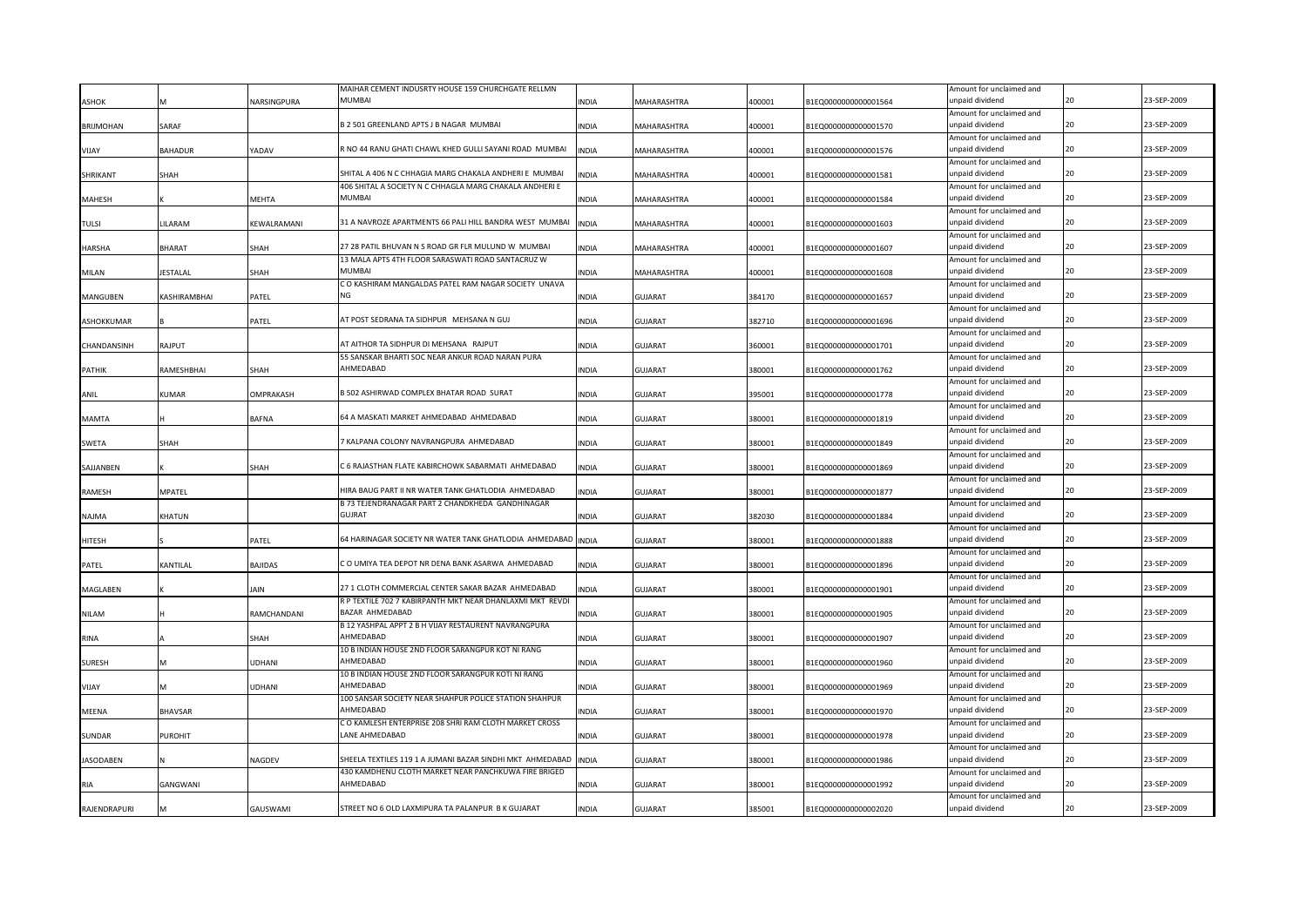|                   |                |               |                                                                         |              |                |        |                      | Amount for unclaimed and                    |     |             |
|-------------------|----------------|---------------|-------------------------------------------------------------------------|--------------|----------------|--------|----------------------|---------------------------------------------|-----|-------------|
| SANGEETA          | <b>KOTHARI</b> |               | VASTU FLATS NEAR SBI GIRDHARNAGAR AHMEDABAD                             | <b>INDIA</b> | <b>GUJARAT</b> | 380001 | B1EQ0000000000002035 | unpaid dividend                             |     | 23-SEP-2009 |
|                   |                |               | C O M K MODI 705 OPP BUNGLAS POLE NEAR NAIWADA NAKA<br>RAIPUR AHMEDABAD |              |                |        |                      | Amount for unclaimed and<br>unpaid dividend | 20  | 23-SEP-2009 |
| ASHISHKUMAR       |                | SHETH         |                                                                         | <b>INDIA</b> | GUJARAT        | 380001 | B1EQ0000000000002036 | Amount for unclaimed and                    |     |             |
| PRAKASH           | DAVE           |               | 401 SAMRAJYA OPP MANAV MANDIR MAMNAGAR AHMEDABAD                        | <b>INDIA</b> | <b>GUJARAT</b> | 380001 | B1EQ0000000000002038 | unpaid dividend                             |     | 23-SEP-2009 |
|                   |                |               |                                                                         |              |                |        |                      | Amount for unclaimed and                    |     |             |
| PRAVINABEN        |                | JADEJA        | PLOT NO 1309 2 SECTOR 7D GANDHINAGAR G S                                | <b>INDIA</b> | <b>GUJARAT</b> | 382030 | B1EQ0000000000002069 | unpaid dividend                             | 20  | 23-SEP-2009 |
|                   |                |               |                                                                         |              |                |        |                      | Amount for unclaimed and                    |     |             |
| <b>DHANIBEN</b>   | KELA           |               | JAI BHARAT MEDICAL STORE DELHI GATE PALANPUR                            | INDIA        | <b>GUJARAT</b> | 385001 | B1EQ0000000000002101 | unpaid dividend                             |     | 23-SEP-2009 |
|                   |                |               | 1 RAMCHAND MERKET NEAR THAKKAR BAPA NAGAR BUS STAND                     |              |                |        |                      | Amount for unclaimed and                    |     |             |
| LALIT             | KISHOR         | SHARDA        | AHMEDABAD                                                               | INDIA        | <b>GUJARAT</b> | 380001 | B1EQ0000000000002104 | unpaid dividend                             | 20  | 23-SEP-2009 |
|                   |                |               | ZAVERI BAZAR OP MAHAVIR STD PCO NEAR PANIS PARABA PATAN N               |              |                |        |                      | Amount for unclaimed and<br>unpaid dividend |     | 23-SEP-2009 |
| KAMLESH           | MAHASUKHLAL    | MODI          |                                                                         | <b>INDIA</b> | CHHATTISGARH   | 491111 | B1EQ0000000000002113 |                                             |     |             |
| <b>JAGAT</b>      | ZATAKIA        |               | 223 B TIRTHRAJ MADALPUR ELLIS BRIDGE AHMEDABAD                          | <b>INDIA</b> | <b>GUJARAT</b> | 380001 | B1EQ0000000000002126 | Amount for unclaimed and<br>unpaid dividend | 20  | 23-SEP-2009 |
|                   |                |               |                                                                         |              |                |        |                      | Amount for unclaimed and                    |     |             |
| KAMALESH          | SHAH           |               | 25 PAYAPURI SOCIETY NARAYANNAGAR ROAD PALDI AHMEDABAD                   | <b>INDIA</b> | <b>GUJARAT</b> | 380001 | B1EQ0000000000002131 | unpaid dividend                             |     | 23-SEP-2009 |
|                   |                |               |                                                                         |              |                |        |                      | Amount for unclaimed and                    |     |             |
| RANASARIA         | <b>GITA</b>    |               | 83 NUTAN CLOTH MARKET O S RAIPUR GATE AHMEDABAD                         | <b>INDIA</b> | <b>GUJARAT</b> | 380001 | B1EQ0000000000002136 | unpaid dividend                             | 20  | 23-SEP-2009 |
|                   |                |               | NR LAXMI COTTON MILL SHOP NO 83 NUTAN CLOTH MARKET O S                  |              |                |        |                      | Amount for unclaimed and                    |     |             |
| RANASARIA         | <b>UMA</b>     |               | RAIPUR GATE AHMEDABAD                                                   | <b>INDIA</b> | <b>GUJARAT</b> | 380001 | B1EQ0000000000002137 | unpaid dividend                             | 20  | 23-SEP-2009 |
|                   |                |               |                                                                         |              |                |        |                      | Amount for unclaimed and                    |     |             |
| PARAG             | SHAH           |               | ASARWA NURSING HOME CHAMANPURA ASARWA AHMEDABAD                         | <b>INDIA</b> | <b>GUJARAT</b> | 380001 | B1EQ0000000000002155 | unpaid dividend                             | 20  | 23-SEP-2009 |
|                   |                |               |                                                                         |              |                |        |                      | Amount for unclaimed and                    | 20  |             |
| <b>GIRISHBHAI</b> | <b>NODI</b>    |               | 2192 MODI BHUVAN PANDITJI NI POLE RAIPUR AHMEDABAD                      | <b>INDIA</b> | <b>GUJARAT</b> | 380001 | B1EQ0000000000002178 | unpaid dividend                             |     | 23-SEP-2009 |
| <b>DAHYABHAI</b>  | M              | SHAH          | C O ARBUDA TEXTILE 12 A MASKATI MARKET AHMEDABAD                        | <b>INDIA</b> | <b>GUJARAT</b> | 380001 | B1EQ0000000000002291 | Amount for unclaimed and<br>unpaid dividend | 20  | 23-SEP-2009 |
|                   |                |               | B 1 SOHAM APARTMENT 42 JAGABHAI PARK MANI NAGAR                         |              |                |        |                      | Amount for unclaimed and                    |     |             |
| SANGEETA          | BARDIA         |               | AHMEDABAD                                                               | <b>INDIA</b> | <b>GUJARAT</b> | 380008 | B1EQ0000000000002304 | unpaid dividend                             | 20  | 23-SEP-2009 |
|                   |                |               | CHANDRAPRAKASH SOCIETY NO 2 BUNGLOW NO 79 B H APSARA                    |              |                |        |                      | Amount for unclaimed and                    |     |             |
| CHANDRAKANT       | DAVE           |               | CINEMA KANKARIA AHMEDABAD                                               | <b>INDIA</b> | <b>GUJARAT</b> | 380001 | B1EQ0000000000002375 | unpaid dividend                             | 20  | 23-SEP-2009 |
|                   |                |               | C O ASHIRVAD PATHOLOGY LAB NEAR JAIN DHARAMSHALA ABU                    |              |                |        |                      | Amount for unclaimed and                    |     |             |
| MAHESHKUMAR       | <b>GUPTA</b>   |               | ROAD RAJ                                                                | <b>INDIA</b> | RAJASTHAN      | 307026 | B1EQ0000000000002380 | unpaid dividend                             | 20  | 23-SEP-2009 |
|                   |                |               |                                                                         |              |                |        |                      | Amount for unclaimed and                    |     |             |
| RAJUL             | LOONKER        |               | 57 58 L I C COLONY ANA SAGAR CRICULAR RD AJMER RAJ                      | <b>INDIA</b> | RAJASTHAN      | 305001 | B1EQ0000000000002422 | unpaid dividend                             | 20  | 23-SEP-2009 |
|                   |                |               | 178 B III MAIN RD I STAGE A E C S LAY OUT SANJAY NAGAR<br>BANGALORE     |              |                |        |                      | Amount for unclaimed and<br>unpaid dividend | 20  | 23-SEP-2009 |
| <b>ALOK</b>       | <b>UMAR</b>    | <b>GUPTA</b>  | H M GIRIYA E CO II FLOOR KEERTH PLAZA NAGARATHPET                       | <b>INDIA</b> | KARNATAKA      | 560001 | B1EQ0000000000002427 | Amount for unclaimed and                    |     |             |
|                   | MOHANLAL       | <b>GIRIYA</b> | <b>BANGALORE</b>                                                        | <b>INDIA</b> | KARNATAKA      | 560001 | B1EQ0000000000002435 | unpaid dividend                             |     | 23-SEP-2009 |
|                   |                |               |                                                                         |              |                |        |                      | Amount for unclaimed and                    |     |             |
| MURALI            | PRASADRAO      | AMBEDKAR      | 21 30 BATCHERAO STREET ANANTPUR BELGAUM                                 | <b>INDIA</b> | KARNATAKA      | 591212 | B1EQ0000000000002437 | unpaid dividend                             |     | 23-SEP-2009 |
|                   |                |               | C O M S SHANKAR LAL SAROD LAL DEENDAYAL PARK BARAN                      |              |                |        |                      | Amount for unclaimed and                    |     |             |
| DHANRAJ           | MEHTA          |               | RAJASTHAN                                                               | <b>INDIA</b> | RAJASTHAN      | 325205 | B1EQ0000000000002451 | unpaid dividend                             |     | 23-SEP-2009 |
|                   |                |               | COGG CONSULTANTS DEENDAYAL PARK BARAN BARAN                             |              |                |        |                      | Amount for unclaimed and                    |     |             |
| KAMAL             | KISHORE        | GARG          | RAJASTHAN                                                               | <b>INDIA</b> | RAJASTHAN      | 325205 | B1EQ0000000000002452 | unpaid dividend                             | 160 | 23-SEP-2009 |
|                   |                |               | C O PREM CHAND LALITKUMAR SARRAFA BAZAR BARAN BARAN<br>RAJASTHAN        |              |                |        |                      | Amount for unclaimed and<br>unpaid dividend |     | 23-SEP-2009 |
| MEVA              | BAI            |               |                                                                         | INDIA        | RAJASTHAN      | 325205 | B1EQ0000000000002453 |                                             |     |             |
| <b>KRISHAN</b>    | KUMAR          | <b>BANSAL</b> | C O PREM CHAND LALIT KUMAR SARRAFA BAZAR BARAN BARAN<br>RAJASTHAN       | INDIA        | RAJASTHAN      | 325205 | B1EQ0000000000002454 | Amount for unclaimed and<br>unpaid dividend |     | 23-SEP-2009 |
|                   |                |               |                                                                         |              |                |        |                      | Amount for unclaimed and                    |     |             |
| <b>GAYATRI</b>    | <b>HARMA</b>   |               | IN FRONT OF BANDAJI HOUSE RAIPURA WARD BARAN RAJASTHAN                  | INDIA        | RAJASTHAN      | 325205 | B1EQ0000000000002459 | unpaid dividend                             |     | 23-SEP-2009 |
|                   |                |               | GOPAL COLONY MANGROL ROAD IN FRONT OF OLD NAKA CHUNGI                   |              |                |        |                      | Amount for unclaimed and                    |     |             |
| LAXMI             | NARAYAN        | POTAR         | <b>BARAN RAJASTHAN</b>                                                  | <b>INDIA</b> | RAJASTHAN      | 325205 | B1EQ0000000000002464 | unpaid dividend                             |     | 23-SEP-2009 |
|                   |                |               | C O KAMAL KUMAR SURESH KUMAR DEEN DAYAL PARK BARAN                      |              |                |        |                      | Amount for unclaimed and                    |     |             |
| KAMAL             | KUMAR          | <b>GUPTA</b>  | RAJASTHAN                                                               | <b>INDIA</b> | RAJASTHAN      | 325205 | B1EQ0000000000002466 | unpaid dividend                             |     | 23-SEP-2009 |
|                   |                |               | C O GOYAL BROS SARRAF CHHIPA BAROD DIST BARAN BARAN                     |              |                |        |                      | Amount for unclaimed and                    |     |             |
| SHYAM             | <b>UNDER</b>   | GOYAL         | RAJASTHAN                                                               | <b>INDIA</b> | RAJASTHAN      | 325205 | B1EQ0000000000002471 | unpaid dividend                             |     | 23-SEP-2009 |
|                   |                |               | C O KEWAL KRISHNA TEKEDAR SATSANG MARG PO BARAN BARAN                   |              |                |        |                      | Amount for unclaimed and                    |     |             |
| <b>MADAN</b>      | LAL            | GALAV         | RAJASTHAN                                                               | <b>INDIA</b> | RAJASTHAN      | 325205 | B1EQ0000000000002482 | unpaid dividend                             |     | 23-SEP-2009 |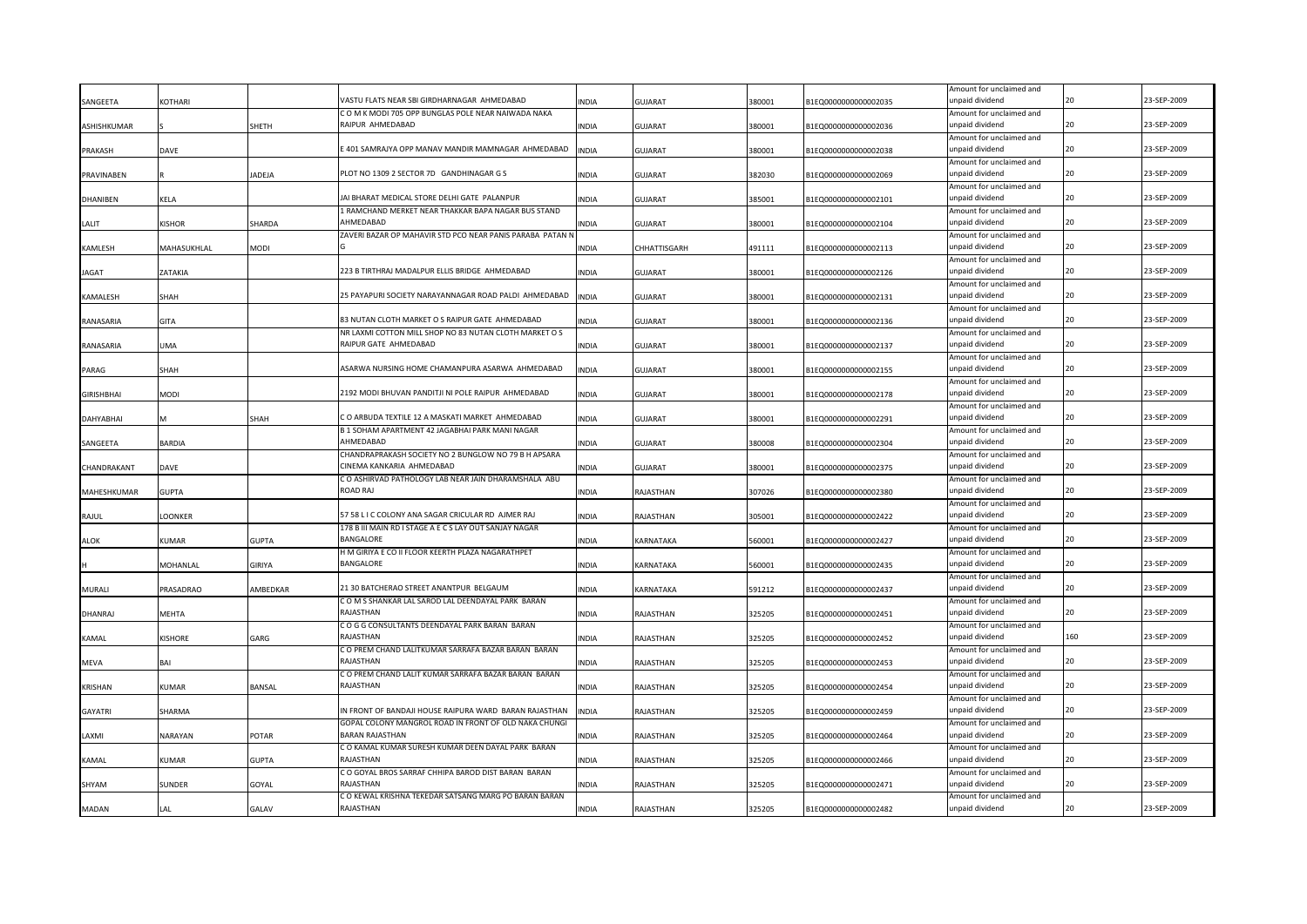|                 |                    |                |                                                                              |              |                |        |                      | Amount for unclaimed and                    |    |             |
|-----------------|--------------------|----------------|------------------------------------------------------------------------------|--------------|----------------|--------|----------------------|---------------------------------------------|----|-------------|
| <b>ASHOK</b>    | <b>KUMAR</b>       | <b>MITTAL</b>  | ASHOKA MOTORS HOSPITAL ROAD BARAN RAJASTHAN                                  | <b>NDIA</b>  | RAJASTHAN      | 325205 | 31EQ000000000002484  | unpaid dividend                             | 20 | 23-SEP-2009 |
|                 |                    |                | SHEKHAR CHAND LAL CHAND SADAR BAZAR BARAN RAJASTHAN                          |              |                |        |                      | Amount for unclaimed and                    | 20 | 23-SEP-2009 |
| CHETAN          | KUMAR              | KUMRA          |                                                                              | INDIA        | RAJASTHAN      | 325205 | B1EQ0000000000002490 | unpaid dividend<br>Amount for unclaimed and |    |             |
| RAGHUVEER       | NANDWANA           |                | VIJAYA GENERAL STORE INDRA MARKET BARAN BARAN RAJASTHAN                      | <b>INDIA</b> | RAJASTHAN      | 325205 | B1EQ0000000000002491 | unpaid dividend                             | 20 | 23-SEP-2009 |
|                 |                    |                | C O JAGNNATH HEMRAJ AGARWAL CLOTH MARCHENT SADAR                             |              |                |        |                      | Amount for unclaimed and                    |    |             |
| <b>TRILOK</b>   | CHAND              | <b>GUPTA</b>   | BAZAR BARAN RAJASTHAN                                                        | INDIA        | RAJASTHAN      | 325205 | B1EQ0000000000002492 | unpaid dividend                             | 20 | 23-SEP-2009 |
|                 |                    |                | C O PRASHANT TRADING COMPANY GRAIN MARCHANT MANDI                            |              |                |        |                      | Amount for unclaimed and                    |    |             |
| NAWAL           | <b>KISHORE</b>     | <b>GUPTA</b>   | YARD D 7 BARAN BARAN RAJASTHAN                                               | <b>INDIA</b> | RAJASTHAN      | 325205 | B1EQ0000000000002493 | unpaid dividend                             | 20 | 23-SEP-2009 |
|                 |                    |                | C O PRASHANT TRADING COMPANY GRAIN MARCHENT MANDIYARD                        |              |                |        |                      | Amount for unclaimed and                    |    |             |
| <b>DINESH</b>   | KUMAR              | GOYAL          | D 7 BARAN RAJASTHAN                                                          | INDIA        | RAJASTHAN      | 325205 | B1EQ0000000000002494 | unpaid dividend                             | 20 | 23-SEP-2009 |
|                 |                    |                | C O PRASHANT TRADING COMPANY GRAIN MARCHENT MANDIYARD<br>D 7 BARAN RAJASTHAN |              |                |        |                      | Amount for unclaimed and<br>unpaid dividend | 20 | 23-SEP-2009 |
| MEENA           | GUPTA              |                | C O PRASHANT TRADING COMPANY GRAIN MARCHENT MANDIYARD                        | INDIA        | RAJASTHAN      | 325205 | B1EQ0000000000002495 |                                             |    |             |
| <b>SUSHILA</b>  | devi               |                | D 7 BARAN RAJASTHAN                                                          | INDIA        | RAJASTHAN      | 325205 | B1EQ0000000000002496 | Amount for unclaimed and<br>unpaid dividend | 20 | 23-SEP-2009 |
|                 |                    |                |                                                                              |              |                |        |                      | Amount for unclaimed and                    |    |             |
| <b>DEOKI</b>    | NANDAN             | GALAV          | GALAX TRADING CO MUMBAI                                                      | INDIA        | MAHARASHTRA    | 400001 | B1EQ0000000000002507 | unpaid dividend                             |    | 23-SEP-2009 |
|                 |                    |                |                                                                              |              |                |        |                      | Amount for unclaimed and                    |    |             |
| <b>HEMA</b>     | AGARWAL            |                | COTCGARG ADVOCATE HOSPITAL ROAD BARAN RAJASTHAN                              | <b>INDIA</b> | RAJASTHAN      | 325205 | B1EQ0000000000002509 | unpaid dividend                             | 20 | 23-SEP-2009 |
|                 |                    |                | C O PRASHANT TRADING CO GRAIN MERCHENT MANDIYARD D 7                         |              |                |        |                      | Amount for unclaimed and                    |    |             |
| LALIT           | KUMA               | <b>GUPTA</b>   | <b>BARAN RAJASTHAN</b>                                                       | <b>INDIA</b> | RAJASTHAN      | 325205 | B1EQ0000000000002511 | unpaid dividend                             | 20 | 23-SEP-2009 |
|                 |                    |                |                                                                              |              |                |        |                      | Amount for unclaimed and                    |    |             |
|                 |                    | LALWANI        | C O CENTRAL BANK OF INDIA HOSPITAL ROAD BARAN RAJASTHAN                      | <b>INDIA</b> | RAJASTHAN      | 325205 | B1EQ0000000000002513 | unpaid dividend                             | 20 | 23-SEP-2009 |
| <b>GIRIRAJ</b>  | GOYAL              |                | GOYAL FERTILIZERS PRATAP CHOWK BARAN RAJASTHAN                               | <b>INDIA</b> | RAJASTHAN      | 325205 | B1EQ0000000000002515 | Amount for unclaimed and<br>unpaid dividend | 20 | 23-SEP-2009 |
|                 |                    |                |                                                                              |              |                |        |                      | Amount for unclaimed and                    |    |             |
| NARENDRA        | KUMAR              | <b>GUPTA</b>   | C O ANSHUL ENTERPRISE COLLEGE ROAD BARAN RAJASTHAN                           | <b>INDIA</b> | RAJASTHAN      | 325205 | B1EQ0000000000002516 | unpaid dividend                             | 20 | 23-SEP-2009 |
|                 |                    |                | C O SHREE MANGAL UDYOG COMMISSION AGENT BARAN                                |              |                |        |                      | Amount for unclaimed and                    |    |             |
| <b>HEMRAJ</b>   | GUPTA              |                | RAJASTHAN                                                                    | <b>INDIA</b> | RAJASTHAN      | 325205 | B1EQ0000000000002519 | unpaid dividend                             | 20 | 23-SEP-2009 |
|                 |                    |                | HOUSE NO 17 421 BRIJRAJPURA MAQBARA BAZAR BADIGURI KOTA                      |              |                |        |                      | Amount for unclaimed and                    |    |             |
| <b>MUSHTAQ</b>  | HUSSAIN            |                | BARAN RAJASTHAN                                                              | INDIA        | RAJASTHAN      | 325205 | B1EQ0000000000002520 | unpaid dividend                             | 20 | 23-SEP-2009 |
|                 |                    |                | VINOD GARG CO CHARTERED ACCOUNTANT HOSPITAL RD BARAN                         |              |                |        |                      | Amount for unclaimed and                    |    |             |
| VINOD           | (UMAR              | GARG           | RAJASTHAN                                                                    | <b>INDIA</b> | RAJASTHAN      | 325205 | B1EQ0000000000002523 | unpaid dividend                             | 20 | 23-SEP-2009 |
|                 |                    |                | M S TIRUPATI OIL MILL NEAR KRISHNA TALKIES BARAN RAJASTHAN                   | <b>INDIA</b> |                |        |                      | Amount for unclaimed and<br>unpaid dividend | 20 | 23-SEP-2009 |
| <b>RAVINDRA</b> | PRAKASH            | MANGAL         |                                                                              |              | RAJASTHAN      | 325205 | B1EQ0000000000002526 | Amount for unclaimed and                    |    |             |
| CHANDHA         | MOHAN              | VAGAR          | CORK FERTILIZERS COLLAGE ROAD BARAN RAJASTHAN                                | <b>INDIA</b> | RAJASTHAN      | 325205 | B1EQ0000000000002527 | unpaid dividend                             |    | 23-SEP-2009 |
|                 |                    |                |                                                                              |              |                |        |                      | Amount for unclaimed and                    |    |             |
| ANITA           | <b>BANSAL</b>      |                | M S PREMCHAND LALITKUMAR SARRAFA BAZAR BARAN RAJASTHAN                       | <b>INDIA</b> | RAJASTHAN      | 325205 | B1EQ0000000000002531 | unpaid dividend                             | 2Ω | 23-SEP-2009 |
|                 |                    |                |                                                                              |              |                |        |                      | Amount for unclaimed and                    |    |             |
| <b>NAVIN</b>    | <b>HAH</b>         |                | 8 59 DUTT NAGAR DABHOI ROAD PRATAP NAGAR VADODARA                            | <b>INDIA</b> | GUJARAT        | 390001 | B1EQ0000000000002566 | unpaid dividend                             | 20 | 23-SEP-2009 |
|                 |                    |                | 25 C ASHOK SOCIETY B H UTKARSH PETROL PUMP KARELI BAG                        |              |                |        |                      | Amount for unclaimed and                    |    |             |
| MANUBHAI        | DAHYABHAI          | PATEL          | VADODARA                                                                     | <b>INDIA</b> | GUJARAT        | 390001 | B1EQ0000000000002574 | unpaid dividend                             |    | 23-SEP-2009 |
|                 |                    |                | A 12 PARIS NAGAR SOCIETY NEAR LIONS HALL VADODARA                            |              |                |        |                      | Amount for unclaimed and<br>unpaid dividend |    | 23-SEP-2009 |
| NILESH          | PAUN               |                |                                                                              | INDIA        | GUJARAT        | 390001 | B1EQ0000000000002582 | Amount for unclaimed and                    |    |             |
| RAJENDRA        | SINGH              |                | D S BUNGLOW NO 2 WARASHIA COLONY VADODARA                                    | INDIA        | GUJARAT        | 390001 | B1EQ0000000000002583 | unpaid dividend                             |    | 23-SEP-2009 |
|                 |                    |                | B 6 KADUJI NAGAR SOCIETY OLD PADRA ROAD P O VIDHYUTNAGAR                     |              |                |        |                      | Amount for unclaimed and                    |    |             |
| <b>IQBAL</b>    | HASAN              | ATEL           | VADODARA                                                                     | INDIA        | GUJARAT        | 390001 | B1EQ0000000000002587 | unpaid dividend                             |    | 23-SEP-2009 |
|                 |                    |                | B 45 SMRUTI SOCIETY NEAR SAHYOG SOCIETY REFINARY ROAD                        |              |                |        |                      | Amount for unclaimed and                    |    |             |
| JASODABEN       | <b>HAILESHBHAI</b> | ATEL           | GORWA VADODARA                                                               | INDIA        | <b>GUJARAT</b> | 390001 | B1EQ0000000000002596 | unpaid dividend                             |    | 23-SEP-2009 |
|                 |                    |                |                                                                              |              |                |        |                      | Amount for unclaimed and                    |    |             |
| SAURABH         | SHAH               |                | AMARPALI SOCIETY 25 A FARELI BAUG BARODA VADODARA                            | INDIA        | <b>GUJARAT</b> | 390001 | B1EQ0000000000002600 | unpaid dividend                             |    | 23-SEP-2009 |
|                 |                    |                | C O ANAND GAS SERVICES DI KHEDA NEAR B O B BANK GUJARAT PC<br>ANAND ANAND    |              |                |        |                      | Amount for unclaimed and                    |    | 23-SEP-2009 |
| <b>MUKESH</b>   | CHIMAN             | ATEL           |                                                                              | INDIA        | <b>GUJARAT</b> | 388130 | B1EQ0000000000002602 | unpaid dividend                             |    |             |
| SAMIR           | DHIRAJLAL          | <b>THAKKAR</b> | TA ANAND DI KHEDA RE INVANTA GUJARAT POST SARSA KHEDA                        | INDIA        | GUJARAT        | 388365 | B1EQ0000000000002603 | Amount for unclaimed and<br>unpaid dividend |    | 23-SEP-2009 |
|                 |                    |                |                                                                              |              |                |        |                      | Amount for unclaimed and                    |    |             |
| <b>BHARTI</b>   | BHAGAT             |                | A 2 6 SANT KANWAR COLONY VADODARA                                            | <b>INDIA</b> | <b>GUJARAT</b> | 390001 | B1EQ0000000000002605 | unpaid dividend                             |    | 23-SEP-2009 |
|                 |                    |                |                                                                              |              |                |        |                      |                                             |    |             |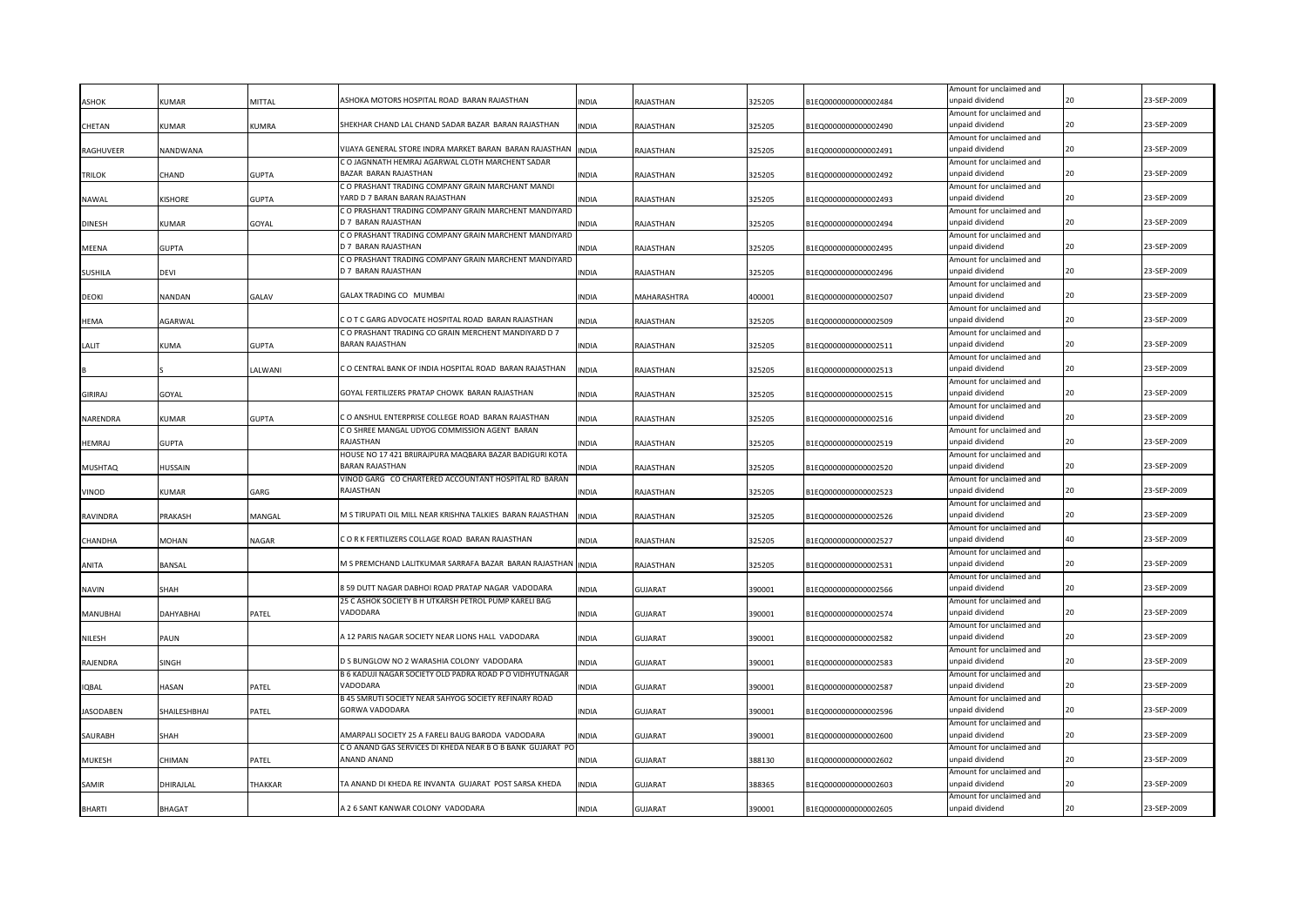|                 |               |                 |                                                                                                             |              |                    |        |                      | Amount for unclaimed and                    |    |             |
|-----------------|---------------|-----------------|-------------------------------------------------------------------------------------------------------------|--------------|--------------------|--------|----------------------|---------------------------------------------|----|-------------|
| RAJENDRA        | <b>KUMAR</b>  | <b>BOHARA</b>   | KUNDAN MAL LAL CHAND 14 MAHAVEER BAZAR BEAWAR RAJ<br>IST FLOOR KALPATARU BUILDING PURANI HALWAI GALI BEAWAR | <b>INDIA</b> | RAJASTHAN          | 305901 | B1EQ0000000000002624 | unpaid dividend                             |    | 23-SEP-2009 |
| IAGDISH         | GAHLOT        |                 | RAJ                                                                                                         | <b>INDIA</b> | RAJASTHAN          | 305901 | B1EQ0000000000002629 | Amount for unclaimed and<br>unpaid dividend | 20 | 23-SEP-2009 |
|                 |               |                 |                                                                                                             |              |                    |        |                      | Amount for unclaimed and                    |    |             |
| <b>IAUV</b>     | KOTHARI       |                 | 56 NAVRANG NAGAR BEAWAR RAJ                                                                                 | <b>INDIA</b> | RAJASTHAN          | 305901 | B1EQ0000000000002630 | unpaid dividend                             | 20 | 23-SEP-2009 |
|                 |               |                 | KESHRI MAL BHBU LAL RANKA PANSARZ BAZAR NEAR BIG TEMPLE                                                     |              |                    |        |                      | Amount for unclaimed and                    |    |             |
| PRAMILA         | RANKA         |                 | <b>BHILWARA RAJ</b>                                                                                         | <b>INDIA</b> | RAJASTHAN          | 311001 | B1EQ0000000000002636 | unpaid dividend                             | 20 | 23-SEP-2009 |
|                 |               |                 | KESHRI MAL BHBU LAL RANKA PANSARZ BAZAR NEAR BIG TEMPLE<br>BHILWARA RAJ                                     |              |                    |        |                      | Amount for unclaimed and                    |    | 23-SEP-2009 |
| <b>SHOKIN</b>   | LAL           | RANKA           |                                                                                                             | <b>INDIA</b> | RAJASTHAN          | 311001 | B1EQ0000000000002637 | unpaid dividend<br>Amount for unclaimed and |    |             |
| ANAND           | AHLO          |                 | C O RANG LAL SHIV KUMAR CLOTH MERCHANT BHILWARA RAJ                                                         | INDIA        | RAJASTHAN          | 311001 | B1EQ0000000000002638 | unpaid dividend                             | 20 | 23-SEP-2009 |
|                 |               |                 |                                                                                                             |              |                    |        |                      | Amount for unclaimed and                    |    |             |
| KAVITA          | TAPARIA       |                 | 51 NAGORI GARDEN BHILWARA RAJ BHILWARA RAJ                                                                  | <b>INDIA</b> | RAJASTHAN          | 311001 | B1EQ0000000000002640 | unpaid dividend                             |    | 23-SEP-2009 |
|                 |               |                 |                                                                                                             |              |                    |        |                      | Amount for unclaimed and                    |    |             |
| <b>ASISH</b>    | BAPNA         |                 | RAVINDRA BHAWAN MAHILA ASRAM ROAD BHILWARA RAJ                                                              | <b>INDIA</b> | RAJASTHAN          | 311001 | B1EQ0000000000002646 | unpaid dividend                             | 20 | 23-SEP-2009 |
|                 |               |                 | 139 VAISHALI NAGAR KOTRA SULTANABAD BHOPAL M P                                                              |              | MADHYA PRADESH     |        |                      | Amount for unclaimed and<br>unpaid dividend |    | 23-SEP-2009 |
| PREETI          | MAHESHWARI    |                 |                                                                                                             | <b>INDIA</b> |                    | 462001 | B1EQ0000000000002651 | Amount for unclaimed and                    |    |             |
| RAMNARAYAN      | <b>GUPTA</b>  |                 | 130 RAJAT GRAH COLONY NAINWAN ROAD BUNDI RAJ                                                                | <b>INDIA</b> | RAJASTHAN          | 323001 | B1EQ0000000000002667 | unpaid dividend                             | 20 | 23-SEP-2009 |
|                 |               |                 |                                                                                                             |              |                    |        |                      | Amount for unclaimed and                    |    |             |
| <b>DEBASISH</b> | SEN           |                 | CO JAJODIA BROS 82 BENTINCK STREET KOLKATA                                                                  | <b>INDIA</b> | <b>WEST BENGAL</b> | 700001 | B1EQ0000000000002678 | unpaid dividend                             | 20 | 23-SEP-2009 |
|                 |               |                 |                                                                                                             |              |                    |        |                      | Amount for unclaimed and                    |    |             |
| <b>JOYDEV</b>   | BISWAS        |                 | C O JAJODIA BROS 82 BENTINCK STREET KOLKATA                                                                 | <b>INDIA</b> | <b>WEST BENGAL</b> | 700001 | B1EQ0000000000002681 | unpaid dividend                             | 20 | 23-SEP-2009 |
| <b>PRATAP</b>   | RAI           | <b>MEHTA</b>    | 15C BELTOLA ROAD 3RD FLOOR FLAT NO C3 KOLKATA                                                               | <b>INDIA</b> | <b>WEST BENGAL</b> | 700001 | B1EQ0000000000002716 | Amount for unclaimed and<br>unpaid dividend | 20 | 23-SEP-2009 |
|                 |               |                 | CO SHRI INDUSTRIAL CORPORATION 36 STRAND ROAD 4TH FLOOR R                                                   |              |                    |        |                      | Amount for unclaimed and                    |    |             |
| <b>SUSHIL</b>   | KUMAR         | RATHI           | NO 24 KOLKATA                                                                                               | <b>INDIA</b> | <b>WEST BENGAL</b> | 700001 | B1EQ0000000000002735 | unpaid dividend                             | 20 | 23-SEP-2009 |
|                 |               |                 |                                                                                                             |              |                    |        |                      | Amount for unclaimed and                    |    |             |
| RAJENDRA        | PRASAD        | AGARWAL         | C O JAJODIA BROTHERS 82 BENTINCK STREET KOLKATA                                                             | <b>INDIA</b> | <b>WEST BENGAL</b> | 700001 | B1EQ0000000000002766 | unpaid dividend                             |    | 23-SEP-2009 |
|                 |               |                 |                                                                                                             |              |                    |        |                      | Amount for unclaimed and                    |    |             |
| <b>GOPAL</b>    | KUMAR         | DALMIA          | C O JAJODIA BROTHERS 82 BENTINCK STREET KOLKATA                                                             | <b>INDIA</b> | <b>WEST BENGAL</b> | 700001 | B1EQ0000000000002784 | unpaid dividend                             | 20 | 23-SEP-2009 |
| ANJU            | KHAITAN       |                 | 33 1 NETAJI SUBHASH ROAD KOLKATA                                                                            | <b>INDIA</b> | <b>WEST BENGAL</b> | 700001 | B1EQ0000000000002787 | Amount for unclaimed and<br>unpaid dividend | 20 | 23-SEP-2009 |
|                 |               |                 |                                                                                                             |              |                    |        |                      | Amount for unclaimed and                    |    |             |
| <b>KUSUM</b>    | LATA          | SARDA           | 19 SARJU PRASAD ROAD MALDA                                                                                  | <b>INDIA</b> | <b>WEST BENGAL</b> | 732101 | B1EQ0000000000002797 | unpaid dividend                             | 20 | 23-SEP-2009 |
|                 |               |                 |                                                                                                             |              |                    |        |                      | Amount for unclaimed and                    |    |             |
| <b>BINOD</b>    | IAIN          |                 | C O UNIMECH INDUSTRIES 38 NETAJI SUBHAS ROAD KOLKATA                                                        | <b>INDIA</b> | <b>WEST BENGAL</b> | 700001 | B1EQ0000000000002798 | unpaid dividend                             | 20 | 23-SEP-2009 |
|                 |               |                 | COPK JAIN C 74 SHEETAL SADAN 4TH FLOOR 33 TOLLYGUNGE<br>CIRCULAR ROAD KOLKATA                               |              |                    |        |                      | Amount for unclaimed and                    |    |             |
| <b>SUNNY</b>    | <b>BOTHRA</b> |                 |                                                                                                             | <b>INDIA</b> | WEST BENGAL        | 700001 | B1EQ0000000000002813 | unpaid dividend<br>Amount for unclaimed and |    | 23-SEP-2009 |
| GOPAL           | MAHESHWARI    |                 | CO R KEJRIWAL 25 STRAND RD ROOM NO 770 KOLKATA                                                              | <b>INDIA</b> | WEST BENGAL        | 700001 | B1EQ0000000000002830 | unpaid dividend                             |    | 23-SEP-2009 |
|                 |               |                 | COOP TULSYAN COMPANY 156A LENIN SARANI 2ND FLOOR R N                                                        |              |                    |        |                      | Amount for unclaimed and                    |    |             |
| SAMAR           | DAS           |                 | 214 KOLKATA                                                                                                 | <b>INDIA</b> | <b>WEST BENGAL</b> | 700001 | B1EQ0000000000002856 | unpaid dividend                             |    | 23-SEP-2009 |
|                 |               |                 |                                                                                                             |              |                    |        |                      | Amount for unclaimed and                    |    |             |
| CHANDA          | devi          | <b>KUNDALIA</b> | C O ALL STOCKS 9 INDIA EXCHANGE PLACE 7TH FLOOR KOLKATA                                                     | <b>INDIA</b> | WEST BENGAL        | 700001 | B1EQ0000000000002879 | unpaid dividend                             | 20 | 23-SEP-2009 |
|                 |               |                 | HIND ASSOCIATES R NO 24 67B NETAJI SUBHASH ROAD KOLKATA                                                     |              |                    |        |                      | Amount for unclaimed and<br>unpaid dividend |    | 23-SEP-2009 |
| SARLA           | MAHESWARI     |                 |                                                                                                             | <b>INDIA</b> | <b>WEST BENGAL</b> | 700001 | B1EQ0000000000002888 | Amount for unclaimed and                    |    |             |
| VIKASH          | GOYAL         |                 | 5 GIRISHAVENUE KOLKATA                                                                                      | INDIA        | WEST BENGAL        | 700001 | B1EQ0000000000002905 | unpaid dividend                             |    | 23-SEP-2009 |
|                 |               |                 |                                                                                                             |              |                    |        |                      | Amount for unclaimed and                    |    |             |
| PARDEEP         | GARG          |                 | I NO 1108 PHASE 3 B 2 SEC 60 SAS NAGAR MOHALI ROPAR                                                         | INDIA        | PUNJAB             | 140001 | B1EQ0000000000002933 | unpaid dividend                             |    | 23-SEP-2009 |
|                 |               |                 |                                                                                                             |              |                    |        |                      | Amount for unclaimed and                    |    |             |
| ANUBHA          | GUPTA         |                 | 16 10181 GURNDWARA ROAD KAROL BAGH NEW DELHI                                                                | <b>INDIA</b> | DELHI              | 110001 | B1EQ0000000000002962 | unpaid dividend                             |    | 23-SEP-2009 |
| RAM             | NIWAS         |                 | 163 NAGAR ENCLAVE VIKAS NAGAR DELHI                                                                         | <b>INDIA</b> | DELHI              | 110001 | B1EQ0000000000002977 | Amount for unclaimed and<br>unpaid dividend |    | 23-SEP-2009 |
|                 |               |                 |                                                                                                             |              |                    |        |                      | Amount for unclaimed and                    |    |             |
| RAJ             | TANEJA        |                 | G 19 BALI NAGAR NEW DELHI                                                                                   | <b>INDIA</b> | DELHI              | 110001 | B1EQ0000000000003008 | unpaid dividend                             |    | 23-SEP-2009 |
|                 |               |                 |                                                                                                             |              |                    |        |                      | Amount for unclaimed and                    |    |             |
| <b>MOHINDER</b> | LALAB         |                 | A C 28 TAGORE GARDEN NEW DELHI                                                                              | <b>INDIA</b> | DELHI              | 110001 | B1EQ0000000000003015 | unpaid dividend                             |    | 23-SEP-2009 |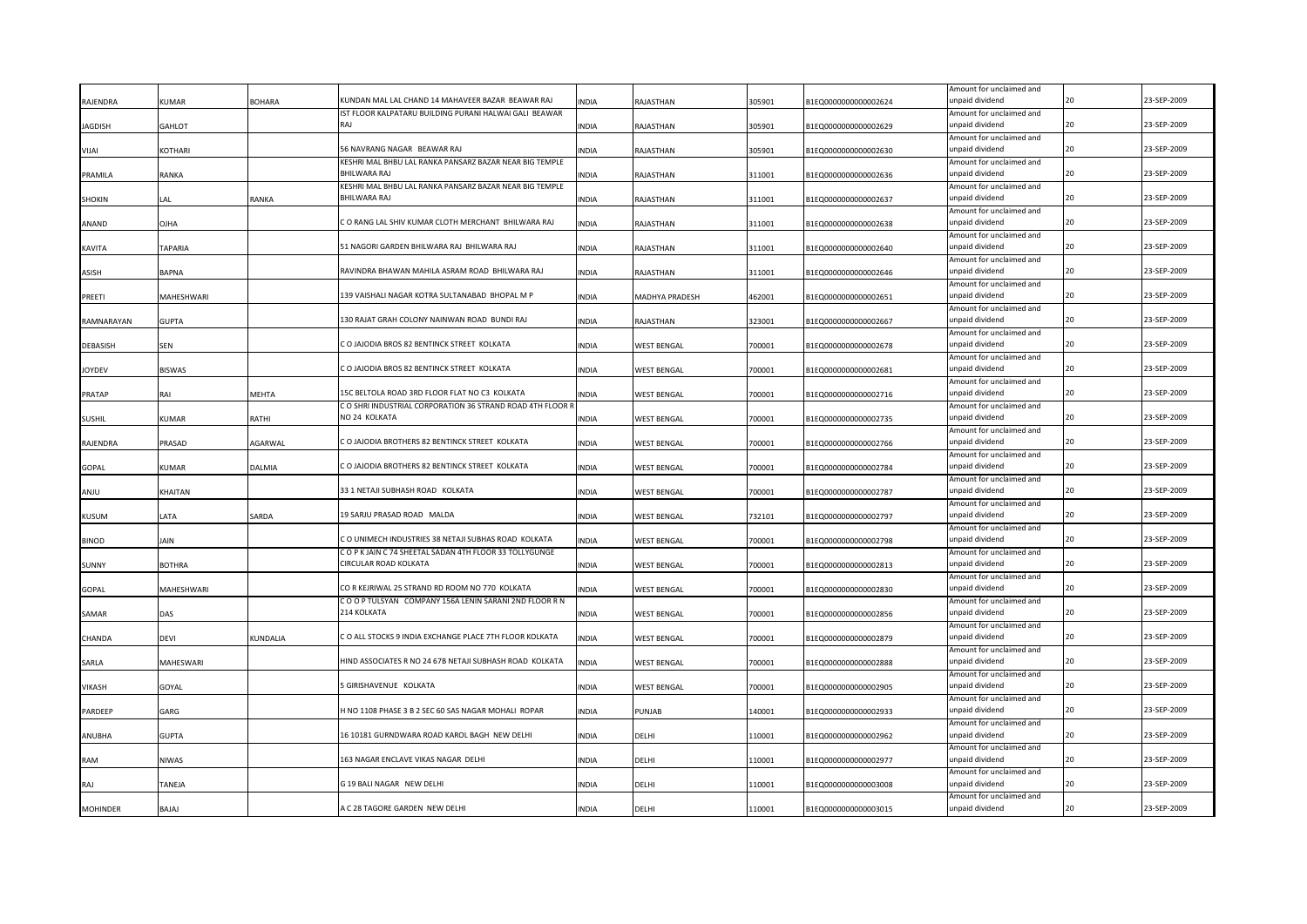| Amount for unclaimed and<br>C 7 81 KESHAV PURAM DELHI<br>20<br>23-SEP-2009<br>unpaid dividend<br>GARG<br><b>INDIA</b><br>DELHI<br>110001<br>B1EQ0000000000003028<br>Amount for unclaimed and<br>A E 30 SHALIMAR BAGH DELHI<br>unpaid dividend<br>23-SEP-2009<br>20<br><b>TUSHAR</b><br>GUPTA<br><b>INDIA</b><br>DELHI<br>110001<br>B1EQ0000000000003030<br>Amount for unclaimed and<br>D 12 58 SECTOR 8 ROHINI DELHI<br>20<br>23-SEP-2009<br>110001<br>unpaid dividend<br>KUMAR<br>SAINI<br><b>INDIA</b><br>DELHI<br>B1EQ0000000000003031<br>Amount for unclaimed and<br>23-SEP-2009<br>26 15 WEST PATEL NAGAR NEW DELHI<br>unpaid dividend<br>110001<br>20<br>YOG<br>VERDHAN<br><b>INDIA</b><br>DELHI<br>B1EQ0000000000003058<br>Amount for unclaimed and<br>A 150 SARASWATI VIHAR DELHI<br>unpaid dividend<br>20<br>23-SEP-2009<br>LATA<br>DELHI<br>110001<br><b>INDIA</b><br>B1EQ0000000000003114<br>Amount for unclaimed and<br>ROAD 33 HOUSE 16 EAST PUNJAB BAGH MARKET NEW DELHI<br>unpaid dividend<br>20<br>23-SEP-2009<br><b>GUPTA</b><br><b>INDIA</b><br>110001<br>SHYAM<br>DELHI<br>B1EQ0000000000003123<br>Amount for unclaimed and<br>T18 C ATUL GROVE ROAD NEW DELHI<br>unpaid dividend<br>20<br>23-SEP-2009<br>110001<br>KUMAR<br><b>INDIA</b><br>DELHI<br>B1EQ0000000000003132<br>Amount for unclaimed and<br>OM PRAKASH SONS 5486 CHANDNI CHOWK DELHI<br>unpaid dividend<br>20<br>23-SEP-2009<br>110001<br>B1EQ0000000000003133<br><b>GUPTA</b><br><b>INDIA</b><br>DELHI<br>RAI<br>Amount for unclaimed and<br>6 212 DAKSINPURI AMBEDKAR NAGAR NEW DELHI<br>unpaid dividend<br>20<br>23-SEP-2009<br>AGGRWAL<br><b>INDIA</b><br>DELHI<br>110001<br>B1EQ0000000000003192<br>Amount for unclaimed and<br>A 138 VIKAS MARG SHAKAR PUR DELHI<br>unpaid dividend<br>20<br>23-SEP-2009<br>RAVINDER<br>NATH<br>AHUJA<br><b>INDIA</b><br>DELHI<br>110001<br>B1EQ0000000000003210<br>Amount for unclaimed and<br>23-SEP-2009<br>W Z 1179 M NANGAL RAYA NANGAL RAYA NEW DELHI<br>unpaid dividend<br>20<br><b>BRIJ</b><br>MOHAN<br><b>INDIA</b><br>DELHI<br>110001<br>B1EQ0000000000003232<br>Amount for unclaimed and<br>23-SEP-2009<br>W Z 1179 M NANGAL RAYA NANGAL RAYA NEW DELHI<br>unpaid dividend<br>20<br>KUMAR<br><b>INDIA</b><br>DELHI<br>110001<br>B1EQ0000000000003234<br>Amount for unclaimed and<br>23-SEP-2009<br>III M 17 MITTAL HOSPITAL NEHRU NAGAR GHAZIABAD<br>unpaid dividend<br>MEERAJ<br><b>INDIA</b><br>UTTAR PRADESH<br>201005<br>B1EQ0000000000003261<br>Amount for unclaimed and<br>23-SEP-2009<br>GOPI NIWAS MANDI DANGANJ KHURJA<br>PODDAR<br><b>INDIA</b><br>388365<br>unpaid dividend<br>20<br><b>GUJARAT</b><br>B1EQ0000000000003288<br>Amount for unclaimed and<br>1801 SOHAN GANJ SUBZI MANDI DELHI<br>23-SEP-2009<br>IAIN<br><b>INDIA</b><br>110001<br>unpaid dividend<br>20<br>DELHI<br>B1EQ0000000000003352<br>Amount for unclaimed and<br>23-SEP-2009<br>6 19 HING KI MANDI AGRA U P<br>unpaid dividend<br>AGARWAL<br><b>INDIA</b><br>UTTAR PRADESH<br>282001<br>KANHAIYA<br>LA L<br>B1EQ0000000000003361<br>Amount for unclaimed and<br>23-SEP-2009<br>HP 117 PITAM PURA DELHI<br>unpaid dividend<br>KIRAN<br>devi<br>AGARWAL<br><b>INDIA</b><br>DELHI<br>110034<br>B1EQ0000000000003372<br>Amount for unclaimed and<br>A 206 KARAM PURA NEW DELHI<br>23-SEP-2009<br>unpaid dividend<br>MEENAKSHI<br>ARORA<br><b>INDIA</b><br>DELHI<br>110001<br>B1EQ0000000000003373<br>Amount for unclaimed and<br>CP 111 IST FLOOR PITAM PURA DELHI<br>23-SEP-2009<br>unpaid dividend<br><b>GUKPTA</b><br><b>INDIA</b><br>DELHI<br>110001<br>B1EQ0000000000003374<br>Amount for unclaimed and<br>23-SEP-2009<br>S 10 AJAY ENCLAVE MARKET NEW DELHI<br>unpaid dividend<br>BALA<br>PUNJANE<br><b>INDIA</b><br>DELHI<br>110001<br>B1EQ0000000000003385<br>20<br>Amount for unclaimed and<br>80 UNIQUE APARTMENT PLOT NO 2 SEC 13 ROHINI DELHI<br>23-SEP-2009<br>unpaid dividend<br><b>SUMIT</b><br>Jain<br><b>INDIA</b><br>DELHI<br>110001<br>B1EQ0000000000003391<br>Amount for unclaimed and<br>23-SEP-2009<br>SHOP NO 18 152 A EAST MOTI BAG SARAI ROHILLA DELHI<br>unpaid dividend<br>SAWROOP<br>JAIN<br>INDIA<br>DELHI<br>110001<br>B1EQ0000000000003393<br>Amount for unclaimed and<br>23-SEP-2009<br>42 6 TEL MANDI PAHAR GANJ NEW DEHLI<br>unpaid dividend<br><b>MUKESH</b><br>GULATI<br>INDIA<br>DELHI<br>110001<br>B1EQ0000000000003409<br>Amount for unclaimed and<br>23-SEP-2009<br>42 6 TEL MANDI PAHAR GANJ NEW DEHLI<br>unpaid dividend<br>KHANDHWAL<br>ANAND<br>PRAKASH<br>INDIA<br>DELHI<br>110001<br>B1EQ0000000000003410<br>Amount for unclaimed and<br>CO GYANMAL JAIN 85 EXTENTION TILAK NAGAR INDORE M P<br>23-SEP-2009<br>unpaid dividend<br>MADHYA PRADESH<br>B1EQ0000000000003474<br><b>SURESH</b><br>AIN<br>INDIA<br>452001<br>Amount for unclaimed and<br><b>B SRINIVAS SOCIETY 812 SOUTH TUKOGANJ INDORE</b><br>23-SEP-2009<br>MEHTA<br>unpaid dividend<br><b>DAMYANTI</b><br>BEN<br><b>INDIA</b><br>MADHYA PRADESH<br>452001<br>B1EQ0000000000003490<br>Amount for unclaimed and<br>133 KANCHAN BAGH SETHI SADAN INDORE M P<br>23-SEP-2009<br>SETHI<br><b>INDIA</b><br>MADHYA PRADESH<br>452001<br>unpaid dividend<br>B1EQ0000000000003493<br>Amount for unclaimed and<br>ADA BAZAR INDORE M P<br>23-SEP-2009<br>PRATIBHA<br><b>AIN</b><br><b>INDIA</b><br>B1EQ0000000000003519<br>unpaid dividend<br>MADHYA PRADESH<br>452001<br>Amount for unclaimed and<br>266 E K SCHEME NO 54 INDORE<br>unpaid dividend<br>23-SEP-2009<br>FAND<br><b>INDIA</b><br>MADHYA PRADESH<br>452001<br>B1EQ0000000000003521 | <b>SURINDER</b> | KUMAR | GARG | H 18 SAI APPARTMENT SECTOR 13 ROHINI DELHI | INDIA | DELHI | 110085 | B1EQ0000000000003027 | Amount for unclaimed and<br>unpaid dividend | 20 | 23-SEP-2009 |
|-----------------------------------------------------------------------------------------------------------------------------------------------------------------------------------------------------------------------------------------------------------------------------------------------------------------------------------------------------------------------------------------------------------------------------------------------------------------------------------------------------------------------------------------------------------------------------------------------------------------------------------------------------------------------------------------------------------------------------------------------------------------------------------------------------------------------------------------------------------------------------------------------------------------------------------------------------------------------------------------------------------------------------------------------------------------------------------------------------------------------------------------------------------------------------------------------------------------------------------------------------------------------------------------------------------------------------------------------------------------------------------------------------------------------------------------------------------------------------------------------------------------------------------------------------------------------------------------------------------------------------------------------------------------------------------------------------------------------------------------------------------------------------------------------------------------------------------------------------------------------------------------------------------------------------------------------------------------------------------------------------------------------------------------------------------------------------------------------------------------------------------------------------------------------------------------------------------------------------------------------------------------------------------------------------------------------------------------------------------------------------------------------------------------------------------------------------------------------------------------------------------------------------------------------------------------------------------------------------------------------------------------------------------------------------------------------------------------------------------------------------------------------------------------------------------------------------------------------------------------------------------------------------------------------------------------------------------------------------------------------------------------------------------------------------------------------------------------------------------------------------------------------------------------------------------------------------------------------------------------------------------------------------------------------------------------------------------------------------------------------------------------------------------------------------------------------------------------------------------------------------------------------------------------------------------------------------------------------------------------------------------------------------------------------------------------------------------------------------------------------------------------------------------------------------------------------------------------------------------------------------------------------------------------------------------------------------------------------------------------------------------------------------------------------------------------------------------------------------------------------------------------------------------------------------------------------------------------------------------------------------------------------------------------------------------------------------------------------------------------------------------------------------------------------------------------------------------------------------------------------------------------------------------------------------------------------------------------------------------------------------------------------------------------------------------------------------------------------------------------------------------------------------------------------------------------------------------------------------------------------------------------------------------------------------------------------------------------------------------------------------------------------------------------------------------------------------------------------------------------------------------------------------------------------------------------------------------------------------------------------------------------------------------------------------------------------------------------------------------------------------------------------------------------------------------------------------------------------------------------------------------------------------------------------------------------|-----------------|-------|------|--------------------------------------------|-------|-------|--------|----------------------|---------------------------------------------|----|-------------|
|                                                                                                                                                                                                                                                                                                                                                                                                                                                                                                                                                                                                                                                                                                                                                                                                                                                                                                                                                                                                                                                                                                                                                                                                                                                                                                                                                                                                                                                                                                                                                                                                                                                                                                                                                                                                                                                                                                                                                                                                                                                                                                                                                                                                                                                                                                                                                                                                                                                                                                                                                                                                                                                                                                                                                                                                                                                                                                                                                                                                                                                                                                                                                                                                                                                                                                                                                                                                                                                                                                                                                                                                                                                                                                                                                                                                                                                                                                                                                                                                                                                                                                                                                                                                                                                                                                                                                                                                                                                                                                                                                                                                                                                                                                                                                                                                                                                                                                                                                                                                                                                                                                                                                                                                                                                                                                                                                                                                                                                                                                                                                                 |                 |       |      |                                            |       |       |        |                      |                                             |    |             |
|                                                                                                                                                                                                                                                                                                                                                                                                                                                                                                                                                                                                                                                                                                                                                                                                                                                                                                                                                                                                                                                                                                                                                                                                                                                                                                                                                                                                                                                                                                                                                                                                                                                                                                                                                                                                                                                                                                                                                                                                                                                                                                                                                                                                                                                                                                                                                                                                                                                                                                                                                                                                                                                                                                                                                                                                                                                                                                                                                                                                                                                                                                                                                                                                                                                                                                                                                                                                                                                                                                                                                                                                                                                                                                                                                                                                                                                                                                                                                                                                                                                                                                                                                                                                                                                                                                                                                                                                                                                                                                                                                                                                                                                                                                                                                                                                                                                                                                                                                                                                                                                                                                                                                                                                                                                                                                                                                                                                                                                                                                                                                                 | ANITA           |       |      |                                            |       |       |        |                      |                                             |    |             |
|                                                                                                                                                                                                                                                                                                                                                                                                                                                                                                                                                                                                                                                                                                                                                                                                                                                                                                                                                                                                                                                                                                                                                                                                                                                                                                                                                                                                                                                                                                                                                                                                                                                                                                                                                                                                                                                                                                                                                                                                                                                                                                                                                                                                                                                                                                                                                                                                                                                                                                                                                                                                                                                                                                                                                                                                                                                                                                                                                                                                                                                                                                                                                                                                                                                                                                                                                                                                                                                                                                                                                                                                                                                                                                                                                                                                                                                                                                                                                                                                                                                                                                                                                                                                                                                                                                                                                                                                                                                                                                                                                                                                                                                                                                                                                                                                                                                                                                                                                                                                                                                                                                                                                                                                                                                                                                                                                                                                                                                                                                                                                                 |                 |       |      |                                            |       |       |        |                      |                                             |    |             |
|                                                                                                                                                                                                                                                                                                                                                                                                                                                                                                                                                                                                                                                                                                                                                                                                                                                                                                                                                                                                                                                                                                                                                                                                                                                                                                                                                                                                                                                                                                                                                                                                                                                                                                                                                                                                                                                                                                                                                                                                                                                                                                                                                                                                                                                                                                                                                                                                                                                                                                                                                                                                                                                                                                                                                                                                                                                                                                                                                                                                                                                                                                                                                                                                                                                                                                                                                                                                                                                                                                                                                                                                                                                                                                                                                                                                                                                                                                                                                                                                                                                                                                                                                                                                                                                                                                                                                                                                                                                                                                                                                                                                                                                                                                                                                                                                                                                                                                                                                                                                                                                                                                                                                                                                                                                                                                                                                                                                                                                                                                                                                                 |                 |       |      |                                            |       |       |        |                      |                                             |    |             |
|                                                                                                                                                                                                                                                                                                                                                                                                                                                                                                                                                                                                                                                                                                                                                                                                                                                                                                                                                                                                                                                                                                                                                                                                                                                                                                                                                                                                                                                                                                                                                                                                                                                                                                                                                                                                                                                                                                                                                                                                                                                                                                                                                                                                                                                                                                                                                                                                                                                                                                                                                                                                                                                                                                                                                                                                                                                                                                                                                                                                                                                                                                                                                                                                                                                                                                                                                                                                                                                                                                                                                                                                                                                                                                                                                                                                                                                                                                                                                                                                                                                                                                                                                                                                                                                                                                                                                                                                                                                                                                                                                                                                                                                                                                                                                                                                                                                                                                                                                                                                                                                                                                                                                                                                                                                                                                                                                                                                                                                                                                                                                                 | RAJ             |       |      |                                            |       |       |        |                      |                                             |    |             |
|                                                                                                                                                                                                                                                                                                                                                                                                                                                                                                                                                                                                                                                                                                                                                                                                                                                                                                                                                                                                                                                                                                                                                                                                                                                                                                                                                                                                                                                                                                                                                                                                                                                                                                                                                                                                                                                                                                                                                                                                                                                                                                                                                                                                                                                                                                                                                                                                                                                                                                                                                                                                                                                                                                                                                                                                                                                                                                                                                                                                                                                                                                                                                                                                                                                                                                                                                                                                                                                                                                                                                                                                                                                                                                                                                                                                                                                                                                                                                                                                                                                                                                                                                                                                                                                                                                                                                                                                                                                                                                                                                                                                                                                                                                                                                                                                                                                                                                                                                                                                                                                                                                                                                                                                                                                                                                                                                                                                                                                                                                                                                                 |                 |       |      |                                            |       |       |        |                      |                                             |    |             |
|                                                                                                                                                                                                                                                                                                                                                                                                                                                                                                                                                                                                                                                                                                                                                                                                                                                                                                                                                                                                                                                                                                                                                                                                                                                                                                                                                                                                                                                                                                                                                                                                                                                                                                                                                                                                                                                                                                                                                                                                                                                                                                                                                                                                                                                                                                                                                                                                                                                                                                                                                                                                                                                                                                                                                                                                                                                                                                                                                                                                                                                                                                                                                                                                                                                                                                                                                                                                                                                                                                                                                                                                                                                                                                                                                                                                                                                                                                                                                                                                                                                                                                                                                                                                                                                                                                                                                                                                                                                                                                                                                                                                                                                                                                                                                                                                                                                                                                                                                                                                                                                                                                                                                                                                                                                                                                                                                                                                                                                                                                                                                                 |                 |       |      |                                            |       |       |        |                      |                                             |    |             |
|                                                                                                                                                                                                                                                                                                                                                                                                                                                                                                                                                                                                                                                                                                                                                                                                                                                                                                                                                                                                                                                                                                                                                                                                                                                                                                                                                                                                                                                                                                                                                                                                                                                                                                                                                                                                                                                                                                                                                                                                                                                                                                                                                                                                                                                                                                                                                                                                                                                                                                                                                                                                                                                                                                                                                                                                                                                                                                                                                                                                                                                                                                                                                                                                                                                                                                                                                                                                                                                                                                                                                                                                                                                                                                                                                                                                                                                                                                                                                                                                                                                                                                                                                                                                                                                                                                                                                                                                                                                                                                                                                                                                                                                                                                                                                                                                                                                                                                                                                                                                                                                                                                                                                                                                                                                                                                                                                                                                                                                                                                                                                                 | <b>HARSH</b>    |       |      |                                            |       |       |        |                      |                                             |    |             |
|                                                                                                                                                                                                                                                                                                                                                                                                                                                                                                                                                                                                                                                                                                                                                                                                                                                                                                                                                                                                                                                                                                                                                                                                                                                                                                                                                                                                                                                                                                                                                                                                                                                                                                                                                                                                                                                                                                                                                                                                                                                                                                                                                                                                                                                                                                                                                                                                                                                                                                                                                                                                                                                                                                                                                                                                                                                                                                                                                                                                                                                                                                                                                                                                                                                                                                                                                                                                                                                                                                                                                                                                                                                                                                                                                                                                                                                                                                                                                                                                                                                                                                                                                                                                                                                                                                                                                                                                                                                                                                                                                                                                                                                                                                                                                                                                                                                                                                                                                                                                                                                                                                                                                                                                                                                                                                                                                                                                                                                                                                                                                                 |                 |       |      |                                            |       |       |        |                      |                                             |    |             |
|                                                                                                                                                                                                                                                                                                                                                                                                                                                                                                                                                                                                                                                                                                                                                                                                                                                                                                                                                                                                                                                                                                                                                                                                                                                                                                                                                                                                                                                                                                                                                                                                                                                                                                                                                                                                                                                                                                                                                                                                                                                                                                                                                                                                                                                                                                                                                                                                                                                                                                                                                                                                                                                                                                                                                                                                                                                                                                                                                                                                                                                                                                                                                                                                                                                                                                                                                                                                                                                                                                                                                                                                                                                                                                                                                                                                                                                                                                                                                                                                                                                                                                                                                                                                                                                                                                                                                                                                                                                                                                                                                                                                                                                                                                                                                                                                                                                                                                                                                                                                                                                                                                                                                                                                                                                                                                                                                                                                                                                                                                                                                                 |                 |       |      |                                            |       |       |        |                      |                                             |    |             |
|                                                                                                                                                                                                                                                                                                                                                                                                                                                                                                                                                                                                                                                                                                                                                                                                                                                                                                                                                                                                                                                                                                                                                                                                                                                                                                                                                                                                                                                                                                                                                                                                                                                                                                                                                                                                                                                                                                                                                                                                                                                                                                                                                                                                                                                                                                                                                                                                                                                                                                                                                                                                                                                                                                                                                                                                                                                                                                                                                                                                                                                                                                                                                                                                                                                                                                                                                                                                                                                                                                                                                                                                                                                                                                                                                                                                                                                                                                                                                                                                                                                                                                                                                                                                                                                                                                                                                                                                                                                                                                                                                                                                                                                                                                                                                                                                                                                                                                                                                                                                                                                                                                                                                                                                                                                                                                                                                                                                                                                                                                                                                                 | VINOD           |       |      |                                            |       |       |        |                      |                                             |    |             |
|                                                                                                                                                                                                                                                                                                                                                                                                                                                                                                                                                                                                                                                                                                                                                                                                                                                                                                                                                                                                                                                                                                                                                                                                                                                                                                                                                                                                                                                                                                                                                                                                                                                                                                                                                                                                                                                                                                                                                                                                                                                                                                                                                                                                                                                                                                                                                                                                                                                                                                                                                                                                                                                                                                                                                                                                                                                                                                                                                                                                                                                                                                                                                                                                                                                                                                                                                                                                                                                                                                                                                                                                                                                                                                                                                                                                                                                                                                                                                                                                                                                                                                                                                                                                                                                                                                                                                                                                                                                                                                                                                                                                                                                                                                                                                                                                                                                                                                                                                                                                                                                                                                                                                                                                                                                                                                                                                                                                                                                                                                                                                                 |                 |       |      |                                            |       |       |        |                      |                                             |    |             |
|                                                                                                                                                                                                                                                                                                                                                                                                                                                                                                                                                                                                                                                                                                                                                                                                                                                                                                                                                                                                                                                                                                                                                                                                                                                                                                                                                                                                                                                                                                                                                                                                                                                                                                                                                                                                                                                                                                                                                                                                                                                                                                                                                                                                                                                                                                                                                                                                                                                                                                                                                                                                                                                                                                                                                                                                                                                                                                                                                                                                                                                                                                                                                                                                                                                                                                                                                                                                                                                                                                                                                                                                                                                                                                                                                                                                                                                                                                                                                                                                                                                                                                                                                                                                                                                                                                                                                                                                                                                                                                                                                                                                                                                                                                                                                                                                                                                                                                                                                                                                                                                                                                                                                                                                                                                                                                                                                                                                                                                                                                                                                                 |                 |       |      |                                            |       |       |        |                      |                                             |    |             |
|                                                                                                                                                                                                                                                                                                                                                                                                                                                                                                                                                                                                                                                                                                                                                                                                                                                                                                                                                                                                                                                                                                                                                                                                                                                                                                                                                                                                                                                                                                                                                                                                                                                                                                                                                                                                                                                                                                                                                                                                                                                                                                                                                                                                                                                                                                                                                                                                                                                                                                                                                                                                                                                                                                                                                                                                                                                                                                                                                                                                                                                                                                                                                                                                                                                                                                                                                                                                                                                                                                                                                                                                                                                                                                                                                                                                                                                                                                                                                                                                                                                                                                                                                                                                                                                                                                                                                                                                                                                                                                                                                                                                                                                                                                                                                                                                                                                                                                                                                                                                                                                                                                                                                                                                                                                                                                                                                                                                                                                                                                                                                                 |                 |       |      |                                            |       |       |        |                      |                                             |    |             |
|                                                                                                                                                                                                                                                                                                                                                                                                                                                                                                                                                                                                                                                                                                                                                                                                                                                                                                                                                                                                                                                                                                                                                                                                                                                                                                                                                                                                                                                                                                                                                                                                                                                                                                                                                                                                                                                                                                                                                                                                                                                                                                                                                                                                                                                                                                                                                                                                                                                                                                                                                                                                                                                                                                                                                                                                                                                                                                                                                                                                                                                                                                                                                                                                                                                                                                                                                                                                                                                                                                                                                                                                                                                                                                                                                                                                                                                                                                                                                                                                                                                                                                                                                                                                                                                                                                                                                                                                                                                                                                                                                                                                                                                                                                                                                                                                                                                                                                                                                                                                                                                                                                                                                                                                                                                                                                                                                                                                                                                                                                                                                                 |                 |       |      |                                            |       |       |        |                      |                                             |    |             |
|                                                                                                                                                                                                                                                                                                                                                                                                                                                                                                                                                                                                                                                                                                                                                                                                                                                                                                                                                                                                                                                                                                                                                                                                                                                                                                                                                                                                                                                                                                                                                                                                                                                                                                                                                                                                                                                                                                                                                                                                                                                                                                                                                                                                                                                                                                                                                                                                                                                                                                                                                                                                                                                                                                                                                                                                                                                                                                                                                                                                                                                                                                                                                                                                                                                                                                                                                                                                                                                                                                                                                                                                                                                                                                                                                                                                                                                                                                                                                                                                                                                                                                                                                                                                                                                                                                                                                                                                                                                                                                                                                                                                                                                                                                                                                                                                                                                                                                                                                                                                                                                                                                                                                                                                                                                                                                                                                                                                                                                                                                                                                                 |                 |       |      |                                            |       |       |        |                      |                                             |    |             |
|                                                                                                                                                                                                                                                                                                                                                                                                                                                                                                                                                                                                                                                                                                                                                                                                                                                                                                                                                                                                                                                                                                                                                                                                                                                                                                                                                                                                                                                                                                                                                                                                                                                                                                                                                                                                                                                                                                                                                                                                                                                                                                                                                                                                                                                                                                                                                                                                                                                                                                                                                                                                                                                                                                                                                                                                                                                                                                                                                                                                                                                                                                                                                                                                                                                                                                                                                                                                                                                                                                                                                                                                                                                                                                                                                                                                                                                                                                                                                                                                                                                                                                                                                                                                                                                                                                                                                                                                                                                                                                                                                                                                                                                                                                                                                                                                                                                                                                                                                                                                                                                                                                                                                                                                                                                                                                                                                                                                                                                                                                                                                                 |                 |       |      |                                            |       |       |        |                      |                                             |    |             |
|                                                                                                                                                                                                                                                                                                                                                                                                                                                                                                                                                                                                                                                                                                                                                                                                                                                                                                                                                                                                                                                                                                                                                                                                                                                                                                                                                                                                                                                                                                                                                                                                                                                                                                                                                                                                                                                                                                                                                                                                                                                                                                                                                                                                                                                                                                                                                                                                                                                                                                                                                                                                                                                                                                                                                                                                                                                                                                                                                                                                                                                                                                                                                                                                                                                                                                                                                                                                                                                                                                                                                                                                                                                                                                                                                                                                                                                                                                                                                                                                                                                                                                                                                                                                                                                                                                                                                                                                                                                                                                                                                                                                                                                                                                                                                                                                                                                                                                                                                                                                                                                                                                                                                                                                                                                                                                                                                                                                                                                                                                                                                                 |                 |       |      |                                            |       |       |        |                      |                                             |    |             |
|                                                                                                                                                                                                                                                                                                                                                                                                                                                                                                                                                                                                                                                                                                                                                                                                                                                                                                                                                                                                                                                                                                                                                                                                                                                                                                                                                                                                                                                                                                                                                                                                                                                                                                                                                                                                                                                                                                                                                                                                                                                                                                                                                                                                                                                                                                                                                                                                                                                                                                                                                                                                                                                                                                                                                                                                                                                                                                                                                                                                                                                                                                                                                                                                                                                                                                                                                                                                                                                                                                                                                                                                                                                                                                                                                                                                                                                                                                                                                                                                                                                                                                                                                                                                                                                                                                                                                                                                                                                                                                                                                                                                                                                                                                                                                                                                                                                                                                                                                                                                                                                                                                                                                                                                                                                                                                                                                                                                                                                                                                                                                                 | <b>BRAJESH</b>  |       |      |                                            |       |       |        |                      |                                             |    |             |
|                                                                                                                                                                                                                                                                                                                                                                                                                                                                                                                                                                                                                                                                                                                                                                                                                                                                                                                                                                                                                                                                                                                                                                                                                                                                                                                                                                                                                                                                                                                                                                                                                                                                                                                                                                                                                                                                                                                                                                                                                                                                                                                                                                                                                                                                                                                                                                                                                                                                                                                                                                                                                                                                                                                                                                                                                                                                                                                                                                                                                                                                                                                                                                                                                                                                                                                                                                                                                                                                                                                                                                                                                                                                                                                                                                                                                                                                                                                                                                                                                                                                                                                                                                                                                                                                                                                                                                                                                                                                                                                                                                                                                                                                                                                                                                                                                                                                                                                                                                                                                                                                                                                                                                                                                                                                                                                                                                                                                                                                                                                                                                 |                 |       |      |                                            |       |       |        |                      |                                             |    |             |
|                                                                                                                                                                                                                                                                                                                                                                                                                                                                                                                                                                                                                                                                                                                                                                                                                                                                                                                                                                                                                                                                                                                                                                                                                                                                                                                                                                                                                                                                                                                                                                                                                                                                                                                                                                                                                                                                                                                                                                                                                                                                                                                                                                                                                                                                                                                                                                                                                                                                                                                                                                                                                                                                                                                                                                                                                                                                                                                                                                                                                                                                                                                                                                                                                                                                                                                                                                                                                                                                                                                                                                                                                                                                                                                                                                                                                                                                                                                                                                                                                                                                                                                                                                                                                                                                                                                                                                                                                                                                                                                                                                                                                                                                                                                                                                                                                                                                                                                                                                                                                                                                                                                                                                                                                                                                                                                                                                                                                                                                                                                                                                 |                 |       |      |                                            |       |       |        |                      |                                             |    |             |
|                                                                                                                                                                                                                                                                                                                                                                                                                                                                                                                                                                                                                                                                                                                                                                                                                                                                                                                                                                                                                                                                                                                                                                                                                                                                                                                                                                                                                                                                                                                                                                                                                                                                                                                                                                                                                                                                                                                                                                                                                                                                                                                                                                                                                                                                                                                                                                                                                                                                                                                                                                                                                                                                                                                                                                                                                                                                                                                                                                                                                                                                                                                                                                                                                                                                                                                                                                                                                                                                                                                                                                                                                                                                                                                                                                                                                                                                                                                                                                                                                                                                                                                                                                                                                                                                                                                                                                                                                                                                                                                                                                                                                                                                                                                                                                                                                                                                                                                                                                                                                                                                                                                                                                                                                                                                                                                                                                                                                                                                                                                                                                 | ABHEY           |       |      |                                            |       |       |        |                      |                                             |    |             |
|                                                                                                                                                                                                                                                                                                                                                                                                                                                                                                                                                                                                                                                                                                                                                                                                                                                                                                                                                                                                                                                                                                                                                                                                                                                                                                                                                                                                                                                                                                                                                                                                                                                                                                                                                                                                                                                                                                                                                                                                                                                                                                                                                                                                                                                                                                                                                                                                                                                                                                                                                                                                                                                                                                                                                                                                                                                                                                                                                                                                                                                                                                                                                                                                                                                                                                                                                                                                                                                                                                                                                                                                                                                                                                                                                                                                                                                                                                                                                                                                                                                                                                                                                                                                                                                                                                                                                                                                                                                                                                                                                                                                                                                                                                                                                                                                                                                                                                                                                                                                                                                                                                                                                                                                                                                                                                                                                                                                                                                                                                                                                                 |                 |       |      |                                            |       |       |        |                      |                                             |    |             |
|                                                                                                                                                                                                                                                                                                                                                                                                                                                                                                                                                                                                                                                                                                                                                                                                                                                                                                                                                                                                                                                                                                                                                                                                                                                                                                                                                                                                                                                                                                                                                                                                                                                                                                                                                                                                                                                                                                                                                                                                                                                                                                                                                                                                                                                                                                                                                                                                                                                                                                                                                                                                                                                                                                                                                                                                                                                                                                                                                                                                                                                                                                                                                                                                                                                                                                                                                                                                                                                                                                                                                                                                                                                                                                                                                                                                                                                                                                                                                                                                                                                                                                                                                                                                                                                                                                                                                                                                                                                                                                                                                                                                                                                                                                                                                                                                                                                                                                                                                                                                                                                                                                                                                                                                                                                                                                                                                                                                                                                                                                                                                                 | AAKASH          |       |      |                                            |       |       |        |                      |                                             |    |             |
|                                                                                                                                                                                                                                                                                                                                                                                                                                                                                                                                                                                                                                                                                                                                                                                                                                                                                                                                                                                                                                                                                                                                                                                                                                                                                                                                                                                                                                                                                                                                                                                                                                                                                                                                                                                                                                                                                                                                                                                                                                                                                                                                                                                                                                                                                                                                                                                                                                                                                                                                                                                                                                                                                                                                                                                                                                                                                                                                                                                                                                                                                                                                                                                                                                                                                                                                                                                                                                                                                                                                                                                                                                                                                                                                                                                                                                                                                                                                                                                                                                                                                                                                                                                                                                                                                                                                                                                                                                                                                                                                                                                                                                                                                                                                                                                                                                                                                                                                                                                                                                                                                                                                                                                                                                                                                                                                                                                                                                                                                                                                                                 |                 |       |      |                                            |       |       |        |                      |                                             |    |             |
|                                                                                                                                                                                                                                                                                                                                                                                                                                                                                                                                                                                                                                                                                                                                                                                                                                                                                                                                                                                                                                                                                                                                                                                                                                                                                                                                                                                                                                                                                                                                                                                                                                                                                                                                                                                                                                                                                                                                                                                                                                                                                                                                                                                                                                                                                                                                                                                                                                                                                                                                                                                                                                                                                                                                                                                                                                                                                                                                                                                                                                                                                                                                                                                                                                                                                                                                                                                                                                                                                                                                                                                                                                                                                                                                                                                                                                                                                                                                                                                                                                                                                                                                                                                                                                                                                                                                                                                                                                                                                                                                                                                                                                                                                                                                                                                                                                                                                                                                                                                                                                                                                                                                                                                                                                                                                                                                                                                                                                                                                                                                                                 |                 |       |      |                                            |       |       |        |                      |                                             |    |             |
|                                                                                                                                                                                                                                                                                                                                                                                                                                                                                                                                                                                                                                                                                                                                                                                                                                                                                                                                                                                                                                                                                                                                                                                                                                                                                                                                                                                                                                                                                                                                                                                                                                                                                                                                                                                                                                                                                                                                                                                                                                                                                                                                                                                                                                                                                                                                                                                                                                                                                                                                                                                                                                                                                                                                                                                                                                                                                                                                                                                                                                                                                                                                                                                                                                                                                                                                                                                                                                                                                                                                                                                                                                                                                                                                                                                                                                                                                                                                                                                                                                                                                                                                                                                                                                                                                                                                                                                                                                                                                                                                                                                                                                                                                                                                                                                                                                                                                                                                                                                                                                                                                                                                                                                                                                                                                                                                                                                                                                                                                                                                                                 |                 |       |      |                                            |       |       |        |                      |                                             |    |             |
|                                                                                                                                                                                                                                                                                                                                                                                                                                                                                                                                                                                                                                                                                                                                                                                                                                                                                                                                                                                                                                                                                                                                                                                                                                                                                                                                                                                                                                                                                                                                                                                                                                                                                                                                                                                                                                                                                                                                                                                                                                                                                                                                                                                                                                                                                                                                                                                                                                                                                                                                                                                                                                                                                                                                                                                                                                                                                                                                                                                                                                                                                                                                                                                                                                                                                                                                                                                                                                                                                                                                                                                                                                                                                                                                                                                                                                                                                                                                                                                                                                                                                                                                                                                                                                                                                                                                                                                                                                                                                                                                                                                                                                                                                                                                                                                                                                                                                                                                                                                                                                                                                                                                                                                                                                                                                                                                                                                                                                                                                                                                                                 |                 |       |      |                                            |       |       |        |                      |                                             |    |             |
|                                                                                                                                                                                                                                                                                                                                                                                                                                                                                                                                                                                                                                                                                                                                                                                                                                                                                                                                                                                                                                                                                                                                                                                                                                                                                                                                                                                                                                                                                                                                                                                                                                                                                                                                                                                                                                                                                                                                                                                                                                                                                                                                                                                                                                                                                                                                                                                                                                                                                                                                                                                                                                                                                                                                                                                                                                                                                                                                                                                                                                                                                                                                                                                                                                                                                                                                                                                                                                                                                                                                                                                                                                                                                                                                                                                                                                                                                                                                                                                                                                                                                                                                                                                                                                                                                                                                                                                                                                                                                                                                                                                                                                                                                                                                                                                                                                                                                                                                                                                                                                                                                                                                                                                                                                                                                                                                                                                                                                                                                                                                                                 |                 |       |      |                                            |       |       |        |                      |                                             |    |             |
|                                                                                                                                                                                                                                                                                                                                                                                                                                                                                                                                                                                                                                                                                                                                                                                                                                                                                                                                                                                                                                                                                                                                                                                                                                                                                                                                                                                                                                                                                                                                                                                                                                                                                                                                                                                                                                                                                                                                                                                                                                                                                                                                                                                                                                                                                                                                                                                                                                                                                                                                                                                                                                                                                                                                                                                                                                                                                                                                                                                                                                                                                                                                                                                                                                                                                                                                                                                                                                                                                                                                                                                                                                                                                                                                                                                                                                                                                                                                                                                                                                                                                                                                                                                                                                                                                                                                                                                                                                                                                                                                                                                                                                                                                                                                                                                                                                                                                                                                                                                                                                                                                                                                                                                                                                                                                                                                                                                                                                                                                                                                                                 |                 |       |      |                                            |       |       |        |                      |                                             |    |             |
|                                                                                                                                                                                                                                                                                                                                                                                                                                                                                                                                                                                                                                                                                                                                                                                                                                                                                                                                                                                                                                                                                                                                                                                                                                                                                                                                                                                                                                                                                                                                                                                                                                                                                                                                                                                                                                                                                                                                                                                                                                                                                                                                                                                                                                                                                                                                                                                                                                                                                                                                                                                                                                                                                                                                                                                                                                                                                                                                                                                                                                                                                                                                                                                                                                                                                                                                                                                                                                                                                                                                                                                                                                                                                                                                                                                                                                                                                                                                                                                                                                                                                                                                                                                                                                                                                                                                                                                                                                                                                                                                                                                                                                                                                                                                                                                                                                                                                                                                                                                                                                                                                                                                                                                                                                                                                                                                                                                                                                                                                                                                                                 |                 |       |      |                                            |       |       |        |                      |                                             |    |             |
|                                                                                                                                                                                                                                                                                                                                                                                                                                                                                                                                                                                                                                                                                                                                                                                                                                                                                                                                                                                                                                                                                                                                                                                                                                                                                                                                                                                                                                                                                                                                                                                                                                                                                                                                                                                                                                                                                                                                                                                                                                                                                                                                                                                                                                                                                                                                                                                                                                                                                                                                                                                                                                                                                                                                                                                                                                                                                                                                                                                                                                                                                                                                                                                                                                                                                                                                                                                                                                                                                                                                                                                                                                                                                                                                                                                                                                                                                                                                                                                                                                                                                                                                                                                                                                                                                                                                                                                                                                                                                                                                                                                                                                                                                                                                                                                                                                                                                                                                                                                                                                                                                                                                                                                                                                                                                                                                                                                                                                                                                                                                                                 | SAROJ           |       |      |                                            |       |       |        |                      |                                             |    |             |
|                                                                                                                                                                                                                                                                                                                                                                                                                                                                                                                                                                                                                                                                                                                                                                                                                                                                                                                                                                                                                                                                                                                                                                                                                                                                                                                                                                                                                                                                                                                                                                                                                                                                                                                                                                                                                                                                                                                                                                                                                                                                                                                                                                                                                                                                                                                                                                                                                                                                                                                                                                                                                                                                                                                                                                                                                                                                                                                                                                                                                                                                                                                                                                                                                                                                                                                                                                                                                                                                                                                                                                                                                                                                                                                                                                                                                                                                                                                                                                                                                                                                                                                                                                                                                                                                                                                                                                                                                                                                                                                                                                                                                                                                                                                                                                                                                                                                                                                                                                                                                                                                                                                                                                                                                                                                                                                                                                                                                                                                                                                                                                 |                 |       |      |                                            |       |       |        |                      |                                             |    |             |
|                                                                                                                                                                                                                                                                                                                                                                                                                                                                                                                                                                                                                                                                                                                                                                                                                                                                                                                                                                                                                                                                                                                                                                                                                                                                                                                                                                                                                                                                                                                                                                                                                                                                                                                                                                                                                                                                                                                                                                                                                                                                                                                                                                                                                                                                                                                                                                                                                                                                                                                                                                                                                                                                                                                                                                                                                                                                                                                                                                                                                                                                                                                                                                                                                                                                                                                                                                                                                                                                                                                                                                                                                                                                                                                                                                                                                                                                                                                                                                                                                                                                                                                                                                                                                                                                                                                                                                                                                                                                                                                                                                                                                                                                                                                                                                                                                                                                                                                                                                                                                                                                                                                                                                                                                                                                                                                                                                                                                                                                                                                                                                 |                 |       |      |                                            |       |       |        |                      |                                             |    |             |
|                                                                                                                                                                                                                                                                                                                                                                                                                                                                                                                                                                                                                                                                                                                                                                                                                                                                                                                                                                                                                                                                                                                                                                                                                                                                                                                                                                                                                                                                                                                                                                                                                                                                                                                                                                                                                                                                                                                                                                                                                                                                                                                                                                                                                                                                                                                                                                                                                                                                                                                                                                                                                                                                                                                                                                                                                                                                                                                                                                                                                                                                                                                                                                                                                                                                                                                                                                                                                                                                                                                                                                                                                                                                                                                                                                                                                                                                                                                                                                                                                                                                                                                                                                                                                                                                                                                                                                                                                                                                                                                                                                                                                                                                                                                                                                                                                                                                                                                                                                                                                                                                                                                                                                                                                                                                                                                                                                                                                                                                                                                                                                 | <b>BISHAN</b>   |       |      |                                            |       |       |        |                      |                                             |    |             |
|                                                                                                                                                                                                                                                                                                                                                                                                                                                                                                                                                                                                                                                                                                                                                                                                                                                                                                                                                                                                                                                                                                                                                                                                                                                                                                                                                                                                                                                                                                                                                                                                                                                                                                                                                                                                                                                                                                                                                                                                                                                                                                                                                                                                                                                                                                                                                                                                                                                                                                                                                                                                                                                                                                                                                                                                                                                                                                                                                                                                                                                                                                                                                                                                                                                                                                                                                                                                                                                                                                                                                                                                                                                                                                                                                                                                                                                                                                                                                                                                                                                                                                                                                                                                                                                                                                                                                                                                                                                                                                                                                                                                                                                                                                                                                                                                                                                                                                                                                                                                                                                                                                                                                                                                                                                                                                                                                                                                                                                                                                                                                                 |                 |       |      |                                            |       |       |        |                      |                                             |    |             |
|                                                                                                                                                                                                                                                                                                                                                                                                                                                                                                                                                                                                                                                                                                                                                                                                                                                                                                                                                                                                                                                                                                                                                                                                                                                                                                                                                                                                                                                                                                                                                                                                                                                                                                                                                                                                                                                                                                                                                                                                                                                                                                                                                                                                                                                                                                                                                                                                                                                                                                                                                                                                                                                                                                                                                                                                                                                                                                                                                                                                                                                                                                                                                                                                                                                                                                                                                                                                                                                                                                                                                                                                                                                                                                                                                                                                                                                                                                                                                                                                                                                                                                                                                                                                                                                                                                                                                                                                                                                                                                                                                                                                                                                                                                                                                                                                                                                                                                                                                                                                                                                                                                                                                                                                                                                                                                                                                                                                                                                                                                                                                                 |                 |       |      |                                            |       |       |        |                      |                                             |    |             |
|                                                                                                                                                                                                                                                                                                                                                                                                                                                                                                                                                                                                                                                                                                                                                                                                                                                                                                                                                                                                                                                                                                                                                                                                                                                                                                                                                                                                                                                                                                                                                                                                                                                                                                                                                                                                                                                                                                                                                                                                                                                                                                                                                                                                                                                                                                                                                                                                                                                                                                                                                                                                                                                                                                                                                                                                                                                                                                                                                                                                                                                                                                                                                                                                                                                                                                                                                                                                                                                                                                                                                                                                                                                                                                                                                                                                                                                                                                                                                                                                                                                                                                                                                                                                                                                                                                                                                                                                                                                                                                                                                                                                                                                                                                                                                                                                                                                                                                                                                                                                                                                                                                                                                                                                                                                                                                                                                                                                                                                                                                                                                                 |                 |       |      |                                            |       |       |        |                      |                                             |    |             |
|                                                                                                                                                                                                                                                                                                                                                                                                                                                                                                                                                                                                                                                                                                                                                                                                                                                                                                                                                                                                                                                                                                                                                                                                                                                                                                                                                                                                                                                                                                                                                                                                                                                                                                                                                                                                                                                                                                                                                                                                                                                                                                                                                                                                                                                                                                                                                                                                                                                                                                                                                                                                                                                                                                                                                                                                                                                                                                                                                                                                                                                                                                                                                                                                                                                                                                                                                                                                                                                                                                                                                                                                                                                                                                                                                                                                                                                                                                                                                                                                                                                                                                                                                                                                                                                                                                                                                                                                                                                                                                                                                                                                                                                                                                                                                                                                                                                                                                                                                                                                                                                                                                                                                                                                                                                                                                                                                                                                                                                                                                                                                                 |                 |       |      |                                            |       |       |        |                      |                                             |    |             |
|                                                                                                                                                                                                                                                                                                                                                                                                                                                                                                                                                                                                                                                                                                                                                                                                                                                                                                                                                                                                                                                                                                                                                                                                                                                                                                                                                                                                                                                                                                                                                                                                                                                                                                                                                                                                                                                                                                                                                                                                                                                                                                                                                                                                                                                                                                                                                                                                                                                                                                                                                                                                                                                                                                                                                                                                                                                                                                                                                                                                                                                                                                                                                                                                                                                                                                                                                                                                                                                                                                                                                                                                                                                                                                                                                                                                                                                                                                                                                                                                                                                                                                                                                                                                                                                                                                                                                                                                                                                                                                                                                                                                                                                                                                                                                                                                                                                                                                                                                                                                                                                                                                                                                                                                                                                                                                                                                                                                                                                                                                                                                                 |                 |       |      |                                            |       |       |        |                      |                                             |    |             |
|                                                                                                                                                                                                                                                                                                                                                                                                                                                                                                                                                                                                                                                                                                                                                                                                                                                                                                                                                                                                                                                                                                                                                                                                                                                                                                                                                                                                                                                                                                                                                                                                                                                                                                                                                                                                                                                                                                                                                                                                                                                                                                                                                                                                                                                                                                                                                                                                                                                                                                                                                                                                                                                                                                                                                                                                                                                                                                                                                                                                                                                                                                                                                                                                                                                                                                                                                                                                                                                                                                                                                                                                                                                                                                                                                                                                                                                                                                                                                                                                                                                                                                                                                                                                                                                                                                                                                                                                                                                                                                                                                                                                                                                                                                                                                                                                                                                                                                                                                                                                                                                                                                                                                                                                                                                                                                                                                                                                                                                                                                                                                                 |                 |       |      |                                            |       |       |        |                      |                                             |    |             |
|                                                                                                                                                                                                                                                                                                                                                                                                                                                                                                                                                                                                                                                                                                                                                                                                                                                                                                                                                                                                                                                                                                                                                                                                                                                                                                                                                                                                                                                                                                                                                                                                                                                                                                                                                                                                                                                                                                                                                                                                                                                                                                                                                                                                                                                                                                                                                                                                                                                                                                                                                                                                                                                                                                                                                                                                                                                                                                                                                                                                                                                                                                                                                                                                                                                                                                                                                                                                                                                                                                                                                                                                                                                                                                                                                                                                                                                                                                                                                                                                                                                                                                                                                                                                                                                                                                                                                                                                                                                                                                                                                                                                                                                                                                                                                                                                                                                                                                                                                                                                                                                                                                                                                                                                                                                                                                                                                                                                                                                                                                                                                                 |                 |       |      |                                            |       |       |        |                      |                                             |    |             |
|                                                                                                                                                                                                                                                                                                                                                                                                                                                                                                                                                                                                                                                                                                                                                                                                                                                                                                                                                                                                                                                                                                                                                                                                                                                                                                                                                                                                                                                                                                                                                                                                                                                                                                                                                                                                                                                                                                                                                                                                                                                                                                                                                                                                                                                                                                                                                                                                                                                                                                                                                                                                                                                                                                                                                                                                                                                                                                                                                                                                                                                                                                                                                                                                                                                                                                                                                                                                                                                                                                                                                                                                                                                                                                                                                                                                                                                                                                                                                                                                                                                                                                                                                                                                                                                                                                                                                                                                                                                                                                                                                                                                                                                                                                                                                                                                                                                                                                                                                                                                                                                                                                                                                                                                                                                                                                                                                                                                                                                                                                                                                                 | <b>SUDHIR</b>   |       |      |                                            |       |       |        |                      |                                             |    |             |
|                                                                                                                                                                                                                                                                                                                                                                                                                                                                                                                                                                                                                                                                                                                                                                                                                                                                                                                                                                                                                                                                                                                                                                                                                                                                                                                                                                                                                                                                                                                                                                                                                                                                                                                                                                                                                                                                                                                                                                                                                                                                                                                                                                                                                                                                                                                                                                                                                                                                                                                                                                                                                                                                                                                                                                                                                                                                                                                                                                                                                                                                                                                                                                                                                                                                                                                                                                                                                                                                                                                                                                                                                                                                                                                                                                                                                                                                                                                                                                                                                                                                                                                                                                                                                                                                                                                                                                                                                                                                                                                                                                                                                                                                                                                                                                                                                                                                                                                                                                                                                                                                                                                                                                                                                                                                                                                                                                                                                                                                                                                                                                 |                 |       |      |                                            |       |       |        |                      |                                             |    |             |
|                                                                                                                                                                                                                                                                                                                                                                                                                                                                                                                                                                                                                                                                                                                                                                                                                                                                                                                                                                                                                                                                                                                                                                                                                                                                                                                                                                                                                                                                                                                                                                                                                                                                                                                                                                                                                                                                                                                                                                                                                                                                                                                                                                                                                                                                                                                                                                                                                                                                                                                                                                                                                                                                                                                                                                                                                                                                                                                                                                                                                                                                                                                                                                                                                                                                                                                                                                                                                                                                                                                                                                                                                                                                                                                                                                                                                                                                                                                                                                                                                                                                                                                                                                                                                                                                                                                                                                                                                                                                                                                                                                                                                                                                                                                                                                                                                                                                                                                                                                                                                                                                                                                                                                                                                                                                                                                                                                                                                                                                                                                                                                 |                 |       |      |                                            |       |       |        |                      |                                             |    |             |
|                                                                                                                                                                                                                                                                                                                                                                                                                                                                                                                                                                                                                                                                                                                                                                                                                                                                                                                                                                                                                                                                                                                                                                                                                                                                                                                                                                                                                                                                                                                                                                                                                                                                                                                                                                                                                                                                                                                                                                                                                                                                                                                                                                                                                                                                                                                                                                                                                                                                                                                                                                                                                                                                                                                                                                                                                                                                                                                                                                                                                                                                                                                                                                                                                                                                                                                                                                                                                                                                                                                                                                                                                                                                                                                                                                                                                                                                                                                                                                                                                                                                                                                                                                                                                                                                                                                                                                                                                                                                                                                                                                                                                                                                                                                                                                                                                                                                                                                                                                                                                                                                                                                                                                                                                                                                                                                                                                                                                                                                                                                                                                 | LAXMAN          |       |      |                                            |       |       |        |                      |                                             |    |             |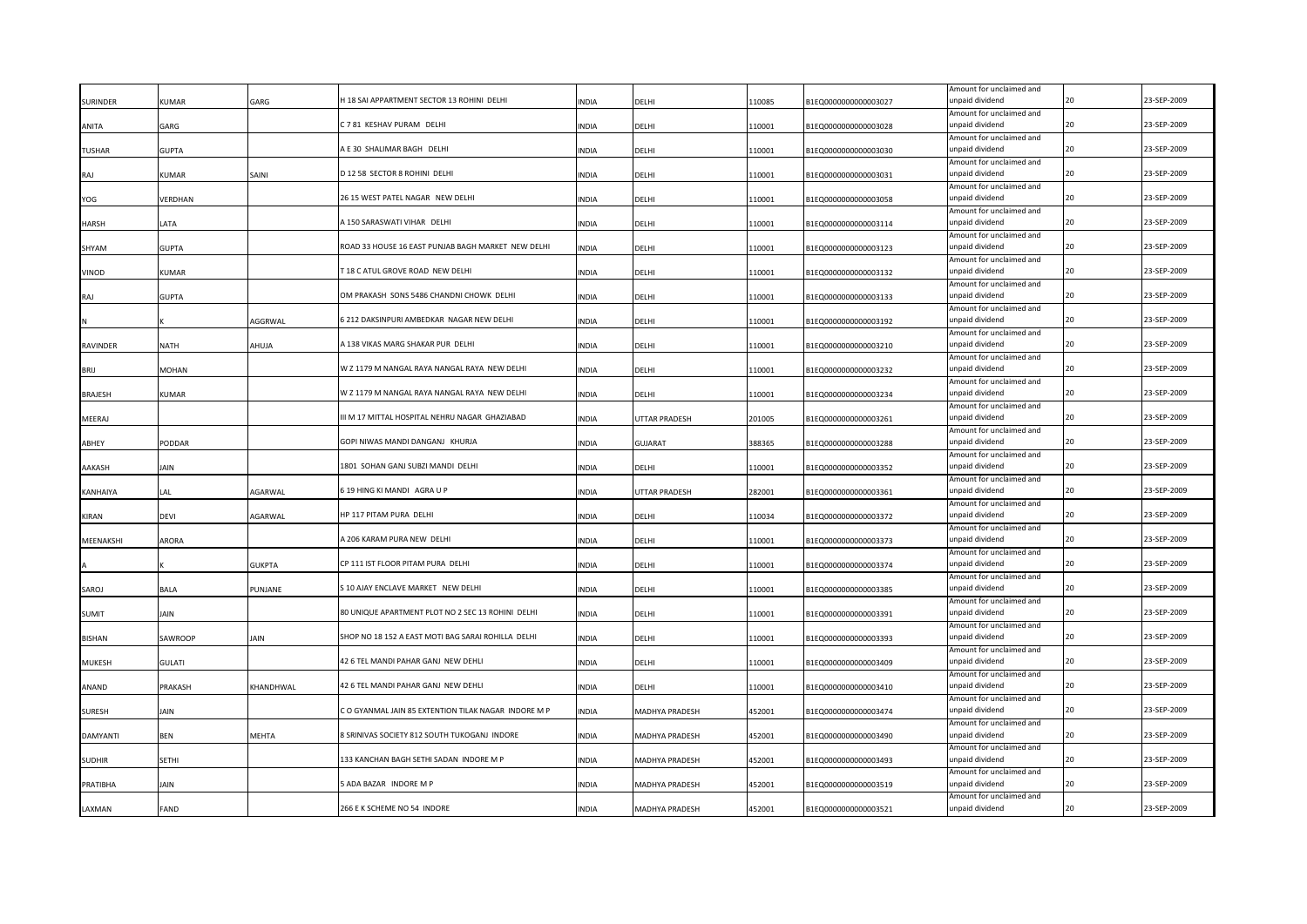|                 |               |               | 14 SNEH NAGASR MAIN ROAD PRINCE IMPORT ARTICLES INDORE                |              |                       |        |                      | Amount for unclaimed and                    |    |             |
|-----------------|---------------|---------------|-----------------------------------------------------------------------|--------------|-----------------------|--------|----------------------|---------------------------------------------|----|-------------|
| SANJAY          | <b>AGRWAL</b> |               | <b>MD</b>                                                             | <b>INDIA</b> | MADHYA PRADESH        | 452001 | B1EQ0000000000003533 | unpaid dividend                             |    | 23-SEP-2009 |
|                 |               |               |                                                                       |              |                       |        |                      | Amount for unclaimed and                    |    |             |
| <b>IRA</b>      | IAIN          |               | 36 KHATLPURA INDORE MP                                                | <b>INDIA</b> | MADHYA PRADESH        | 452001 | B1EQ0000000000003534 | unpaid dividend                             | 20 | 23-SEP-2009 |
|                 |               |               | 51 MAHAVIR NAGAR FLAT NO 103 SIDDHARTHA APARTMENT                     |              |                       |        |                      | Amount for unclaimed and                    |    |             |
| RAJENDRA        | SINGH         | <b>BISI</b>   | <b>INDORE MP</b>                                                      | <b>INDIA</b> | MADHYA PRADESH        | 452001 | B1EQ0000000000003539 | unpaid dividend                             | 20 | 23-SEP-2009 |
|                 |               |               | 51 MAHAVIR NAGAR FLAT NO 103 SIDDHARTHA APARTMENT<br><b>INDORE MP</b> |              |                       |        |                      | Amount for unclaimed and<br>unpaid dividend | 20 | 23-SEP-2009 |
| <b>TOSHI</b>    | <b>BIST</b>   |               |                                                                       | <b>INDIA</b> | MADHYA PRADESH        | 452001 | B1EQ0000000000003540 | Amount for unclaimed and                    |    |             |
| <b>RAJKUMAR</b> | HARYANI       |               | C O EVERGREEN MOTORS 6 2 SOUTH TUKOGANJ INDORE                        | INDIA        | MADHYA PRADESH        | 452001 | B1EQ0000000000003549 | unpaid dividend                             | 20 | 23-SEP-2009 |
|                 |               |               |                                                                       |              |                       |        |                      | Amount for unclaimed and                    |    |             |
| DILIP           | KUMAR         | IAIN          | CO UCO BANK 16 17 MAHARANI ROAD INDORE                                | INDIA        | MADHYA PRADESH        | 452001 | B1EQ0000000000003551 | unpaid dividend                             | 20 | 23-SEP-2009 |
|                 |               |               |                                                                       |              |                       |        |                      | Amount for unclaimed and                    |    |             |
| PRADEEP         | KUMAR         | PATNI         | 62 EXTENSION NEMI NAGAR JAIN COLONY INDORE M P                        | <b>INDIA</b> | MADHYA PRADESH        | 452001 | B1EQ0000000000003552 | unpaid dividend                             | 20 | 23-SEP-2009 |
|                 |               |               |                                                                       |              |                       |        |                      | Amount for unclaimed and                    |    |             |
| AMEESHA         | GOYAL         |               | C O KUMUD GOYAL UCO BANK TILAK NAGAR INDORE                           | <b>INDIA</b> | MADHYA PRADESH        | 452001 | B1EQ0000000000003556 | unpaid dividend                             | 20 | 23-SEP-2009 |
|                 |               |               |                                                                       |              |                       |        |                      | Amount for unclaimed and                    |    |             |
| RADHA           | devi          | <b>BAHETI</b> | 53 SWASTIK NAGAR NEAR M OG LINES INDORE                               | <b>INDIA</b> | MADHYA PRADESH        | 452001 | B1EQ0000000000003567 | unpaid dividend                             | 20 | 23-SEP-2009 |
|                 |               |               |                                                                       |              |                       |        |                      | Amount for unclaimed and                    |    |             |
| MANISH          | SONI          |               | DR M D BALDI 243 USHA NAGAR EX INDORE M P                             | <b>INDIA</b> | <b>MADHYA PRADESH</b> | 452001 | B1EQ0000000000003568 | unpaid dividend                             | 20 | 23-SEP-2009 |
|                 |               |               | JUGAL KISHOR MARU 5 47 MAHESH NAGAR MARU SADAN INDORE                 |              |                       |        |                      | Amount for unclaimed and                    |    |             |
| <b>GHAN</b>     | SHYAM         | <b>MODANI</b> | M P                                                                   | <b>INDIA</b> | <b>MADHYA PRADESH</b> | 452001 | B1EQ0000000000003569 | unpaid dividend                             | 20 | 23-SEP-2009 |
|                 |               |               |                                                                       |              |                       |        |                      | Amount for unclaimed and                    |    |             |
| <b>GOPAL</b>    | DAS           | <b>MODANI</b> | C O 133 MUKARJI MARG PO BIAORA RAJGARH BIAORA M P                     | <b>INDIA</b> | MADHYA PRADESH        | 465674 | B1EQ0000000000003570 | unpaid dividend                             | 20 | 23-SEP-2009 |
|                 |               |               |                                                                       |              |                       |        |                      | Amount for unclaimed and                    |    |             |
| ARUN            | <b>JAIN</b>   |               | ARUN JAIN ADVOCATE NAI SADAK GUNA M P                                 | <b>INDIA</b> | <b>MADHYA PRADESH</b> | 473222 | B1EQ0000000000003572 | unpaid dividend                             | 20 | 23-SEP-2009 |
|                 |               |               |                                                                       |              |                       |        |                      | Amount for unclaimed and                    |    |             |
| NAVEEN          | DANG          |               | 100 CIVIL LINES DEWAS M P                                             | <b>INDIA</b> | MADHYA PRADESH        | 455001 | B1EQ0000000000003579 | unpaid dividend                             | 20 | 23-SEP-2009 |
|                 |               |               |                                                                       |              |                       |        |                      | Amount for unclaimed and                    |    |             |
| AMRITAL         | IAIN          |               | 8 RAJWADA CHOWK INDORE M P                                            | <b>INDIA</b> | MADHYA PRADESH        | 452001 | B1EQ0000000000003585 | unpaid dividend                             | 20 | 23-SEP-2009 |
|                 |               |               | 8 RAJWADA CHOWK INDORE M P                                            |              |                       |        |                      | Amount for unclaimed and<br>unpaid dividend | 20 | 23-SEP-2009 |
| SHALIENDRA      | IAIN          |               |                                                                       | <b>INDIA</b> | MADHYA PRADESH        | 452001 | B1EQ0000000000003586 | Amount for unclaimed and                    |    |             |
| RAJKUMARI       | IAIN          |               | 8 RAJWADA CHOWK INDORE M P                                            | <b>INDIA</b> | MADHYA PRADESH        | 452001 | B1EQ0000000000003587 | unpaid dividend                             | 20 | 23-SEP-2009 |
|                 |               |               |                                                                       |              |                       |        |                      | Amount for unclaimed and                    |    |             |
| <b>ARCHANA</b>  | IAIN          |               | 8 RAJWADA CHOWK INDORE M P                                            | <b>INDIA</b> | MADHYA PRADESH        | 452001 | B1EQ0000000000003588 | unpaid dividend                             | 20 | 23-SEP-2009 |
|                 |               |               |                                                                       |              |                       |        |                      | Amount for unclaimed and                    |    |             |
| CHANDA          | BAI           | NEEMA         | 108 JUNI KASARA BAKHAL INDORE M P                                     | <b>INDIA</b> | MADHYA PRADESH        | 452001 | B1EQ0000000000003607 | unpaid dividend                             | 20 | 23-SEP-2009 |
|                 |               |               |                                                                       |              |                       |        |                      | Amount for unclaimed and                    |    |             |
| NARDEEP         | KAUR          | <b>SURI</b>   | 36 37 ADA BAZAR PANDARINATH PATH INDORE M P                           | <b>INDIA</b> | MADHYA PRADESH        | 452001 | B1EQ0000000000003610 | unpaid dividend                             |    | 23-SEP-2009 |
|                 |               |               |                                                                       |              |                       |        |                      | Amount for unclaimed and                    |    |             |
| <b>INDU</b>     | INVESTMENT    |               | 304 JAISHREE APARTMENT 6 1 NEW PALASIA INDORE                         | <b>INDIA</b> | MADHYA PRADESH        | 452001 | B1EQ0000000000003612 | unpaid dividend                             | 20 | 23-SEP-2009 |
|                 |               |               |                                                                       |              |                       |        |                      | Amount for unclaimed and                    |    |             |
| SHANTA          | SANGHVI       |               | 118 2 RAOJI BAZAR JUNI INDORE INDORE                                  | <b>INDIA</b> | MADHYA PRADESH        | 452001 | B1EQ0000000000003615 | unpaid dividend                             |    | 23-SEP-2009 |
|                 |               |               |                                                                       |              |                       |        |                      | Amount for unclaimed and                    |    |             |
| <b>SURESH</b>   | KUMAR         | <b>BATRA</b>  | C O PARAS CLOTH CENTER 12 SANTA BAZAR INDORE M P                      | <b>INDIA</b> | MADHYA PRADESH        | 452001 | B1EQ0000000000003618 | unpaid dividend                             | 20 | 23-SEP-2009 |
|                 |               |               | C O INDORE FERTILIZERS 211 DEVDHAR COMPLEX CHAWANI                    |              |                       |        |                      | Amount for unclaimed and                    |    |             |
| SWATI           | IAIN          |               | <b>INDORE MP</b>                                                      | <b>INDIA</b> | MADHYA PRADESH        | 452001 | B1EQ0000000000003624 | unpaid dividend                             |    | 23-SEP-2009 |
|                 |               |               |                                                                       |              |                       |        |                      | Amount for unclaimed and                    |    |             |
|                 |               | <b>MATHUR</b> | CO LLOYDS FINANCE LTD 12 B RATLAM KOTHI INDORE M P                    | INDIA        | MADHYA PRADESH        | 452001 | B1EQ0000000000003627 | unpaid dividend                             |    | 23-SEP-2009 |
|                 |               |               | CO LLOYDS FINANCE LTD 12 B RATLAM KOTHI INDORE M F                    |              |                       |        |                      | Amount for unclaimed and<br>unpaid dividend |    | 23-SEP-2009 |
| <b>JHAWAR</b>   | VALLABH       |               |                                                                       | INDIA        | MADHYA PRADESH        | 452001 | B1EQ0000000000003630 |                                             |    |             |
|                 |               |               | 515 MAHESH NAGAR INDORE M P                                           |              |                       |        |                      | Amount for unclaimed and<br>unpaid dividend |    | 23-SEP-2009 |
| NIRMALA         | MANTRI        |               |                                                                       | <b>INDIA</b> | MADHYA PRADESH        | 452001 | B1EQ0000000000003632 |                                             |    |             |
| <b>YAUV</b>     | AIN           |               | 25 12 PATNIPURA INDORE INDORE M P                                     | <b>NDIA</b>  | MADHYA PRADESH        | 452001 | B1EQ0000000000003633 | Amount for unclaimed and<br>unpaid dividend |    | 23-SEP-2009 |
|                 |               |               | C O INDORE FERTILIZERS 211 DEVDHAR COMPLEX CHAWANI                    |              |                       |        |                      | Amount for unclaimed and                    |    |             |
| <b>HANSMUKH</b> | <b>AIN</b>    |               | <b>INDORE MP</b>                                                      | <b>INDIA</b> | MADHYA PRADESH        | 452001 | B1EQ0000000000003634 | unpaid dividend                             |    | 23-SEP-2009 |
|                 |               |               | C10 INDORE FERTILIZERS 211 DEVDHAR COMPLEX CHAWARI                    |              |                       |        |                      | Amount for unclaimed and                    |    |             |
| <b>MEENA</b>    | <b>AIN</b>    |               | <b>INDORE MP</b>                                                      | <b>INDIA</b> | <b>MADHYA PRADESH</b> | 452001 | B1EQ0000000000003638 | unpaid dividend                             |    | 23-SEP-2009 |
|                 |               |               |                                                                       |              |                       |        |                      |                                             |    |             |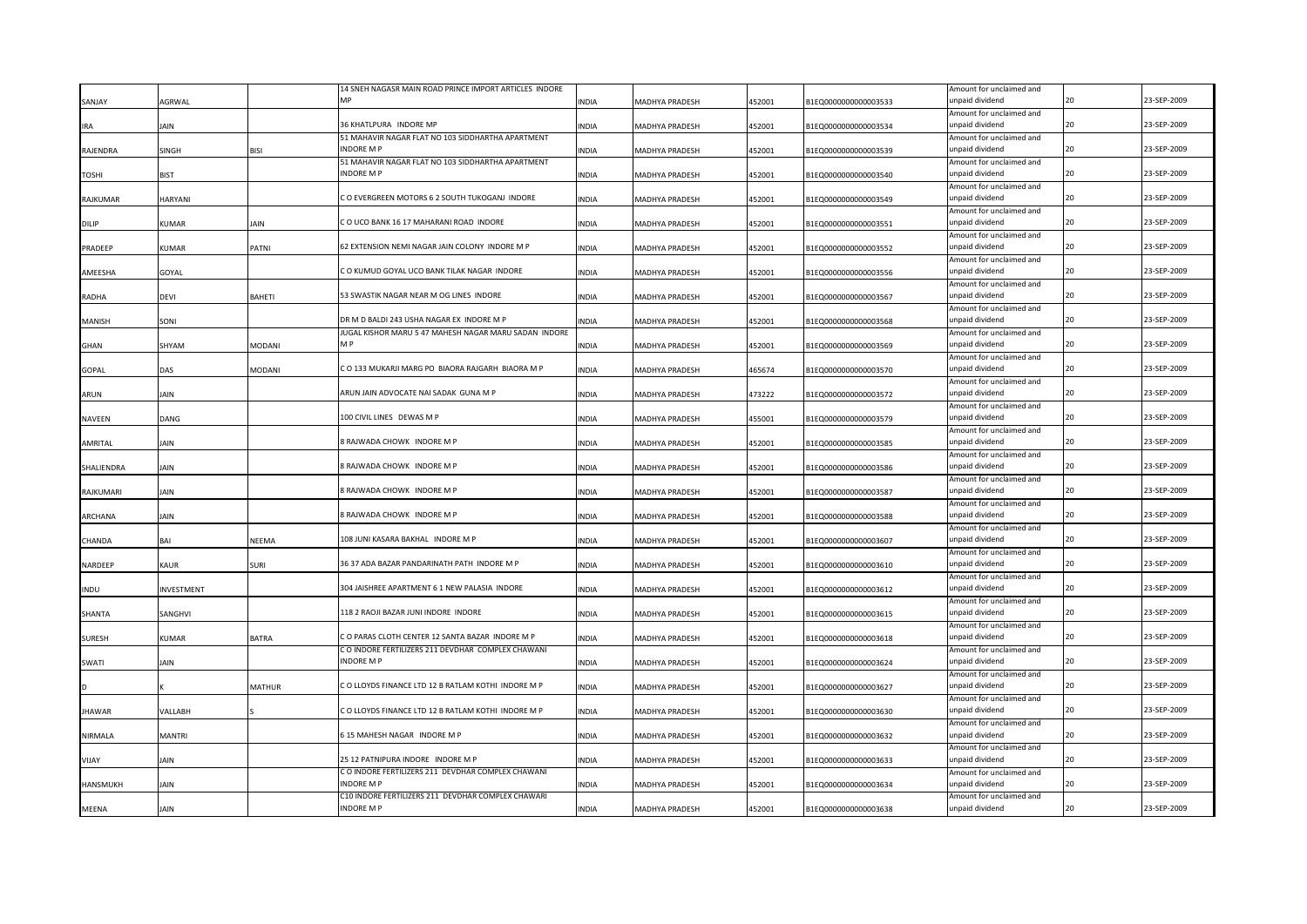|                 |              |              |                                                                                 |              |                       |        |                      | Amount for unclaimed and                    |     |             |
|-----------------|--------------|--------------|---------------------------------------------------------------------------------|--------------|-----------------------|--------|----------------------|---------------------------------------------|-----|-------------|
| <b>BHAVANA</b>  | AIN          |              | 28 SUBHASH MARG JHABUA MP JHABUA                                                | <b>INDIA</b> | <b>MADHYA PRADESH</b> | 457550 | B1EQ0000000000003648 | unpaid dividend                             | 20  | 23-SEP-2009 |
|                 |              |              |                                                                                 |              |                       |        |                      | Amount for unclaimed and                    | 20  |             |
| UPENDRA         | SONI         |              | 260 MAIN STREET MHOW M P                                                        | <b>INDIA</b> | MADHYA PRADESH        | 453661 | B1EQ0000000000003661 | unpaid dividend                             |     | 23-SEP-2009 |
| RANJAN          | CHETWANI     |              | G 6 KRISHNA COMPLEX 10 1 USHAGANJ JAORA COMPOUND<br>INDORE                      | <b>INDIA</b> | <b>MADHYA PRADESH</b> | 452001 | B1EQ0000000000003665 | Amount for unclaimed and<br>unpaid dividend | 20  | 23-SEP-2009 |
|                 |              |              | G 6 KRISHNA COMPLEX 10 1 USHAGANJ JAORA COMPOUND                                |              |                       |        |                      | Amount for unclaimed and                    |     |             |
| SANGEETA        | CHETWANI     |              | <b>INDORE</b>                                                                   | <b>INDIA</b> | MADHYA PRADESH        | 452001 | B1EQ0000000000003667 | unpaid dividend                             | 20  | 23-SEP-2009 |
|                 |              |              |                                                                                 |              |                       |        |                      | Amount for unclaimed and                    |     |             |
| SUNIL           | PAHUJA       |              | 327 KHATIWALA TANK INDORE                                                       | <b>INDIA</b> | MADHYA PRADESH        | 452001 | B1EQ0000000000003674 | unpaid dividend                             | 20  | 23-SEP-2009 |
|                 |              |              |                                                                                 |              |                       |        |                      | Amount for unclaimed and                    |     |             |
| SANGITA         | PAHUJA       |              | 327 KHATIWALA TANK INDORE                                                       | <b>INDIA</b> | MADHYA PRADESH        | 452001 | B1EQ0000000000003675 | unpaid dividend                             | 20  | 23-SEP-2009 |
|                 |              |              |                                                                                 |              |                       |        |                      | Amount for unclaimed and                    |     |             |
| GOVIND          | KUKREJA      |              | 173 JAIRAMPUR COLONY INDORE                                                     | <b>INDIA</b> | MADHYA PRADESH        | 452001 | B1EQ0000000000003676 | unpaid dividend                             | 20  | 23-SEP-2009 |
|                 |              |              | 177 78 M T CLOTH MARKET INDORE                                                  | <b>INDIA</b> |                       | 452001 | B1EQ0000000000003679 | Amount for unclaimed and<br>unpaid dividend | 20  | 23-SEP-2009 |
| RAVI            | <b>GUPTA</b> |              |                                                                                 |              | MADHYA PRADESH        |        |                      | Amount for unclaimed and                    |     |             |
| NARENDRA        | DAGA         |              | B 13 SETHI COLONY SHIVALAY MARG AGRA ROAD JAIPUR                                | <b>INDIA</b> | RAJASTHAN             | 302001 | B1EQ0000000000003712 | unpaid dividend                             | 20  | 23-SEP-2009 |
|                 |              |              |                                                                                 |              |                       |        |                      | Amount for unclaimed and                    |     |             |
| <b>GEETA</b>    | SHARMA       |              | CO SHYAM BIHARI SHARMA V PO ACHROL JAIPUR                                       | <b>INDIA</b> | RAJASTHAN             | 302001 | B1EQ0000000000003731 | unpaid dividend                             | 20  | 23-SEP-2009 |
|                 |              |              |                                                                                 |              |                       |        |                      | Amount for unclaimed and                    |     |             |
| <b>AMIT</b>     | SHAH         |              | 9 7 KHANDELWAL TOWERS SECTOR 1 VIDHYADHAR NAGAR JAIPUR                          | <b>INDIA</b> | RAJASTHAN             | 302001 | B1EQ0000000000003753 | unpaid dividend                             | 20  | 23-SEP-2009 |
|                 |              |              | WASHILA GARMENTS GODA BASS MANGLANA ROAD MAKRANA                                |              |                       |        |                      | Amount for unclaimed and                    |     |             |
| PAWAN           | <b>KUMAR</b> | GOYAL        | RAJASTHAN                                                                       | <b>INDIA</b> | RAJASTHAN             | 341505 | B1EQ0000000000003829 | unpaid dividend                             | 20  | 23-SEP-2009 |
| RADHEY          | SHYAM        | KHANDELWAL   | 12 MANU MARG AMER ROAD JAIPUR                                                   | <b>INDIA</b> | RAJASTHAN             | 302001 | B1EQ0000000000003849 | Amount for unclaimed and<br>unpaid dividend | 20  | 23-SEP-2009 |
|                 |              |              | AGRAWAL KIRANA GEN STORE NEW SANGANERI ROAD SWARN                               |              |                       |        |                      | Amount for unclaimed and                    |     |             |
| <b>MANOHAR</b>  | LAL          | SAINI        | PATH NR NAI KI THADI MANSAROVAR JAIPUR                                          | <b>INDIA</b> | RAJASTHAN             | 302001 | B1EQ0000000000003861 | unpaid dividend                             | 20  | 23-SEP-2009 |
|                 |              |              | RANG RAJCHAND BHANDARI KI HAWALI KHARADION KA BAS                               |              |                       |        |                      | Amount for unclaimed and                    |     |             |
| <b>BAL</b>      | CHAND        | JAIN         | <b>JODHPUR</b>                                                                  | <b>INDIA</b> | RAJASTHAN             | 342001 | B1EQ0000000000003888 | unpaid dividend                             | 20  | 23-SEP-2009 |
|                 |              |              |                                                                                 |              |                       |        |                      | Amount for unclaimed and                    |     |             |
| VIMAL           | <b>GUPTA</b> |              | DILIP TEXTILES NEHRU MARKET JHUNJHUNU                                           | <b>INDIA</b> | RAJASTHAN             | 330001 | B1EQ0000000000003893 | unpaid dividend                             | 20  | 23-SEP-2009 |
|                 |              |              | C O H B GUPTA COMPOUNDER H NO 168 A JAWAHER COLONY<br><b>IHALAWAR RAJASTHAN</b> |              |                       |        |                      | Amount for unclaimed and<br>unpaid dividend | 20  | 23-SEP-2009 |
| UMESHKUMAR      | <b>GUPTA</b> |              |                                                                                 | <b>INDIA</b> | RAJASTHAN             | 326033 | B1EQ0000000000003895 | Amount for unclaimed and                    |     |             |
| <b>MATHURA</b>  | LAL          | SHARMA       | C 134 THERMAL COLONY KOTA RAJASTHAN                                             | <b>INDIA</b> | RAJASTHAN             | 324001 | B1EQ0000000000003907 | unpaid dividend                             | 20  | 23-SEP-2009 |
|                 |              |              |                                                                                 |              |                       |        |                      | Amount for unclaimed and                    |     |             |
| <b>MANZOOR</b>  | ALI          |              | Q NO E 115 THERMAL COLONY SAKATPURA KOTA RAJ                                    | <b>INDIA</b> | RAJASTHAN             | 324001 | B1EQ0000000000003915 | unpaid dividend                             | 20  | 23-SEP-2009 |
|                 |              |              |                                                                                 |              |                       |        |                      | Amount for unclaimed and                    |     |             |
| RADHAKISHAN     | PALIWAL      |              | NEAR ATWAL FARM BAJRANG NAGAR KOTA RAJ                                          | <b>INDIA</b> | RAJASTHAN             | 324001 | B1EQ0000000000003965 | unpaid dividend                             | 2Ω  | 23-SEP-2009 |
|                 |              |              |                                                                                 |              |                       |        |                      | Amount for unclaimed and                    |     |             |
| <b>GIRISH</b>   | KUMAR        | <b>GUPTA</b> | 90 PRATAP NAGAR DADABARI KOTA                                                   | <b>INDIA</b> | RAJASTHAN             | 324001 | B1EQ0000000000003968 | unpaid dividend                             | 20  | 23-SEP-2009 |
| PRADEEP         | AGRAWAL      |              | C O AGRAWAL MUSIC CENTRE STATION ROAD PO BARAN BARAN<br>RAI                     | <b>INDIA</b> | RAJASTHAN             | 325205 | B1EQ0000000000003969 | Amount for unclaimed and<br>unpaid dividend | 120 | 23-SEP-2009 |
|                 |              |              |                                                                                 |              |                       |        |                      | Amount for unclaimed and                    |     |             |
| <b>GOPAL</b>    | DAS          | SONI         | MANDHATA STREET RAMPURA KOTA RAJ                                                | <b>INDIA</b> | RAJASTHAN             | 324001 | B1EQ0000000000003985 | unpaid dividend                             |     | 23-SEP-2009 |
|                 |              |              |                                                                                 |              |                       |        |                      | Amount for unclaimed and                    |     |             |
| NARENDRA        | KUMAR        | <b>SEN</b>   | 239 RADHAVILAS PATAN POLE KOTA RAJ                                              | <b>INDIA</b> | RAJASTHAN             | 324001 | B1EQ0000000000004018 | unpaid dividend                             |     | 23-SEP-2009 |
|                 |              |              |                                                                                 |              |                       |        |                      | Amount for unclaimed and                    |     |             |
| KAUSHAL         | KISHORE      | SHARMA       | BHANWAR LAL SHARMA 453 A MAHAVIR NAGAR II KOTA                                  | <b>INDIA</b> | RAJASTHAN             | 324001 | B1EQ0000000000004026 | unpaid dividend                             |     | 23-SEP-2009 |
|                 |              |              | C O T C VERMA H NO 18 RAILWAY HOUSING SOCIETY MALA ROAD<br>KOTA RAJ             |              |                       |        |                      | Amount for unclaimed and<br>unpaid dividend |     | 23-SEP-2009 |
| MAHENDRAKUMAR   | SINGHAL      |              |                                                                                 | <b>INDIA</b> | RAJASTHAN             | 324001 | B1EQ0000000000004037 |                                             |     |             |
| SAPNA           | GARG         |              | 21 THERMAL COLONY SAKATPURA KOTA                                                | <b>INDIA</b> | RAJASTHAN             | 324001 | B1EQ0000000000004041 | Amount for unclaimed and<br>unpaid dividend |     | 23-SEP-2009 |
|                 |              |              |                                                                                 |              |                       |        |                      | Amount for unclaimed and                    |     |             |
| GYANENDRAKUMAR  | <b>JAIN</b>  |              | STATE BANK OF INDIA CHHAWANI MAIN BRANCH KOTA RAJ                               | <b>INDIA</b> | RAJASTHAN             | 324001 | B1EQ0000000000004042 | unpaid dividend                             |     | 23-SEP-2009 |
|                 |              |              |                                                                                 |              |                       |        |                      | Amount for unclaimed and                    |     |             |
| CHANDRA         | KALA         | CHAURASIYA   | LD 3 TALWANDI KOTA                                                              | <b>INDIA</b> | RAJASTHAN             | 324001 | B1EQ0000000000004048 | unpaid dividend                             | 20  | 23-SEP-2009 |
|                 |              |              |                                                                                 |              |                       |        |                      | Amount for unclaimed and                    |     |             |
| <b>JAMNALAL</b> | MEENA        |              | HOUSE NO 247 SANJAY GANDHI NAGAR KOTA RAJASTHAN                                 | <b>INDIA</b> | RAJASTHAN             | 324001 | B1EQ0000000000004055 | unpaid dividend                             | 20  | 23-SEP-2009 |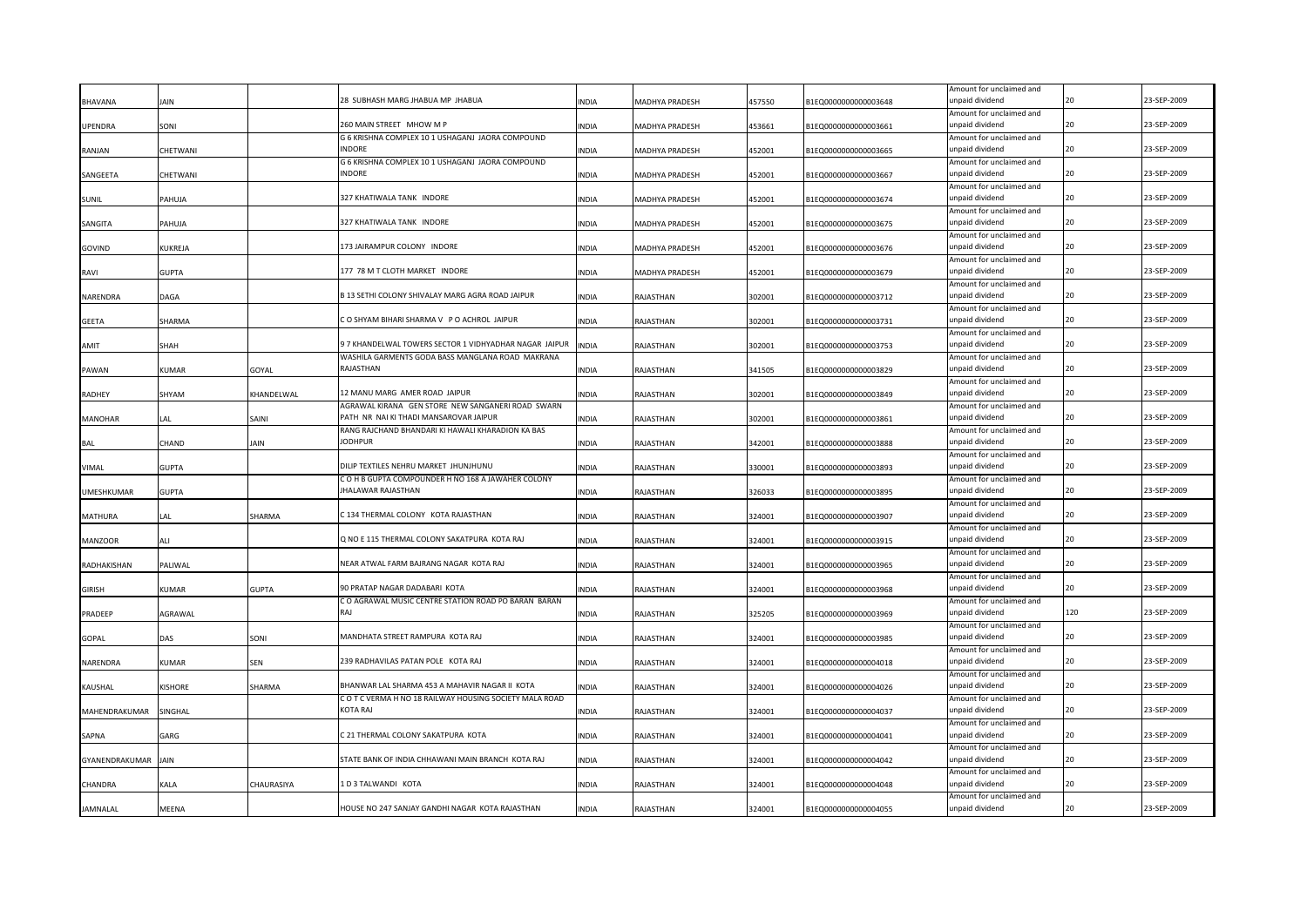|                |                |              |                                                                                             |              |               |        |                      | Amount for unclaimed and                    |    |             |
|----------------|----------------|--------------|---------------------------------------------------------------------------------------------|--------------|---------------|--------|----------------------|---------------------------------------------|----|-------------|
| <b>MANOJ</b>   | <b>KUMAR</b>   | MEENA        | HOUSE NO 247 SANJAY GANDHI NAGAR KOTA RAJ                                                   | <b>INDIA</b> | RAJASTHAN     | 324001 | B1EQ0000000000004056 | unpaid dividend<br>Amount for unclaimed and |    | 23-SEP-2009 |
| ARUN           | KANT           | GAUR         | TEACHERS COLONY GUMANPRUA KOTA RAJ                                                          | <b>INDIA</b> | RAJASTHAN     | 324001 | B1EQ0000000000004058 | unpaid dividend                             | 20 | 23-SEP-2009 |
|                |                |              |                                                                                             |              |               |        |                      | Amount for unclaimed and                    |    |             |
| VIJAY          | KUMAR          | SETHI        | 155 A I L TOWNSHIP KOTA RAJ                                                                 | <b>INDIA</b> | RAJASTHAN     | 324001 | B1EQ0000000000004059 | unpaid dividend                             |    | 23-SEP-2009 |
|                |                |              |                                                                                             |              |               |        |                      | Amount for unclaimed and                    |    |             |
| RAMA           | DWIVEDI        |              | 2 B 27 TALWANDI KOTA RAJ                                                                    | <b>INDIA</b> | RAJASTHAN     | 324001 | B1EQ0000000000004062 | unpaid dividend                             | 20 | 23-SEP-2009 |
|                |                |              | C O MAHAVEER BARDANA BHANDAR 29 A NEW GRAIN MANDI<br>KOTA                                   |              |               |        |                      | Amount for unclaimed and                    |    | 23-SEP-2009 |
| BHAGWANDAS     | GUPTA          |              |                                                                                             | <b>INDIA</b> | RAJASTHAN     | 324001 | B1EQ0000000000004068 | unpaid dividend<br>Amount for unclaimed and |    |             |
| NAVEENKUMAR    | JAIN           |              | 1 C 35 S F S TALWANDI KOTA RAJ                                                              | INDIA        | RAJASTHAN     | 324001 | B1EQ0000000000004070 | unpaid dividend                             |    | 23-SEP-2009 |
|                |                |              |                                                                                             |              |               |        |                      | Amount for unclaimed and                    |    |             |
| SEEMA          | VIJAY          |              | 158 A VALLABH BARI KOTA RAJ                                                                 | INDIA        | RAJASTHAN     | 324001 | B1EQ0000000000004074 | unpaid dividend                             |    | 23-SEP-2009 |
|                |                |              |                                                                                             |              |               |        |                      | Amount for unclaimed and                    |    |             |
| <b>HEMANT</b>  | KUMAR          | GARG         | M S HEMANT KUMAR CO AMRIT KUWA WALA SANGOD KOTA RAJ                                         | <b>INDIA</b> | RAJASTHAN     | 324001 | B1EQ0000000000004098 | unpaid dividend                             | 20 | 23-SEP-2009 |
|                |                |              |                                                                                             |              |               |        |                      | Amount for unclaimed and                    |    |             |
| RINKESH        | KUMAR          | GARG         | M S AGRAWAL KHAD AGENCIES SANGOD KOTA<br>M S BABULAL JAGDISH PRASAD AGARWAL KIRANA MERCHANT | <b>INDIA</b> | RAJASTHAN     | 324001 | B1EQ0000000000004099 | unpaid dividend                             |    | 23-SEP-2009 |
| RAMESH         | CHANDRA        |              | SANGOD KOTA RAJ                                                                             | <b>INDIA</b> | RAJASTHAN     | 324001 | B1EQ0000000000004100 | Amount for unclaimed and<br>unpaid dividend | 20 | 23-SEP-2009 |
|                |                |              | R A AGARWAL ASSOCIATES CHARTERRED ACCOUNTANTS 25 C OPP                                      |              |               |        |                      | Amount for unclaimed and                    |    |             |
| <b>PUSHPA</b>  | BAI            |              | FOTOMER SHOPPING CENTER KOTA                                                                | <b>INDIA</b> | RAJASTHAN     | 324001 | B1EQ0000000000004101 | unpaid dividend                             | 20 | 23-SEP-2009 |
|                |                |              | R A AGARWAL ASSOCIATES CHARTERED ACCOUNTANTS 25 C OPP                                       |              |               |        |                      | Amount for unclaimed and                    |    |             |
| <b>MANJU</b>   | <b>GUPTA</b>   |              | FOTOMER SHOPPING CENTER KOTA                                                                | <b>INDIA</b> | RAJASTHAN     | 324001 | B1EQ0000000000004102 | unpaid dividend                             | 20 | 23-SEP-2009 |
|                |                |              | R A AGARWAL ASSOCIATES CHARTERED ACCOUNTANTS 25 C OPP                                       |              |               |        |                      | Amount for unclaimed and                    |    |             |
| CHANDRA        | SHAKHER        | <b>GUPTA</b> | FOTOMER SHOPPING CENTER KOTA                                                                | <b>INDIA</b> | RAJASTHAN     | 324001 | B1EQ0000000000004103 | unpaid dividend                             | 20 | 23-SEP-2009 |
| PARMANAND      | PANJWANI       |              | 142 SHOPPING CENTRE KOTA                                                                    | <b>INDIA</b> | RAJASTHAN     | 324001 | B1EQ0000000000004104 | Amount for unclaimed and<br>unpaid dividend | 20 | 23-SEP-2009 |
|                |                |              |                                                                                             |              |               |        |                      | Amount for unclaimed and                    |    |             |
| SOMNATH        | SHEKHAR        |              | SHPDT OF POLICE BARAN RAJASTHAN                                                             | <b>INDIA</b> | RAJASTHAN     | 325205 | B1EQ0000000000004108 | unpaid dividend                             |    | 23-SEP-2009 |
|                |                |              |                                                                                             |              |               |        |                      | Amount for unclaimed and                    |    |             |
| <b>INDIRA</b>  | devi           | AGRAWAL      | D 139 SHRI RAM NAGAR KOTA RAJ                                                               | <b>INDIA</b> | RAJASTHAN     | 324001 | B1EQ0000000000004114 | unpaid dividend                             | 20 | 23-SEP-2009 |
|                |                |              |                                                                                             |              |               |        |                      | Amount for unclaimed and                    |    |             |
| KAMLA          | AGRAWAL        |              | D 139 SHRI RAM NAGAR KOTA RAJ                                                               | <b>INDIA</b> | RAJASTHAN     | 324001 | B1EQ0000000000004115 | unpaid dividend                             | 20 | 23-SEP-2009 |
|                |                |              | 4 PA 28 VIGYAN NAGAR KOTA RAJASTHAN                                                         |              |               |        |                      | Amount for unclaimed and                    |    | 23-SEP-2009 |
| <b>GIRIRAJ</b> | KALKALIYA      |              |                                                                                             | <b>INDIA</b> | RAJASTHAN     | 324001 | B1EQ0000000000004120 | unpaid dividend<br>Amount for unclaimed and |    |             |
| YOGENDRA       | KUMAR          | <b>GUPTA</b> | 315 OLD DHAN MANDI KOTA RAJ                                                                 | <b>INDIA</b> | RAJASTHAN     | 324001 | B1EQ0000000000004132 | unpaid dividend                             | 20 | 23-SEP-2009 |
|                |                |              |                                                                                             |              |               |        |                      | Amount for unclaimed and                    |    |             |
| KIRAN          | DOGRA          |              | 3 L 7 R H B COLONY TALWANDI KOTA                                                            | <b>INDIA</b> | RAJASTHAN     | 324001 | B1EQ0000000000004136 | unpaid dividend                             |    | 23-SEP-2009 |
|                |                |              |                                                                                             |              |               |        |                      | Amount for unclaimed and                    |    |             |
| <b>MONIKA</b>  | PIPLANI        |              | CHAMAN NEWS AGENCY NAYAPURA KOTA                                                            | <b>INDIA</b> | RAJASTHAN     | 324001 | B1EQ0000000000004144 | unpaid dividend                             |    | 23-SEP-2009 |
|                |                |              |                                                                                             |              |               |        |                      | Amount for unclaimed and                    |    |             |
| KALYANI        | YIJAY          |              | H NO 15 NEW AKASHWANI COLONY NAYAPURA KOTA RAJ                                              | <b>INDIA</b> | RAJASTHAN     | 324001 | B1EQ0000000000004145 | unpaid dividend<br>Amount for unclaimed and |    | 23-SEP-2009 |
| KESHARLAL      | YALIV          |              | H NO 15 NEW AKASHWANI COLONY NAYAPURA KOTA RAJ                                              | <b>INDIA</b> | RAJASTHAN     | 324001 | B1EQ0000000000004146 | unpaid dividend                             |    | 23-SEP-2009 |
|                |                |              |                                                                                             |              |               |        |                      | Amount for unclaimed and                    |    |             |
| MAYA           | PRASAD         |              | D 104 SECTOR P ALIGANJ LUCKNOW                                                              | INDIA        | UTTAR PRADESH | 226001 | B1EQ0000000000004148 | unpaid dividend                             |    | 23-SEP-2009 |
|                |                |              |                                                                                             |              |               |        |                      | Amount for unclaimed and                    |    |             |
| SANTOSH        | SRIVASTAVA     |              | D 104 SECTOR P ALIGANJ LUCKNOW                                                              | INDIA        | UTTAR PRADESH | 226001 | B1EQ0000000000004149 | unpaid dividend                             |    | 23-SEP-2009 |
|                |                |              |                                                                                             |              |               |        |                      | Amount for unclaimed and                    |    |             |
| ASHOK          | (UMAR          | AGARWAL      | SANTOSH PALACE C 114 NIRALA NAGAR LUCKNOW                                                   | INDIA        | UTTAR PRADESH | 226001 | B1EQ0000000000004151 | unpaid dividend                             |    | 23-SEP-2009 |
| PRAMODKUMAR    | GUPTA          |              | 2 139 A VIKAS KHAND GOMTI NAGAR LUCKNOW                                                     | <b>INDIA</b> | UTTAR PRADESH | 226001 | B1EQ0000000000004152 | Amount for unclaimed and<br>unpaid dividend |    | 23-SEP-2009 |
|                |                |              |                                                                                             |              |               |        |                      | Amount for unclaimed and                    |    |             |
|                | <b>SUSEELA</b> |              | 31 PALVAYAL RD AVIARAM CHENNAI                                                              | <b>INDIA</b> | TAMIL NADU    | 600001 | B1EQ0000000000004179 | unpaid dividend                             |    | 23-SEP-2009 |
|                |                |              |                                                                                             |              |               |        |                      | Amount for unclaimed and                    |    |             |
|                | PRASANCHAND    |              | 31 PALVAYAL RD AGARAM CHENNAI                                                               | <b>INDIA</b> | TAMIL NADU    | 600001 | B1EQ0000000000004180 | unpaid dividend                             |    | 23-SEP-2009 |
|                |                |              |                                                                                             |              |               |        |                      | Amount for unclaimed and                    |    |             |
| GYAN           | CHAND          | <b>JAIN</b>  | 4 SUNDRA MUDALI STREET 2ND FLR CHENNAI                                                      | <b>INDIA</b> | TAMIL NADU    | 600001 | B1EQ0000000000004198 | unpaid dividend                             |    | 23-SEP-2009 |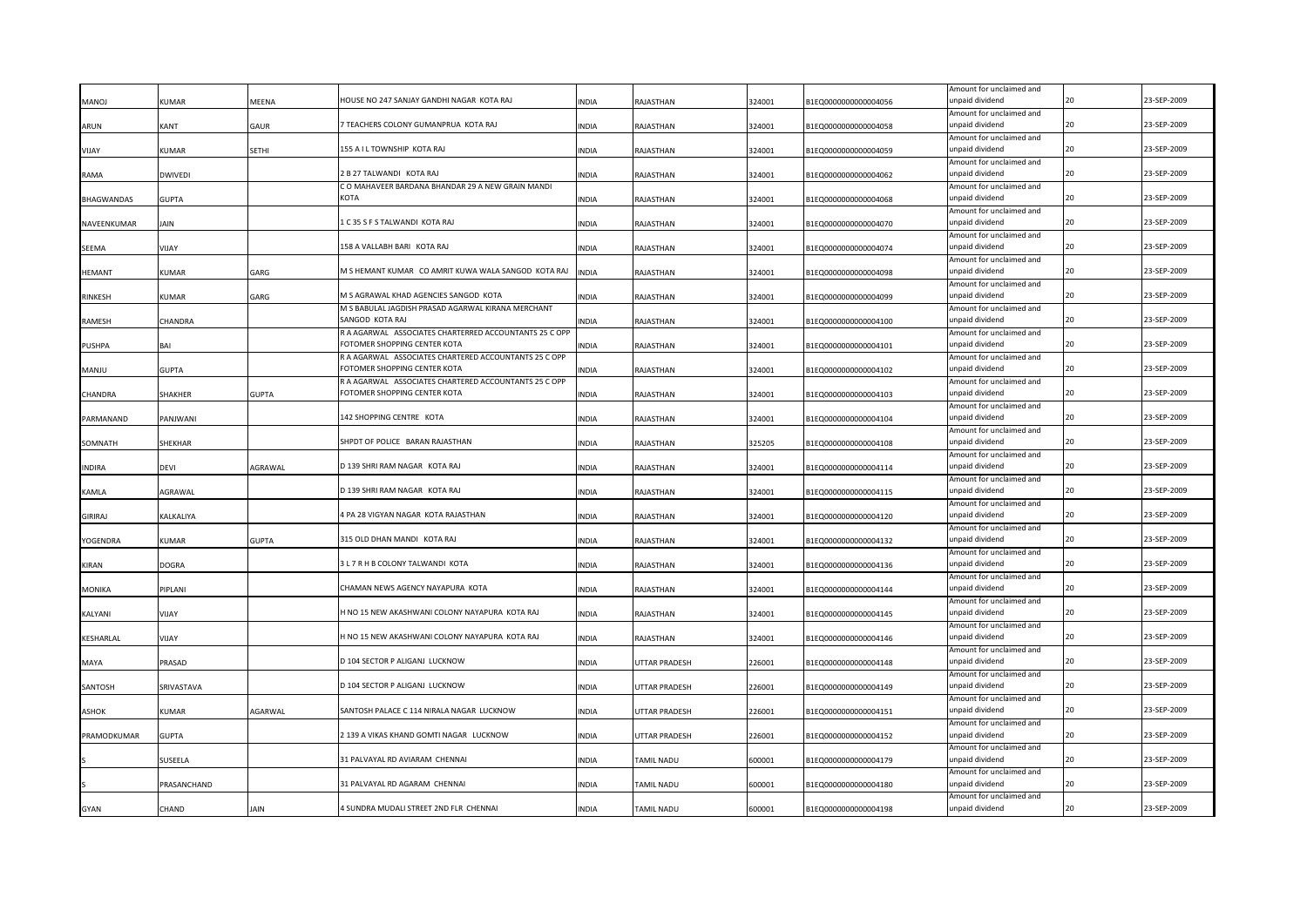|                 | ATHUL          | <b>UMAR</b>    | 8 2 VEERASAMI STREET EGMORE CHENNAI                            | NDIA         | <b>TAMIL NADU</b>    | 600001 | B1EQ0000000000004214 | Amount for unclaimed and<br>unpaid dividend |    | 23-SEP-2009 |
|-----------------|----------------|----------------|----------------------------------------------------------------|--------------|----------------------|--------|----------------------|---------------------------------------------|----|-------------|
|                 |                |                |                                                                |              |                      |        |                      | Amount for unclaimed and                    |    |             |
| <b>JITENDAR</b> | KUMAR          | CHORDIA        | GANESH CUT PIECE STORES 60 ELEPHANT GATE STREET CHENNAI        | INDIA        | TAMIL NADU           | 600001 | B1EQ0000000000004250 | unpaid dividend                             | 20 | 23-SEP-2009 |
|                 |                |                |                                                                |              |                      |        |                      | Amount for unclaimed and                    |    |             |
| SHAKUN          |                |                | 17 KANDAPPA MUDALI ST SOWCHRPET CHENNAI                        | <b>INDIA</b> | TAMIL NADU           | 600001 | B1EQ0000000000004252 | unpaid dividend                             |    | 23-SEP-2009 |
|                 |                |                | 9 STROTTEN MUTHIA MUDALI STREET 1ST FLOOR BACK SIDE<br>CHENNAI |              |                      |        |                      | Amount for unclaimed and<br>unpaid dividend | 20 | 23-SEP-2009 |
| MANI            | BAI            |                |                                                                | INDIA        | TAMIL NADU           | 600001 | B1EQ0000000000004257 | Amount for unclaimed and                    |    |             |
| PADAM           | CHAND          | CHOUDHARY      | CO ROOP SHREE 157 MINT STREET SOWCARPET CHENNAI                | INDIA        | <b>TAMIL NADU</b>    | 600001 | B1EQ0000000000004287 | unpaid dividend                             |    | 23-SEP-2009 |
|                 |                |                |                                                                |              |                      |        |                      | Amount for unclaimed and                    |    |             |
| KAMLA           | <b>MEHTA</b>   |                | 37 MOOKAJHAL STREET PUSASWALKAM CHENNAI                        | INDIA        | TAMIL NADU           | 600001 | B1EQ0000000000004302 | unpaid dividend                             | 20 | 23-SEP-2009 |
|                 |                |                |                                                                |              |                      |        |                      | Amount for unclaimed and                    |    |             |
| <b>MITHIN</b>   | JAIN           |                | A 8 P A TOWERS 869 P H ROAD KILPAUK CHENNAI                    | INDIA        | TAMIL NADU           | 600001 | B1EQ0000000000004309 | unpaid dividend                             |    | 23-SEP-2009 |
|                 |                |                |                                                                |              |                      |        |                      | Amount for unclaimed and                    |    |             |
| <b>DINESH</b>   | <b>KUMAR</b>   | GARG           | 154 C INDIRA NAGAR I MEERUT CITY                               | <b>INDIA</b> | UTTAR PRADESH        | 250001 | B1EQ0000000000004331 | unpaid dividend                             | 20 | 23-SEP-2009 |
|                 |                |                |                                                                |              |                      |        |                      | Amount for unclaimed and                    |    |             |
| SHIV            | <b>KAPOOR</b>  |                | 981 BRAHAM PURI MEERUT CITY U P                                | INDIA        | <b>UTTAR PRADESH</b> | 250001 | B1EQ0000000000004335 | unpaid dividend                             | 20 | 23-SEP-2009 |
|                 | <b>GURNANI</b> |                | 202 SEWA SADAN BLDG CENTRAL AVNU ROAD GANDHI BAG<br>NAGPUR     | <b>INDIA</b> |                      |        |                      | Amount for unclaimed and<br>unpaid dividend | 20 | 23-SEP-2009 |
| <b>FATAN</b>    |                |                |                                                                |              | MAHARASHTRA          | 440001 | B1EQ0000000000004347 |                                             |    |             |
| <b>SWEETY</b>   | NAVLAKHA       |                | 121 TILAK NAGAR PALI MARWAR RAJ                                | <b>INDIA</b> | RAJASTHAN            | 306401 | B1EQ0000000000004348 | Amount for unclaimed and<br>unpaid dividend | 20 | 23-SEP-2009 |
|                 |                |                |                                                                |              |                      |        |                      | Amount for unclaimed and                    |    |             |
| SURENDRA        | <b>KUMAR</b>   | MEHTA          | 153 SINDHI COLONY PALI MARWAR RAJ                              | INDIA        | RAJASTHAN            | 306401 | B1EQ0000000000004360 | unpaid dividend                             | 20 | 23-SEP-2009 |
|                 |                |                |                                                                |              |                      |        |                      | Amount for unclaimed and                    |    |             |
| VANITA          | SINGHVI        |                | THE BANK OF RAJASTHAN LTD JAIN MARKET PALI MARWAR              | INDIA        | RAJASTHAN            | 306401 | B1EQ0000000000004366 | unpaid dividend                             |    | 23-SEP-2009 |
|                 |                |                |                                                                |              |                      |        |                      | Amount for unclaimed and                    |    |             |
| LALITA          | KEDIA          |                | B 78 VEER DURGADAS NAGAR PALI MARWAR RAJ                       | INDIA        | RAJASTHAN            | 306401 | B1EQ0000000000004368 | unpaid dividend                             | 20 | 23-SEP-2009 |
|                 |                |                |                                                                |              |                      |        |                      | Amount for unclaimed and                    |    |             |
| BAJRANGLAL      | PERIWAL        |                | 14 VENKTESH MARG PALI MARWAR                                   | INDIA        | RAJASTHAN            | 306401 | B1EQ0000000000004376 | unpaid dividend                             |    | 23-SEP-2009 |
|                 |                |                |                                                                |              |                      |        |                      | Amount for unclaimed and                    |    |             |
| <b>PRAVEEN</b>  | VYAS           |                | THE BANK OF RAJ LTD JAIN MARKET PALI MARWAR RAJ                | INDIA        | RAJASTHAN            | 306401 | B1EQ0000000000004377 | unpaid dividend                             |    | 23-SEP-2009 |
|                 |                |                |                                                                |              |                      |        |                      | Amount for unclaimed and                    | 20 |             |
| PARAS           | MAL            | NAHAR          | COM NAHAR INDUSTRIES 146 MAHAVEER NAGAR PALI MARWAR            | <b>INDIA</b> | RAJASTHAN            | 306401 | B1EQ0000000000004379 | unpaid dividend                             |    | 23-SEP-2009 |
| MUKESH          | MEHTA          |                | 15 SETHO KA BAS PALI MARWAR RAJ                                | INDIA        | RAJASTHAN            | 306401 | B1EQ0000000000004380 | Amount for unclaimed and<br>unpaid dividend |    | 23-SEP-2009 |
|                 |                |                |                                                                |              |                      |        |                      | Amount for unclaimed and                    |    |             |
| TARA            | <b>KANWAR</b>  | NAVLAKHA       | 121 TILAK NAGAR PALI MARWAR PALI MARWAR RAJ                    | INDIA        | RAJASTHAN            | 306401 | B1EQ0000000000004381 | unpaid dividend                             |    | 23-SEP-2009 |
|                 |                |                |                                                                |              |                      |        |                      | Amount for unclaimed and                    |    |             |
| PARAS           | MAL            |                | ABHINANDAN PROCESS F 293 MANDIYA ROAD PALI MARWAR              | INDIA        | RAJASTHAN            | 306401 | B1EQ0000000000004382 | unpaid dividend                             |    | 23-SEP-2009 |
|                 |                |                |                                                                |              |                      |        |                      | Amount for unclaimed and                    |    |             |
| MAG             | RAJ            | NAJAR          | M NAHAR INDUSTRIES 146 MAHAVEER NAGAR PALI MARWAR              | INDIA        | RAJASTHAN            | 306401 | B1EQ0000000000004383 | unpaid dividend                             |    | 23-SEP-2009 |
|                 |                |                |                                                                |              |                      |        |                      | Amount for unclaimed and                    |    |             |
| SOHAN           | LAL            | VYAS           | 162 ADRASH NAGAR PALI MARWAR                                   | INDIA        | RAJASTHAN            | 306401 | B1EQ0000000000004384 | unpaid dividend                             |    | 23-SEP-2009 |
|                 |                |                |                                                                |              |                      |        |                      | Amount for unclaimed and                    |    |             |
| BHANWAR         | SINGH          |                | 57 RAMDEO ROAD PALI MARWAR                                     | INDIA        | RAJASTHAN            | 306401 | B1EQ0000000000004387 | unpaid dividend                             |    | 23-SEP-2009 |
|                 |                |                | 100 AADARSH NAGAR PALI MARWAR                                  |              |                      |        |                      | Amount for unclaimed and<br>unpaid dividend |    | 23-SEP-2009 |
| KAMLESH         | <b>KUMAR</b>   | BHANSALI       |                                                                | INDIA        | RAJASTHAN            | 306401 | B1EQ0000000000004389 | Amount for unclaimed and                    |    |             |
| BHANSLI         | MAINA          | DEVI           | 130 AADARSH NAGAR PALI MARWAR                                  | <b>INDIA</b> | RAJASTHAN            | 306401 | B1EQ0000000000004390 | unpaid dividend                             | 20 | 23-SEP-2009 |
|                 |                |                |                                                                |              |                      |        |                      | Amount for unclaimed and                    |    |             |
| MOHD            | IAMAL          |                | 62 BUSI KI GALI PALI MARWAR                                    | INDIA        | RAJASTHAN            | 306401 | B1EQ0000000000004396 | ınpaid dividend                             |    | 23-SEP-2009 |
|                 |                |                |                                                                |              |                      |        |                      | Amount for unclaimed and                    |    |             |
| <b>JAGDISH</b>  | CHANDRAD       | <b>AISHNAV</b> | 4 1132 HOUSING BOARD PALI POST PALI MARWAR PALI MARWAR         | <b>INDIA</b> | RAJASTHAN            | 306401 | B1EQ0000000000004404 | unpaid dividend                             | 20 | 23-SEP-2009 |
|                 |                |                |                                                                |              |                      |        |                      | Amount for unclaimed and                    |    |             |
| <b>MUNNI</b>    | devi           | CHOUHAN        | 61 BHALAWATO KA BAS BHERUGHAT PALI MARWAR RAJASTHAN            | INDIA        | RAJASTHAN            | 306401 | B1EQ0000000000004421 | unpaid dividend                             | ንበ | 23-SEP-2009 |
|                 |                |                |                                                                |              |                      |        |                      | Amount for unclaimed and                    |    |             |
| BHAVANA         | HARSHAD        | <b>AMAVAT</b>  | E S I S GEN HOSPITAL STAFF QTR NO B 4 4 NR SUB JAIL SURAT      | <b>INDIA</b> | <b>GUJARAT</b>       | 395001 | B1EQ0000000000004439 | unpaid dividend                             | 20 | 23-SEP-2009 |
|                 |                |                |                                                                |              |                      |        |                      | Amount for unclaimed and                    |    |             |
| PANKAJ          | MOHANLAL       | RAMAVAT        | E S I S GEN HOSPITAL STAFF QTR NO B 4 4 NR SUB JAIL SURAT      | <b>NDIA</b>  | <b>GUJARAT</b>       | 395001 | B1EQ0000000000004440 | unpaid dividend                             | 20 | 23-SEP-2009 |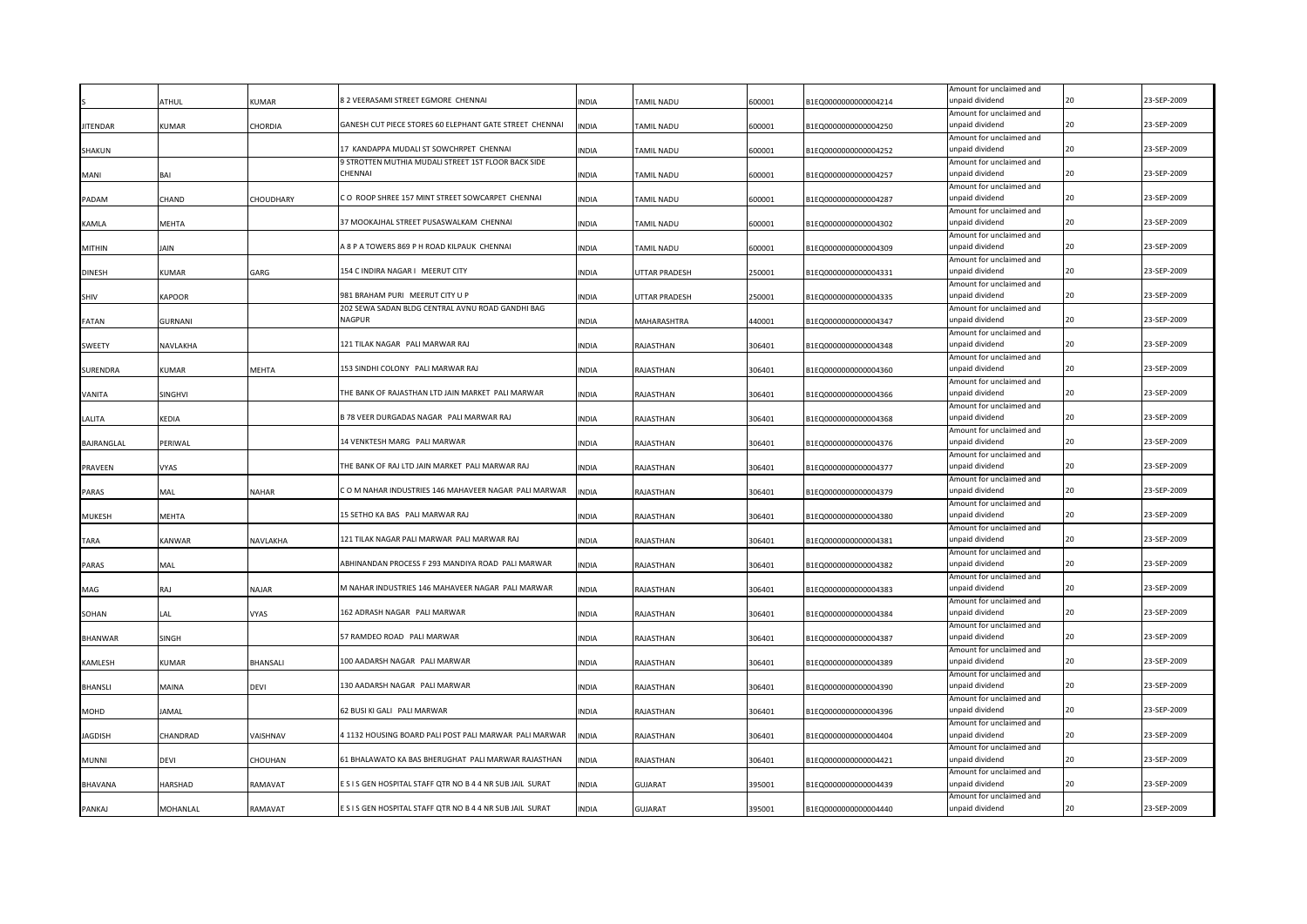| ANIL             | <b>KUMAR</b> | <b>GUPTA</b>    | 407 NARMADA TOWER O N G C COLONY ANKLESHWAR GUJ                                                      | INDIA        | <b>GUJARAT</b> | 392051 | B1EQ0000000000004442 | Amount for unclaimed and<br>unpaid dividend |    | 23-SEP-2009 |
|------------------|--------------|-----------------|------------------------------------------------------------------------------------------------------|--------------|----------------|--------|----------------------|---------------------------------------------|----|-------------|
|                  |              |                 |                                                                                                      |              |                |        |                      | Amount for unclaimed and                    |    |             |
| MANISHA          | MANISHBHAI   | DOSHI           | 504 AVNI APT PARSHWA NAGAR COMPLEX KAILASH NAGAR SURAT                                               | <b>INDIA</b> | <b>GUJARAT</b> | 395001 | B1EQ0000000000004468 | unpaid dividend                             | 20 | 23-SEP-2009 |
|                  |              |                 |                                                                                                      |              |                |        |                      | Amount for unclaimed and                    | 20 |             |
| <b>BAIJNATH</b>  |              | RAI             | 22 ISHWARNAGAR SOCIETY BHATAR CHAR RASTA SURAT<br>10 DARSHAN COMPLEX RAMPURA MAIN ROAD OPP DENA BANK | INDIA        | <b>GUJARAT</b> | 395001 | B1EQ0000000000004479 | unpaid dividend<br>Amount for unclaimed and |    | 23-SEP-2009 |
| KAILASH          |              | SHAH            | <b>SURAT</b>                                                                                         | INDIA        | <b>GUJARAT</b> | 395001 | B1EQ0000000000004488 | unpaid dividend                             | 20 | 23-SEP-2009 |
|                  |              |                 | 246 AHURA NAGAR SOC BHULKA BHAVAN SCHOOL APAJAN ROAD                                                 |              |                |        |                      | Amount for unclaimed and                    |    |             |
| VIJAY            |              | GANDHI          | SURAT                                                                                                | INDIA        | <b>GUJARAT</b> | 395001 | B1EQ0000000000004493 | unpaid dividend                             |    | 23-SEP-2009 |
|                  |              |                 | A 2 JAY GANGESHWAR SOCIETY HIRA BAUG VARACHHA ROAD                                                   |              |                |        |                      | Amount for unclaimed and                    |    |             |
| DIVYAKANT        | BHAI         | <b>BNAROLA</b>  | SURAT                                                                                                | INDIA        | <b>GUJARAT</b> | 395001 | B1EQ0000000000004502 | inpaid dividend                             | 20 | 23-SEP-2009 |
|                  |              |                 |                                                                                                      |              |                |        |                      | Amount for unclaimed and                    |    |             |
| RASILA           |              | MEHTA           | 14 KAMALA APT GHAN C KISHERI KATARGAM SURAT                                                          | INDIA        | <b>GUJARAT</b> | 395001 | B1EQ0000000000004511 | unpaid dividend                             | 20 | 23-SEP-2009 |
|                  |              |                 | 102 SHANKHESHWAR APT 21 MB CHAPALIA KATARGAM SURAT                                                   |              |                |        |                      | Amount for unclaimed and<br>unpaid dividend | 20 | 23-SEP-2009 |
| RASILA           |              | VORA            |                                                                                                      | INDIA        | <b>GUJARAT</b> | 395001 | B1EQ0000000000004512 | Amount for unclaimed and                    |    |             |
| PRAFUL           |              | KOLADIYA        | 132 DHARAM NAGAR SOC ASHWANIKUMAR ROAD SURAT                                                         | INDIA        | <b>GUJARAT</b> | 395001 | B1EQ0000000000004537 | unpaid dividend                             | 20 | 23-SEP-2009 |
|                  |              |                 | 13745 TORAN APAT FIRST FLOOR BLOCK 2 GANESH MANDIRNI GALI                                            |              |                |        |                      | Amount for unclaimed and                    |    |             |
| NARPATLAL        |              | SANGHVI         | SONIFALIA SURAT                                                                                      | <b>INDIA</b> | <b>GUJARAT</b> | 395001 | B1EQ0000000000004545 | unpaid dividend                             | 20 | 23-SEP-2009 |
|                  |              |                 |                                                                                                      |              |                |        |                      | Amount for unclaimed and                    |    |             |
| <b>BABULAL</b>   |              | <b>MAJNI</b>    | 15 GANESH APT NO 2 KAJI S MEIDAN GOPI PURA SURAT                                                     | INDIA        | <b>GUJARAT</b> | 395001 | B1EQ0000000000004555 | unpaid dividend                             | 20 | 23-SEP-2009 |
|                  |              |                 | 301 SHANTAM APPARTMENT OPP KAILASH NAGER SAGRAMPURA                                                  |              |                |        |                      | Amount for unclaimed and                    |    |             |
| KIRIT            | SHANTILAL    | SHAH            | <b>SURAT</b>                                                                                         | <b>INDIA</b> | <b>GUJARAT</b> | 395001 | B1EQ0000000000004568 | unpaid dividend                             | 20 | 23-SEP-2009 |
|                  |              |                 | 42 HARSAD COLONY V I INDIA COLONY THAKKAR NAGAR ROAD                                                 |              |                |        |                      | Amount for unclaimed and                    |    |             |
| <b>BABUBHAI</b>  |              | PATEL           | AHMEDABAD                                                                                            | <b>INDIA</b> | <b>GUJARAT</b> | 380001 | B1EQ0000000000004571 | unpaid dividend                             | 20 | 23-SEP-2009 |
|                  |              |                 | 75 HIRA NAGAR ASHWANIKUMAR ROAD SURAT                                                                |              |                |        |                      | Amount for unclaimed and<br>unpaid dividend |    | 23-SEP-2009 |
| KALPESHKUMAR     |              | PADACHHALA      |                                                                                                      | INDIA        | <b>GUJARAT</b> | 395001 | B1EQ0000000000004577 | Amount for unclaimed and                    |    |             |
| <b>JAYSHREE</b>  |              | SHAH            | A 2 RATANKAR APARTMENT 1ST FLOOR KATARGAM SURAT                                                      | INDIA        | <b>GUJARAT</b> | 395001 | B1EQ0000000000004582 | unpaid dividend                             |    | 23-SEP-2009 |
|                  |              |                 |                                                                                                      |              |                |        |                      | Amount for unclaimed and                    |    |             |
| <b>MONIKA</b>    |              | SHAH            | 202 SUBH SANKALP APT N R KAILASH NAGAR SAGRAMPURA SURAT                                              | <b>INDIA</b> | <b>GUJARAT</b> | 395001 | B1EQ0000000000004590 | unpaid dividend                             |    | 23-SEP-2009 |
|                  |              |                 |                                                                                                      |              |                |        |                      | Amount for unclaimed and                    |    |             |
| VIKRAM           |              | DHANDHARA       | 301 GITANJALI BHOJA BHAI SERI MAHIDHARPURA SURAT                                                     | INDIA        | <b>GUJARAT</b> | 395001 | B1EQ0000000000004602 | unpaid dividend                             |    | 23-SEP-2009 |
|                  |              |                 |                                                                                                      |              |                |        |                      | Amount for unclaimed and                    |    |             |
| BABULAL          |              | <b>HAKOR</b>    | 302 AMIZHARA GANDHI CHOWK PANI NI BHIT BHAGA TALAV SURAT                                             | <b>INDIA</b> | <b>GUJARAT</b> | 395001 | B1EQ0000000000004603 | unpaid dividend                             |    | 23-SEP-2009 |
|                  |              |                 |                                                                                                      |              |                |        |                      | Amount for unclaimed and                    |    |             |
| ALPESH           |              | SHAH            | MANOJ 302 GITANJALI BHOJABHAI S SERI MAHIDHARPURA SURAT INDIA                                        |              | <b>GUJARAT</b> | 395001 | B1EQ0000000000004605 | unpaid dividend                             |    | 23-SEP-2009 |
|                  |              | SHETH           | JRVISH APT NO 1 2ND FLOOR CHAUTA BAZAR SURAT                                                         | INDIA        |                |        |                      | Amount for unclaimed and<br>unpaid dividend |    | 23-SEP-2009 |
| MOOLCHAND        |              |                 |                                                                                                      |              | <b>GUJARAT</b> | 395001 | B1EQ0000000000004638 | Amount for unclaimed and                    |    |             |
| DHIRAJLAL        |              | MAHETA          | 5 2034 BHOJABHAINI SHERI MAHIDHARPURA SURAT                                                          | INDIA        | <b>GUJARAT</b> | 395001 | B1EQ0000000000004643 | unpaid dividend                             | 20 | 23-SEP-2009 |
|                  |              |                 |                                                                                                      |              |                |        |                      | Amount for unclaimed and                    |    |             |
| MUKESH           | BHAI         | PNAIK           | 3 2058 BHOJABHAINI SHERI MAHIDHARPURA SURAT                                                          | INDIA        | <b>GUJARAT</b> | 395001 | B1EQ0000000000004646 | unpaid dividend                             |    | 23-SEP-2009 |
|                  |              |                 |                                                                                                      |              |                |        |                      | Amount for unclaimed and                    |    |             |
| CHINUBHAI        |              | NODI            | 5 2047 BHOJABHNI SERI SECOND FLOOR MAHIDHARPURA SURAT                                                | INDIA        | <b>GUJARAT</b> | 395001 | B1EQ0000000000004647 | unpaid dividend                             |    | 23-SEP-2009 |
|                  |              |                 |                                                                                                      |              |                |        |                      | Amount for unclaimed and                    |    |             |
| <b>DHIRUBHAI</b> |              | DADHADAL        | DHAVAL LUGGAGE SHOP NO 9 UGAM APARTMENT 1 A K RD SURAT                                               | <b>INDIA</b> | <b>GUJARAT</b> | 395001 | B1EQ0000000000004652 | unpaid dividend                             |    | 23-SEP-2009 |
|                  |              |                 |                                                                                                      |              |                |        |                      | Amount for unclaimed and                    |    | 23-SEP-2009 |
| ABBASALI         | MASHRAQUI    |                 | 22 NAJAMPURA BOHRWADI UDAIPUR                                                                        | INDIA        | RAJASTHAN      | 313001 | B1EQ0000000000004671 | unpaid dividend                             |    |             |
| <b>LONAM</b>     | KUMAR        | HASIJA          | 159 B SHAKTI NAGAR UDAIPUR RAJ                                                                       | INDIA        | RAJASTHAN      | 313001 | B1EQ0000000000004677 | Amount for unclaimed and<br>unpaid dividend |    | 23-SEP-2009 |
|                  |              |                 |                                                                                                      |              |                |        |                      | Amount for unclaimed and                    |    |             |
| <b>GULSHAN</b>   | HASIJA       |                 | 159 B SHAKTI NAGAR UDAIPUR RAJ                                                                       | <b>INDIA</b> | RAJASTHAN      | 313001 | B1EQ0000000000004678 | unpaid dividend                             |    | 23-SEP-2009 |
|                  |              |                 |                                                                                                      |              |                |        |                      | Amount for unclaimed and                    |    |             |
| QUAID            | <b>ZOHAR</b> | <b>HITAWALA</b> | 135 A SAIFEE COLONY KHANJIPEER UDAIPUR                                                               | <b>INDIA</b> | RAJASTHAN      | 313001 | B1EQ0000000000004681 | inpaid dividend                             |    | 23-SEP-2009 |
|                  |              |                 |                                                                                                      |              |                |        |                      | Amount for unclaimed and                    |    |             |
| GOPAL            | SONI         |                 | 33 SOLANKIYON KI GHATI RAO JIKA HATA UDAIPUR RAJ                                                     | <b>INDIA</b> | RAJASTHAN      | 313001 | B1EQ0000000000004682 | inpaid dividend                             |    | 23-SEP-2009 |
|                  |              |                 |                                                                                                      |              |                |        |                      | Amount for unclaimed and                    |    |             |
| RASHMI           | <b>JAIN</b>  |                 | 15 BHATT JI KI BARI CHOUDHARY BHAWAN UDAIPUR                                                         | <b>INDIA</b> | RAJASTHAN      | 313001 | B1EQ0000000000004686 | unpaid dividend                             |    | 23-SEP-2009 |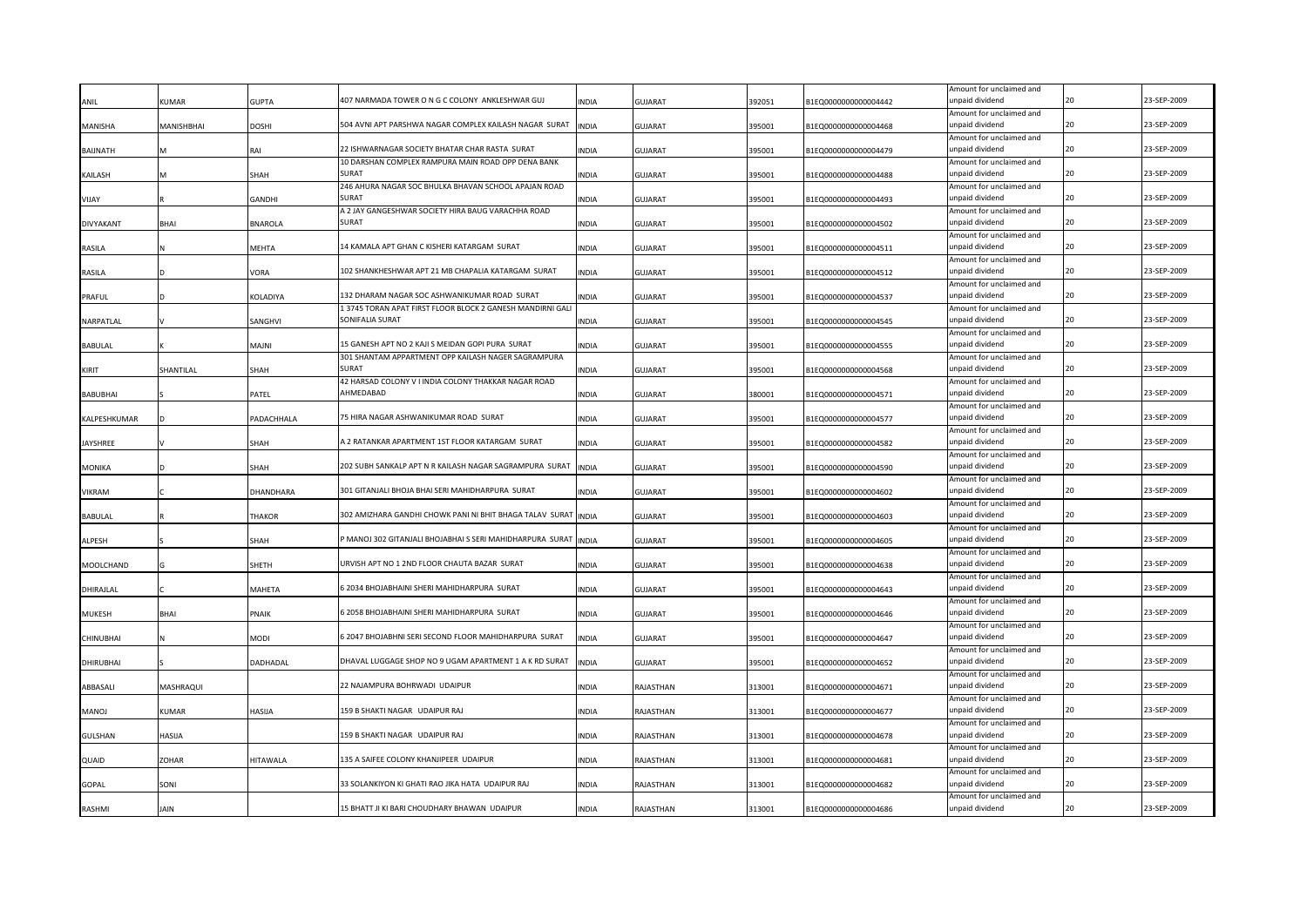| RADHIKA        | KHUBCHANDANI   |         | ICH5 MACHALLA MAGRA SCHEME UDAIPUR RAJASTHAN               | NDIA         | RAJASTHAN      | 313001 | B1EQ0000000000004687 | Amount for unclaimed and<br>unpaid dividend |    | 23-SEP-2009 |
|----------------|----------------|---------|------------------------------------------------------------|--------------|----------------|--------|----------------------|---------------------------------------------|----|-------------|
|                |                |         |                                                            |              |                |        |                      | Amount for unclaimed and                    |    |             |
| VISHNU         | NARAYAN        | TIWARI  | 37 SECTOR IV TAGORE NAGAR HIRAN MAGRI UDAIPUR RAJ          | <b>INDIA</b> | RAJASTHAN      | 313001 | B1EQ0000000000004688 | unpaid dividend                             |    | 23-SEP-2009 |
|                |                |         |                                                            |              |                |        |                      | Amount for unclaimed and                    |    |             |
| SHASHI         | KALA           | TIWARI  | 37 SECTOR IV TAGORE NAGAR HIRAN MAGRI UDAIPUR RAJ          | <b>INDIA</b> | RAJASTHAN      | 313001 | B1EQ0000000000004689 | unpaid dividend                             |    | 23-SEP-2009 |
|                |                |         |                                                            |              |                |        |                      | Amount for unclaimed and                    |    |             |
| <b>BHAVANI</b> | <b>SHANKAR</b> | MENARIA | 206 HIRAN MAGRI SECTOR NO 4 UDAIPUR RAJ                    | INDIA        | RAJASTHAN      | 313001 | B1EQ0000000000004692 | unpaid dividend                             | 20 | 23-SEP-2009 |
|                |                |         | 493 OTC SCHEME NEAR YOGA SEVA SAMITI UDAIPUR RAJ           | INDIA        | RAJASTHAN      | 313001 | B1EQ0000000000004693 | Amount for unclaimed and<br>unpaid dividend |    | 23-SEP-2009 |
| SHAMA          |                |         |                                                            |              |                |        |                      | Amount for unclaimed and                    |    |             |
| SULTAN         |                |         | CO KOHINOOR TENT HOUSE TELI ROAD PO LADNUN                 | INDIA        | RAJASTHAN      | 341306 | B1EQ0000000000004703 | unpaid dividend                             |    | 23-SEP-2009 |
|                |                |         |                                                            |              |                |        |                      | Amount for unclaimed and                    |    |             |
| SUMAN          | AGARWAL        |         | CO TANMAN GARMENTS NEAR JAIN TEMPLE SUJANGARH              | INDIA        | RAJASTHAN      | 331507 | B1EQ0000000000004711 | unpaid dividend                             |    | 23-SEP-2009 |
|                |                |         | SHYAM LAL AGARWAL ADARSH COLONY P O SUJANGARH              |              |                |        |                      | Amount for unclaimed and                    |    |             |
| RAJENDRA       | PD             | AGARWAL | SUJANGARH RAJASTHAN                                        | INDIA        | RAJASTHAN      | 331507 | B1EQ0000000000004715 | unpaid dividend                             | 20 | 23-SEP-2009 |
|                |                |         |                                                            |              |                |        |                      | Amount for unclaimed and                    |    |             |
| VARSA          | DHANIWAL       |         | CO BALABUX MADANLAL TODI PO SUJANGARH RAJ                  | INDIA        | RAJASTHAN      | 331507 | B1EQ0000000000004727 | unpaid dividend                             |    | 23-SEP-2009 |
|                |                |         | CO BALABUX MADANLAL TODI PO SUJANGARH RAJ                  | <b>INDIA</b> |                |        |                      | Amount for unclaimed and<br>unpaid dividend | 20 | 23-SEP-2009 |
| VINOD          | DHANIWAL       |         |                                                            |              | RAJASTHAN      | 331507 | B1EQ0000000000004728 | Amount for unclaimed and                    |    |             |
| KAMAL          | MODI           |         | CO VIJAY KHAITAN PO SUJANGARH SUJANGARH RAJASTHAN          | <b>INDIA</b> | RAJASTHAN      | 331507 | B1EQ0000000000004729 | unpaid dividend                             | 20 | 23-SEP-2009 |
|                |                |         |                                                            |              |                |        |                      | Amount for unclaimed and                    |    |             |
| LEELA          | SONI           |         | PREMRATAN SONI MAIN MARKET PO BIDASAR CHURU RAJ            | INDIA        | RAJASTHAN      | 331507 | B1EQ0000000000004733 | unpaid dividend                             | 20 | 23-SEP-2009 |
|                |                |         |                                                            |              |                |        |                      | Amount for unclaimed and                    |    |             |
| PRASHANT       | <b>WAIKAR</b>  |         | SHUBHAM 579 1 2 M G ROAD INDORE M P                        | INDIA        | MADHYA PRADESH | 452001 | B1EQ0000000000004735 | unpaid dividend                             |    | 23-SEP-2009 |
|                |                |         | CO UPENDRA SHRIVASTAVA 71 B SALES TAX COLONY GUMASTA       |              |                |        |                      | Amount for unclaimed and                    |    |             |
| ANOOP          | TIWARI         |         | NAGAR INDORE                                               | <b>INDIA</b> | MADHYA PRADESH | 452001 | B1EQ0000000000004739 | unpaid dividend                             | 20 | 23-SEP-2009 |
|                |                |         |                                                            |              |                |        |                      | Amount for unclaimed and                    |    |             |
| <b>GURMUKH</b> | AIDASANI       |         | 3 WHITE CHURCH COLONY CHANDIRAM MANSION INDORE             | <b>INDIA</b> | MADHYA PRADESH | 452001 | B1EQ0000000000004744 | unpaid dividend                             |    | 23-SEP-2009 |
|                |                |         | 59 STATION ROAD P O BOX NO3 BARWAHA M P                    |              |                |        |                      | Amount for unclaimed and                    |    | 23-SEP-2009 |
| VINOD          | SALUJA         |         |                                                            | INDIA        | MADHYA PRADESH | 451115 | B1EQ0000000000004748 | unpaid dividend<br>Amount for unclaimed and |    |             |
| SHANTABEN      | NEEMA          |         | 39 1 SOUTH TUKOGANJ SILVER SAND INDORE                     | INDIA        | MADHYA PRADESH | 452001 | B1EQ0000000000004757 | unpaid dividend                             |    | 23-SEP-2009 |
|                |                |         |                                                            |              |                |        |                      | Amount for unclaimed and                    |    |             |
| KISHANCHAND    | AIDASANI       |         | WHITE CHURCH COLONY CHANDIRAM MANSION INDORE               | INDIA        | MADHYA PRADESH | 452001 | B1EQ0000000000004759 | unpaid dividend                             |    | 23-SEP-2009 |
|                |                |         |                                                            |              |                |        |                      | Amount for unclaimed and                    |    |             |
| SHILA          | JAIN           |         | 52 SITARAM PARK COLONY INDORE M P                          | INDIA        | MADHYA PRADESH | 452001 | B1EQ0000000000004762 | unpaid dividend                             |    | 23-SEP-2009 |
|                |                |         |                                                            |              |                |        |                      | Amount for unclaimed and                    |    |             |
| SATWANTI       | CHHABRA        |         | 148 PALSIKAR COLONY INDORE                                 | INDIA        | MADHYA PRADESH | 452001 | B1EQ0000000000004807 | unpaid dividend                             |    | 23-SEP-2009 |
|                |                |         |                                                            |              |                |        |                      | Amount for unclaimed and                    |    |             |
| ANIL           | KUMAR          | BETALA  | 86 JANKI NAGAR INDORE M P                                  | INDIA        | MADHYA PRADESH | 452001 | B1EQ0000000000004816 | unpaid dividend                             |    | 23-SEP-2009 |
| SURENDRA       | BETALA         |         | BETALA COMPLEX 11 USHAGANJ INDORE                          | INDIA        | MADHYA PRADESH | 452001 | B1EQ0000000000004817 | Amount for unclaimed and<br>unpaid dividend |    | 23-SEP-2009 |
|                |                |         |                                                            |              |                |        |                      | Amount for unclaimed and                    |    |             |
| PUSHPA         | AGRAWAL        |         | 33 11 MURAI MOHALLA CHHAWANI INDORE                        | INDIA        | MADHYA PRADESH | 452001 | B1EQ0000000000004823 | unpaid dividend                             |    | 23-SEP-2009 |
|                |                |         |                                                            |              |                |        |                      | Amount for unclaimed and                    |    |             |
| <b>LONAM</b>   | AGRAWAL        |         | 33 11 MURAI MOHALLA CHHAWANI INDORE M P                    | INDIA        | MADHYA PRADESH | 452001 | B1EQ0000000000004824 | unpaid dividend                             |    | 23-SEP-2009 |
|                |                |         | CO DR M D BALDI 243 USHA NAGAR EX INDORE P O INDORE INDORE |              |                |        |                      | Amount for unclaimed and                    |    |             |
| VINA           | MAHESHWARI     |         | M <sub>P</sub>                                             | INDIA        | MADHYA PRADESH | 452001 | B1EQ0000000000004834 | unpaid dividend                             | 20 | 23-SEP-2009 |
|                |                |         |                                                            |              |                |        |                      | Amount for unclaimed and                    |    |             |
| RAMESH         | CHAND          | BHAYA   | 33 7 JETHMAL BUILDING MURAI MOHALLA CHHAWANI INDORE        | INDIA        | MADHYA PRADESH | 452001 | B1EQ0000000000004837 | unpaid dividend                             |    | 23-SEP-2009 |
| KALAWATI       | MAURY          |         | 51 PAGNIS PAGA MAIN ROAD INDORE                            | <b>INDIA</b> |                |        | B1EQ0000000000004838 | Amount for unclaimed and<br>unpaid dividend | 20 | 23-SEP-2009 |
|                |                |         |                                                            |              | MADHYA PRADESH | 452001 |                      | Amount for unclaimed and                    |    |             |
| LALITA         | <b>BURAD</b>   |         | 307 SAPNA CHAMBERS 12 1 SOUTH TUKOGANJ INDORE              | <b>INDIA</b> | MADHYA PRADESH | 452001 | B1EQ0000000000004843 | unpaid dividend                             |    | 23-SEP-2009 |
|                |                |         |                                                            |              |                |        |                      | Amount for unclaimed and                    |    |             |
| NIRMALA        | <b>AGARWAL</b> |         | 173 TAR BAWADI A 1 NANDANWAN A B ROAD NAVLAKHA INDORE      | <b>INDIA</b> | MADHYA PRADESH | 452001 | B1EQ0000000000004856 | unpaid dividend                             | 20 | 23-SEP-2009 |
|                |                |         |                                                            |              |                |        |                      | Amount for unclaimed and                    |    |             |
| GIRDHARILAL    | NAVLANI        |         | 69 RAJ MAHAL COLONY INDORE                                 | <b>INDIA</b> | MADHYA PRADESH | 452001 | B1EQ0000000000004866 | unpaid dividend                             | 20 | 23-SEP-2009 |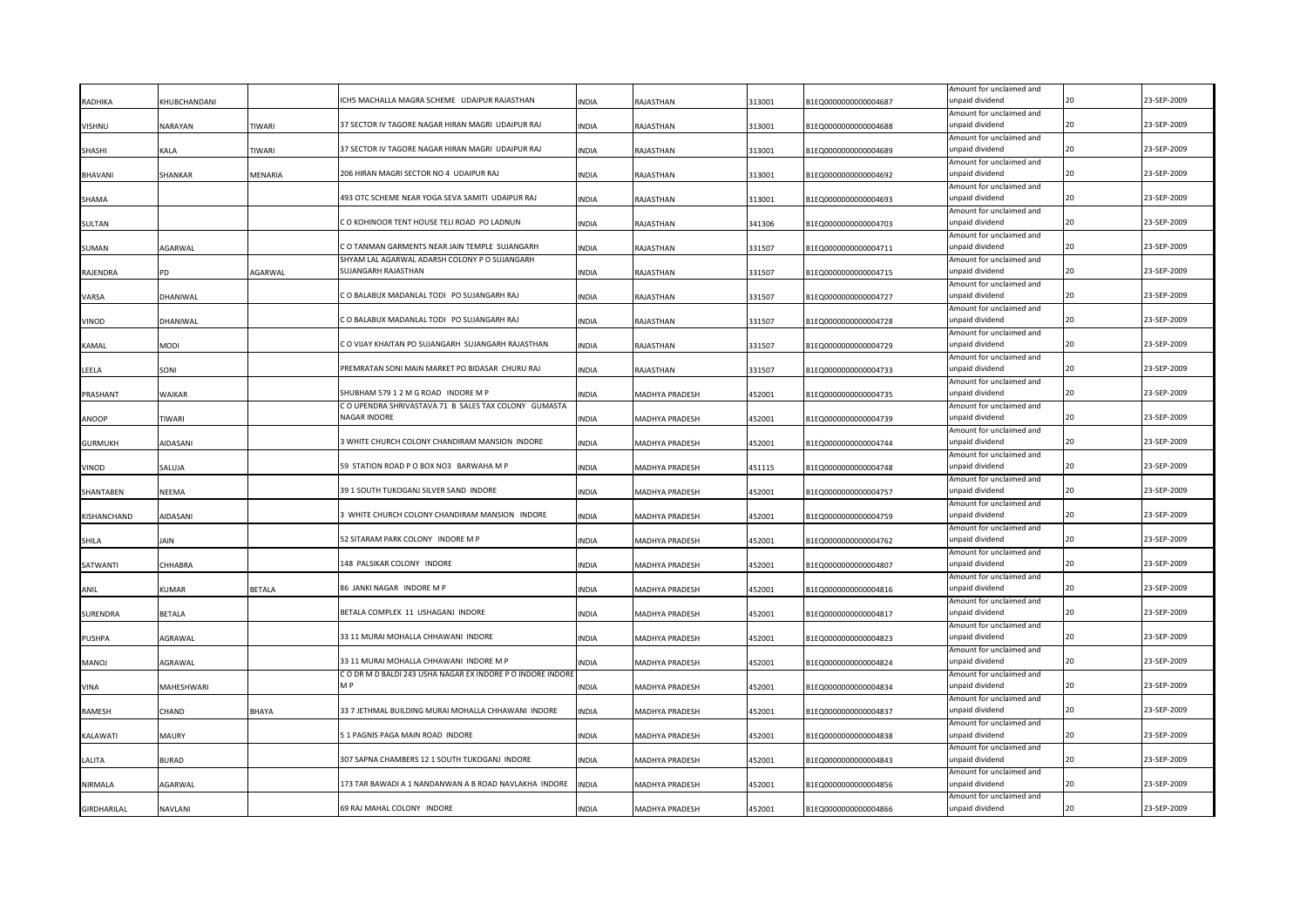| <b>GOPIKRISHAN</b> | VIJAYWARGI        |               | SCHEME NO 54 F H 122 INDORE M P                                          | INDIA        | MADHYA PRADESH | 452001 | B1EQ0000000000004889 | Amount for unclaimed and<br>unpaid dividend |    | 23-SEP-2009 |
|--------------------|-------------------|---------------|--------------------------------------------------------------------------|--------------|----------------|--------|----------------------|---------------------------------------------|----|-------------|
|                    |                   |               |                                                                          |              |                |        |                      | Amount for unclaimed and                    |    |             |
| HUKAMCHAND         | BHAVSAR           |               | 159 DEVI AHILYA MARG INDORE M P                                          | <b>INDIA</b> | MADHYA PRADESH | 452001 | B1EQ0000000000004891 | unpaid dividend                             | 20 | 23-SEP-2009 |
|                    |                   |               |                                                                          |              |                |        |                      | Amount for unclaimed and                    |    |             |
| <b>ASHA</b>        | iain              |               | 78 CHATTRI PURA MAIN ROAD INDORE M P                                     | <b>INDIA</b> | MADHYA PRADESH | 452001 | B1EQ0000000000004895 | unpaid dividend                             | 20 | 23-SEP-2009 |
|                    |                   |               | 23 RAMCHANDRA NAGAR EXTENSION INDORE M P                                 |              |                |        |                      | Amount for unclaimed and                    | 20 | 23-SEP-2009 |
| <b>DAROPATI</b>    | DEVI              | SINGHANIA     |                                                                          | <b>INDIA</b> | MADHYA PRADESH | 452001 | B1EQ0000000000004900 | unpaid dividend                             |    |             |
| RAVINDRA           | NATH              | <b>MISHRA</b> | 1386 D SUDAMA NAGAR INDORE M P                                           | <b>INDIA</b> | MADHYA PRADESH | 452001 | B1EQ0000000000004903 | Amount for unclaimed and<br>unpaid dividend | 20 | 23-SEP-2009 |
|                    |                   |               |                                                                          |              |                |        |                      | Amount for unclaimed and                    |    |             |
| <b>HARIOM</b>      | MITTAL            |               | 14 RAJASHWA GRAM CHHATRI BAG INDORE                                      | <b>INDIA</b> | MADHYA PRADESH | 452001 | B1EQ0000000000004915 | unpaid dividend                             | 20 | 23-SEP-2009 |
|                    |                   |               |                                                                          |              |                |        |                      | Amount for unclaimed and                    |    |             |
| MULI               | RΔI               | MITTAL        | 14 RAJASHWA GRAM CHHATRI BAG INDORE                                      | <b>INDIA</b> | MADHYA PRADESH | 452001 | B1EQ0000000000004916 | unpaid dividend                             | 20 | 23-SEP-2009 |
|                    |                   |               |                                                                          |              |                |        |                      | Amount for unclaimed and                    |    |             |
| SWATANTRA          | Jain              |               | 4A SAINATH COLONY PARISHRAM BHAWAN INDORE M P                            | <b>INDIA</b> | MADHYA PRADESH | 452001 | B1EQ0000000000004921 | unpaid dividend                             | 20 | 23-SEP-2009 |
|                    |                   |               |                                                                          |              |                |        |                      | Amount for unclaimed and                    |    |             |
| PRAVEEN            | GARG              |               | R 8 19 RAJ NAGAR GHAZIABAD                                               | <b>INDIA</b> | UTTAR PRADESH  | 201005 | B1EQ0000000000004948 | unpaid dividend                             | 20 | 23-SEP-2009 |
|                    |                   |               |                                                                          |              |                |        |                      | Amount for unclaimed and                    | 20 |             |
| MUTHA              | RATANLAL          |               | DHANLAXMI METAL CORP 91 C P TANK ROAD MUMBAI                             | <b>INDIA</b> | MAHARASHTRA    | 400001 | B1EQ0000000000004972 | unpaid dividend                             |    | 23-SEP-2009 |
| MUTHA              | BHAVARLAL         |               | DHANLAXMI METAL CORP 91 C P TANK ROAD MUMBAI                             | <b>INDIA</b> | MAHARASHTRA    | 400001 | B1EQ0000000000004973 | Amount for unclaimed and<br>unpaid dividend | 20 | 23-SEP-2009 |
|                    |                   |               | C O MOTILAL S JAIN SHOP NO 2 KAMATHIPURA 15TH LANE S P ROAD              |              |                |        |                      | Amount for unclaimed and                    |    |             |
| VANIGOTAMOTILAL    |                   |               | MUMBAI                                                                   | INDIA        | MAHARASHTRA    | 400001 | B1EQ0000000000004974 | unpaid dividend                             | 20 | 23-SEP-2009 |
|                    |                   |               | 11 GANESH BHAWAN ROAD NO 2 NATWAR NAGAR JOGESHWARI E                     |              |                |        |                      | Amount for unclaimed and                    |    |             |
| <b>NITIN</b>       | MULAY             |               | MUMBAI                                                                   | INDIA        | MAHARASHTRA    | 400001 | B1EQ0000000000004978 | unpaid dividend                             |    | 23-SEP-2009 |
|                    |                   |               | BLG NO 12 B FLOT NO 303 ANITA NAGAR LOKAN COMP KANDIWALI                 |              |                |        |                      | Amount for unclaimed and                    |    |             |
|                    |                   | INBASEKARAN   | <b>MUMBAI</b>                                                            | <b>INDIA</b> | MAHARASHTRA    | 400001 | B1EQ0000000000004985 | unpaid dividend                             |    | 23-SEP-2009 |
|                    |                   |               | C O SHIWCHAND RAI DHANUKA 39 41 KOLBHAT LANE M V                         |              |                |        |                      | Amount for unclaimed and                    |    |             |
| <b>SUBHASH</b>     | CHANDRA           | PAREEK        | GAUSHALA CHAWL R NO 34 2ND FLOOR MUMBAI                                  | <b>INDIA</b> | MAHARASHTRA    | 400001 | B1EQ0000000000005021 | unpaid dividend                             |    | 23-SEP-2009 |
|                    |                   |               | A 13 PRASANNA JEEVAN CHS LTD BABHAI EKSAR ROAD BORIVALI                  |              |                |        |                      | Amount for unclaimed and                    |    |             |
|                    |                   | <b>NAIK</b>   | <b>WEST MUMBAI</b>                                                       | <b>INDIA</b> | MAHARASHTRA    | 400092 | B1EQ0000000000005025 | unpaid dividend                             |    | 23-SEP-2009 |
|                    |                   |               | B 4 SHOBHANA MARATHA COLONY K V RD DAHISAR E MUMBAI                      |              |                |        |                      | Amount for unclaimed and                    |    | 23-SEP-2009 |
| VISHNU             |                   | WAGLE         |                                                                          | <b>INDIA</b> | MAHARASHTRA    | 400001 | B1EQ0000000000005026 | unpaid dividend                             |    |             |
| TARADEVI           | BUBNA             |               | ΝA                                                                       | INDIA        | MAHARASHTRA    | 400001 | B1EQ0000000000005030 | Amount for unclaimed and<br>unpaid dividend |    | 23-SEP-2009 |
|                    |                   |               |                                                                          |              |                |        |                      | Amount for unclaimed and                    |    |             |
| ALPESH             | MODI              |               | C 5 NANAK NAGAR 2ND FLOOR M G RD BORVALI EAST MUMBAI                     | INDIA        | MAHARASHTRA    | 400001 | B1EQ0000000000005035 | unpaid dividend                             |    | 23-SEP-2009 |
|                    |                   |               | 113 115 V P ROAD DANI HOUSE NO 1 3RD FLOOR ROOM NO 20                    |              |                |        |                      | Amount for unclaimed and                    |    |             |
| PARESH             | SHAH              |               | MUMBAI                                                                   | INDIA        | MAHARASHTRA    | 400001 | B1EQ0000000000005050 | unpaid dividend                             |    | 23-SEP-2009 |
|                    |                   |               | 113 115 V P ROAD DANI HOUSE NO 1 3RD FLOOR ROOM NO 20                    |              |                |        |                      | Amount for unclaimed and                    |    |             |
| HANSA              | SHAH              |               | <b>MUMBAI</b>                                                            | INDIA        | MAHARASHTRA    | 400001 | B1EQ0000000000005052 | unpaid dividend                             |    | 23-SEP-2009 |
|                    |                   |               | 12 C CHEE WOOL WADI CHIRA BAZAR DR M B VELKER STREET                     |              |                |        |                      | Amount for unclaimed and                    |    |             |
| <b>MANOJ</b>       |                   | NAGZARKAR     | MUMBAI                                                                   | INDIA        | MAHARASHTRA    | 400001 | B1EQ0000000000005056 | unpaid dividend                             |    | 23-SEP-2009 |
|                    |                   |               |                                                                          |              |                |        |                      | Amount for unclaimed and                    |    |             |
| <b>SUSHMA</b>      | SARAOGI           |               | 5B HINGORANI HOUSE 78 DR A B ROAD WORLI NAKA MUMBAI                      | INDIA        | MAHARASHTRA    | 400001 | B1EQ0000000000005057 | unpaid dividend                             |    | 23-SEP-2009 |
|                    |                   |               | A 33 BANSI NAGAR KULUPWADI ROAD OFF W E HIGHWAY BORIVLI<br><b>MUMBAI</b> |              |                |        |                      | Amount for unclaimed and<br>unpaid dividend |    | 23-SEP-2009 |
| <b>MITESH</b>      | SHAH              |               |                                                                          | <b>INDIA</b> | MAHARASHTRA    | 400001 | B1EQ0000000000005058 | Amount for unclaimed and                    |    |             |
| SHAILESH           | <b>JAYANTILAL</b> | SHAH          | 204 SUN FLOWER RYAL COMPLEX EKSAR RD BORIVALI W MUMBAI                   | <b>INDIA</b> | MAHARASHTRA    | 400001 | B1EQ0000000000005074 | unpaid dividend                             | 20 | 23-SEP-2009 |
|                    |                   |               |                                                                          |              |                |        |                      | Amount for unclaimed and                    |    |             |
| VACHNARAM          |                   | PUROHIT       | 30 KAMATHIPURA SHOP NO 1 4TH LANE M R ROAD MUMBAI                        | INDIA        | MAHARASHTRA    | 400001 | B1EQ0000000000005089 | unpaid dividend                             |    | 23-SEP-2009 |
|                    |                   |               | 15 BADA MANDIR COMPOUND GAUSHALA 59 BAGICHA CHAWL                        |              |                |        |                      | Amount for unclaimed and                    |    |             |
| SONAL              |                   | AIN           | SHOP NO 2 MUMBAI                                                         | <b>INDIA</b> | MAHARASHTRA    | 400001 | B1EQ0000000000005096 | unpaid dividend                             | 20 | 23-SEP-2009 |
|                    |                   |               |                                                                          |              |                |        |                      | Amount for unclaimed and                    |    |             |
| <b>NEHA</b>        | RAMESHCHANDRA     | SHAH          | 59 67 MIRZA STREET KAMALRAM BLDG 2ND FLOOR MUMBAI                        | <b>INDIA</b> | MAHARASHTRA    | 400001 | B1EQ0000000000005127 | unpaid dividend                             |    | 23-SEP-2009 |
|                    |                   |               |                                                                          |              |                |        |                      | Amount for unclaimed and                    |    |             |
| ASHWIN             | <b>AREKH</b>      |               | 222 KRISHNA CHOWK M J MARKET MUMBAI                                      | <b>INDIA</b> | MAHARASHTRA    | 400001 | B1EQ0000000000005134 | unpaid dividend                             | 20 | 23-SEP-2009 |
|                    |                   |               | F 303 KRISHNA BLDG SHANTIVAN NATIONAL PARK BORIVALI EAST                 |              |                |        |                      | Amount for unclaimed and                    |    |             |
| MAHENDRA           | SINGHVI           |               | <b>MUMBAI</b>                                                            | <b>INDIA</b> | MAHARASHTRA    | 400001 | B1EQ0000000000005151 | unpaid dividend                             | 20 | 23-SEP-2009 |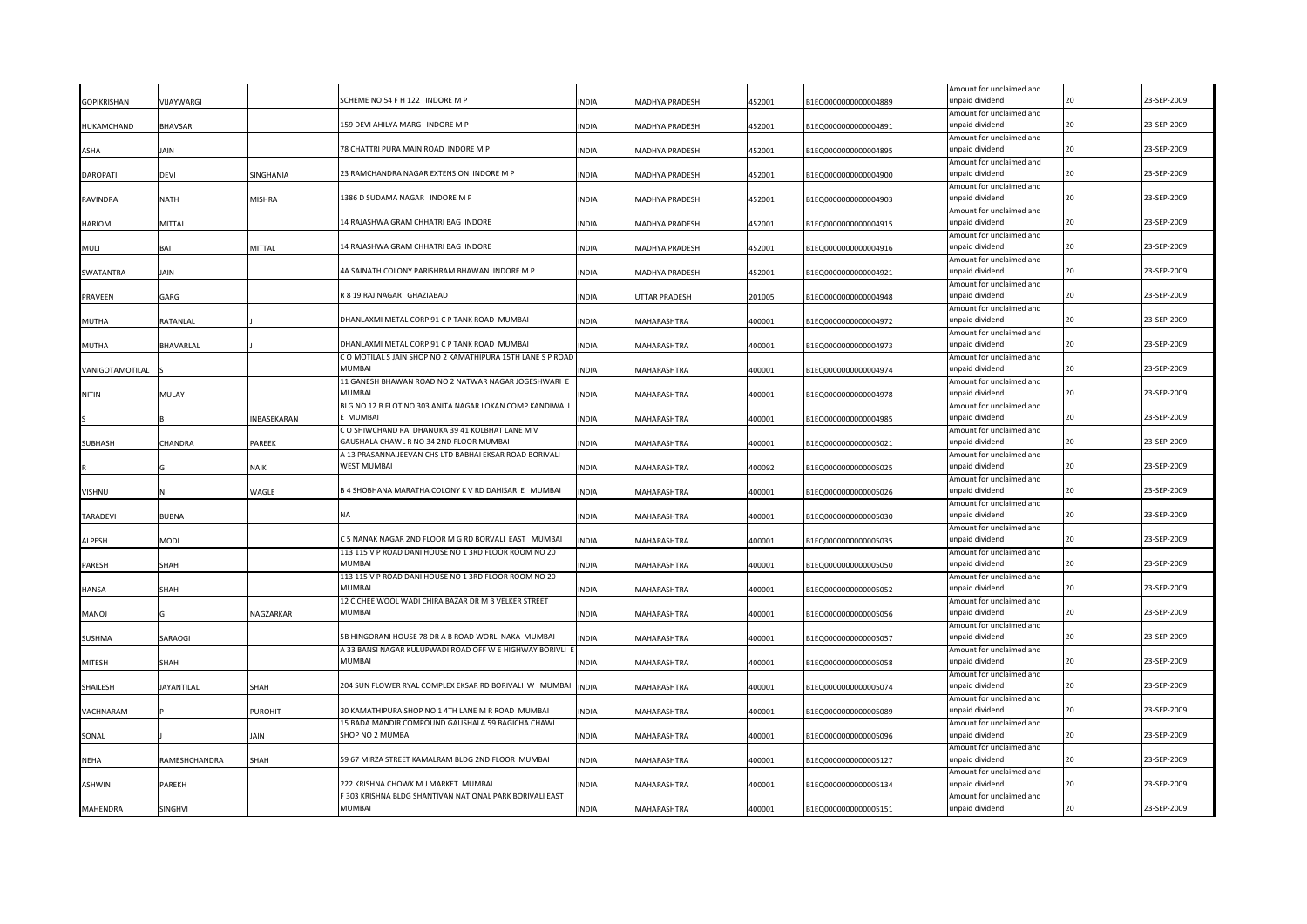|                  |                |              | CO LAJPATRAI MEHRA 14TH A ROAD MEHRA BHAVAN AHIMSA         |              |                    |        |                      | Amount for unclaimed and                    |    |             |
|------------------|----------------|--------------|------------------------------------------------------------|--------------|--------------------|--------|----------------------|---------------------------------------------|----|-------------|
| ARVIND           | KHANNA         |              | MARG KHAR W MUMBAI                                         | INDIA        | <b>MAHARASHTRA</b> | 400001 | B1EQ0000000000005152 | unpaid dividend                             |    | 23-SEP-2009 |
|                  |                |              | 4 HASAN ALI HOUSE DR MAHESWARI RD NOOR BAUG NAKA           |              |                    |        |                      | Amount for unclaimed and                    |    |             |
| AFZAL            | SHAIKH         |              | <b>MUMBAI</b>                                              | INDIA        | <b>MAHARASHTRA</b> | 400001 | B1EQ0000000000005153 | unpaid dividend                             | 20 | 23-SEP-2009 |
|                  |                |              | RIZVI COMPLEX 302 B SUN MIST APTS OFF CARTER RD BANDRA     |              |                    |        |                      | Amount for unclaimed and                    |    |             |
| MOHOMMED         | BALOCH         |              | WEST MUMBAI                                                | <b>INDIA</b> | <b>MAHARASHTRA</b> | 400001 | B1EQ0000000000005155 | unpaid dividend                             | 20 | 23-SEP-2009 |
|                  |                |              | 302 B SUN MIST APTS RIZVI COMPLEX OFF CARTER RD BANDRA     |              |                    |        |                      |                                             |    |             |
|                  |                |              |                                                            |              |                    |        |                      | Amount for unclaimed and                    | 20 |             |
| <b>KASSAM</b>    | BATLIWALA      |              | WEST MUMBAI                                                | INDIA        | <b>MAHARASHTRA</b> | 400001 | B1EQ0000000000005156 | unpaid dividend                             |    | 23-SEP-2009 |
|                  |                |              | 302 B SUN MIST APTS RIZVI COMPLEX OFF CARTER RD BANDRA     |              |                    |        |                      | Amount for unclaimed and                    |    |             |
| <b>MUHATARMA</b> | ELYAS          |              | WEST MUMBAI                                                | <b>INDIA</b> | <b>MAHARASHTRA</b> | 400001 | B1EQ0000000000005157 | unpaid dividend                             | חל | 23-SEP-2009 |
|                  |                |              | SHRINIVAS FLAT NO 5 B H GURUDWARA RAMBAUG LANE NO 4        |              |                    |        |                      | Amount for unclaimed and                    |    |             |
| <b>BHARTI</b>    | MANIYAR        |              | KALYAN                                                     | INDIA        | <b>MAHARASHTRA</b> | 421301 | B1EQ0000000000005175 | unpaid dividend                             | 20 | 23-SEP-2009 |
|                  |                |              | 104 RAMESHWARDHAM TEJPAL SCHEME ROAD NO 5 VILE PARLE       |              |                    |        |                      | Amount for unclaimed and                    |    |             |
| SWAPNA           | SUVARNA        |              | EAST MUMBAI                                                | INDIA        | <b>MAHARASHTRA</b> | 400001 | B1EQ0000000000005222 | unpaid dividend                             | 20 | 23-SEP-2009 |
|                  |                |              |                                                            |              |                    |        |                      | Amount for unclaimed and                    |    |             |
| <b>ASHOK</b>     | HANSARIA       |              | 93 MISTRY PARK 77 BHULABHAI DESAI ROAD MUMBAI              | <b>INDIA</b> | <b>MAHARASHTRA</b> | 400001 | B1EQ0000000000005225 | unpaid dividend                             | 20 | 23-SEP-2009 |
|                  |                |              | CHEMOPLAST RUSTOM BLDG 3 RD FLOOR 29 VEER NARIMAN ROAD     |              |                    |        |                      | Amount for unclaimed and                    |    |             |
| <b>DIPAK</b>     | SHAH           |              | MUMBAI                                                     | INDIA        | <b>MAHARASHTRA</b> | 400001 | B1EQ0000000000005226 | unpaid dividend                             | 20 | 23-SEP-2009 |
|                  |                |              | RIZVI COMPLEX 302 B SUNMIST APTS OFF CARTER RD BANDRA WEST |              |                    |        |                      | Amount for unclaimed and                    |    |             |
| YASMIN           | <b>BALOCH</b>  |              | MUMBA                                                      | INDIA        | MAHARASHTRA        | 400001 | B1EQ0000000000005236 | unpaid dividend                             | 20 | 23-SEP-2009 |
|                  |                |              | 107 B GULMOHAR DHAM NEAR SAI PARK NAVGHAR ROAD             |              |                    |        |                      | Amount for unclaimed and                    |    |             |
| <b>GAURI</b>     | RATHOD         |              | BHAYANDER EAST THANE                                       | <b>INDIA</b> | <b>MAHARASHTRA</b> | 400601 |                      | unpaid dividend                             | 20 | 23-SEP-2009 |
|                  |                |              |                                                            |              |                    |        | B1EQ0000000000005241 |                                             |    |             |
|                  |                |              |                                                            |              |                    |        |                      | Amount for unclaimed and                    | 20 |             |
| <b>NAYAN</b>     | SHAH           | HUF          | 58 BAPU KHOTE STREET 4TH FLOOR MUMBAI                      | <b>INDIA</b> | <b>MAHARASHTRA</b> | 400001 | B1EQ000000000005250  | unpaid dividend                             |    | 23-SEP-2009 |
|                  |                |              |                                                            |              |                    |        |                      | Amount for unclaimed and                    |    |             |
| <b>RASIKLAL</b>  | SHAH           |              | A K BULDING FREEGUNJ UJJAIN M P                            | <b>INDIA</b> | MADHYA PRADESH     | 456001 | B1EQ0000000000005265 | unpaid dividend                             | 20 | 23-SEP-2009 |
|                  |                |              | C O NAYAN Y TIRUWA 2 17 SHIV SHAKTI SOCIETY FARID NAGA P N |              |                    |        |                      | Amount for unclaimed and                    |    |             |
| <b>NAIN</b>      | SINGH          |              | ROAD BHANDUP W MUMBAI                                      | <b>INDIA</b> | MAHARASHTRA        | 400001 | B1EQ0000000000005266 | inpaid dividend                             | 20 | 23-SEP-2009 |
|                  |                |              | THE INDIAN SMELING REINING CO LTD L B SHASTRI MARG         |              |                    |        |                      | Amount for unclaimed and                    |    |             |
| SATAYANARAYAN    | SHARMA         |              | BHANDUP MUMBAI                                             | <b>INDIA</b> | <b>MAHARASHTRA</b> | 400042 | B1EQ0000000000005272 | unpaid dividend                             | 20 | 23-SEP-2009 |
|                  |                |              | A 105 SARASHWATI APT CABIN ROAD KHARIGAON DIST THANE       |              |                    |        |                      | Amount for unclaimed and                    |    |             |
| KANTILAL         |                | PATEL        | <b>BHAYANDER E THANE</b>                                   | <b>INDIA</b> | MAHARASHTRA        | 401105 | B1EQ0000000000005298 | unpaid dividend                             | 20 | 23-SEP-2009 |
|                  |                |              |                                                            |              |                    |        |                      | Amount for unclaimed and                    |    |             |
| <b>BANWARI</b>   |                | SARAFF       | SHOP NO 5 KESHAV KUNJ MAIN AVENUE SANTACRUZ W MUMBAI       | <b>INDIA</b> | MAHARASHTRA        | 400001 | B1EQ0000000000005302 | unpaid dividend                             | 20 | 23-SEP-2009 |
|                  |                |              | 62 A SINGHANIA WADI 187 DADI SETH AGIARY LANE 3RD FLOOR    |              |                    |        |                      | Amount for unclaimed and                    |    |             |
| RAMESHKUMAR      | <b>AGARWAL</b> |              | MUMBAI                                                     | <b>INDIA</b> | MAHARASHTRA        | 400001 | B1EQ0000000000005323 | unpaid dividend                             | 20 | 23-SEP-2009 |
|                  |                |              |                                                            |              |                    |        |                      | Amount for unclaimed and                    |    |             |
| CHAYA            | KATHARIYA      |              | 908 NALANDA SUNDERNAGAR S V ROAD MALAD WEST MUMBAI         | <b>INDIA</b> | <b>MAHARASHTRA</b> | 400001 | B1EQ0000000000005358 | unpaid dividend                             | 20 | 23-SEP-2009 |
|                  |                |              | C O GULAB JAIN 3 LATHIWALA APART MENT MAHARANA PRATAP      |              |                    |        |                      | Amount for unclaimed and                    |    |             |
| <b>INDRA</b>     | NIHALCHAND     | JAIN         | CHOWK MAZGOAN MUMBAI                                       | <b>INDIA</b> | MAHARASHTRA        | 400001 | B1EQ0000000000005366 | unpaid dividend                             | 20 | 23-SEP-2009 |
|                  |                |              | D 215 PUSHPA APT NAVGHAR CROSS RD NO 5 BHAYANDAR E         |              |                    |        |                      | Amount for unclaimed and                    |    |             |
| CHANDAN          |                | DEBNATH      | <b>MUMBAI</b>                                              | <b>INDIA</b> | MAHARASHTRA        | 400001 | B1EQ0000000000005374 | unpaid dividend                             |    | 23-SEP-2009 |
|                  |                |              |                                                            |              |                    |        |                      | Amount for unclaimed and                    |    |             |
| SURENDRA         | DEVIDAS        | SHAH         | 57 59 MODI STREET 4 TH FLR FORT MUMBAI                     | INDIA        | <b>MAHARASHTRA</b> | 400001 | B1EQ0000000000005377 | unpaid dividend                             | 2Ω | 23-SEP-2009 |
|                  |                |              |                                                            |              |                    |        |                      | Amount for unclaimed and                    |    |             |
|                  |                |              | 57 59 MODI STREET 4TH FLR FORT MUMBAI                      |              |                    |        |                      | unpaid dividend                             | 20 | 23-SEP-2009 |
| ANKIT            |                | SHAH         |                                                            | INDIA        | <b>MAHARASHTRA</b> | 400001 | B1EQ0000000000005379 |                                             |    |             |
|                  |                |              | (UMKUM 2ND FLR 105 WADALA MUMBAI                           |              |                    |        |                      | Amount for unclaimed and<br>unpaid dividend |    | 23-SEP-2009 |
| PRATIMA          | DOSHI          |              |                                                            | INDIA        | <b>MAHARASHTRA</b> | 400001 | B1EQ0000000000005382 |                                             |    |             |
|                  |                |              |                                                            |              |                    |        |                      | Amount for unclaimed and                    |    |             |
| VASTUPAL         |                | JAIN         | 78 DADY SETH AGIARY LANE 2ND FLOOR R N 15 MUMBAI           | INDIA        | MAHARASHTRA        | 400001 | B1EQ0000000000005390 | unpaid dividend                             |    | 23-SEP-2009 |
|                  |                |              |                                                            |              |                    |        |                      | Amount for unclaimed and                    |    |             |
| HARISH           | iain           |              | 11 VITHOBA LANE 4TH FLOOR VITHALWADI MUMBAI                | INDIA        | <b>MAHARASHTRA</b> | 400001 | B1EQ0000000000005391 | unpaid dividend                             |    | 23-SEP-2009 |
|                  |                |              | 6 PANKAJ MAHAL 2ND FLR FLAT 6 CHURCHGATE RECLMN OPP K C    |              |                    |        |                      | Amount for unclaimed and                    |    |             |
| RAJAN            | KAMAL          | <b>GUPTA</b> | COLLEGE MUMBAI                                             | <b>INDIA</b> | <b>MAHARASHTRA</b> | 400001 | B1EQ0000000000005392 | unpaid dividend                             |    | 23-SEP-2009 |
|                  |                |              |                                                            |              |                    |        |                      | Amount for unclaimed and                    |    |             |
| <b>MANISH</b>    | SHAH           |              | 34 CHANDRALOK AAREY ROAD GOREGAON W MUMBAI                 | <b>INDIA</b> | <b>MAHARASHTRA</b> | 400001 | B1EQ0000000000005405 | unpaid dividend                             |    | 23-SEP-2009 |
|                  |                |              |                                                            |              |                    |        |                      | Amount for unclaimed and                    |    |             |
| <b>GIRISH</b>    | SHAH           |              | 34 CHANDRALOK AAREY ROAD GOREGAON W MUMBAI                 | <b>INDIA</b> | MAHARASHTRA        | 400001 | B1EQ0000000000005406 | unpaid dividend                             |    | 23-SEP-2009 |
|                  |                |              |                                                            |              |                    |        |                      | Amount for unclaimed and                    |    |             |
| BHAI             | MANISH         | SHAH         | DEEP REKHA VARDHAMAN NAGAR MALEGAON NASHIK                 | <b>INDIA</b> | MAHARASHTRA        | 422001 | B1EQ0000000000005407 | unpaid dividend                             |    | 23-SEP-2009 |
|                  |                |              |                                                            |              |                    |        |                      |                                             |    |             |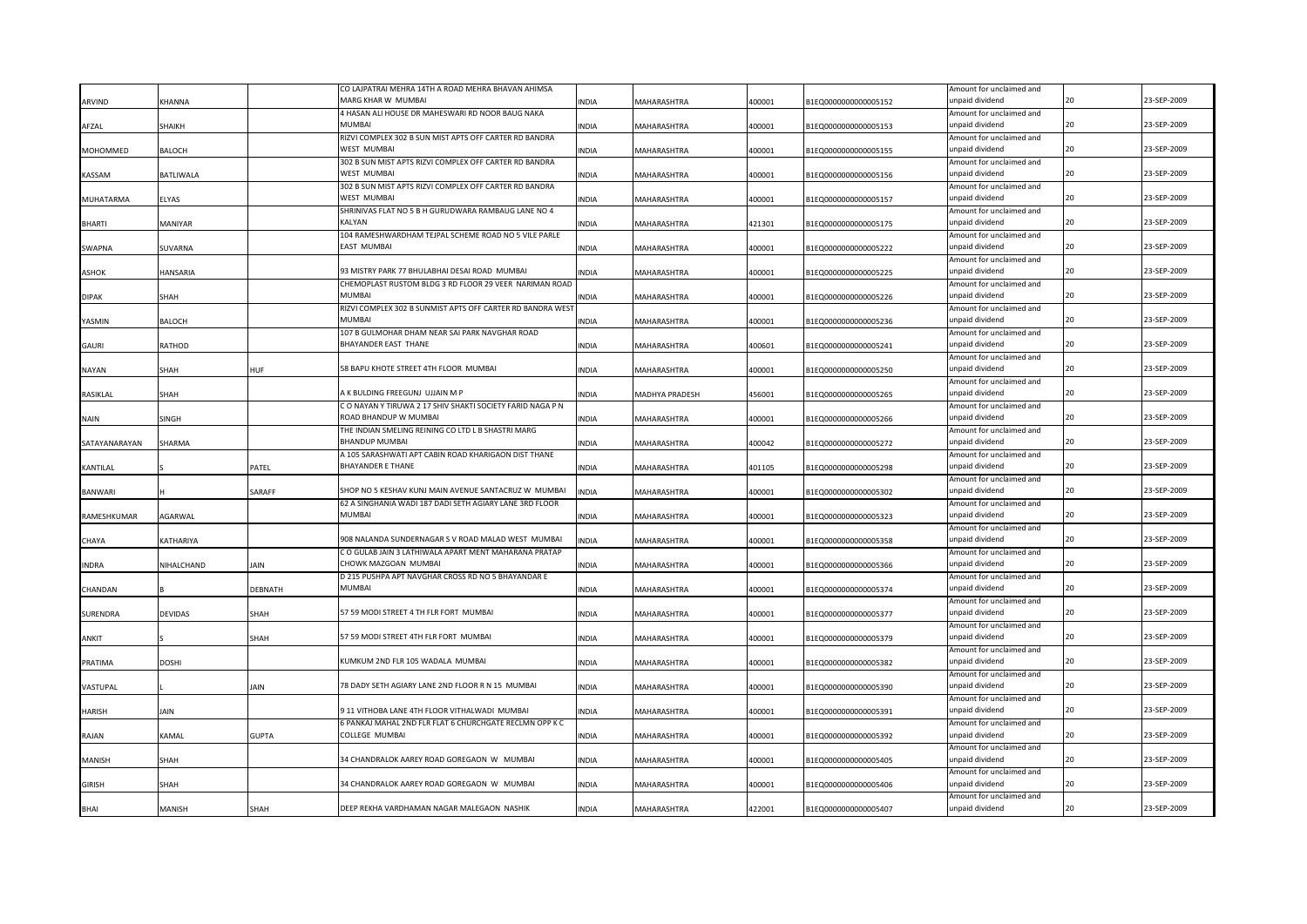| Amount for unclaimed and<br>5 3 THE MALAD CO HSG SCY PODDAR PARK MALAD E MUMBAI<br>23-SEP-2009<br>unpaid dividend<br>20<br>NEMANI<br>PREMLATA<br><b>INDIA</b><br>MAHARASHTRA<br>400001<br>B1EQ0000000000005415<br>Amount for unclaimed and<br>4 61 MALAD CO OP HSG SOCIETY PODDAR PARK MALAD E MUMBAI<br>23-SEP-2009<br>unpaid dividend<br>20<br>REKHA<br><b>JEMANI</b><br><b>INDIA</b><br>MAHARASHTRA<br>400001<br>B1EQ0000000000005416<br>Amount for unclaimed and<br>4 61 MALAD CO OP HSG SOCIETY PODDAR PARK MALAD E MUMBAI<br>20<br>23-SEP-2009<br>AGDISH<br>PRASAD<br><b>JEMANI</b><br><b>INDIA</b><br>400001<br>unpaid dividend<br>MAHARASHTRA<br>B1EQ0000000000005417<br>S O KAILAR CHANDRA R DR NO 43 11 7 SUBBALAXMI NAGAR NEW<br>Amount for unclaimed and<br>COLONY VISAKHAPATNAM<br>23-SEP-2009<br>VENKATA<br>unpaid dividend<br>BHASKAR<br>HTA?<br>INDIA<br>ANDHRA PRADESH<br>530001<br>B1EQ0000000000005482<br>307 UMA TOWERS SINDHI COLONY PRENDERGHAST ROAD<br>Amount for unclaimed and<br>SECUNDERABAD<br>23-SEP-2009<br>unpaid dividend<br>20<br>SUNITA<br><b>IHAWAR</b><br><b>INDIA</b><br>ANDHRA PRADESH<br>500003<br>B1EQ0000000000005488<br>Amount for unclaimed and<br>CO DAMODAR PRASAD VIMALESH KUMAR SRIMADHOR SIKAR RAJ<br>23-SEP-2009<br>unpaid dividend<br>20<br>KUMAR<br><b>GUPTA</b><br>INDIA<br>RAJASTHAN<br>332701<br>B1EQ0000000000005494<br><b>ALIT</b><br>LADNUN SAREES 5 6 KABIR MARG BANI PARK PO JAIPUR<br>Amount for unclaimed and<br>RAJASTHAN<br>23-SEP-2009<br>unpaid dividend<br>20<br>RAVI<br>KUMAR<br>SETHI<br><b>INDIA</b><br>RAJASTHAN<br>302001<br>B1EQ0000000000005541<br>Amount for unclaimed and<br>7 B 4 BURF KHANA ROAD BANIPARK JAIPUR<br>unpaid dividend<br>23-SEP-2009<br>B1EQ0000000000005576<br>SANDEEP<br>GOYAL<br>INDIA<br>RAJASTHAN<br>302001<br>Amount for unclaimed and<br>M 8 MADRAMPURA CIVIL LINES AJMER ROAD JAIPUR RAJ<br>unpaid dividend<br>20<br>23-SEP-2009<br>GARG<br><b>INDIA</b><br>302001<br>KAMAL<br>RAJASTHAN<br>B1EQ0000000000005578<br>Amount for unclaimed and<br>65 SHASTRI NAGAR SHOPPING CENTRE JAIPUR<br>23-SEP-2009<br>unpaid dividend<br>20<br>RAMESH<br><b>KUMAR</b><br>LAKHOTIA<br>INDIA<br>RAJASTHAN<br>302001<br>B1EQ0000000000005641<br>Amount for unclaimed and<br>23-SEP-2009<br>2 609 RAWAHAR NAGAR JAIPUR<br>unpaid dividend<br>20<br>KHUBENDRA<br>JAIN<br>INDIA<br>RAJASTHAN<br>302001<br>B1EQ0000000000005645<br>C O SHRI NARESH KARNAWAT 175 OFFICERS CAMPUS VISHNU<br>Amount for unclaimed and<br>MARG KHATIPURA SIRSI ROAD JAIPUR<br>23-SEP-2009<br><b>BHANDARI</b><br>302012<br>unpaid dividend<br><b>INDU</b><br><b>INDIA</b><br>RAJASTHAN<br>B1EQ0000000000005677<br>DEOKI NANDAM JAJU CO LAXMI NATH BHAWAN CHURCH ROAD M<br>Amount for unclaimed and<br>ROAD JAIPUR<br>23-SEP-2009<br><b>MANJU</b><br>DADHICH<br>302001<br>inpaid dividend<br>INDIA<br>RAJASTHAN<br>B1EQ0000000000005679<br>Amount for unclaimed and<br>25 CO OPERATIVE COLONY SODALA JAIPUR<br>unpaid dividend<br>23-SEP-2009<br>SADHANA<br><b>GUPTA</b><br><b>INDIA</b><br>RAJASTHAN<br>302001<br>B1EQ0000000000005680<br>20<br>287 VIVEK VIHAR COLONY NEW SANGANER ROAD SODALA JAIPUR<br>Amount for unclaimed and<br>RAI<br>unpaid dividend<br>20<br>23-SEP-2009<br><b>MADHU</b><br><b>GUPTA</b><br><b>INDIA</b><br>RAJASTHAN<br>302001<br>B1EQ0000000000005689<br>Amount for unclaimed and<br>2 GEE GEE MINAR 23 COLLEGE ROAD CHENNAI<br>unpaid dividend<br>23-SEP-2009<br>JAIN<br>INDIA<br>TAMIL NADU<br>600001<br>B1EQ0000000000005724<br>л∩<br>Amount for unclaimed and<br>23-SEP-2009<br>30 EGMORE HIGH ROAD CHENNAI<br>unpaid dividend<br>20<br>KANDASAMY<br>INDIA<br>TAMIL NADU<br>600001<br>B1EQ0000000000005740<br>24 H2 WEST ANANDPURI MANDIR MARG MORING CANAL ROAD<br>Amount for unclaimed and<br>23-SEP-2009<br>PATNA<br>unpaid dividend<br><b>REKHA</b><br>DAS<br><b>INDIA</b><br>BIHAR<br>800001<br>B1EQ0000000000005762<br>20<br>Amount for unclaimed and<br>ASHOKA ENTERPRISES EXHIBITION ROAD PATNA<br>120<br>23-SEP-2009<br>unpaid dividend<br>PRABHAT<br><b>KUMAR</b><br>INDIA<br>BIHAR<br>800001<br>B1EQ0000000000005764<br>Amount for unclaimed and<br>TRIVENI SOCIETY UNI ROAD OP S N KANSAGRA SCHOOL RAJKOT<br>23-SEP-2009<br><b>KARKAR</b><br><b>INDIA</b><br>360001<br>unpaid dividend<br>20<br>BHAVNABEN<br><b>GUJARAT</b><br>B1EQ0000000000005778<br>CPWI OFFICE WEST WESTERN RAILWAY NR RLY STATION RAJKOT<br>Amount for unclaimed and<br><b>GUJARAT</b><br>23-SEP-2009<br>MANOHAR<br>MALAVIYA<br>GUJARAT<br>360001<br>B1EQ0000000000005801<br>unpaid dividend<br>INDIA<br>Amount for unclaimed and<br>75 AJAY APPARTMENT 7TH FLOOR DR YAGNIK ROAD RAJKOT<br>23-SEP-2009<br>unpaid dividend<br>VINA<br>MODY<br>INDIA<br><b>GUJARAT</b><br>360001<br>B1EQ0000000000005817<br>Amount for unclaimed and<br>SHIVAM 28 43 PRAHLAD PLOT RAJKOT<br>unpaid dividend<br>23-SEP-2009<br>PALLAVI<br>TANNA<br>INDIA<br><b>GUJARAT</b><br>360001<br>B1EQ0000000000005834<br>Amount for unclaimed and<br>SHIV 2 INDERAPRASTH NAGAR B H VIRANI SCHOOL RAJKOT<br>unpaid dividend<br>23-SEP-2009<br>JITENDRA<br>POPAT<br>INDIA<br><b>GUJARAT</b><br>360001<br>B1EQ0000000000005839<br>Amount for unclaimed and<br>SHIV 2 INDERAPRASTH NAGAR B H VIRANI SCHOOL RAJKOT<br>unpaid dividend<br>23-SEP-2009<br>GUJARAT<br>B1EQ0000000000005845<br>HANSA<br><b>ALDIYA</b><br>INDIA<br>360001<br>Amount for unclaimed and<br>TELEPHONE EXCHANGE PO JETPUR RAJKOT<br>23-SEP-2009<br>unpaid dividend<br><b>HARSUKHLAL</b><br>LAKHANI<br><b>GUJARAT</b><br>360001<br>B1EQ0000000000005869<br>INDIA<br>Amount for unclaimed and<br>SAVAJWADI FULWADI STREET MANEK BHUVAN GONDAL<br>23-SEP-2009<br>inpaid dividend<br>KIRAN<br>MANEK<br><b>INDIA</b><br><b>GUJARAT</b><br>364485<br>B1EQ0000000000005876<br>KIRORIMAL DWARKADAS DANAPITH POST BOX NO 173 P O RAJKOT<br>Amount for unclaimed and<br>RAJKOT GUJARAT<br>23-SEP-2009<br>RAMAVTAR<br>AGARWAL<br>inpaid dividend<br>HANSADEVI<br>INDIA<br>GUJARAT<br>360001<br>B1EQ0000000000005911<br>Amount for unclaimed and<br>MAHENDRA DRIVE ROAD NEAR RAM MANDIR MORVI RAJKOT<br>unpaid dividend<br>23-SEP-2009<br><b>JAWAHAR</b><br><b>NDIA</b><br><b>GUJARAT</b><br>363642<br>B1EQ0000000000005943<br>SHAH |           |                |                                              |              |             |        |                      | Amount for unclaimed and |             |
|------------------------------------------------------------------------------------------------------------------------------------------------------------------------------------------------------------------------------------------------------------------------------------------------------------------------------------------------------------------------------------------------------------------------------------------------------------------------------------------------------------------------------------------------------------------------------------------------------------------------------------------------------------------------------------------------------------------------------------------------------------------------------------------------------------------------------------------------------------------------------------------------------------------------------------------------------------------------------------------------------------------------------------------------------------------------------------------------------------------------------------------------------------------------------------------------------------------------------------------------------------------------------------------------------------------------------------------------------------------------------------------------------------------------------------------------------------------------------------------------------------------------------------------------------------------------------------------------------------------------------------------------------------------------------------------------------------------------------------------------------------------------------------------------------------------------------------------------------------------------------------------------------------------------------------------------------------------------------------------------------------------------------------------------------------------------------------------------------------------------------------------------------------------------------------------------------------------------------------------------------------------------------------------------------------------------------------------------------------------------------------------------------------------------------------------------------------------------------------------------------------------------------------------------------------------------------------------------------------------------------------------------------------------------------------------------------------------------------------------------------------------------------------------------------------------------------------------------------------------------------------------------------------------------------------------------------------------------------------------------------------------------------------------------------------------------------------------------------------------------------------------------------------------------------------------------------------------------------------------------------------------------------------------------------------------------------------------------------------------------------------------------------------------------------------------------------------------------------------------------------------------------------------------------------------------------------------------------------------------------------------------------------------------------------------------------------------------------------------------------------------------------------------------------------------------------------------------------------------------------------------------------------------------------------------------------------------------------------------------------------------------------------------------------------------------------------------------------------------------------------------------------------------------------------------------------------------------------------------------------------------------------------------------------------------------------------------------------------------------------------------------------------------------------------------------------------------------------------------------------------------------------------------------------------------------------------------------------------------------------------------------------------------------------------------------------------------------------------------------------------------------------------------------------------------------------------------------------------------------------------------------------------------------------------------------------------------------------------------------------------------------------------------------------------------------------------------------------------------------------------------------------------------------------------------------------------------------------------------------------------------------------------------------------------------------------------------------------------------------------------------------------------------------------------------------------------------------------------------------------------------------------------------------------------------------------------------------------------------------------------------------------------------------------------------------------------------------------------------------------------------------------------------------------------------------------------------------------------------------------------------------------------------------------------------------------------------------------------------------------------------------------------------------------------------------------------------------------------------------------------------------------------------------------------------------------------------------------------------------|-----------|----------------|----------------------------------------------|--------------|-------------|--------|----------------------|--------------------------|-------------|
|                                                                                                                                                                                                                                                                                                                                                                                                                                                                                                                                                                                                                                                                                                                                                                                                                                                                                                                                                                                                                                                                                                                                                                                                                                                                                                                                                                                                                                                                                                                                                                                                                                                                                                                                                                                                                                                                                                                                                                                                                                                                                                                                                                                                                                                                                                                                                                                                                                                                                                                                                                                                                                                                                                                                                                                                                                                                                                                                                                                                                                                                                                                                                                                                                                                                                                                                                                                                                                                                                                                                                                                                                                                                                                                                                                                                                                                                                                                                                                                                                                                                                                                                                                                                                                                                                                                                                                                                                                                                                                                                                                                                                                                                                                                                                                                                                                                                                                                                                                                                                                                                                                                                                                                                                                                                                                                                                                                                                                                                                                                                                                                                                                                                                                                                                                                                                                                                                                                                                                                                                                                                                                                                                                                                                                          | KAMLADEVI | <b>AGARWAL</b> | 10 NEELKANTH RANISATI MARG MALAD EAST MUMBAI | <b>INDIA</b> | MAHARASHTRA | 400001 | B1EQ0000000000005414 | unpaid dividend          | 23-SEP-2009 |
|                                                                                                                                                                                                                                                                                                                                                                                                                                                                                                                                                                                                                                                                                                                                                                                                                                                                                                                                                                                                                                                                                                                                                                                                                                                                                                                                                                                                                                                                                                                                                                                                                                                                                                                                                                                                                                                                                                                                                                                                                                                                                                                                                                                                                                                                                                                                                                                                                                                                                                                                                                                                                                                                                                                                                                                                                                                                                                                                                                                                                                                                                                                                                                                                                                                                                                                                                                                                                                                                                                                                                                                                                                                                                                                                                                                                                                                                                                                                                                                                                                                                                                                                                                                                                                                                                                                                                                                                                                                                                                                                                                                                                                                                                                                                                                                                                                                                                                                                                                                                                                                                                                                                                                                                                                                                                                                                                                                                                                                                                                                                                                                                                                                                                                                                                                                                                                                                                                                                                                                                                                                                                                                                                                                                                                          |           |                |                                              |              |             |        |                      |                          |             |
|                                                                                                                                                                                                                                                                                                                                                                                                                                                                                                                                                                                                                                                                                                                                                                                                                                                                                                                                                                                                                                                                                                                                                                                                                                                                                                                                                                                                                                                                                                                                                                                                                                                                                                                                                                                                                                                                                                                                                                                                                                                                                                                                                                                                                                                                                                                                                                                                                                                                                                                                                                                                                                                                                                                                                                                                                                                                                                                                                                                                                                                                                                                                                                                                                                                                                                                                                                                                                                                                                                                                                                                                                                                                                                                                                                                                                                                                                                                                                                                                                                                                                                                                                                                                                                                                                                                                                                                                                                                                                                                                                                                                                                                                                                                                                                                                                                                                                                                                                                                                                                                                                                                                                                                                                                                                                                                                                                                                                                                                                                                                                                                                                                                                                                                                                                                                                                                                                                                                                                                                                                                                                                                                                                                                                                          |           |                |                                              |              |             |        |                      |                          |             |
|                                                                                                                                                                                                                                                                                                                                                                                                                                                                                                                                                                                                                                                                                                                                                                                                                                                                                                                                                                                                                                                                                                                                                                                                                                                                                                                                                                                                                                                                                                                                                                                                                                                                                                                                                                                                                                                                                                                                                                                                                                                                                                                                                                                                                                                                                                                                                                                                                                                                                                                                                                                                                                                                                                                                                                                                                                                                                                                                                                                                                                                                                                                                                                                                                                                                                                                                                                                                                                                                                                                                                                                                                                                                                                                                                                                                                                                                                                                                                                                                                                                                                                                                                                                                                                                                                                                                                                                                                                                                                                                                                                                                                                                                                                                                                                                                                                                                                                                                                                                                                                                                                                                                                                                                                                                                                                                                                                                                                                                                                                                                                                                                                                                                                                                                                                                                                                                                                                                                                                                                                                                                                                                                                                                                                                          |           |                |                                              |              |             |        |                      |                          |             |
|                                                                                                                                                                                                                                                                                                                                                                                                                                                                                                                                                                                                                                                                                                                                                                                                                                                                                                                                                                                                                                                                                                                                                                                                                                                                                                                                                                                                                                                                                                                                                                                                                                                                                                                                                                                                                                                                                                                                                                                                                                                                                                                                                                                                                                                                                                                                                                                                                                                                                                                                                                                                                                                                                                                                                                                                                                                                                                                                                                                                                                                                                                                                                                                                                                                                                                                                                                                                                                                                                                                                                                                                                                                                                                                                                                                                                                                                                                                                                                                                                                                                                                                                                                                                                                                                                                                                                                                                                                                                                                                                                                                                                                                                                                                                                                                                                                                                                                                                                                                                                                                                                                                                                                                                                                                                                                                                                                                                                                                                                                                                                                                                                                                                                                                                                                                                                                                                                                                                                                                                                                                                                                                                                                                                                                          |           |                |                                              |              |             |        |                      |                          |             |
|                                                                                                                                                                                                                                                                                                                                                                                                                                                                                                                                                                                                                                                                                                                                                                                                                                                                                                                                                                                                                                                                                                                                                                                                                                                                                                                                                                                                                                                                                                                                                                                                                                                                                                                                                                                                                                                                                                                                                                                                                                                                                                                                                                                                                                                                                                                                                                                                                                                                                                                                                                                                                                                                                                                                                                                                                                                                                                                                                                                                                                                                                                                                                                                                                                                                                                                                                                                                                                                                                                                                                                                                                                                                                                                                                                                                                                                                                                                                                                                                                                                                                                                                                                                                                                                                                                                                                                                                                                                                                                                                                                                                                                                                                                                                                                                                                                                                                                                                                                                                                                                                                                                                                                                                                                                                                                                                                                                                                                                                                                                                                                                                                                                                                                                                                                                                                                                                                                                                                                                                                                                                                                                                                                                                                                          |           |                |                                              |              |             |        |                      |                          |             |
|                                                                                                                                                                                                                                                                                                                                                                                                                                                                                                                                                                                                                                                                                                                                                                                                                                                                                                                                                                                                                                                                                                                                                                                                                                                                                                                                                                                                                                                                                                                                                                                                                                                                                                                                                                                                                                                                                                                                                                                                                                                                                                                                                                                                                                                                                                                                                                                                                                                                                                                                                                                                                                                                                                                                                                                                                                                                                                                                                                                                                                                                                                                                                                                                                                                                                                                                                                                                                                                                                                                                                                                                                                                                                                                                                                                                                                                                                                                                                                                                                                                                                                                                                                                                                                                                                                                                                                                                                                                                                                                                                                                                                                                                                                                                                                                                                                                                                                                                                                                                                                                                                                                                                                                                                                                                                                                                                                                                                                                                                                                                                                                                                                                                                                                                                                                                                                                                                                                                                                                                                                                                                                                                                                                                                                          |           |                |                                              |              |             |        |                      |                          |             |
|                                                                                                                                                                                                                                                                                                                                                                                                                                                                                                                                                                                                                                                                                                                                                                                                                                                                                                                                                                                                                                                                                                                                                                                                                                                                                                                                                                                                                                                                                                                                                                                                                                                                                                                                                                                                                                                                                                                                                                                                                                                                                                                                                                                                                                                                                                                                                                                                                                                                                                                                                                                                                                                                                                                                                                                                                                                                                                                                                                                                                                                                                                                                                                                                                                                                                                                                                                                                                                                                                                                                                                                                                                                                                                                                                                                                                                                                                                                                                                                                                                                                                                                                                                                                                                                                                                                                                                                                                                                                                                                                                                                                                                                                                                                                                                                                                                                                                                                                                                                                                                                                                                                                                                                                                                                                                                                                                                                                                                                                                                                                                                                                                                                                                                                                                                                                                                                                                                                                                                                                                                                                                                                                                                                                                                          |           |                |                                              |              |             |        |                      |                          |             |
|                                                                                                                                                                                                                                                                                                                                                                                                                                                                                                                                                                                                                                                                                                                                                                                                                                                                                                                                                                                                                                                                                                                                                                                                                                                                                                                                                                                                                                                                                                                                                                                                                                                                                                                                                                                                                                                                                                                                                                                                                                                                                                                                                                                                                                                                                                                                                                                                                                                                                                                                                                                                                                                                                                                                                                                                                                                                                                                                                                                                                                                                                                                                                                                                                                                                                                                                                                                                                                                                                                                                                                                                                                                                                                                                                                                                                                                                                                                                                                                                                                                                                                                                                                                                                                                                                                                                                                                                                                                                                                                                                                                                                                                                                                                                                                                                                                                                                                                                                                                                                                                                                                                                                                                                                                                                                                                                                                                                                                                                                                                                                                                                                                                                                                                                                                                                                                                                                                                                                                                                                                                                                                                                                                                                                                          |           |                |                                              |              |             |        |                      |                          |             |
|                                                                                                                                                                                                                                                                                                                                                                                                                                                                                                                                                                                                                                                                                                                                                                                                                                                                                                                                                                                                                                                                                                                                                                                                                                                                                                                                                                                                                                                                                                                                                                                                                                                                                                                                                                                                                                                                                                                                                                                                                                                                                                                                                                                                                                                                                                                                                                                                                                                                                                                                                                                                                                                                                                                                                                                                                                                                                                                                                                                                                                                                                                                                                                                                                                                                                                                                                                                                                                                                                                                                                                                                                                                                                                                                                                                                                                                                                                                                                                                                                                                                                                                                                                                                                                                                                                                                                                                                                                                                                                                                                                                                                                                                                                                                                                                                                                                                                                                                                                                                                                                                                                                                                                                                                                                                                                                                                                                                                                                                                                                                                                                                                                                                                                                                                                                                                                                                                                                                                                                                                                                                                                                                                                                                                                          |           |                |                                              |              |             |        |                      |                          |             |
|                                                                                                                                                                                                                                                                                                                                                                                                                                                                                                                                                                                                                                                                                                                                                                                                                                                                                                                                                                                                                                                                                                                                                                                                                                                                                                                                                                                                                                                                                                                                                                                                                                                                                                                                                                                                                                                                                                                                                                                                                                                                                                                                                                                                                                                                                                                                                                                                                                                                                                                                                                                                                                                                                                                                                                                                                                                                                                                                                                                                                                                                                                                                                                                                                                                                                                                                                                                                                                                                                                                                                                                                                                                                                                                                                                                                                                                                                                                                                                                                                                                                                                                                                                                                                                                                                                                                                                                                                                                                                                                                                                                                                                                                                                                                                                                                                                                                                                                                                                                                                                                                                                                                                                                                                                                                                                                                                                                                                                                                                                                                                                                                                                                                                                                                                                                                                                                                                                                                                                                                                                                                                                                                                                                                                                          |           |                |                                              |              |             |        |                      |                          |             |
|                                                                                                                                                                                                                                                                                                                                                                                                                                                                                                                                                                                                                                                                                                                                                                                                                                                                                                                                                                                                                                                                                                                                                                                                                                                                                                                                                                                                                                                                                                                                                                                                                                                                                                                                                                                                                                                                                                                                                                                                                                                                                                                                                                                                                                                                                                                                                                                                                                                                                                                                                                                                                                                                                                                                                                                                                                                                                                                                                                                                                                                                                                                                                                                                                                                                                                                                                                                                                                                                                                                                                                                                                                                                                                                                                                                                                                                                                                                                                                                                                                                                                                                                                                                                                                                                                                                                                                                                                                                                                                                                                                                                                                                                                                                                                                                                                                                                                                                                                                                                                                                                                                                                                                                                                                                                                                                                                                                                                                                                                                                                                                                                                                                                                                                                                                                                                                                                                                                                                                                                                                                                                                                                                                                                                                          |           |                |                                              |              |             |        |                      |                          |             |
|                                                                                                                                                                                                                                                                                                                                                                                                                                                                                                                                                                                                                                                                                                                                                                                                                                                                                                                                                                                                                                                                                                                                                                                                                                                                                                                                                                                                                                                                                                                                                                                                                                                                                                                                                                                                                                                                                                                                                                                                                                                                                                                                                                                                                                                                                                                                                                                                                                                                                                                                                                                                                                                                                                                                                                                                                                                                                                                                                                                                                                                                                                                                                                                                                                                                                                                                                                                                                                                                                                                                                                                                                                                                                                                                                                                                                                                                                                                                                                                                                                                                                                                                                                                                                                                                                                                                                                                                                                                                                                                                                                                                                                                                                                                                                                                                                                                                                                                                                                                                                                                                                                                                                                                                                                                                                                                                                                                                                                                                                                                                                                                                                                                                                                                                                                                                                                                                                                                                                                                                                                                                                                                                                                                                                                          |           |                |                                              |              |             |        |                      |                          |             |
|                                                                                                                                                                                                                                                                                                                                                                                                                                                                                                                                                                                                                                                                                                                                                                                                                                                                                                                                                                                                                                                                                                                                                                                                                                                                                                                                                                                                                                                                                                                                                                                                                                                                                                                                                                                                                                                                                                                                                                                                                                                                                                                                                                                                                                                                                                                                                                                                                                                                                                                                                                                                                                                                                                                                                                                                                                                                                                                                                                                                                                                                                                                                                                                                                                                                                                                                                                                                                                                                                                                                                                                                                                                                                                                                                                                                                                                                                                                                                                                                                                                                                                                                                                                                                                                                                                                                                                                                                                                                                                                                                                                                                                                                                                                                                                                                                                                                                                                                                                                                                                                                                                                                                                                                                                                                                                                                                                                                                                                                                                                                                                                                                                                                                                                                                                                                                                                                                                                                                                                                                                                                                                                                                                                                                                          |           |                |                                              |              |             |        |                      |                          |             |
|                                                                                                                                                                                                                                                                                                                                                                                                                                                                                                                                                                                                                                                                                                                                                                                                                                                                                                                                                                                                                                                                                                                                                                                                                                                                                                                                                                                                                                                                                                                                                                                                                                                                                                                                                                                                                                                                                                                                                                                                                                                                                                                                                                                                                                                                                                                                                                                                                                                                                                                                                                                                                                                                                                                                                                                                                                                                                                                                                                                                                                                                                                                                                                                                                                                                                                                                                                                                                                                                                                                                                                                                                                                                                                                                                                                                                                                                                                                                                                                                                                                                                                                                                                                                                                                                                                                                                                                                                                                                                                                                                                                                                                                                                                                                                                                                                                                                                                                                                                                                                                                                                                                                                                                                                                                                                                                                                                                                                                                                                                                                                                                                                                                                                                                                                                                                                                                                                                                                                                                                                                                                                                                                                                                                                                          |           |                |                                              |              |             |        |                      |                          |             |
|                                                                                                                                                                                                                                                                                                                                                                                                                                                                                                                                                                                                                                                                                                                                                                                                                                                                                                                                                                                                                                                                                                                                                                                                                                                                                                                                                                                                                                                                                                                                                                                                                                                                                                                                                                                                                                                                                                                                                                                                                                                                                                                                                                                                                                                                                                                                                                                                                                                                                                                                                                                                                                                                                                                                                                                                                                                                                                                                                                                                                                                                                                                                                                                                                                                                                                                                                                                                                                                                                                                                                                                                                                                                                                                                                                                                                                                                                                                                                                                                                                                                                                                                                                                                                                                                                                                                                                                                                                                                                                                                                                                                                                                                                                                                                                                                                                                                                                                                                                                                                                                                                                                                                                                                                                                                                                                                                                                                                                                                                                                                                                                                                                                                                                                                                                                                                                                                                                                                                                                                                                                                                                                                                                                                                                          |           |                |                                              |              |             |        |                      |                          |             |
|                                                                                                                                                                                                                                                                                                                                                                                                                                                                                                                                                                                                                                                                                                                                                                                                                                                                                                                                                                                                                                                                                                                                                                                                                                                                                                                                                                                                                                                                                                                                                                                                                                                                                                                                                                                                                                                                                                                                                                                                                                                                                                                                                                                                                                                                                                                                                                                                                                                                                                                                                                                                                                                                                                                                                                                                                                                                                                                                                                                                                                                                                                                                                                                                                                                                                                                                                                                                                                                                                                                                                                                                                                                                                                                                                                                                                                                                                                                                                                                                                                                                                                                                                                                                                                                                                                                                                                                                                                                                                                                                                                                                                                                                                                                                                                                                                                                                                                                                                                                                                                                                                                                                                                                                                                                                                                                                                                                                                                                                                                                                                                                                                                                                                                                                                                                                                                                                                                                                                                                                                                                                                                                                                                                                                                          |           |                |                                              |              |             |        |                      |                          |             |
|                                                                                                                                                                                                                                                                                                                                                                                                                                                                                                                                                                                                                                                                                                                                                                                                                                                                                                                                                                                                                                                                                                                                                                                                                                                                                                                                                                                                                                                                                                                                                                                                                                                                                                                                                                                                                                                                                                                                                                                                                                                                                                                                                                                                                                                                                                                                                                                                                                                                                                                                                                                                                                                                                                                                                                                                                                                                                                                                                                                                                                                                                                                                                                                                                                                                                                                                                                                                                                                                                                                                                                                                                                                                                                                                                                                                                                                                                                                                                                                                                                                                                                                                                                                                                                                                                                                                                                                                                                                                                                                                                                                                                                                                                                                                                                                                                                                                                                                                                                                                                                                                                                                                                                                                                                                                                                                                                                                                                                                                                                                                                                                                                                                                                                                                                                                                                                                                                                                                                                                                                                                                                                                                                                                                                                          |           |                |                                              |              |             |        |                      |                          |             |
|                                                                                                                                                                                                                                                                                                                                                                                                                                                                                                                                                                                                                                                                                                                                                                                                                                                                                                                                                                                                                                                                                                                                                                                                                                                                                                                                                                                                                                                                                                                                                                                                                                                                                                                                                                                                                                                                                                                                                                                                                                                                                                                                                                                                                                                                                                                                                                                                                                                                                                                                                                                                                                                                                                                                                                                                                                                                                                                                                                                                                                                                                                                                                                                                                                                                                                                                                                                                                                                                                                                                                                                                                                                                                                                                                                                                                                                                                                                                                                                                                                                                                                                                                                                                                                                                                                                                                                                                                                                                                                                                                                                                                                                                                                                                                                                                                                                                                                                                                                                                                                                                                                                                                                                                                                                                                                                                                                                                                                                                                                                                                                                                                                                                                                                                                                                                                                                                                                                                                                                                                                                                                                                                                                                                                                          |           |                |                                              |              |             |        |                      |                          |             |
|                                                                                                                                                                                                                                                                                                                                                                                                                                                                                                                                                                                                                                                                                                                                                                                                                                                                                                                                                                                                                                                                                                                                                                                                                                                                                                                                                                                                                                                                                                                                                                                                                                                                                                                                                                                                                                                                                                                                                                                                                                                                                                                                                                                                                                                                                                                                                                                                                                                                                                                                                                                                                                                                                                                                                                                                                                                                                                                                                                                                                                                                                                                                                                                                                                                                                                                                                                                                                                                                                                                                                                                                                                                                                                                                                                                                                                                                                                                                                                                                                                                                                                                                                                                                                                                                                                                                                                                                                                                                                                                                                                                                                                                                                                                                                                                                                                                                                                                                                                                                                                                                                                                                                                                                                                                                                                                                                                                                                                                                                                                                                                                                                                                                                                                                                                                                                                                                                                                                                                                                                                                                                                                                                                                                                                          |           |                |                                              |              |             |        |                      |                          |             |
|                                                                                                                                                                                                                                                                                                                                                                                                                                                                                                                                                                                                                                                                                                                                                                                                                                                                                                                                                                                                                                                                                                                                                                                                                                                                                                                                                                                                                                                                                                                                                                                                                                                                                                                                                                                                                                                                                                                                                                                                                                                                                                                                                                                                                                                                                                                                                                                                                                                                                                                                                                                                                                                                                                                                                                                                                                                                                                                                                                                                                                                                                                                                                                                                                                                                                                                                                                                                                                                                                                                                                                                                                                                                                                                                                                                                                                                                                                                                                                                                                                                                                                                                                                                                                                                                                                                                                                                                                                                                                                                                                                                                                                                                                                                                                                                                                                                                                                                                                                                                                                                                                                                                                                                                                                                                                                                                                                                                                                                                                                                                                                                                                                                                                                                                                                                                                                                                                                                                                                                                                                                                                                                                                                                                                                          |           |                |                                              |              |             |        |                      |                          |             |
|                                                                                                                                                                                                                                                                                                                                                                                                                                                                                                                                                                                                                                                                                                                                                                                                                                                                                                                                                                                                                                                                                                                                                                                                                                                                                                                                                                                                                                                                                                                                                                                                                                                                                                                                                                                                                                                                                                                                                                                                                                                                                                                                                                                                                                                                                                                                                                                                                                                                                                                                                                                                                                                                                                                                                                                                                                                                                                                                                                                                                                                                                                                                                                                                                                                                                                                                                                                                                                                                                                                                                                                                                                                                                                                                                                                                                                                                                                                                                                                                                                                                                                                                                                                                                                                                                                                                                                                                                                                                                                                                                                                                                                                                                                                                                                                                                                                                                                                                                                                                                                                                                                                                                                                                                                                                                                                                                                                                                                                                                                                                                                                                                                                                                                                                                                                                                                                                                                                                                                                                                                                                                                                                                                                                                                          |           |                |                                              |              |             |        |                      |                          |             |
|                                                                                                                                                                                                                                                                                                                                                                                                                                                                                                                                                                                                                                                                                                                                                                                                                                                                                                                                                                                                                                                                                                                                                                                                                                                                                                                                                                                                                                                                                                                                                                                                                                                                                                                                                                                                                                                                                                                                                                                                                                                                                                                                                                                                                                                                                                                                                                                                                                                                                                                                                                                                                                                                                                                                                                                                                                                                                                                                                                                                                                                                                                                                                                                                                                                                                                                                                                                                                                                                                                                                                                                                                                                                                                                                                                                                                                                                                                                                                                                                                                                                                                                                                                                                                                                                                                                                                                                                                                                                                                                                                                                                                                                                                                                                                                                                                                                                                                                                                                                                                                                                                                                                                                                                                                                                                                                                                                                                                                                                                                                                                                                                                                                                                                                                                                                                                                                                                                                                                                                                                                                                                                                                                                                                                                          |           |                |                                              |              |             |        |                      |                          |             |
|                                                                                                                                                                                                                                                                                                                                                                                                                                                                                                                                                                                                                                                                                                                                                                                                                                                                                                                                                                                                                                                                                                                                                                                                                                                                                                                                                                                                                                                                                                                                                                                                                                                                                                                                                                                                                                                                                                                                                                                                                                                                                                                                                                                                                                                                                                                                                                                                                                                                                                                                                                                                                                                                                                                                                                                                                                                                                                                                                                                                                                                                                                                                                                                                                                                                                                                                                                                                                                                                                                                                                                                                                                                                                                                                                                                                                                                                                                                                                                                                                                                                                                                                                                                                                                                                                                                                                                                                                                                                                                                                                                                                                                                                                                                                                                                                                                                                                                                                                                                                                                                                                                                                                                                                                                                                                                                                                                                                                                                                                                                                                                                                                                                                                                                                                                                                                                                                                                                                                                                                                                                                                                                                                                                                                                          |           |                |                                              |              |             |        |                      |                          |             |
|                                                                                                                                                                                                                                                                                                                                                                                                                                                                                                                                                                                                                                                                                                                                                                                                                                                                                                                                                                                                                                                                                                                                                                                                                                                                                                                                                                                                                                                                                                                                                                                                                                                                                                                                                                                                                                                                                                                                                                                                                                                                                                                                                                                                                                                                                                                                                                                                                                                                                                                                                                                                                                                                                                                                                                                                                                                                                                                                                                                                                                                                                                                                                                                                                                                                                                                                                                                                                                                                                                                                                                                                                                                                                                                                                                                                                                                                                                                                                                                                                                                                                                                                                                                                                                                                                                                                                                                                                                                                                                                                                                                                                                                                                                                                                                                                                                                                                                                                                                                                                                                                                                                                                                                                                                                                                                                                                                                                                                                                                                                                                                                                                                                                                                                                                                                                                                                                                                                                                                                                                                                                                                                                                                                                                                          |           |                |                                              |              |             |        |                      |                          |             |
|                                                                                                                                                                                                                                                                                                                                                                                                                                                                                                                                                                                                                                                                                                                                                                                                                                                                                                                                                                                                                                                                                                                                                                                                                                                                                                                                                                                                                                                                                                                                                                                                                                                                                                                                                                                                                                                                                                                                                                                                                                                                                                                                                                                                                                                                                                                                                                                                                                                                                                                                                                                                                                                                                                                                                                                                                                                                                                                                                                                                                                                                                                                                                                                                                                                                                                                                                                                                                                                                                                                                                                                                                                                                                                                                                                                                                                                                                                                                                                                                                                                                                                                                                                                                                                                                                                                                                                                                                                                                                                                                                                                                                                                                                                                                                                                                                                                                                                                                                                                                                                                                                                                                                                                                                                                                                                                                                                                                                                                                                                                                                                                                                                                                                                                                                                                                                                                                                                                                                                                                                                                                                                                                                                                                                                          |           |                |                                              |              |             |        |                      |                          |             |
|                                                                                                                                                                                                                                                                                                                                                                                                                                                                                                                                                                                                                                                                                                                                                                                                                                                                                                                                                                                                                                                                                                                                                                                                                                                                                                                                                                                                                                                                                                                                                                                                                                                                                                                                                                                                                                                                                                                                                                                                                                                                                                                                                                                                                                                                                                                                                                                                                                                                                                                                                                                                                                                                                                                                                                                                                                                                                                                                                                                                                                                                                                                                                                                                                                                                                                                                                                                                                                                                                                                                                                                                                                                                                                                                                                                                                                                                                                                                                                                                                                                                                                                                                                                                                                                                                                                                                                                                                                                                                                                                                                                                                                                                                                                                                                                                                                                                                                                                                                                                                                                                                                                                                                                                                                                                                                                                                                                                                                                                                                                                                                                                                                                                                                                                                                                                                                                                                                                                                                                                                                                                                                                                                                                                                                          |           |                |                                              |              |             |        |                      |                          |             |
|                                                                                                                                                                                                                                                                                                                                                                                                                                                                                                                                                                                                                                                                                                                                                                                                                                                                                                                                                                                                                                                                                                                                                                                                                                                                                                                                                                                                                                                                                                                                                                                                                                                                                                                                                                                                                                                                                                                                                                                                                                                                                                                                                                                                                                                                                                                                                                                                                                                                                                                                                                                                                                                                                                                                                                                                                                                                                                                                                                                                                                                                                                                                                                                                                                                                                                                                                                                                                                                                                                                                                                                                                                                                                                                                                                                                                                                                                                                                                                                                                                                                                                                                                                                                                                                                                                                                                                                                                                                                                                                                                                                                                                                                                                                                                                                                                                                                                                                                                                                                                                                                                                                                                                                                                                                                                                                                                                                                                                                                                                                                                                                                                                                                                                                                                                                                                                                                                                                                                                                                                                                                                                                                                                                                                                          |           |                |                                              |              |             |        |                      |                          |             |
|                                                                                                                                                                                                                                                                                                                                                                                                                                                                                                                                                                                                                                                                                                                                                                                                                                                                                                                                                                                                                                                                                                                                                                                                                                                                                                                                                                                                                                                                                                                                                                                                                                                                                                                                                                                                                                                                                                                                                                                                                                                                                                                                                                                                                                                                                                                                                                                                                                                                                                                                                                                                                                                                                                                                                                                                                                                                                                                                                                                                                                                                                                                                                                                                                                                                                                                                                                                                                                                                                                                                                                                                                                                                                                                                                                                                                                                                                                                                                                                                                                                                                                                                                                                                                                                                                                                                                                                                                                                                                                                                                                                                                                                                                                                                                                                                                                                                                                                                                                                                                                                                                                                                                                                                                                                                                                                                                                                                                                                                                                                                                                                                                                                                                                                                                                                                                                                                                                                                                                                                                                                                                                                                                                                                                                          |           |                |                                              |              |             |        |                      |                          |             |
|                                                                                                                                                                                                                                                                                                                                                                                                                                                                                                                                                                                                                                                                                                                                                                                                                                                                                                                                                                                                                                                                                                                                                                                                                                                                                                                                                                                                                                                                                                                                                                                                                                                                                                                                                                                                                                                                                                                                                                                                                                                                                                                                                                                                                                                                                                                                                                                                                                                                                                                                                                                                                                                                                                                                                                                                                                                                                                                                                                                                                                                                                                                                                                                                                                                                                                                                                                                                                                                                                                                                                                                                                                                                                                                                                                                                                                                                                                                                                                                                                                                                                                                                                                                                                                                                                                                                                                                                                                                                                                                                                                                                                                                                                                                                                                                                                                                                                                                                                                                                                                                                                                                                                                                                                                                                                                                                                                                                                                                                                                                                                                                                                                                                                                                                                                                                                                                                                                                                                                                                                                                                                                                                                                                                                                          |           |                |                                              |              |             |        |                      |                          |             |
|                                                                                                                                                                                                                                                                                                                                                                                                                                                                                                                                                                                                                                                                                                                                                                                                                                                                                                                                                                                                                                                                                                                                                                                                                                                                                                                                                                                                                                                                                                                                                                                                                                                                                                                                                                                                                                                                                                                                                                                                                                                                                                                                                                                                                                                                                                                                                                                                                                                                                                                                                                                                                                                                                                                                                                                                                                                                                                                                                                                                                                                                                                                                                                                                                                                                                                                                                                                                                                                                                                                                                                                                                                                                                                                                                                                                                                                                                                                                                                                                                                                                                                                                                                                                                                                                                                                                                                                                                                                                                                                                                                                                                                                                                                                                                                                                                                                                                                                                                                                                                                                                                                                                                                                                                                                                                                                                                                                                                                                                                                                                                                                                                                                                                                                                                                                                                                                                                                                                                                                                                                                                                                                                                                                                                                          |           |                |                                              |              |             |        |                      |                          |             |
|                                                                                                                                                                                                                                                                                                                                                                                                                                                                                                                                                                                                                                                                                                                                                                                                                                                                                                                                                                                                                                                                                                                                                                                                                                                                                                                                                                                                                                                                                                                                                                                                                                                                                                                                                                                                                                                                                                                                                                                                                                                                                                                                                                                                                                                                                                                                                                                                                                                                                                                                                                                                                                                                                                                                                                                                                                                                                                                                                                                                                                                                                                                                                                                                                                                                                                                                                                                                                                                                                                                                                                                                                                                                                                                                                                                                                                                                                                                                                                                                                                                                                                                                                                                                                                                                                                                                                                                                                                                                                                                                                                                                                                                                                                                                                                                                                                                                                                                                                                                                                                                                                                                                                                                                                                                                                                                                                                                                                                                                                                                                                                                                                                                                                                                                                                                                                                                                                                                                                                                                                                                                                                                                                                                                                                          |           |                |                                              |              |             |        |                      |                          |             |
|                                                                                                                                                                                                                                                                                                                                                                                                                                                                                                                                                                                                                                                                                                                                                                                                                                                                                                                                                                                                                                                                                                                                                                                                                                                                                                                                                                                                                                                                                                                                                                                                                                                                                                                                                                                                                                                                                                                                                                                                                                                                                                                                                                                                                                                                                                                                                                                                                                                                                                                                                                                                                                                                                                                                                                                                                                                                                                                                                                                                                                                                                                                                                                                                                                                                                                                                                                                                                                                                                                                                                                                                                                                                                                                                                                                                                                                                                                                                                                                                                                                                                                                                                                                                                                                                                                                                                                                                                                                                                                                                                                                                                                                                                                                                                                                                                                                                                                                                                                                                                                                                                                                                                                                                                                                                                                                                                                                                                                                                                                                                                                                                                                                                                                                                                                                                                                                                                                                                                                                                                                                                                                                                                                                                                                          |           |                |                                              |              |             |        |                      |                          |             |
|                                                                                                                                                                                                                                                                                                                                                                                                                                                                                                                                                                                                                                                                                                                                                                                                                                                                                                                                                                                                                                                                                                                                                                                                                                                                                                                                                                                                                                                                                                                                                                                                                                                                                                                                                                                                                                                                                                                                                                                                                                                                                                                                                                                                                                                                                                                                                                                                                                                                                                                                                                                                                                                                                                                                                                                                                                                                                                                                                                                                                                                                                                                                                                                                                                                                                                                                                                                                                                                                                                                                                                                                                                                                                                                                                                                                                                                                                                                                                                                                                                                                                                                                                                                                                                                                                                                                                                                                                                                                                                                                                                                                                                                                                                                                                                                                                                                                                                                                                                                                                                                                                                                                                                                                                                                                                                                                                                                                                                                                                                                                                                                                                                                                                                                                                                                                                                                                                                                                                                                                                                                                                                                                                                                                                                          |           |                |                                              |              |             |        |                      |                          |             |
|                                                                                                                                                                                                                                                                                                                                                                                                                                                                                                                                                                                                                                                                                                                                                                                                                                                                                                                                                                                                                                                                                                                                                                                                                                                                                                                                                                                                                                                                                                                                                                                                                                                                                                                                                                                                                                                                                                                                                                                                                                                                                                                                                                                                                                                                                                                                                                                                                                                                                                                                                                                                                                                                                                                                                                                                                                                                                                                                                                                                                                                                                                                                                                                                                                                                                                                                                                                                                                                                                                                                                                                                                                                                                                                                                                                                                                                                                                                                                                                                                                                                                                                                                                                                                                                                                                                                                                                                                                                                                                                                                                                                                                                                                                                                                                                                                                                                                                                                                                                                                                                                                                                                                                                                                                                                                                                                                                                                                                                                                                                                                                                                                                                                                                                                                                                                                                                                                                                                                                                                                                                                                                                                                                                                                                          |           |                |                                              |              |             |        |                      |                          |             |
|                                                                                                                                                                                                                                                                                                                                                                                                                                                                                                                                                                                                                                                                                                                                                                                                                                                                                                                                                                                                                                                                                                                                                                                                                                                                                                                                                                                                                                                                                                                                                                                                                                                                                                                                                                                                                                                                                                                                                                                                                                                                                                                                                                                                                                                                                                                                                                                                                                                                                                                                                                                                                                                                                                                                                                                                                                                                                                                                                                                                                                                                                                                                                                                                                                                                                                                                                                                                                                                                                                                                                                                                                                                                                                                                                                                                                                                                                                                                                                                                                                                                                                                                                                                                                                                                                                                                                                                                                                                                                                                                                                                                                                                                                                                                                                                                                                                                                                                                                                                                                                                                                                                                                                                                                                                                                                                                                                                                                                                                                                                                                                                                                                                                                                                                                                                                                                                                                                                                                                                                                                                                                                                                                                                                                                          |           |                |                                              |              |             |        |                      |                          |             |
|                                                                                                                                                                                                                                                                                                                                                                                                                                                                                                                                                                                                                                                                                                                                                                                                                                                                                                                                                                                                                                                                                                                                                                                                                                                                                                                                                                                                                                                                                                                                                                                                                                                                                                                                                                                                                                                                                                                                                                                                                                                                                                                                                                                                                                                                                                                                                                                                                                                                                                                                                                                                                                                                                                                                                                                                                                                                                                                                                                                                                                                                                                                                                                                                                                                                                                                                                                                                                                                                                                                                                                                                                                                                                                                                                                                                                                                                                                                                                                                                                                                                                                                                                                                                                                                                                                                                                                                                                                                                                                                                                                                                                                                                                                                                                                                                                                                                                                                                                                                                                                                                                                                                                                                                                                                                                                                                                                                                                                                                                                                                                                                                                                                                                                                                                                                                                                                                                                                                                                                                                                                                                                                                                                                                                                          |           |                |                                              |              |             |        |                      |                          |             |
|                                                                                                                                                                                                                                                                                                                                                                                                                                                                                                                                                                                                                                                                                                                                                                                                                                                                                                                                                                                                                                                                                                                                                                                                                                                                                                                                                                                                                                                                                                                                                                                                                                                                                                                                                                                                                                                                                                                                                                                                                                                                                                                                                                                                                                                                                                                                                                                                                                                                                                                                                                                                                                                                                                                                                                                                                                                                                                                                                                                                                                                                                                                                                                                                                                                                                                                                                                                                                                                                                                                                                                                                                                                                                                                                                                                                                                                                                                                                                                                                                                                                                                                                                                                                                                                                                                                                                                                                                                                                                                                                                                                                                                                                                                                                                                                                                                                                                                                                                                                                                                                                                                                                                                                                                                                                                                                                                                                                                                                                                                                                                                                                                                                                                                                                                                                                                                                                                                                                                                                                                                                                                                                                                                                                                                          |           |                |                                              |              |             |        |                      |                          |             |
|                                                                                                                                                                                                                                                                                                                                                                                                                                                                                                                                                                                                                                                                                                                                                                                                                                                                                                                                                                                                                                                                                                                                                                                                                                                                                                                                                                                                                                                                                                                                                                                                                                                                                                                                                                                                                                                                                                                                                                                                                                                                                                                                                                                                                                                                                                                                                                                                                                                                                                                                                                                                                                                                                                                                                                                                                                                                                                                                                                                                                                                                                                                                                                                                                                                                                                                                                                                                                                                                                                                                                                                                                                                                                                                                                                                                                                                                                                                                                                                                                                                                                                                                                                                                                                                                                                                                                                                                                                                                                                                                                                                                                                                                                                                                                                                                                                                                                                                                                                                                                                                                                                                                                                                                                                                                                                                                                                                                                                                                                                                                                                                                                                                                                                                                                                                                                                                                                                                                                                                                                                                                                                                                                                                                                                          |           |                |                                              |              |             |        |                      |                          |             |
|                                                                                                                                                                                                                                                                                                                                                                                                                                                                                                                                                                                                                                                                                                                                                                                                                                                                                                                                                                                                                                                                                                                                                                                                                                                                                                                                                                                                                                                                                                                                                                                                                                                                                                                                                                                                                                                                                                                                                                                                                                                                                                                                                                                                                                                                                                                                                                                                                                                                                                                                                                                                                                                                                                                                                                                                                                                                                                                                                                                                                                                                                                                                                                                                                                                                                                                                                                                                                                                                                                                                                                                                                                                                                                                                                                                                                                                                                                                                                                                                                                                                                                                                                                                                                                                                                                                                                                                                                                                                                                                                                                                                                                                                                                                                                                                                                                                                                                                                                                                                                                                                                                                                                                                                                                                                                                                                                                                                                                                                                                                                                                                                                                                                                                                                                                                                                                                                                                                                                                                                                                                                                                                                                                                                                                          |           |                |                                              |              |             |        |                      |                          |             |
|                                                                                                                                                                                                                                                                                                                                                                                                                                                                                                                                                                                                                                                                                                                                                                                                                                                                                                                                                                                                                                                                                                                                                                                                                                                                                                                                                                                                                                                                                                                                                                                                                                                                                                                                                                                                                                                                                                                                                                                                                                                                                                                                                                                                                                                                                                                                                                                                                                                                                                                                                                                                                                                                                                                                                                                                                                                                                                                                                                                                                                                                                                                                                                                                                                                                                                                                                                                                                                                                                                                                                                                                                                                                                                                                                                                                                                                                                                                                                                                                                                                                                                                                                                                                                                                                                                                                                                                                                                                                                                                                                                                                                                                                                                                                                                                                                                                                                                                                                                                                                                                                                                                                                                                                                                                                                                                                                                                                                                                                                                                                                                                                                                                                                                                                                                                                                                                                                                                                                                                                                                                                                                                                                                                                                                          |           |                |                                              |              |             |        |                      |                          |             |
|                                                                                                                                                                                                                                                                                                                                                                                                                                                                                                                                                                                                                                                                                                                                                                                                                                                                                                                                                                                                                                                                                                                                                                                                                                                                                                                                                                                                                                                                                                                                                                                                                                                                                                                                                                                                                                                                                                                                                                                                                                                                                                                                                                                                                                                                                                                                                                                                                                                                                                                                                                                                                                                                                                                                                                                                                                                                                                                                                                                                                                                                                                                                                                                                                                                                                                                                                                                                                                                                                                                                                                                                                                                                                                                                                                                                                                                                                                                                                                                                                                                                                                                                                                                                                                                                                                                                                                                                                                                                                                                                                                                                                                                                                                                                                                                                                                                                                                                                                                                                                                                                                                                                                                                                                                                                                                                                                                                                                                                                                                                                                                                                                                                                                                                                                                                                                                                                                                                                                                                                                                                                                                                                                                                                                                          |           |                |                                              |              |             |        |                      |                          |             |
|                                                                                                                                                                                                                                                                                                                                                                                                                                                                                                                                                                                                                                                                                                                                                                                                                                                                                                                                                                                                                                                                                                                                                                                                                                                                                                                                                                                                                                                                                                                                                                                                                                                                                                                                                                                                                                                                                                                                                                                                                                                                                                                                                                                                                                                                                                                                                                                                                                                                                                                                                                                                                                                                                                                                                                                                                                                                                                                                                                                                                                                                                                                                                                                                                                                                                                                                                                                                                                                                                                                                                                                                                                                                                                                                                                                                                                                                                                                                                                                                                                                                                                                                                                                                                                                                                                                                                                                                                                                                                                                                                                                                                                                                                                                                                                                                                                                                                                                                                                                                                                                                                                                                                                                                                                                                                                                                                                                                                                                                                                                                                                                                                                                                                                                                                                                                                                                                                                                                                                                                                                                                                                                                                                                                                                          |           |                |                                              |              |             |        |                      |                          |             |
|                                                                                                                                                                                                                                                                                                                                                                                                                                                                                                                                                                                                                                                                                                                                                                                                                                                                                                                                                                                                                                                                                                                                                                                                                                                                                                                                                                                                                                                                                                                                                                                                                                                                                                                                                                                                                                                                                                                                                                                                                                                                                                                                                                                                                                                                                                                                                                                                                                                                                                                                                                                                                                                                                                                                                                                                                                                                                                                                                                                                                                                                                                                                                                                                                                                                                                                                                                                                                                                                                                                                                                                                                                                                                                                                                                                                                                                                                                                                                                                                                                                                                                                                                                                                                                                                                                                                                                                                                                                                                                                                                                                                                                                                                                                                                                                                                                                                                                                                                                                                                                                                                                                                                                                                                                                                                                                                                                                                                                                                                                                                                                                                                                                                                                                                                                                                                                                                                                                                                                                                                                                                                                                                                                                                                                          |           |                |                                              |              |             |        |                      |                          |             |
|                                                                                                                                                                                                                                                                                                                                                                                                                                                                                                                                                                                                                                                                                                                                                                                                                                                                                                                                                                                                                                                                                                                                                                                                                                                                                                                                                                                                                                                                                                                                                                                                                                                                                                                                                                                                                                                                                                                                                                                                                                                                                                                                                                                                                                                                                                                                                                                                                                                                                                                                                                                                                                                                                                                                                                                                                                                                                                                                                                                                                                                                                                                                                                                                                                                                                                                                                                                                                                                                                                                                                                                                                                                                                                                                                                                                                                                                                                                                                                                                                                                                                                                                                                                                                                                                                                                                                                                                                                                                                                                                                                                                                                                                                                                                                                                                                                                                                                                                                                                                                                                                                                                                                                                                                                                                                                                                                                                                                                                                                                                                                                                                                                                                                                                                                                                                                                                                                                                                                                                                                                                                                                                                                                                                                                          |           |                |                                              |              |             |        |                      |                          |             |
|                                                                                                                                                                                                                                                                                                                                                                                                                                                                                                                                                                                                                                                                                                                                                                                                                                                                                                                                                                                                                                                                                                                                                                                                                                                                                                                                                                                                                                                                                                                                                                                                                                                                                                                                                                                                                                                                                                                                                                                                                                                                                                                                                                                                                                                                                                                                                                                                                                                                                                                                                                                                                                                                                                                                                                                                                                                                                                                                                                                                                                                                                                                                                                                                                                                                                                                                                                                                                                                                                                                                                                                                                                                                                                                                                                                                                                                                                                                                                                                                                                                                                                                                                                                                                                                                                                                                                                                                                                                                                                                                                                                                                                                                                                                                                                                                                                                                                                                                                                                                                                                                                                                                                                                                                                                                                                                                                                                                                                                                                                                                                                                                                                                                                                                                                                                                                                                                                                                                                                                                                                                                                                                                                                                                                                          |           |                |                                              |              |             |        |                      |                          |             |
|                                                                                                                                                                                                                                                                                                                                                                                                                                                                                                                                                                                                                                                                                                                                                                                                                                                                                                                                                                                                                                                                                                                                                                                                                                                                                                                                                                                                                                                                                                                                                                                                                                                                                                                                                                                                                                                                                                                                                                                                                                                                                                                                                                                                                                                                                                                                                                                                                                                                                                                                                                                                                                                                                                                                                                                                                                                                                                                                                                                                                                                                                                                                                                                                                                                                                                                                                                                                                                                                                                                                                                                                                                                                                                                                                                                                                                                                                                                                                                                                                                                                                                                                                                                                                                                                                                                                                                                                                                                                                                                                                                                                                                                                                                                                                                                                                                                                                                                                                                                                                                                                                                                                                                                                                                                                                                                                                                                                                                                                                                                                                                                                                                                                                                                                                                                                                                                                                                                                                                                                                                                                                                                                                                                                                                          |           |                |                                              |              |             |        |                      |                          |             |
|                                                                                                                                                                                                                                                                                                                                                                                                                                                                                                                                                                                                                                                                                                                                                                                                                                                                                                                                                                                                                                                                                                                                                                                                                                                                                                                                                                                                                                                                                                                                                                                                                                                                                                                                                                                                                                                                                                                                                                                                                                                                                                                                                                                                                                                                                                                                                                                                                                                                                                                                                                                                                                                                                                                                                                                                                                                                                                                                                                                                                                                                                                                                                                                                                                                                                                                                                                                                                                                                                                                                                                                                                                                                                                                                                                                                                                                                                                                                                                                                                                                                                                                                                                                                                                                                                                                                                                                                                                                                                                                                                                                                                                                                                                                                                                                                                                                                                                                                                                                                                                                                                                                                                                                                                                                                                                                                                                                                                                                                                                                                                                                                                                                                                                                                                                                                                                                                                                                                                                                                                                                                                                                                                                                                                                          |           |                |                                              |              |             |        |                      |                          |             |
|                                                                                                                                                                                                                                                                                                                                                                                                                                                                                                                                                                                                                                                                                                                                                                                                                                                                                                                                                                                                                                                                                                                                                                                                                                                                                                                                                                                                                                                                                                                                                                                                                                                                                                                                                                                                                                                                                                                                                                                                                                                                                                                                                                                                                                                                                                                                                                                                                                                                                                                                                                                                                                                                                                                                                                                                                                                                                                                                                                                                                                                                                                                                                                                                                                                                                                                                                                                                                                                                                                                                                                                                                                                                                                                                                                                                                                                                                                                                                                                                                                                                                                                                                                                                                                                                                                                                                                                                                                                                                                                                                                                                                                                                                                                                                                                                                                                                                                                                                                                                                                                                                                                                                                                                                                                                                                                                                                                                                                                                                                                                                                                                                                                                                                                                                                                                                                                                                                                                                                                                                                                                                                                                                                                                                                          |           |                |                                              |              |             |        |                      |                          |             |
|                                                                                                                                                                                                                                                                                                                                                                                                                                                                                                                                                                                                                                                                                                                                                                                                                                                                                                                                                                                                                                                                                                                                                                                                                                                                                                                                                                                                                                                                                                                                                                                                                                                                                                                                                                                                                                                                                                                                                                                                                                                                                                                                                                                                                                                                                                                                                                                                                                                                                                                                                                                                                                                                                                                                                                                                                                                                                                                                                                                                                                                                                                                                                                                                                                                                                                                                                                                                                                                                                                                                                                                                                                                                                                                                                                                                                                                                                                                                                                                                                                                                                                                                                                                                                                                                                                                                                                                                                                                                                                                                                                                                                                                                                                                                                                                                                                                                                                                                                                                                                                                                                                                                                                                                                                                                                                                                                                                                                                                                                                                                                                                                                                                                                                                                                                                                                                                                                                                                                                                                                                                                                                                                                                                                                                          |           |                |                                              |              |             |        |                      |                          |             |
|                                                                                                                                                                                                                                                                                                                                                                                                                                                                                                                                                                                                                                                                                                                                                                                                                                                                                                                                                                                                                                                                                                                                                                                                                                                                                                                                                                                                                                                                                                                                                                                                                                                                                                                                                                                                                                                                                                                                                                                                                                                                                                                                                                                                                                                                                                                                                                                                                                                                                                                                                                                                                                                                                                                                                                                                                                                                                                                                                                                                                                                                                                                                                                                                                                                                                                                                                                                                                                                                                                                                                                                                                                                                                                                                                                                                                                                                                                                                                                                                                                                                                                                                                                                                                                                                                                                                                                                                                                                                                                                                                                                                                                                                                                                                                                                                                                                                                                                                                                                                                                                                                                                                                                                                                                                                                                                                                                                                                                                                                                                                                                                                                                                                                                                                                                                                                                                                                                                                                                                                                                                                                                                                                                                                                                          |           |                |                                              |              |             |        |                      |                          |             |
|                                                                                                                                                                                                                                                                                                                                                                                                                                                                                                                                                                                                                                                                                                                                                                                                                                                                                                                                                                                                                                                                                                                                                                                                                                                                                                                                                                                                                                                                                                                                                                                                                                                                                                                                                                                                                                                                                                                                                                                                                                                                                                                                                                                                                                                                                                                                                                                                                                                                                                                                                                                                                                                                                                                                                                                                                                                                                                                                                                                                                                                                                                                                                                                                                                                                                                                                                                                                                                                                                                                                                                                                                                                                                                                                                                                                                                                                                                                                                                                                                                                                                                                                                                                                                                                                                                                                                                                                                                                                                                                                                                                                                                                                                                                                                                                                                                                                                                                                                                                                                                                                                                                                                                                                                                                                                                                                                                                                                                                                                                                                                                                                                                                                                                                                                                                                                                                                                                                                                                                                                                                                                                                                                                                                                                          |           |                |                                              |              |             |        |                      |                          |             |
|                                                                                                                                                                                                                                                                                                                                                                                                                                                                                                                                                                                                                                                                                                                                                                                                                                                                                                                                                                                                                                                                                                                                                                                                                                                                                                                                                                                                                                                                                                                                                                                                                                                                                                                                                                                                                                                                                                                                                                                                                                                                                                                                                                                                                                                                                                                                                                                                                                                                                                                                                                                                                                                                                                                                                                                                                                                                                                                                                                                                                                                                                                                                                                                                                                                                                                                                                                                                                                                                                                                                                                                                                                                                                                                                                                                                                                                                                                                                                                                                                                                                                                                                                                                                                                                                                                                                                                                                                                                                                                                                                                                                                                                                                                                                                                                                                                                                                                                                                                                                                                                                                                                                                                                                                                                                                                                                                                                                                                                                                                                                                                                                                                                                                                                                                                                                                                                                                                                                                                                                                                                                                                                                                                                                                                          |           |                |                                              |              |             |        |                      |                          |             |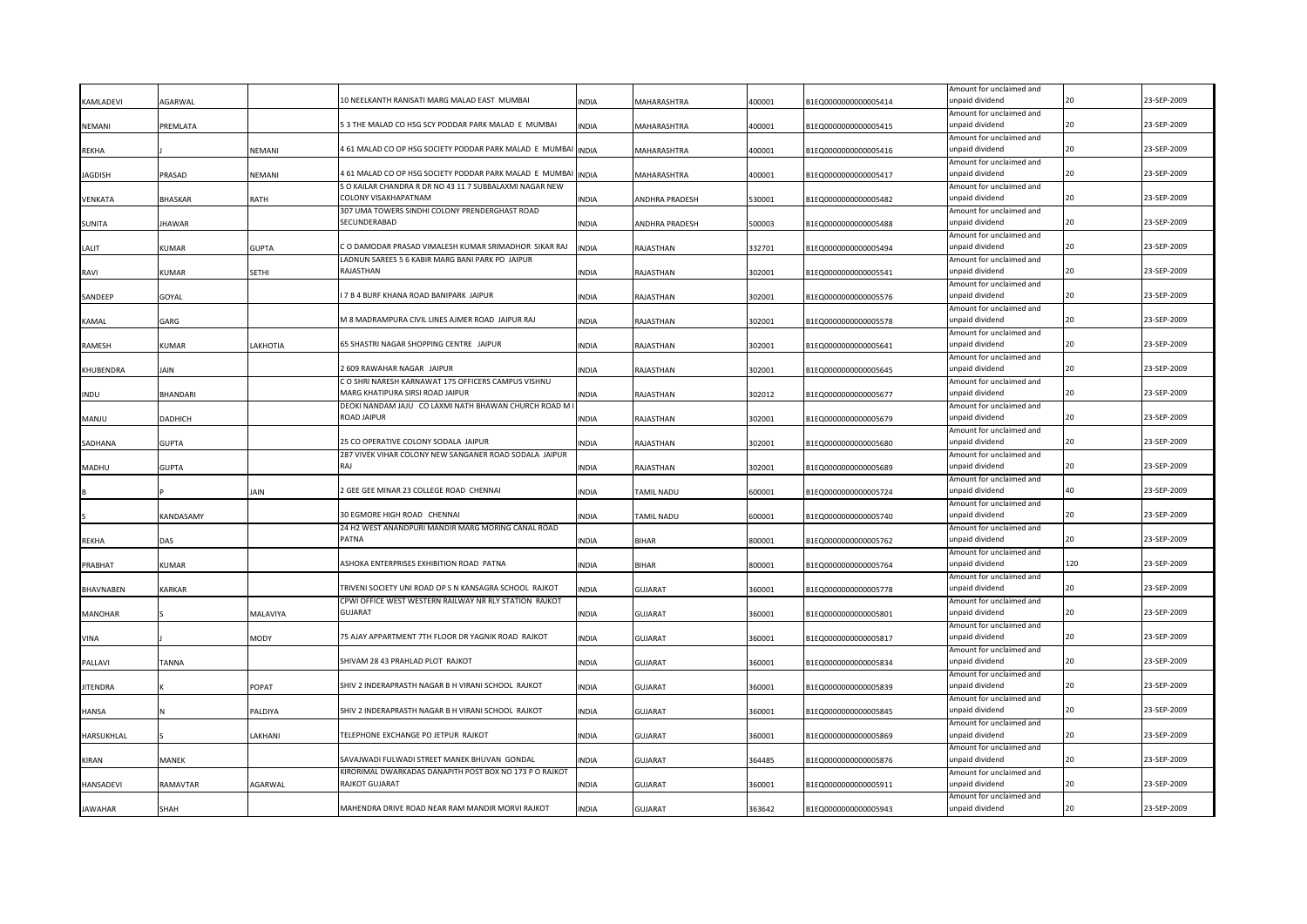| SANJAY          |                   | BERA         | CO MILAN PAN HOUSE OPP NEW BUS STAND UPLETA                                          | INDIA        | <b>GUJARAT</b> | 360490 | B1EQ0000000000005968 | Amount for unclaimed and<br>unpaid dividend |      | 23-SEP-2009 |
|-----------------|-------------------|--------------|--------------------------------------------------------------------------------------|--------------|----------------|--------|----------------------|---------------------------------------------|------|-------------|
|                 |                   |              |                                                                                      |              |                |        |                      | Amount for unclaimed and                    |      |             |
| CHANDRIKA       | CHOVATIYA         |              | CONZPATEL 20 NEW JAGANATH ASHISH RAJKOT                                              | INDIA        | <b>GUJARAT</b> | 360001 | B1EQ0000000000005973 | unpaid dividend                             | 20   | 23-SEP-2009 |
|                 |                   |              |                                                                                      |              |                |        |                      | Amount for unclaimed and                    |      |             |
| DHIRAJLAL       |                   | MEHTA        | SHIV 2 INDERAPRASTH NAGAR B H VIRANI SCHOOL RAJKOT                                   | INDIA        | <b>GUJARAT</b> | 360001 | B1EQ0000000000006000 | unpaid dividend                             | 20   | 23-SEP-2009 |
|                 |                   |              |                                                                                      |              |                |        |                      | Amount for unclaimed and                    |      |             |
| LABHUBEN        |                   | THAKKAR      | SHIV 2 INDERAPRASTH NAGAR B H VIRANI SCHOOL RAJKOT                                   | INDIA        | <b>GUJARAT</b> | 360001 | B1EQ0000000000006002 | unpaid dividend                             | 20   | 23-SEP-2009 |
|                 |                   |              |                                                                                      |              |                |        |                      | Amount for unclaimed and                    |      |             |
| KANAYLAL        |                   | RAJVIR       | COLM CODANA PITH RAJKOT                                                              | <b>INDIA</b> | <b>GUJARAT</b> | 360001 | B1EQ0000000000006012 | unpaid dividend                             |      | 23-SEP-2009 |
|                 |                   |              |                                                                                      |              |                |        |                      | Amount for unclaimed and                    |      |             |
| <b>BHARAT</b>   | <b>OZA</b>        |              | KRISHNA KUNJ 21 31 NEW JAGNATH PLOT RAJKOT                                           | <b>INDIA</b> | <b>GUJARAT</b> | 360001 | B1EQ0000000000006035 | unpaid dividend                             | 20   | 23-SEP-2009 |
|                 |                   |              |                                                                                      |              |                |        |                      | Amount for unclaimed and                    |      |             |
| LALIT           | DHIRAJLAL         | SHAH         | SHIV 2 INDERAPRASTH NAGAR B H VIRANI SCHOOL RAJKOT                                   | INDIA        | <b>GUJARAT</b> | 360001 | B1EQ0000000000006075 | unpaid dividend                             | 20   | 23-SEP-2009 |
|                 |                   |              |                                                                                      |              |                |        |                      | Amount for unclaimed and                    |      |             |
| DHIRAJLAL       | SAGAR             |              | DEV HARI 5 NAHERUNAGAR RAIYA ROAD RAJKOT                                             | INDIA        | <b>GUJARAT</b> | 360001 | B1EQ0000000000006093 | unpaid dividend                             | 20   | 23-SEP-2009 |
|                 |                   |              |                                                                                      |              |                |        |                      | Amount for unclaimed and                    |      |             |
| SHUSHILA        | <b>THAKKAR</b>    |              | OPP NIRMALA SCHOOL 3 AKSAR WADI KRUSHNA KRUPA RAJKOT                                 | INDIA        | <b>GUJARAT</b> | 360001 | B1EQ0000000000006186 | unpaid dividend                             | 20   | 23-SEP-2009 |
|                 |                   |              | SADABAHAR VANKANER SOCIETY NR BAJRANGWADI JAMNAGAR RD                                |              |                |        |                      | Amount for unclaimed and                    |      |             |
| <b>JAYSHREE</b> | THAKKER           |              | RAJKOT                                                                               | <b>INDIA</b> | <b>GUJARAT</b> | 360001 | B1EQ0000000000006190 | unpaid dividend                             | 20   | 23-SEP-2009 |
|                 |                   |              | C O SECRETARIAL DEPT EMPIRE HOUSE S B MARG LOWER PAREL                               |              |                |        |                      | Amount for unclaimed and                    | 20   |             |
| FAROKH          | PAVRI             |              | AURANGABAD                                                                           | <b>INDIA</b> | MAHARASHTRA    | 431001 | B1EQ0000000000006289 | unpaid dividend                             |      | 23-SEP-2009 |
|                 |                   |              | C O LUHARURKA TRAVERLSCOLONY 108 S V RD OPP MALAD SHPING<br>CENTRE MALAD WEST MUMBAI |              |                |        |                      | Amount for unclaimed and<br>unpaid dividend | 20   | 23-SEP-2009 |
| BENI            | PRASAD            | LUHARUKA     |                                                                                      | <b>INDIA</b> | MAHARASHTRA    | 400001 | B1EQ0000000000006298 |                                             |      |             |
| RAMPRATAP       | <b>TAYAL</b>      |              | KAMAT INDL ESTATE 396 V S MARG PRABHADEVI MUMBAI                                     | INDIA        | MAHARASHTRA    | 400001 | B1EQ0000000000006315 | Amount for unclaimed and<br>unpaid dividend | 440  | 23-SEP-2009 |
|                 |                   |              |                                                                                      |              |                |        |                      | Amount for unclaimed and                    |      |             |
| VINOD           |                   | BUKALSARIA   | 5 CRYSTAL PREMISES KHAR WEST MUMBAI                                                  | INDIA        | MAHARASHTRA    | 400001 | B1EQ0000000000006319 | unpaid dividend                             | 320  | 23-SEP-2009 |
|                 |                   |              |                                                                                      |              |                |        |                      | Amount for unclaimed and                    |      |             |
| KESHAV          | NAVIN             | KUMAR        | KAMAT INDL ESTATE 396 V S MARG PRABHADEVI MUMBAI                                     | INDIA        | MAHARASHTRA    | 400001 | B1EQ0000000000006320 | unpaid dividend                             | 3220 | 23-SEP-2009 |
|                 |                   |              |                                                                                      |              |                |        |                      | Amount for unclaimed and                    |      |             |
| AKASH           | SANJAY            | KUMAR        | KAMAT INDL ESTATE 396 V S MARG PRABHADEVI MUMBAI                                     | INDIA        | MAHARASHTRA    | 400001 | B1EQ0000000000006321 | unpaid dividend                             | 3220 | 23-SEP-2009 |
|                 |                   |              |                                                                                      |              |                |        |                      | Amount for unclaimed and                    |      |             |
| SAURAB          | PRAVIN            | <b>CUMAR</b> | KAMAT INDL ESTATE 396 V S MARG PRABHADEVI MUMBAI                                     | INDIA        | MAHARASHTRA    | 400001 | B1EQ0000000000006323 | unpaid dividend                             | 3120 | 23-SEP-2009 |
|                 |                   |              |                                                                                      |              |                |        |                      | Amount for unclaimed and                    |      |             |
| MADHAV          | SANJAY            | <b>UMAR</b>  | KAMAT INDL ESTATE 396 V S MARG PRABHADEVI MUMBAI                                     | INDIA        | MAHARASHTRA    | 400001 | B1EQ0000000000006325 | unpaid dividend                             | 3220 | 23-SEP-2009 |
|                 |                   |              |                                                                                      |              |                |        |                      | Amount for unclaimed and                    |      |             |
| ANIRODH         | <b>NAVIN</b>      | KUMAR        | KAMAT INDL ESTATE 396 V S MARG PRABHADEVI MUMBAI                                     | <b>INDIA</b> | MAHARASHTRA    | 400001 | B1EQ0000000000006326 | unpaid dividend                             | 3220 | 23-SEP-2009 |
|                 |                   |              |                                                                                      |              |                |        |                      | Amount for unclaimed and                    |      |             |
| MAMTASHITAL     | SHAH              |              | 908 PANCHRATNA BLDG OPERA HOUSE MUMBAI                                               | INDIA        | MAHARASHTRA    | 400001 | B1EQ0000000000006391 | unpaid dividend                             |      | 23-SEP-2009 |
|                 |                   |              | 8 AJAY APARTMENT HANUMAN NAGAR POONA LINK RD KATEMANI                                |              |                |        |                      | Amount for unclaimed and                    |      |             |
| PRABHAVATI      | <b>MISRHA</b>     |              | VALI KALYAN E THANE                                                                  | <b>INDIA</b> | MAHARASHTRA    | 400601 | B1EQ0000000000006394 | unpaid dividend                             |      | 23-SEP-2009 |
|                 |                   |              | F 8 AYODHYANAGAR SOCIETY SHANTI NAGAR USMANPURA                                      |              |                |        |                      | Amount for unclaimed and                    |      |             |
| SONALBEN        | <b>JASWANTLAL</b> | SHAH         | AHMFDABAD                                                                            | <b>INDIA</b> | <b>GUJARAT</b> | 380001 | B1EQ0000000000006443 | unpaid dividend                             |      | 23-SEP-2009 |
|                 |                   |              | C O AMISHA MACHING CENTRE SATTAHALL GANDHI CHAWK AT PO                               |              |                |        |                      | Amount for unclaimed and                    |      |             |
| ALPABEN         | SITARAM           | PATEL        | JNJHA N GUJ AHMEDABAD                                                                | INDIA        | <b>GUJARAT</b> | 380001 | B1EQ0000000000006452 | unpaid dividend                             |      | 23-SEP-2009 |
|                 |                   |              |                                                                                      |              |                |        |                      | Amount for unclaimed and                    |      |             |
| VIPUL           |                   | KHANDHAR     | A 51 SKYLARK APP SATELITE ROAD AHMEDABAD                                             | INDIA        | <b>GUJARAT</b> | 380001 | B1EQ0000000000006459 | unpaid dividend                             |      | 23-SEP-2009 |
|                 |                   |              |                                                                                      |              |                |        |                      | Amount for unclaimed and                    |      |             |
| SHANTA          | VASUDEV           | MODY         | 3B LAXMINARAYAN SOC USHMAIVPURA AHMEDABAD                                            | INDIA        | <b>GUJARAT</b> | 380001 | B1EQ0000000000006473 | unpaid dividend                             |      | 23-SEP-2009 |
|                 |                   |              | G M BUILDING F 8 MAYA BHAI CO SAKAR BAZAR OPP MAYABHAI                               |              |                |        |                      | Amount for unclaimed and                    |      |             |
| KEYUR           | MANIKANT          | іНАН         | DEHLA AHMEDABAD                                                                      | INDIA        | GUJARAT        | 380001 | B1EQ0000000000006489 | unpaid dividend                             |      | 23-SEP-2009 |
|                 |                   |              | G M COMPLEX H 1 GAUTAMKUMAR CO 461 3 SAKAR BAZAR                                     |              |                |        |                      | Amount for unclaimed and                    |      |             |
| <b>HANSABEN</b> | SHAH              |              | AHMFDARAD                                                                            | <b>INDIA</b> | GUJARAT        | 380001 | B1EQ0000000000006491 | unpaid dividend                             |      | 23-SEP-2009 |
|                 |                   |              | C O CHAMANLAL MANILAL A 3 MASKATI MARKET RLYPURA<br>AHMEDABAD                        |              |                |        |                      | Amount for unclaimed and                    |      |             |
| <b>DAKSHA</b>   |                   | <b>НАН</b>   |                                                                                      | <b>NDIA</b>  | GUJARAT        | 380001 | B1EQ0000000000006530 | inpaid dividend                             |      | 23-SEP-2009 |
|                 |                   |              | PLOT 4 A 10 NORTH VIEW SOC NR ST XAVIERS COLLEGE<br>VAVRANGPURA AHMEDABAD            |              |                |        |                      | Amount for unclaimed and<br>inpaid dividend |      | 23-SEP-2009 |
| <b>NEHA</b>     | ASHOK             | SHAH         | C O GAINDMAL GYANCHAND CO CATTLESHED MARKET YARD                                     | <b>INDIA</b> | GUJARAT        | 380001 | B1EQ0000000000006531 |                                             |      |             |
| <b>VISHNU</b>   |                   | PATEL        | UNJHA NG                                                                             | <b>INDIA</b> | <b>GUJARAT</b> | 384170 | B1EQ0000000000006535 | Amount for unclaimed and<br>unpaid dividend |      | 23-SEP-2009 |
|                 |                   |              |                                                                                      |              |                |        |                      |                                             |      |             |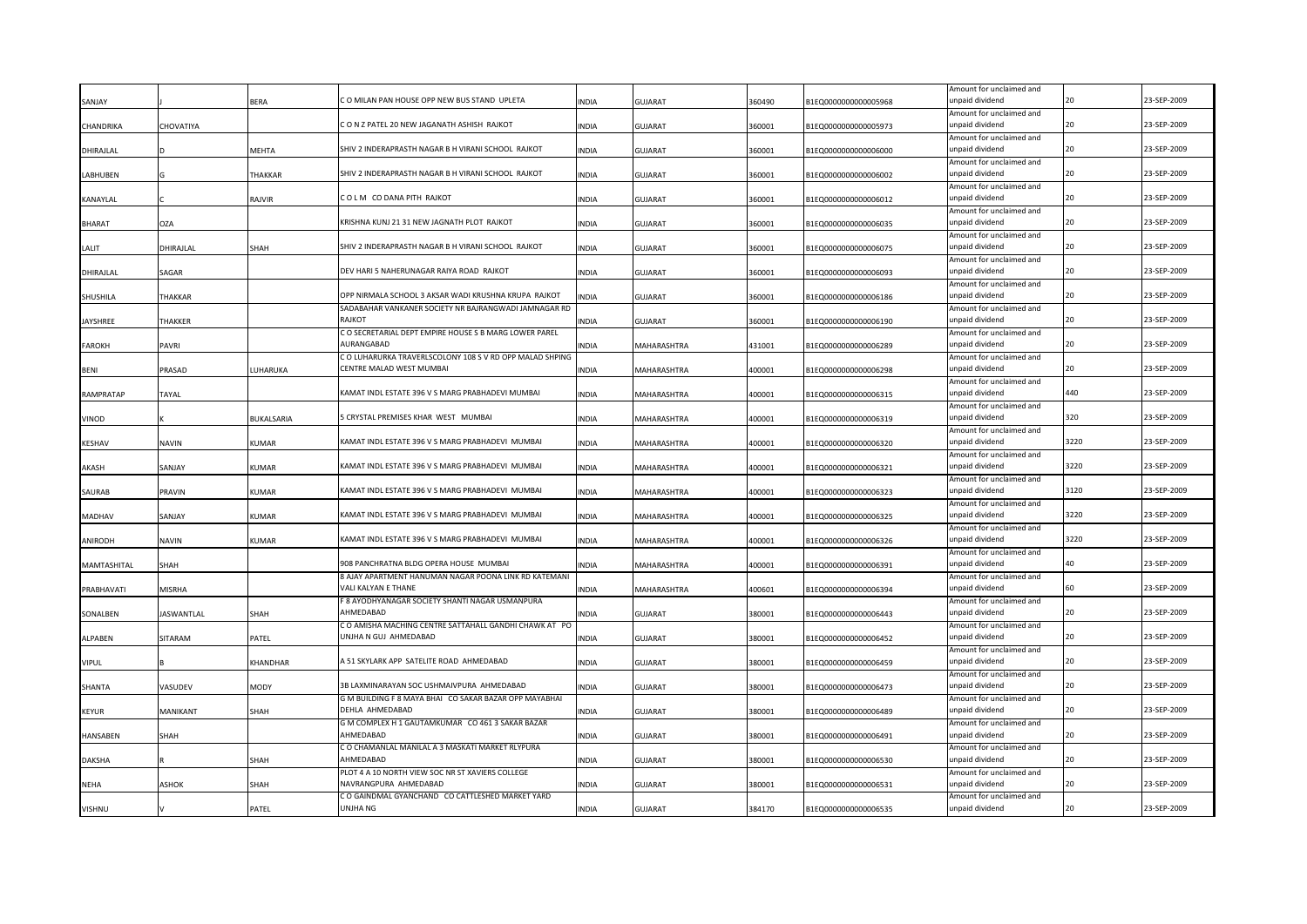|                       |                 |               | C O PRAVIN KANJIDAS PATEL CATTLE SHED MARKET YARD UNJHA |              |                |        |                      | Amount for unclaimed and |    |             |
|-----------------------|-----------------|---------------|---------------------------------------------------------|--------------|----------------|--------|----------------------|--------------------------|----|-------------|
| <b>BIJENDRA</b>       |                 | AIN           | <b>NG</b>                                               | <b>INDIA</b> | <b>GUJARAT</b> | 384170 | B1EQ0000000000006537 | unpaid dividend          |    | 23-SEP-2009 |
|                       |                 |               |                                                         |              |                |        |                      | Amount for unclaimed and |    |             |
| <b>JAGDISHCHANDRA</b> |                 | PATEL         | C O BHAVIR M PATEL LUHAR CHAKLO SIDHPUR N G             | <b>INDIA</b> | <b>GUJARAT</b> | 384151 | B1EQ0000000000006549 | unpaid dividend          | 20 | 23-SEP-2009 |
|                       |                 |               |                                                         |              |                |        |                      | Amount for unclaimed and |    |             |
| <b>DHARTI</b>         |                 | PATEL         | C O HIRABEN M PATEL LUHAR CHAKLO SIDHPUR N G            | <b>INDIA</b> | <b>GUJARAT</b> | 384151 | B1EQ0000000000006556 | unpaid dividend          | 20 | 23-SEP-2009 |
|                       |                 |               |                                                         |              |                |        |                      | Amount for unclaimed and |    |             |
| HASMUKHLAL            | MANILAL         | THAKKER       | C O DEEPAK OIL MILL STATION ROAD AT HARIJ MEHSANA       | <b>INDIA</b> | <b>GUJARAT</b> | 382710 | B1EQ0000000000006601 | unpaid dividend          | 20 | 23-SEP-2009 |
|                       |                 |               | 315 TULSI OPP NARAYAN NIDHI NR MITHAKARLI SIX ROAD      |              |                |        |                      | Amount for unclaimed and |    |             |
| AASH                  | MEHTA           |               | NAVRANGPURA AHMEDABAD                                   | INDIA        | <b>GUJARAT</b> | 380001 | B1EQ0000000000006631 | unpaid dividend          | 20 | 23-SEP-2009 |
|                       |                 |               |                                                         |              |                |        |                      | Amount for unclaimed and |    |             |
| DASHRATHLAL           | <b>JOITARAM</b> | PATEL         | C O HIRABEN M PATEL LUHAR CHAKLO SIDHPUR N GUJ          | <b>INDIA</b> | <b>GUJARAT</b> | 384151 | B1EQ0000000000006642 | unpaid dividend          | 20 | 23-SEP-2009 |
|                       |                 |               |                                                         |              |                |        |                      | Amount for unclaimed and |    |             |
| KAMALADEVI            | Jain            |               | 21 CLOTH COMM CENTRE 1ST FLOOR SAKAR BAZAR AHMEDABAD    | <b>INDIA</b> | <b>GUJARAT</b> | 380001 | B1EQ0000000000006678 | unpaid dividend          | 20 | 23-SEP-2009 |
|                       |                 |               |                                                         |              |                |        |                      | Amount for unclaimed and |    |             |
| RAMESH                | IUGRAJ          | HUF           | COCP67669 DHANLAXMI MARKET CROSS LANE AHMEDABAD         | <b>INDIA</b> | GUJARAT        | 380001 | B1EQ0000000000006699 | unpaid dividend          | 20 | 23-SEP-2009 |
|                       |                 |               | C O SONU SECURITIES SHOP NO 2 J L COMPLEX JAWAHAR CHOCK |              |                |        |                      | Amount for unclaimed and |    |             |
| <b>NEMI</b>           | CHAND           | JAIN          | MANINAGAR AHMEDABAD                                     | <b>INDIA</b> | <b>GUJARAT</b> | 380001 | B1EQ0000000000006704 | unpaid dividend          | 40 | 23-SEP-2009 |
|                       |                 |               | 5TH FLOOR H K HOUSE B H JIVABHAI CHAMBERS ASHRAM ROAD   |              |                |        |                      | Amount for unclaimed and |    |             |
| <b>JAYESH</b>         |                 | PARIKH        | AHMEDABAD                                               | <b>INDIA</b> | <b>GUJARAT</b> | 380001 | B1EQ0000000000006727 | unpaid dividend          | 20 | 23-SEP-2009 |
|                       |                 |               | 5TH FLOOR H K HOUSE B H JIVABHAI CHAMBERS ASHRAM ROAD   |              |                |        |                      | Amount for unclaimed and |    |             |
| PRIYAKANT             |                 | PARIKH        | AHMEDABAD                                               | <b>INDIA</b> | <b>GUJARAT</b> | 380001 | B1EQ0000000000006728 | unpaid dividend          | 40 | 23-SEP-2009 |
|                       |                 |               | 61 NEW CLOTH MKT MP DHARNIDHAR SHREYAS X ROAD PALDI     |              |                |        |                      | Amount for unclaimed and |    |             |
| SACHIN                |                 | SHAH          | AHMEDABAD                                               | <b>INDIA</b> | <b>GUJARAT</b> | 380001 | B1EQ0000000000006730 | unpaid dividend          | 40 | 23-SEP-2009 |
|                       |                 |               |                                                         |              |                |        |                      | Amount for unclaimed and |    |             |
| ANSUYABEN             |                 | <b>MEHTA</b>  | PREMIER AGENCIES 696 REID ROAD AHMEDABAD                | <b>INDIA</b> | <b>GUJARAT</b> | 380001 | B1EQ0000000000006731 | unpaid dividend          | 20 | 23-SEP-2009 |
|                       |                 |               | 3216 KAPLIDAS POLE MANGAL PAREKH STREET SHAHPUR CHAKLA  |              |                |        |                      | Amount for unclaimed and |    |             |
| <b>GIRISH</b>         |                 | SHAH          | AHMEDABAD                                               | <b>INDIA</b> | <b>GUJARAT</b> | 380001 | B1EQ0000000000006736 | unpaid dividend          | 40 | 23-SEP-2009 |
|                       |                 |               | GOPAL NIWAS 3 SANJIV BAG NEAR SHARDA MANDIR ROAD        |              |                |        |                      | Amount for unclaimed and |    |             |
| YOGESHKUMAR           | BHOJNAGARWALA   |               | AHMEDABAD                                               | <b>INDIA</b> | <b>GUJARAT</b> | 380007 | B1EQ0000000000006740 | unpaid dividend          |    | 23-SEP-2009 |
|                       |                 |               |                                                         |              |                |        |                      | Amount for unclaimed and |    |             |
| POOJABEN              | PATEL           |               | GHANSHYAM FARM NEAR UMIYA CAMPUS GUPTA AHMEDABAD        | <b>INDIA</b> | <b>GUJARAT</b> | 380001 | B1EQ0000000000006748 | unpaid dividend          | 80 | 23-SEP-2009 |
|                       |                 |               |                                                         |              |                |        |                      | Amount for unclaimed and |    |             |
| <b>AJAYKUMAR</b>      | AGRAWAL         |               | 9 B AMRA KUNJ SOCIETY OPP OLD DHOR BAZAR AHMEDABAD      | <b>INDIA</b> | <b>GUJARAT</b> | 380001 | B1EQ0000000000006750 | unpaid dividend          | 20 | 23-SEP-2009 |
|                       |                 |               | 1207 SWAPNA SIDDHI VANCHLO KHANCHO SHAMLANI POLE        |              |                |        |                      | Amount for unclaimed and |    |             |
| JAYESH                |                 | PARIKH        | RAIPUR AHMEDABAD                                        | <b>INDIA</b> | <b>GUJARAT</b> | 380001 | B1EQ0000000000006758 | unpaid dividend          | 40 | 23-SEP-2009 |
|                       |                 |               | NO 110 PANCHRATNA SHOP CENT PUNJRAPOLE GHEEKANTA        |              |                |        |                      | Amount for unclaimed and |    |             |
| VANDANA               |                 | ESWANI        | AHMEDABAD                                               | <b>INDIA</b> | <b>GUJARAT</b> | 380001 | B1EQ0000000000006762 | unpaid dividend          | 20 | 23-SEP-2009 |
|                       |                 |               | C O NARANBHAI KUBERDAS PATEL BAHARMADH AT PO UNJHA      |              |                |        |                      | Amount for unclaimed and |    |             |
| PANKAJKUMAR           | MOHANLAL        | PATEL         | UNJHA N GUJ                                             | <b>INDIA</b> | <b>GUJARAT</b> | 384170 | B1EQ0000000000006789 | unpaid dividend          |    | 23-SEP-2009 |
|                       |                 |               | MEGHANINAGAR ASARVA 26 302 NETAJI NAGAR AGRAWAL         |              |                |        |                      | Amount for unclaimed and |    |             |
| CHAMANLAL             | KAPILA          |               | AHMEDABAD                                               | <b>INDIA</b> | <b>GUJARAT</b> | 380001 | B1EQ0000000000006794 | unpaid dividend          | 20 | 23-SEP-2009 |
|                       |                 |               | C O AIRAN FIFTH FLOOR 503 SAHAJANAND SHAHIBAUG ROAD     |              |                |        |                      | Amount for unclaimed and |    |             |
| <b>SUNIL</b>          | KUMAR           | <b>BANSAL</b> | AHMEDABAD                                               | <b>INDIA</b> | GUJARAT        | 380001 | B1EQ0000000000006795 | unpaid dividend          |    | 23-SEP-2009 |
|                       |                 |               | MEGHANINAGAR ASARVA 26 302 NETAJINAGAR AGRAWAL          |              |                |        |                      | Amount for unclaimed and |    |             |
| RAJI                  | KAPILA          |               | AHMEDABAD                                               | <b>INDIA</b> | <b>GUJARAT</b> | 380001 | B1EQ0000000000006796 | unpaid dividend          | 20 | 23-SEP-2009 |
|                       |                 |               | 26 302 NETAJINAGAR AGRAWAL MEGHANINAGAR ASARWA          |              |                |        |                      | Amount for unclaimed and |    |             |
| KAMAL                 | KISHOR          | CHOPRA        | AHMEDABAD                                               | INDIA        | <b>GUJARAT</b> | 380001 | B1EQ0000000000006797 | unpaid dividend          |    | 23-SEP-2009 |
|                       |                 |               | C O PATEL C 7 1 PARADISE PARK SHAHIBAUG DUFBALA ROAD    |              |                |        |                      | Amount for unclaimed and |    |             |
| YASHPAL               | GOSAIN          |               | AHMEDABAD                                               | INDIA        | <b>GUJARAT</b> | 380001 | B1EQ0000000000006798 | unpaid dividend          | 20 | 23-SEP-2009 |
|                       |                 |               | MEGHANINAGAR ASARVA 26 302 NETAJINAGAR AGRAWAL          |              |                |        |                      | Amount for unclaimed and |    |             |
| SHITAL                | KAPILA          |               | <b>HMEDABAD</b>                                         | INDIA        | <b>GUJARAT</b> | 380001 | B1EQ0000000000006799 | unpaid dividend          |    | 23-SEP-2009 |
|                       |                 |               | SHAHIBAUG ROAD FIFTH FLOOR C O AIRAN 503 SAHAJANAND     |              |                |        |                      | Amount for unclaimed and |    |             |
| <b>INDU</b>           | GUPTA           |               | SHOPPING AHMEDABAD                                      | <b>INDIA</b> | GUJARAT        | 380001 | B1EQ0000000000006800 | unpaid dividend          |    | 23-SEP-2009 |
|                       |                 |               | SHAHIBAUG ROAD FIFTH FLOOR C O AIRAN 50 SAHAJANAND      |              |                |        |                      | Amount for unclaimed and |    |             |
| NARESH                | KUMAR           |               | SHOPPING AHMEDABAD                                      | <b>INDIA</b> | <b>GUJARAT</b> | 380001 | B1EQ0000000000006801 | unpaid dividend          |    | 23-SEP-2009 |
|                       |                 |               | DUFNALA ROAD SHAHIBAUG C O PATEL C 7 1 PARADISE PARK    |              |                |        |                      | Amount for unclaimed and |    |             |
| <b>SUSHMA</b>         | RANI            |               | <b>HMEDABAD</b>                                         | <b>INDIA</b> | <b>GUJARAT</b> | 380001 | B1EQ0000000000006802 | unpaid dividend          |    | 23-SEP-2009 |
|                       |                 |               |                                                         |              |                |        |                      | Amount for unclaimed and |    |             |
| NARAYANBHAI           | KAMJIDAS        | PATEL         | 100 BALOJ NAGAR SOCIETY UNJHA N G                       | <b>INDIA</b> | <b>GUJARAT</b> | 384170 | B1EQ0000000000006850 | unpaid dividend          |    | 23-SEP-2009 |
|                       |                 |               |                                                         |              |                |        |                      |                          |    |             |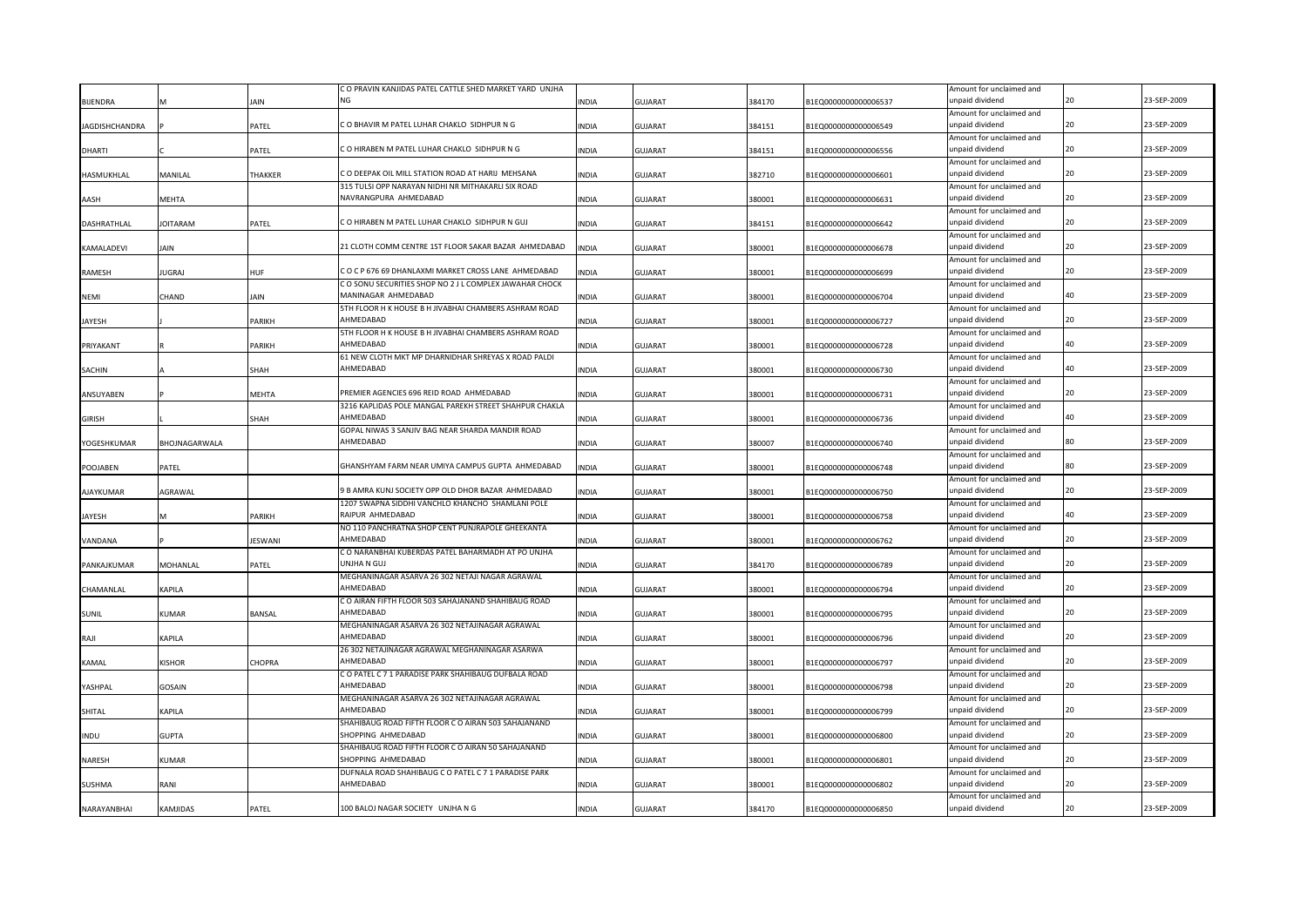|                 |                 |               | 15 PRERNAKUTIR BUNG B H SARTHI HOTEL VASTRAPUR                                                  |              |                      |        |                      | Amount for unclaimed and                    |    |             |
|-----------------|-----------------|---------------|-------------------------------------------------------------------------------------------------|--------------|----------------------|--------|----------------------|---------------------------------------------|----|-------------|
| PRAFULBHAI      |                 | <b>GANDHI</b> | AHMEDABAD                                                                                       | INDIA        | <b>GUJARAT</b>       | 380001 | 31EQ000000000006928  | unpaid dividend                             | 20 | 23-SEP-2009 |
|                 |                 |               |                                                                                                 |              |                      |        |                      | Amount for unclaimed and                    |    |             |
| <b>ROHIT</b>    |                 | PATEL         | C O ALOK TRADING CO CATTLE SHED MARKET YARD UNJHA N GUJ                                         | INDIA        | GUJARAT              | 384170 | B1EQ0000000000006932 | unpaid dividend                             | 20 | 23-SEP-2009 |
|                 |                 |               |                                                                                                 |              |                      |        |                      | Amount for unclaimed and                    |    |             |
| <b>ITOYL</b>    | BHANUSHALI      |               | ANAND PARU STATION ROAD UNJHA                                                                   | INDIA        | GUJARAT              | 384170 | B1EQ0000000000006987 | unpaid dividend                             | 20 | 23-SEP-2009 |
|                 |                 |               | C O JAYESH VADILAL BELANI 9 PANKAJ SOCIETY NEW JUNCTION RD                                      |              |                      |        |                      | Amount for unclaimed and                    |    |             |
| <b>JAYESH</b>   |                 | BELANI        | SURFNDRANAGAR                                                                                   | INDIA        | GUJARAT              | 363001 | B1EQ0000000000006991 | unpaid dividend                             | 20 | 23-SEP-2009 |
|                 |                 |               |                                                                                                 |              |                      |        |                      | Amount for unclaimed and                    |    |             |
| <b>MUKESH</b>   | GORDHANDASH     | MODI          | C O AMMAR ASSOCIATES HINGLACHA CHAR PATAN N G                                                   | INDIA        | CHHATTISGARH         | 491111 | B1EQ0000000000007004 | unpaid dividend                             | 20 | 23-SEP-2009 |
|                 |                 |               | GANPATI NI POLE VACHALI SHERI HINGLACHA CHAR PATAN N G                                          |              |                      |        |                      | Amount for unclaimed and                    | 20 |             |
| RAJENDRA        |                 | MODI          |                                                                                                 | INDIA        | CHHATTISGARH         | 491111 | B1EQ0000000000007005 | unpaid dividend                             |    | 23-SEP-2009 |
|                 |                 |               | C O GANPAT LAL BALURAM GANGA JI MANDIR GALI ABU ROAD                                            |              |                      |        |                      | Amount for unclaimed and<br>unpaid dividend | 20 | 23-SEP-2009 |
| TARA            | devi            | AGARWAL       |                                                                                                 | <b>INDIA</b> | RAJASTHAN            | 307026 | B1EQ0000000000007008 | Amount for unclaimed and                    |    |             |
| KRISHNAVTAR     | KABRA           |               | T 4 A SHANTINAGAR SOCIETY USMANPURA AHMEDABAD                                                   | <b>INDIA</b> | GUJARAT              | 380001 | B1EQ0000000000007023 | unpaid dividend                             | 60 | 23-SEP-2009 |
|                 |                 |               |                                                                                                 |              |                      |        |                      | Amount for unclaimed and                    |    |             |
| CHANDNI         | SHARMA          |               | E FF 2 SUNPOWER FLATS BH UMA FLATS MEMNAGAR AHMEDABAD                                           | <b>INDIA</b> | GUJARAT              | 380052 | B1EQ0000000000007024 | unpaid dividend                             | 20 | 23-SEP-2009 |
|                 |                 |               |                                                                                                 |              |                      |        |                      | Amount for unclaimed and                    |    |             |
| <b>RACHIT</b>   | SHARMA          |               | 3A 259 B NAWABGANJ KANPUR U P                                                                   | <b>INDIA</b> | <b>JTTAR PRADESH</b> | 208001 | B1EQ0000000000007025 | unpaid dividend                             | 20 | 23-SEP-2009 |
|                 |                 |               |                                                                                                 |              |                      |        |                      | Amount for unclaimed and                    |    |             |
| RAMA            | KUMAR           |               | J 304 SARJAN APARTMENT MEMNAGAR AHMEDABAD GUJARAT                                               | <b>INDIA</b> | GUJARAT              | 380001 | B1EQ0000000000007026 | unpaid dividend                             | 20 | 23-SEP-2009 |
|                 |                 |               |                                                                                                 |              |                      |        |                      | Amount for unclaimed and                    |    |             |
| <b>BABULAL</b>  |                 | <b>KABRA</b>  | CHAMANPURA CHAKLA AHMEDABAD                                                                     | <b>INDIA</b> | <b>GUJARAT</b>       | 380001 | B1EQ0000000000007027 | unpaid dividend                             | 20 | 23-SEP-2009 |
|                 |                 |               |                                                                                                 |              |                      |        |                      | Amount for unclaimed and                    |    |             |
| <b>JETHALAL</b> | SOLANI          |               | VIJAY VILA OPP PRATAP VILLAS JAMNAGAR                                                           | <b>INDIA</b> | <b>GUJARAT</b>       | 361001 | B1EQ0000000000007041 | unpaid dividend                             | 20 | 23-SEP-2009 |
|                 |                 |               |                                                                                                 |              |                      |        |                      | Amount for unclaimed and                    |    |             |
| NATHUBHAI       | SOLANKI         |               | KRS FINANCE 11 BARDANWALA ROAD GRAIN MARKET JAMNAGAR                                            | <b>INDIA</b> | <b>GUJARAT</b>       | 361001 | B1EQ0000000000007042 | unpaid dividend                             | 20 | 23-SEP-2009 |
|                 |                 |               |                                                                                                 |              |                      |        |                      | Amount for unclaimed and                    |    |             |
| CHANDRAKANT     | <b>ARMAR</b>    |               | VIJAY BHUVAN COMPOUND VIJAY VILLA OPP PALACE JAMNAGAR                                           | <b>INDIA</b> | GUJARAT              | 361001 | B1EQ0000000000007043 | unpaid dividend                             | 20 | 23-SEP-2009 |
|                 |                 |               |                                                                                                 |              |                      |        |                      | Amount for unclaimed and                    | 20 |             |
| NEEMISHABEN     | PARADKER        |               | KANTILAL BROS WOOLS BARDAN WALA MARG JAMNAGAR<br>E 1 KIRAN APARTMENTS NR SHAHIBAG POLICE CHOWKY | <b>INDIA</b> | <b>GUJARAT</b>       | 361001 | B1EQ0000000000007044 | unpaid dividend<br>Amount for unclaimed and |    | 23-SEP-2009 |
| <b>DROPADI</b>  |                 | AGRAWAL       | AHMEDABAD                                                                                       | <b>INDIA</b> | GUJARAT              | 380001 | B1EQ0000000000007084 | unpaid dividend                             | 20 | 23-SEP-2009 |
|                 |                 |               |                                                                                                 |              |                      |        |                      | Amount for unclaimed and                    |    |             |
|                 |                 | AGRAWAL       | 17 1 NEW CLOTH MARKET O S RAIPUR GATE AHMEDABAD                                                 | <b>INDIA</b> | GUJARAT              | 380001 | B1EQ0000000000007085 | unpaid dividend                             | 20 | 23-SEP-2009 |
|                 |                 |               | 3 SHAH APARTMENT VAKIL WADI NR L G HOSPITAL MANINAGAR                                           |              |                      |        |                      | Amount for unclaimed and                    |    |             |
| <b>URVASHI</b>  |                 | SHUKLA        | AHMEDABAD                                                                                       | <b>INDIA</b> | GUJARAT              | 380001 | B1EQ0000000000007097 | unpaid dividend                             | 20 | 23-SEP-2009 |
|                 |                 |               | C O YADUNANDAN VASAN BHANDAR KACHHIYAWAD NR SC 27                                               |              |                      |        |                      | Amount for unclaimed and                    |    |             |
| KALU            | MA <sub>3</sub> | GANESHAJI     | NADIAD                                                                                          | <b>INDIA</b> | <b>GUJARAT</b>       | 387001 | B1EQ0000000000007101 | unpaid dividend                             | 2Ω | 23-SEP-2009 |
|                 |                 |               | S 1 GAURI APPARTMENT OPP MEHSANA SOCIETY BHIMJIPURA                                             |              |                      |        |                      | Amount for unclaimed and                    |    |             |
| PRITI           |                 | SHAH          | NAWA WADAJ AHMEDABAD                                                                            | <b>INDIA</b> | GUJARAT              | 380001 | B1EQ0000000000007104 | unpaid dividend                             | 20 | 23-SEP-2009 |
|                 |                 |               |                                                                                                 |              |                      |        |                      | Amount for unclaimed and                    |    |             |
| NIRMALA         | devi            | KEDIA         | 413 CHOKHA BAZAR AHMEDABAD                                                                      | INDIA        | GUJARAT              | 380001 | B1EQ0000000000007111 | unpaid dividend                             |    | 23-SEP-2009 |
|                 |                 |               | 3330 FIRST FLOOR LALLUBHAI NI POLE MANGAL PAREKH KHANCHO                                        |              |                      |        |                      | Amount for unclaimed and                    |    |             |
| <b>MUKESH</b>   | RAMANLAL        | SHAH          | SHAHPUR AHMEDABAD                                                                               | <b>INDIA</b> | <b>GUJARAT</b>       | 380001 | B1EQ0000000000007161 | unpaid dividend                             |    | 23-SEP-2009 |
|                 |                 |               | 3330 LALLUBHAI NI POLE MANGAL PAREKH KHANCHO SHAHPUR                                            |              |                      |        |                      | Amount for unclaimed and                    |    |             |
| <b>VIRENDRA</b> | RAMANLAL        | SHAH          | AHMEDABAD                                                                                       | <b>INDIA</b> | <b>GUJARAT</b>       | 380001 | B1EQ0000000000007163 | unpaid dividend                             |    | 23-SEP-2009 |
|                 |                 |               | ASHWIN JEWELLRS SHAPUR CHAKLA AHMEDABAD                                                         |              |                      |        |                      | Amount for unclaimed and<br>unpaid dividend |    | 23-SEP-2009 |
| <b>CHOKSI</b>   | HETALGAURI      |               |                                                                                                 | INDIA        | GUJARAT              | 380001 | B1EQ0000000000007168 |                                             |    |             |
| ASHOK           | <b>AMBHAI</b>   | ATEL          | 66 TATANAGAR SOCIETY MEGHANINAGAR ASARWA AHMEDABAD                                              | INDIA        | GUJARAT              | 380001 | B1EQ0000000000007187 | Amount for unclaimed and<br>unpaid dividend |    | 23-SEP-2009 |
|                 |                 |               |                                                                                                 |              |                      |        |                      | Amount for unclaimed and                    |    |             |
| SAUNIL          | VAKIL           |               | 31 ASHWAMEGH BUNGLOWS PART 3 SATELITE ROAD AHMEDABAD                                            | <b>INDIA</b> | GUJARAT              | 380001 | B1EQ0000000000007226 | unpaid dividend                             |    | 23-SEP-2009 |
|                 |                 |               | 24 SUHAS NAGAR SOCIETY NR DINESH HALL NAVRANGPURA                                               |              |                      |        |                      | Amount for unclaimed and                    |    |             |
| NISHITA         | <b>AGARWAL</b>  |               | AHMEDABAD                                                                                       | INDIA        | GUJARAT              | 380001 | B1EQ0000000000007286 | unpaid dividend                             |    | 23-SEP-2009 |
|                 |                 |               |                                                                                                 |              |                      |        |                      | Amount for unclaimed and                    |    |             |
| PUSHPABEN       |                 | SHAH          | P 21 200 RUPAL PARK ANKUR ROAD NARANPURA AHMEDABAD                                              | <b>INDIA</b> | GUJARAT              | 380001 | B1EQ0000000000007299 | unpaid dividend                             | 20 | 23-SEP-2009 |
|                 |                 |               |                                                                                                 |              |                      |        |                      | Amount for unclaimed and                    |    |             |
| <b>JITENDRA</b> | <b>AISWAL</b>   |               | KRISHNA TRADERS RLY STATION RD UNJHA                                                            | <b>INDIA</b> | <b>GUJARAT</b>       | 384170 | B1EQ0000000000007335 | unpaid dividend                             | 20 | 23-SEP-2009 |
|                 |                 |               |                                                                                                 |              |                      |        |                      |                                             |    |             |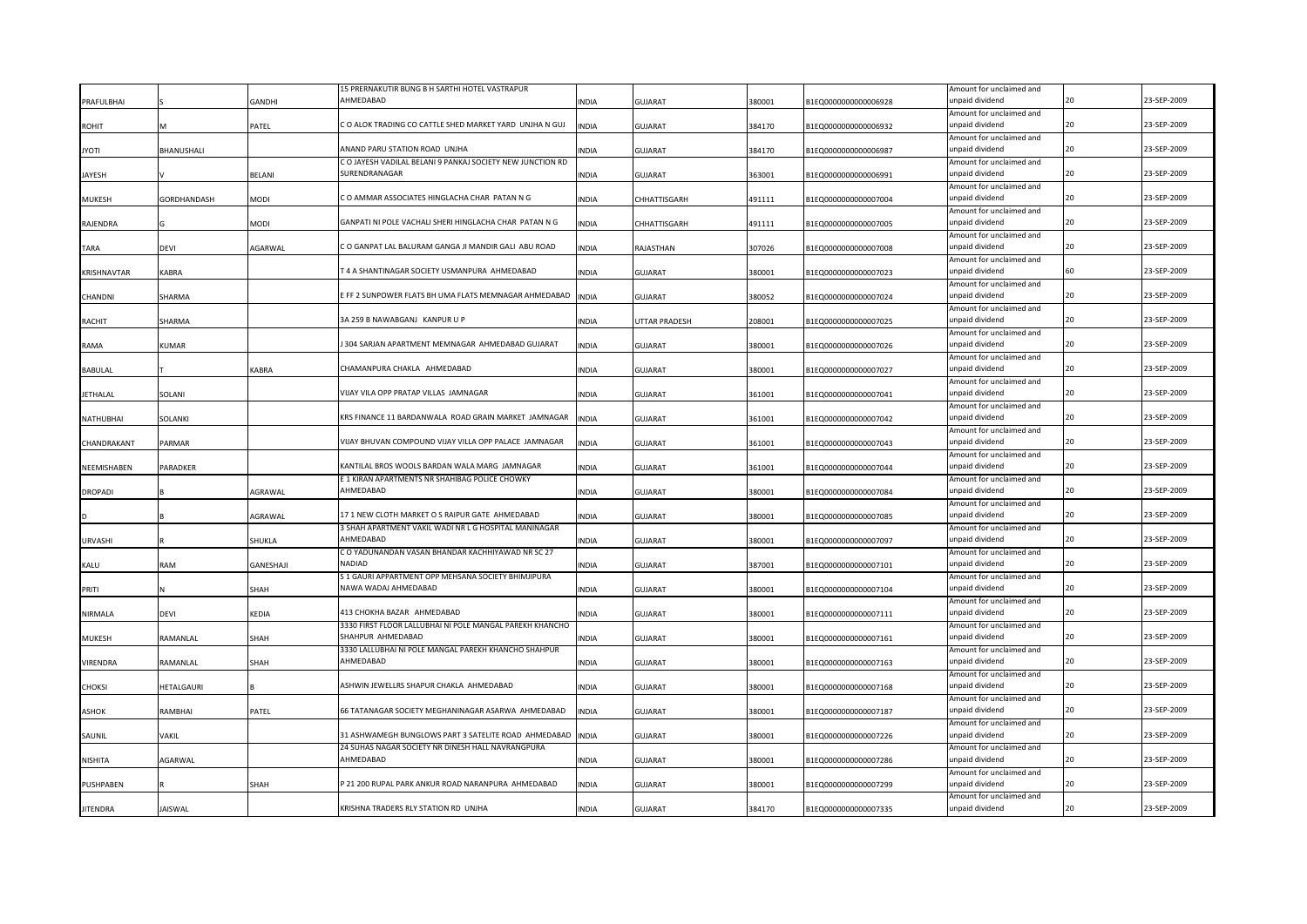|                 |             |              |                                                                 |              |                |        |                      | Amount for unclaimed and                    |     |             |
|-----------------|-------------|--------------|-----------------------------------------------------------------|--------------|----------------|--------|----------------------|---------------------------------------------|-----|-------------|
| CHANDRAKALA     | <b>IAIN</b> |              | 249 NEW CLOTH MARKET SARANGPUR AHMEDABAD                        | <b>INDIA</b> | GUJARAT        | 380001 | B1EQ0000000000007364 | unpaid dividend                             | 380 | 23-SEP-2009 |
| <b>JIGAR</b>    | SHETH       |              | G 3 SUSHMA FLATS OPP SHEFALI FLATS VASANA AHMEDABAD             | <b>INDIA</b> | <b>GUJARAT</b> | 380001 | B1EQ0000000000007381 | Amount for unclaimed and<br>unpaid dividend | 20  | 23-SEP-2009 |
|                 |             |              |                                                                 |              |                |        |                      | Amount for unclaimed and                    |     |             |
| PRAVIN          | dosi        |              | SETHON KI GALI SALUMBER UDAIPUR                                 | <b>INDIA</b> | RAJASTHAN      | 313001 | B1EQ0000000000007384 | unpaid dividend                             |     | 23-SEP-2009 |
|                 |             |              | SAMVED 1 GARDEN ESTATE NR MANSI COMPLEX SATELITE                |              |                |        |                      | Amount for unclaimed and                    |     |             |
| <b>INDRAJIT</b> | PARIKH      |              | AHMFDABAD                                                       | <b>INDIA</b> | <b>GUJARAT</b> | 380001 | B1EQ0000000000007404 | unpaid dividend                             | 20  | 23-SEP-2009 |
|                 |             |              | 21 B GULPOSH PARK B H RAJ PETROL PUMP SARKHEJ ROAD<br>AHMEDABAD |              |                |        |                      | Amount for unclaimed and                    |     | 23-SEP-2009 |
| <b>RUKAIYA</b>  | SHAIKH      |              | W O MAHAVEER PRASAD KOTHARI KIRTI TENT HOUSE BUS STAND          | INDIA        | <b>GUJARAT</b> | 380001 | B1EQ0000000000007415 | unpaid dividend<br>Amount for unclaimed and |     |             |
| SOHAN           | devi        |              | <b>DUNGARPUR RAJ</b>                                            | INDIA        | RAJASTHAN      | 314801 | B1EQ0000000000007442 | unpaid dividend                             |     | 23-SEP-2009 |
|                 |             |              |                                                                 |              |                |        |                      | Amount for unclaimed and                    |     |             |
| NAGINLAL        | Jain        |              | BHOOMI VIKAS BANK LTD DUNGARPUR                                 | <b>INDIA</b> | RAJASTHAN      | 314801 | B1EQ0000000000007445 | unpaid dividend                             |     | 23-SEP-2009 |
|                 |             |              |                                                                 |              |                |        |                      | Amount for unclaimed and                    |     |             |
| VINODBHAI       |             | PATEL        | AT POST SEDRANA TA SIDHPUR MEHSANA N GUJ                        | <b>INDIA</b> | <b>GUJARAT</b> | 382710 | B1EQ0000000000007485 | unpaid dividend                             | 20  | 23-SEP-2009 |
|                 |             |              | AT POST CHANDALAJ TA SIDHPUR MEHSANA N GUJ                      |              |                |        |                      | Amount for unclaimed and<br>unpaid dividend |     | 23-SEP-2009 |
| ANIL            |             | PATEL        |                                                                 | <b>INDIA</b> | GUJARAT        | 382710 | B1EQ0000000000007486 | Amount for unclaimed and                    |     |             |
|                 | PUSHPAVALLI |              | 39 A PAVITRANAGAR OPP CADILA GHODASAR AHMEDABAD                 | <b>INDIA</b> | <b>GUJARAT</b> | 380001 | B1EQ0000000000007495 | unpaid dividend                             | 20  | 23-SEP-2009 |
|                 |             |              |                                                                 |              |                |        |                      | Amount for unclaimed and                    |     |             |
| <b>JAYSHREE</b> | DESAI       |              | 35A PRITAM NAGAR ELLIS BRIDGE AHMEDABAD                         | <b>INDIA</b> | GUJARAT        | 380001 | B1EQ0000000000007648 | unpaid dividend                             | 20  | 23-SEP-2009 |
|                 |             |              |                                                                 |              |                |        |                      | Amount for unclaimed and                    |     |             |
| <b>HEMANG</b>   | DESAI       |              | 35A PRITAM NAGAR ELLIS BRIDGE AHMEDABAD                         | <b>INDIA</b> | <b>GUJARAT</b> | 380001 | B1EQ0000000000007652 | unpaid dividend                             | 20  | 23-SEP-2009 |
| SAMAR           | DESAI       |              | 35A PRITAM NAGAR ELLIS BRIDGE AHMEDABAD                         | <b>INDIA</b> | <b>GUJARAT</b> | 380001 | B1EQ0000000000007657 | Amount for unclaimed and<br>unpaid dividend | 20  | 23-SEP-2009 |
|                 |             |              | 2 SAGITA APPARTMENT BHAGVAN NAGAR TEKRU PALDI                   |              |                |        |                      | Amount for unclaimed and                    |     |             |
| RAMILA          | HASMUKH     | SHAH         | AHMEDABAD                                                       | <b>INDIA</b> | <b>GUJARAT</b> | 380001 | B1EQ0000000000007673 | unpaid dividend                             | 20  | 23-SEP-2009 |
|                 |             |              | 176 ARYA NAGAR BHAVAN NAGAR TEKRU PALDI ALWAR                   |              |                |        |                      | Amount for unclaimed and                    |     |             |
| <b>OM</b>       | PRAKASH     | <b>GUPTA</b> | RAJASTHAN                                                       | <b>INDIA</b> | RAJASTHAN      | 301001 | B1EQ0000000000007757 | unpaid dividend                             |     | 23-SEP-2009 |
|                 |             |              |                                                                 |              |                |        |                      | Amount for unclaimed and                    |     |             |
| VIRENDRA        | SINGH       |              | 2 542 KALA KUA HOUSING BOARD ALWAR RAJASTHAN                    | <b>INDIA</b> | RAJASTHAN      | 301001 | B1EQ0000000000007761 | unpaid dividend                             | 20  | 23-SEP-2009 |
| <b>NEETA</b>    | DEWANI      |              | A 355 SOUTH WEST BLOCK ALWAR RAJ                                | <b>INDIA</b> | RAJASTHAN      | 301001 | B1EQ0000000000007773 | Amount for unclaimed and<br>unpaid dividend | 20  | 23-SEP-2009 |
|                 |             |              |                                                                 |              |                |        |                      | Amount for unclaimed and                    |     |             |
|                 |             | DUTT         | B 121 ASHOK VIHAR ALWAR RAJ                                     | <b>INDIA</b> | RAJASTHAN      | 301001 | B1EQ0000000000007785 | unpaid dividend                             | 20  | 23-SEP-2009 |
|                 |             |              |                                                                 |              |                |        |                      | Amount for unclaimed and                    |     |             |
| SHEELA          | KHANDEWAL   |              | B 120 ASHOK VIHAR ALWAR RAJ                                     | <b>INDIA</b> | RAJASTHAN      | 301001 | B1EQ0000000000007788 | unpaid dividend                             | 20  | 23-SEP-2009 |
|                 |             |              |                                                                 |              |                |        |                      | Amount for unclaimed and                    |     |             |
| <b>UMA</b>      | RANI        |              | 485 LAJPAT NAGAR SCHEME NO 2 ALWAR RAJ                          | <b>INDIA</b> | RAJASTHAN      | 301001 | B1EQ0000000000007792 | unpaid dividend<br>Amount for unclaimed and |     | 23-SEP-2009 |
| RATAN           | LAL         |              | 73F LAJPAT NAGAR SCHEME NO 2 ALWAR RAJ                          | <b>INDIA</b> | RAJASTHAN      | 301001 | B1EQ0000000000007794 | unpaid dividend                             |     | 23-SEP-2009 |
|                 |             |              |                                                                 |              |                |        |                      | Amount for unclaimed and                    |     |             |
| <b>NEMI</b>     | CHAND       | <b>SETHI</b> | 506 SADABADI MOHALLA SETHI BHAWAN NASIRABAD                     | <b>INDIA</b> | RAJASTHAN      | 305601 | B1EQ0000000000007831 | unpaid dividend                             |     | 23-SEP-2009 |
|                 |             |              |                                                                 |              |                |        |                      | Amount for unclaimed and                    |     |             |
| SARITA          | iain        |              | RAJESH DRUG STORES SADAR BAZAR NAGAUR RAJASTHAN                 | <b>INDIA</b> | RAJASTHAN      | 341002 | B1EQ0000000000007838 | unpaid dividend                             |     | 23-SEP-2009 |
|                 |             |              | 25 3 LAKHAN KOTRI AJMER                                         |              |                |        |                      | Amount for unclaimed and<br>unpaid dividend |     | 23-SEP-2009 |
| SANJEEV         | MEHTA       |              |                                                                 | INDIA        | RAJASTHAN      | 305001 | B1EQ0000000000007839 | Amount for unclaimed and                    |     |             |
|                 |             | HARIKUMAR    | 405 406 BRIGADE TOWERS 135 BRIGADE ROAD BANGALORE               | INDIA        | KARNATAKA      | 560025 | B1EQ0000000000007873 | unpaid dividend                             |     | 23-SEP-2009 |
|                 |             |              |                                                                 |              |                |        |                      | Amount for unclaimed and                    |     |             |
|                 |             | PRABHAKARA   | 663 1 8TH MAIN P J EXTENSION DAVANGERE                          | INDIA        | KARNATAKA      | 577002 | B1EQ0000000000007887 | unpaid dividend                             |     | 23-SEP-2009 |
|                 |             |              |                                                                 |              |                |        |                      | Amount for unclaimed and                    |     |             |
| RAJESH          | GUPTA       |              | CO SHANKARLAL SABOOLAL DEEN DAYAL PARK BARAN RAJASTHAN          | <b>INDIA</b> | RAJASTHAN      | 325205 | B1EQ0000000000007905 | unpaid dividend                             | 40  | 23-SEP-2009 |
| NARENDRA        | KUMAR       | <b>GUPTA</b> | O SHANKARLAL SABOOLAL DEEN DAYAL PARK BARAN RAJASTHAN           | <b>INDIA</b> | RAJASTHAN      | 325205 | B1EQ0000000000007906 | Amount for unclaimed and<br>unpaid dividend |     | 23-SEP-2009 |
|                 |             |              |                                                                 |              |                |        |                      | Amount for unclaimed and                    |     |             |
| SABOOLAL        | GUPTA       |              | CO SHANKARLAL SABOOLAL DEEN DAYAL PARK BARAN RAJASTHAN          | <b>INDIA</b> | RAJASTHAN      | 325205 | B1EQ0000000000007907 | unpaid dividend                             | 40  | 23-SEP-2009 |
|                 |             |              |                                                                 |              |                |        |                      | Amount for unclaimed and                    |     |             |
| <b>ROOP</b>     | CHAND       | <b>GUPTA</b> | TILAK BAL MANDIR DIRECTOR HOSPITAL ROAD BARAN RAJASTHAN         | <b>INDIA</b> | RAJASTHAN      | 325205 | B1EQ0000000000007910 | unpaid dividend                             |     | 23-SEP-2009 |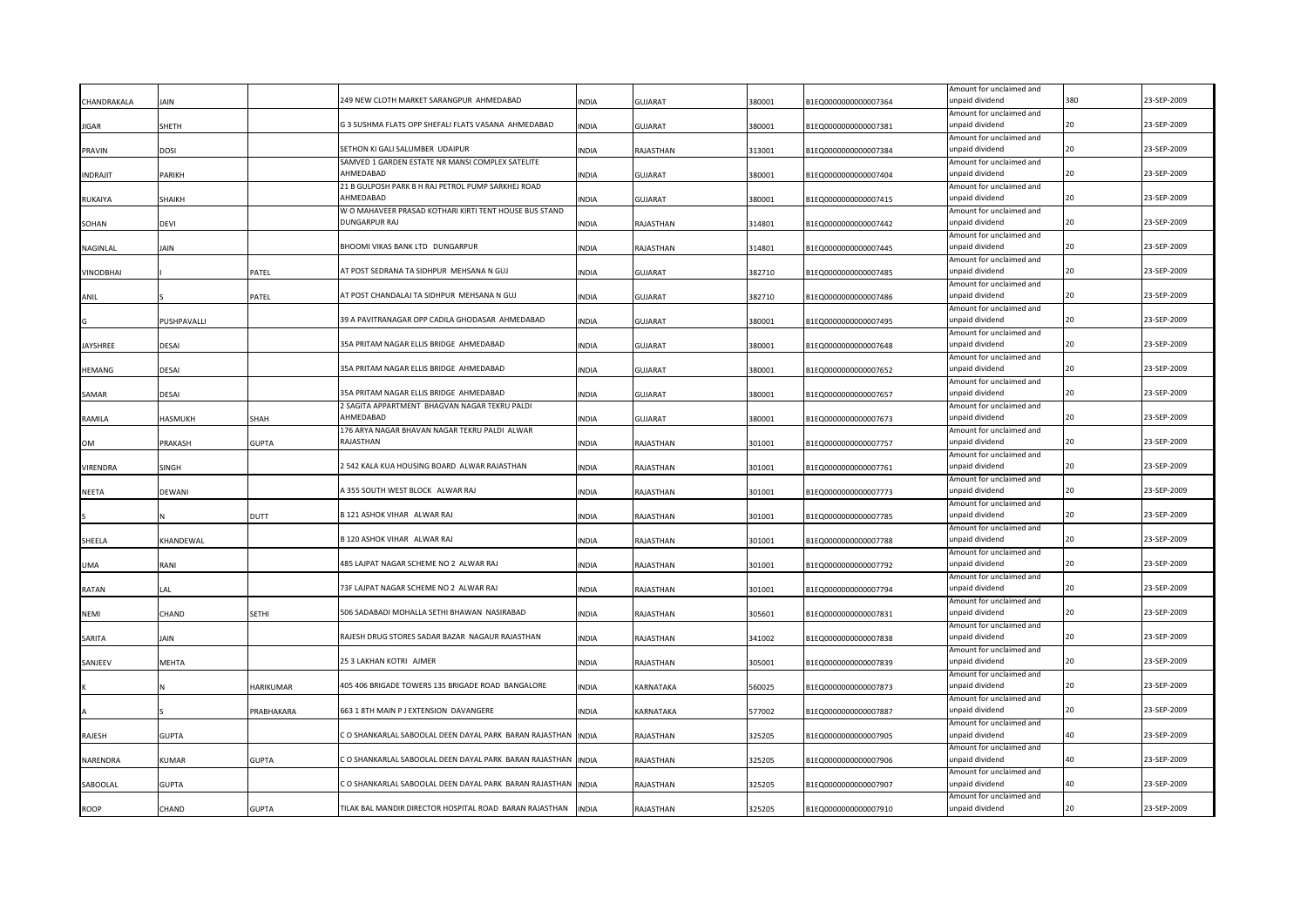|                |                 |              |                                                                     |              |                |        |                      | Amount for unclaimed and                    |    |             |
|----------------|-----------------|--------------|---------------------------------------------------------------------|--------------|----------------|--------|----------------------|---------------------------------------------|----|-------------|
| CHANDRA        | MOHAN           | <b>GUPTA</b> | C O HEMRAJ SHYAM SUNDAR DEENDAYAL PARK BARAN RAJASTHAN              | <b>INDIA</b> | RAJASTHAN      | 325205 | B1EQ0000000000007913 | unpaid dividend                             |    | 23-SEP-2009 |
| GOVIND         | GOTHANIA        |              | CHHIPA MOHALLA CHHIPABAROD BARAN RAJASTHAN                          | <b>INDIA</b> | RAJASTHAN      | 325205 | B1EQ0000000000007916 | Amount for unclaimed and<br>unpaid dividend | 20 | 23-SEP-2009 |
|                |                 |              | MAHARSHI DAYANAND HOMOEO DISPENSARY CHHIPABAROD                     |              |                |        |                      | Amount for unclaimed and                    |    |             |
| YOGESH         | <b>UPADHYAY</b> |              | <b>BARAN RAJASTHAN</b>                                              | <b>INDIA</b> | RAJASTHAN      | 325205 | B1EQ0000000000007917 | unpaid dividend                             |    | 23-SEP-2009 |
|                |                 |              |                                                                     |              |                |        |                      | Amount for unclaimed and                    |    |             |
| RAGHURAJ       | <b>GUPTA</b>    |              | C O GOVIND PRASAD HEMRAJ KHATI COLONY BARAN RAJ                     | <b>INDIA</b> | RAJASTHAN      | 325205 | B1EQ0000000000007929 | unpaid dividend                             | 20 | 23-SEP-2009 |
|                |                 |              | C O PRVEEN KUMAR SOHS C 4 MANDI ROAD BARAN RAJ                      |              |                |        |                      | Amount for unclaimed and                    |    | 23-SEP-2009 |
| <b>VIDHYA</b>  | DEVI            |              | C O ASHOK TRADING COMPANY FERTILIZERS AGENT MANGROAL                | INDIA        | RAJASTHAN      | 325205 | B1EQ0000000000007930 | unpaid dividend<br>Amount for unclaimed and |    |             |
| NISHA          | JAIN            |              | ROAD BARAN RAJ                                                      | INDIA        | RAJASTHAN      | 325205 | B1EQ0000000000007932 | unpaid dividend                             |    | 23-SEP-2009 |
|                |                 |              |                                                                     |              |                |        |                      | Amount for unclaimed and                    |    |             |
| <b>URVISH</b>  | DESAI           |              | 416 DURVANKUR APTS JAMBUBET VADODARA                                | <b>INDIA</b> | <b>GUJARAT</b> | 390001 | B1EQ0000000000007966 | unpaid dividend                             |    | 23-SEP-2009 |
|                |                 |              |                                                                     |              |                |        |                      | Amount for unclaimed and                    |    |             |
| <b>BHIRUTA</b> | PATEL           |              | ASHVIN ENT 8 DURVANKUR APTS JAMBUBET VADODARA                       | INDIA        | <b>GUJARAT</b> | 390001 | B1EQ0000000000007975 | unpaid dividend                             | 20 | 23-SEP-2009 |
|                |                 |              | KALPANA D 20 SWATI SOCIETY DIV 2 MANJALPUR VADODARA                 |              |                |        |                      | Amount for unclaimed and<br>unpaid dividend |    | 23-SEP-2009 |
| RAVI           | SHAH            |              |                                                                     | <b>INDIA</b> | GUJARAT        | 390001 | B1EQ0000000000008048 | Amount for unclaimed and                    |    |             |
| <b>BABULAL</b> | PATEL           |              | SEJAL 2A SITABAUG SOCIETY MANJALPUR VADODARA                        | <b>INDIA</b> | <b>GUJARAT</b> | 390001 | B1EQ0000000000008049 | unpaid dividend                             |    | 23-SEP-2009 |
|                |                 |              | C O N T SABHANI 40 TARANG SOCIETY OPP AKOTA STADIUM                 |              |                |        |                      | Amount for unclaimed and                    |    |             |
| <b>BIPIN</b>   | PATEL           |              | VADODARA                                                            | <b>INDIA</b> | GUJARAT        | 390001 | B1EQ0000000000008068 | unpaid dividend                             | 20 | 23-SEP-2009 |
|                |                 |              |                                                                     |              |                |        |                      | Amount for unclaimed and                    |    |             |
| SHILPA         | VYAS            |              | MOHAN 38 VANIA SHERI AT POST PALEJ BHARUCH                          | <b>INDIA</b> | <b>GUJARAT</b> | 391170 | B1EQ0000000000008076 | unpaid dividend                             | 20 | 23-SEP-2009 |
| <b>NIKHIL</b>  | <b>VYAS</b>     |              | MOHAN 38 VANIA SHERI PALEJ BHARUCH                                  | <b>INDIA</b> | <b>GUJARAT</b> | 391170 | B1EQ0000000000008077 | Amount for unclaimed and<br>unpaid dividend | 20 | 23-SEP-2009 |
|                |                 |              |                                                                     |              |                |        |                      | Amount for unclaimed and                    |    |             |
| <b>MANISH</b>  | VYAS            |              | MOHAN 38 VANIA SHERI AT POST PALES BHARUCH                          | <b>INDIA</b> | <b>GUJARAT</b> | 391170 | B1EQ0000000000008078 | unpaid dividend                             | 20 | 23-SEP-2009 |
|                |                 |              |                                                                     |              |                |        |                      | Amount for unclaimed and                    |    |             |
| <b>SUNIL</b>   | ROY             |              | JAINAL 36 VANIA SHERT AT POST PALEJ BHARUCH                         | <b>INDIA</b> | GUJARAT        | 391170 | B1EQ0000000000008079 | unpaid dividend                             |    | 23-SEP-2009 |
|                |                 |              |                                                                     |              |                |        |                      | Amount for unclaimed and                    |    |             |
| LALUBHAI       | SHAH            |              | SHILPA 36 VANIA SHERI AT POST PALEJ BHARUCH                         | <b>INDIA</b> | <b>GUJARAT</b> | 391170 | B1EQ0000000000008090 | unpaid dividend                             | 20 | 23-SEP-2009 |
| CHANDRA        | SHAH            |              | SHILPA 36 VANIA SHERI AT POST PALEJ BHARUCH                         | <b>INDIA</b> | GUJARAT        | 391170 | B1EQ0000000000008091 | Amount for unclaimed and<br>unpaid dividend | 20 | 23-SEP-2009 |
|                |                 |              |                                                                     |              |                |        |                      | Amount for unclaimed and                    |    |             |
| AAGAM          | SHAH            |              | AMIT 48 VANIA SHERI AT POST PALEJ BHARUCH                           | <b>INDIA</b> | <b>GUJARAT</b> | 391170 | B1EQ0000000000008092 | unpaid dividend                             |    | 23-SEP-2009 |
|                |                 |              |                                                                     |              |                |        |                      | Amount for unclaimed and                    |    |             |
| <b>KOKILA</b>  | SHAH            |              | VANIA SHERI NEAR JAIN TEMPLE AT POST PALEJ BHARUCH                  | <b>INDIA</b> | <b>GUJARAT</b> | 391170 | B1EQ0000000000008109 | unpaid dividend                             | 20 | 23-SEP-2009 |
|                |                 |              |                                                                     |              |                |        |                      | Amount for unclaimed and                    |    |             |
| <b>MIHIR</b>   | SHAH            |              | TARACHAND 128 VANIA SHERI AT POST PALEJ BHARUCH                     | <b>INDIA</b> | <b>GUJARAT</b> | 391170 | B1EQ0000000000008110 | unpaid dividend<br>Amount for unclaimed and |    | 23-SEP-2009 |
| iyoti          | SHAH            |              | KANCHAN 110 VANIA SHERI AT POST PALEJ BHARUCH                       | <b>INDIA</b> | GUJARAT        | 391170 | B1EQ0000000000008111 | unpaid dividend                             |    | 23-SEP-2009 |
|                |                 |              |                                                                     |              |                |        |                      | Amount for unclaimed and                    |    |             |
| RAJO           | SHAH            |              | IUHI 59 VANIA SHERI AT POST PALEJ BHARUCH                           | <b>INDIA</b> | <b>GUJARAT</b> | 391170 | B1EQ0000000000008112 | unpaid dividend                             |    | 23-SEP-2009 |
|                |                 |              |                                                                     |              |                |        |                      | Amount for unclaimed and                    |    |             |
| <b>NARSINH</b> | SABHANI         |              | 401 RUDRAKSH COMPLEX BPC ROAD 66 URMI SOCIETY VADODARA              | <b>INDIA</b> | <b>GUJARAT</b> | 390007 | B1EQ0000000000008133 | unpaid dividend                             |    | 23-SEP-2009 |
|                |                 |              | 46 GAJANAND SOCIETY MANJALPUR VADODARA                              |              |                |        |                      | Amount for unclaimed and<br>unpaid dividend |    | 23-SEP-2009 |
| PARESH         | SHAH            |              |                                                                     | INDIA        | <b>GUJARAT</b> | 390001 | B1EQ0000000000008166 | Amount for unclaimed and                    |    |             |
| <b>BINA</b>    | SHAH            |              | <b>I MADHAVPARK SOCIETY LALBANK RD VADODARA</b>                     | INDIA        | <b>GUJARAT</b> | 390001 | B1EQ0000000000008167 | unpaid dividend                             |    | 23-SEP-2009 |
|                |                 |              |                                                                     |              |                |        |                      | Amount for unclaimed and                    |    |             |
| JANKI          |                 | DESAI        | HOUSE OF K K DESAI BAJAWADA BHATIYASHERI VADODARA                   | INDIA        | <b>GUJARAT</b> | 390001 | B1EQ0000000000008183 | unpaid dividend                             |    | 23-SEP-2009 |
|                |                 |              |                                                                     |              |                |        |                      | Amount for unclaimed and                    |    |             |
| PINKY          | <b>ATANIA</b>   |              | 29 B JASLOK SOCIETY 1ST FLR THAKKAR MANJAPUR VADODARA               | <b>INDIA</b> | <b>GUJARAT</b> | 390001 | B1EQ0000000000008225 | unpaid dividend                             |    | 23-SEP-2009 |
| RAGHUNATH      | KSHATRIYA       |              | FIRST FLOOR A 3 BHAILAL PARK SOC BEHIND SUSSEN TEXTILES<br>VADODARA | <b>INDIA</b> | <b>GUJARAT</b> | 390001 | B1EQ0000000000008275 | Amount for unclaimed and<br>unpaid dividend |    | 23-SEP-2009 |
|                |                 |              |                                                                     |              |                |        |                      | Amount for unclaimed and                    |    |             |
| <b>MANOJ</b>   | AGRAWAL         |              | 3 BHAILAL PARK SOCIETY BEHIND SUSSEN TEXTILES VADODARA              | <b>INDIA</b> | GUJARAT        | 390001 | B1EQ0000000000008276 | unpaid dividend                             |    | 23-SEP-2009 |
|                |                 |              |                                                                     |              |                |        |                      | Amount for unclaimed and                    |    |             |
| YASHWANT       | <b>ITOHAL</b>   |              | C O SHRI NATH TRADERS POST KURAJ RAJSAMAND RAJ                      | <b>INDIA</b> | RAJASTHAN      | 313704 | B1EQ0000000000008300 | unpaid dividend                             |    | 23-SEP-2009 |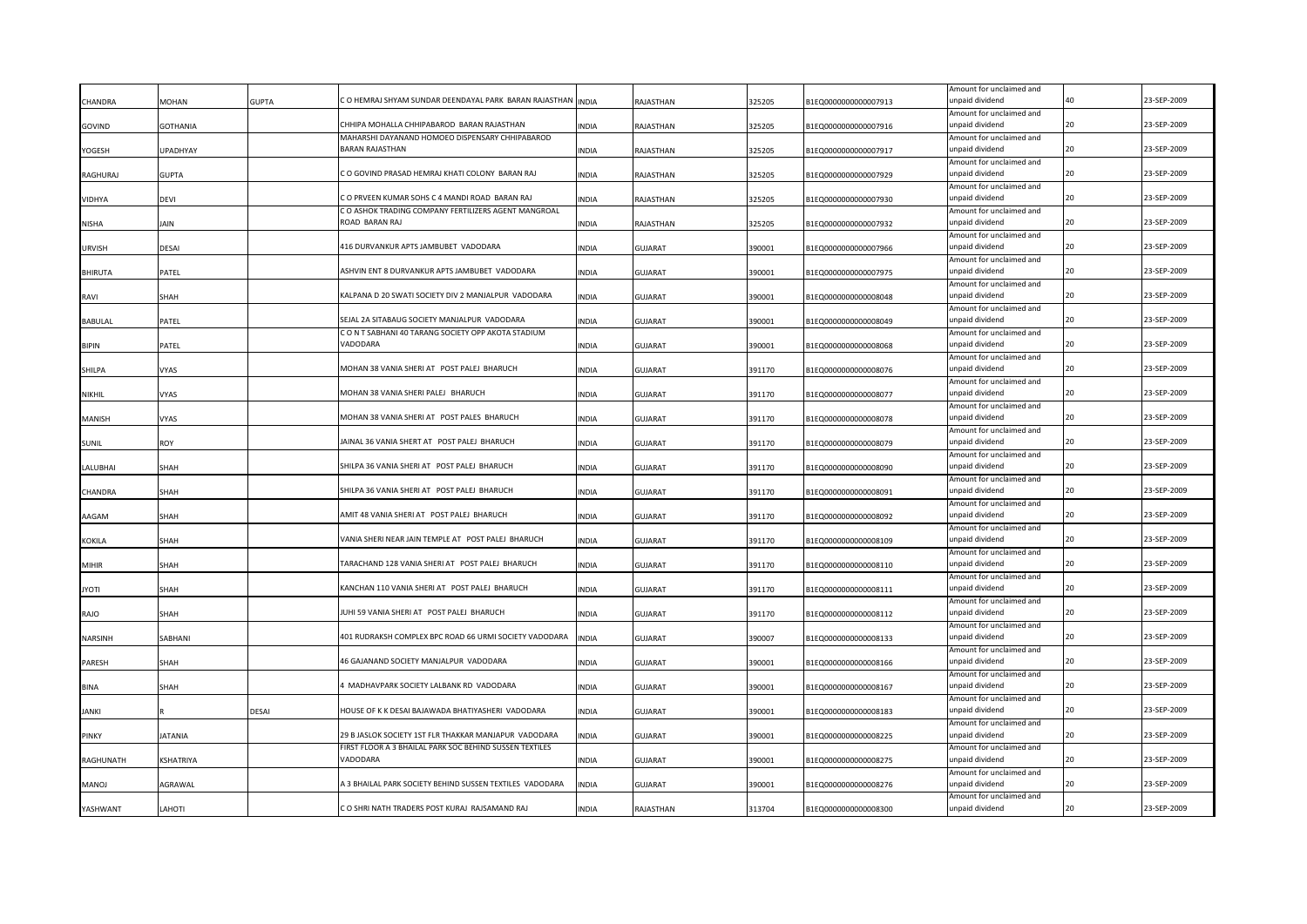|                 |                       |              |                                                                        |              |                    |        |                      | Amount for unclaimed and                    |    |             |
|-----------------|-----------------------|--------------|------------------------------------------------------------------------|--------------|--------------------|--------|----------------------|---------------------------------------------|----|-------------|
| VISHNUSWAROOP   | SHRINGI               |              | VISHRANTI 149 PRATAPNAGAR DADABARI KOTA                                | <b>NDIA</b>  | RAJASTHAN          | 324001 | 31EQ000000000008305  | unpaid dividend                             | 20 | 23-SEP-2009 |
|                 |                       |              |                                                                        |              |                    |        |                      | Amount for unclaimed and                    |    |             |
| <b>RAKESH</b>   | KUMAR                 | JAIN         | C O GAJRAJ JAIN SURAJ POL GATE MASUDA AJMER MASUDA                     | INDIA        | RAJASTHAN          | 305630 | B1EQ0000000000008307 | unpaid dividend                             | 20 | 23-SEP-2009 |
|                 |                       |              | SADAR BAZAR GANESH CHOWK MASUDA AJMER ROAD MASUDA                      |              |                    |        |                      | Amount for unclaimed and                    | 20 | 23-SEP-2009 |
| <b>MADAN</b>    | LAL                   | RUNIWAL      | 4 469 GODAWARI SCHOOL MARG SHAHPURA MOHALLA BEAWAR                     | INDIA        | RAJASTHAN          | 305630 | B1EQ0000000000008308 | unpaid dividend                             |    |             |
| JAI             | KISHAN                | ETHALIA      | RAI                                                                    | <b>INDIA</b> | RAJASTHAN          | 305901 | B1EQ0000000000008310 | Amount for unclaimed and<br>unpaid dividend | 20 | 23-SEP-2009 |
|                 |                       |              |                                                                        |              |                    |        |                      | Amount for unclaimed and                    |    |             |
| CHANDRA         | PRAKASH               | VABERA       | 16 VIDHUT NAGAR NEHRU ROAD BHILWARA RAJ                                | INDIA        | RAJASTHAN          | 311001 | B1EQ0000000000008343 | unpaid dividend                             | 20 | 23-SEP-2009 |
|                 |                       |              |                                                                        |              |                    |        |                      | Amount for unclaimed and                    |    |             |
| <b>DARIYAV</b>  | SINGH                 | SINGHVI      | 16 VIDHUT NAGAR NEHRU ROAD BHILWARA RAJ                                | INDIA        | RAJASTHAN          | 311001 | B1EQ0000000000008344 | unpaid dividend                             | 20 | 23-SEP-2009 |
|                 |                       |              |                                                                        |              |                    |        |                      | Amount for unclaimed and                    |    |             |
| SARLA           | SINGHAL               |              | CORV SINGHAL ADVOCATE CHHOTI SADRI RAJ CHITTORGARH                     | <b>INDIA</b> | RAJASTHAN          | 312001 | B1EQ0000000000008351 | unpaid dividend                             | 20 | 23-SEP-2009 |
|                 |                       |              |                                                                        |              |                    |        |                      | Amount for unclaimed and                    |    |             |
| SHAILENDRA      | SHEKHAR               |              | MEDICAL OFFICER O P M HOSPITAL AMLAI M P                               | <b>INDIA</b> | MADHYA PRADESH     | 484116 | B1EQ0000000000008377 | unpaid dividend                             | 20 | 23-SEP-2009 |
|                 |                       |              |                                                                        |              |                    |        |                      | Amount for unclaimed and                    |    |             |
| AMITA           | BALUAPURI             |              | 102 32 SHIVAJI NAGAR BHOPAL M P                                        | INDIA        | MADHYA PRADESH     | 462001 | B1EQ0000000000008389 | unpaid dividend                             | 20 | 23-SEP-2009 |
|                 |                       |              | C O SURENDRA SINGH SOLANKI NR BAL NIKETAN SCHOOL                       |              |                    |        |                      | Amount for unclaimed and                    |    |             |
| <b>HEMA</b>     | SOLANKI               |              | BALCHAND PARA BUNDI RAJ                                                | <b>INDIA</b> | RAJASTHAN          | 323001 | B1EQ0000000000008390 | unpaid dividend                             | 20 | 23-SEP-2009 |
|                 |                       |              | C O SHYAM SUNDAR RAJKUMAR 10 3 KASHINATH MULLICK LANE                  |              |                    |        |                      | Amount for unclaimed and                    |    |             |
| RASHMI          | SARDA                 |              | KOLKATA                                                                | <b>INDIA</b> | <b>WEST BENGAL</b> | 700001 | B1EQ0000000000008409 | unpaid dividend                             | 20 | 23-SEP-2009 |
|                 |                       |              | C O SHYAM SUNDAR RAJKUMAR 10 3 KASHINATH MULLICK LANE                  |              |                    |        |                      | Amount for unclaimed and                    |    |             |
| <b>NIRANJAN</b> | GOENKA                |              | <b>KOLKATA</b>                                                         | <b>INDIA</b> | <b>WEST BENGAL</b> | 700001 | B1EQ0000000000008410 | unpaid dividend                             | 20 | 23-SEP-2009 |
|                 |                       |              |                                                                        |              |                    |        |                      | Amount for unclaimed and                    |    |             |
| <b>MOHAN</b>    | LAL                   | <b>GUPTA</b> | 192 CHITTARANJAN AVENUE 2ND FLOOR FLAT NO 18 KOLKATA                   | <b>INDIA</b> | <b>WEST BENGAL</b> | 700001 | B1EQ0000000000008447 | unpaid dividend                             | 20 | 23-SEP-2009 |
|                 |                       |              | C O SHYAM SUNDAR RAJKUMAR 10 3 KASHINATH MULLICK LANE                  |              |                    |        |                      | Amount for unclaimed and                    |    |             |
| THAKURLAL       | <b>TAPARIA</b>        |              | <b>KOLKATA</b>                                                         | <b>INDIA</b> | WEST BENGAL        | 700001 | B1EQ0000000000008465 | unpaid dividend                             | 20 | 23-SEP-2009 |
|                 |                       |              | C O SHYAM SUNDAR RAJKUMAR 10 3 KASHINATH MULLICK LANE                  |              |                    |        |                      | Amount for unclaimed and                    | 20 |             |
| NEEL            | <b>AMLA</b>           | SARDA        | KOLKATA                                                                | <b>INDIA</b> | WEST BENGAL        | 700001 | B1EQ0000000000008468 | unpaid dividend                             |    | 23-SEP-2009 |
|                 |                       |              | C O SHYAM SUNDAR RAJKUMAR 10 3 KASHINATH MULLICK LANE<br>KOLKATA       |              |                    |        |                      | Amount for unclaimed and<br>unpaid dividend | 20 | 23-SEP-2009 |
| VIJAYANT        | <b>TAPARIA</b>        |              | C O SHYAM SUNDAR RAJKUMAR 10 3 KASHINATH MULLICK LANE                  | <b>INDIA</b> | <b>NEST BENGAL</b> | 700001 | B1EQ0000000000008469 | Amount for unclaimed and                    |    |             |
| KISHAN          | <b><i>CANKANI</i></b> |              | KOLKATA                                                                | <b>INDIA</b> | <b>NEST BENGAL</b> | 700001 | B1EQ0000000000008471 | unpaid dividend                             | 20 | 23-SEP-2009 |
|                 |                       |              | C O SHYAM SUNDAR RAJKUMAR 10 3 KASHINATH MULLICK LANE                  |              |                    |        |                      | Amount for unclaimed and                    |    |             |
| SANJAY          | KANKANI               |              | KOLKATA                                                                | <b>INDIA</b> | WEST BENGAL        | 700001 | B1EQ0000000000008472 | unpaid dividend                             | 20 | 23-SEP-2009 |
|                 |                       |              | C O SHYAM SUNDAR RAJKUMAR 10 3 KASHINATH MULLICK LANE                  |              |                    |        |                      | Amount for unclaimed and                    |    |             |
| RAJESH          | <b><i>CANKANI</i></b> |              | KOLKATA                                                                | <b>INDIA</b> | WEST BENGAL        | 700001 | B1EQ0000000000008474 | unpaid dividend                             | 20 | 23-SEP-2009 |
|                 |                       |              |                                                                        |              |                    |        |                      | Amount for unclaimed and                    |    |             |
| PRAKASH         | <b>UMAR</b>           | BANTHIA      | CO BLUE DIAMOND SECUR FIN LTD P 5 KALAKAR STREET KOLKATA               | <b>INDIA</b> | <b>NEST BENGAL</b> | 700001 | B1EQ0000000000008478 | unpaid dividend                             | 2Ω | 23-SEP-2009 |
|                 |                       |              | C O NAND KISHORE SHARMA 269 BLOCK B BANGUR AVENUE                      |              |                    |        |                      | Amount for unclaimed and                    |    |             |
| ARJUN           | PRASAD                | MISHRA       | KOLKATA                                                                | <b>INDIA</b> | <b>NEST BENGAL</b> | 700001 | B1EQ0000000000008512 | unpaid dividend                             | 20 | 23-SEP-2009 |
|                 |                       |              | C O BLUE DIAMOND SECURITIES FINANCE LTD P 5 KALAKAR STREET             |              |                    |        |                      | Amount for unclaimed and                    |    |             |
| KASUM           | BANTHIA               |              | KOLKATA                                                                | INDIA        | WEST BENGAL        | 700001 | B1EQ0000000000008530 | unpaid dividend                             |    | 23-SEP-2009 |
|                 |                       |              | C O BAJRANG TRADING CO 4 BALLAVDAS STREET ROOM 416                     |              |                    |        |                      | Amount for unclaimed and                    |    |             |
| RANJANA         | <b>IALAN</b>          |              | KOLKATA                                                                | INDIA        | <b>NEST BENGAL</b> | 700001 | B1EQ0000000000008561 | unpaid dividend                             |    | 23-SEP-2009 |
|                 |                       |              | COSK BHUTORIA 66 GANESH CHANDRA AVENUE KOLKATA                         |              |                    |        |                      | Amount for unclaimed and                    |    |             |
| RAJENDRA        | KUMAR                 | JAIN         |                                                                        | <b>INDIA</b> | <b>NEST BENGAL</b> | 700001 | B1EQ0000000000008602 | unpaid dividend                             |    | 23-SEP-2009 |
|                 |                       |              | C O INDIAN STEEL STORES 86 B R B B ROAD 2ND FLOOR ROOM NO<br>6 KOLKATA |              |                    |        |                      | Amount for unclaimed and<br>unpaid dividend |    | 23-SEP-2009 |
| MADHULIKA       | MISHRA                |              | C O LUXMI TRADING CO 4 BALLAVDAS STREET ROOM NO 416                    | INDIA        | WEST BENGAL        | 700001 | B1EQ0000000000008640 |                                             |    |             |
| PRABHAT         | AGARWAL               |              | KOLKATA                                                                | INDIA        | <b>NEST BENGAL</b> | 700001 | B1FO0000000000008647 | Amount for unclaimed and<br>unpaid dividend |    | 23-SEP-2009 |
|                 |                       |              | C O LUXMI TRADING CO 4 BALLAVDAS STREET ROOM NO 416                    |              |                    |        |                      | Amount for unclaimed and                    |    |             |
| <b>BASUDEO</b>  | AGARWALA              |              | KOLKATA                                                                | INDIA        | <b>NEST BENGAL</b> | 700001 | B1EQ0000000000008648 | unpaid dividend                             |    | 23-SEP-2009 |
|                 |                       |              | C O BAJRANG TRADING CO 4 BALLAVDAS STREET ROOM NO 416                  |              |                    |        |                      | Amount for unclaimed and                    |    |             |
| PRITHWI         | ł٨                    |              | KOLKATA                                                                | <b>INDIA</b> | <b>NEST BENGAL</b> | 700001 | B1EQ0000000000008649 | unpaid dividend                             |    | 23-SEP-2009 |
|                 |                       |              |                                                                        |              |                    |        |                      | Amount for unclaimed and                    |    |             |
| <b>AMIT</b>     | <b>UMAR</b>           | SRIVASTAVA   | BAGRI MARKET ROOM NO A 505 71 B R B B ROAD KOLKATA                     | <b>INDIA</b> | <b>NEST BENGAL</b> | 700001 | B1EQ0000000000008669 | unpaid dividend                             | 20 | 23-SEP-2009 |
|                 |                       |              |                                                                        |              |                    |        |                      | Amount for unclaimed and                    |    |             |
| ANWATI          | DEVI                  | CHHARIA      | 7 MARCQUS SQUARE KOLKATA                                               | <b>INDIA</b> | <b>WEST BENGAL</b> | 700001 | B1EQ0000000000008674 | unpaid dividend                             | 20 | 23-SEP-2009 |
|                 |                       |              |                                                                        |              |                    |        |                      |                                             |    |             |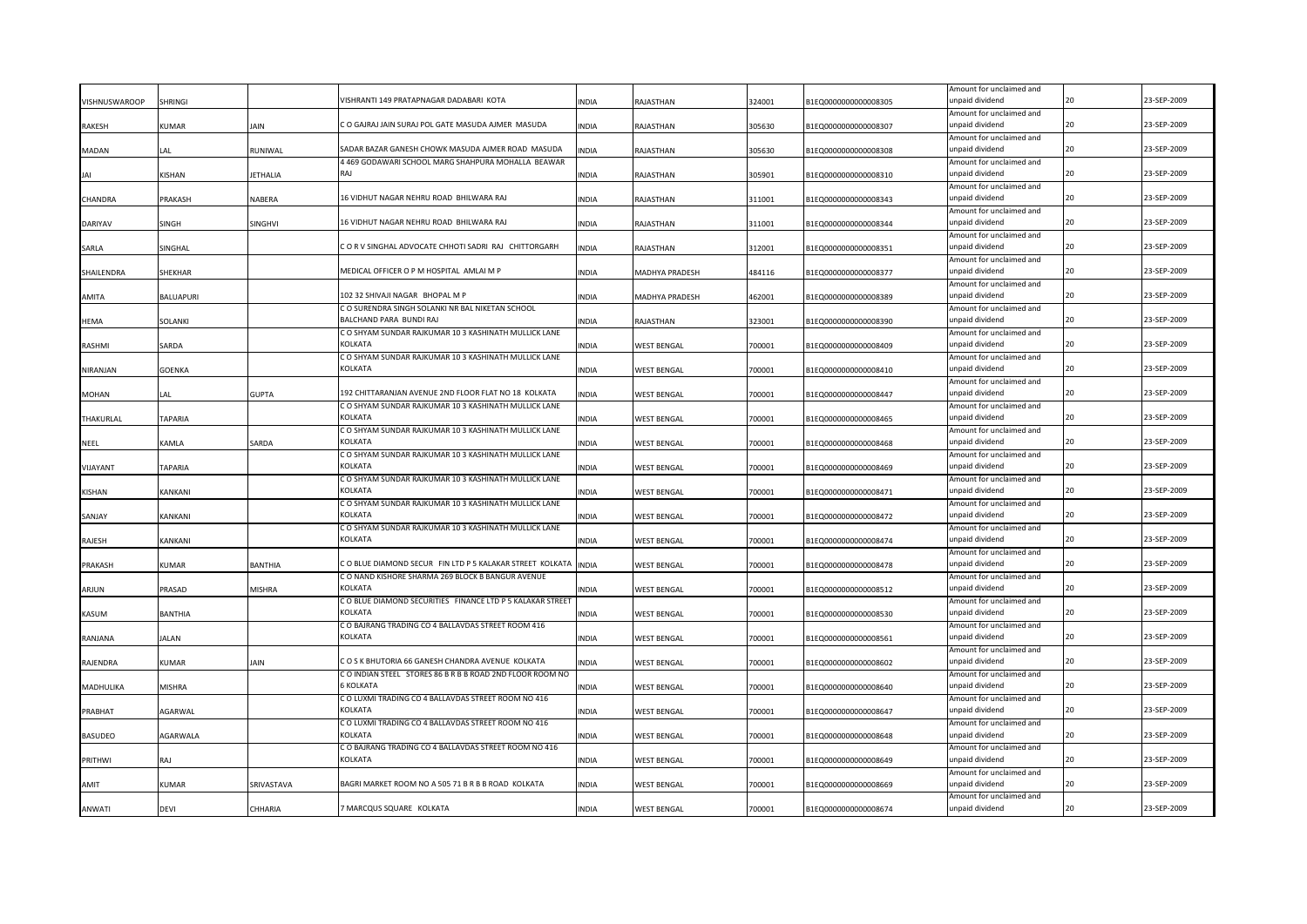|                |               |         | C O SUSHIL JUTE SUPPLY MOHANBATI POST RAIGANJ UTTAR              |              |                           |        |                      | Amount for unclaimed and                    |     |             |
|----------------|---------------|---------|------------------------------------------------------------------|--------------|---------------------------|--------|----------------------|---------------------------------------------|-----|-------------|
| SANJAY         | KILLA         |         | DINAJPUR                                                         | INDIA        | <b>NEST BENGAL</b>        | 733125 | B1EQ0000000000008716 | unpaid dividend                             | 20  | 23-SEP-2009 |
|                |               |         | C O SANJAY COMMERCIAL COMPANY 233 1 MAHARSHI DEVENDRA            |              |                           |        |                      | Amount for unclaimed and                    |     |             |
| SATYA          | NARAYAN       | SINGH   | ROAD KOLKATA                                                     | INDIA        | <b>NEST BENGAL</b>        | 700001 | B1EQ0000000000008717 | unpaid dividend                             | 20  | 23-SEP-2009 |
|                |               |         | C O ASHWAINI UDYOG LIMITED 27 WESTON STREET 3RD FLOOR            |              |                           |        |                      | Amount for unclaimed and                    |     |             |
| <b>GOPI</b>    | KRISHAN       | AGARWAL | ROOM 305 KOLKATA                                                 | <b>INDIA</b> | <b>NEST BENGAL</b>        | 700001 | B1EQ0000000000008745 | unpaid dividend                             | 20  | 23-SEP-2009 |
|                |               |         | C O ANUP RUNGTA CO 27 WESTON STREET 3RD FLOOR R NO 305           |              |                           |        |                      | Amount for unclaimed and                    |     |             |
| SHAKUNTALA     | DEVI          | AGARWAL | KOLKATA                                                          | INDIA        | <b>NEST BENGAL</b>        | 700001 | B1EQ0000000000008749 | unpaid dividend                             | 20  | 23-SEP-2009 |
|                |               |         | C O ASHWANI UDYOG LIMITED 27 WESTON STREET 3RD FLOOR             |              |                           |        |                      | Amount for unclaimed and                    |     |             |
| ANAND          | KUMAR         | AGARWAL | ROOM NO 305 KOLKATA                                              | <b>INDIA</b> | <b>NEST BENGAL</b>        | 700001 | B1EQ0000000000008753 | unpaid dividend                             | 20  | 23-SEP-2009 |
|                |               |         | C O METEOR ENTERPRISES PVT LTD 27 WESTON STREET 3RD FLOOR        |              |                           |        |                      | Amount for unclaimed and                    |     |             |
| MADANLAL       | BARUI         |         | ROOM NO 305 KOLKATA                                              | <b>NDIA</b>  | <b>NEST BENGAL</b>        | 700001 | B1EQ0000000000008755 | unpaid dividend                             | 20  | 23-SEP-2009 |
|                |               |         | C O ANUP RUNGTA AND CO 27 WESTON STREET 3RD FLOOR ROOM           |              |                           |        |                      | Amount for unclaimed and                    |     |             |
| MAMTA          | <b>GARWAL</b> |         | NO 305 KOLKATA                                                   | INDIA        | <b>NEST BENGAL</b>        | 700001 | B1EQ0000000000008762 | unpaid dividend                             | 20  | 23-SEP-2009 |
|                |               |         |                                                                  |              |                           |        |                      | Amount for unclaimed and                    |     |             |
| <b>MOHAN</b>   | LAL           | JAIN    | COK CJAIN AND CO 68 NALINI SETH ROAD KOLKATA                     | INDIA        | <b>NEST BENGAL</b>        | 700001 | B1EQ0000000000008767 | unpaid dividend                             | 20  | 23-SEP-2009 |
|                |               |         |                                                                  |              |                           |        |                      | Amount for unclaimed and                    |     |             |
| <b>SUDHIR</b>  | <b>KUMAR</b>  | AGARWAL | 25 STRAND RD 663 MARSHALL HOUSE KOLKATA                          | INDIA        | <b>NEST BENGAL</b>        | 700001 | B1EQ0000000000008829 | unpaid dividend                             | 20  | 23-SEP-2009 |
|                |               |         |                                                                  |              |                           |        |                      | Amount for unclaimed and                    |     |             |
| SHILPI         | AGARWAL       |         | 33 1 NETAJI SUBHAS ROAD 663 MARSHALL HOUSE KOLKATA               | <b>INDIA</b> | WEST BENGAL               | 700001 | B1EQ0000000000008836 | unpaid dividend                             | 20  | 23-SEP-2009 |
|                |               |         |                                                                  |              |                           |        |                      | Amount for unclaimed and                    |     |             |
| <b>REKHA</b>   | RANI          | AGARWAL | 33 1 NETAJI SUBHAS ROAD 663 MARSHALL HOUSE KOLKATA               | <b>INDIA</b> | <b>NEST BENGAL</b>        | 700001 | B1EQ0000000000008839 | unpaid dividend                             | 20  | 23-SEP-2009 |
|                |               |         |                                                                  |              |                           |        |                      | Amount for unclaimed and                    |     |             |
| PINKI          | AGARWAL       |         | 33 1 NETAJI SUBHAS ROAD 663 MARSHALL HOUSE KOLKATA               | <b>INDIA</b> | WEST BENGAL               | 700001 | B1EQ0000000000008841 | unpaid dividend                             | 20  | 23-SEP-2009 |
|                |               |         | COMS RANI SATI IND 1 NO MILL MOHAN BATI PO RAIGANJ UTTAR         |              |                           |        |                      | Amount for unclaimed and                    |     |             |
| ARUN           | <b>KUMAR</b>  | KEDIA   | <b>DINAJPUR</b>                                                  | <b>INDIA</b> | WEST BENGAL               | 733125 | B1EQ0000000000008899 | unpaid dividend                             | 20  | 23-SEP-2009 |
|                |               |         | COMS RANI SATI IND 1 NO MILL MOHAN BATI PO RAIGANJ UTTAR         |              |                           |        |                      | Amount for unclaimed and                    |     |             |
| <b>NATHMAL</b> | CHOWDHURY     |         | <b>DINAJPUR</b>                                                  | <b>INDIA</b> | <b>WEST BENGAL</b>        | 733125 | B1EQ0000000000008900 | inpaid dividend                             | 20  | 23-SEP-2009 |
|                |               |         |                                                                  |              |                           |        |                      | Amount for unclaimed and                    |     |             |
| <b>VIKASH</b>  | <b>KUMAR</b>  | PANDYA  | C O BERIA VINIYOG PVT LTD 6 B BENTICK STREET KOLKATA             | <b>INDIA</b> | <b>WEST BENGAL</b>        | 700001 | B1EQ0000000000008907 | unpaid dividend                             | 20  | 23-SEP-2009 |
|                |               |         |                                                                  |              |                           |        |                      | Amount for unclaimed and                    |     |             |
| SHANTILAL      | JAIN          |         | C O BERIA VINIYOG PVT LTD 6 B BENTICK STREET KOLKATA             | <b>INDIA</b> | <b>WEST BENGAL</b>        | 700001 | B1EQ0000000000008908 | unpaid dividend                             | 20  | 23-SEP-2009 |
|                |               |         | C O NARESH CHANDAK 9 INDIA EXCHANGE PLACE 8TH FLOOR R NO 5       |              |                           |        |                      | Amount for unclaimed and                    |     |             |
| <b>DINESH</b>  | PRASAD        | DAGA    | KOLKATA                                                          | <b>INDIA</b> | <b>WEST BENGAL</b>        | 700001 | B1EQ0000000000008931 | unpaid dividend                             | 20  | 23-SEP-2009 |
|                |               |         |                                                                  |              |                           |        |                      | Amount for unclaimed and                    |     |             |
| <b>RADHA</b>   | KISHAN        | LAHOTI  | 187 RABINDRA SARANI 2ND FLOOR RN 72A KOLKATA                     | INDIA        | WEST BENGAL               | 700001 | B1EQ0000000000008932 | unpaid dividend                             | 20  | 23-SEP-2009 |
|                |               |         | C O NARESH CHANDAK 9 INDIA EXCHANGE PLACE 8TH FLOOR R NO 5       |              |                           |        |                      | Amount for unclaimed and                    |     |             |
| <b>MAHABIR</b> | PRASAD        | DAGA    | KOLKATA                                                          | <b>INDIA</b> | <b>WEST BENGAL</b>        | 700001 | B1EQ0000000000008934 | unpaid dividend                             | 20  | 23-SEP-2009 |
|                |               |         |                                                                  |              |                           |        |                      | Amount for unclaimed and                    |     |             |
| JAY            | PRAKASH       | SODHANI | 187 RABINDRA SARANI 2ND FLOOR RN 72A KOLKATA                     | <b>INDIA</b> | <b>NEST BENGAL</b>        | 700001 | B1EQ0000000000008938 | unpaid dividend                             | 20  | 23-SEP-2009 |
|                |               |         | C O MOHAN FINANCE CORPORATION 9 JAGMOHAN MULLICK LANE            |              |                           |        |                      | Amount for unclaimed and                    |     |             |
| MANJU          | AGRAWAL       |         | KOLKATA                                                          | <b>INDIA</b> | <b>NEST BENGAL</b>        | 700001 | B1EQ0000000000008969 | unpaid dividend                             |     | 23-SEP-2009 |
|                |               |         | 27 PRINCE STREET 3 RD FLOOR KOLKATA                              |              |                           |        |                      | Amount for unclaimed and                    | 120 | 23-SEP-2009 |
| <b>JAGDISH</b> | PRASAD        | PUROHIT |                                                                  | INDIA        | <b><i>NEST BENGAL</i></b> | 700001 | B1EQ0000000000008989 | unpaid dividend                             |     |             |
|                |               |         | COSP SONI SHREE SADAN 89 367 BANGUR PARK PO RISHRA<br>HOOGLY W B |              |                           |        |                      | Amount for unclaimed and<br>unpaid dividend | 20  | 23-SEP-2009 |
| <b>HEMANT</b>  | LOHIA         |         |                                                                  | <b>INDIA</b> | <b><i>NEST BENGAL</i></b> | 712309 | B1EQ0000000000009008 | Amount for unclaimed and                    |     |             |
| SAMAR          | SONI          |         | HREE SADAN 89 367 BANGUR PARK PO RISHRA HOOGLY W B               | INDIA        |                           | 712309 | B1EQ0000000000009009 | unpaid dividend                             |     | 23-SEP-2009 |
|                |               |         |                                                                  |              | <b><i>NEST BENGAL</i></b> |        |                      | Amount for unclaimed and                    |     |             |
| <b>SUSHILA</b> | devi          |         | AWAHAR KHADHI BHANDAR RAILWAY ROAD ROHTAK                        | INDIA        | <b>HARYANA</b>            | 124001 | B1EQ0000000000009060 | unpaid dividend                             |     | 23-SEP-2009 |
|                |               |         |                                                                  |              |                           |        |                      | Amount for unclaimed and                    |     |             |
|                |               | GUPTA   | 215 NAWADA BAZAR NAJAF GARH NEW DELHI                            | INDIA        | DELHI                     | 10001  | B1EQ0000000000009073 | unpaid dividend                             |     | 23-SEP-2009 |
|                |               |         |                                                                  |              |                           |        |                      | Amount for unclaimed and                    |     |             |
| <b>NIDHI</b>   | <b>GUPTA</b>  |         | 5C 40 NEW ROHTAK ROAD OPP LIBERTY CINEMA NEW DELHI               | <b>INDIA</b> | DELHI                     | 110005 | B1EQ0000000000009106 | unpaid dividend                             |     | 23-SEP-2009 |
|                |               |         |                                                                  |              |                           |        |                      | Amount for unclaimed and                    |     |             |
| <b>ROSHAN</b>  | LAL           |         | CO SUBHASH CHAND 215 PASCHIM VIHAR EXTN NEW DELHI                | <b>INDIA</b> | DELHI                     | 110001 | B1EQ0000000000009132 | unpaid dividend                             |     | 23-SEP-2009 |
|                |               |         |                                                                  |              |                           |        |                      | Amount for unclaimed and                    |     |             |
| RAM            | KUMAR         |         | CO NEENA GOYAL 215 GF PASCHIM VIHAR EXTN NEW DELHI               | <b>INDIA</b> | DELHI                     | 110001 | B1EQ0000000000009138 | unpaid dividend                             |     | 23-SEP-2009 |
|                |               |         |                                                                  |              |                           |        |                      | Amount for unclaimed and                    |     |             |
| SAROJ          | WATI          |         | 1ST FLOOR 215 PASCHIM VIHAR EXTN NEW DELHI                       | <b>INDIA</b> | DELHI                     | 110001 | B1EQ0000000000009139 | unpaid dividend                             |     | 23-SEP-2009 |
|                |               |         |                                                                  |              |                           |        |                      |                                             |     |             |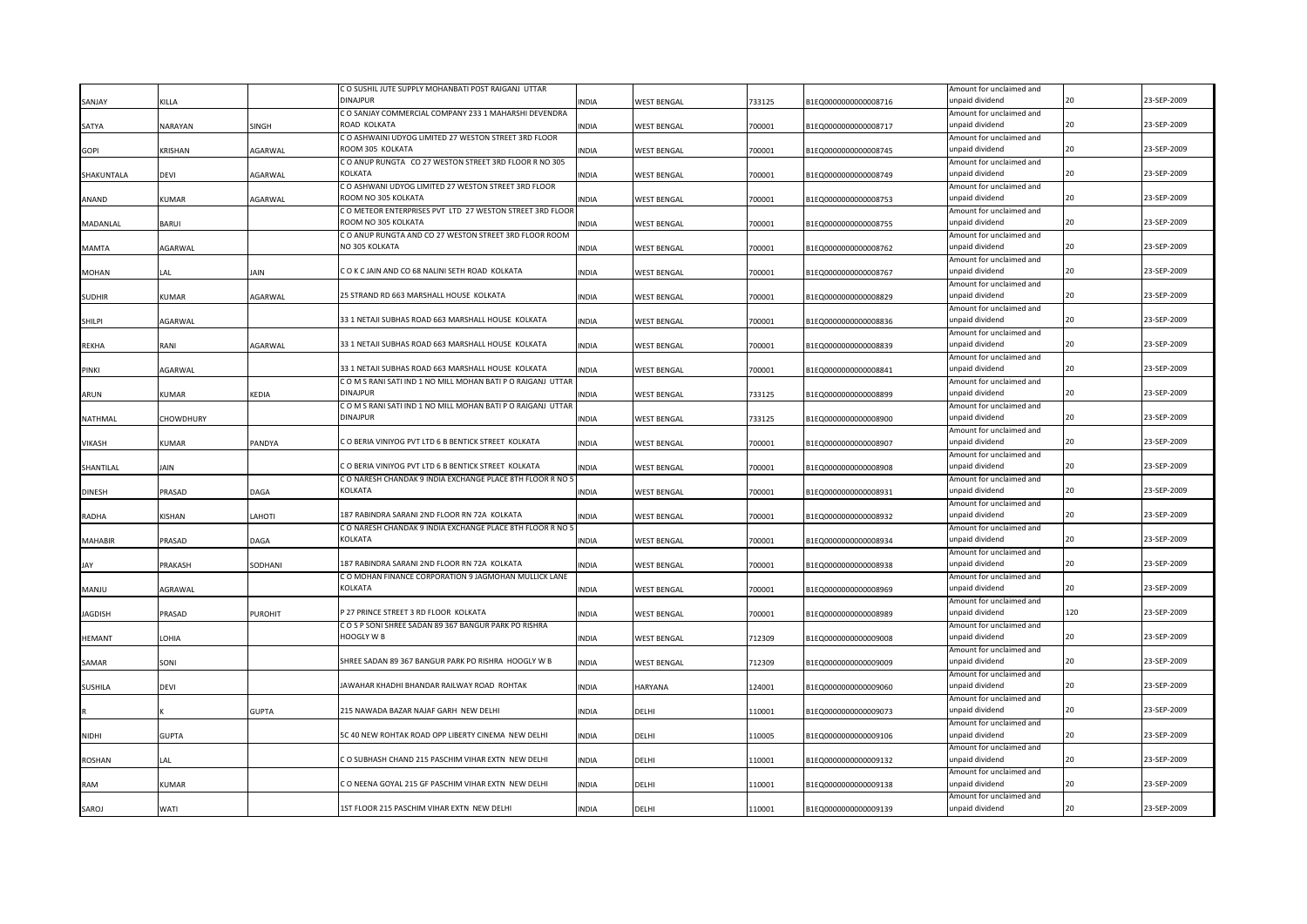| 1ST FLOOR 215 PASCHIM VIHAR EXTN NEW DELHI<br>NAMARTA<br>110001<br>B1EQ0000000000009140<br>GOYAL<br><b>INDIA</b><br>DFLHI<br>H NO 215 PASCHIM VIHAR EXTN NEW DELHI<br><b>MANISH</b><br>GOYAL<br><b>INDIA</b><br>DELHI<br>110001<br>B1EQ0000000000009142 | unpaid dividend<br>Amount for unclaimed and<br>unpaid dividend<br>Amount for unclaimed and |    | 23-SEP-2009 |
|---------------------------------------------------------------------------------------------------------------------------------------------------------------------------------------------------------------------------------------------------------|--------------------------------------------------------------------------------------------|----|-------------|
|                                                                                                                                                                                                                                                         |                                                                                            |    |             |
|                                                                                                                                                                                                                                                         |                                                                                            |    | 23-SEP-2009 |
|                                                                                                                                                                                                                                                         |                                                                                            |    |             |
| H NO 215 PASCHIM VIHAR EXTN NEW DELHI<br>RATTAN<br><b>INDIA</b><br>DELHI<br>110001<br>B1EQ0000000000009145<br><b>RAM</b>                                                                                                                                | unpaid dividend                                                                            |    | 23-SEP-2009 |
|                                                                                                                                                                                                                                                         | Amount for unclaimed and                                                                   |    |             |
| <b>B 132 PRASHANT VIHAR DELHI</b><br>MITTAL<br><b>INDIA</b><br>DELHI<br>110001<br>B1EQ0000000000009167                                                                                                                                                  | unpaid dividend                                                                            | 20 | 23-SEP-2009 |
| 10 COMMUNITY CENTER 2 ASHOK VIHAR 2 EVER MORE LEASING<br>DFLHI                                                                                                                                                                                          | Amount for unclaimed and                                                                   |    | 23-SEP-2009 |
| <b>SATISH</b><br><b>INDIA</b><br>DELHI<br>110001<br>B1EQ0000000000009222                                                                                                                                                                                | unpaid dividend<br>Amount for unclaimed and                                                |    |             |
| WZ 668 6D GALI NO 2 SRINAGAR NEAR RANI BAGH DELHI<br><b>GUPTA</b><br>SANJAY<br>KUMAR<br>INDIA<br>DELHI<br>110001<br>B1EQ0000000000009234                                                                                                                | unpaid dividend                                                                            |    | 23-SEP-2009 |
|                                                                                                                                                                                                                                                         | Amount for unclaimed and                                                                   |    |             |
| HNO 1218 SECTOR 6 BAHADUR GARH HARAYANA<br>134001<br>SWEETY<br><b>INDIA</b><br>HARYANA<br>B1EQ0000000000009237                                                                                                                                          | unpaid dividend                                                                            |    | 23-SEP-2009 |
|                                                                                                                                                                                                                                                         | Amount for unclaimed and                                                                   |    |             |
| COD K ARORA VIJAY BANK ROHTAK ROAD BAHADUR GARH<br>142049<br>B1EQ0000000000009238<br>SARLA<br>devi<br><b>INDIA</b><br>PUNJAB                                                                                                                            | unpaid dividend                                                                            | 20 | 23-SEP-2009 |
|                                                                                                                                                                                                                                                         | Amount for unclaimed and                                                                   |    |             |
| SOHAN SADAN 126 PARTAP NAGAR JAIL ROAD NEW DELHI<br>DELHI<br>B1EQ0000000000009258<br>ARORA<br><b>INDIA</b><br>110001<br>KANTA                                                                                                                           | unpaid dividend                                                                            |    | 23-SEP-2009 |
|                                                                                                                                                                                                                                                         | Amount for unclaimed and                                                                   | 20 | 23-SEP-2009 |
| JANAK PURI NEW DELHI<br>SANJIV<br><b>GUPTA</b><br><b>INDIA</b><br>DELHI<br>110001<br>KUMAR<br>B1EQ0000000000009288                                                                                                                                      | unpaid dividend                                                                            |    |             |
| CO SHIV NARAIN BABULAL V PO MANDI ATELI HARYANA<br>SATYANARAIN<br><b>INDIA</b><br><b>HARYANA</b><br>134001<br>B1EQ0000000000009290                                                                                                                      | Amount for unclaimed and<br>unpaid dividend                                                | 20 | 23-SEP-2009 |
|                                                                                                                                                                                                                                                         | Amount for unclaimed and                                                                   |    |             |
| RAVI INVESTMENT MOHALLA KALALAN ROHTAK<br><b>INDER</b><br>SAWROOP<br><b>INDIA</b><br><b>HARYANA</b><br>124001<br>B1EQ0000000000009317                                                                                                                   | unpaid dividend                                                                            | 20 | 23-SEP-2009 |
|                                                                                                                                                                                                                                                         | Amount for unclaimed and                                                                   |    |             |
| J 8 D SHEIKH SARAI PHASE II NEW DELHI<br>AMARESH<br>KUMAR<br><b>INDIA</b><br>DELHI<br>110001<br>B1EQ0000000000009340                                                                                                                                    | unpaid dividend                                                                            |    | 23-SEP-2009 |
| C O AMAR BHARAT CLINIC NEAR GOVT HOSPITAL GANGAPUR CITY                                                                                                                                                                                                 | Amount for unclaimed and                                                                   |    |             |
| SAWAI MADHOPUR RAJASTHAN<br>ABDUL<br>SALAM<br><b>INDIA</b><br>RAJASTHAN<br>322201<br>B1EQ0000000000009391                                                                                                                                               | unpaid dividend                                                                            | 20 | 23-SEP-2009 |
| C O JAGAN LAL RAMJI LAL GHEE WALI GALI GOLAL GANJ GANGAPUR                                                                                                                                                                                              | Amount for unclaimed and                                                                   |    |             |
| CITY<br><b>SURESH</b><br>CHAND<br><b>GUPTA</b><br>INDIA<br><b>BIHAR</b><br>852219<br>B1EQ0000000000009405                                                                                                                                               | unpaid dividend                                                                            |    | 23-SEP-2009 |
|                                                                                                                                                                                                                                                         | Amount for unclaimed and                                                                   |    |             |
| HNO 26 BUS STAND COLONY GANGAPUR CITY MADHOPUR RAJ<br><b>GUPTA</b><br>322201<br>SATYA<br>NARAIN<br><b>INDIA</b><br>RAJASTHAN<br>B1EQ0000000000009411                                                                                                    | unpaid dividend<br>Amount for unclaimed and                                                |    | 23-SEP-2009 |
| BANK OF RAJASTHAN GANGAPUR CITY MADHOPUR<br>CHARAN<br>LODHA<br><b>INDIA</b><br>RAJASTHAN<br>322201<br>SHIV<br>B1EQ0000000000009413                                                                                                                      | unpaid dividend                                                                            |    | 23-SEP-2009 |
|                                                                                                                                                                                                                                                         | Amount for unclaimed and                                                                   |    |             |
| THE BANK OF RAJASTHAN LTD GANGAPUR CITY SAWI MADHAOPUR<br>LAXMI<br><b>GUPTA</b><br><b>INDIA</b><br>RAJASTHAN<br>322201<br>NARAYAN<br>B1EQ0000000000009414                                                                                               | unpaid dividend                                                                            |    | 23-SEP-2009 |
|                                                                                                                                                                                                                                                         | Amount for unclaimed and                                                                   |    |             |
| B R MEDICAL STORE OPP HOSPITAL GANGAPUR CITY<br>VANDANA<br>AGRAWAL<br><b>INDIA</b><br><b>BIHAR</b><br>852219<br>B1EQ0000000000009415                                                                                                                    | unpaid dividend                                                                            |    | 23-SEP-2009 |
|                                                                                                                                                                                                                                                         | Amount for unclaimed and                                                                   |    |             |
| BANK OF RAJASTHAN GANGAPUR CITY SAWI MADHAOPUR<br><b>BHAWANI</b><br>SINGH<br><b>INDIA</b><br>RAJASTHAN<br>322201<br>B1EQ0000000000009416                                                                                                                | unpaid dividend                                                                            |    | 23-SEP-2009 |
|                                                                                                                                                                                                                                                         | Amount for unclaimed and                                                                   |    |             |
| JAIN TRADING CO 14 BHAGWATI MARKET DOULAT GANJ GWALIOR<br>MEERA<br>IAIN<br><b>INDIA</b><br>MADHYA PRADESH<br>474001<br>B1EQ0000000000009426                                                                                                             | unpaid dividend                                                                            |    | 23-SEP-2009 |
| C O HANSMUKH LAL JI PADLIA NATRAJ STORE SADAR BAZAR<br>PARTABGARH RAJ                                                                                                                                                                                   | Amount for unclaimed and<br>unpaid dividend                                                |    | 23-SEP-2009 |
| TARUNA<br>Padlia<br>INDIA<br>RAJASTHAN<br>312623<br>B1EQ0000000000009469                                                                                                                                                                                | Amount for unclaimed and                                                                   |    |             |
| CO NATRAJ STORE SADAR BAZAR PRATAPGARH RAJ<br>PADZIA<br>313704<br>B1EQ0000000000009471<br>HANSHMUKHLAL<br>INDIA<br>RAJASTHAN                                                                                                                            | unpaid dividend                                                                            |    | 23-SEP-2009 |
| 30 NAYA BAZAR SHRI RAMVILA BAGHANA NEEMUCH 3 NEEMUCH 3                                                                                                                                                                                                  | Amount for unclaimed and                                                                   |    |             |
| MANISH<br>KUMAR<br>GARG<br>INDIA<br>MADHYA PRADESH<br>458443<br>B1EQ0000000000009473                                                                                                                                                                    | unpaid dividend                                                                            |    | 23-SEP-2009 |
| MAHESH KUMAR SITARAM AIREN 27 NAYA BAZAR BAGHANA                                                                                                                                                                                                        | Amount for unclaimed and                                                                   |    |             |
| NEEMUCH 3 M F<br>B1EQ0000000000009551<br><b>MONIKA</b><br>AIREN<br>MADHYA PRADESH<br>458443<br>INDIA                                                                                                                                                    | unpaid dividend                                                                            |    | 23-SEP-2009 |
| MAHESH KUMAR AIREN 27 NAYA BAZAR BAGHANA NEEMUCH 3 M                                                                                                                                                                                                    | Amount for unclaimed and                                                                   |    |             |
| MADHYA PRADESH<br>B1EQ0000000000009552<br><b>UMESH</b><br>AIREN<br>458443<br>INDIA                                                                                                                                                                      | unpaid dividend                                                                            |    | 23-SEP-2009 |
| PUNJAB NATIONAL BANK SATI GATE UJJAIN M P                                                                                                                                                                                                               | Amount for unclaimed and<br>unpaid dividend                                                | 20 | 23-SEP-2009 |
| PRADEEP<br>MAHESHWARI<br><b>INDIA</b><br>MADHYA PRADESH<br>456001<br>B1EQ0000000000009554                                                                                                                                                               |                                                                                            |    |             |
| 21 RAMBAGH RATLAM M P<br>RASHMI<br>DAFRIA<br><b>INDIA</b><br>MADHYA PRADESH<br>457114<br>B1EQ0000000000009562                                                                                                                                           | Amount for unclaimed and<br>unpaid dividend                                                |    | 23-SEP-2009 |
| C O GOYAL BEEJ BHANDER BHUTA BAZAR MANAK CHOWK RATLAM                                                                                                                                                                                                   | Amount for unclaimed and                                                                   |    |             |
| M P<br>KOSHALIYA<br>AGRAWAL<br><b>INDIA</b><br>MADHYA PRADESH<br>457114<br>B1EQ0000000000009567                                                                                                                                                         | unpaid dividend                                                                            | 20 | 23-SEP-2009 |
|                                                                                                                                                                                                                                                         | Amount for unclaimed and                                                                   |    |             |
| 501 SHIVAM APART BIYABANI INDORE M P<br><b>INDIA</b><br>B1EQ0000000000009584<br>RADHA<br>MAHAJAN<br>MADHYA PRADESH<br>452001                                                                                                                            | unpaid dividend                                                                            | 20 | 23-SEP-2009 |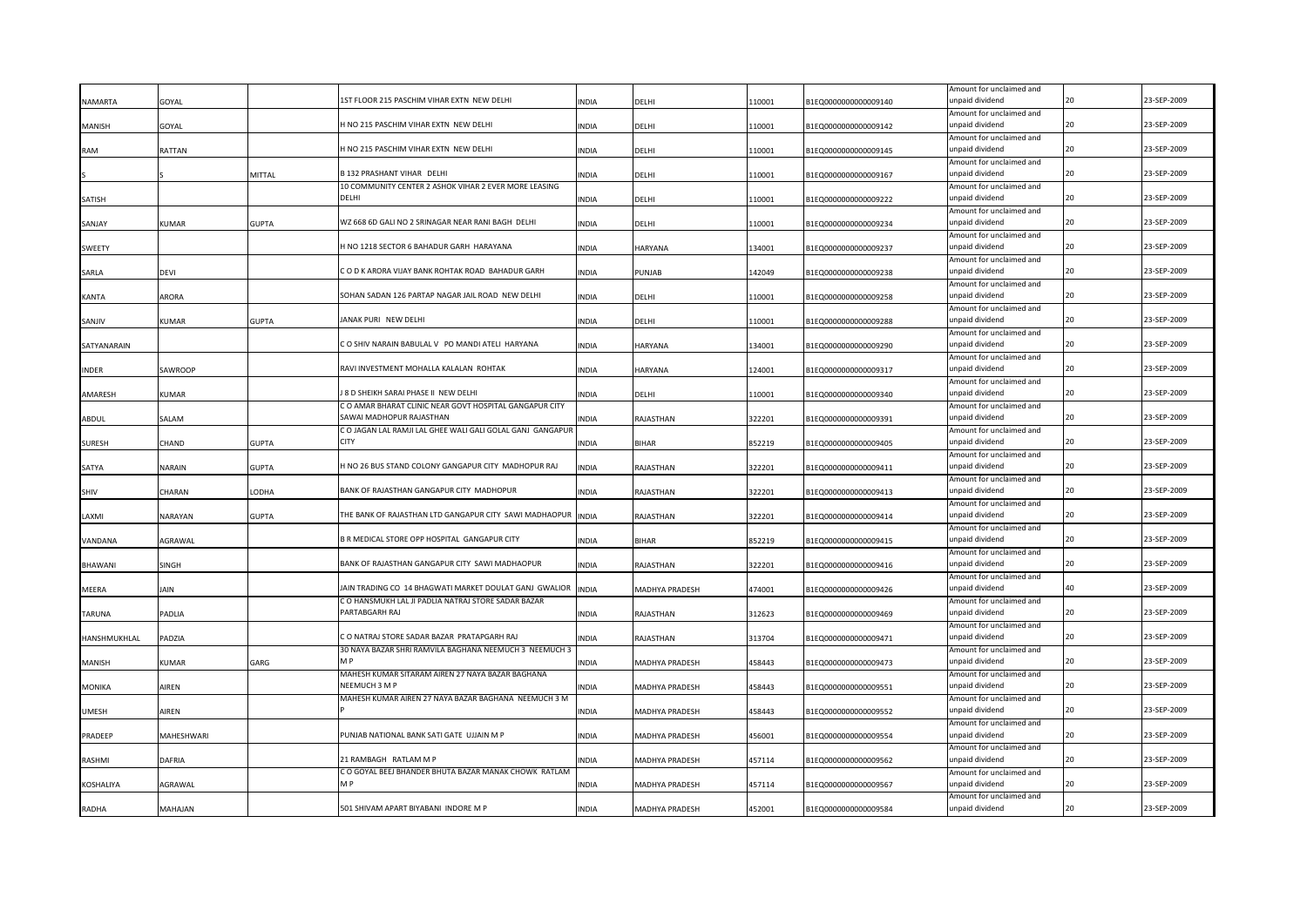| KAMLESH         | MALAHAM      |                | 501 SHIVAM APART BIYABANI INDORE M P                                    | INDIA        | MADHYA PRADESH | 452001 | B1EQ0000000000009585 | Amount for unclaimed and<br>unpaid dividend |    | 23-SEP-2009 |
|-----------------|--------------|----------------|-------------------------------------------------------------------------|--------------|----------------|--------|----------------------|---------------------------------------------|----|-------------|
|                 |              |                |                                                                         |              |                |        |                      | Amount for unclaimed and                    |    |             |
| SHANKHESHWAR    | LODHA        |                | E 32 ABHISHEKH APPTS SAKET NAGAR INDORE M P                             | <b>INDIA</b> | MADHYA PRADESH | 452001 | B1EQ0000000000009594 | unpaid dividend                             | 20 | 23-SEP-2009 |
|                 |              |                |                                                                         |              |                |        |                      | Amount for unclaimed and                    | 20 |             |
| <b>JYOTSNA</b>  | DEVI         |                | NIMKHERA HOUSE P O RAU INDORE M P                                       | <b>INDIA</b> | MADHYA PRADESH | 452001 | B1EQ0000000000009597 | unpaid dividend<br>Amount for unclaimed and |    | 23-SEP-2009 |
| SAKINA          | LOKHANDWALA  |                | 31 TAHER PURA ZARI NEAR PUL RATLAM M P                                  | <b>INDIA</b> | MADHYA PRADESH | 457114 | B1EQ0000000000009642 | unpaid dividend                             | 20 | 23-SEP-2009 |
|                 |              |                |                                                                         |              |                |        |                      | Amount for unclaimed and                    |    |             |
| MULO            | RELWANI      |                | 195 196 SINDHI COLONY BANI PARK JAIPUR                                  | <b>INDIA</b> | RAJASTHAN      | 302001 | B1EQ0000000000009653 | unpaid dividend                             | 20 | 23-SEP-2009 |
|                 |              |                |                                                                         |              |                |        |                      | Amount for unclaimed and                    |    |             |
| GANGARAM        | KALWA        |                | TELEPHONE EXCHANGE PO SUJAN GARH CHURU RAJ                              | <b>INDIA</b> | RAJASTHAN      | 331507 | B1EQ0000000000009655 | unpaid dividend                             | 20 | 23-SEP-2009 |
|                 |              |                | C O RAM SINGH MEENA TELEPHONE EXECHANGE RATANGARH                       |              |                |        |                      | Amount for unclaimed and<br>unpaid dividend | 20 | 23-SEP-2009 |
| <b>BRIJESH</b>  | KUMAR        | MEENA          |                                                                         | <b>INDIA</b> | RAJASTHAN      | 331022 | B1EQ0000000000009720 | Amount for unclaimed and                    |    |             |
| <b>USHA</b>     | GHIYA        |                | KAMAL KISHOR GHIYA GANDHI CHOUK SARDARSHAHR                             | <b>INDIA</b> | RAJASTHAN      | 331403 | B1EQ0000000000009729 | unpaid dividend                             | 20 | 23-SEP-2009 |
|                 |              |                | PUROHIT RAM KISHAN HUKMI CHAND JATIA BAZAR NEHRUMARG                    |              |                |        |                      | Amount for unclaimed and                    |    |             |
| ASHOK           | PAREEK       |                | SIKAR RAJASTHAN                                                         | <b>INDIA</b> | RAJASTHAN      | 332701 | B1EQ0000000000009733 | unpaid dividend                             | 20 | 23-SEP-2009 |
|                 |              |                |                                                                         |              |                |        |                      | Amount for unclaimed and                    |    |             |
| SURAJ           | BHAN         | AGGARWAL       | C O MONIKA GARMENT RANI BAZAR NOHAR HANUMAN GARH                        | <b>INDIA</b> | RAJASTHAN      | 335801 | B1EQ0000000000009738 | unpaid dividend                             | 20 | 23-SEP-2009 |
|                 |              |                |                                                                         |              |                |        |                      | Amount for unclaimed and                    | 20 |             |
| KALU            | RAM          | POONIA         | RAJA STUDIO NEAR N M COLLEGE HANUMAN GARH TOWN                          | <b>INDIA</b> | RAJASTHAN      | 335801 | B1EQ0000000000009746 | unpaid dividend<br>Amount for unclaimed and |    | 23-SEP-2009 |
| KRISHANLAL      | SETHI        |                | 357 13 PURAHI ARADI SRIGANGANAGAR                                       | <b>INDIA</b> | RAJASTHAN      | 335001 | B1EQ0000000000009762 | unpaid dividend                             | 20 | 23-SEP-2009 |
|                 |              |                |                                                                         |              |                |        |                      | Amount for unclaimed and                    |    |             |
| MANGU           | LAL          | <b>GUPTA</b>   | HOUSE NO B 27 A SIKAR HOUSE COLONY JAIPUR RAJ                           | <b>INDIA</b> | RAJASTHAN      | 302001 | B1EQ0000000000009771 | unpaid dividend                             | 20 | 23-SEP-2009 |
|                 |              |                |                                                                         |              |                |        |                      | Amount for unclaimed and                    |    |             |
| ANJU            | SAMARIYA     |                | B 344 JANTA COLONY JAIPUR                                               | <b>INDIA</b> | RAJASTHAN      | 302001 | B1EQ0000000000009785 | unpaid dividend                             | 20 | 23-SEP-2009 |
|                 |              |                |                                                                         |              |                |        |                      | Amount for unclaimed and                    |    |             |
| PRAGATI         | ASOPA        |                | ASOPA BHAWAN 7 DHA 6 JAWAHAR NAGAR JAIPUR                               | <b>INDIA</b> | RAJASTHAN      | 302001 | B1EQ0000000000009797 | unpaid dividend                             | 20 | 23-SEP-2009 |
| <b>SUNIL</b>    | KUMAR        | <b>JAIN</b>    | ASHOK KUMAR ANIL KUMAR BAPU BAZAR BIJAINAGAR RAJ                        | <b>INDIA</b> | RAJASTHAN      | 305624 | B1EQ0000000000009812 | Amount for unclaimed and<br>unpaid dividend |    | 23-SEP-2009 |
|                 |              |                |                                                                         |              |                |        |                      | Amount for unclaimed and                    |    |             |
| <b>MANJU</b>    | <b>BOHRA</b> |                | C O ASHOK KUMAR ANIL KUMAR BAPU BAZAR BIJAINAGAR                        | <b>INDIA</b> | RAJASTHAN      | 305624 | B1EQ0000000000009813 | unpaid dividend                             |    | 23-SEP-2009 |
|                 |              |                | C O COLLEGE FOOTWEAR MOTI BAZAR NIMBAHERA RAJ                           |              |                |        |                      | Amount for unclaimed and                    |    |             |
| RAMESH          | PURSWANI     |                | CHITTORGARH                                                             | <b>INDIA</b> | RAJASTHAN      | 312001 | B1EQ0000000000009818 | unpaid dividend                             |    | 23-SEP-2009 |
|                 |              |                |                                                                         |              |                |        |                      | Amount for unclaimed and                    |    |             |
| SAT             | PAL          | GOYAL          | HOUSE NO 97 SCHEME NO 2 ALWAR                                           | <b>INDIA</b> | RAJASTHAN      | 301001 | B1EQ0000000000009823 | unpaid dividend                             |    | 23-SEP-2009 |
| <b>KANAK</b>    | devi         | <b>BOTHARA</b> | C O MAHAVIR WATCH CO MAIN BAZAR P O SARDAR SHAHR SARDAR<br><b>SHAHR</b> | <b>INDIA</b> | RAJASTHAN      | 331403 | B1EQ0000000000009842 | Amount for unclaimed and<br>unpaid dividend |    | 23-SEP-2009 |
|                 |              |                | C O MAHAVIR WATCH CO MAIN BAZAR P O SARDAR SHAHR SARDAR                 |              |                |        |                      | Amount for unclaimed and                    |    |             |
| PAWAN           | SETHIA       |                | <b>SHAHR</b>                                                            | <b>INDIA</b> | RAJASTHAN      | 331403 | B1EQ0000000000009843 | unpaid dividend                             |    | 23-SEP-2009 |
|                 |              |                |                                                                         |              |                |        |                      | Amount for unclaimed and                    |    |             |
| <b>MANJU</b>    | SONI         |                | BEHIND LADY ELGIN GIRLS SCHOOL BIKANER                                  | <b>INDIA</b> | RAJASTHAN      | 331801 | B1EQ0000000000009856 | unpaid dividend                             |    | 23-SEP-2009 |
|                 |              |                |                                                                         |              |                |        |                      | Amount for unclaimed and                    |    |             |
| SARITA          | RATHI        |                | CONK RATHI CA TEJALI CHOWK MADAN GANJ KISHANGARH RAJ                    | INDIA        | RAJASTHAN      | 305801 | B1EQ0000000000009876 | unpaid dividend                             |    | 23-SEP-2009 |
| NAND            | KISHORE      | RATHI          | C O N K RATHI C A TEJALI CHOWK MADAN GANJ KISHANGARH RAJ                | <b>INDIA</b> | RAJASTHAN      | 305801 | B1EQ0000000000009877 | Amount for unclaimed and<br>unpaid dividend |    | 23-SEP-2009 |
|                 |              |                |                                                                         |              |                |        |                      | Amount for unclaimed and                    |    |             |
| VISHNUKANT      | SHARMA       |                | C 68 DUNDWDH COLONY 22 GODOWNS JAIPUR                                   | INDIA        | RAJASTHAN      | 302001 | B1EQ0000000000009904 | unpaid dividend                             |    | 23-SEP-2009 |
|                 |              |                | PINK SANITARY WARES HOTEL CHENDRAGUPT STATION ROAD                      |              |                |        |                      | Amount for unclaimed and                    |    |             |
| RADHEY          | SHYAM        | <b>GUPTA</b>   | IAIPUR RAI                                                              | INDIA        | RAJASTHAN      | 302001 | B1EQ0000000000009935 | unpaid dividend                             |    | 23-SEP-2009 |
|                 |              |                |                                                                         |              |                |        |                      | Amount for unclaimed and                    |    |             |
| <b>HARIDEVI</b> | RAMCHANDANI  |                | SHIVALAYA 11 499 CHOPASANI HOUSING BOARD JODHPUR RAJ                    | <b>NDIA</b>  | RAJASTHAN      | 342001 | B1EQ0000000000009962 | unpaid dividend                             |    | 23-SEP-2009 |
| PEEYUSH         | SINGHAL      |                | COPP SINGHAL MILITARY HOSPITAL JODHPUR RAJ                              | <b>INDIA</b> | RAJASTHAN      | 342001 | B1EQ0000000000009985 | Amount for unclaimed and<br>unpaid dividend |    | 23-SEP-2009 |
|                 |              |                |                                                                         |              |                |        |                      | Amount for unclaimed and                    |    |             |
| <b>PUSHPA</b>   | SINGHAL      |                | COPP SINGHAL MILITARY HOSPITAL JODHPUR RAJ                              | <b>NDIA</b>  | RAJASTHAN      | 342001 | B1EQ0000000000009986 | unpaid dividend                             |    | 23-SEP-2009 |
|                 |              |                | C O SHRI SHYAMSUNDER SULTANIA NEAR SARDAR HOSPITAL PO                   |              |                |        |                      | Amount for unclaimed and                    |    |             |
| ANUPAMA         | SULTANIA     |                | CHIRAWA CHIRAWA RAJASTHAN                                               | <b>INDIA</b> | RAJASTHAN      | 333026 | B1EQ0000000000009993 | unpaid dividend                             |    | 23-SEP-2009 |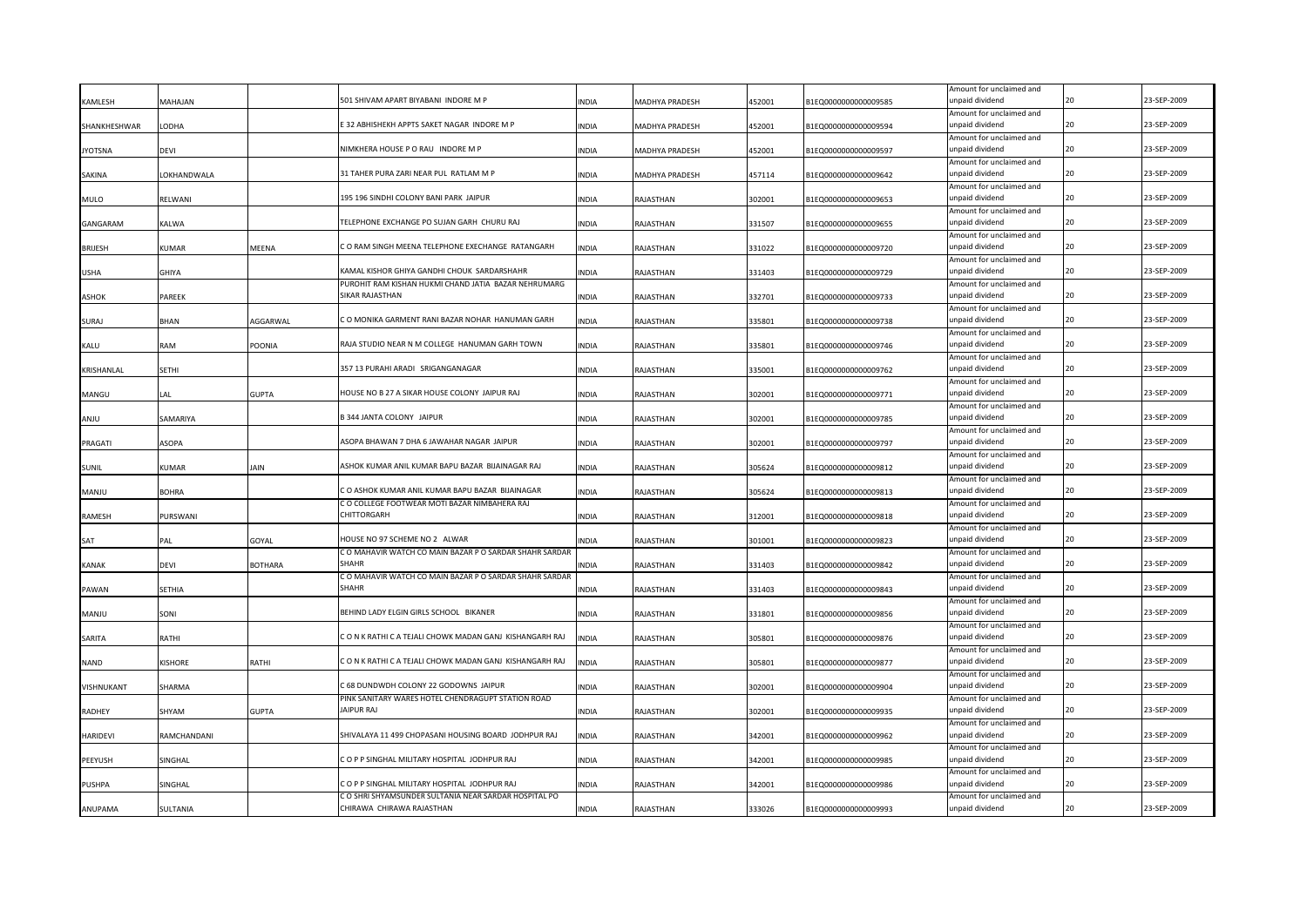|                |                |                | MANDAWAR HGAKAWAR JAIPUR RAJ                             |              |           |        |                      | Amount for unclaimed and                    |    | 23-SEP-2009 |
|----------------|----------------|----------------|----------------------------------------------------------|--------------|-----------|--------|----------------------|---------------------------------------------|----|-------------|
|                | <b>NARAYAN</b> | <b>HANDARI</b> |                                                          | NDIA         | RAJASTHAN | 303504 | B1EQ0000000000010003 | unpaid dividend<br>Amount for unclaimed and |    |             |
| <b>VIDHYA</b>  | SHARMA         |                | MANDIR KALYANRAIJI SURAJ POLE MATE JHALRAPATAN           | <b>INDIA</b> | RAJASTHAN | 326023 | B1EQ0000000000010006 | unpaid dividend                             | 20 | 23-SEP-2009 |
|                |                |                | BHD MANAK CHAND HOSPITAL JHALRAPATAN CITY JHALRAPATAN    |              |           |        |                      | Amount for unclaimed and                    |    |             |
| MANISHA        | IAIN           |                | RAI                                                      | INDIA        | RAJASTHAN | 326023 | B1EQ0000000000010007 | unpaid dividend                             | 20 | 23-SEP-2009 |
|                |                |                |                                                          |              |           |        |                      | Amount for unclaimed and                    |    |             |
| RAJINDRA       | KAUR           |                | BUS STAND ROAD JHALRAPATAN                               | <b>INDIA</b> | RAJASTHAN | 326023 | B1EQ0000000000010016 | unpaid dividend                             | 20 | 23-SEP-2009 |
|                |                |                | COP N PANDEY JAIL ROAD JHALAWAR RAJASTHAN                |              |           |        |                      | Amount for unclaimed and<br>unpaid dividend |    | 23-SEP-2009 |
| SARVESH        | KUMAR          | <b>DUBEY</b>   |                                                          | INDIA        | RAJASTHAN | 326033 | B1EQ0000000000010020 | Amount for unclaimed and                    |    |             |
| <b>HEMANT</b>  | <b>KUMAR</b>   | iain           | VARDHAMAN PHOTO COPIER JENERAL STORE JHALAWAR            | INDIA        | RAJASTHAN | 326033 | B1EQ0000000000010030 | unpaid dividend                             | 20 | 23-SEP-2009 |
|                |                |                |                                                          |              |           |        |                      | Amount for unclaimed and                    |    |             |
| PARVIN         | BANSAL         |                | PARVIN BANSAL C 286 TALWANDI KOTA RAJ                    | INDIA        | RAJASTHAN | 324001 | B1EQ0000000000010073 | unpaid dividend                             |    | 23-SEP-2009 |
|                |                |                |                                                          |              |           |        |                      | Amount for unclaimed and                    |    |             |
| NEELAM         | TYAGI          |                | 543 BASANT VIHAR VISHVANATH KOTA RAJ                     | <b>INDIA</b> | RAJASTHAN | 324001 | B1EQ0000000000010134 | unpaid dividend                             | 20 | 23-SEP-2009 |
|                |                |                | 543 BASANT VIHAR VISHVANATH KOTA RAJ                     |              |           |        |                      | Amount for unclaimed and<br>unpaid dividend | 20 | 23-SEP-2009 |
| VIJAY          | KUMAR          | TYAGI          |                                                          | INDIA        | RAJASTHAN | 324001 | B1EQ0000000000010136 | Amount for unclaimed and                    |    |             |
| <b>RAKESH</b>  | KR             | <b>GUPTA</b>   | PREM SADAN MPA 25 MAHAVIR NAGAR IIND KOTA                | INDIA        | RAJASTHAN | 324001 | B1EQ0000000000010184 | unpaid dividend                             | 20 | 23-SEP-2009 |
|                |                |                |                                                          |              |           |        |                      | Amount for unclaimed and                    |    |             |
| <b>KRISHNA</b> | <b>PUROHIT</b> |                | 5 H 16 MAHAVEER NAGAR EXTN BASANT VIHAR KOTA RAJ         | <b>INDIA</b> | RAJASTHAN | 324001 | B1EQ0000000000010189 | unpaid dividend                             | 20 | 23-SEP-2009 |
|                |                |                |                                                          |              |           |        |                      | Amount for unclaimed and                    |    |             |
| SHANTA         | <b>DEVI</b>    |                | 12 PROFESSORS COLONY NAYAPURA KOTA KOTA RAJASTHAN        | <b>INDIA</b> | RAJASTHAN | 324001 | B1EQ0000000000010201 | unpaid dividend                             | 20 | 23-SEP-2009 |
|                |                |                | C O MATHURA LAL JAIN HOUSE BHIM MANDI KOTA KOTA RAJ      |              |           |        |                      | Amount for unclaimed and<br>unpaid dividend | 20 | 23-SEP-2009 |
| <b>DINESH</b>  | <b>KUMAR</b>   | <b>GUPTA</b>   |                                                          | <b>INDIA</b> | RAJASTHAN | 324001 | B1EQ0000000000010222 | Amount for unclaimed and                    |    |             |
| VIKAS          | JAIN           |                | MR MAHAVIR PRASAD JAIN 3 C 34 VIGYAN NAGAR KOTA RAJ      | INDIA        | RAJASTHAN | 324001 | B1EQ0000000000010233 | unpaid dividend                             | 20 | 23-SEP-2009 |
|                |                |                |                                                          |              |           |        |                      | Amount for unclaimed and                    |    |             |
| RAM            | KRISHAN        | <b>GUPTA</b>   | 804 SHASTRI NAGAR DADA BARI KOTA RAJ                     | <b>INDIA</b> | RAJASTHAN | 324001 | B1EQ0000000000010234 | unpaid dividend                             | 20 | 23-SEP-2009 |
|                |                |                |                                                          |              |           |        |                      | Amount for unclaimed and                    |    |             |
| <b>ITOYL</b>   | <b>BATRA</b>   |                | 16 RAILWAY HOUSING SOCIETY MALA ROAD KOTA RAJASTHAN      | <b>INDIA</b> | RAJASTHAN | 324001 | B1EQ0000000000010238 | unpaid dividend                             | 20 | 23-SEP-2009 |
|                |                |                | RAJESH GENERAL STORES NAYAPURA SUBZI BAZAR KOTA RAJ      |              |           |        |                      | Amount for unclaimed and<br>unpaid dividend |    | 23-SEP-2009 |
| <b>INDRA</b>   | <b>GUPTA</b>   |                |                                                          | INDIA        | RAJASTHAN | 324001 | B1EQ0000000000010243 | Amount for unclaimed and                    |    |             |
| SANJAY         | CHAURVEDI      |                | CFCL OREA PRODUCTION VILLAGE GADEPAN P O SIMLIA KOTA RAJ | INDIA        | RAJASTHAN | 324001 | B1EQ0000000000010251 | unpaid dividend                             | 20 | 23-SEP-2009 |
|                |                |                |                                                          |              |           |        |                      | Amount for unclaimed and                    |    |             |
| VINI           | PATNI          |                | D 3 CIVIL LINS KOTA RAJSSTHAN                            | INDIA        | RAJASTHAN | 324001 | B1EQ0000000000010262 | unpaid dividend                             |    | 23-SEP-2009 |
|                |                |                |                                                          |              |           |        |                      | Amount for unclaimed and                    |    |             |
| AWADHESH       | KUMAR          | SIGH           | 23A SHARMA COLONY 22 GODOWN JAIPUR RAJASTHAN             | <b>INDIA</b> | RAJASTHAN | 302019 | B1EQ0000000000010264 | unpaid dividend                             |    | 23-SEP-2009 |
|                |                |                | 160 OPP GOVT HOSPITAL NASIRABAD RAJASTHAN                |              |           |        |                      | Amount for unclaimed and                    | 20 | 23-SEP-2009 |
| MUKUL          | SAXENA         |                |                                                          | INDIA        | RAJASTHAN | 305601 | B1EQ0000000000010266 | unpaid dividend<br>Amount for unclaimed and |    |             |
| TODA           | RAM            | PUNIA          | CENTRAL BANK OF INDIA GOVERDHANPURA CIRCLE KOTA          | INDIA        | RAJASTHAN | 324007 | B1EQ0000000000010267 | unpaid dividend                             |    | 23-SEP-2009 |
|                |                |                |                                                          |              |           |        |                      | Amount for unclaimed and                    |    |             |
| RAMESHWER      | <b>DAYAL</b>   | KHANDELWAL     | JMMED PARK NAYAPURA KOTA RAJ                             | INDIA        | RAJASTHAN | 324001 | B1EQ0000000000010268 | unpaid dividend                             |    | 23-SEP-2009 |
|                |                |                |                                                          |              |           |        |                      | Amount for unclaimed and                    |    |             |
| SHASHI         | PRABHA         | GUPTA          | HOUSE NO 1 L 19 MAHAVIR NAGAR III THIRD KOTA RAJ         | INDIA        | RAJASTHAN | 324001 | B1EQ0000000000010270 | unpaid dividend                             |    | 23-SEP-2009 |
|                |                |                | CO SORAL BUILDING GURUDWARA ROAD KOTA JN                 |              |           |        | B1EQ0000000000010271 | Amount for unclaimed and<br>unpaid dividend |    | 23-SEP-2009 |
| HEM            | LATA           | KAUSHIK        |                                                          | INDIA        | RAJASTHAN | 324001 |                      | Amount for unclaimed and                    |    |             |
| VEENU          | KABRA          |                | 5 A 4 VIGYAN NAGAR EXTENSION KOTA KOTA RAJ               | INDIA        | RAJASTHAN | 324001 | B1EQ0000000000010273 | unpaid dividend                             |    | 23-SEP-2009 |
|                |                |                | C O K GANG DAGWALA BLDG BHAWANI MANDI JHALWAR            |              |           |        |                      | Amount for unclaimed and                    |    |             |
| MEDA           | RΔI            | IAIN           | RAJASTHAN                                                | <b>INDIA</b> | RAJASTHAN | 326033 | B1EQ0000000000010289 | unpaid dividend                             |    | 23-SEP-2009 |
|                |                |                |                                                          |              |           |        |                      | Amount for unclaimed and                    |    |             |
| RAJIV          | PRAKASH        | SINGH          | HOUSE NO998 MAHAVIR NAGAR FIRST KOTA RAJ                 | <b>INDIA</b> | RAJASTHAN | 324001 | B1EQ0000000000010291 | inpaid dividend                             |    | 23-SEP-2009 |
| RAJ            | KUMAR          | SHARMA         | RAJ ZEROX GOMANPURA KOTA RAJASTHAN                       | <b>INDIA</b> |           | 324001 | B1EQ0000000000010300 | Amount for unclaimed and<br>inpaid dividend |    | 23-SEP-2009 |
|                |                |                |                                                          |              | RAJASTHAN |        |                      | Amount for unclaimed and                    |    |             |
| NANDKISHORE    | MOURYA         |                | C O CENTRAL BANK OF INDIA 2K 29 VIGYAN NAGAR KOTA RAJ    | <b>NDIA</b>  | RAJASTHAN | 324001 | B1EQ0000000000010301 | unpaid dividend                             |    | 23-SEP-2009 |
|                |                |                |                                                          |              |           |        |                      |                                             |    |             |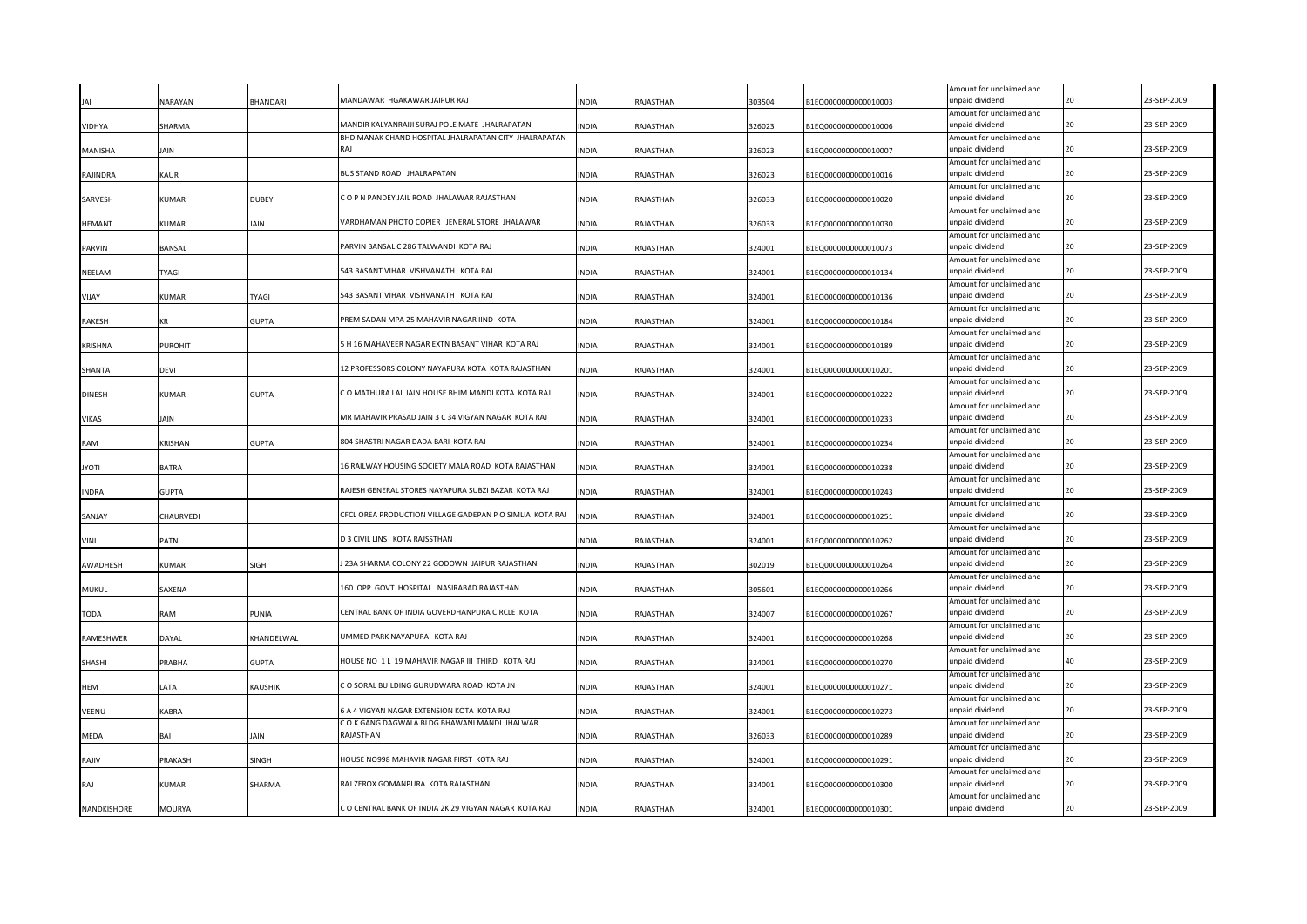| <b>SMT</b>       | <b>NISAR</b> | BEGUM         | ISLAM KHAN CHILDREN SN SEC SCHOOL CHHAWNI KOTA                        | INDIA        | RAJASTHAN      | 324001 | B1EQ0000000000010309 | Amount for unclaimed and<br>unpaid dividend |    | 23-SEP-2009 |
|------------------|--------------|---------------|-----------------------------------------------------------------------|--------------|----------------|--------|----------------------|---------------------------------------------|----|-------------|
| SHYAMA           | KHANDELWAL   |               | 2 TH 4 DADABARI EXT KOTA RAJASTHAN                                    | INDIA        | RAJASTHAN      | 324001 | B1EQ0000000000010314 | Amount for unclaimed and<br>unpaid dividend | 20 | 23-SEP-2009 |
|                  |              |               |                                                                       |              |                |        |                      | Amount for unclaimed and                    |    |             |
| RASILA           |              | PATEL         | MPB 38 MAHAVIR NAGAR I KOTA                                           | INDIA        | RAJASTHAN      | 324001 | B1EQ0000000000010315 | unpaid dividend                             | 20 | 23-SEP-2009 |
| MANGILAL         | PATODI       |               | ARIHANT COAL TRADERS NEAR MANAK MUMBAI                                | INDIA        | MAHARASHTRA    | 400001 | B1EQ0000000000010316 | Amount for unclaimed and<br>unpaid dividend | 20 | 23-SEP-2009 |
|                  |              | KAUSHIK       | READER CIVIL C 13 STAFF COLONY ENGINEERING COLLEGE KOTA               | <b>INDIA</b> | RAJASTHAN      | 324001 | B1EQ0000000000010330 | Amount for unclaimed and<br>unpaid dividend | 20 | 23-SEP-2009 |
| <b>INDRA</b>     | <b>GUPTA</b> |               | 2 CH 13 VIGYAN NAGAR KOTA KOTA RAJ                                    | INDIA        | RAJASTHAN      | 324001 | B1EQ0000000000010334 | Amount for unclaimed and<br>unpaid dividend | 20 | 23-SEP-2009 |
| RAVI             | RAJ          | KAPOOR        | 396 TALWANDI KOTA                                                     | INDIA        | RAJASTHAN      | 324001 | B1EQ0000000000010351 | Amount for unclaimed and<br>unpaid dividend | 20 | 23-SEP-2009 |
| MAJ              | VIJAY        | KUMAR         | 618 EME BN C O 56 APO DELHI                                           | INDIA        | DELHI          | 110001 | B1EQ0000000000010364 | Amount for unclaimed and<br>unpaid dividend | 20 | 23-SEP-2009 |
| LEELA            | DHAMEJA      |               | 618 EME BN C O 56 APO DELHI                                           | <b>INDIA</b> | DELHI          | 110001 | B1EQ0000000000010365 | Amount for unclaimed and<br>unpaid dividend | 20 | 23-SEP-2009 |
| KAPIL            | DEV          | <b>IUNEJA</b> | 55 B NEW COLONY GUMANPURA KOTA RAJ                                    | INDIA        | RAJASTHAN      | 324001 | B1EQ0000000000010368 | Amount for unclaimed and<br>unpaid dividend | 20 | 23-SEP-2009 |
| SOHAN            | LAL          | IAIN          | C O REALGROWTH INVESTMENT 290 SHOPPING CENTRE KOTA RAJ                | <b>INDIA</b> | RAJASTHAN      | 324001 | B1EQ0000000000010386 | Amount for unclaimed and<br>unpaid dividend | 20 | 23-SEP-2009 |
| KUSUM            | MEHTA        |               | 56 A IL TOWNSHIP KOTA RAJ                                             | INDIA        | RAJASTHAN      | 324001 | B1EQ0000000000010388 | Amount for unclaimed and<br>unpaid dividend | 20 | 23-SEP-2009 |
| AAKASH           | BHATIA       |               | H NO 4 E 17 TALWANDI KOTA RAJ                                         | INDIA        | RAJASTHAN      | 324001 | B1EQ0000000000010409 | Amount for unclaimed and<br>unpaid dividend | 20 | 23-SEP-2009 |
| KALA             | <b>GUPTA</b> |               | 1 JHA 12 VIGYAN NAGAR KOTA RAJASTHAN                                  | INDIA        | RAJASTHAN      | 324001 | B1EQ0000000000010414 | Amount for unclaimed and<br>unpaid dividend | 20 | 23-SEP-2009 |
| AKHILESH         | AGARWAL      |               | 1 JHA 12 VIGYAN NAGAR KOTA RAJASTHAN                                  | <b>INDIA</b> | RAJASTHAN      | 324001 | B1EQ0000000000010415 | Amount for unclaimed and<br>unpaid dividend | 20 | 23-SEP-2009 |
| <b>DHIRENDER</b> | SARDANA      |               | L 64 GURUDWARA ROAD BHIMGANJ MANDI KOTA JN                            | INDIA        | RAJASTHAN      | 324001 | B1EQ0000000000010418 | Amount for unclaimed and<br>unpaid dividend | 20 | 23-SEP-2009 |
| <b>DEVENDRA</b>  | KUMAR        | PARASHAR      | 8 B 9 R H B COLONY MAHAVEER NAGAR III KOTA RAJASTHAN                  | <b>INDIA</b> | RAJASTHAN      | 324001 | B1EQ0000000000010421 | Amount for unclaimed and<br>unpaid dividend |    | 23-SEP-2009 |
| RAGHUVER         | NARAYAN      | DWIVEDI       | 17 A TALWANDI PANCHVATI BLOCK KOTA                                    | INDIA        | RAJASTHAN      | 324001 | B1EQ0000000000010427 | Amount for unclaimed and<br>unpaid dividend | 20 | 23-SEP-2009 |
| SAVITRI          | PARASHAR     |               | 8 B 9 R H B COLONY MAHAVEER NAGAR III KOTA RAJASTHAN                  | <b>INDIA</b> | RAJASTHAN      | 324001 | B1EQ0000000000010430 | Amount for unclaimed and<br>unpaid dividend |    | 23-SEP-2009 |
| YASWANT          | GARG         |               | SUWALAL BANSILAL 298 TILAK MARG NEEMUCH M P                           | INDIA        | MADHYA PRADESH | 458441 | B1EQ0000000000010436 | Amount for unclaimed and<br>unpaid dividend |    | 23-SEP-2009 |
| MANORATI         | SINGH        |               | QR NO 177 B I L TOWNSHIP KOTA RAJASTHAN                               | INDIA        | RAJASTHAN      | 324005 | B1EQ0000000000010452 | Amount for unclaimed and<br>unpaid dividend | 20 | 23-SEP-2009 |
| YASH             | PAL          | <b>DEWRA</b>  | OPPOSITE R L SOLANKI BAPU COLONY RANGPUR ROAD KOTA<br><b>JUNCTION</b> | <b>INDIA</b> | RAJASTHAN      | 324001 | B1EQ0000000000010458 | Amount for unclaimed and<br>unpaid dividend |    | 23-SEP-2009 |
| ASHOK            | KUMAR        | SINGHAL       | 4K7 TALWANDI KOTA RAJASTHAN                                           | INDIA        | RAJASTHAN      | 324001 | B1EQ0000000000010459 | Amount for unclaimed and<br>unpaid dividend |    | 23-SEP-2009 |
| OM               | PRAKASH      | PORWAL        | 12 SHASTRE NAGAR DADABARI KOTA RAJASTHAN                              | INDIA        | RAJASTHAN      | 324001 | B1EQ0000000000010468 | Amount for unclaimed and<br>unpaid dividend |    | 23-SEP-2009 |
| SHEELA           | PORWAL       |               | C O OM PRAKASH PORWAL 12 SHASTRI NAGAR DADABARI KOTA<br>RAJASTHAN     | INDIA        | RAJASTHAN      | 324001 | B1EQ0000000000010470 | Amount for unclaimed and<br>unpaid dividend | 20 | 23-SEP-2009 |
| RAMCHANDRA       | SHARMA       |               | REM CHURI CENTER BHITARYA KUND ROAD SHIV PURA KOTA                    | INDIA        | RAJASTHAN      | 324001 | B1EQ0000000000010479 | Amount for unclaimed and<br>inpaid dividend |    | 23-SEP-2009 |
| SUNITA           | MALHOTRA     |               | B NO 64 B I L TOWNSHIP KOTA RAJASTHAN                                 | <b>INDIA</b> | RAJASTHAN      | 324001 | B1EQ0000000000010490 | Amount for unclaimed and<br>unpaid dividend |    | 23-SEP-2009 |
|                  |              | <b>GUPTA</b>  | PREM SADAN MPA 25 MAHAVIR NAGAR IIND KOTA RAJ                         | <b>NDIA</b>  | RAJASTHAN      | 324001 | B1EQ0000000000010510 | Amount for unclaimed and<br>inpaid dividend |    | 23-SEP-2009 |
| SHEELA           | <b>JAIN</b>  |               | 87 OLD DHAN MANDI KOTA RAJ                                            | <b>NDIA</b>  | RAJASTHAN      | 324001 | B1EQ0000000000010511 | Amount for unclaimed and<br>inpaid dividend | 20 | 23-SEP-2009 |
| <b>RAMESH</b>    | CHANDRA      | MEHTA         | 56 A I L TOWNSHIP KOTA RAJ                                            | <b>INDIA</b> | RAJASTHAN      | 324001 | B1EQ0000000000010540 | Amount for unclaimed and<br>unpaid dividend |    | 23-SEP-2009 |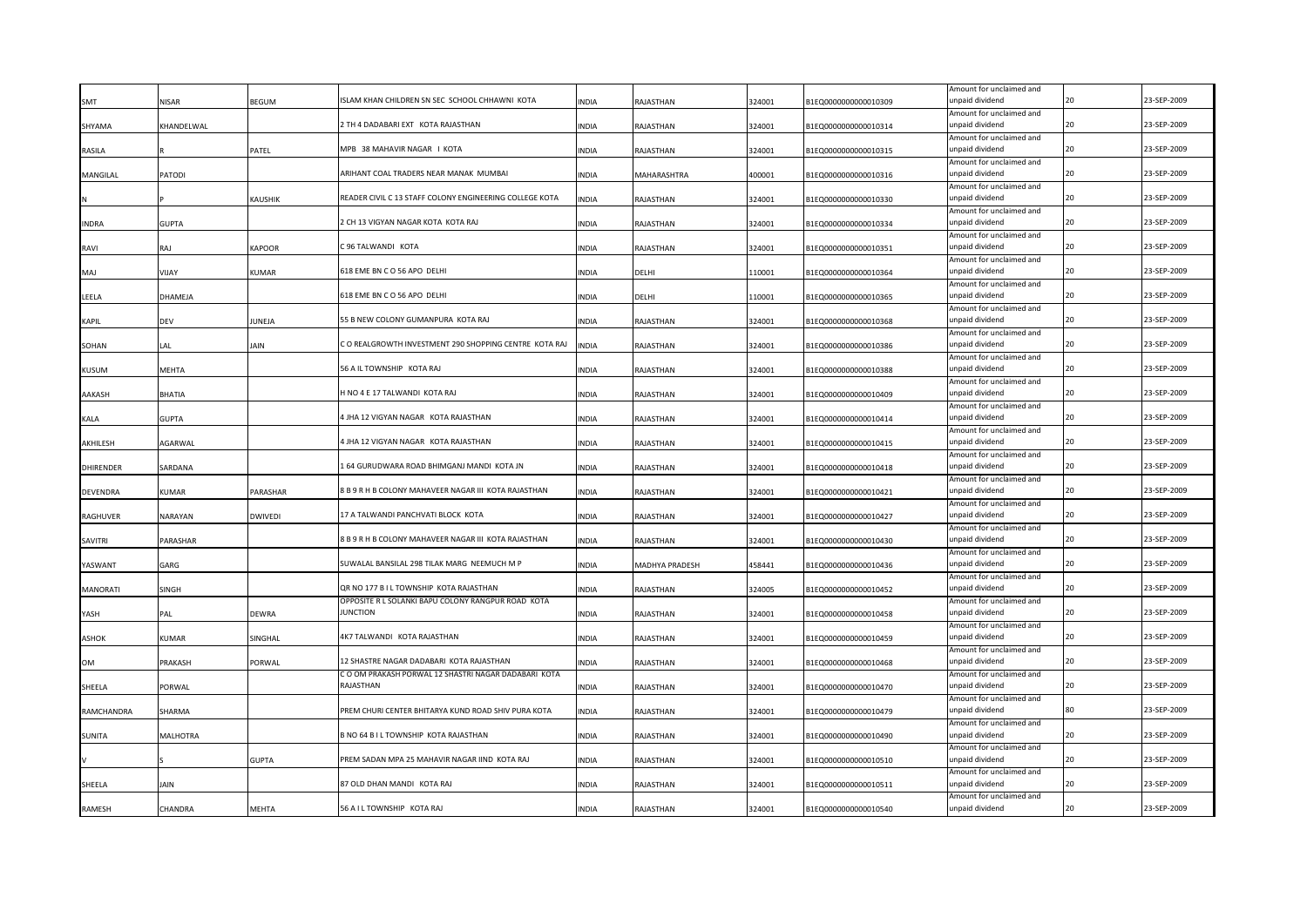|                        |               |         |                                                          |              |                          |        |                      | Amount for unclaimed and                    |     |             |
|------------------------|---------------|---------|----------------------------------------------------------|--------------|--------------------------|--------|----------------------|---------------------------------------------|-----|-------------|
| AIAY                   | <b>KUMAR</b>  | SAINI   | C 111 THERMAL COLONY KOTA RAJ                            | <b>NDIA</b>  | RAJASTHAN                | 324001 | 31EQ000000000010544  | unpaid dividend<br>Amount for unclaimed and | 20  | 23-SEP-2009 |
| <b>MANJU</b>           | DHAWAN        |         | 4 28 NEW COLONY GUMANPURA KOTA RAJ                       | INDIA        | RAJASTHAN                | 324001 | B1EQ0000000000010547 | unpaid dividend                             | 20  | 23-SEP-2009 |
|                        |               |         |                                                          |              |                          |        |                      | Amount for unclaimed and                    |     |             |
| NARESH                 | KUMAR         | SHARMA  | PUROHIT BHAWAN MEHRAPARA RAMPURA KOTA RAJ                | INDIA        | RAJASTHAN                | 324001 | B1EQ0000000000010551 | unpaid dividend                             | 20  | 23-SEP-2009 |
|                        |               |         |                                                          |              |                          |        |                      | Amount for unclaimed and                    |     |             |
| NARENDRA               | AGRAWAL       |         | H NO 5 B 4 TALWANDI KOTA RAJ                             | <b>INDIA</b> | RAJASTHAN                | 324001 | B1EQ0000000000010557 | unpaid dividend                             | 20  | 23-SEP-2009 |
|                        |               |         | H NO 116 BEHIND WADHWA MEDICALS 189 A INSTRUMENTATION    |              |                          |        |                      | Amount for unclaimed and                    | 20  |             |
| VIJAY                  | AXMI          | UPPAL   | TOWNSHIP KOTA RAJASTHAN                                  | <b>INDIA</b> | RAJASTHAN                | 324001 | B1EQ0000000000010566 | unpaid dividend<br>Amount for unclaimed and |     | 23-SEP-2009 |
| <b>GIRISH</b>          | MATHUR        |         | 5 B 27TALWANDI VIGYAN NAGAR KOTA RAJ                     | INDIA        | RAJASTHAN                | 324001 | B1EQ0000000000010574 | unpaid dividend                             | 20  | 23-SEP-2009 |
|                        |               |         |                                                          |              |                          |        |                      | Amount for unclaimed and                    |     |             |
| <b>VINOD</b>           | KUMAR         | CHATIJA | 102 SINDHI COLONY GUMANPURA KOTA RAJ                     | <b>INDIA</b> | RAJASTHAN                | 324001 | B1EQ0000000000010575 | unpaid dividend                             | 20  | 23-SEP-2009 |
|                        |               |         |                                                          |              |                          |        |                      | Amount for unclaimed and                    |     |             |
| KAMLESH                | JAIN          |         | S B B J I L TOWNSHIP BRANCH KOTA RAJ                     | INDIA        | RAJASTHAN                | 324001 | B1EQ0000000000010584 | unpaid dividend                             | 20  | 23-SEP-2009 |
|                        |               |         | 80C I L COLONY JHALAWAR ROAD KOTA KOTA RAJ               |              |                          |        |                      | Amount for unclaimed and<br>unpaid dividend | 20  | 23-SEP-2009 |
| <b>MOHINI</b>          | KABRA         |         | JHALAWAR KENDRIYA SHAKARI BK LTD JHALRA PATAN JHALAWAR   | INDIA        | RAJASTHAN                | 324001 | B1EQ0000000000010586 | Amount for unclaimed and                    |     |             |
| LAKHANBAI              | MEENA         |         | RAI                                                      | <b>INDIA</b> | RAJASTHAN                | 326033 | B1EQ0000000000010597 | unpaid dividend                             | 20  | 23-SEP-2009 |
|                        |               |         | 75 KRISHNA KUTIR BEHIND MODI COLLEGE BASANT VIHAR KOTA   |              |                          |        |                      | Amount for unclaimed and                    |     |             |
| <b>USHA</b>            | <b>GUPTA</b>  |         | RAJ                                                      | <b>INDIA</b> | RAJASTHAN                | 324001 | B1EQ0000000000010617 | unpaid dividend                             | 20  | 23-SEP-2009 |
|                        |               |         |                                                          |              |                          |        |                      | Amount for unclaimed and                    |     |             |
| VINOD                  | KUMAR         | BANSAL  | BANSAL CHIPES CENTRE 288 SHOPPING CENTRE KOTA RAJ        | <b>INDIA</b> | RAJASTHAN                | 324001 | B1EQ0000000000010621 | unpaid dividend                             | 20  | 23-SEP-2009 |
|                        | GATTANI       |         | COOP GATTANI 517 A TALWANDI KOTA RAJ                     | <b>INDIA</b> |                          |        |                      | Amount for unclaimed and<br>unpaid dividend | 20  | 23-SEP-2009 |
| VISHNUKUMARI           |               |         |                                                          |              | RAJASTHAN                | 324001 | B1EQ0000000000010622 | Amount for unclaimed and                    |     |             |
| KISHOREVITTHALRAO TALE |               |         | BLOCK 61 366 HWP COLONY P O RAWATBHATA VIA KOTA KOTA     | <b>INDIA</b> | RAJASTHAN                | 324001 | B1EQ0000000000010634 | unpaid dividend                             | 20  | 23-SEP-2009 |
|                        |               |         |                                                          |              |                          |        |                      | Amount for unclaimed and                    |     |             |
| <b>ALOK</b>            | BHARGAVA      |         | 5 A 18 TALWANDI KOTA RAJ                                 | <b>INDIA</b> | RAJASTHAN                | 324001 | B1EQ0000000000010636 | unpaid dividend                             | 20  | 23-SEP-2009 |
|                        |               |         | AGGARWAL GARG CO KRISHNA MARKET OVER LOCK ROAD           |              |                          |        |                      | Amount for unclaimed and                    |     |             |
| ANU                    | GARG          |         | LUDHIANA                                                 | <b>INDIA</b> | PUNJAB                   | 141001 | B1EQ0000000000010642 | unpaid dividend                             | 160 | 23-SEP-2009 |
| TARA                   |               |         | JOSEPHINE LOUIS 67 MINT STREET I FLOOR SOWCARPET CHENNAI | <b>INDIA</b> | <b>TAMIL NADU</b>        | 600001 | B1EQ0000000000010703 | Amount for unclaimed and<br>unpaid dividend | 20  | 23-SEP-2009 |
|                        |               |         |                                                          |              |                          |        |                      | Amount for unclaimed and                    |     |             |
| <b>MURUGAN</b>         |               |         | S G BALAN 7TH BLOOK N 45 T N H B KODUNGUR CHENNAI        | INDIA        | <b><i>TAMIL NADU</i></b> | 600001 | B1EQ0000000000010705 | unpaid dividend                             | 20  | 23-SEP-2009 |
|                        |               |         |                                                          |              |                          |        |                      | Amount for unclaimed and                    |     |             |
| <b>GEETHA</b>          |               |         | K 96 16TH ST ANNA NAGAR E CHENNAI                        | <b>INDIA</b> | <b>TAMIL NADU</b>        | 600001 | B1EQ0000000000010707 | unpaid dividend                             | 20  | 23-SEP-2009 |
|                        |               |         |                                                          |              |                          |        |                      | Amount for unclaimed and                    |     |             |
| BAASKARAN              |               |         | PARSN MANERE FLAT NO 1 7TH FLR 602 ANNA SALAI CHENNAI    | <b>INDIA</b> | <b>TAMIL NADU</b>        | 600001 | B1EQ0000000000010713 | unpaid dividend                             | 2Ω  | 23-SEP-2009 |
| DILIP                  |               |         | N 18 G M M ST CHENNAL                                    | <b>INDIA</b> | <b>TAMIL NADU</b>        | 600001 | B1EQ0000000000010717 | Amount for unclaimed and<br>unpaid dividend | 20  | 23-SEP-2009 |
|                        |               |         |                                                          |              |                          |        |                      | Amount for unclaimed and                    |     |             |
| SANJAY                 | MANJUREKAR    |         | 63 AUDIAPPA NAICKEN STREET 2ND FLOOR SOWCARPET CHENNAI   | <b>INDIA</b> | <b>TAMIL NADU</b>        | 600001 | B1EQ0000000000010719 | unpaid dividend                             |     | 23-SEP-2009 |
|                        |               |         |                                                          |              |                          |        |                      | Amount for unclaimed and                    |     |             |
| <b>VIKRAM</b>          | CHAND         |         | 11 B 5 E K AGRAHARAM STREET NURSING MARKET CHENNAI       | INDIA        | <b>TAMIL NADU</b>        | 600001 | B1EQ0000000000010738 | unpaid dividend                             |     | 23-SEP-2009 |
|                        |               |         | 18A MYLAI RANGANATHAN STREET T NAGAR CHENNAI             |              |                          |        |                      | Amount for unclaimed and<br>unpaid dividend |     | 23-SEP-2009 |
| TARA                   | SURANA        |         |                                                          | INDIA        | <b>TAMIL NADU</b>        | 600001 | B1EQ0000000000010766 | Amount for unclaimed and                    |     |             |
| <b>MANOJ</b>           | iain          |         | 138 BROADWAY P B NO 1586 CHENNAI                         | INDIA        | <b><i>TAMIL NADU</i></b> | 600001 | B1EQ0000000000010770 | unpaid dividend                             |     | 23-SEP-2009 |
|                        |               |         | 1584 PATEL APARTMENTS 15TH MAIN ROAD ANNA NAGAR          |              |                          |        |                      | Amount for unclaimed and                    |     |             |
| NATARAJAN              | SETHURAMAN    |         | <b>CHENNAL</b>                                           | INDIA        | <b><i>TAMIL NADU</i></b> | 600001 | B1EQ0000000000010775 | unpaid dividend                             |     | 23-SEP-2009 |
|                        |               |         |                                                          |              |                          |        |                      | Amount for unclaimed and                    |     |             |
|                        | <b>JUNDAR</b> |         | 8 2 VEERASAMI STREET EGMORE CHENNAI                      | <b>INDIA</b> | <b>TAMIL NADU</b>        | 600008 | B1EQ0000000000010776 | unpaid dividend                             |     | 23-SEP-2009 |
| KAVINDER               | SINGH         |         | 277 SHIVAJI ROAD OFF BACHHA PARK HAPUR ROAD MEERUT CITY  | <b>INDIA</b> | <b>JTTAR PRADESH</b>     | 250001 | B1EQ0000000000010788 | Amount for unclaimed and<br>unpaid dividend |     | 23-SEP-2009 |
|                        |               |         |                                                          |              |                          |        |                      | Amount for unclaimed and                    |     |             |
| <b>SUSHIL</b>          | KUMAR         | ANAND   | 522 A CHISTI PHALWAN BAGPHAT GATE MEERUT U P             | INDIA        | <b>JTTAR PRADESH</b>     | 250001 | B1EQ0000000000010790 | unpaid dividend                             | 20  | 23-SEP-2009 |
|                        |               |         |                                                          |              |                          |        |                      | Amount for unclaimed and                    |     |             |
| VINOD                  | KUMAR         | ANAND   | 195 SADAR KABARI BAZAR MEERUT CANTT                      | <b>INDIA</b> | UTTAR PRADESH            | 250001 | B1EQ0000000000010803 | unpaid dividend                             | 20  | 23-SEP-2009 |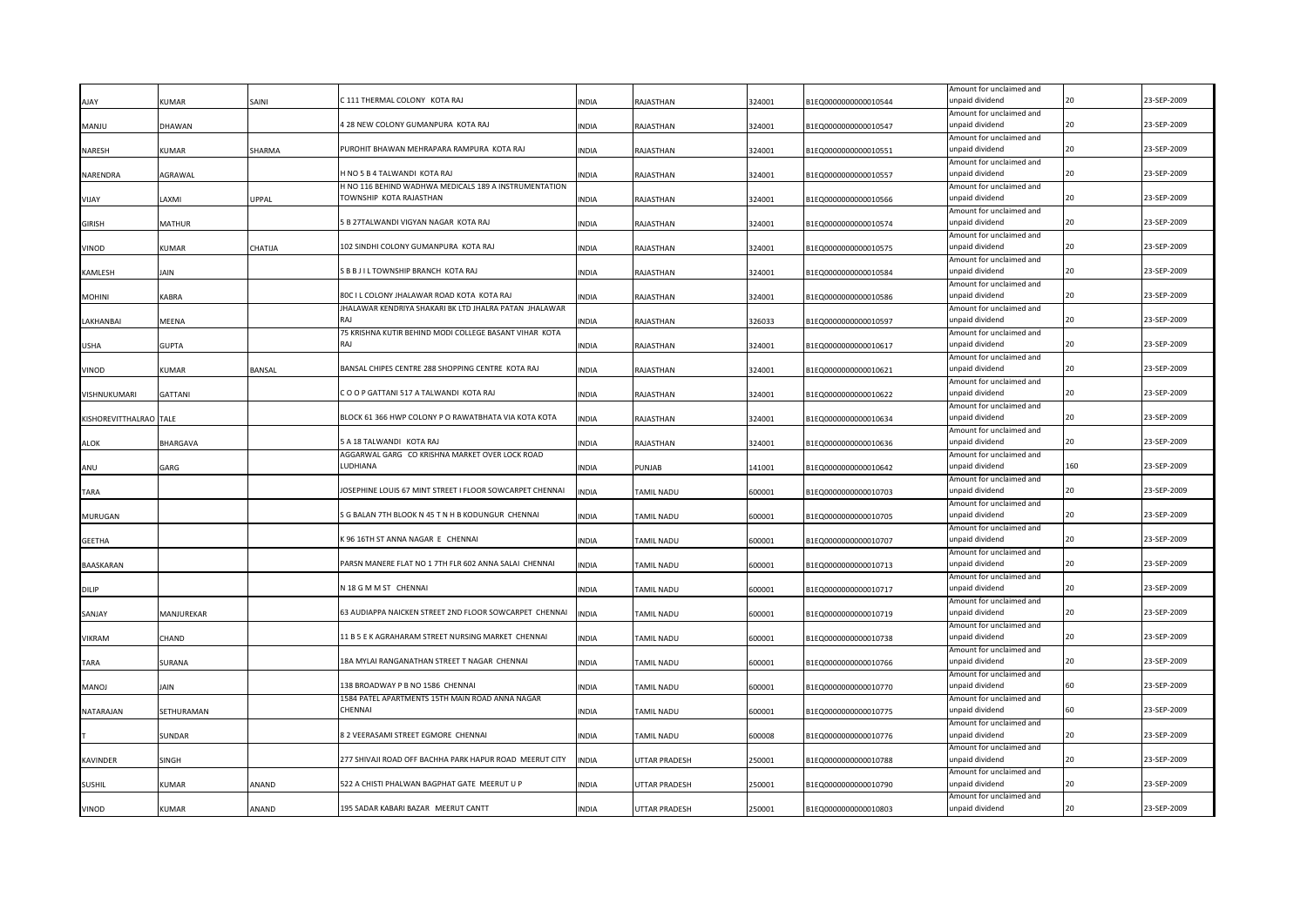|               |                 |              | MUKAND LAL SUNIL KUMAR 58 S D COLLEGE MARKET MUZAFFAR           |              |                      |        |                      | Amount for unclaimed and                    |    |             |
|---------------|-----------------|--------------|-----------------------------------------------------------------|--------------|----------------------|--------|----------------------|---------------------------------------------|----|-------------|
| KARAN         | SINGH           |              | NAGAR U P                                                       | INDIA        | UTTAR PRADESH        | 251002 | B1EQ0000000000010806 | unpaid dividend                             |    | 23-SEP-2009 |
|               |                 |              |                                                                 |              |                      |        |                      | Amount for unclaimed and                    |    |             |
| AJIT          | SINGH           | <b>TAWAT</b> | THE BANK OF RAJASTHAN LTD JAIN NAGAR MEERUT                     | <b>INDIA</b> | UTTAR PRADESH        | 250001 | B1EQ0000000000010808 | unpaid dividend                             | 20 | 23-SEP-2009 |
|               |                 |              |                                                                 |              |                      |        |                      | Amount for unclaimed and                    |    |             |
| RAJENDRA      | SINGH           |              | VILL PO DULHENDA VIA MOONPURAM MEERUT                           | <b>INDIA</b> | UTTAR PRADESH        | 250001 | B1EQ0000000000010810 | unpaid dividend                             | 20 | 23-SEP-2009 |
|               |                 |              |                                                                 |              |                      |        |                      | Amount for unclaimed and                    |    |             |
|               | CHAND           |              | LAL CHAND VINOD KUMAR 103 TAGAN HOLI CHOWK KHATAULI U P         | <b>INDIA</b> | UTTAR PRADESH        | 251201 | B1EQ0000000000010811 | unpaid dividend                             | 20 | 23-SEP-2009 |
|               |                 |              | M S MUKAND LAL SUNIL KUMAR 58 S D COLLEGE MARKET                |              |                      |        |                      | Amount for unclaimed and                    |    |             |
| VIPIN         |                 |              | MUZAFFAR NAGAR U P                                              | INDIA        | <b>JTTAR PRADESH</b> | 251002 | B1EQ0000000000010820 | unpaid dividend                             |    | 23-SEP-2009 |
|               |                 |              | M S MUKAND LAL SUNIL KUMAR 58 S D COLLEGE MARKET                |              |                      |        |                      | Amount for unclaimed and                    | 20 |             |
| SAROJ         |                 |              | MUZAFFAR NAGAR U P                                              | <b>INDIA</b> | UTTAR PRADESH        | 251002 | B1EQ0000000000010821 | unpaid dividend                             |    | 23-SEP-2009 |
|               |                 |              | 13 ANAND PURI MEERUT                                            |              |                      |        |                      | Amount for unclaimed and<br>unpaid dividend | 20 | 23-SEP-2009 |
| SUDHA         | AGARWAL         |              |                                                                 | <b>INDIA</b> | UTTAR PRADESH        | 250001 | B1EQ0000000000010824 |                                             |    |             |
|               | RANI            |              | RAGHUBIR SARAN KESHO RAM KAISER GANJ MEERUT U P                 | <b>INDIA</b> |                      |        |                      | Amount for unclaimed and<br>unpaid dividend | 20 | 23-SEP-2009 |
| ANITA         |                 |              |                                                                 |              | UTTAR PRADESH        | 250001 | B1EQ0000000000010858 | Amount for unclaimed and                    |    |             |
| PREM          | CHAND           |              | C 6 2 LEKHA NAGAR ROURKEE ROAD MEERUT                           | INDIA        | UTTAR PRADESH        | 250001 | B1EQ0000000000010882 | unpaid dividend                             |    | 23-SEP-2009 |
|               |                 |              |                                                                 |              |                      |        |                      | Amount for unclaimed and                    |    |             |
| RAVI          | SHANKER         |              | MOHAN NIWAS OLD MOHAN PURI MEERUT                               | INDIA        | <b>UTTAR PRADESH</b> | 250001 | B1EQ0000000000010886 | unpaid dividend                             | 20 | 23-SEP-2009 |
|               |                 |              |                                                                 |              |                      |        |                      | Amount for unclaimed and                    |    |             |
| UlMA          | AGARWAL         |              | 27 STATE BANK COLONY HAPUR ROAD MEERUT U P                      | INDIA        | UTTAR PRADESH        | 250001 | B1EQ0000000000010889 | unpaid dividend                             | 20 | 23-SEP-2009 |
|               |                 |              |                                                                 |              |                      |        |                      | Amount for unclaimed and                    |    |             |
| <b>MEENA</b>  | AGARWAL         |              | 5 B VIJAY NAGAR MEERUT                                          | INDIA        | UTTAR PRADESH        | 250001 | B1EQ0000000000010925 | unpaid dividend                             | 20 | 23-SEP-2009 |
|               |                 |              |                                                                 |              |                      |        |                      | Amount for unclaimed and                    |    |             |
| <b>MOHD</b>   | ABDUL           | KARIM        | MOHD ABDUL KARIM TO KHARADION KA MOHALLA PALI RAJ               | INDIA        | RAJASTHAN            | 306401 | B1EQ0000000000010947 | unpaid dividend                             | 20 | 23-SEP-2009 |
|               |                 |              |                                                                 |              |                      |        |                      | Amount for unclaimed and                    |    |             |
| MOHD          | <b>FAROOK</b>   |              | MOHD FAROOK TO KHARADION KA MOHALLA PALI RAJ                    | <b>INDIA</b> | RAJASTHAN            | 306401 | B1EQ0000000000010948 | inpaid dividend                             | 20 | 23-SEP-2009 |
|               |                 |              |                                                                 |              |                      |        |                      | Amount for unclaimed and                    |    |             |
| MOHD          | YUSUF           |              | MOHD YUSUF TO KHARADION KA MOHALLA PALI RAJ                     | <b>INDIA</b> | RAJASTHAN            | 306401 | B1EQ0000000000010949 | unpaid dividend                             | 20 | 23-SEP-2009 |
|               |                 |              |                                                                 |              |                      |        |                      | Amount for unclaimed and                    |    |             |
| <b>DIMPLE</b> | <b>GUPTA</b>    |              | 14 BAPU NAGAR PALI MARWAR RAJ                                   | <b>INDIA</b> | RAJASTHAN            | 341026 | B1EQ0000000000010952 | unpaid dividend                             | 20 | 23-SEP-2009 |
|               |                 |              |                                                                 |              |                      |        |                      | Amount for unclaimed and                    |    |             |
| MAHPAT        | <b>BHANDARI</b> |              | 48 BAPU NAGAR NEAR ROTARY BHAWAN PALI MARWAR                    | INDIA        | RAJASTHAN            | 306401 | B1EQ0000000000010978 | unpaid dividend                             |    | 23-SEP-2009 |
|               |                 |              |                                                                 |              |                      |        |                      | Amount for unclaimed and                    |    |             |
| MAHIPAL       | <b>BHANDARI</b> |              | 48 BAPU NAGAR NEAR ROTARY BHAWAN PALI MARWAR                    | INDIA        | RAJASTHAN            | 306401 | B1EQ0000000000010980 | unpaid dividend                             | 20 | 23-SEP-2009 |
|               |                 |              |                                                                 |              |                      |        |                      | Amount for unclaimed and                    |    |             |
| <b>GOPAL</b>  | LAI.            | <b>IHZOL</b> | 37 GAJANAND MARG PALI MARWAR RAJ                                | <b>INDIA</b> | RAJASTHAN            | 341026 | B1EQ0000000000010992 | unpaid dividend                             | 20 | 23-SEP-2009 |
|               |                 |              | 62 JAMA MASJID RD - PALI RAJ                                    |              |                      |        |                      | Amount for unclaimed and                    | 20 | 23-SEP-2009 |
| MOEENUDDIN    |                 |              |                                                                 | INDIA        | RAJASTHAN            | 306401 | B1EQ0000000000011010 | unpaid dividend                             |    |             |
|               |                 | CHANDAK      | G 37 CLASSIC APARTMENT KASHINATH PATIL NAGAR DHANKAWADI<br>PUNF |              | MAHARASHTRA          | 411001 |                      | Amount for unclaimed and<br>unpaid dividend | 20 | 23-SEP-2009 |
| KAMLADEVI     | <b>BANILAL</b>  |              |                                                                 | <b>INDIA</b> |                      |        | B1EQ0000000000011036 | Amount for unclaimed and                    |    |             |
| MANISH        | MALPANI         |              | 39 OMKARESHWAR HSG SOCIETY SAHAKARNAGAR PUNE                    | INDIA        | MAHARASHTRA          | 411001 | B1EQ0000000000011037 | unpaid dividend                             |    | 23-SEP-2009 |
|               |                 |              |                                                                 |              |                      |        |                      | Amount for unclaimed and                    |    |             |
| SHAMSUNDER    | LAHUTI          |              | 39 OMKARESHWAR HSG SOCIETY SAHAKARNAGAR PUNE                    | INDIA        | MAHARASHTRA          | 411001 | B1EQ0000000000011038 | unpaid dividend                             | 20 | 23-SEP-2009 |
|               |                 |              |                                                                 |              |                      |        |                      | Amount for unclaimed and                    |    |             |
| BHIKHABHAI    |                 | PATEL        | MANDIR FALIA KACHHIAWADI NAVSARI GUJARAT                        | INDIA        | GUJARAT              | 396424 | B1EQ0000000000011059 | unpaid dividend                             |    | 23-SEP-2009 |
|               |                 |              | B 36 SHIVAM APARTMENT FOURTH FLOOR SUMUL DAIRY ROAD             |              |                      |        |                      | Amount for unclaimed and                    |    |             |
| HULASBEN      | JAIN            |              | SURAT                                                           | INDIA        | <b>GUJARAT</b>       | 395001 | B1EQ0000000000011077 | unpaid dividend                             | 20 | 23-SEP-2009 |
|               |                 |              | W O SH C S KOTHARI 21 PATEL CIRCLE KISHAN POLE RD UDAIPUR       |              |                      |        |                      | Amount for unclaimed and                    |    |             |
| <b>AMNA</b>   | KOTHARI         |              | RAI                                                             | INDIA        | RAJASTHAN            | 313001 | B1EQ0000000000011133 | unpaid dividend                             |    | 23-SEP-2009 |
|               |                 |              |                                                                 |              |                      |        |                      | Amount for unclaimed and                    |    |             |
| CHITRA        | KOTHARI         |              | 21 PATEL CIRCLE KISHAN POLE ROAD UDAIPUR RAJ                    | <b>INDIA</b> | RAJASTHAN            | 313001 | B1EQ0000000000011136 | unpaid dividend                             |    | 23-SEP-2009 |
|               |                 |              |                                                                 |              |                      |        |                      | Amount for unclaimed and                    |    |             |
| RAJWANT       | MURDIA          |              | 18 SHRI NATH MARG OPP TEMPLEUR UDAIPUR                          | <b>INDIA</b> | RAJASTHAN            | 313001 | B1EQ0000000000011146 | inpaid dividend                             |    | 23-SEP-2009 |
|               |                 |              | RAINBOW CHITRAGUPT MARG NR MAHILA MANDAL SCHOOL                 |              |                      |        |                      | Amount for unclaimed and                    |    |             |
| VINOD         | KUMAR           | PORWAL       | <b>JDAIPUR RAJ</b>                                              | INDIA        | RAJASTHAN            | 313001 | B1EQ0000000000011151 | inpaid dividend                             |    | 23-SEP-2009 |
|               |                 |              |                                                                 |              |                      |        |                      | Amount for unclaimed and                    |    |             |
| <b>AMIT</b>   | <b>KHODPIA</b>  |              | 223 KHODPIA NIWAS BHUWANA UDAIPUR RAJASTHAN                     | <b>NDIA</b>  | RAJASTHAN            | 313001 | B1EQ0000000000011189 | unpaid dividend                             |    | 23-SEP-2009 |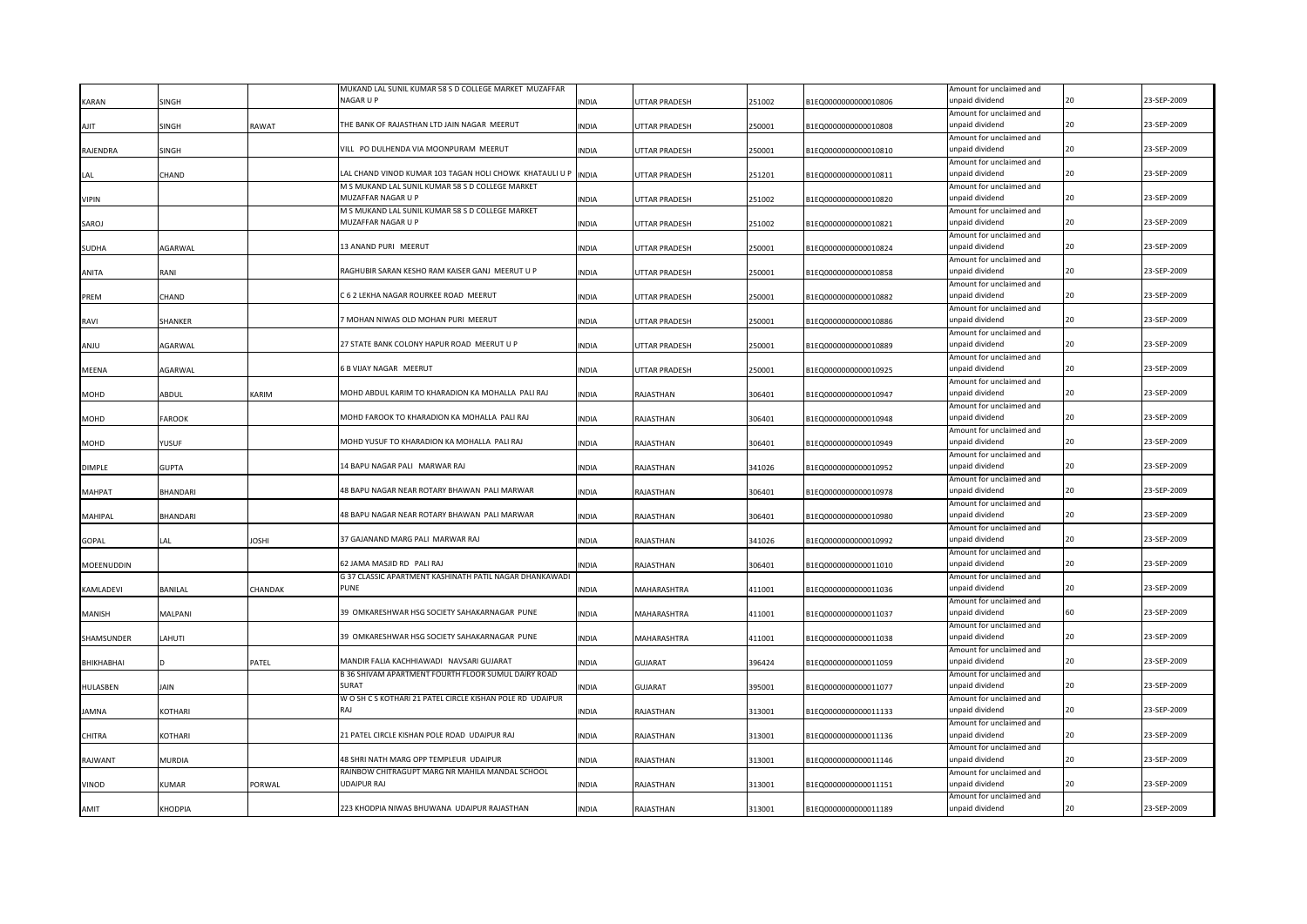|                  |                |                       | D O SUNDAR LAL BANAWAT PATUNA CHOK PO RISHABHDEO               |              |                |        |                      | Amount for unclaimed and                    |      |             |
|------------------|----------------|-----------------------|----------------------------------------------------------------|--------------|----------------|--------|----------------------|---------------------------------------------|------|-------------|
| <b>NILAM</b>     | <b>BANAWAT</b> |                       | <b>UDAIPUR</b>                                                 | <b>INDIA</b> | RAJASTHAN      | 313001 | B1EQ0000000000011215 | unpaid dividend                             |      | 23-SEP-2009 |
|                  |                |                       |                                                                |              |                |        |                      | Amount for unclaimed and                    |      |             |
| ASHA             | <b>ALRA</b>    |                       | NEW RAMESH PAINTS 45 ASHWINI BAZAR UDAIPUR                     | <b>INDIA</b> | RAJASTHAN      | 313001 | B1EQ0000000000011226 | unpaid dividend                             | 20   | 23-SEP-2009 |
|                  |                |                       |                                                                |              |                |        |                      | Amount for unclaimed and                    |      |             |
| <b>MOTI</b>      | AL             | <b>JAIN</b>           | S B B J BAJAJ NAGAR UDAIPUR                                    | <b>INDIA</b> | RAJASTHAN      | 313001 | B1EQ0000000000011240 | unpaid dividend                             | 20   | 23-SEP-2009 |
|                  |                |                       |                                                                |              |                |        |                      | Amount for unclaimed and                    |      |             |
| MOHAMMED         | HANIF          | <b>KHAN</b>           | 12 KELWA HOUSE BICHU GHATI UDAIPUR                             | <b>INDIA</b> | RAJASTHAN      | 313001 | B1EQ0000000000011262 | unpaid dividend                             | 20   | 23-SEP-2009 |
|                  |                |                       |                                                                |              |                |        |                      | Amount for unclaimed and                    |      |             |
| <b>PUSHPA</b>    | <b>SURANA</b>  |                       | THE BANK OF RAJASTHAN LTD BHINDER UDAIPUR RAJ                  | <b>NDIA</b>  | RAJASTHAN      | 313001 | B1EQ0000000000011288 | unpaid dividend                             |      | 23-SEP-2009 |
|                  |                |                       |                                                                |              |                |        |                      | Amount for unclaimed and                    |      |             |
| <b>KUNDAN</b>    | MAL            | LODHA                 | 394 B ASHOK NAGAR UDAIPUR RAJ                                  | <b>INDIA</b> | RAJASTHAN      | 313001 | B1EQ0000000000011314 | unpaid dividend                             | 20   | 23-SEP-2009 |
|                  |                |                       | C O JAGNATH SATYANARAYAN SHARMA DULIA BASS POST                |              |                |        |                      | Amount for unclaimed and                    |      |             |
| MANI             | devi           | SHARMA                | SUJANGARH CHURU RAJ                                            | <b>INDIA</b> | RAJASTHAN      | 331507 | B1EQ0000000000011331 | unpaid dividend                             | 20   | 23-SEP-2009 |
|                  |                |                       |                                                                |              |                |        |                      | Amount for unclaimed and                    |      |             |
| VIMLA            | devi           |                       | BANK OF RAJASTHAN JASWANT GARH NAGOUR                          | <b>INDIA</b> | RAJASTHAN      | 341002 | B1EQ0000000000011379 | unpaid dividend                             | 20   | 23-SEP-2009 |
|                  |                |                       |                                                                |              |                |        |                      | Amount for unclaimed and                    |      |             |
| CHANDA           | DEVI           | JAIN                  | C O SOHANLAL KASHLIWAL NR JAIN MANDIR PO LADNUN RAJ            | INDIA        | RAJASTHAN      | 341306 | B1EQ0000000000011393 | unpaid dividend                             |      | 23-SEP-2009 |
|                  |                |                       |                                                                |              |                |        |                      | Amount for unclaimed and                    |      |             |
| NARENDRA         | KUMAR          | <b>JAIN</b>           | C O MACHING CENTRE MOR MARKET PO LADNUN RAJ                    | <b>INDIA</b> | RAJASTHAN      | 341306 | B1EQ0000000000011394 | unpaid dividend                             | 20   | 23-SEP-2009 |
|                  |                |                       | MANIKCHAND TIKAMCHAND PANDYA PO LADNUN LADNUN                  |              |                |        |                      | Amount for unclaimed and                    |      |             |
| <b>AJAY</b>      | KUMAR          | <b>JAIN</b>           | RAJASTHAN                                                      | <b>INDIA</b> | RAJASTHAN      | 341306 | B1EQ0000000000011414 | unpaid dividend                             | 20   | 23-SEP-2009 |
|                  |                |                       |                                                                |              |                |        |                      | Amount for unclaimed and                    |      |             |
| <b>NEEMA</b>     | devi           |                       | COS CHOUDHARY S B B J PO SUJANGARH CHURU RAJASTHAN             | <b>INDIA</b> | RAJASTHAN      | 331507 | B1EQ0000000000011419 | unpaid dividend                             | 20   | 23-SEP-2009 |
|                  |                |                       |                                                                |              |                |        |                      |                                             |      |             |
| VISHWANATH       | <b>SHARMA</b>  |                       | NR NAYA BASS CLUB SUJANGARH                                    | <b>INDIA</b> | RAJASTHAN      | 331507 | B1EQ0000000000011422 | Amount for unclaimed and<br>unpaid dividend | 20   | 23-SEP-2009 |
|                  |                |                       |                                                                |              |                |        |                      |                                             |      |             |
|                  |                | SHARMA                | C O VISHWANATH SHARMA NR NAYA BASS CLUB SUJANGARH              | <b>INDIA</b> |                |        |                      | Amount for unclaimed and<br>unpaid dividend | 20   | 23-SEP-2009 |
| <b>BIMLA</b>     | devi           |                       |                                                                |              | RAJASTHAN      | 331507 | B1EQ0000000000011423 |                                             |      |             |
|                  |                |                       |                                                                |              |                |        |                      | Amount for unclaimed and                    | 20   |             |
| <b>MOHIT</b>     | CHOUDHARY      |                       | 27 MADHUBAN COLONY INDORE                                      | <b>INDIA</b> | MADHYA PRADESH | 452001 | B1EQ0000000000011452 | unpaid dividend                             |      | 23-SEP-2009 |
|                  |                |                       | THE BANK OF RAJASTHAN LTD REGIONAL OFFICE 22 YASHWANT          |              |                |        |                      | Amount for unclaimed and                    |      |             |
| <b>SUDHINDRA</b> | KUMAR          | <b>SINGHBHADOURIA</b> | NIWAS ROAD INDORE M P                                          | <b>INDIA</b> | MADHYA PRADESH | 452001 | B1EQ0000000000011453 | unpaid dividend                             | 20   | 23-SEP-2009 |
|                  |                |                       |                                                                |              |                |        |                      | Amount for unclaimed and                    |      |             |
| <b>MAHESH</b>    | CHOUDHARY      |                       | 27 MADHU BAN COLONY INDORE                                     | <b>INDIA</b> | MADHYA PRADESH | 452001 | B1EQ0000000000011461 | unpaid dividend                             |      | 23-SEP-2009 |
|                  |                |                       |                                                                |              |                |        |                      | Amount for unclaimed and                    |      |             |
| IIMA             | KUMAR          | NEMA                  | 51 NEMA NAGAR KESAR BAG ROAD P O RAJEHDER NAGAR INDORE         | <b>INDIA</b> | MADHYA PRADESH | 452001 | B1EQ0000000000011474 | unpaid dividend                             | 20   | 23-SEP-2009 |
|                  |                |                       |                                                                |              |                |        |                      | Amount for unclaimed and                    |      |             |
| <b>DEEPAK</b>    | KAPOOR         |                       | C O THE BANK OF RAJASTHAN LTD 65 NAVYUG MARKET GHAZIABAD INDIA |              | UTTAR PRADESH  | 201005 | B1EQ0000000000011511 | unpaid dividend                             | 20   | 23-SEP-2009 |
|                  |                |                       | 201 C SHANKHESHWAR DARSHAN 2ND FLOOR A G PAWAR LANE            |              |                |        |                      | Amount for unclaimed and                    |      |             |
| JAYANTILAL       |                | SHAH                  | <b>BYCULLA MUMBAI</b>                                          | INDIA        | MAHARASHTRA    | 400001 | B1EQ0000000000011544 | unpaid dividend                             | 20   | 23-SEP-2009 |
|                  |                |                       | COSK FOUNDRY SERVICES PLTD 7 NOVELTY SILK MILLS                |              |                |        |                      | Amount for unclaimed and                    |      |             |
| ASHOK            |                | SANGHAVI              | COMPOUND S V ROAD DAHISAR E MUMBAI                             | <b>INDIA</b> | MAHARASHTRA    | 400001 | B1EQ0000000000011572 | unpaid dividend                             | 20   | 23-SEP-2009 |
|                  |                |                       | COSK FOUNDRY SERVICES P LTD 7 NOVELTY SILK MILLS               |              |                |        |                      | Amount for unclaimed and                    |      |             |
| ANIL             | DAGA           |                       | COMPOUND S V ROAD DAHISAR E MUMBAI                             | <b>INDIA</b> | MAHARASHTRA    | 400001 | B1EQ0000000000011573 | unpaid dividend                             |      | 23-SEP-2009 |
|                  |                |                       | C 48 BHANU JYOTI BLDG 3RD FLOOR NIVETIA ROAD MALAD E           |              |                |        |                      | Amount for unclaimed and                    |      |             |
| NILESH           | SOLANKI        |                       | <b>MUMBAI</b>                                                  | <b>INDIA</b> | MAHARASHTRA    | 400001 | B1EQ0000000000011578 | unpaid dividend                             |      | 23-SEP-2009 |
|                  |                |                       | 4 26 MALAD COOP HSG SOC 7TH FLOOR PODAR PARK MALAD EAST        |              |                |        |                      | Amount for unclaimed and                    |      |             |
| <b>OM</b>        | PRAKASH        | <b>GUPTA</b>          | MUMBAI                                                         | <b>INDIA</b> | MAHARASHTRA    | 400001 | B1EQ0000000000011580 | unpaid dividend                             |      | 23-SEP-2009 |
|                  |                |                       |                                                                |              |                |        |                      | Amount for unclaimed and                    |      |             |
| CHANDA           | devi           | SPATHODIA             | 1002 MEENAXI TOWERS GOKULDHAM GOREGAON E MUMBAI                | INDIA        | MAHARASHTRA    | 400001 | B1EQ0000000000011590 | unpaid dividend                             |      | 23-SEP-2009 |
|                  |                |                       | 1 COSMOS COMMERCIAL CENTRE 2ND FLOOR 3RD ROAD KHAR             |              |                |        |                      | Amount for unclaimed and                    |      |             |
| ANOOP            | VAZIRANI       |                       | WEST MUMBAI                                                    | INDIA        | MAHARASHTRA    | 400001 | B1EQ0000000000011740 | unpaid dividend                             |      | 23-SEP-2009 |
|                  |                |                       | 1 COSMOS COMMERCIAL CENTRE 2ND FLOOR 3RD ROAD KHAR             |              |                |        |                      | Amount for unclaimed and                    |      |             |
| <b>JANBA</b>     | CHOUGLE        |                       | WEST MUMBAI                                                    | <b>INDIA</b> | MAHARASHTRA    | 400001 | B1EQ0000000000011741 | unpaid dividend                             |      | 23-SEP-2009 |
|                  |                |                       |                                                                |              |                |        |                      | Amount for unclaimed and                    |      |             |
| PRAVINKUMAR      | TAYAL          |                       | KAMAT INDL ESTATE 396 V S MARG PRABHADEVI MUMBAI               | <b>INDIA</b> | MAHARASHTRA    | 400001 | B1EQ0000000000011746 | unpaid dividend                             |      | 23-SEP-2009 |
|                  |                |                       |                                                                |              |                |        |                      | Amount for unclaimed and                    |      |             |
| KRISHNARANI      | TAYAL          |                       | KAMAT INDL ESTATE 396 V S MARG PRABHADEVI MUMBAI               | <b>INDIA</b> | MAHARASHTRA    | 400001 | B1EQ0000000000011747 | unpaid dividend                             | 300  | 23-SEP-2009 |
|                  |                |                       |                                                                |              |                |        |                      | Amount for unclaimed and                    |      |             |
| VANDANA          | TAYAL          |                       | KAMAT INDL ESTATE 396 V S MARG PRABHADEVI MUMBAI               | <b>INDIA</b> | MAHARASHTRA    | 400001 | B1EQ0000000000011748 | unpaid dividend                             | 3220 | 23-SEP-2009 |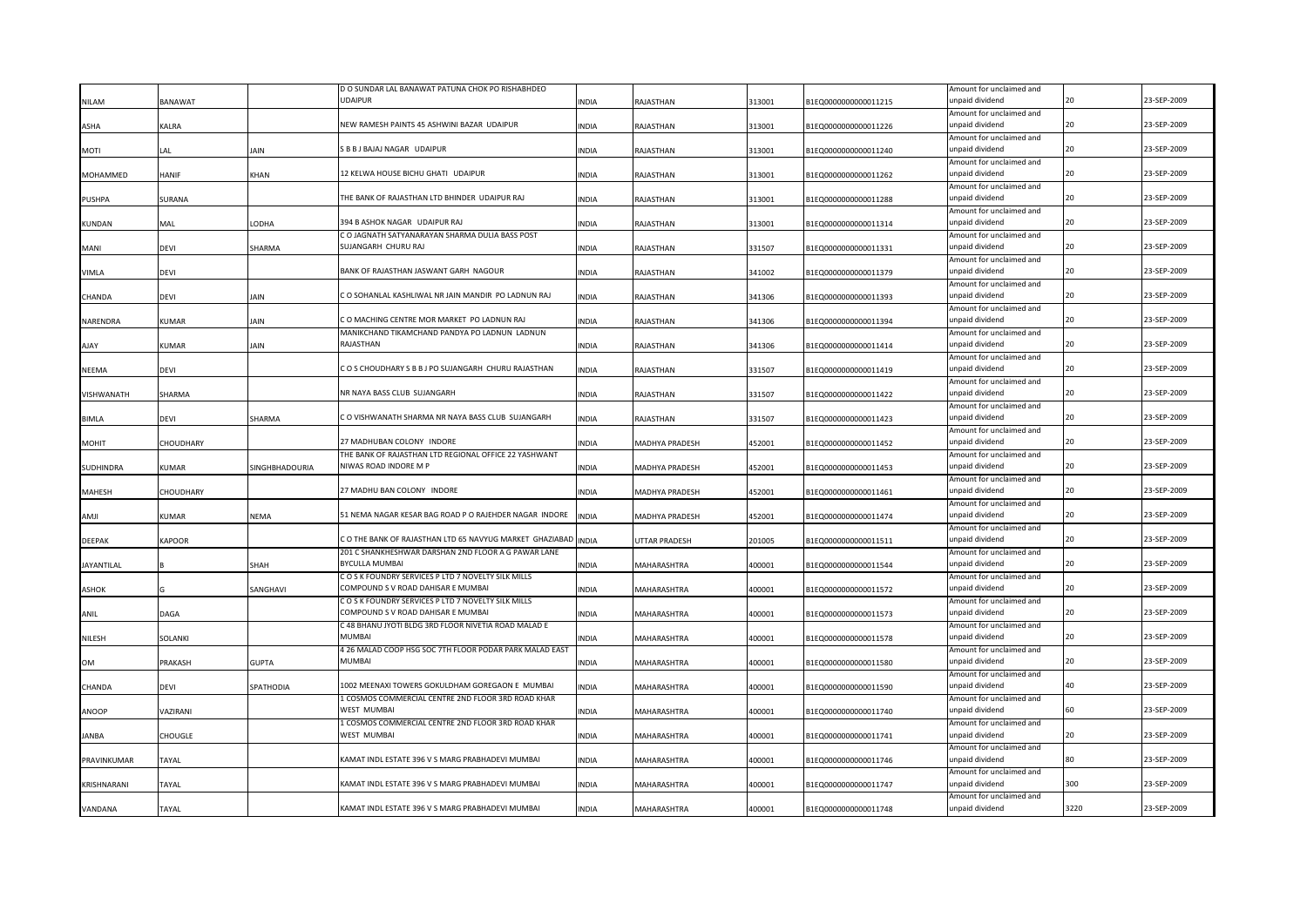|                  |               |                 |                                                                                 |              |                       |        |                      | Amount for unclaimed and                    |      |             |
|------------------|---------------|-----------------|---------------------------------------------------------------------------------|--------------|-----------------------|--------|----------------------|---------------------------------------------|------|-------------|
| NAVINKUMAR       | TAYAL         |                 | KAMAT INDL ESTATE 396 V S MARG PRABHADEVI MUMBAI                                | <b>INDIA</b> | MAHARASHTRA           | 400001 | 81EQ0000000000011749 | unpaid dividend                             | 3220 | 23-SEP-2009 |
| SANJAYKUMAR      | TAYAL         |                 | KAMAT INDL ESTATE 396 V S MARG PRABHADEVI MUMBAI                                | <b>INDIA</b> | MAHARASHTRA           | 400001 | B1EQ0000000000011750 | Amount for unclaimed and<br>unpaid dividend | 3220 | 23-SEP-2009 |
|                  |               |                 |                                                                                 |              |                       |        |                      | Amount for unclaimed and                    |      |             |
| <b>BHAVNA</b>    | TAYAL         |                 | KAMAT INDL ESTATE 396 V S MARG PRABHADEVI MUMBAI                                | <b>INDIA</b> | MAHARASHTRA           | 400001 | B1EQ0000000000011751 | unpaid dividend                             | 3220 | 23-SEP-2009 |
|                  |               |                 |                                                                                 |              |                       |        |                      | Amount for unclaimed and                    |      |             |
| <b>RUPINDER</b>  | SINGH         | ARORA           | ARORA HOUSE 16 GOLF LINK UNION PARK KHAR WEST MUMBAI                            | <b>INDIA</b> | MAHARASHTRA           | 400001 | B1EQ0000000000011752 | unpaid dividend                             | 180  | 23-SEP-2009 |
|                  |               |                 |                                                                                 |              |                       |        |                      | Amount for unclaimed and                    |      |             |
|                  | SATHI         | DEVI            | 155 E PONNIAH RAJA PURPAM COIMBATORE                                            | <b>INDIA</b> | TAMIL NADU            | 642204 | B1EQ0000000000011759 | unpaid dividend                             |      | 23-SEP-2009 |
|                  |               |                 |                                                                                 |              |                       |        |                      | Amount for unclaimed and                    |      |             |
| SHYAM            | <b>DURGA</b>  | PRASAD          | 155 E PONNIAH RAJA PURPAM COIMBATORE                                            | <b>INDIA</b> | TAMIL NADU            | 642204 | B1EQ0000000000011760 | unpaid dividend                             |      | 23-SEP-2009 |
|                  | SIVAKUMAR     |                 | 94 DHANALAKSHMI NAGAR NEW SIDHAPUDUR COIMBATORE                                 | <b>INDIA</b> | TAMIL NADU            | 642204 | B1EQ0000000000011761 | Amount for unclaimed and<br>unpaid dividend | 20   | 23-SEP-2009 |
|                  |               |                 |                                                                                 |              |                       |        |                      | Amount for unclaimed and                    |      |             |
| SATYANARAYANA    | RAO           | BHAGAUATHULAA   | S 0 JINENDRANATH BH 7 127 AKELLAVARI STREET NARSAPUR                            | <b>INDIA</b> | ANDHRA PRADESH        | 506224 | B1EQ0000000000011762 | unpaid dividend                             | 20   | 23-SEP-2009 |
|                  |               |                 |                                                                                 |              |                       |        |                      | Amount for unclaimed and                    |      |             |
| NAZMA            | BANU          |                 | 14 5 177 BAIDER WADI BEGUM BAZAR HYDERABAD                                      | <b>INDIA</b> | ANDHRA PRADESH        | 500001 | B1EQ0000000000011764 | unpaid dividend                             | 20   | 23-SEP-2009 |
|                  |               |                 |                                                                                 |              |                       |        |                      | Amount for unclaimed and                    |      |             |
|                  | SRINIVASULU   |                 | 19 305 PETA FLOWER BAZAR KURNOOL AP                                             | <b>INDIA</b> | ANDHRA PRADESH        | 518301 | B1EQ0000000000011783 | unpaid dividend                             | 20   | 23-SEP-2009 |
|                  |               |                 |                                                                                 |              |                       |        |                      | Amount for unclaimed and                    |      |             |
| <b>SUSHILA</b>   | BAI           | JAIN            | DEEPSONS JEWEELORS 17 10 DURGAO HUBLI POST HUBLI HUBLI                          | <b>INDIA</b> | KARNATAKA             | 580023 | B1EQ0000000000011801 | unpaid dividend                             | 20   | 23-SEP-2009 |
|                  |               |                 | 5 2 200 IA 46 2 NEW OSMANGUNI HYDERABAD                                         |              |                       |        |                      | Amount for unclaimed and<br>unpaid dividend | 20   | 23-SEP-2009 |
| JAI              | RAM           | <b>UPADHYAY</b> |                                                                                 | <b>INDIA</b> | ANDHRA PRADESH        | 500001 | B1EQ0000000000011808 | Amount for unclaimed and                    |      |             |
| <b>GOVINDLAL</b> | GILADA        |                 | 15 2 205 MAHARJ GUNJ HYDERABAD                                                  | <b>INDIA</b> | ANDHRA PRADESH        | 500001 | B1EQ0000000000011836 | unpaid dividend                             | 720  | 23-SEP-2009 |
|                  |               |                 |                                                                                 |              |                       |        |                      | Amount for unclaimed and                    |      |             |
| GANESH           | DEGLOORKAR    |                 | SHRI GANESH HOSPITAL STATION ROAD NANDED                                        | <b>INDIA</b> | MAHARASHTRA           | 431736 | B1EQ0000000000011841 | unpaid dividend                             | 40   | 23-SEP-2009 |
|                  |               |                 |                                                                                 |              |                       |        |                      | Amount for unclaimed and                    |      |             |
| RATHNA           | MODALA        | VENKATA         | 7 429 A NEHRU STREET MARKAPUR P O PRAKASAM DT                                   | <b>INDIA</b> | ANDHRA PRADESH        | 523001 | B1EQ0000000000011855 | unpaid dividend                             | 20   | 23-SEP-2009 |
|                  |               |                 |                                                                                 |              |                       |        |                      | Amount for unclaimed and                    |      |             |
| <b>KRISHNA</b>   | RAO           | <b>GONTLAV</b>  | H NO 7 478 NEHRU STREET MARKAPUR                                                | <b>INDIA</b> | <b>ANDHRA PRADESH</b> | 523332 | B1EQ0000000000011856 | unpaid dividend                             |      | 23-SEP-2009 |
|                  |               |                 |                                                                                 |              |                       |        |                      | Amount for unclaimed and                    |      |             |
|                  |               | SATYANARAYANA   | KONDE PALLI POST MARKAPUR MANDLE PRAKASAM DT A P                                | <b>INDIA</b> | ANDHRA PRADESH        | 523001 | B1EQ0000000000011857 | unpaid dividend                             |      | 23-SEP-2009 |
| <b>BAPI</b>      | REDDY         | YENIREDDY       | PATHA MALLAYA PALEM P O PRATHI PADU M D GUNTUR DT                               | <b>INDIA</b> | ANDHRA PRADESH        | 522004 | B1EQ0000000000011868 | Amount for unclaimed and<br>unpaid dividend |      | 23-SEP-2009 |
|                  |               |                 |                                                                                 |              |                       |        |                      | Amount for unclaimed and                    |      |             |
| SEEMA            | <b>GUPTA</b>  |                 | 34 57 KIRAN PATH MANSAROVAR JAIPUR RAJ                                          | <b>INDIA</b> | RAJASTHAN             | 302001 | B1EQ0000000000011889 | unpaid dividend                             |      | 23-SEP-2009 |
|                  |               |                 |                                                                                 |              |                       |        |                      | Amount for unclaimed and                    |      |             |
| <b>MUKESH</b>    | MITTAL        |                 | MAIN MARKET POST NAGAR BHARATPOR RAJ                                            | <b>INDIA</b> | RAJASTHAN             | 321001 | B1EQ0000000000011897 | unpaid dividend                             |      | 23-SEP-2009 |
|                  |               |                 |                                                                                 |              |                       |        |                      | Amount for unclaimed and                    |      |             |
| SATISH           | CHAND         | MITTAL          | MAIN MARKET POST NAGAR BHARATPOR RAJ                                            | <b>INDIA</b> | RAJASTHAN             | 321001 | B1EQ0000000000011898 | unpaid dividend                             |      | 23-SEP-2009 |
|                  |               |                 |                                                                                 |              |                       |        |                      | Amount for unclaimed and                    |      |             |
| RAMLAL           | SONI          |                 | RAMLAL VINOD SONI NAYA BAZAR PO SUJANGARH CHURU RAJ                             | <b>INDIA</b> | RAJASTHAN             | 331507 | B1EQ0000000000011907 | unpaid dividend                             |      | 23-SEP-2009 |
|                  |               |                 | C O CHUNNILAL MANNALAL BAZAR NO 1 RAMGANJMANDI                                  |              |                       |        |                      | Amount for unclaimed and<br>unpaid dividend |      | 23-SEP-2009 |
| KESARBAI         |               |                 |                                                                                 | <b>INDIA</b> | RAJASTHAN             | 326510 | B1EQ0000000000011923 | Amount for unclaimed and                    |      |             |
| CHANDRA          | PRAKASH       | MEENA           | C O TIRUPATI TRADERS NAYAPURA KOTA                                              | INDIA        | RAJASTHAN             | 324001 | B1EQ0000000000011942 | unpaid dividend                             |      | 23-SEP-2009 |
|                  |               |                 | C O SHRI KESHAR LAL KHANDELWAL GIRRAJ KHANDELWAL B 11 NEW                       |              |                       |        |                      | Amount for unclaimed and                    |      |             |
| GIRRAJ           | KHANDELWAL    |                 | MANGI LALSOT JAIPUR                                                             | <b>INDIA</b> | RAJASTHAN             | 303503 | B1EQ0000000000011960 | unpaid dividend                             | 20   | 23-SEP-2009 |
|                  |               |                 |                                                                                 |              |                       |        |                      | Amount for unclaimed and                    |      |             |
| <b>GAYATRI</b>   | DEVI          | GARG            | C O JHALANI HOUSE 2 25 VIDYADHAR NAGAR JAIPUR                                   | INDIA        | RAJASTHAN             | 302001 | B1EQ0000000000011976 | inpaid dividend                             |      | 23-SEP-2009 |
|                  |               |                 |                                                                                 |              |                       |        |                      | Amount for unclaimed and                    |      |             |
| SANGEETA         | <b>AJMERA</b> | <b>AIAL</b>     | DIAMOND CARPETS ISARDA HOUSE OLD AMER ROAD JAIPUR                               | <b>INDIA</b> | RAJASTHAN             | 302001 | B1EQ0000000000011991 | unpaid dividend                             | 20   | 23-SEP-2009 |
|                  |               |                 |                                                                                 |              |                       |        |                      | Amount for unclaimed and                    |      |             |
| VEELU            | BAHETI        |                 | BADRI LAL BAHETI LAL PAYU PAREEK COLLEGE ROAD JAIPUR                            | <b>INDIA</b> | RAJASTHAN             | 302001 | B1EQ0000000000012011 | inpaid dividend                             |      | 23-SEP-2009 |
|                  |               |                 | C O MANJU JAIN IFFCO NEHRU SAHKAR BHAWAN BHAWANI SINGH<br>ROAD 3RD FLOOR JAIPUR |              |                       |        |                      | Amount for unclaimed and<br>inpaid dividend | 20   | 23-SEP-2009 |
| RAKESH           | KUMAR         | JAIN            | C O HARI NARYAN OM PRAKASH A 6 MOCHIYON KI CHABEL SHASTRI                       | <b>INDIA</b> | RAJASTHAN             | 302001 | B1EQ0000000000012016 | Amount for unclaimed and                    |      |             |
| VIJAY            | AGARWAL       |                 | NAGAR JAIPUR                                                                    | <b>INDIA</b> | RAJASTHAN             | 302001 | B1EQ0000000000012069 | unpaid dividend                             | 20   | 23-SEP-2009 |
|                  |               |                 |                                                                                 |              |                       |        |                      |                                             |      |             |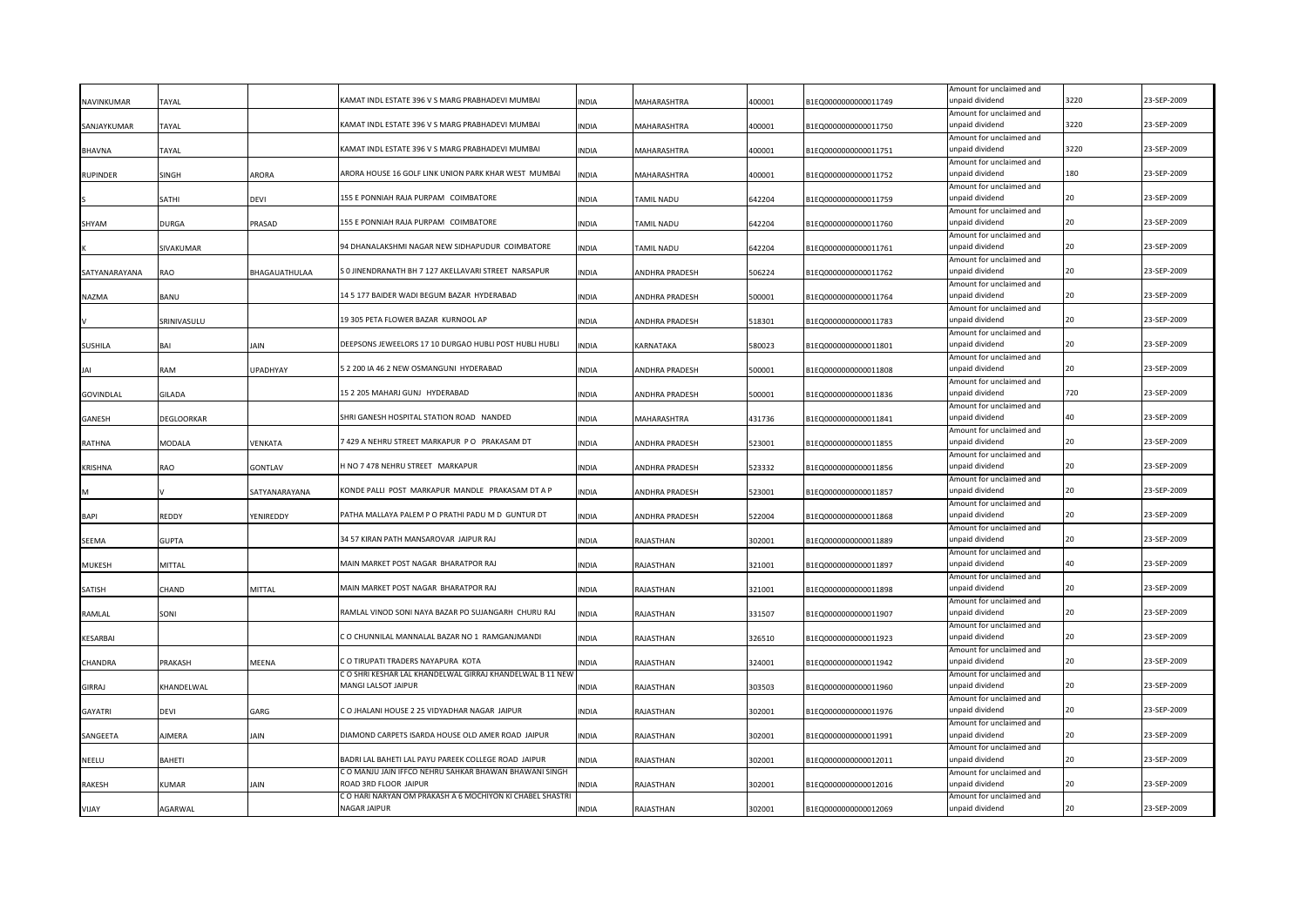| PROMOD         | <b>AGARWAL</b>  |                 | CO CHOTHMAL AGARWAL RAMLA CHOWK CHOMU                                                          | NDIA         | RAJASTHAN             | 303702 | B1EQ0000000000012070 | Amount for unclaimed and<br>unpaid dividend |    | 23-SEP-2009 |
|----------------|-----------------|-----------------|------------------------------------------------------------------------------------------------|--------------|-----------------------|--------|----------------------|---------------------------------------------|----|-------------|
|                |                 |                 |                                                                                                |              |                       |        |                      | Amount for unclaimed and                    |    |             |
| PROMOD         | AGARWAL         |                 | C O AGARWAL CLOTH STORE BHARMPURI BAZAR CHOMU JAIPUR                                           | INDIA        | RAJASTHAN             | 302001 | B1EQ0000000000012071 | unpaid dividend                             | 20 | 23-SEP-2009 |
|                |                 |                 |                                                                                                |              |                       |        |                      | Amount for unclaimed and                    |    |             |
| RAMAKANT       | NAREDA          |                 | PLOT NO 77 RADHA BAG COLONY PO CHOMU JAIPUR RAJASTHAN                                          | INDIA        | RAJASTHAN             | 302001 | B1EQ0000000000012082 | unpaid dividend                             | 20 | 23-SEP-2009 |
|                |                 |                 | 280 AWHO COLONY AMBA BARI JAIPUR RAJ                                                           |              |                       |        |                      | Amount for unclaimed and<br>unpaid dividend | 20 | 23-SEP-2009 |
| SUBHASH        | SHARMA          |                 |                                                                                                | INDIA        | RAJASTHAN             | 302001 | B1EQ0000000000012119 | Amount for unclaimed and                    |    |             |
| SHIV           | <b>KUMAR</b>    | SHARMA          | I NO 362 RATH KHANA BIKANER RAJ                                                                | INDIA        | RAJASTHAN             | 331801 | B1EQ0000000000012133 | unpaid dividend                             |    | 23-SEP-2009 |
|                |                 |                 |                                                                                                |              |                       |        |                      | Amount for unclaimed and                    |    |             |
| ADITYA         | RAJGARHIA       |                 | 10 KHANDELWAL TOWERS VIDYA DHARNAGAR SEC I JAIPUR                                              | INDIA        | RAJASTHAN             | 302001 | B1EQ0000000000012163 | unpaid dividend                             |    | 23-SEP-2009 |
|                |                 |                 |                                                                                                |              |                       |        |                      | Amount for unclaimed and                    |    |             |
|                | POORANSINGH     |                 | 8 2 VEERASAMI STREET EGMORE CHENNAI                                                            | INDIA        | TAMIL NADU            | 600008 | B1EQ0000000000012181 | unpaid dividend                             |    | 23-SEP-2009 |
|                |                 |                 |                                                                                                |              |                       |        |                      | Amount for unclaimed and                    |    |             |
| MAMIDI         | RAMBABU         |                 | O P V T RAMA MOHAN RAO M L A COLONY PLOT NO 151 PALAKOL                                        | <b>INDIA</b> | KERALA                | 673579 | B1EQ0000000000012224 | unpaid dividend                             | 20 | 23-SEP-2009 |
|                |                 |                 |                                                                                                |              |                       |        |                      | Amount for unclaimed and                    |    |             |
| RAJA           |                 |                 | CO SUNEETHA INVESTMENT BRAHMIN STREET PONNUR GUNTUR                                            | INDIA        | ANDHRA PRADESH        | 522004 | B1EQ0000000000012232 | unpaid dividend                             |    | 23-SEP-2009 |
| VENKATARAMESH  | BABU            | PULIPATI        | H NO 8 BANDLAMUDI COMPLEX AMARAVATHI ROAD GUNTUR AP                                            | <b>INDIA</b> | ANDHRA PRADESH        | 522004 | B1EQ0000000000012237 | Amount for unclaimed and<br>unpaid dividend | 20 | 23-SEP-2009 |
|                |                 |                 | CO SAPTASWARA RECORDING CENTER OPP VYSYA BANK PONNUR                                           |              |                       |        |                      | Amount for unclaimed and                    |    |             |
| SATHYAM        | KANAHARLAPUDI   |                 | <b>GUNTUR</b>                                                                                  | <b>INDIA</b> | ANDHRA PRADESH        | 522004 | B1EQ0000000000012241 | unpaid dividend                             | 20 | 23-SEP-2009 |
|                |                 |                 |                                                                                                |              |                       |        |                      | Amount for unclaimed and                    |    |             |
| VIMAL          | <b>BHANDARI</b> |                 | 57 TSR BIG STREET KUMBAKONAM                                                                   | INDIA        | TAMIL NADU            | 612001 | B1EQ0000000000012278 | unpaid dividend                             | 20 | 23-SEP-2009 |
|                |                 |                 |                                                                                                |              |                       |        |                      | Amount for unclaimed and                    |    |             |
|                | BHARGAVI        |                 | 12 2 5 5 PRAKASH NAGAR 2ND LINE NARASARAO PET                                                  | INDIA        | ANDHRA PRADESH        | 522647 | B1EQ0000000000012343 | unpaid dividend                             |    | 23-SEP-2009 |
|                |                 |                 | H O A S V S RAMARAO BALJE PALLIVARI STREET KAPPALAVENKANNA                                     |              |                       |        |                      | Amount for unclaimed and                    |    |             |
| VIJAYA         | LAKSHMI         | MANI            | CENTRE KAPPALAVENKANNA                                                                         | <b>INDIA</b> | KERALA                | 690533 | B1EQ0000000000012354 | unpaid dividend                             | 20 | 23-SEP-2009 |
|                |                 | KUMAR           | SURENDRA JEWELLERS VELPUR ROAD TANUKU W G DIST A P                                             |              |                       |        |                      | Amount for unclaimed and<br>unpaid dividend |    | 23-SEP-2009 |
| MUTHA          | NARENDRA        |                 |                                                                                                | <b>INDIA</b> | ANDHRA PRADESH        | 534143 | B1EQ0000000000012356 | Amount for unclaimed and                    |    |             |
|                |                 | RAMAKRISHNANRAJ | RUDRA RAJU STREET TANUKU W G DIST A P                                                          | INDIA        | <b>ANDHRA PRADESH</b> | 534143 | B1EQ0000000000012360 | unpaid dividend                             |    | 23-SEP-2009 |
|                |                 |                 |                                                                                                |              |                       |        |                      |                                             |    |             |
|                |                 |                 |                                                                                                |              |                       |        |                      |                                             |    |             |
| KULDEEP        | MEHTA           |                 | 138 BROADWAY P B NO 1586 CHENNAI                                                               | INDIA        | TAMIL NADU            | 600001 | B1EQ0000000000012363 | Amount for unclaimed and<br>unpaid dividend | 20 | 23-SEP-2009 |
|                |                 |                 |                                                                                                |              |                       |        |                      | Amount for unclaimed and                    |    |             |
| PRABHAKARARAO  | KATAKAMSETTY    |                 |                                                                                                | INDIA        | MAHARASHTRA           | 400001 | B1EQ0000000000012385 | unpaid dividend                             |    | 23-SEP-2009 |
|                |                 |                 | REP BY P A MARUTHI FINANCE INVEST NO 104 GOVINDAPPA                                            |              |                       |        |                      | Amount for unclaimed and                    |    |             |
|                | <b>UGAMRAJ</b>  |                 | NAICKEN STREET B 3 1ST FLOOR CHENNAI                                                           | INDIA        | TAMIL NADU            | 600001 | B1EQ0000000000012388 | unpaid dividend                             |    | 23-SEP-2009 |
|                |                 |                 | REP BY P A HOLDER MISHRI INVESTMENT NO 13 NYNIAPPA                                             |              |                       |        |                      | Amount for unclaimed and                    |    |             |
|                | <b>SUBBU</b>    |                 | <b>NAAICKEN STREET PARK TOWN CHENNAI</b>                                                       | INDIA        | <b>TAMIL NADU</b>     | 600001 | B1EQ0000000000012391 | unpaid dividend                             |    | 23-SEP-2009 |
|                |                 |                 | REP BY P A HOLDER MISHRI INVESTMENT NO 13 NYNIAPPA                                             |              |                       |        |                      | Amount for unclaimed and                    |    |             |
|                | LAXMI           |                 | NAAICKEN STREET PARK TOWN CHENNAI                                                              | INDIA        | TAMIL NADU            | 600001 | B1EQ0000000000012392 | unpaid dividend                             |    | 23-SEP-2009 |
|                | PRABHAKAR       |                 | REP BY P A HOLDER MISHRI INVESTMENT NO 13 NYNIAPPA<br><b>NAAICKEN STREET PARK TOWN CHENNAI</b> | INDIA        | TAMIL NADU            | 600001 | B1EQ0000000000012393 | Amount for unclaimed and<br>unpaid dividend |    | 23-SEP-2009 |
|                |                 |                 | REP BY P A HOLDER MISHRI INVESTMENT NO 13 NYNIAPPA                                             |              |                       |        |                      | Amount for unclaimed and                    |    |             |
|                |                 | KRISHNAN        | NAAICKEN STREET PARK TOWN CHENNAI                                                              | INDIA        | TAMIL NADU            | 600001 | B1EQ0000000000012394 | unpaid dividend                             |    | 23-SEP-2009 |
|                |                 |                 |                                                                                                |              |                       |        |                      | Amount for unclaimed and                    |    |             |
| ANISH          |                 |                 | 67 MINT STREET 1ST FLOOR SOWCARPET CHENNAI                                                     | INDIA        | TAMIL NADU            | 600001 | B1EQ0000000000012404 | unpaid dividend                             |    | 23-SEP-2009 |
|                |                 |                 |                                                                                                |              |                       |        |                      | Amount for unclaimed and                    |    |             |
| <b>SUKUMAR</b> |                 |                 | 58 MINT STREET 2ND FLOOR SOWCARPET CHENNAI                                                     | <b>INDIA</b> | TAMIL NADU            | 600001 | B1EQ0000000000012405 | unpaid dividend                             | 20 | 23-SEP-2009 |
|                |                 |                 |                                                                                                |              |                       |        |                      | Amount for unclaimed and                    |    | 23-SEP-2009 |
| SESHADRI       |                 |                 | 68 MINT STREET B WING SOWCARPET CHENNAI                                                        | INDIA        | <b>TAMIL NADU</b>     | 600001 | B1EQ0000000000012406 | ınpaid dividend                             |    |             |
| PARSAN         | <b>JANJARI</b>  |                 | AXMI JEWELLERS 17 10 DURGAD BAIL POST HUBLI HUBLI.                                             | <b>INDIA</b> | KARNATAKA             | 580023 | B1EQ0000000000012412 | Amount for unclaimed and<br>unpaid dividend | 20 | 23-SEP-2009 |
|                |                 |                 |                                                                                                |              |                       |        |                      | Amount for unclaimed and                    |    |             |
| AWADHESH       | KUMAR           | <b>INGH</b>     | STATE BANK OF INDIA PATNA MAIN BRANCH PATNA                                                    | <b>INDIA</b> | <b>BIHAR</b>          | 800001 | B1EQ0000000000012431 | unpaid dividend                             | 20 | 23-SEP-2009 |
|                |                 |                 |                                                                                                |              |                       |        |                      | Amount for unclaimed and                    |    |             |
| ABINASH        | YADAV           |                 | <b>TAHALTOLA PO SAHAYNAGAR DANAPUR</b>                                                         | <b>INDIA</b> | BIHAR                 | 801503 | B1EQ0000000000012432 | unpaid dividend                             | 20 | 23-SEP-2009 |
| <b>UIPUL</b>   | SONTHALIA       |                 | C O PASUPATI MALHOTRA AMGOLA MUZAFFARPUR BIHAR                                                 | <b>NDIA</b>  | <b>BIHAR</b>          | 842001 | B1EQ0000000000012440 | Amount for unclaimed and<br>unpaid dividend | 20 | 23-SEP-2009 |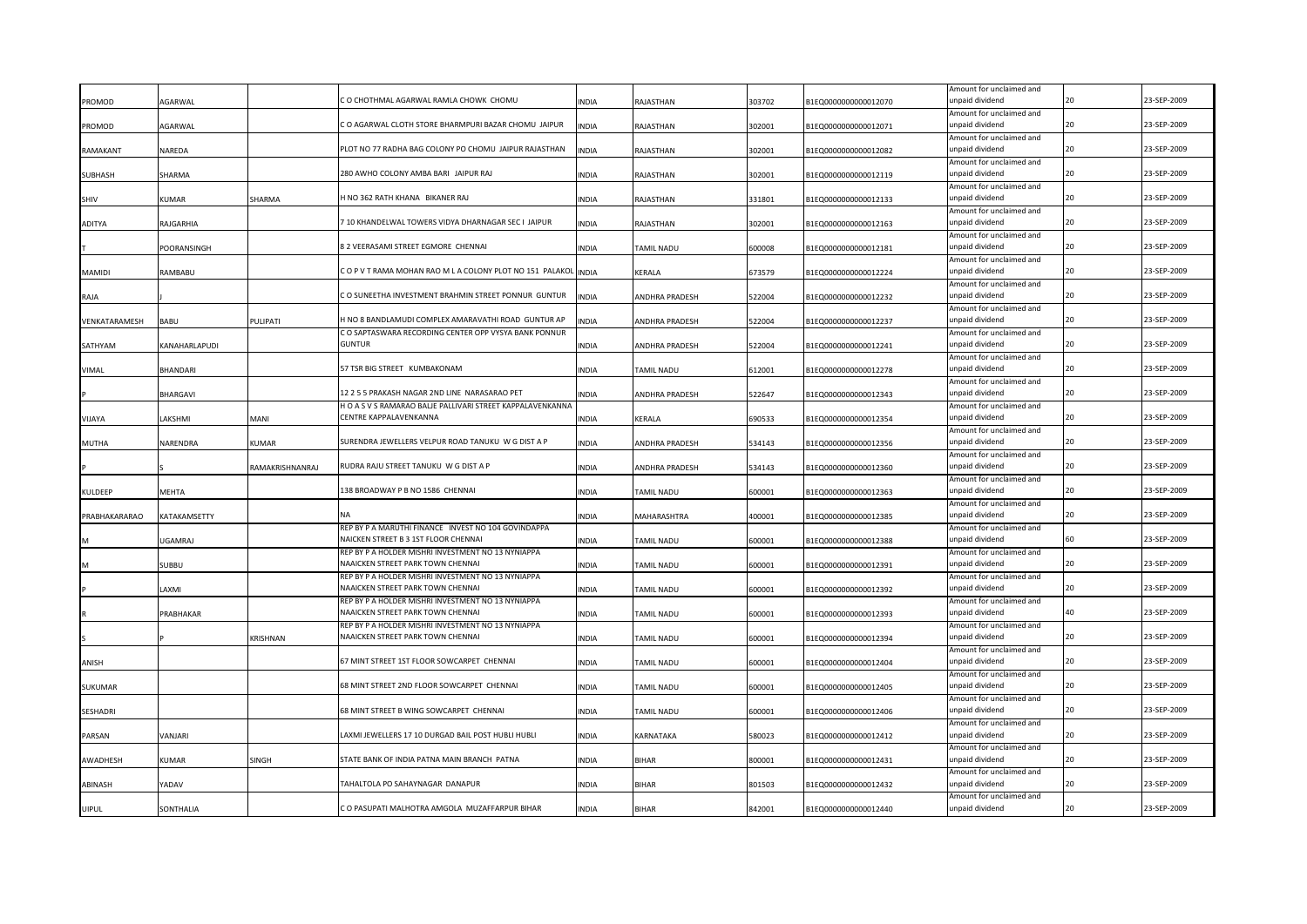|                 |                    |               | C O RAJESH KUMAR PUNJAB NATIONAL BANK J L ROAD         |              |                |        |                      | Amount for unclaimed and                    |    |             |
|-----------------|--------------------|---------------|--------------------------------------------------------|--------------|----------------|--------|----------------------|---------------------------------------------|----|-------------|
| UMA             | <b>INHA</b>        |               | <b>MUZAFFARPUR</b>                                     | <b>INDIA</b> | <b>BIHAR</b>   | 842001 | B1EQ0000000000012441 | unpaid dividend                             |    | 23-SEP-2009 |
|                 |                    |               |                                                        |              |                |        |                      | Amount for unclaimed and                    |    |             |
| <b>KRISHNA</b>  | devi               |               | COLK THAKUR P N B J L ROAD MUZAFFARPUR                 | <b>INDIA</b> | <b>BIHAR</b>   | 842001 | B1EQ0000000000012442 | unpaid dividend                             | 20 | 23-SEP-2009 |
|                 |                    |               |                                                        |              |                |        |                      | Amount for unclaimed and                    |    |             |
| <b>HEMANT</b>   | SHAH               |               | RUP RAJ 18 MILL PARA RAJKOT GUJ                        | <b>INDIA</b> | <b>GUJARAT</b> | 360001 | B1EQ0000000000012493 | unpaid dividend                             | 20 | 23-SEP-2009 |
|                 |                    |               |                                                        |              |                |        |                      | Amount for unclaimed and                    |    |             |
| <b>MAHESH</b>   | SHAH               |               | RUP RAJ 18 MILL PARA RAJKOT GUJ                        | INDIA        | <b>GUJARAT</b> | 360001 | B1EQ0000000000012494 | unpaid dividend                             | 20 | 23-SEP-2009 |
|                 |                    |               |                                                        |              |                |        |                      | Amount for unclaimed and                    |    |             |
| PANNA           | SHAH               |               | MILL PARA ST NO 19 BLOCK NO 10 RAJKOT                  | INDIA        | <b>GUJARAT</b> | 360001 | B1EQ0000000000012495 | unpaid dividend                             |    | 23-SEP-2009 |
|                 |                    |               |                                                        |              |                |        |                      | Amount for unclaimed and                    |    |             |
| <b>UPEN</b>     | DAVE               |               | KALAWAD ROAD 32 E KRISHNA PARK RAJKOT                  | INDIA        | <b>GUJARAT</b> | 360001 | B1EQ0000000000012553 | unpaid dividend                             | 20 | 23-SEP-2009 |
|                 |                    |               |                                                        |              |                |        |                      | Amount for unclaimed and                    |    |             |
| KAVITA          | PATEL              |               | V 32 KRISHNA PARK KALAWAD ROAD RAJKOT                  | <b>INDIA</b> | <b>GUJARAT</b> | 360001 | B1EQ0000000000012554 | unpaid dividend                             |    | 23-SEP-2009 |
|                 |                    |               |                                                        |              |                |        |                      | Amount for unclaimed and                    |    |             |
| AMEE            |                    | TANNA         | AMI CHILDREN HOSPITAL JAM JODHPUR GUJARAT              | <b>INDIA</b> | <b>GUJARAT</b> | 360530 | B1EQ0000000000012600 | unpaid dividend                             | 20 | 23-SEP-2009 |
|                 |                    |               |                                                        |              |                |        |                      | Amount for unclaimed and                    |    |             |
| <b>ALKESH</b>   |                    | RADIA         | OPP TOWER BHANVAD JAMNAGAR                             | <b>INDIA</b> | GUJARAT        | 361001 | B1EQ0000000000012622 | unpaid dividend                             | 20 | 23-SEP-2009 |
|                 |                    |               |                                                        |              |                |        |                      | Amount for unclaimed and                    |    |             |
| PARUL           |                    | RADIA         | OPP TOWER BHANVAD JAMNAGAR                             | <b>INDIA</b> | <b>GUJARAT</b> | 361001 | B1EQ0000000000012623 | unpaid dividend                             | 20 | 23-SEP-2009 |
|                 |                    |               |                                                        |              |                |        |                      | Amount for unclaimed and                    |    |             |
| DHIRAJ          | PATEL              |               | C 16 NEHRUPARK SOCIETY B H BUS STAND JUNAGADH          | <b>INDIA</b> | <b>GUJARAT</b> | 362720 | B1EQ0000000000012645 | unpaid dividend                             | 20 | 23-SEP-2009 |
|                 |                    |               |                                                        |              |                |        |                      | Amount for unclaimed and                    |    |             |
| <b>JIVANLAL</b> | VALJI              |               | C O VINUBHAU VADALIASHERI AT MOTIMARAD RAJKOT          | <b>INDIA</b> | <b>GUJARAT</b> | 360001 | B1EQ0000000000012668 | unpaid dividend                             | 20 | 23-SEP-2009 |
|                 |                    |               |                                                        |              |                |        |                      | Amount for unclaimed and                    |    |             |
| <b>NASIRDIN</b> |                    | <b>RUPANI</b> | DHARMASHALA ROAD BILKHA JUNAGADH                       | <b>INDIA</b> | GUJARAT        | 362720 | B1EQ0000000000012681 | unpaid dividend                             | 20 | 23-SEP-2009 |
|                 |                    |               |                                                        |              |                |        |                      | Amount for unclaimed and                    |    |             |
| TUSHAR          |                    | THAKKAR       | JAYANT SHARE N STOCK M G ROAD PORBANDAR                | <b>INDIA</b> | <b>GUJARAT</b> | 360575 | B1EQ0000000000012696 | unpaid dividend                             | 20 | 23-SEP-2009 |
|                 |                    |               | C O GAYTRI MANDAP SER SHRINATHJI NAGAR RD BHARAT NAGAR |              |                |        |                      | Amount for unclaimed and                    |    |             |
| VAGHANI         | CHANDRABEN         |               | BHAVNAGAR                                              | INDIA        | <b>GUJARAT</b> | 364001 | B1EQ0000000000012720 | unpaid dividend                             |    | 23-SEP-2009 |
|                 |                    |               |                                                        |              |                |        |                      | Amount for unclaimed and                    |    |             |
| NIRMALABEN      | SHAH               |               | CO J N DOSHI GHOGHA CIRCLE B H SARNATH BULD BHAVNAGAR  | <b>INDIA</b> | <b>GUJARAT</b> | 364001 | B1EQ0000000000012734 | unpaid dividend                             |    | 23-SEP-2009 |
|                 |                    |               |                                                        |              |                |        |                      | Amount for unclaimed and                    |    |             |
|                 | SHAH               |               | CO J N DOSHI GHOGHA CIRCLE B H SARNATH BULD BHAVNAGAR  | <b>INDIA</b> | <b>GUJARAT</b> | 364001 | B1EQ0000000000012735 | unpaid dividend                             | 20 | 23-SEP-2009 |
| KANAK           |                    |               |                                                        |              |                |        |                      | Amount for unclaimed and                    |    |             |
| PANKAJ          |                    | POPAT         | CO NARSHIDAS KALIDAS CLOTH MERCHANT PANELI MOTI        | <b>INDIA</b> | <b>GUJARAT</b> | 360480 | B1EQ0000000000012741 | unpaid dividend                             |    | 23-SEP-2009 |
|                 |                    |               | FULWADI NR PATEL HEALTH CARE STATION MAIN ROAD JETPUR  |              |                |        |                      | Amount for unclaimed and                    |    |             |
| ANKIT           | <b>JAYESHKUMAR</b> | ZAVERI        | RAJKOT                                                 | <b>INDIA</b> | <b>GUJARAT</b> | 360370 | B1EQ0000000000012771 | unpaid dividend                             |    | 23-SEP-2009 |
|                 |                    |               |                                                        |              |                |        |                      | Amount for unclaimed and                    |    |             |
| BAIJU           | MEHTA              |               | RUP RAJ 18 MILL PARA RAJKOT                            | INDIA        | <b>GUJARAT</b> | 360001 | B1EQ0000000000012792 | unpaid dividend                             |    | 23-SEP-2009 |
|                 |                    |               | AMRUTA COMPLEX 3 FLAT NO 1 1ST FLOOR OPP GIRIRAJ NAGAR |              |                |        |                      | Amount for unclaimed and                    |    |             |
| JATIN           |                    |               | NEAR RAJYA CIRCLE RAJKOT                               | INDIA        | <b>GUJARAT</b> | 360007 | B1EQ0000000000012821 | unpaid dividend                             |    | 23-SEP-2009 |
|                 | KUNDALIA           |               | SHREE NAGAR MAIN ROAD BEHIND ANAND NAGAR JALARAM KRUPA |              |                |        |                      | Amount for unclaimed and                    |    |             |
|                 |                    |               | RAJKOT                                                 |              |                |        |                      | unpaid dividend                             |    | 23-SEP-2009 |
| HANSA           | <b>THAKRAR</b>     |               |                                                        | INDIA        | <b>GUJARAT</b> | 360001 | B1EQ0000000000012830 |                                             |    |             |
| VASANTI         | MAJETHIA           |               | GURU KRUPA 14 MILL PARA RAJKOT                         |              |                | 360001 | B1EQ0000000000012833 | Amount for unclaimed and<br>unpaid dividend |    | 23-SEP-2009 |
|                 |                    |               |                                                        | INDIA        | <b>GUJARAT</b> |        |                      | Amount for unclaimed and                    |    |             |
| <b>DANNY</b>    |                    | POOJARA       | AT POST KANKAVATI TEH DHRANGADHRA DHRANGADHRA GUJARAT  | <b>INDIA</b> | <b>GUJARAT</b> |        |                      | unpaid dividend                             |    | 23-SEP-2009 |
|                 |                    |               |                                                        |              |                | 363310 | B1EQ0000000000012843 |                                             |    |             |
|                 |                    |               | 20 DINDYAL SHOPPING CENTRE IST FLOOR GONDAL GUJ        |              |                |        | B1EQ0000000000012857 | Amount for unclaimed and<br>unpaid dividend | 20 | 23-SEP-2009 |
| <b>JIGNESH</b>  | PATEL              |               |                                                        | <b>INDIA</b> | GUJARAT        | 364485 |                      |                                             |    |             |
|                 |                    |               | B H PARMAR VADI ATKOT ROAD JASDAN RAJKOT               |              | <b>GUJARAT</b> |        | B1EQ0000000000012863 | Amount for unclaimed and<br>unpaid dividend |    | 23-SEP-2009 |
| ARVIND          |                    | PATE          |                                                        | INDIA        |                | 360001 |                      |                                             |    |             |
|                 |                    |               |                                                        |              |                |        |                      | Amount for unclaimed and                    | 20 |             |
| RAJMAL          |                    | MAHESHWARI    | C O ASHOK KUMAR VASUDEV MEHTA MARKET SURENDRANAGAR     | <b>INDIA</b> | <b>GUJARAT</b> | 363001 | B1EQ0000000000012871 | unpaid dividend                             |    | 23-SEP-2009 |
|                 |                    |               | NΑ                                                     |              |                |        |                      | Amount for unclaimed and                    |    | 23-SEP-2009 |
| <b>REKHA</b>    | <b>ATEL</b>        |               |                                                        | <b>INDIA</b> | MAHARASHTRA    | 400001 | B1EQ0000000000012874 | unpaid dividend                             |    |             |
|                 |                    |               |                                                        |              |                |        |                      | Amount for unclaimed and                    | 20 | 23-SEP-2009 |
| JAGDISH         |                    |               |                                                        |              |                |        |                      |                                             |    |             |
|                 |                    | POPAT         | C O JAMNADAS SOMJI CO M G ROAD DHORAJI RAJKOT          | <b>INDIA</b> | GUJARAT        | 360410 | B1EQ0000000000012878 | unpaid dividend                             |    |             |
| CHHAGAN         |                    | SIYANI        | C O JERAMBHAI M CHHAYANI KAILASH NAGAR JASDAN RAJKOT   | <b>INDIA</b> | <b>GUJARAT</b> | 360055 | B1EQ0000000000012938 | Amount for unclaimed and<br>unpaid dividend | 20 | 23-SEP-2009 |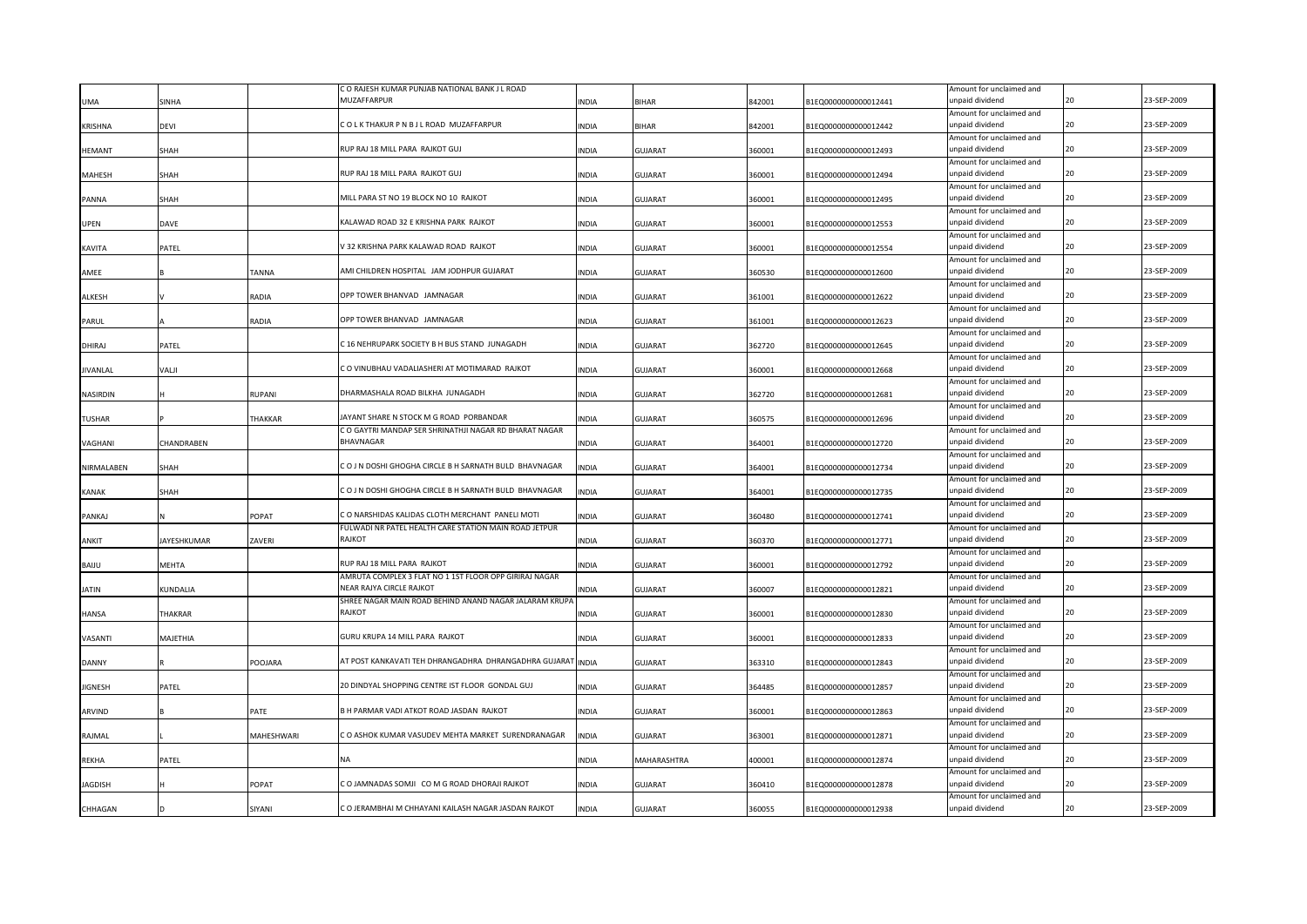|                 |             |                 |                                                                           |              |                |        |                      | Amount for unclaimed and                    |    |             |
|-----------------|-------------|-----------------|---------------------------------------------------------------------------|--------------|----------------|--------|----------------------|---------------------------------------------|----|-------------|
| <b>GORDHAN</b>  |             | NAKRANI         | C O JERAMBHAI M CHHAYANI KAILASH NAGAR JASDAN RAJKOT                      | <b>INDIA</b> | GUJARAT        | 360055 | B1EQ0000000000012939 | unpaid dividend                             |    | 23-SEP-2009 |
|                 |             |                 | GURUMANGAL GIRE 5 JUNCTION PLOT RAJKOT                                    | <b>INDIA</b> |                | 360001 | B1EQ0000000000012985 | Amount for unclaimed and<br>unpaid dividend | 20 | 23-SEP-2009 |
| <b>RESHMA</b>   | TIRTHWANI   |                 | C O WESTERN INDIA MACHINERY CO WIMCO HOUSE 7 MAVDI PLOT                   |              | <b>GUJARAT</b> |        |                      | Amount for unclaimed and                    |    |             |
| SAROJBEN        | GHETIYA     |                 | RAJKOT                                                                    | <b>INDIA</b> | <b>GUJARAT</b> | 360001 | B1EQ0000000000012991 | unpaid dividend                             |    | 23-SEP-2009 |
|                 |             |                 |                                                                           |              |                |        |                      | Amount for unclaimed and                    |    |             |
| VIDYA           | TIRTHWANI   |                 | ALARAM STORE S JUNCTION PLOT MAIN ROAD RAJKOT                             | <b>INDIA</b> | <b>GUJARAT</b> | 360001 | B1EQ0000000000013015 | unpaid dividend                             | 20 | 23-SEP-2009 |
|                 |             |                 | C O RAHUL TRADERS UNIVERSITY RD 3 SATYAM SHIVAM                           |              |                |        |                      | Amount for unclaimed and                    |    |             |
| HITESH          | КОТЕСНА     |                 | SUNDERAM RAJKOT                                                           | INDIA        | <b>GUJARAT</b> | 360001 | B1EQ0000000000013040 | unpaid dividend                             |    | 23-SEP-2009 |
| <b>DEVENDRA</b> | BARBHAYA    |                 | 14 A GOPALNAGAR SHRIJI NIVAS B H GURUKUL RAJKOT                           | INDIA        | <b>GUJARAT</b> | 360001 | B1EQ0000000000013057 | Amount for unclaimed and<br>unpaid dividend |    | 23-SEP-2009 |
|                 |             |                 | ASHEERWAAD 3 12 GOPAL NAGAR THIRED FLOOR RAJKOT                           |              |                |        |                      | Amount for unclaimed and                    |    |             |
| CHANDRIKA       | KOTAK       |                 | SAVRASTRA                                                                 | INDIA        | <b>GUJARAT</b> | 360004 | B1EQ0000000000013058 | unpaid dividend                             |    | 23-SEP-2009 |
|                 |             |                 | 193 VARMA VILA BHAVNA GADHECHI BHAVNAGAR PARA                             |              |                |        |                      | Amount for unclaimed and                    |    |             |
| TARUN           | KHANTILAL   | MEHTA           | BHAVNAGAR                                                                 | <b>INDIA</b> | <b>GUJARAT</b> | 364001 | B1EQ0000000000013090 | unpaid dividend                             | 20 | 23-SEP-2009 |
|                 |             |                 | RADHESHYAM 3RD FLOOR 57 BHAVNA SOCIETY BHAVNAGAR PARA                     |              |                |        |                      | Amount for unclaimed and                    |    |             |
| JAYENDRASINH    | MOHANSINH   | JADEJA          | BHAVNAGAR                                                                 | <b>INDIA</b> | <b>GUJARAT</b> | 364001 | B1EQ0000000000013091 | unpaid dividend                             |    | 23-SEP-2009 |
|                 |             |                 | ANAND VILLA 69 BHAVNA SOCIETY GADHECHI BHAVNAGAR PARA                     |              |                |        |                      | Amount for unclaimed and                    |    |             |
| ARVINSINH       | MANHARSINH  | JADEJA          | <b>BHAVNAGAR</b>                                                          | <b>INDIA</b> | <b>GUJARAT</b> | 364001 | B1EQ0000000000013092 | unpaid dividend                             |    | 23-SEP-2009 |
| SACHIN          | DHANVANTRAI | SHAH            | 97 ANAND BHUVAN NANDKUVAR BAUG GADHECHI VADLA<br>BHAVNAGAR PARA BHAVNAGAR | <b>INDIA</b> | GUJARAT        | 364001 | B1EQ0000000000013093 | Amount for unclaimed and<br>unpaid dividend | 20 | 23-SEP-2009 |
|                 |             |                 | 39 B POOJA TRAVELS GADHECHI SARITA SHOP CENTER BHAVNAGAR                  |              |                |        |                      |                                             |    |             |
| MAHENDRASINH    | AJITSINH    | <b>GOHIL</b>    | PARA BHAVNAGAR                                                            | <b>INDIA</b> | <b>GUJARAT</b> | 364001 | B1EQ0000000000013095 | Amount for unclaimed and<br>unpaid dividend | 20 | 23-SEP-2009 |
|                 |             |                 |                                                                           |              |                |        |                      | Amount for unclaimed and                    |    |             |
| <b>JAMNADAS</b> | SEJPAL      |                 | C O GOPALDAS VALJI S HOUSE POST OFFICE ROAD JUNAGADH                      | <b>INDIA</b> | <b>GUJARAT</b> | 362720 | B1EQ0000000000013128 | unpaid dividend                             | 20 | 23-SEP-2009 |
|                 |             |                 |                                                                           |              |                |        |                      | Amount for unclaimed and                    |    |             |
| PARAG           | GAJERA      |                 | A 3 NEELGAGAN APARTMENT TALAO GATE JUNAGADH                               | <b>INDIA</b> | <b>GUJARAT</b> | 362720 | B1EQ0000000000013140 | unpaid dividend                             | 20 | 23-SEP-2009 |
|                 |             |                 |                                                                           |              |                |        |                      | Amount for unclaimed and                    |    |             |
| RAJNIKANT       |             | HEMANI          | VARSHA SOCIETY SUBHAS NAGAR BHAVNAGAR                                     | <b>INDIA</b> | GUJARAT        | 364001 | B1EQ0000000000013148 | unpaid dividend                             |    | 23-SEP-2009 |
|                 |             |                 |                                                                           |              |                |        |                      | Amount for unclaimed and                    |    |             |
| CHHAGANLAL      |             | <b>BHALODIA</b> | D R KHANT DIST RAJKOT GUJARAT PANELI MOTI                                 | <b>INDIA</b> | <b>GUJARAT</b> | 360480 | B1EQ0000000000013163 | unpaid dividend                             | 20 | 23-SEP-2009 |
|                 |             |                 |                                                                           |              |                |        |                      | Amount for unclaimed and                    |    |             |
| VIBHA           | NILESH      | MAKHECHA        | NEAR LIMDA CHOWK DIST RAJKOT AT PANELI MOTI PANELI MOTI                   | <b>INDIA</b> | GUJARAT        | 360480 | B1EQ0000000000013164 | unpaid dividend                             |    | 23-SEP-2009 |
|                 |             |                 |                                                                           |              |                |        |                      | Amount for unclaimed and                    |    | 23-SEP-2009 |
| PANKAJ          | AMASARA     |                 | A 9 103 RANJITNAGAR JAMNAGAR                                              | <b>INDIA</b> | <b>GUJARAT</b> | 361001 | B1EQ0000000000013202 | unpaid dividend<br>Amount for unclaimed and |    |             |
| <b>GUDDI</b>    | MEHTA       |                 | RASIKLAL CO DANAPITH BARDAN GALI RAJKOT                                   | <b>INDIA</b> | <b>GUJARAT</b> | 360001 | B1EQ0000000000013213 | unpaid dividend                             | 20 | 23-SEP-2009 |
|                 |             |                 |                                                                           |              |                |        |                      | Amount for unclaimed and                    |    |             |
| PRADUMANSINH    |             | BHATTI          | 41 RAM SOCIETY NEAR DALAL MILL SURENDRANAGAR                              | <b>INDIA</b> | <b>GUJARAT</b> | 363001 | B1EQ0000000000013224 | unpaid dividend                             |    | 23-SEP-2009 |
|                 |             |                 | SHRI YAMUNA NIKUNJ 1 AMAR NATH PLOTS BEHIND MAHILA                        |              |                |        |                      | Amount for unclaimed and                    |    |             |
| SHITAL          | NODI        |                 | <b>COLLEGE RAJKOT</b>                                                     | <b>INDIA</b> | <b>GUJARAT</b> | 360001 | B1EQ0000000000013303 | unpaid dividend                             |    | 23-SEP-2009 |
|                 |             |                 |                                                                           |              |                |        |                      | Amount for unclaimed and                    |    |             |
| VINA            | GHIA        |                 | 314 PANCHNATH COMM CENTER DR R P ROAD RAJKOT                              | <b>INDIA</b> | <b>GUJARAT</b> | 360001 | B1EQ0000000000013305 | unpaid dividend                             |    | 23-SEP-2009 |
|                 |             |                 |                                                                           |              |                |        |                      | Amount for unclaimed and                    |    |             |
| RAJESH          | PATEL       |                 | 314 PANCHNATH COMM CENTER DR R P ROAD RAJKOT                              | <b>INDIA</b> | <b>GUJARAT</b> | 360001 | B1EQ0000000000013306 | unpaid dividend                             |    | 23-SEP-2009 |
|                 |             |                 |                                                                           |              |                |        |                      | Amount for unclaimed and                    |    |             |
| PUNAM           | KOTAK       |                 | NUTANNAGAR 57 YOGESH STREET NO 5 KALAWAD ROAD RAJKOT                      | <b>INDIA</b> | <b>GUJARAT</b> | 360001 | B1EQ0000000000013314 | unpaid dividend                             |    | 23-SEP-2009 |
|                 |             |                 |                                                                           |              |                |        |                      | Amount for unclaimed and                    |    |             |
| PARUL           | SHAH        |                 | PARESH INVESTMENT OPP NAWAB MASJID DANAPITH RAJKOT                        | INDIA        | <b>GUJARAT</b> | 360001 | B1EQ0000000000013318 | unpaid dividend                             |    | 23-SEP-2009 |
|                 |             |                 | AMRUTLAL JAMNADAS CO OPP BHIDBHANJAN MANDAP DANAPIT                       |              |                |        |                      | Amount for unclaimed and                    |    |             |
| PARESH          | KARIYA      |                 | RAJKOT                                                                    | INDIA        | <b>GUJARAT</b> | 360001 | B1EQ0000000000013346 | unpaid dividend                             |    | 23-SEP-2009 |
|                 |             |                 | ATUL BHUHAN FIRST FLOOR 15 JUNCTION PLOT RAJKOT                           |              |                |        |                      | Amount for unclaimed and<br>unpaid dividend |    | 23-SEP-2009 |
| YALA            | KARIA       |                 |                                                                           | <b>INDIA</b> | GUJARAT        | 360001 | B1EQ0000000000013349 |                                             |    |             |
| <b>DIPAK</b>    | НАН         |                 | ATUL BHUHAN FIRST FLOOR 15 JUNCTION PLOT RAJKOT                           | <b>INDIA</b> | <b>GUJARAT</b> | 360001 | B1EQ0000000000013350 | Amount for unclaimed and<br>unpaid dividend |    | 23-SEP-2009 |
|                 |             |                 |                                                                           |              |                |        |                      | Amount for unclaimed and                    |    |             |
| <b>HARSHA</b>   | DAGLI       |                 | ATUL BHUHAN FIRST FLOOR 15 JUNCTION PLOT RAJKOT                           | <b>INDIA</b> | <b>GUJARAT</b> | 360001 | B1EQ0000000000013352 | unpaid dividend                             |    | 23-SEP-2009 |
|                 |             |                 | DR TARABENS HOSPITAL STREET ATUL BUILDING 15 2 JUNCTION                   |              |                |        |                      | Amount for unclaimed and                    |    |             |
| <b>INDUMATI</b> | GOVANI      |                 | PLOT RAJKOT                                                               | <b>INDIA</b> | GUJARAT        | 360001 | B1EQ0000000000013353 | unpaid dividend                             |    | 23-SEP-2009 |
|                 |             |                 |                                                                           |              |                |        |                      |                                             |    |             |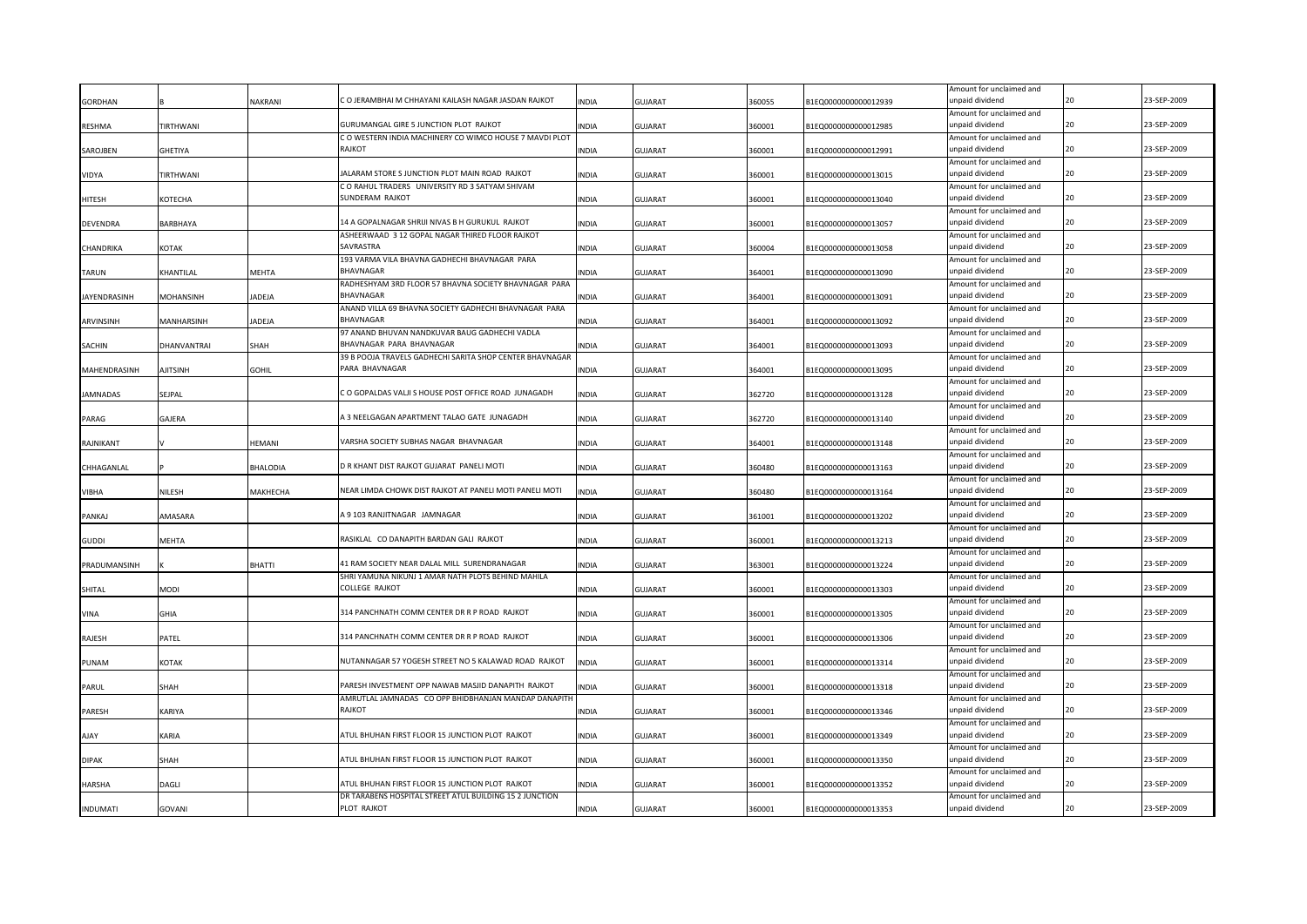|                |              |               | DR TARABEN S HOSPITAL STREET ATUL BUILDING 15 2 JUNCTION |              |                |        |                      | Amount for unclaimed and                    |     |             |
|----------------|--------------|---------------|----------------------------------------------------------|--------------|----------------|--------|----------------------|---------------------------------------------|-----|-------------|
| <b>HITA</b>    | KALYANI      |               | PLOT RAJKOT                                              | <b>INDIA</b> | GUJARAT        | 360001 | B1EQ0000000000013354 | unpaid dividend                             | 20  | 23-SEP-2009 |
|                |              |               | DR TARABEN S HOSPITAL STREET ATUL BUILDING 15 2 JUNCTION |              |                |        |                      | Amount for unclaimed and                    |     |             |
| RINA           | SHAH         |               | PLOT RAJKOT                                              | <b>INDIA</b> | GUJARAT        | 360001 | B1EQ0000000000013355 | unpaid dividend                             | 20  | 23-SEP-2009 |
|                | CHANDARANA   |               | ATUL 15 2 JUNCTION PLOT RAJKOT                           | <b>INDIA</b> |                |        |                      | Amount for unclaimed and<br>unpaid dividend | 20  | 23-SEP-2009 |
| KANCHANBEN     |              |               |                                                          |              | <b>GUJARAT</b> | 360001 | B1EQ0000000000013357 | Amount for unclaimed and                    |     |             |
| <b>KISHOR</b>  | SOLANKY      |               | 15 JUNCTION PLOT ATUL BHUVAN RAJKOT                      | <b>INDIA</b> | <b>GUJARAT</b> | 360001 | B1EQ0000000000013358 | unpaid dividend                             | 20  | 23-SEP-2009 |
|                |              |               |                                                          |              |                |        |                      | Amount for unclaimed and                    |     |             |
| SHRI           | ANAND        | KAKRECHA      | C O H G MAKWANA 6 PRAHLAD PLOT RAJKOT                    | <b>INDIA</b> | <b>GUJARAT</b> | 360001 | B1EQ0000000000013377 | unpaid dividend                             | 20  | 23-SEP-2009 |
|                |              |               |                                                          |              |                |        |                      | Amount for unclaimed and                    |     |             |
| JEKUVARBEN     | KAKRECHA     |               | MAKWANA BLDK 6 PRAHLAD PLOT RAJKOT                       | <b>INDIA</b> | <b>GUJARAT</b> | 360001 | B1EQ0000000000013408 | unpaid dividend                             |     | 23-SEP-2009 |
|                |              |               | PRAKASH READMADE CLOTH STORES NR SWAMI NARAYAN TEMPLE    |              |                |        |                      | Amount for unclaimed and                    |     |             |
| ANUP           | MEHTA        |               | <b>BEDI GATE JAMNAGAR</b>                                | <b>INDIA</b> | <b>GUJARAT</b> | 361001 | B1EQ0000000000013423 | unpaid dividend                             | 20  | 23-SEP-2009 |
|                |              |               |                                                          |              |                |        |                      | Amount for unclaimed and                    |     |             |
| HARKISHAN      | SHAH         |               | S K C ENTERPRISE NR KHADI BHANDAR RANJIT ROAD JAMNAGAR   | <b>INDIA</b> | GUJARAT        | 361001 | B1EQ0000000000013424 | unpaid dividend                             |     | 23-SEP-2009 |
|                |              |               |                                                          |              |                |        |                      | Amount for unclaimed and                    |     |             |
| PRATIMA        | SHAH         |               | VIDHI INVESTMENT NR KHADI BHANDAR RANJIT ROAD JAMNAGAR   | <b>INDIA</b> | <b>GUJARAT</b> | 361001 | B1EQ0000000000013425 | unpaid dividend                             | 20  | 23-SEP-2009 |
|                |              |               | SOHIL DARIYA CENTRE NR KHADI BHANDAR RANJIT ROAD         |              |                |        |                      | Amount for unclaimed and                    | 20  |             |
| <b>SHOK</b>    | MEHTA        |               | JAMNAGAR                                                 | <b>INDIA</b> | GUJARAT        | 361001 | B1EQ0000000000013426 | unpaid dividend                             |     | 23-SEP-2009 |
|                |              |               | A 3 MANGAL JYOT APPARTMENT 22 NEW JAGNAIN RAJKOT         |              |                |        |                      | Amount for unclaimed and<br>unpaid dividend | 20  | 23-SEP-2009 |
| AMAEY          |              | ANAND         |                                                          | <b>INDIA</b> | GUJARAT        | 360001 | B1EQ0000000000013461 | Amount for unclaimed and                    |     |             |
| DILIPKUMAR     | ARLANI       |               | ARLANI NIWAS PARSHANA NAGAR MAIN ROAD RAJKOT             | <b>INDIA</b> | <b>GUJARAT</b> | 360001 | B1EQ0000000000013464 | unpaid dividend                             | 20  | 23-SEP-2009 |
|                |              |               |                                                          |              |                |        |                      | Amount for unclaimed and                    |     |             |
| <b>THAKKFR</b> | MALTI        |               | BLOCK C 1 KALANALA ANAND BHUVAN BHAVNAGAR                | <b>INDIA</b> | GUJARAT        | 364001 | B1EQ0000000000013497 | unpaid dividend                             | 20  | 23-SEP-2009 |
|                |              |               | SRI HARISHAD KRUPA STATION ROAD NO RAM GUEST HOUSE       |              |                |        |                      | Amount for unclaimed and                    |     |             |
| <b>HANSA</b>   | <b>KARIA</b> |               | PORBANDER                                                | <b>INDIA</b> | <b>GUJARAT</b> | 360575 | B1EQ0000000000013533 | unpaid dividend                             | 160 | 23-SEP-2009 |
|                |              |               |                                                          |              |                |        |                      | Amount for unclaimed and                    |     |             |
|                | SANJAY       | <b>BARDIA</b> | 2A 1 SIVAPRAKASAM ROAD T NAGAR CHENNAI                   | <b>INDIA</b> | TAMIL NADU     | 600001 | B1EQ0000000000013582 | unpaid dividend                             | 40  | 23-SEP-2009 |
|                |              |               |                                                          |              |                |        |                      | Amount for unclaimed and                    |     |             |
| HANS           | KUMAR        | JAIN          | ALLAHABAD BANK CHAURA RASTA JAIPUR                       | <b>INDIA</b> | RAJASTHAN      | 302001 | B1EQ0000000000013591 | unpaid dividend                             | 20  | 23-SEP-2009 |
|                |              |               | S B INVESTMENTS 5 7 OAK LANE KOTHARI HOUSE 3RD FLOOR     |              |                |        |                      | Amount for unclaimed and                    |     |             |
| <b>HEMA</b>    | BHUPENDRA    | PATEL         | <b>FORT MUMBAI</b>                                       | <b>INDIA</b> | MAHARASHTRA    | 400001 | B1EQ0000000000013592 | unpaid dividend                             | 20  | 23-SEP-2009 |
|                |              |               |                                                          |              |                |        |                      |                                             |     |             |
|                |              |               | KANTILAL MANGALDAS PARIKH 100 104 D G CHAMBER NANIK      |              |                |        |                      | Amount for unclaimed and                    |     |             |
| <b>SUSHIL</b>  | KANTILAL     | PARIKH        | MOTWANI MARG 2ND FL ABOVE DWARKA HOTEL FORT MUMBAI       | <b>INDIA</b> | MAHARASHTRA    | 400001 | B1EQ0000000000013593 | unpaid dividend                             | 60  | 23-SEP-2009 |
|                |              |               |                                                          |              |                |        |                      | Amount for unclaimed and                    | 20  |             |
| TEDLA          | VIJAYALAXMI  |               | H NO23 19 MAIN BAZAR POST MIRYALGUDA NALGONDA AP         | <b>INDIA</b> | ANDHRA PRADESH | 508207 | B1EQ0000000000013595 | unpaid dividend                             |     | 23-SEP-2009 |
| TEDLA          | KANNAIAH     |               | H NO 23 19 MAIN BAZAR POST MIRYALGUDA NALGONDA A P       | <b>INDIA</b> | ANDHRA PRADESH | 508207 | B1EQ0000000000013605 | Amount for unclaimed and<br>unpaid dividend | 20  | 23-SEP-2009 |
|                |              |               |                                                          |              |                |        |                      | Amount for unclaimed and                    |     |             |
| <b>RAKESH</b>  | KUMAR        | SINGHAL       | 3 SAI KRUPA S B I GALI ABU ROAD                          | <b>INDIA</b> | RAJASTHAN      | 307026 | B1EQ0000000000013615 | unpaid dividend                             |     | 23-SEP-2009 |
|                |              |               |                                                          |              |                |        |                      | Amount for unclaimed and                    |     |             |
| JAGDISH        | PAREEK       |               | H NO 163 A INSTRUMAINTATION LTD TOWN SHIP KOTA RAJ       | <b>INDIA</b> | RAJASTHAN      | 324001 | B1EQ0000000000013626 | unpaid dividend                             |     | 23-SEP-2009 |
|                |              |               |                                                          |              |                |        |                      | Amount for unclaimed and                    |     |             |
| <b>BADRI</b>   | AL           | GALAV         | GALAV SADAN SABJI MANDI ROAD BARAN BARAN                 | <b>INDIA</b> | RAJASTHAN      | 325205 | B1EQ0000000000013629 | unpaid dividend                             |     | 23-SEP-2009 |
|                |              |               | 601 CASABLANCA YAMUNA NAGAR OSHIWARA ANDHERI WEST        |              |                |        |                      | Amount for unclaimed and                    |     |             |
| <b>DIMPLE</b>  | KUMARI       |               | <b>MUMBAI</b>                                            | <b>INDIA</b> | MAHARASHTRA    | 400001 | B1EQ0000000000013644 | unpaid dividend                             | 60  | 23-SEP-2009 |
|                |              |               |                                                          |              |                |        |                      | Amount for unclaimed and                    |     |             |
| <b>REM</b>     | CHAND        | TAK           | 29 B MANU MARG AMER ROAD GOVIND NAGAR WEST JAIPUR        | <b>INDIA</b> | RAJASTHAN      | 302001 | B1EQ0000000000013649 | unpaid dividend                             |     | 23-SEP-2009 |
|                |              |               |                                                          |              |                |        |                      | Amount for unclaimed and                    |     |             |
| RAJESH         | GOYAL        |               | 7 NAND VIHAR NANDGAON NEAR TILAK NAGAR INDORE M P        | <b>INDIA</b> | MADHYA PRADESH | 452001 | B1EQ0000000000013660 | unpaid dividend                             | 200 | 23-SEP-2009 |
|                |              |               | MAYUR CO OP HSG SOC FLAT NO 610 6TH FLOOR B WING         |              |                |        |                      | Amount for unclaimed and                    |     |             |
| <b>ASHOK</b>   | KRISHNALAL   | <b>THAKUR</b> | SODAWALA CROSS LANE S V ROAD BORIVALI WEST MUMBAI        | <b>INDIA</b> | MAHARASHTRA    | 400091 | B1EQ0000000000013668 | unpaid dividend                             | 20  | 23-SEP-2009 |
|                |              |               | A 105 PRATIK APARTMENT NAVGHAR ROAD BHAYANDER EAST       |              |                |        |                      | Amount for unclaimed and                    | 20  |             |
| MANOJ          | KUMAR        | <b>TMALL</b>  | THANE                                                    | <b>INDIA</b> | MAHARASHTRA    | 401105 | B1EQ0000000000013673 | unpaid dividend                             |     | 23-SEP-2009 |
|                |              |               | GULAB CHAND BAID BAIDO KA CHOWK BIKANER                  |              |                |        |                      | Amount for unclaimed and<br>unpaid dividend | 20  | 23-SEP-2009 |
| <b>MEMA</b>    | devi         | BAID          |                                                          | <b>INDIA</b> | RAJASTHAN      | 331801 | B1EQ0000000000013676 | Amount for unclaimed and                    |     |             |
|                | BAID         |               | GULAB CHAND BAID BAIDO KA CHOWK BIKANER                  | <b>INDIA</b> | RAJASTHAN      | 331801 | B1EQ0000000000013677 | unpaid dividend                             | 20  | 23-SEP-2009 |
| <b>SHVETA</b>  |              |               |                                                          |              |                |        |                      |                                             |     |             |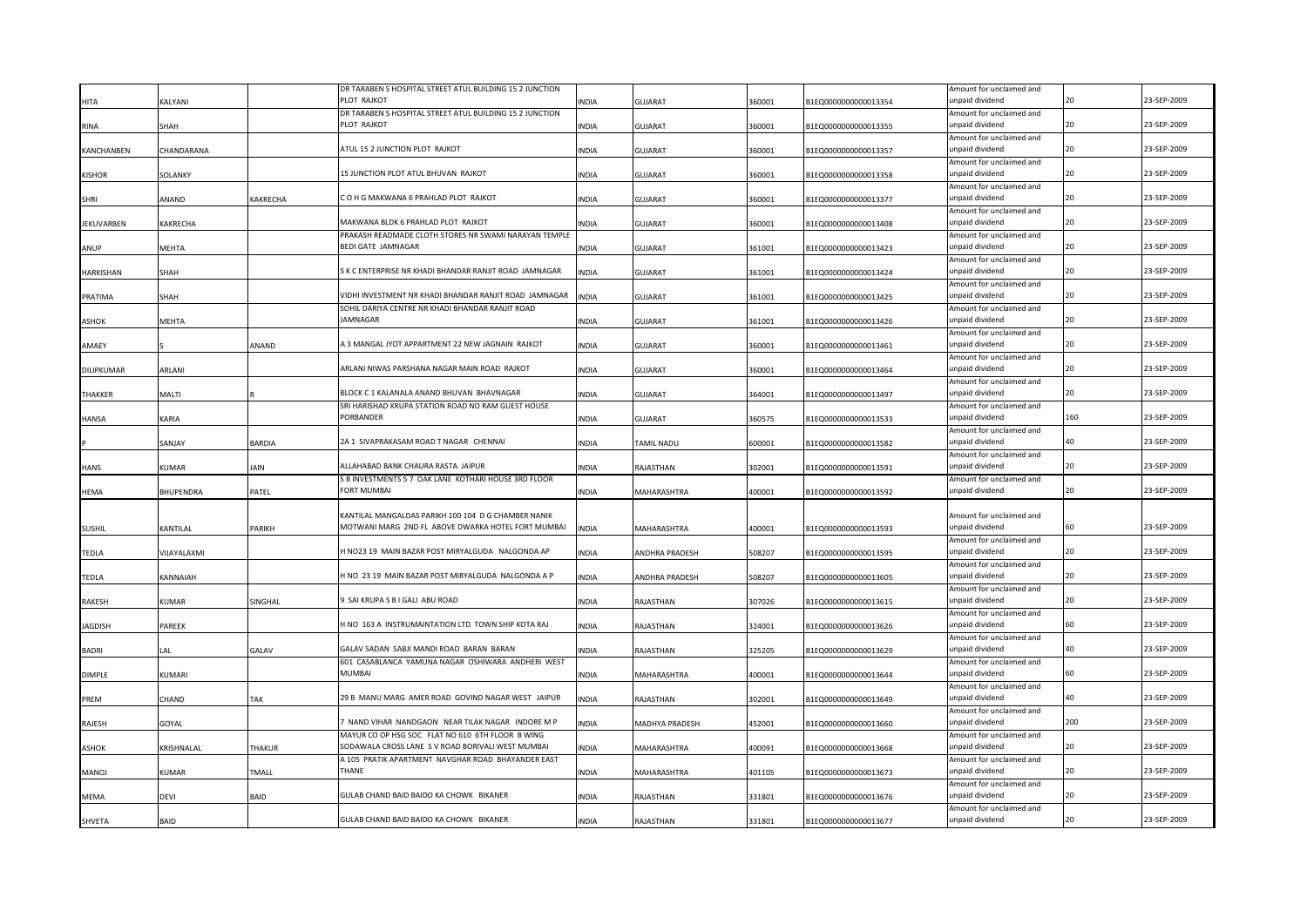|                  |                    |             | PAYAL ASSOCIATES 45 SHOPPING CENTRE KOTA                               |              |                    |        |                      | Amount for unclaimed and<br>unpaid dividend |     | 23-SEP-2009 |
|------------------|--------------------|-------------|------------------------------------------------------------------------|--------------|--------------------|--------|----------------------|---------------------------------------------|-----|-------------|
| LATA             | JAIN               |             | SALOT INVESTMENTS 38 BIBIJAN STREET 1ST FLOOR ROOM NO 26               | INDIA        | RAJASTHAN          | 324001 | B1EQ0000000000013683 | Amount for unclaimed and                    |     |             |
| NILESH           |                    | SALOT       | MUMBAI                                                                 | INDIA        | MAHARASHTRA        | 400001 | B1EQ0000000000013697 | unpaid dividend                             | 140 | 23-SEP-2009 |
|                  |                    |             |                                                                        |              |                    |        |                      | Amount for unclaimed and                    |     |             |
| <b>DEVENDRA</b>  | GAUTAM             |             | MAA DEO SMRITI SADAN 24 DAND POL UDAIPUR                               | INDIA        | RAJASTHAN          | 313001 | B1EQ0000000000013708 | unpaid dividend                             | 300 | 23-SEP-2009 |
|                  |                    |             |                                                                        |              |                    |        |                      | Amount for unclaimed and                    |     |             |
| <b>GURMEET</b>   | SINGH              | NARANG      | 355 R KHATIWALA TANK INDORE M P                                        | INDIA        | MADHYA PRADESH     | 452001 | B1EQ0000000000013710 | unpaid dividend                             | 20  | 23-SEP-2009 |
|                  |                    |             |                                                                        |              |                    |        |                      | Amount for unclaimed and                    |     |             |
| RAMESH           | <b>KUMAR</b>       |             | SHOP NO 18 S M LODHA MARKET AURODRAM CIRCLE KOTA                       | <b>INDIA</b> | RAJASTHAN          | 324001 | B1EQ0000000000013716 | unpaid dividend                             |     | 23-SEP-2009 |
|                  |                    |             |                                                                        |              |                    |        |                      | Amount for unclaimed and                    |     |             |
| UMA              |                    | DADHICH     | A 35 402 YOGI NAGAR BORIVLI W MUMBAI                                   | INDIA        | MAHARASHTRA        | 400001 | B1EQ0000000000013718 | inpaid dividend                             | 100 | 23-SEP-2009 |
|                  |                    |             | BHUMIKA INVESTMENT MOHINI PLOT NO 1018 B NR VIRBHADRA                  |              |                    |        |                      | Amount for unclaimed and                    |     |             |
| BHUMIKA          | SHYAM              | MEGHNANI    | AKHADO DOWN BHAVNAGAR                                                  | INDIA        | <b>GUJARAT</b>     | 364001 | B1EQ0000000000013719 | unpaid dividend                             | 80  | 23-SEP-2009 |
|                  |                    |             | M S S KHANDELWAL FINANCE CO SITLA CHOWK CHURI BAZAR                    |              |                    |        |                      | Amount for unclaimed and                    |     |             |
| SANTOSH          | <b>GUPTA</b>       |             | <b>BARAN</b>                                                           | <b>INDIA</b> | RAJASTHAN          | 325205 | B1EQ0000000000013722 | unpaid dividend                             | 40  | 23-SEP-2009 |
|                  |                    |             | 21 7 DIVYA DARSHAN JAGDUSHA NAGAR GHATKOPAR W                          |              |                    |        |                      | Amount for unclaimed and                    |     |             |
| VED              | PRAKASH            | BANSAL      | <b>MUMBAI</b>                                                          | INDIA        | MAHARASHTRA        | 400001 | B1EQ0000000000013732 | unpaid dividend                             | 40  | 23-SEP-2009 |
|                  |                    |             | WOODLAND CO OP HSG SOC 1ST FLOOR DANDPADA DR                           |              |                    |        |                      | Amount for unclaimed and                    |     |             |
| SANGEETA         | CHHABRIA           |             | AMBEDKAR ROAD OPP BANK OF INDIA KHAR W MUMBAI                          | INDIA        | MAHARASHTRA        | 400025 | B1EQ0000000000013739 | unpaid dividend                             | 40  | 23-SEP-2009 |
|                  |                    |             |                                                                        |              |                    |        |                      | Amount for unclaimed and                    |     |             |
| RAKESH           | TAPARIA            |             | HNO 2 P 23 TALWANDI KOTA RAJ                                           | INDIA        | RAJASTHAN          | 324001 | B1EQ0000000000013744 | unpaid dividend                             | 40  | 23-SEP-2009 |
|                  |                    |             |                                                                        |              |                    |        |                      | Amount for unclaimed and                    |     |             |
| CHETNA           |                    |             | 150 45 PURASAWALAKKAM HIGH ROAD KELLYS CHENNAI                         | INDIA        | TAMIL NADU         | 600001 | B1EQ0000000000013746 | unpaid dividend                             |     | 23-SEP-2009 |
|                  |                    |             |                                                                        |              |                    |        |                      | Amount for unclaimed and                    |     |             |
| <b>MAHENDRA</b>  | <b>KUMAR</b>       |             | 150 45 PURASAWALAKKAM HIGH ROAD KELLYS CHENNAI                         | <b>INDIA</b> | TAMIL NADU         | 600001 | B1EQ0000000000013754 | unpaid dividend                             |     | 23-SEP-2009 |
|                  |                    |             | LOTUS INVESTMENTS 84 J DASTOOR BLOCKS NAIGAUM CROSS                    |              |                    |        |                      | Amount for unclaimed and                    |     |             |
| <b>MEHERNOSH</b> |                    | DARUWALLA   | ROAD DADAR MUMBAI                                                      | <b>INDIA</b> | MAHARASHTRA        | 400001 | B1EQ0000000000013756 | unpaid dividend                             |     | 23-SEP-2009 |
|                  |                    |             |                                                                        |              |                    |        |                      | Amount for unclaimed and                    |     |             |
| SONAL            |                    | PANDYA      | 24 SANT NAGAR OPP SINDHI COLONY SAWER ROAD UJJAIN M P                  | INDIA        | MADHYA PRADESH     | 456771 | B1EQ0000000000013762 | unpaid dividend                             |     | 23-SEP-2009 |
|                  |                    |             | R 134 13TH FLOOR WOOD HOUSE ROAD BADWAR PARK COLABA                    |              |                    |        |                      | Amount for unclaimed and                    |     |             |
| GR               | BAGARIYA           |             | MUMBAI                                                                 | <b>INDIA</b> | MAHARASHTRA        | 400001 | B1EQ0000000000013764 | unpaid dividend                             |     | 23-SEP-2009 |
|                  |                    |             | B 15 SHANKESWAR APARTMENT OPP S B I SABAR GAS                          |              |                    |        |                      | Amount for unclaimed and                    |     |             |
| <b>NILESH</b>    | <b>KHIMRAI</b>     |             | KABIRCHOWK AHMEDABAD                                                   | INDIA        | <b>GUJARAT</b>     | 380001 | B1EQ0000000000013770 | unpaid dividend                             |     | 23-SEP-2009 |
|                  |                    |             |                                                                        |              |                    |        |                      | Amount for unclaimed and                    |     |             |
| SWATI            | <b>IAIN</b>        |             | 12 5 NORTH NEHRU NAGAR NR GEETA BHAWAN BEAWAR                          | INDIA        | RAJASTHAN          | 305901 | B1EQ0000000000013781 | unpaid dividend                             |     | 23-SEP-2009 |
|                  |                    |             |                                                                        |              |                    |        |                      | Amount for unclaimed and                    |     |             |
| VIJAY            | KUMAR              | JAIN        | PATODI SADAN 278 SHOPPING CENTRE KOTA                                  | <b>INDIA</b> | RAJASTHAN          | 324001 | B1EQ0000000000013786 | unpaid dividend                             |     | 23-SEP-2009 |
|                  |                    |             | CO SHRI ASHOK JAIN B 8 HARIDWAR BLDG EVERSHINE NAGAR<br>MALAD W MUMBAI |              |                    |        |                      | Amount for unclaimed and                    |     | 23-SEP-2009 |
| SANJAY           | GOYAL              |             |                                                                        | INDIA        | MAHARASHTRA        | 400064 | B1EQ0000000000013790 | unpaid dividend                             |     |             |
|                  |                    |             | N K ENTERPRISES E 1 H I G RAVISHANKAR SHUKLA NAGA INDORE               |              |                    |        |                      | Amount for unclaimed and                    | 40  | 23-SEP-2009 |
| PRAVEEN          | <b>KUMAR</b>       | SOMANI      |                                                                        | INDIA        | MADHYA PRADESH     | 452001 | B1EQ0000000000013792 | unpaid dividend                             |     |             |
|                  |                    |             | 271 16 JAWAHAR NAGAR ROAD NO 12 GOREGAON W MUMBAI                      |              |                    |        |                      | Amount for unclaimed and<br>unpaid dividend |     | 23-SEP-2009 |
| PRANAV           |                    | <b>ANK</b>  |                                                                        | INDIA        | MAHARASHTRA        | 400001 | B1EQ0000000000013796 | Amount for unclaimed and                    |     |             |
| CHETAN           | BAI                | GALAV       | GALAV SADAN SABJI MANDI RAOD PO BARAN BARAN RAJ                        | INDIA        | RAJASTHAN          | 325205 | B1EQ0000000000013803 | unpaid dividend                             | 100 | 23-SEP-2009 |
|                  |                    |             |                                                                        |              |                    |        |                      | Amount for unclaimed and                    |     |             |
| <b>RAKESH</b>    | SHAH               |             | 191 HIRAN MAGRI SECTOR NO 4 UDAIPUR RAJ                                | INDIA        | RAJASTHAN          | 313001 | B1EQ0000000000013808 | unpaid dividend                             |     | 23-SEP-2009 |
|                  |                    |             |                                                                        |              |                    |        |                      | Amount for unclaimed and                    |     |             |
| DINESH           | KUMAR              | MANTRI      | SHRI RAM LAXMAN MANTRI MOCHI BAZAR BUNDI                               | INDIA        | RAJASTHAN          | 323001 | B1EQ0000000000013812 | unpaid dividend                             |     | 23-SEP-2009 |
|                  |                    |             | CO M S HARI MISTHAN BHANDAR OPP NANDAN CINEMA GARH                     |              |                    |        |                      | Amount for unclaimed and                    |     |             |
| HARI             | KISHAN             |             | ROAD MEERUT                                                            | INDIA        | UTTAR PRADESH      | 250001 | B1EQ0000000000013841 | inpaid dividend                             | 100 | 23-SEP-2009 |
|                  |                    |             |                                                                        |              |                    |        |                      | Amount for unclaimed and                    |     |             |
| PMC              | <b>INVESTMENTS</b> | PVTLTD      | 215 A CITY CENTRE S C ROAD JAIPUR                                      | <b>INDIA</b> | RAJASTHAN          | 302001 | B1EQ0000000000013845 | unpaid dividend                             | 120 | 23-SEP-2009 |
|                  |                    |             | SANJAY SAMDANI ASSOCIATES 106 D TRADE CORNER SAKINAKA                  |              |                    |        |                      | Amount for unclaimed and                    |     |             |
| GANESH           | KUMAR              | <b>ABRA</b> | MUMBAI                                                                 | INDIA        | <b>MAHARASHTRA</b> | 400001 | B1EQ0000000000013849 | inpaid dividend                             |     | 23-SEP-2009 |
|                  |                    |             |                                                                        |              |                    |        |                      | Amount for unclaimed and                    |     |             |
| RADHEY           | SHYAM              | VERMA       | 2712 SHOBHARAM MOHALLA NASIRABAD RAJ                                   | <b>NDIA</b>  | RAJASTHAN          | 305601 | B1EQ0000000000013852 | inpaid dividend                             |     | 23-SEP-2009 |
|                  |                    |             | CO SV CONSULTANTS PVT LTD 21 III CROSS STREET KASTURBA                 |              |                    |        |                      | Amount for unclaimed and                    |     |             |
|                  | SIVASANKARAN       |             | NAGAR ADYAR CHENNAI                                                    | <b>INDIA</b> | TAMIL NADU         | 600001 | B1EQ0000000000013867 | unpaid dividend                             |     | 23-SEP-2009 |
|                  |                    |             |                                                                        |              |                    |        |                      |                                             |     |             |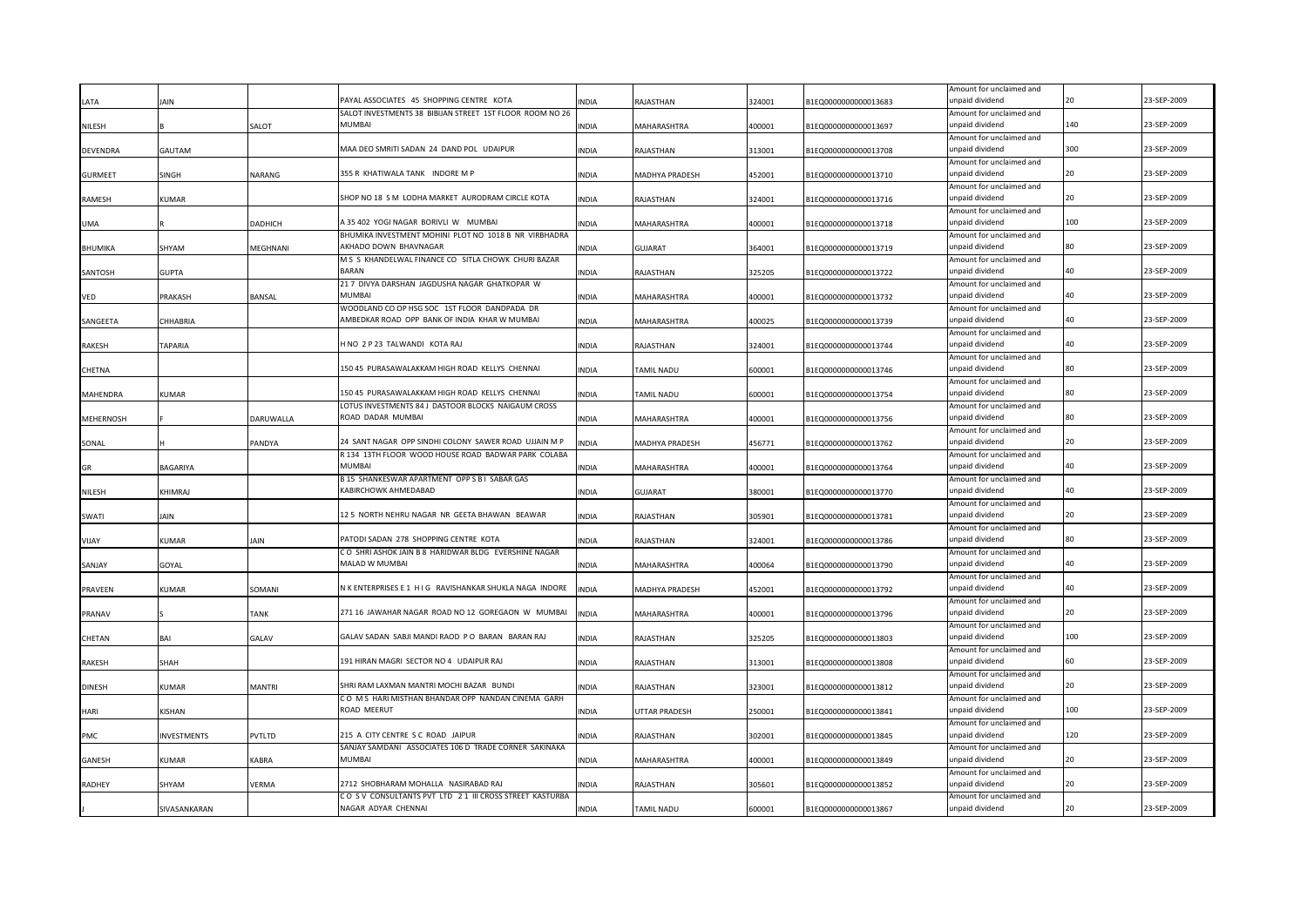|                 |                   |             | 11 KUPPU MUTHU MUDALI STREET TRIPLICANE CHENNAI                                                          |              |                   |        |                      | Amount for unclaimed and                    |      | 23-SEP-2009 |
|-----------------|-------------------|-------------|----------------------------------------------------------------------------------------------------------|--------------|-------------------|--------|----------------------|---------------------------------------------|------|-------------|
|                 | <b>IEMRAJ</b>     | <b>SHAH</b> |                                                                                                          | NDIA         | <b>TAMIL NADU</b> | 600001 | B1EQ0000000000013878 | unpaid dividend<br>Amount for unclaimed and |      |             |
| NIRUPAM         | SETH              |             | NICHALA BAZAR PRATAPGARH CHITTORGARH                                                                     | <b>INDIA</b> | RAJASTHAN         | 312001 | B1EQ0000000000013879 | unpaid dividend                             | 20   | 23-SEP-2009 |
|                 |                   |             |                                                                                                          |              |                   |        |                      | Amount for unclaimed and                    |      |             |
| NAVNEET         |                   | CHOUDHARY   | C105 AJAY APARTMENT I B PATEL ROAD GOREGAON E MUMBAI                                                     | <b>INDIA</b> | MAHARASHTRA       | 400001 | B1EQ0000000000013888 | unpaid dividend                             | 20   | 23-SEP-2009 |
|                 |                   |             |                                                                                                          |              |                   |        |                      | Amount for unclaimed and                    |      |             |
| SURAJ           | <b>DEVI</b>       | GAUR        | DHELAWAT AUTOMOBILES NAWAB GANJ NIMBAHERA                                                                | <b>INDIA</b> | RAJASTHAN         | 312601 | B1EQ0000000000013892 | unpaid dividend                             | 200  | 23-SEP-2009 |
|                 |                   |             | NEELKANTH BUILDING FLAT NO 3 D L VAIDYA ROAD DADAR                                                       |              |                   |        |                      | Amount for unclaimed and                    |      |             |
| SUHAS           | <b>GAJANAN</b>    | KAVTHEKAR   | MUMBAI                                                                                                   | INDIA        | MAHARASHTRA       | 400001 | B1EQ0000000000013896 | unpaid dividend                             |      | 23-SEP-2009 |
| <b>HITESH</b>   |                   | SHARMA      | CO VAIDHRAJ SINDHI COLONY DEESA                                                                          | INDIA        | <b>GUJARAT</b>    | 385535 | B1EQ0000000000013905 | Amount for unclaimed and<br>unpaid dividend | 140  | 23-SEP-2009 |
|                 |                   |             |                                                                                                          |              |                   |        |                      | Amount for unclaimed and                    |      |             |
| RAVI            | SOGANI            |             | NO 49 ERULAPPAN STREET SOWCARPET CHENNAIT N                                                              | INDIA        | TAMIL NADU        | 600001 | B1EQ0000000000013916 | unpaid dividend                             |      | 23-SEP-2009 |
|                 |                   |             |                                                                                                          |              |                   |        |                      | Amount for unclaimed and                    |      |             |
| <b>HEMANT</b>   | ROHIRA            |             | 26 SMALL INDUSTRIES AREA KOTA RAJ                                                                        | INDIA        | RAJASTHAN         | 324001 | B1EQ0000000000013919 | unpaid dividend                             | 60   | 23-SEP-2009 |
|                 |                   |             | ROOM NO 5 1ST FLOOR 283 AGARWAL BLDG THAKURDWAR                                                          |              |                   |        |                      | Amount for unclaimed and                    |      |             |
| NITEN           |                   | MEHTA       | ROAD MUMBAI                                                                                              | INDIA        | MAHARASHTRA       | 400001 | B1EQ0000000000013921 | unpaid dividend                             | 100  | 23-SEP-2009 |
|                 |                   |             | OM KALPATARU BUILDING B 18 5TH FLOOR HAZARI LANE PANCH                                                   |              |                   |        |                      | Amount for unclaimed and                    |      |             |
| <b>DIPAL</b>    |                   | SHAH        | PAKHADI BHAKTI MANDIR ROAD THANE WEST                                                                    | INDIA        | MAHARASHTRA       | 400607 | B1EQ0000000000013928 | inpaid dividend                             | 20   | 23-SEP-2009 |
| PC              | PATEL             |             | 15 106 SHIV SHAKTI NAGAR OPP POLICE LINE AKOTA VADODARA                                                  | <b>INDIA</b> | <b>GUJARAT</b>    | 390001 | B1EQ0000000000013935 | Amount for unclaimed and<br>unpaid dividend | 20   | 23-SEP-2009 |
|                 |                   |             | KAILAS DUGDHALAY 30 91 MANILAL MUKHI S CHAWL ASARVA                                                      |              |                   |        |                      | Amount for unclaimed and                    |      |             |
| RAMESH          | <b>ISHWERBHAI</b> | PATEL       | AHMEDABAD                                                                                                | <b>INDIA</b> | <b>GUJARAT</b>    | 380001 | B1EQ0000000000013937 | unpaid dividend                             | 20   | 23-SEP-2009 |
|                 |                   |             | CO N G FINTRADE PVT LTD GALAV SADAN SABJI MANDI ROAD                                                     |              |                   |        |                      | Amount for unclaimed and                    |      |             |
| <b>NARENDRA</b> | GALAV             |             | <b>BARAN RAJ</b>                                                                                         | <b>INDIA</b> | RAJASTHAN         | 325205 | B1EQ0000000000013946 | unpaid dividend                             |      | 23-SEP-2009 |
|                 |                   |             |                                                                                                          |              |                   |        |                      | Amount for unclaimed and                    |      |             |
| ARUN            | PALAWAT           |             | 50 RAISER PLAZA INDIRA MARKET JAIPUR RAJ                                                                 | INDIA        | RAJASTHAN         | 302001 | B1EQ0000000000013947 | unpaid dividend                             | 1600 | 23-SEP-2009 |
|                 |                   |             |                                                                                                          |              |                   |        |                      | Amount for unclaimed and                    |      |             |
| <b>GEETA</b>    | <b>DEVI</b>       | SHARMA      | <b>NA</b>                                                                                                | INDIA        | MAHARASHTRA       | 400001 | B1EQ0000000000013950 | unpaid dividend                             | 100  | 23-SEP-2009 |
|                 |                   |             |                                                                                                          |              |                   |        |                      | Amount for unclaimed and                    |      |             |
| RP              | SHARMA            |             | NA                                                                                                       | INDIA        | MAHARASHTRA       | 400001 | B1EQ0000000000013951 | unpaid dividend                             | 100  | 23-SEP-2009 |
|                 |                   |             |                                                                                                          |              |                   |        |                      | Amount for unclaimed and                    |      |             |
| RENU            | DEEPCHANDANI      |             | SITAL DAS BUILDING TEACHER S COLONY GUMANPURA KOTA<br>RAM NAGAR COLONY OPP SINDHI CAMP BUS STAND STATION | <b>INDIA</b> | RAJASTHAN         | 324001 | B1EQ0000000000013953 | unpaid dividend<br>Amount for unclaimed and | 500  | 23-SEP-2009 |
| KAMLA           | MEENA             |             | ROAD JAIPUR                                                                                              | <b>INDIA</b> | RAJASTHAN         | 302001 | B1EQ0000000000013958 | unpaid dividend                             | 60   | 23-SEP-2009 |
|                 |                   |             |                                                                                                          |              |                   |        |                      | Amount for unclaimed and                    |      |             |
| VIMAL           | <b>BIHANI</b>     |             | 125 NEW GRAIN MANDI KOTA                                                                                 | INDIA        | RAJASTHAN         | 324001 | B1EQ0000000000013960 | unpaid dividend                             |      | 23-SEP-2009 |
|                 |                   |             |                                                                                                          |              |                   |        |                      | Amount for unclaimed and                    |      |             |
| KUNJBIHARI      | MUNDRA            |             | AIRDEAL INVESTMENTS 65 M G ROAD FOUNTAIN MUMBAI                                                          | <b>INDIA</b> | MAHARASHTRA       | 400001 | B1EQ0000000000013967 | unpaid dividend                             | 240  | 23-SEP-2009 |
|                 |                   |             | 288 HIRA SAGAR CO OP HSG SOCIETY 3RD FLOOR FLAT NO 14 SIR                                                |              |                   |        |                      | Amount for unclaimed and                    |      |             |
| <b>KISHOR</b>   | <b>NAVJI</b>      |             | BHALCHANDRA ROAD MATUNGA C R MUMBAI                                                                      | <b>INDIA</b> | MAHARASHTRA       | 400019 | B1EQ0000000000013970 | unpaid dividend                             | 1960 | 23-SEP-2009 |
|                 |                   |             |                                                                                                          |              |                   |        |                      | Amount for unclaimed and                    |      |             |
| DEEPANG         | GOEL              |             | 1448 BAGHPAT GATE OPP KRISHNA PURI MEERUT U P                                                            | INDIA        | UTTAR PRADESH     | 250001 | B1EQ0000000000013978 | unpaid dividend                             | 100  | 23-SEP-2009 |
|                 |                   |             |                                                                                                          |              |                   |        |                      | Amount for unclaimed and                    | 100  | 23-SEP-2009 |
| SANJAY          | AGARWAL           |             | 1448 BAGHPAT GATE OPP KRISHNA PURI MEERUT U P                                                            | INDIA        | UTTAR PRADESH     | 250001 | B1EQ0000000000013979 | unpaid dividend                             |      |             |
|                 |                   |             | AMRATLAL C MEHTA B 16 SADHANA BLDG 97 AMERSI ROAD<br>MALAD WEST MUMBAI                                   |              |                   |        |                      | Amount for unclaimed and<br>unpaid dividend |      | 23-SEP-2009 |
| MITA            |                   | MEHTA       | VRINDAVAN DHAM FLAT NO 2 GROUND FLOOR BEHIND VIJAYA                                                      | INDIA        | MAHARASHTRA       | 400064 | B1EQ0000000000013980 | Amount for unclaimed and                    |      |             |
| BABUBHAI        | RATANJI           | LADE        | BANK MAHIM ROAD PALGHAR                                                                                  | INDIA        | MAHARASHTRA       | 401101 | B1EQ0000000000013988 | unpaid dividend                             |      | 23-SEP-2009 |
|                 |                   |             | CO L B BROTHERS M U CLOTH MARKET KALUPUR KOT NI RANG                                                     |              |                   |        |                      | Amount for unclaimed and                    |      |             |
| VASHU           |                   |             | AHMEDABAD                                                                                                | INDIA        | <b>GUJARAT</b>    | 380001 | B1EQ0000000000013990 | unpaid dividend                             | 100  | 23-SEP-2009 |
|                 |                   |             | 11 PRAGATI SOCIETY NR VIJAY RESTAURANT NAVRANGPURA                                                       |              |                   |        |                      | Amount for unclaimed and                    |      |             |
| ASHOKKUMAR      | CHIB              |             | AHMEDABAD                                                                                                | INDIA        | GUJARAT           | 380001 | B1EQ0000000000013991 | unpaid dividend                             | 40   | 23-SEP-2009 |
|                 |                   |             |                                                                                                          |              |                   |        |                      | Amount for unclaimed and                    |      |             |
| TRUSHITA        |                   | <b>IODN</b> | ESS PEE INVESTMENT 21 NARAYAN NAGAR 2 BHARUCH                                                            | <b>NDIA</b>  | <b>GUJARAT</b>    | 391170 | B1EQ0000000000013996 | inpaid dividend                             |      | 23-SEP-2009 |
|                 |                   |             |                                                                                                          |              |                   |        |                      | Amount for unclaimed and                    |      |             |
| BHISHAM         | NARAIN            | SINGH       | 25 UTKARSH SOCIETY BHARUCH GUJ                                                                           | <b>INDIA</b> | GUJARAT           | 391170 | B1EQ0000000000013997 | inpaid dividend                             | 60   | 23-SEP-2009 |
|                 |                   |             | CHANDA TRADERS KOTWALI KI GALI RAMPURA BAZAR KOTA RAJ                                                    | <b>NDIA</b>  |                   |        |                      | Amount for unclaimed and<br>unpaid dividend |      | 23-SEP-2009 |
| RAJENDRA        | PATODI            |             |                                                                                                          |              | RAJASTHAN         | 324001 | B1EQ0000000000013999 |                                             |      |             |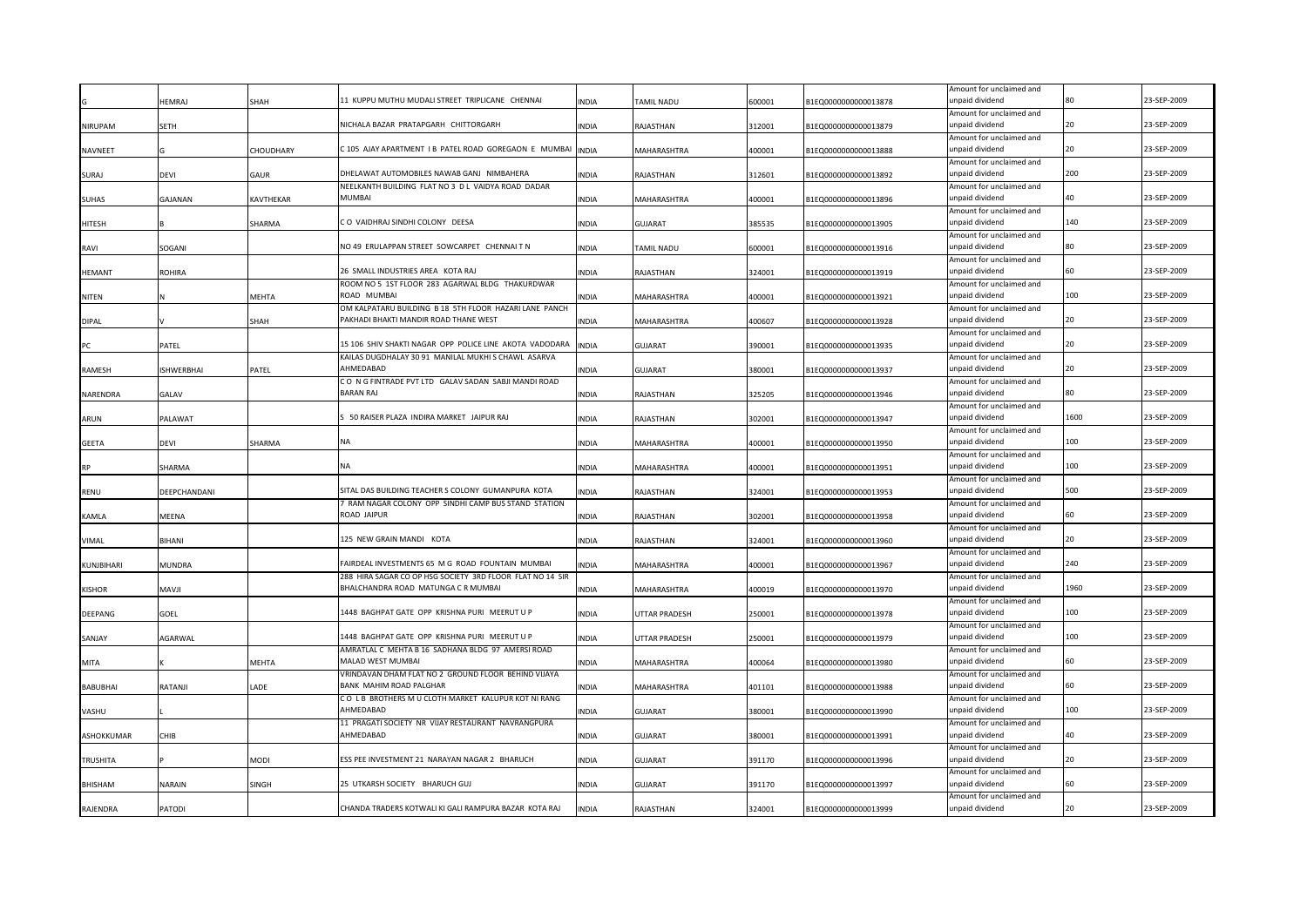|                 |                 |             |                                                                                                   |              |                    |        |                      | Amount for unclaimed and                    |     |             |
|-----------------|-----------------|-------------|---------------------------------------------------------------------------------------------------|--------------|--------------------|--------|----------------------|---------------------------------------------|-----|-------------|
|                 | AGRAWAL         |             | MI IMRAI                                                                                          | NDIA         | <b>MAHARASHTRA</b> | 400001 | B1EQ0000000000014004 | unpaid dividend                             | 500 | 23-SEP-2009 |
| SANTOSH         | DAGADU          | SALEKAR     | TARUN VIKAS MANDAL ALTAF NAGAR GOLIBAR ROAD GHATKOPAR<br>WEST MUMBA                               | INDIA        | MAHARASHTRA        | 400001 | B1EQ0000000000014006 | Amount for unclaimed and<br>unpaid dividend | 860 | 23-SEP-2009 |
|                 |                 |             |                                                                                                   |              |                    |        |                      | Amount for unclaimed and                    |     |             |
| <b>DINESH</b>   | KUMAR           | KULSHRESTHA | <b>7 C 30 MAHAVIR NAGAR III KOTA RAJASTHAN</b>                                                    | <b>INDIA</b> | RAJASTHAN          | 324001 | B1EQ0000000000014008 | unpaid dividend                             | 20  | 23-SEP-2009 |
|                 |                 |             |                                                                                                   |              |                    |        |                      | Amount for unclaimed and                    |     |             |
| HANUMAN         | CHAND           | GADIYA      | 74 PALLIWALO KA BAS PALI MARWAR                                                                   | <b>INDIA</b> | RAJASTHAN          | 306401 | B1EQ0000000000014012 | unpaid dividend                             | 60  | 23-SEP-2009 |
|                 |                 |             |                                                                                                   |              |                    |        |                      | Amount for unclaimed and                    |     |             |
| CHARANJIT       | <b>KUMAR</b>    |             | 63 E LINKING ROAD SANTACRUZ WEST MUMBAI                                                           | INDIA        | MAHARASHTRA        | 400001 | B1EQ0000000000014016 | unpaid dividend                             | 100 | 23-SEP-2009 |
|                 |                 |             |                                                                                                   |              |                    |        |                      | Amount for unclaimed and                    |     |             |
| SANJAY          | <b>KUMAR</b>    |             | RAJDEEP 63 E LINKING ROAD SANTACRUZ WEST MUMBAI                                                   | INDIA        | MAHARASHTRA        | 400001 | B1EQ0000000000014017 | unpaid dividend                             | 40  | 23-SEP-2009 |
|                 |                 |             | 63 E LINKING ROAD SANTACRUZ WEST MUMBAI                                                           |              |                    |        |                      | Amount for unclaimed and<br>unpaid dividend | 40  | 23-SEP-2009 |
| <b>KUMAR</b>    | CHARANJIT       | LAL         | C 2 FLAT NO 102 AMI PARK FIRST FLOOR NALASOPARA WEST                                              | INDIA        | MAHARASHTRA        | 400001 | B1EQ0000000000014018 | Amount for unclaimed and                    |     |             |
| MALLIKA         | BANI            | MONDAL      | <b>THANF</b>                                                                                      | INDIA        | MAHARASHTRA        | 400601 | B1EQ0000000000014020 | unpaid dividend                             | 100 | 23-SEP-2009 |
|                 |                 |             |                                                                                                   |              |                    |        |                      | Amount for unclaimed and                    |     |             |
| SANJEEV         | <b>GUPTA</b>    |             | CO SK AGARWAL B 204 TALWANDI KOTA                                                                 | INDIA        | RAJASTHAN          | 324001 | B1EQ0000000000014022 | unpaid dividend                             | 40  | 23-SEP-2009 |
|                 |                 |             |                                                                                                   |              |                    |        |                      | Amount for unclaimed and                    |     |             |
| KISHANLAL       | PARIHAR         |             | K 38 TEACHER S COLONY KESHAV PURA KOTA                                                            | INDIA        | RAJASTHAN          | 324001 | B1EQ0000000000014027 | unpaid dividend                             | 40  | 23-SEP-2009 |
|                 |                 |             |                                                                                                   |              |                    |        |                      | Amount for unclaimed and                    |     |             |
| SARITA          | SETHI           |             | SETHI BROTHERS DINBANDHU LANE UPPER BAZAR RANCHI                                                  | <b>INDIA</b> | <b>BIHAR</b>       | 834001 | B1EQ0000000000014042 | unpaid dividend                             | 40  | 23-SEP-2009 |
|                 |                 |             |                                                                                                   |              |                    |        |                      | Amount for unclaimed and                    | 60  |             |
| ATMA            | <b>SINGH</b>    |             | SNEHIL SHIRSHAK NAGAR BARAN ROAD KOTA                                                             | <b>INDIA</b> | RAJASTHAN          | 324001 | B1EQ0000000000014043 | unpaid dividend                             |     | 23-SEP-2009 |
| <b>GOPAL</b>    | <b>KHADARIA</b> |             | 113 6 MAGANLAL HOUSE S V ROAD MALAD WEST MUMBAI                                                   | <b>INDIA</b> | MAHARASHTRA        | 400001 | B1EQ0000000000014056 | Amount for unclaimed and<br>unpaid dividend | 100 | 23-SEP-2009 |
|                 |                 |             |                                                                                                   |              |                    |        |                      | Amount for unclaimed and                    |     |             |
| GAURAV          | SHAH            |             | 90 19 NEETA 5TH FLOOR F ROAD MARINE DRIVE MUMBAI                                                  | INDIA        | MAHARASHTRA        | 400001 | B1EQ0000000000014067 | unpaid dividend                             | 80  | 23-SEP-2009 |
|                 |                 |             |                                                                                                   |              |                    |        |                      | Amount for unclaimed and                    |     |             |
| MEENU           | GARG            |             | 203 C 3 SECTOR 6 SHANTI NAGAR MIRA ROAD THANE                                                     | <b>INDIA</b> | MAHARASHTRA        | 400601 | B1EQ0000000000014069 | unpaid dividend                             | 20  | 23-SEP-2009 |
|                 |                 |             |                                                                                                   |              |                    |        |                      | Amount for unclaimed and                    |     |             |
| GHANSHYAM       | GOYAL           |             | SITALDAS BUILDING TEACHERS COLONY GUMANPURA KOTA                                                  | <b>INDIA</b> | RAJASTHAN          | 324001 | B1EQ0000000000014074 | unpaid dividend                             | 40  | 23-SEP-2009 |
|                 |                 |             |                                                                                                   |              |                    |        |                      | Amount for unclaimed and                    |     |             |
| PRAKASH         | YIJAY           |             | H NO 429 BASANT BIHAR KOTA RAJ                                                                    | INDIA        | RAJASTHAN          | 324001 | B1EQ0000000000014078 | unpaid dividend                             |     | 23-SEP-2009 |
|                 |                 |             | 12 3 LAXMI SADAN 10TH ROAD JVPD SCHEME MUMBAI                                                     |              |                    |        |                      | Amount for unclaimed and                    | 20  | 23-SEP-2009 |
| <b>JAYANT</b>   | JAIN            |             |                                                                                                   | INDIA        | MAHARASHTRA        | 400001 | B1EQ0000000000014081 | unpaid dividend<br>Amount for unclaimed and |     |             |
| <b>PRAVEEN</b>  | AGARWAL         |             | POOJA ASSOCIATES GOVIND BUILDING RANGPUR ROAD KOTA                                                | <b>INDIA</b> | RAJASTHAN          | 324001 | B1EQ0000000000014082 | unpaid dividend                             | 40  | 23-SEP-2009 |
|                 |                 |             |                                                                                                   |              |                    |        |                      | Amount for unclaimed and                    |     |             |
| <b>JITENDRA</b> | AGRAWAL         |             | CO DANMAL GUPTA SUNDER JI KI BAGICHI BARAN                                                        | <b>INDIA</b> | RAJASTHAN          | 325205 | B1EQ0000000000014094 | unpaid dividend                             |     | 23-SEP-2009 |
|                 |                 |             | C 103 SWATI APT C D BARFIWALA MARG ANDHERI WEST                                                   |              |                    |        |                      | Amount for unclaimed and                    |     |             |
| <b>ANIL</b>     |                 | VORA        | <b>MUMBAI</b>                                                                                     | INDIA        | MAHARASHTRA        | 400001 | B1EQ0000000000014102 | unpaid dividend                             | 20  | 23-SEP-2009 |
|                 |                 |             |                                                                                                   |              |                    |        |                      | Amount for unclaimed and                    |     |             |
| SEEMA           | ROOPCHANDANI    |             | 201 PRASHANT VIHAR DELHI                                                                          | INDIA        | DELHI              | 110001 | B1EQ0000000000014131 | unpaid dividend                             | 200 | 23-SEP-2009 |
|                 |                 |             |                                                                                                   |              |                    |        |                      | Amount for unclaimed and                    |     | 23-SEP-2009 |
| ROOP            | <b>KANWAR</b>   | BHANSALI    | 12 45 CHOPPASHI HOUSING BOARD JODHPUR RAJ<br>M S TEAM INVESTMENT 901 EXBASSY CENTRE NARIMAN POINT | INDIA        | RAJASTHAN          | 342001 | B1EQ0000000000014149 | unpaid dividend                             |     |             |
| AZIZ            |                 | MUSCATWALLA | MUMBAI                                                                                            | <b>INDIA</b> | MAHARASHTRA        | 400001 | B1EQ0000000000014157 | Amount for unclaimed and<br>unpaid dividend |     | 23-SEP-2009 |
|                 |                 |             |                                                                                                   |              |                    |        |                      | Amount for unclaimed and                    |     |             |
| ANIL            | JAIN            |             | 1382 SANGO KA RASTA KISHAN POL BAZAR JAIPUR                                                       | INDIA        | RAJASTHAN          | 302001 | B1EQ0000000000014180 | unpaid dividend                             | 40  | 23-SEP-2009 |
|                 |                 |             |                                                                                                   |              |                    |        |                      | Amount for unclaimed and                    |     |             |
| <b>HARSAHAI</b> | PUROHIT         |             | HNO 3 C 7 MAHAVEER NAGAR III KOTA                                                                 | INDIA        | RAJASTHAN          | 324001 | B1EQ0000000000014182 | unpaid dividend                             | 100 | 23-SEP-2009 |
|                 |                 |             |                                                                                                   |              |                    |        |                      | Amount for unclaimed and                    |     |             |
| MANOHER         | LA L            |             | B 34 1ST INDUSTRIAL ESTATE KOTA RAJ                                                               | <b>INDIA</b> | RAJASTHAN          | 324001 | B1EQ0000000000014184 | unpaid dividend                             | 120 | 23-SEP-2009 |
|                 |                 |             |                                                                                                   |              |                    |        |                      | Amount for unclaimed and                    |     |             |
| <b>MAHESH</b>   | KUMAR           |             | 334 1ST INDUSTRIAL ESTATE KOTA RAJ                                                                | <b>NDIA</b>  | RAJASTHAN          | 324001 | B1EQ0000000000014185 | inpaid dividend                             | 720 | 23-SEP-2009 |
| RUGHUMAL        |                 |             | B 34 1ST INDUSTRIAL ESTATE KOTA RAJ                                                               | <b>INDIA</b> |                    | 324001 | B1EQ0000000000014186 | Amount for unclaimed and<br>inpaid dividend | 80  | 23-SEP-2009 |
|                 |                 |             |                                                                                                   |              | RAJASTHAN          |        |                      | Amount for unclaimed and                    |     |             |
| <b>NISHA</b>    | GOYAL           |             | B 34 1ST INDUSTRIAL ESTATE KOTA RAJ                                                               | <b>INDIA</b> | RAJASTHAN          | 324001 | B1EQ0000000000014188 | unpaid dividend                             | 100 | 23-SEP-2009 |
|                 |                 |             |                                                                                                   |              |                    |        |                      |                                             |     |             |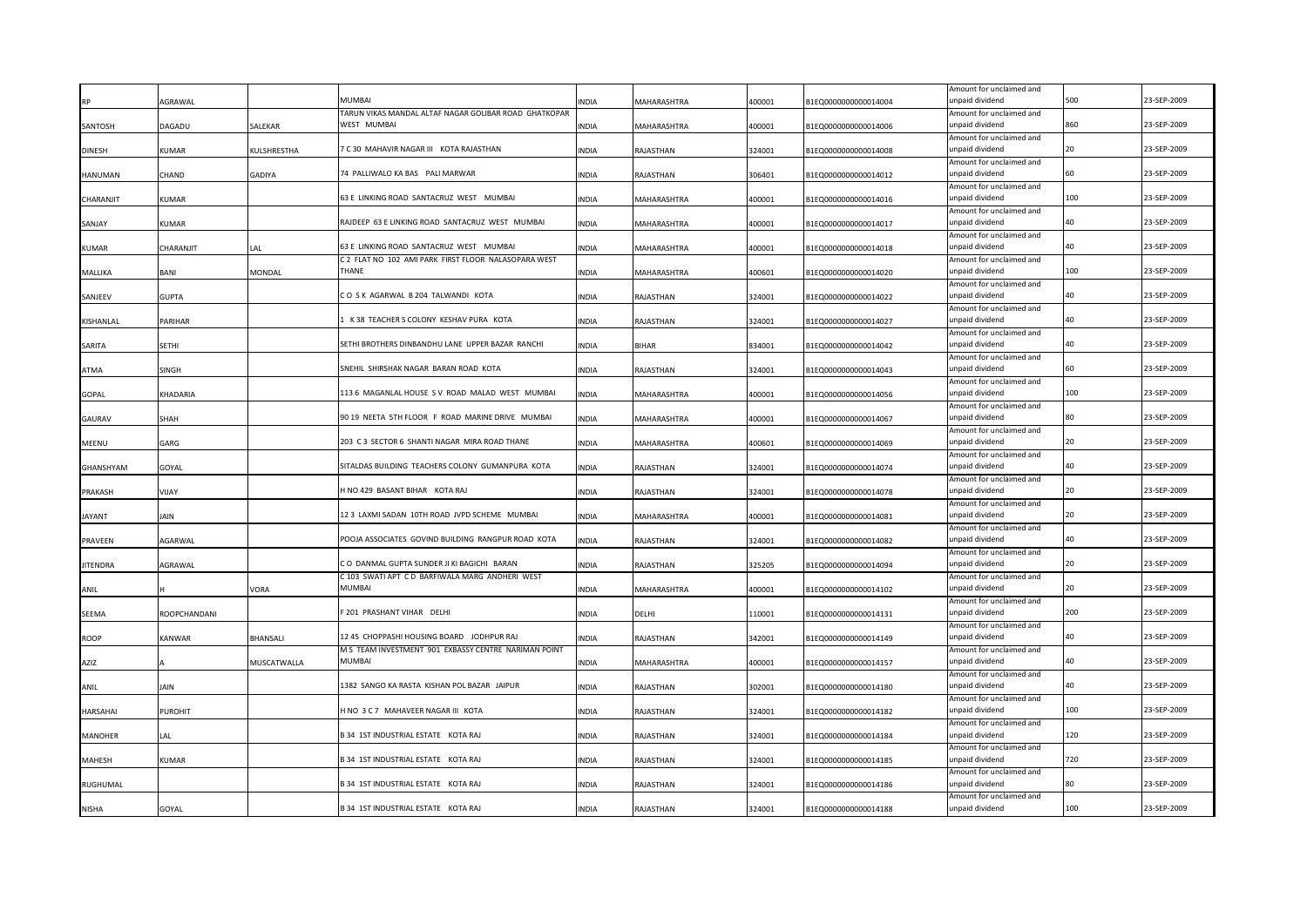|                  |                |                |                                                                                      |              |                    |        |                      | Amount for unclaimed and                    |                                          |             |
|------------------|----------------|----------------|--------------------------------------------------------------------------------------|--------------|--------------------|--------|----------------------|---------------------------------------------|------------------------------------------|-------------|
| SADASHIV         | SAWALE         |                | TYPE 4 6 31 R C F COLONY CHEMBUR MUMBAI                                              | <b>INDIA</b> | MAHARASHTRA        | 400001 | 81EQ0000000000014221 | unpaid dividend                             | 100                                      | 23-SEP-2009 |
| RAJ              | KUMARI         | SHARMA         | RAJASTHAN STATE SEEDS CORPN KOTA RAJ                                                 | <b>INDIA</b> | RAJASTHAN          | 324001 | B1EQ0000000000014226 | Amount for unclaimed and<br>unpaid dividend | 220                                      | 23-SEP-2009 |
|                  |                |                |                                                                                      |              |                    |        |                      | Amount for unclaimed and                    |                                          |             |
| LOKESH           | AGGARWAL       |                | 1999 SECTOR EIGHT FARIDABAD HARYANA                                                  | <b>INDIA</b> | HARYANA            | 134001 | B1EQ0000000000014239 | unpaid dividend                             | 100                                      | 23-SEP-2009 |
|                  |                |                | HABI DABI Q FASHION JAIN MARKET 3RD FLOOR OPP DHULLA                                 |              |                    |        |                      | Amount for unclaimed and                    |                                          |             |
| <b>NARAIN</b>    | DAS            | <b>KHATTAR</b> | HOUSE BAPU BAZAR JAIPUR                                                              | <b>INDIA</b> | RAJASTHAN          | 302001 | B1EQ0000000000014243 | unpaid dividend                             | 40                                       | 23-SEP-2009 |
|                  |                |                | 278 PATODI SADAN SHOPPING CENTRE KOTA                                                |              |                    |        |                      | Amount for unclaimed and<br>unpaid dividend | 20                                       | 23-SEP-2009 |
| <b>BABULAL</b>   | JAIN           |                |                                                                                      | <b>INDIA</b> | RAJASTHAN          | 324001 | B1EQ0000000000014249 | Amount for unclaimed and                    |                                          |             |
| <b>NISHA</b>     | Jain           |                | ASHOK TRADING COMPANY MANGROAL ROAD BARAN                                            | <b>INDIA</b> | RAJASTHAN          | 325205 | B1EQ0000000000014262 | unpaid dividend                             | 160                                      | 23-SEP-2009 |
|                  |                |                | STATE BANK COLONY 8 B 4 GOVIND MARG ADARSH NAGAR                                     |              |                    |        |                      | Amount for unclaimed and                    |                                          |             |
| <b>KRISHNA</b>   | <b>JOSHI</b>   |                | IAIPUR                                                                               | <b>INDIA</b> | RAJASTHAN          | 302001 | B1EQ0000000000014270 | unpaid dividend                             | 20                                       | 23-SEP-2009 |
|                  |                |                | CO LB BROTHERS M U CLOTH MARKET KALUPUR KOTNI RANG<br><b>HMEDABAD</b>                |              |                    |        |                      | Amount for unclaimed and                    | 40                                       | 23-SEP-2009 |
| RAJU             |                |                | CO L B BROTHERS M U CLOTH MARKET KALUPUR KOTNI RANG                                  | <b>INDIA</b> | GUJARAT            | 380001 | B1EQ0000000000014287 | unpaid dividend<br>Amount for unclaimed and |                                          |             |
| VINOD            |                |                | AHMEDABAD                                                                            | <b>INDIA</b> | GUJARAT            | 380001 | B1EQ0000000000014288 | unpaid dividend                             | 40                                       | 23-SEP-2009 |
|                  |                |                | CO LB BROTHERS M U CLOTH MARKET KALUPUR KOTNI RANG                                   |              |                    |        |                      | Amount for unclaimed and                    |                                          |             |
|                  | <b>PUNJABI</b> |                | AHMEDABAD                                                                            | <b>INDIA</b> | <b>GUJARAT</b>     | 380001 | B1EQ0000000000014290 | unpaid dividend                             | 20                                       | 23-SEP-2009 |
|                  |                |                |                                                                                      |              |                    |        |                      | Amount for unclaimed and                    |                                          |             |
| <b>HEMA</b>      | <b>DUA</b>     |                | 4 JHA 3 VIGYAN NAGAR KOTA RAJ<br>R S TRANSPORT CORPORATION 5 PUSHPA LODHA MARKET OPP | <b>INDIA</b> | RAJASTHAN          | 324001 | B1EQ0000000000014307 | unpaid dividend                             | 60                                       | 23-SEP-2009 |
| RANJEET          | SINGH          | CHAWLA         | AKASH CINEMA AIRODROME CIRCLE KOTA                                                   | <b>INDIA</b> | RAJASTHAN          | 324001 | B1EQ0000000000014308 | Amount for unclaimed and<br>unpaid dividend | 20                                       | 23-SEP-2009 |
|                  |                |                |                                                                                      |              |                    |        |                      | Amount for unclaimed and                    |                                          |             |
| ASHA             | RANI           |                | CO ASHOK KIRANA STORE RANGPUR ROAD KOTA JUNCTION KOTA INDIA                          |              | RAJASTHAN          | 324001 | B1EQ0000000000014323 | unpaid dividend                             | 200                                      | 23-SEP-2009 |
|                  |                |                |                                                                                      |              |                    |        |                      | Amount for unclaimed and                    |                                          |             |
| CHANDRA          | KALA           |                | 132 SHASTRI NAGAR DADABARI KOTA                                                      | <b>INDIA</b> | RAJASTHAN          | 324001 | B1EQ0000000000014326 | unpaid dividend                             | 20                                       | 23-SEP-2009 |
| KHASTUR          | CHAND          |                | CO ASHOK KIRANA STORE RANGPUR ROAD KOTA JUNCTION KOTA                                | <b>INDIA</b> | RAJASTHAN          | 324001 | B1EQ0000000000014332 | Amount for unclaimed and<br>unpaid dividend | 20                                       | 23-SEP-2009 |
|                  |                |                | RAJDHAN INVESTMENTS VIJANDRA BHAWAN RAMPURA BAZAR                                    |              |                    |        |                      | Amount for unclaimed and                    |                                          |             |
| <b>DINESH</b>    | LAKHOTIA       |                | кота                                                                                 | <b>INDIA</b> | RAJASTHAN          | 324001 | B1EQ0000000000014338 | unpaid dividend                             | 20                                       | 23-SEP-2009 |
|                  |                |                | PATEL CHAWL HANUMAN TEKDI KAJU PADA BORIVALI EAST                                    |              |                    |        |                      | Amount for unclaimed and                    |                                          |             |
| SANTOSH          |                | PANCHAL        | MUMBAI                                                                               | <b>INDIA</b> | MAHARASHTRA        | 400001 | B1EQ0000000000014341 | unpaid dividend                             |                                          | 23-SEP-2009 |
|                  |                |                | SHASHIKANT NIWAS 1ST FLOOR R NO 8 GORASWADI PATHARI                                  |              |                    |        |                      | Amount for unclaimed and                    |                                          |             |
| SHRIRANG         |                | GHARAL         | ROAD DOMBIVLI EAST THANE                                                             | <b>INDIA</b> | MAHARASHTRA        | 421204 | B1EQ0000000000014342 | unpaid dividend<br>Amount for unclaimed and |                                          | 23-SEP-2009 |
| ANURADHA         |                |                | 203 B IL TOWNSHIP KOTA KOTA RAJ                                                      | <b>INDIA</b> | RAJASTHAN          | 324001 | B1EQ0000000000014347 | unpaid dividend                             |                                          | 23-SEP-2009 |
|                  |                |                |                                                                                      |              |                    |        |                      | Amount for unclaimed and                    |                                          |             |
| YOGENDRA         | JAIN           |                | 315 OLD DHANMANDI KOTA KOTA RAJ                                                      | <b>INDIA</b> | RAJASTHAN          | 324001 | B1EQ0000000000014350 | unpaid dividend                             |                                          | 23-SEP-2009 |
|                  |                |                |                                                                                      |              |                    |        |                      | Amount for unclaimed and                    |                                          |             |
| HARISH           | TOSHNIWAL      |                | 269 SHOPPING CENTER KOTA KOTA RAJ                                                    | <b>INDIA</b> | RAJASTHAN          | 324001 | B1EQ0000000000014355 | unpaid dividend                             | 20                                       | 23-SEP-2009 |
| <b>GEETA</b>     | DEVI           |                | 57 SHAKTI NAGAR DASHHRA SCHEEM KOTA                                                  | <b>INDIA</b> | RAJASTHAN          | 324001 | B1EQ0000000000014361 | Amount for unclaimed and<br>unpaid dividend |                                          | 23-SEP-2009 |
|                  |                |                | REDYMADE EMPORIUM DAI KI GALI GHEE WALON KA RASTA                                    |              |                    |        |                      | Amount for unclaimed and                    |                                          |             |
| AVINASH          | RATHI          |                | <b>IAIPUR</b>                                                                        | <b>INDIA</b> | RAJASTHAN          | 302001 | B1EQ0000000000014362 | unpaid dividend                             |                                          | 23-SEP-2009 |
|                  |                |                |                                                                                      |              |                    |        |                      | Amount for unclaimed and                    |                                          |             |
| SHIV             | TEKWANI        |                | SHIV CHUDI CENTER GUMANPURA KOTA                                                     | <b>INDIA</b> | RAJASTHAN          | 324001 | B1EQ0000000000014366 | unpaid dividend                             |                                          | 23-SEP-2009 |
| AMAR             |                |                | BULANI MEDICAL STORE RAMPURA KOTA                                                    | <b>INDIA</b> |                    |        | B1EQ0000000000014371 | Amount for unclaimed and<br>unpaid dividend | 80                                       | 23-SEP-2009 |
|                  | SINGH          | <b>BULANI</b>  |                                                                                      |              | RAJASTHAN          | 324001 |                      | Amount for unclaimed and                    |                                          |             |
| <b>DHIRENDRA</b> | KUMAR          | AIN            | INO 1697 30 NAGARA AJMER                                                             | <b>INDIA</b> | RAJASTHAN          | 305001 | B1EQ0000000000014372 | unpaid dividend                             |                                          | 23-SEP-2009 |
|                  |                |                |                                                                                      |              |                    |        |                      | Amount for unclaimed and                    |                                          |             |
| SHIV             | <b>UMAR</b>    | CHOUDHARY      | P 41 PRINCEP STREET KOLKATA                                                          | <b>INDIA</b> | <b>WEST BENGAL</b> | 700001 | B1EQ0000000000014373 | unpaid dividend                             | 80                                       | 23-SEP-2009 |
|                  |                |                | CO BHAG CHAND JAIN P NO A 17 SATYA NAGAR KHATIPURA                                   |              |                    |        |                      | Amount for unclaimed and                    | $\Lambda$ <sup><math>\Omega</math></sup> |             |
| GIRAJ            | HALDIYA        |                | ROAD JHOTWARA JAIPUR                                                                 | <b>INDIA</b> | RAJASTHAN          | 302001 | B1EQ0000000000014380 | unpaid dividend<br>Amount for unclaimed and |                                          | 23-SEP-2009 |
| PRABHAT          | <b>GUPTA</b>   |                | E 22 R K MALPANI ASS GOKHLE MARG C SCHEME JAIPUR                                     | <b>INDIA</b> | RAJASTHAN          | 302001 | B1EQ0000000000014386 | unpaid dividend                             | 460                                      | 23-SEP-2009 |
|                  |                |                |                                                                                      |              |                    |        |                      | Amount for unclaimed and                    |                                          |             |
| CHETAN           | TYAGI          |                | 2 A 39 MAHAVIR NAGAR EXT KOTA RAJ                                                    | <b>INDIA</b> | RAJASTHAN          | 324001 | B1EQ0000000000014392 | unpaid dividend                             | 40                                       | 23-SEP-2009 |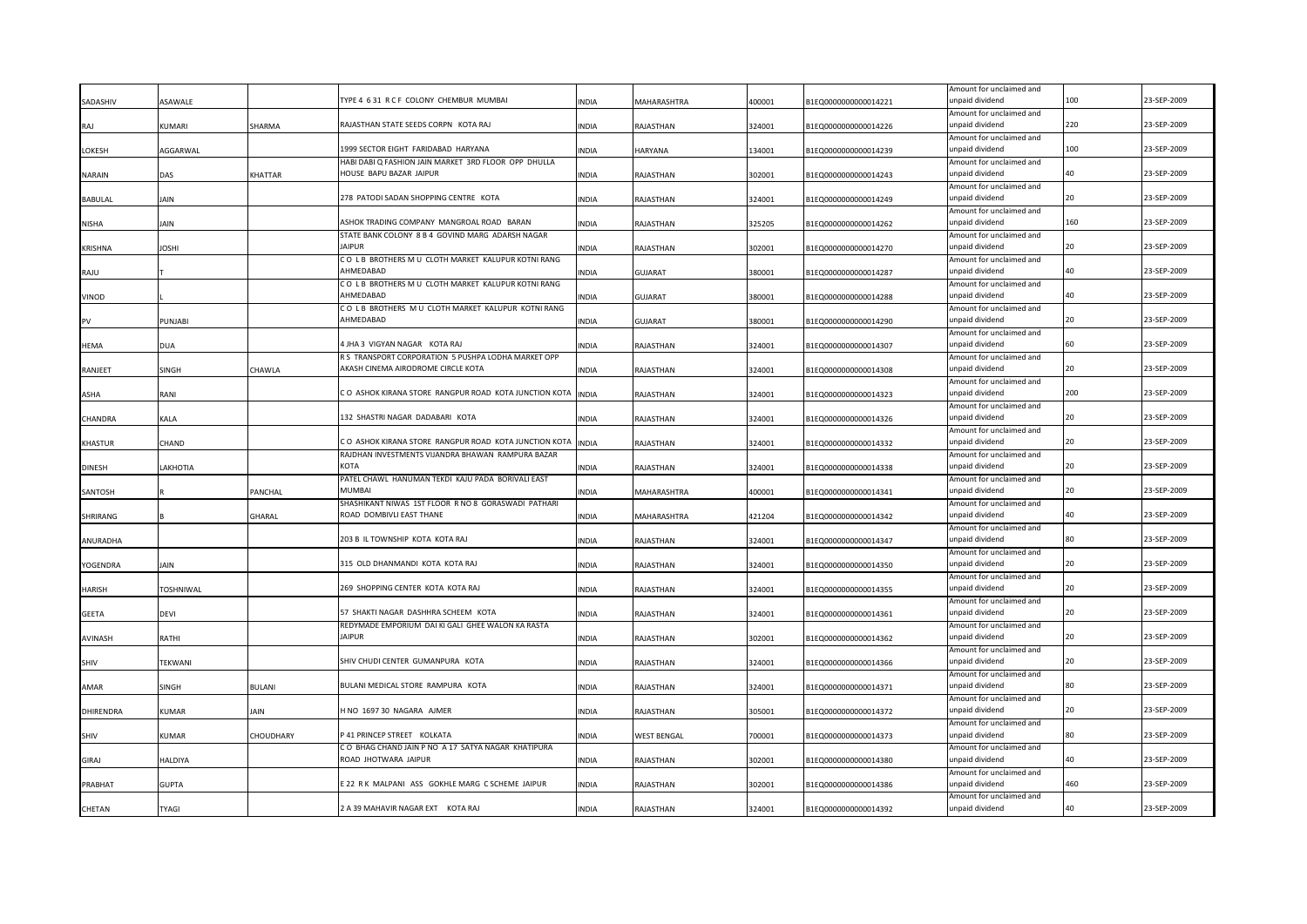|                      |                |              | C O TILAM SANGH RAJ RAWATHBHATA ROAD KOTA PROJECT KOTA  |              |                    |        |                      | Amount for unclaimed and                    |     |             |
|----------------------|----------------|--------------|---------------------------------------------------------|--------------|--------------------|--------|----------------------|---------------------------------------------|-----|-------------|
| RAJENDRA             | <b>TRIPATI</b> |              | RAI                                                     | <b>INDIA</b> | RAJASTHAN          | 324001 | B1EQ0000000000014397 | unpaid dividend                             |     | 23-SEP-2009 |
|                      |                |              |                                                         |              |                    |        |                      | Amount for unclaimed and                    |     |             |
| DBKATARIYA           |                |              | KATARIYA ASSOCIATES PVT LTD 11 ARMENIAN STREET CHENNAI  | <b>INDIA</b> | TAMIL NADU         | 600001 | B1EQ0000000000014400 | unpaid dividend                             | 20  | 23-SEP-2009 |
|                      |                |              |                                                         |              |                    |        |                      | Amount for unclaimed and                    |     |             |
| <b>DBKATARIA</b>     |                |              | KATARIYA ASSOCIATES PVT LTD 11 ARMENIAN STREET CHENNAI  | <b>INDIA</b> | TAMIL NADU         | 600001 | B1EQ0000000000014401 | unpaid dividend                             |     | 23-SEP-2009 |
|                      |                |              |                                                         |              |                    |        |                      | Amount for unclaimed and                    |     |             |
| ANANDI               | devi           | AGARWAL      | 26 13 GHAS KATLA NAYA BAZAR AJMER                       | <b>INDIA</b> | RAJASTHAN          | 305001 | B1EQ0000000000014405 | unpaid dividend                             | 100 | 23-SEP-2009 |
|                      |                |              |                                                         |              |                    |        |                      | Amount for unclaimed and                    |     |             |
| <b>ROOP</b>          | LAL            |              | DEEP SHREE BUILDING 143 KOTRI ROAD GUMAN PURA KOTA      | <b>INDIA</b> | RAJASTHAN          | 324001 | B1EQ0000000000014408 | unpaid dividend                             |     | 23-SEP-2009 |
|                      |                |              | 42 KAMAL GATTA SHYAM KUNJ NEAR GOVIND DEVJI TEMPLE      |              |                    |        |                      | Amount for unclaimed and                    |     |             |
| GAURAV               | KEDIA          |              | JAIPUR                                                  | <b>INDIA</b> | RAJASTHAN          | 302001 | B1EQ0000000000014411 | unpaid dividend                             | 200 | 23-SEP-2009 |
|                      |                |              |                                                         |              |                    |        |                      | Amount for unclaimed and                    |     |             |
| <b>MANISH</b>        | VERMA          |              | 122 DESHERA MAIDAN VERMA NIWAS UJJAIN M P               | <b>INDIA</b> | MADHYA PRADESH     | 456771 | B1EQ0000000000014414 | unpaid dividend                             | 100 | 23-SEP-2009 |
|                      |                |              | GHIYA ASSICIATS ABOVE SHOP NO 3181 1165 CHANDPOLE BAZAR |              |                    |        |                      | Amount for unclaimed and                    |     |             |
| <b>NALIN</b>         | BUSAR          |              | <b>JAIPUR</b>                                           | INDIA        | RAJASTHAN          | 302001 | B1EQ0000000000014417 | unpaid dividend                             | 200 | 23-SEP-2009 |
|                      |                |              |                                                         |              |                    |        |                      | Amount for unclaimed and                    |     |             |
| <b>SURESH</b>        | BARUPAL        |              | C 501 DHARAM PALACE SHANTIVAN BORIVALI E MUMBAI         | <b>INDIA</b> | MAHARASHTRA        | 400001 | B1EQ0000000000014420 | unpaid dividend                             | 340 | 23-SEP-2009 |
|                      |                |              | 401 KASAR ALI SAI PRASAD BLDG A WING 1ST FLOOR BHIWANDI |              |                    |        |                      | Amount for unclaimed and                    |     |             |
| NARENDRA             | KIAIN          |              | THANE                                                   | <b>INDIA</b> | MAHARASHTRA        | 400601 | B1EQ0000000000014423 | unpaid dividend                             | 20  | 23-SEP-2009 |
|                      |                |              | LAXMI CHEMICALS OPP TELEPHON EXCHANGE JUNA RASTA        |              |                    |        |                      | Amount for unclaimed and                    |     |             |
| <b>YAUV</b>          |                | <b>BHATT</b> | ANAND                                                   | <b>INDIA</b> | GUJARAT            | 388130 | B1EQ0000000000014429 | unpaid dividend                             | 20  | 23-SEP-2009 |
|                      |                |              |                                                         |              |                    |        |                      | Amount for unclaimed and                    |     |             |
| <b>MANJU</b>         | <b>BAPNA</b>   |              | 81 K ROAD BHUPALPURA UDAIPUR RAJ                        | <b>INDIA</b> | RAJASTHAN          | 313001 | B1EQ0000000000014430 | unpaid dividend                             | 100 | 23-SEP-2009 |
|                      |                |              |                                                         |              |                    |        |                      | Amount for unclaimed and                    |     |             |
| DHIRAJ               | KUMAR          | PIPLANI      | RAJESH PHARMA DISTRIBUTORS JANTA TALKIES ROAD BARAN RAJ | <b>INDIA</b> | RAJASTHAN          | 325205 | B1EQ0000000000014439 | unpaid dividend                             | 20  | 23-SEP-2009 |
|                      |                |              | M S S KHANDELWAL CAPITAL SERVICES SHITALA CHOWK CHURI   |              |                    |        |                      | Amount for unclaimed and                    |     |             |
| SANTOSH              | <b>GUPTA</b>   |              | BAZAR BARAN RAJ                                         | <b>INDIA</b> | RAJASTHAN          | 325205 | B1EQ0000000000014440 | unpaid dividend                             | 20  | 23-SEP-2009 |
|                      |                |              | NO 9 ABIRAMI STREET GROUND FLOOR PURUWALKAM CHENNAI T   |              |                    |        |                      |                                             |     |             |
| LALIT                | NAHAR          |              |                                                         | <b>INDIA</b> | TAMIL NADU         | 600007 |                      | Amount for unclaimed and<br>unpaid dividend |     | 23-SEP-2009 |
|                      |                |              |                                                         |              |                    |        | B1EQ0000000000014441 |                                             |     |             |
|                      |                |              | B 34 1ST INDUSTRIAL ESTATE KOTA RAJASTHAN               |              |                    |        |                      | Amount for unclaimed and<br>unpaid dividend | 20  | 23-SEP-2009 |
| <b>NISHA</b>         | GOYAL          |              |                                                         | <b>INDIA</b> | RAJASTHAN          | 324001 | B1EQ0000000000014443 |                                             |     |             |
|                      |                |              | NO 30 NAGINDAS MASTER ROAD 2ND FLOOR OPP WELCOME        |              |                    |        |                      | Amount for unclaimed and                    |     | 23-SEP-2009 |
| <b>HPKUMAR</b>       |                |              | RESTAURANT FOUNTAIN MUMBAI                              | <b>INDIA</b> | MAHARASHTRA        | 400001 | B1EQ0000000000014452 | unpaid dividend                             | 340 |             |
|                      |                |              | B141 LIGCOLONY INDORE M P                               |              |                    |        |                      | Amount for unclaimed and                    | 100 | 23-SEP-2009 |
| <b>GPINVESTMENTS</b> |                |              |                                                         | <b>INDIA</b> | MADHYA PRADESH     | 452001 | B1EQ0000000000014478 | unpaid dividend                             |     |             |
|                      |                |              |                                                         |              |                    |        |                      | Amount for unclaimed and                    | 40  |             |
| RATANLAL             | <b>AGARWAL</b> |              | 31 1ST FLOOR SIR HARIRAM GOENKA STREET KOLKATA          | <b>INDIA</b> | <b>WEST BENGAL</b> | 700001 | B1EQ0000000000014486 | unpaid dividend                             |     | 23-SEP-2009 |
|                      |                |              |                                                         |              |                    |        |                      | Amount for unclaimed and                    |     |             |
| VENKATESHWARW        | GANDE          |              | H NO 8 12 117 PINNA VARI STREET WARANGAL A P            | <b>INDIA</b> | ANDHRA PRADESH     | 506001 | B1EQ0000000000014493 | unpaid dividend                             | 180 | 23-SEP-2009 |
|                      |                |              |                                                         |              |                    |        |                      | Amount for unclaimed and                    |     |             |
| VENKATESHWARW        | GANDE          |              | H NO 8 12 117 PINNA VARI STREET WARANGAL A P            | <b>INDIA</b> | ANDHRA PRADESH     | 506001 | B1EQ0000000000014494 | unpaid dividend                             | 200 | 23-SEP-2009 |
|                      |                |              |                                                         |              |                    |        |                      | Amount for unclaimed and                    |     |             |
| <b>RAKESH</b>        | SHARMA         |              | H NO 88 RLY HOUSING SOCIETY MALA ROAD KOTA JN RAJ       | <b>INDIA</b> | RAJASTHAN          | 324001 | B1EQ0000000000014497 | unpaid dividend                             |     | 23-SEP-2009 |
|                      |                |              |                                                         |              |                    |        |                      | Amount for unclaimed and                    |     |             |
| NARESH               | MITTAL         |              | T 48A RAISER PLAZA INDRA BAZAR JAIPUR RAJ               | <b>INDIA</b> | RAJASTHAN          | 302001 | B1EQ0000000000014510 | unpaid dividend                             |     | 23-SEP-2009 |
|                      |                |              | KISHORILAL G RUIA PS 14 ROTUNDA STOCK EXCHANGE BLDG 2ND |              |                    |        |                      | Amount for unclaimed and                    |     |             |
| YOGESH               |                | <b>RUIA</b>  | FLOOR B S MARG FORT MUMBAI                              | INDIA        | MAHARASHTRA        | 400011 | B1EQ0000000000014513 | unpaid dividend                             |     | 23-SEP-2009 |
|                      |                |              |                                                         |              |                    |        |                      | Amount for unclaimed and                    |     |             |
|                      | DEEPAK         | <b>KUMAR</b> | 181 STRAHANS ROAD CHENNAI                               | INDIA        | TAMIL NADU         | 600001 | B1EQ0000000000014515 | unpaid dividend                             |     | 23-SEP-2009 |
|                      |                |              | CO SUNIL KUMAR KAYAN CO 8 LYONS RANGE GR FLOOR          |              |                    |        |                      | Amount for unclaimed and                    |     |             |
| SUNIL                | KAYAN          |              | KOLKATA                                                 | INDIA        | <b>WEST BENGAL</b> | 700001 | B1EQ0000000000014519 | unpaid dividend                             |     | 23-SEP-2009 |
|                      |                |              |                                                         |              |                    |        |                      | Amount for unclaimed and                    |     |             |
| MANVENDRA            | SWAMI          |              | 3 DA 3 3 302 JAWAHAR NAGAR JAIPUR                       | <b>INDIA</b> | RAJASTHAN          | 302001 | B1EQ0000000000014523 | unpaid dividend                             |     | 23-SEP-2009 |
|                      |                |              |                                                         |              |                    |        |                      | Amount for unclaimed and                    |     |             |
| <b>RITESH</b>        |                | KOTHARI      | 33 PREM COURT 5 PEDDER ROAD MUMBAI                      | <b>INDIA</b> | MAHARASHTRA        | 400001 | B1EQ0000000000014526 | unpaid dividend                             |     | 23-SEP-2009 |
|                      |                |              |                                                         |              |                    |        |                      | Amount for unclaimed and                    |     |             |
| <b>MANJU</b>         | IAIN           |              | D 17 KRISHNA NAGAR OPP GANDHI NAGAR MOD JAIPUR          | <b>INDIA</b> | RAJASTHAN          | 302001 | B1EQ0000000000014527 | unpaid dividend                             | 40  | 23-SEP-2009 |
|                      |                |              |                                                         |              |                    |        |                      | Amount for unclaimed and                    |     |             |
| <b>VISHNU</b>        | PRAKASH        | <b>VYAS</b>  | VEDER KAWAS RANAWAS VILLAGE RANAWAS RAJASTHAN           | <b>INDIA</b> | RAJASTHAN          | 306023 | B1EQ0000000000014531 | unpaid dividend                             |     | 23-SEP-2009 |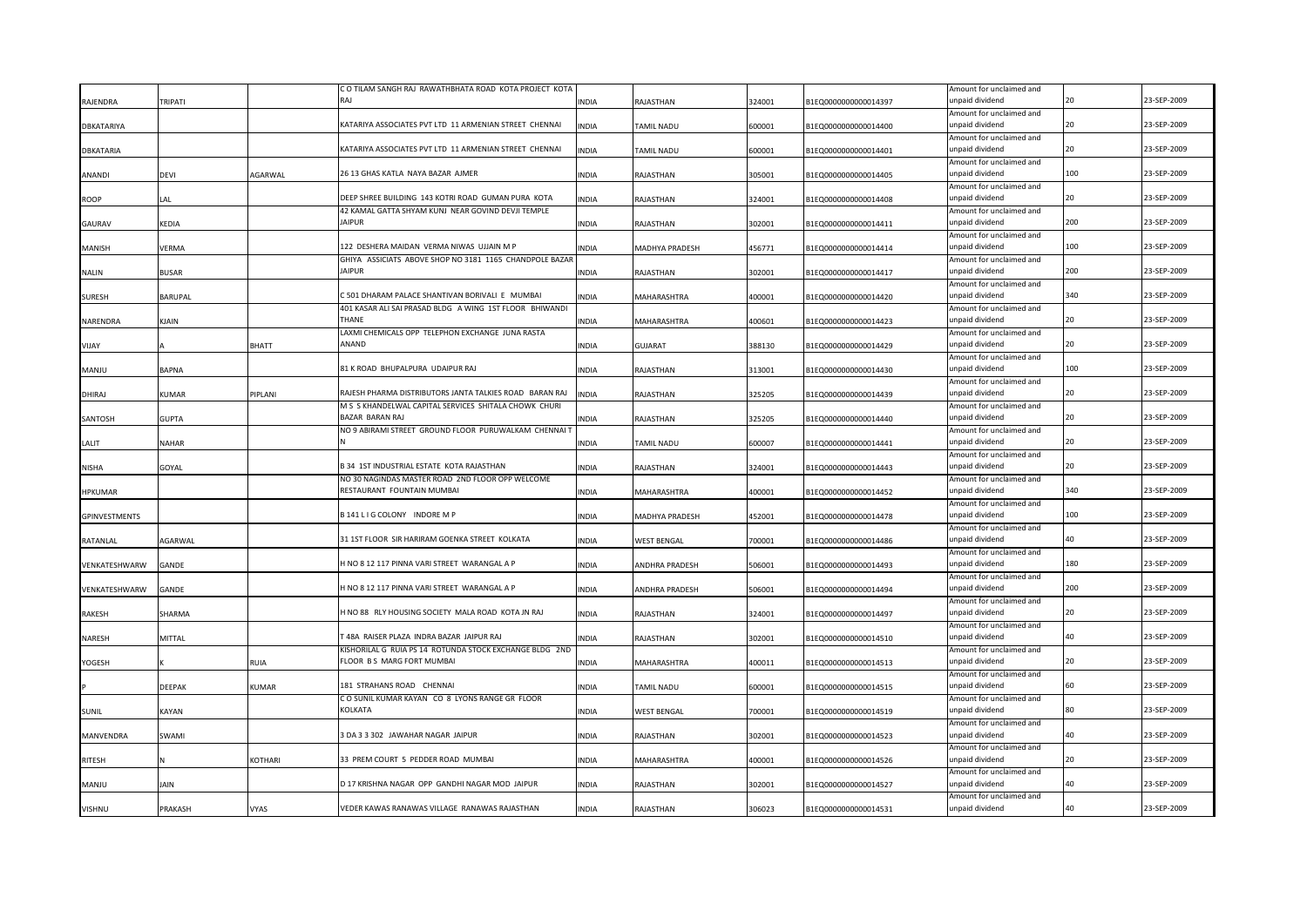|                  |               |              |                                                                                                            |              |                    |        |                      | Amount for unclaimed and                    |     |             |
|------------------|---------------|--------------|------------------------------------------------------------------------------------------------------------|--------------|--------------------|--------|----------------------|---------------------------------------------|-----|-------------|
| SARSWATI         | 'ADAV         |              | TATERON KI POL BILARA JODHPUR                                                                              | <b>INDIA</b> | RAJASTHAN          | 342001 | B1EQ0000000000014534 | unpaid dividend                             | 200 | 23-SEP-2009 |
|                  |               |              | NIDHI COMPANY OPPOSITE RAVI RADIO CO ARYA SAMAJ ROAD                                                       |              |                    |        |                      | Amount for unclaimed and                    | 20  |             |
| POORAN           | IAIN          |              | <b>KOTA RAJ</b>                                                                                            | <b>INDIA</b> | RAJASTHAN          | 324001 | B1EQ0000000000014543 | unpaid dividend                             |     | 23-SEP-2009 |
| <b>IQBAL</b>     | KHAN          |              | 4 6 SAMAD BUILDING 2ND FLOOR R 20 KHARWA LANE MUMBAI                                                       | <b>INDIA</b> | MAHARASHTRA        | 400001 | B1EQ0000000000014558 | Amount for unclaimed and<br>unpaid dividend | 20  | 23-SEP-2009 |
|                  |               |              | SHASTRI NAGAR BLDG NO 4 ROOM NO 1 GROUND FLOOR LINKING                                                     |              |                    |        |                      | Amount for unclaimed and                    |     |             |
| SMTVELUBEN       | PSHAH         |              | ROAD EXT SANTACRUZ WEST MUMBAI                                                                             | <b>INDIA</b> | MAHARASHTRA        | 400001 | B1EQ0000000000014568 | unpaid dividend                             | 20  | 23-SEP-2009 |
|                  |               |              |                                                                                                            |              |                    |        |                      | Amount for unclaimed and                    |     |             |
| VAIBHAV          | KUMAR         | GOYAL        | 68 R N T MARG CHHAWNI INDORE M P                                                                           | INDIA        | MADHYA PRADESH     | 452001 | B1EQ0000000000014575 | unpaid dividend                             |     | 23-SEP-2009 |
|                  |               |              |                                                                                                            |              |                    |        |                      | Amount for unclaimed and                    |     |             |
| SMTRACHNA        | DIALANI       |              | NO 120 213 CHITRAKUT AGARWAL FARM MANSAROVER JAIPUR                                                        | <b>INDIA</b> | RAJASTHAN          | 302001 | B1EQ0000000000014587 | unpaid dividend                             | 20  | 23-SEP-2009 |
|                  |               |              |                                                                                                            |              |                    |        |                      | Amount for unclaimed and                    |     |             |
| GHANSHYAM        | DIALANI       |              | NO 120 213 CHITRAKOOT AGARWAL FARM MANSAROVER JAIPUR<br>B 306 DAMODAR KUNJ JANTA NAGAR ROAD SHIV SENA LANE | <b>INDIA</b> | RAJASTHAN          | 302001 | B1EQ0000000000014588 | unpaid dividend                             |     | 23-SEP-2009 |
| <b>DEEPAK</b>    |               | PATEL        | BHAYANDAR W THANE                                                                                          | <b>INDIA</b> | MAHARASHTRA        | 401101 | B1EQ0000000000014598 | Amount for unclaimed and<br>unpaid dividend | 20  | 23-SEP-2009 |
|                  |               |              |                                                                                                            |              |                    |        |                      | Amount for unclaimed and                    |     |             |
| ASIT             | MITRA         |              | WZ 119A NARAINA VILLAGE NEW DELHI                                                                          | <b>INDIA</b> | DELHI              | 110001 | B1EQ0000000000014613 | unpaid dividend                             |     | 23-SEP-2009 |
|                  |               |              |                                                                                                            |              |                    |        |                      | Amount for unclaimed and                    |     |             |
| SANTOSH          | KUMAR         | <b>DEY</b>   | WZ 434 C NARAINA VILLAGE NEW DELHI                                                                         | <b>INDIA</b> | DELHI              | 110001 | B1EQ0000000000014616 | unpaid dividend                             | 20  | 23-SEP-2009 |
|                  |               |              | 111 A CURRIMJEE BUILDING 3RD FLOOR ROOM NO 4 M G ROAD                                                      |              |                    |        |                      | Amount for unclaimed and                    |     |             |
| <b>HIGROWITH</b> | CORPSERPVTLTD |              | OPP UNIVERSITY MUMBAI                                                                                      | <b>INDIA</b> | <b>MAHARASHTRA</b> | 400001 | B1EQ0000000000014624 | unpaid dividend                             | 20  | 23-SEP-2009 |
|                  |               |              |                                                                                                            |              |                    |        |                      | Amount for unclaimed and                    |     |             |
| NEERAJ           | AGARWAL       |              | L GHA 22 VIGYAN NAGAR KOTA                                                                                 | <b>INDIA</b> | RAJASTHAN          | 324001 | B1EQ0000000000014642 | unpaid dividend                             | 20  | 23-SEP-2009 |
| PARAG            | BINDAL        |              | C O RAKESH KHATRI 4 KA 32 JAWAHHAR NAGAR JAIPUR                                                            | <b>INDIA</b> | RAJASTHAN          | 302001 | B1EQ0000000000014647 | Amount for unclaimed and<br>unpaid dividend | 100 | 23-SEP-2009 |
|                  |               |              |                                                                                                            |              |                    |        |                      | Amount for unclaimed and                    |     |             |
| <b>SUYASH</b>    | Jain          |              | 23 108 LOHA MANDI AGRA                                                                                     | <b>INDIA</b> | UTTAR PRADESH      | 282005 | B1EQ0000000000014648 | unpaid dividend                             | 20  | 23-SEP-2009 |
|                  |               |              |                                                                                                            |              |                    |        |                      | Amount for unclaimed and                    |     |             |
| PAWAN            | KUMAR         | GARG         | 81 JANKI NAGAR MAIN INDORE                                                                                 | <b>INDIA</b> | MADHYA PRADESH     | 452001 | B1EQ0000000000014656 | unpaid dividend                             | 180 | 23-SEP-2009 |
|                  |               |              |                                                                                                            |              |                    |        |                      | Amount for unclaimed and                    |     |             |
| HARI             | PRASAD        | GARG         | 81 JANKI NAGAR MAIN INDORE                                                                                 | <b>INDIA</b> | MADHYA PRADESH     | 452001 | B1EQ0000000000014657 | unpaid dividend                             | 380 | 23-SEP-2009 |
|                  |               |              | 81 JANKI NAGAR MAIN INDORE                                                                                 |              |                    |        |                      | Amount for unclaimed and<br>unpaid dividend | 400 | 23-SEP-2009 |
| CHANDABAI        | GARG          |              |                                                                                                            | <b>INDIA</b> | MADHYA PRADESH     | 452001 | B1EQ0000000000014658 | Amount for unclaimed and                    |     |             |
| <b>MOHANLAL</b>  | GARG          |              | 81 JANKI NAGAR MAIN INDORE                                                                                 | <b>INDIA</b> | MADHYA PRADESH     | 452001 | B1EQ0000000000014659 | unpaid dividend                             | 180 | 23-SEP-2009 |
|                  |               |              |                                                                                                            |              |                    |        |                      | Amount for unclaimed and                    |     |             |
| SATISH           | SONI          |              | 11 CLIFTON OBEROI COMPLEX LINK ROAD ANDHERI W MUMBAI                                                       | <b>INDIA</b> | MAHARASHTRA        | 400001 | B1EQ0000000000014682 | unpaid dividend                             | 180 | 23-SEP-2009 |
|                  |               |              |                                                                                                            |              |                    |        |                      | Amount for unclaimed and                    |     |             |
| NEMI             | CHAND         |              | VANECHAND NEMICHAND POST SINDHARI BARMER RAJASTHAN                                                         | <b>INDIA</b> | RAJASTHAN          | 343043 | B1EQ0000000000014686 | unpaid dividend                             |     | 23-SEP-2009 |
|                  |               |              |                                                                                                            |              |                    |        |                      | Amount for unclaimed and                    |     |             |
| <b>BHARAT</b>    | <b>SINGH</b>  |              | 183 SHOPPING CENTRE KOTA RAJASTHAN                                                                         | <b>INDIA</b> | RAJASTHAN          | 324001 | B1EQ0000000000014692 | unpaid dividend                             | 20  | 23-SEP-2009 |
|                  |               |              | 295 MASZID ROAD KOTA JN 2 KOTA RAJASTHAN                                                                   | <b>INDIA</b> | RAJASTHAN          | 324001 | B1EQ0000000000014711 | Amount for unclaimed and<br>unpaid dividend | 180 | 23-SEP-2009 |
| LILADHAR         | AGARWAL       |              | 303 C 26 PHASE III POONAM NAGAR SHANTI PARK MIRA ROAD                                                      |              |                    |        |                      | Amount for unclaimed and                    |     |             |
| PRAMOD           | KUMAR         | GOYAL        | <b>EAST THANE</b>                                                                                          | <b>INDIA</b> | MAHARASHTRA        | 400601 | B1EQ0000000000014740 | unpaid dividend                             | 100 | 23-SEP-2009 |
|                  |               |              |                                                                                                            |              |                    |        |                      | Amount for unclaimed and                    |     |             |
| VISHALSINGH      | PREMSINGH     |              | 403 B KAILASH JUHU CHURCH ROAD JUHU MUMBAI                                                                 | INDIA        | MAHARASHTRA        | 400001 | B1EQ0000000000014746 | unpaid dividend                             | 200 | 23-SEP-2009 |
|                  |               |              |                                                                                                            |              |                    |        |                      | Amount for unclaimed and                    |     |             |
| <b>MRRAMESH</b>  | CHAND         | AGRAWAL      | 11 VALLABH NAGAR KOTA RAJASTHAN                                                                            | INDIA        | RAJASTHAN          | 324001 | B1EQ0000000000014766 | unpaid dividend                             | 180 | 23-SEP-2009 |
|                  |               |              | SAMADHAN BUILDING ROOM NO 2 GR FLOOR SAVARKAR ROAD                                                         |              |                    |        |                      | Amount for unclaimed and                    |     |             |
| <b>SUSHMA</b>    | ATHAVALE      |              | DOMBIVALI E THANE                                                                                          | INDIA        | MAHARASHTRA        | 400601 | B1EQ0000000000014862 | unpaid dividend                             |     | 23-SEP-2009 |
| DATTATRAYA       | VPRABHU       |              | H12 ROOM NO 13 LAKE SIDE IIT POWAI MUMBAI                                                                  | <b>INDIA</b> | MAHARASHTRA        | 400001 | B1EQ0000000000014931 | Amount for unclaimed and<br>unpaid dividend | 40  | 23-SEP-2009 |
|                  |               |              | T II 43 D ANUKIRAN COLONY PO BHABHA NAGAR RAWAT BHATA                                                      |              |                    |        |                      | Amount for unclaimed and                    |     |             |
| <b>SUSHIL</b>    | KUMAR         | <b>GOVIL</b> | KOTA RAJ                                                                                                   | <b>INDIA</b> | RAJASTHAN          | 324001 | B1EQ0000000000015037 | unpaid dividend                             |     | 23-SEP-2009 |
|                  |               |              | COPN MAVLANKAR 3 189 SHIVAJI NAGAR GOREGAON WEST                                                           |              |                    |        |                      | Amount for unclaimed and                    |     |             |
| KIRAN            | SHRINIVAS     | ATHALYE      | <b>MUMBAI</b>                                                                                              | <b>INDIA</b> | MAHARASHTRA        | 400001 | B1EQ0000000000015054 | unpaid dividend                             | 40  | 23-SEP-2009 |
|                  |               |              |                                                                                                            |              |                    |        |                      | Amount for unclaimed and                    |     |             |
| <b>ASHISH</b>    | HARIT         |              | 8 PATEL NAGAR JHOTWARA JAIPUR                                                                              | <b>INDIA</b> | RAJASTHAN          | 302001 | B1EQ0000000000015151 | unpaid dividend                             | 100 | 23-SEP-2009 |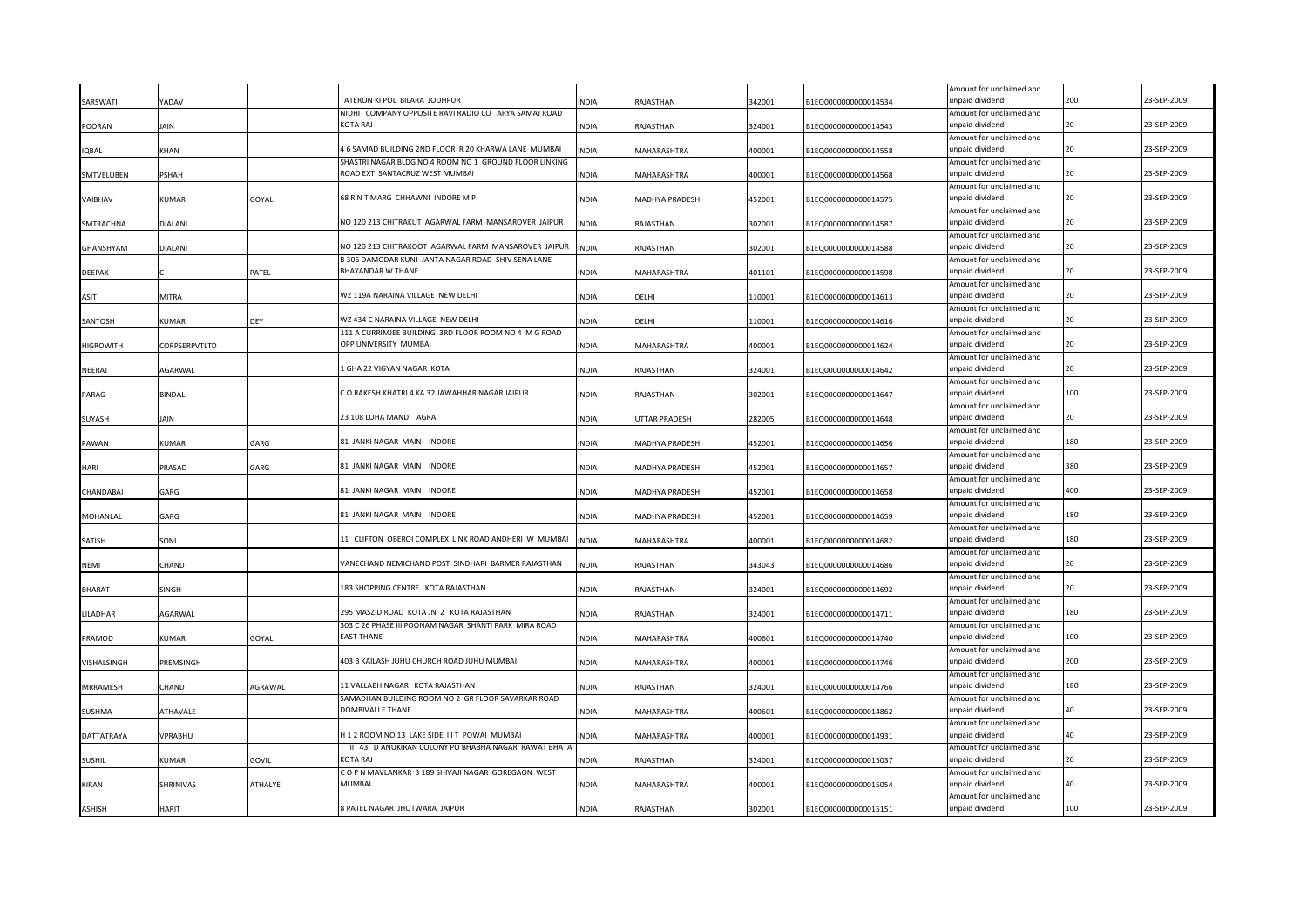| SANTOSH          | SHARMA        |               | 34 87 KIRAN PATH MANSAROWAR JAIPUR RAJ                                    | <b>INDIA</b> | RAJASTHAN            | 302001 | B1EQ0000000000015153 | Amount for unclaimed and<br>unpaid dividend |      | 23-SEP-2009 |
|------------------|---------------|---------------|---------------------------------------------------------------------------|--------------|----------------------|--------|----------------------|---------------------------------------------|------|-------------|
|                  |               |               |                                                                           |              |                      |        |                      | Amount for unclaimed and                    |      |             |
| SEEMA            | GUPTA         |               | 55 NAND PURI COLONY HAWA SARAK 22 GODAM JAIPUR RAJ                        | <b>INDIA</b> | RAJASTHAN            | 302001 | B1EQ0000000000015154 | unpaid dividend                             | 40   | 23-SEP-2009 |
|                  |               |               |                                                                           |              |                      |        |                      | Amount for unclaimed and                    |      |             |
| ASHISH           | TONGIA        |               | 57 SHRADHANAND MARG UTSAV BHAWAN CHHAWANI INDORE                          | <b>INDIA</b> | MADHYA PRADESH       | 452001 | B1EQ0000000000015163 | unpaid dividend                             | 20   | 23-SEP-2009 |
|                  |               |               |                                                                           |              |                      |        |                      | Amount for unclaimed and                    |      |             |
| ASHOK            | KUMAR         | JAIN          | CO SONA MEDICOS MALIGAON CHARALI GUWAHATI                                 | <b>INDIA</b> | ASSAM                | 781001 | B1EQ0000000000015174 | unpaid dividend                             | 200  | 23-SEP-2009 |
| <b>KAPIL</b>     | THAPAR        |               | B VII 627 MANDI KESAR GANJ LUDHIANA                                       | INDIA        | PUNJAB               | 141001 | B1EQ0000000000015188 | Amount for unclaimed and<br>unpaid dividend | 200  | 23-SEP-2009 |
|                  |               |               |                                                                           |              |                      |        |                      | Amount for unclaimed and                    |      |             |
| <b>HARPREET</b>  | SINGH         | ANAND         | 17 NEAR JALLA S HOUSE NEAR OFFICERS COLONY PATIALA PUNJAB                 | <b>INDIA</b> | PUNJAB               | 142001 | B1EQ0000000000015239 | unpaid dividend                             | 100  | 23-SEP-2009 |
|                  |               |               | 301 3RD FLOOR GARDEN VIEW BLDG RNP PARK BHAYANDAR E                       |              |                      |        |                      | Amount for unclaimed and                    |      |             |
| SANTOSH          | KUMAR         | BHUJ          | MUMBAI                                                                    | INDIA        | MAHARASHTRA          | 400001 | B1EQ0000000000015258 | unpaid dividend                             | 40   | 23-SEP-2009 |
|                  |               |               | 65 BABU GENU ROAD NEW HANUMAN LANE 2ND FLOOR ROOM                         |              |                      |        |                      | Amount for unclaimed and                    |      |             |
| SHRI             | LALIT         | KUMARGJAIN    | NO 10 KALBADEVI ROAD MUMBAI                                               | INDIA        | MAHARASHTRA          | 400001 | B1EQ0000000000015271 | unpaid dividend                             | 20   | 23-SEP-2009 |
|                  |               |               |                                                                           |              |                      |        |                      | Amount for unclaimed and                    | 100  |             |
| RIKHAB           | CHAND         | DAGA          | H NO 4448 KGB KA RASTA JOHARI BAZAR JAIPUR                                | <b>INDIA</b> | RAJASTHAN            | 302001 | B1EQ0000000000015301 | unpaid dividend                             |      | 23-SEP-2009 |
| <b>MAHABIR</b>   | AGGARWAL      |               | CO AGGARWAL TRADING CO CANAL ROAD NEAR CANAL REST<br><b>HOUSE NARWANA</b> | <b>INDIA</b> | <b>HARYANA</b>       | 126116 | B1EQ0000000000015313 | Amount for unclaimed and<br>unpaid dividend | 100  | 23-SEP-2009 |
|                  |               |               |                                                                           |              |                      |        |                      | Amount for unclaimed and                    |      |             |
| <b>KALPESH</b>   | HSHAH         |               | B 307 SHREEJI APT IRANWADI ROAD NO 3 KANDIVALI W MUMBAI INDIA             |              | MAHARASHTRA          | 400001 | B1EQ0000000000015321 | unpaid dividend                             | 20   | 23-SEP-2009 |
|                  |               |               | 404DOSHI MANSION M G CROSS ROAD NO 3 OPP MANDAVI CO OP                    |              |                      |        |                      | Amount for unclaimed and                    |      |             |
| <b>SHIRISH</b>   | SANGHAVI      |               | BANK KANDIVALI W MUMBAI                                                   | <b>INDIA</b> | MAHARASHTRA          | 400102 | B1EQ0000000000015331 | unpaid dividend                             | 100  | 23-SEP-2009 |
|                  |               |               |                                                                           |              |                      |        |                      | Amount for unclaimed and                    |      |             |
| <b>KETAN</b>     |               | <b>PARIKH</b> | 28 PIROJA MANSION ALI BHAI PREMJI MARG MUMBAI                             | <b>INDIA</b> | MAHARASHTRA          | 400001 | B1EQ0000000000015334 | unpaid dividend                             | 20   | 23-SEP-2009 |
|                  |               |               | CO PRAKASH CHAUDHARI LB 31 VHB COLONY LAXMI NAGAR                         |              |                      |        |                      | Amount for unclaimed and                    |      |             |
| ABHAY            | VIDYADHAR     | <b>KETKAR</b> | NAGPUR                                                                    | <b>INDIA</b> | MAHARASHTRA          | 440001 | B1EQ0000000000015345 | unpaid dividend                             | 20   | 23-SEP-2009 |
|                  | KUMAR         |               | C 4 56 A LAWRENCE ROAD DELHI                                              | <b>INDIA</b> | DELHI                | 110001 |                      | Amount for unclaimed and<br>unpaid dividend | 40   | 23-SEP-2009 |
| PIYUSH           |               |               |                                                                           |              |                      |        | B1EQ0000000000015359 | Amount for unclaimed and                    |      |             |
| SANJAY           | <b>GOENKA</b> |               | 18 BURMESE COLONY JAIPUR RAJASTHAN                                        | <b>INDIA</b> | RAJASTHAN            | 302001 | B1EQ0000000000015367 | unpaid dividend                             | 600  | 23-SEP-2009 |
|                  |               |               |                                                                           |              |                      |        |                      | Amount for unclaimed and                    |      |             |
| SANJAY           | SAGRAWAL      |               | 188 GANDHI NAGAR NAGPUR                                                   | <b>INDIA</b> | MAHARASHTRA          | 440010 | B1EQ0000000000015384 | unpaid dividend                             | 20   | 23-SEP-2009 |
|                  |               |               |                                                                           |              |                      |        |                      | Amount for unclaimed and                    |      |             |
| NARENDRA         | GJAIN         |               | 2 30 32 NAWAB MANZIL WADIA ST TARDEV MUMBAI                               | <b>INDIA</b> | MAHARASHTRA          | 400001 | B1EQ0000000000015389 | unpaid dividend                             | 60   | 23-SEP-2009 |
|                  |               |               |                                                                           |              |                      |        |                      | Amount for unclaimed and                    |      |             |
| ARVIND           | GARG          |               | 2 M 3 HB COLONY TALWANDI KOTA                                             | <b>INDIA</b> | RAJASTHAN            | 324001 | B1EQ0000000000015392 | unpaid dividend                             |      | 23-SEP-2009 |
|                  |               |               | CO DEEP CH JI NAHATA BHANDARIO KI POLE NAGAUR RAJ                         |              |                      |        |                      | Amount for unclaimed and                    | л∩   | 23-SEP-2009 |
| <b>ASHOK</b>     | KUMAR         | NAHATA        |                                                                           | <b>INDIA</b> | RAJASTHAN            | 341002 | B1EQ0000000000015414 | unpaid dividend                             |      |             |
| PRAMILA          |               |               | NO 236 BAZZAR STREET UTHUKOTTAI                                           | <b>INDIA</b> | <b>KERALA</b>        | 673528 | B1EQ0000000000015462 | Amount for unclaimed and<br>unpaid dividend | 20   | 23-SEP-2009 |
|                  |               |               |                                                                           |              |                      |        |                      | Amount for unclaimed and                    |      |             |
| PREM             | KUMAR         |               | 23 GODAVARI SHANTIVAN BORIVALI EAST MUMBAI                                | <b>INDIA</b> | MAHARASHTRA          | 400001 | B1EQ0000000000015657 | unpaid dividend                             | 4000 | 23-SEP-2009 |
|                  |               |               |                                                                           |              |                      |        |                      | Amount for unclaimed and                    |      |             |
| <b>HARBINDER</b> | SINGH         | KUKREJA       | 692 INDIRA NAGAR COLONY PHASE II DEHRADUN                                 | <b>INDIA</b> | UTTARAKHAND          | 248002 | B1EQ0000000000015678 | unpaid dividend                             |      | 23-SEP-2009 |
|                  |               |               | 53 MALIYAN CHOPAR SHAHPURA MOHALLA NEAR RAJKAMAL                          |              |                      |        |                      | Amount for unclaimed and                    |      |             |
| CHANDRA          | PRAKASH       | SONI          | STUDIO POST BEAWAR AJMER                                                  | <b>INDIA</b> | RAJASTHAN            | 305001 | B1EQ0000000000015685 | unpaid dividend                             |      | 23-SEP-2009 |
|                  |               |               | 2 GH 28 VIGYAN NAGAR KOTA RAJASTHAN                                       |              |                      |        |                      | Amount for unclaimed and                    |      | 23-SEP-2009 |
| <b>RKVIJAY</b>   |               |               |                                                                           | INDIA        | RAJASTHAN            | 324001 | B1EQ0000000000015726 | unpaid dividend                             |      |             |
| RAVINDRA         | KUMAR         | VIJAY         | GH 28 VIGYAN NAGAR KOTA RAJASTHAN                                         | INDIA        | RAJASTHAN            | 324001 | B1EQ0000000000015727 | Amount for unclaimed and<br>unpaid dividend |      | 23-SEP-2009 |
|                  |               |               | C O DEVKISHAN CHOURULAL BECHIND DEVI SINGH BHATI HOUSE                    |              |                      |        |                      | Amount for unclaimed and                    |      |             |
| LNRATHI          |               |               | OUT SIDE JASSUSER GATE BIKANER RAJ                                        | <b>INDIA</b> | RAJASTHAN            | 331801 | B1EQ0000000000015737 | unpaid dividend                             |      | 23-SEP-2009 |
|                  |               |               |                                                                           |              |                      |        |                      | Amount for unclaimed and                    |      |             |
| <b>ASHOK</b>     | SINGATWADIA   |               | CO SWARN GAHANA 11 CLOCK TOWER UDAIPUR RAJ                                | <b>INDIA</b> | RAJASTHAN            | 313001 | B1EQ0000000000015756 | unpaid dividend                             |      | 23-SEP-2009 |
|                  |               |               |                                                                           |              |                      |        |                      | Amount for unclaimed and                    |      |             |
| PAWAN            | AGARWAL       |               | MAHAVEER COLONY WARD NO 10 CHOMU JAIPUR                                   | <b>INDIA</b> | RAJASTHAN            | 302001 | B1EQ0000000000015762 | unpaid dividend                             | 20   | 23-SEP-2009 |
|                  |               |               |                                                                           |              |                      |        |                      | Amount for unclaimed and                    |      |             |
| SUMAN            | <b>AIN</b>    |               | 681 9 BRAHAM PURI PANJAYA MEERUT CITY                                     | <b>INDIA</b> | <b>UTTAR PRADESH</b> | 250001 | B1EQ0000000000015764 | unpaid dividend                             | 40   | 23-SEP-2009 |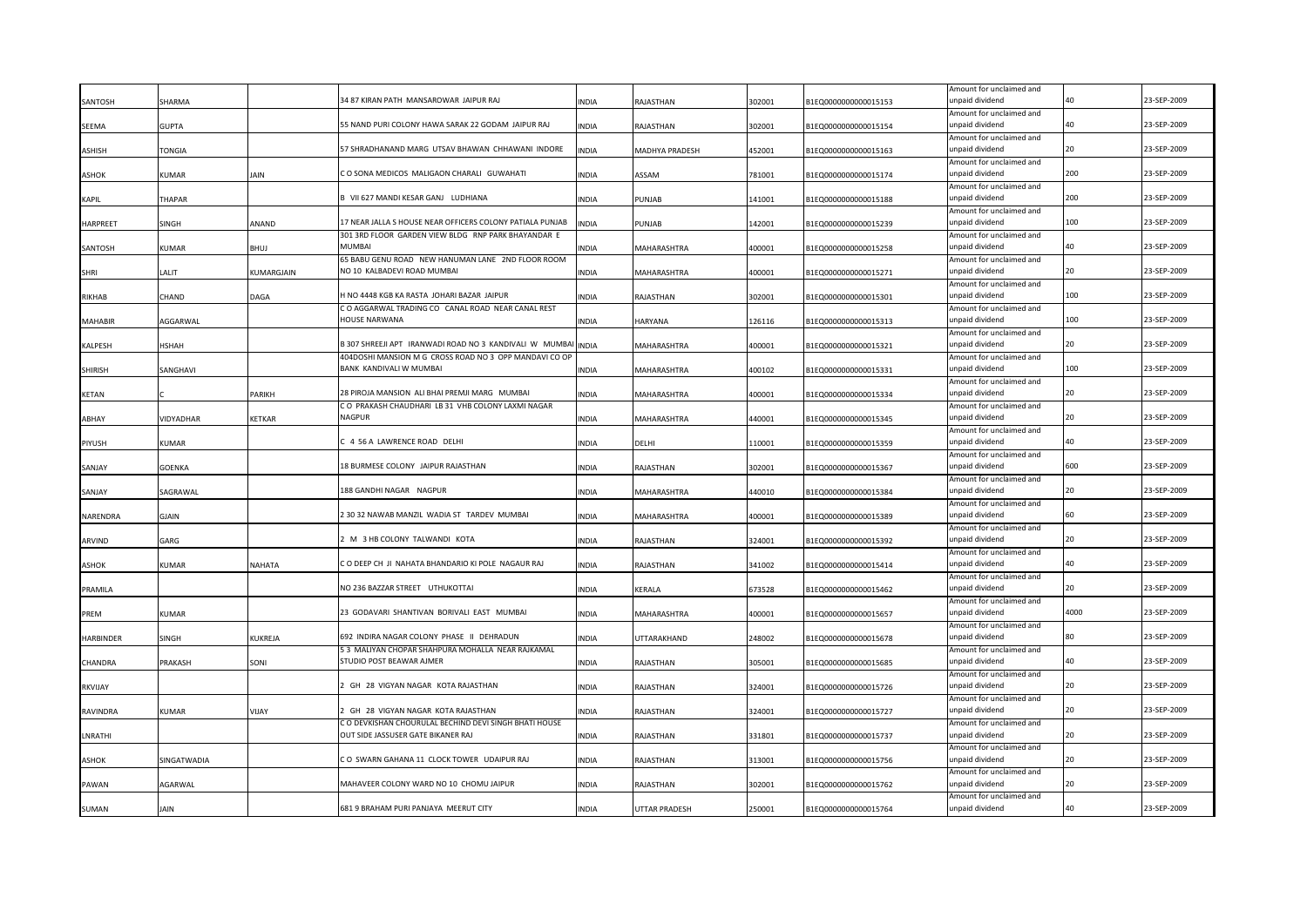|                |                |                    | KRISHNA KANTI HALDER FB 60 NARAYANTALA WEST PO              |              |                |        |                      | Amount for unclaimed and                    |           |             |
|----------------|----------------|--------------------|-------------------------------------------------------------|--------------|----------------|--------|----------------------|---------------------------------------------|-----------|-------------|
| <b>MEENA</b>   | <b>AGARWAL</b> |                    | DESHBANDHU NAGAR BAQUIATY KOLKATA                           | <b>INDIA</b> | WEST BENGAL    | 700001 | B1EQ0000000000015783 | unpaid dividend                             |           | 23-SEP-2009 |
|                |                |                    | 41 ACCORD APARTMENTS OPP S V ROAD BEHIND DATTANI NAGAR      |              |                |        |                      | Amount for unclaimed and                    |           |             |
| RAMESH         |                | <b>DOSHI</b>       | BORIVALI WEST MUMBAI                                        | <b>INDIA</b> | MAHARASHTRA    | 400091 | B1EQ0000000000015798 | unpaid dividend                             | $\Lambda$ | 23-SEP-2009 |
|                |                |                    |                                                             |              |                |        |                      | Amount for unclaimed and                    |           |             |
| <b>KISHOR</b>  | KUMAR          | RAKHOLIA           | 229 RAJRATAN COMPLEX TAGORE ROAD RAJKOT                     | <b>INDIA</b> | GUJARAT        | 360002 | B1EQ0000000000015845 | unpaid dividend                             |           | 23-SEP-2009 |
|                |                |                    | CO RAJASTHAN TRADERS NATANIYON KA RASTA JAIPUR<br>RAJASTHAN |              |                |        |                      | Amount for unclaimed and                    | 160       | 23-SEP-2009 |
| PURSHOTTAM     | DAS            | GOYAL              |                                                             | <b>INDIA</b> | RAJASTHAN      | 302003 | B1EQ0000000000015879 | unpaid dividend                             |           |             |
|                |                |                    | 4 FA 24 VIGYAN NAGAR KOTA RAJASTHAN                         |              |                |        |                      | Amount for unclaimed and                    |           | 23-SEP-2009 |
| PREM           | BHATIYA        |                    | C 204 HILL VIEW APARTMENTS MILITARY ROAD MAROL ANDHERI      | INDIA        | RAJASTHAN      | 324005 | B1EQ0000000000015911 | unpaid dividend<br>Amount for unclaimed and |           |             |
| <b>DINESH</b>  | SHEREGAR       |                    | <b>EAST MUMBAI</b>                                          | INDIA        | MAHARASHTRA    | 400059 | B1EQ0000000000015918 | unpaid dividend                             |           | 23-SEP-2009 |
|                |                |                    |                                                             |              |                |        |                      | Amount for unclaimed and                    |           |             |
| MADHU          | BINDAL         |                    | L5771 A BALBIR NAGAR NGALI NO 14 SHAHDARA DELHI             | INDIA        | DELHI          | 110032 | B1EQ0000000000015934 | unpaid dividend                             |           | 23-SEP-2009 |
|                |                |                    |                                                             |              |                |        |                      | Amount for unclaimed and                    |           |             |
| PATEL          | SAROJBEN       | NARENDRA           | L VAISHALI NAGAR SOCIETY SAIJPUR BOGHA AHMEDABAD            | INDIA        | GUJARAT        | 382345 | B1EQ0000000000015965 | unpaid dividend                             |           | 23-SEP-2009 |
|                |                |                    |                                                             |              |                |        |                      | Amount for unclaimed and                    |           |             |
| KAMAL          |                | DALAL              | 19 IOC NAGAR NEAR VIDYUT NAGAR VADODARA                     | <b>INDIA</b> | <b>GUJARAT</b> | 390007 | B1EQ0000000000015966 | unpaid dividend                             |           | 23-SEP-2009 |
|                |                |                    | C 3 31 GOYAL INTERCITY OPP T V TOWER DRIVE IN ROAD THALTEJ  |              |                |        |                      | Amount for unclaimed and                    |           |             |
| RATAN          | SINGH          | <b>BJAKHAR</b>     | AHMEDABAD                                                   | <b>INDIA</b> | <b>GUJARAT</b> | 380054 | B1EQ0000000000015983 | unpaid dividend                             |           | 23-SEP-2009 |
|                |                |                    |                                                             |              |                |        |                      | Amount for unclaimed and                    |           |             |
| NEERU          | BANSAL         |                    | 35 VASANT ENCLAVE NEW DELHI                                 | <b>INDIA</b> | <b>DELHI</b>   | 110057 | B1EQ0000000000015984 | unpaid dividend                             | 40        | 23-SEP-2009 |
|                |                |                    | SHREENATHJI 16 SAURABH SOCIETY B H NEHRU NAGAR 5 RAIYA      |              |                |        |                      | Amount for unclaimed and                    |           |             |
| <b>HARSHAD</b> | PRABHUDAS      | TANNA              | ROAD RAJKOT GUJARAT                                         | <b>INDIA</b> | <b>GUJARAT</b> | 360001 | B1EQ0000000000016001 | unpaid dividend                             | 20        | 23-SEP-2009 |
|                |                |                    |                                                             |              |                |        |                      | Amount for unclaimed and                    |           |             |
| <b>VINOD</b>   | KUMAR          | <b>GUPTA</b>       | C 504 CHITRAKOOT KULUPWADI BORIVALI EAST MUMBAI             | <b>INDIA</b> | MAHARASHTRA    | 400066 | B1EQ0000000000016009 | unpaid dividend                             | 20        | 23-SEP-2009 |
|                |                |                    | 504 NEW MAYUR APRTS MILITARY ROAD MAROL ANDHERI EAST        |              |                |        |                      | Amount for unclaimed and                    |           |             |
| <b>DINESH</b>  | SHEREGAR       |                    | <b>MUMBAI</b>                                               | <b>INDIA</b> | MAHARASHTRA    | 400059 | B1EQ0000000000016013 | unpaid dividend                             | 20        | 23-SEP-2009 |
|                |                |                    |                                                             |              |                |        |                      | Amount for unclaimed and                    |           |             |
| PREM           | PRAKASH        | <b>GANDHI</b>      | 2046 OUT RAM LINE QINGSWAY CAMP DELHI                       | <b>INDIA</b> | DELHI          | 110009 | B1EQ0000000000016023 | unpaid dividend                             |           | 23-SEP-2009 |
|                |                |                    |                                                             |              |                |        |                      | Amount for unclaimed and                    |           |             |
| DILEEP         | KUMAR          |                    | PANCHAYAT BHAWAN BHATAPARA RAMPURA KOTA RAJASTHAN           | <b>INDIA</b> | RAJASTHAN      | 324006 | B1EQ0000000000016028 | unpaid dividend                             | 20        | 23-SEP-2009 |
|                |                |                    |                                                             |              |                |        |                      | Amount for unclaimed and                    |           |             |
| NIRMALA        | PANDEY         |                    | 5B 46 VIGYAN NAGAR KOTA RAJASTHAN                           | <b>INDIA</b> | RAJASTHAN      | 324005 | B1EQ0000000000016032 | unpaid dividend                             | 40        | 23-SEP-2009 |
|                |                |                    | CO SH T C GARG ADVOCATE HOSPITAL ROAD BARAN RAJASTHAN       |              |                |        |                      | Amount for unclaimed and                    |           | 23-SEP-2009 |
| NARENDRA       | KUMAR          | GARG               |                                                             | <b>INDIA</b> | RAJASTHAN      | 325205 | B1EQ0000000000016048 | unpaid dividend                             |           |             |
|                |                |                    | 23 MAHALAXMI MARKET NEHRU BAZAR JAIPUR                      | <b>INDIA</b> |                |        |                      | Amount for unclaimed and<br>unpaid dividend | 20        | 23-SEP-2009 |
| <b>RACHANA</b> | BAGREE         |                    |                                                             |              | RAJASTHAN      | 302003 | B1EQ0000000000016063 | Amount for unclaimed and                    |           |             |
|                |                | THAKKAR            | 18 ANURADHA SOCIETY JIVRAJ PARK AHMEDABAD                   | <b>INDIA</b> |                |        |                      | unpaid dividend                             |           | 23-SEP-2009 |
| MANUBHAI       |                |                    | 1 THH 15 ADARSH BLOCK NEAR ARYA SAMAJ VIGYAN NAGAR KOTA     |              | <b>GUJARAT</b> | 380001 | B1EQ0000000000016065 | Amount for unclaimed and                    |           |             |
| <b>DHANNA</b>  | AL             | <b>GUPTA</b>       | RAJASTHAN                                                   | <b>INDIA</b> | RAJASTHAN      | 324005 | B1EQ0000000000016072 | unpaid dividend                             |           | 23-SEP-2009 |
|                |                |                    |                                                             |              |                |        |                      | Amount for unclaimed and                    |           |             |
| RAJ            | KUMAR          | JAIN               | NO 418A PANCHRATNA BUILDING OPERA HOUSE MUMBAI              | <b>INDIA</b> | MAHARASHTRA    | 400004 | B1EQ0000000000016074 | unpaid dividend                             |           | 23-SEP-2009 |
|                |                |                    |                                                             |              |                |        |                      | Amount for unclaimed and                    |           |             |
| RENU           | devi           | <b>JAISANSARIA</b> | N P MEDICAL HALL OPP POST OFFICE SARDAR SHAHAR RAJASTHAN    | <b>INDIA</b> | RAJASTHAN      | 331403 | B1EQ0000000000016091 | unpaid dividend                             |           | 23-SEP-2009 |
|                |                |                    |                                                             |              |                |        |                      | Amount for unclaimed and                    |           |             |
| NAROTTAM       | IAIN           |                    | 2 L 4 VIGYAM NAGAR KOTA RAJASTHAN                           | INDIA        | RAJASTHAN      | 324005 | B1EQ0000000000016097 | unpaid dividend                             |           | 23-SEP-2009 |
|                |                |                    | EAST WEST VILLA OLD BLDG ROOM NO 14 1ST FLOOR SHANKAR       |              |                |        |                      | Amount for unclaimed and                    |           |             |
| PRADEEP        | CHANDULAL      | SHAH               | SETH ROAD GRANT ROAD MUMBAI                                 | INDIA        | MAHARASHTRA    | 400007 | B1EQ0000000000016101 | unpaid dividend                             |           | 23-SEP-2009 |
|                |                |                    |                                                             |              |                |        |                      | Amount for unclaimed and                    |           |             |
| PRATIBHA       | BHAGERIA       |                    | I NO 441 SECTOR 16 FARIDABAD                                | INDIA        | HARYANA        | 121002 | B1EQ0000000000016105 | unpaid dividend                             | 100       | 23-SEP-2009 |
|                |                |                    | 102 B SEETA MAHAL KASTURBA CROSS ROAD NO 5 BORIVLI EAST     |              |                |        |                      | Amount for unclaimed and                    |           |             |
| <b>DEEPAK</b>  | MOHNOT         |                    | MUMBAI                                                      | <b>INDIA</b> | MAHARASHTRA    | 400066 | B1EQ0000000000016110 | unpaid dividend                             | 40        | 23-SEP-2009 |
|                |                |                    |                                                             |              |                |        |                      | Amount for unclaimed and                    |           |             |
| NAROTTAM       | AIN            |                    | 2 L 4 VIGYANNAGAR KOTA                                      | <b>INDIA</b> | RAJASTHAN      | 324001 | B1EQ0000000000016115 | unpaid dividend                             |           | 23-SEP-2009 |
|                |                |                    |                                                             |              |                |        |                      | Amount for unclaimed and                    |           |             |
| PREM           | BIHARI         | <b>GUPTA</b>       | 12 MANU MARG AMER ROAD JAIPUR RAJASTHAN                     | <b>NDIA</b>  | RAJASTHAN      | 302002 | B1EQ0000000000016116 | unpaid dividend                             | 160       | 23-SEP-2009 |
|                |                |                    | RAMGOPAL AGARWAL ADVOCATE PO DIDWANA NAGOUR                 |              |                |        |                      | Amount for unclaimed and                    |           |             |
| VEENA          | AGARWAL        |                    | RAJASTHAN                                                   | <b>INDIA</b> | RAJASTHAN      | 341303 | B1EQ0000000000016127 | unpaid dividend                             |           | 23-SEP-2009 |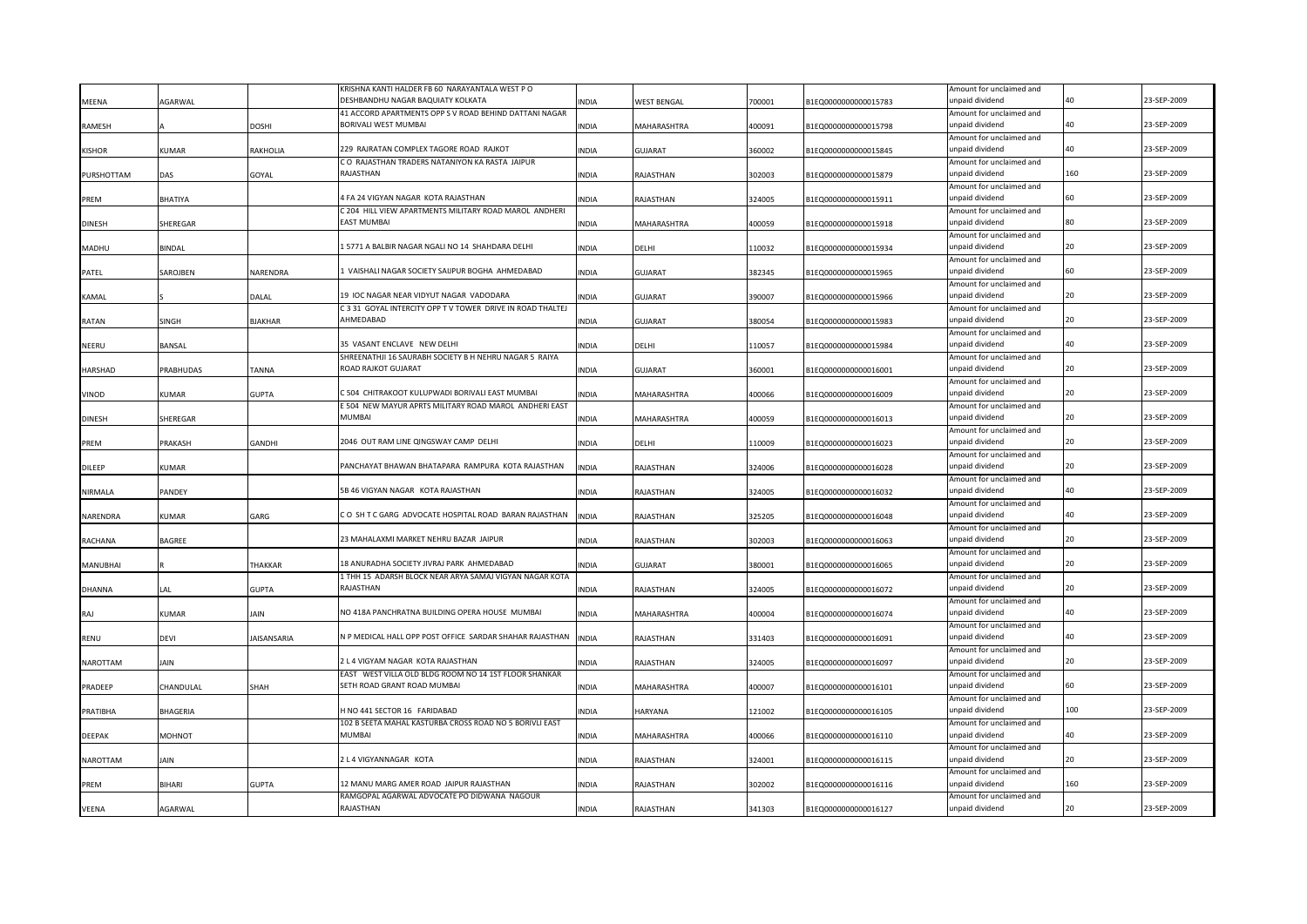|                 |                |                 | 217 2ND FLOOR STOCK EXCHANGE TOWERS DALAL STREET                                 |              |                       |        |                      | Amount for unclaimed and                    |     |             |
|-----------------|----------------|-----------------|----------------------------------------------------------------------------------|--------------|-----------------------|--------|----------------------|---------------------------------------------|-----|-------------|
| MS              | RAMANLAL       | DSHAH           | <b>MUMBAI</b>                                                                    | INDIA        | MAHARASHTRA           | 400023 | B1EQIN00101910000375 | unpaid dividend                             | ۸Λ  | 23-SEP-2009 |
|                 |                |                 |                                                                                  |              |                       |        |                      | Amount for unclaimed and                    |     |             |
| CHHOTALAL       |                | <b>ARIKHSON</b> | 629 ROTUNDA BLDG BOMBAY SAMACHAR MARG FORT MUMBAI                                | INDIA        | MAHARASHTRA           | 400023 | B1EQIN00101910005231 | unpaid dividend                             | 20  | 23-SEP-2009 |
|                 |                |                 | 305 306 UNIQUE TOWERS 2ND GAIWADI INDL ESTATE S V ROAD                           |              |                       |        |                      | Amount for unclaimed and                    |     |             |
| <b>SMK</b>      | SHR            | ADSTBRKGPVTLT   | NR KAMAT CLUB GOREGAON WEST MUMBAI                                               | INDIA        | MAHARASHTRA           | 400062 | B1EQIN30001110003117 | unpaid dividend                             | 534 | 23-SEP-2009 |
|                 |                |                 |                                                                                  |              |                       |        |                      | Amount for unclaimed and                    |     |             |
| SUNITA          | SOOD           |                 | H NO 834 NEAR GURUDWARA MAL SINGH MOGA PUNJAB                                    | INDIA        | PUNJAB                | 142001 | B1EQIN30001110657502 | unpaid dividend                             | 60  | 23-SEP-2009 |
|                 |                |                 | 201 SALASAR KUTIR 60 FEET ROAD BEHIND HAMARA BAZAR PO                            |              |                       |        |                      | Amount for unclaimed and                    |     |             |
| SHYAM           | LAL            | <b>IEDA</b>     | <b>BHYANDER WEST THANE</b>                                                       | INDIA        | MAHARASHTRA           | 401101 | B1EQIN30001110777622 | unpaid dividend                             |     | 23-SEP-2009 |
|                 |                |                 |                                                                                  |              |                       |        |                      | Amount for unclaimed and                    |     |             |
| SHRUTI          |                |                 | 811 TECHNOLOGY APARTMENT I P EXTENSION 24 NEW DELHI                              | <b>INDIA</b> | DELHI                 | 110092 | B1EQIN30009511208960 | unpaid dividend                             | 100 | 23-SEP-2009 |
|                 |                |                 |                                                                                  |              |                       |        |                      | Amount for unclaimed and                    |     |             |
| AJEET           | SINGH          | KHURANA         | 1101 GLEN CROFT HIRANANDANI GARDENS POWAI MUMBAI                                 | <b>INDIA</b> | MAHARASHTRA           | 400076 | B1EQIN30010010017559 | unpaid dividend                             | 180 | 23-SEP-2009 |
|                 |                |                 |                                                                                  |              |                       |        |                      | Amount for unclaimed and                    |     |             |
| PATEL           | SANJAYKUMAR    | RAVJIBHAI       | AT POST HILOL TAL DAHEGAM AHMEDABAD                                              | <b>INDIA</b> | GUJARAT               | 382308 | B1EQIN30010010787588 | unpaid dividend                             | 300 | 23-SEP-2009 |
|                 |                |                 |                                                                                  |              |                       |        |                      | Amount for unclaimed and                    | 180 | 23-SEP-2009 |
| POOJA           | SHAH           |                 | 19 HINDUSTAN ROAD 1ST FLOOR FLAT NO C 5 KOLKATA                                  | <b>INDIA</b> | <b>WEST BENGAL</b>    | 700029 | B1EQIN30010012476532 | unpaid dividend                             |     |             |
|                 |                |                 | D 248 A PHASE I ASHOK VIHAR DELHI                                                |              |                       |        |                      | Amount for unclaimed and                    | 20  | 23-SEP-2009 |
| IΔI             | <b>KISHAN</b>  | <b>GUPTA</b>    |                                                                                  | INDIA        | DELHI                 | 110052 | B1EQIN30011810622625 | unpaid dividend                             |     |             |
|                 |                |                 | E16 117 SECTOR 8 ROHINI DELHI                                                    |              |                       |        |                      | Amount for unclaimed and<br>unpaid dividend |     | 23-SEP-2009 |
| MANISH          | <b>SHARMA</b>  |                 |                                                                                  | INDIA        | DELHI                 | 110085 | B1EQIN30011810677837 |                                             |     |             |
|                 |                |                 | 2382 BHAGAVTI ARGADE BESIDE GAGANMAHAL HYDERABAD                                 |              |                       |        |                      | Amount for unclaimed and                    | 0.4 | 23-SEP-2009 |
| <b>BHARAT</b>   | AGARWAL        |                 |                                                                                  | INDIA        | ANDHRA PRADESH        | 500029 | B1EQIN30011810979513 | unpaid dividend                             |     |             |
|                 |                |                 | QU 40 B PITAMPURA DELHI                                                          |              |                       |        |                      | Amount for unclaimed and                    | 60  | 23-SEP-2009 |
| VIKAS           | SINGHAL        |                 |                                                                                  | INDIA        | DELHI                 | 110085 | B1EQIN30011811065917 | unpaid dividend                             |     |             |
|                 |                |                 |                                                                                  |              |                       |        |                      | Amount for unclaimed and                    | 200 | 23-SEP-2009 |
| <b>JATIN</b>    | ARORA          |                 | GD 5 PITAM PURA DELHI                                                            | INDIA        | DELHI                 | 110088 | B1EQIN30011811317316 | inpaid dividend                             |     |             |
|                 |                |                 | D 201 EKVEERA DARSHAN GINTANJALI NAGAR OPP RAJESH HOTEL<br><b>BHAYENDER WEST</b> |              |                       |        |                      | Amount for unclaimed and<br>unpaid dividend | 40  | 23-SEP-2009 |
| ANITA           | SUNIL          | NODI            |                                                                                  | <b>INDIA</b> | <b>MAHARASHTRA</b>    | 401101 | B1EQIN30015910213536 |                                             |     |             |
|                 | <b>CHANDRA</b> |                 | LAT NO 21 SECTOR 11 EXTN POCKET 10 DDA FLATS ROHINI DELHI                        | <b>INDIA</b> |                       |        |                      | Amount for unclaimed and<br>inpaid dividend | 20  | 23-SEP-2009 |
| SHIVA           |                | ROY             |                                                                                  |              | DELHI                 | 110085 | B1EQIN30018311172356 | Amount for unclaimed and                    |     |             |
| <b>SURESH</b>   | KUMAR          | RATHORE         | LANKA GATE ROAD JHALKAPATAN                                                      | <b>INDIA</b> | RAJASTHAN             | 326023 | B1EQIN30018312462090 | unpaid dividend                             | 20  | 23-SEP-2009 |
|                 |                |                 |                                                                                  |              |                       |        |                      | Amount for unclaimed and                    |     |             |
|                 |                |                 | A 29 NEW INDIA APARTMENTS PLOT NO 6 SECTOR 9 ROHINI DELHI                        | <b>INDIA</b> |                       |        |                      | inpaid dividend                             | 200 | 23-SEP-2009 |
| <b>VEENA</b>    | <b>BANSAL</b>  |                 |                                                                                  |              | DELHI                 | 110085 | B1EQIN30020610100851 | Amount for unclaimed and                    |     |             |
| VARSHA          |                |                 | POCKET F 17 45 SECTOR 8 ROHINI DELHI                                             | <b>INDIA</b> | DELHI                 | 110085 | B1EQIN30020610189296 | unpaid dividend                             | 20  | 23-SEP-2009 |
|                 |                |                 |                                                                                  |              |                       |        |                      | Amount for unclaimed and                    |     |             |
| UPMA            | <b>GUPTA</b>   |                 | 1129 BARA DARI BEHIND NOVELTY CINEMA DELHI                                       | INDIA        | DELHI                 | 110006 | B1EQIN30020610559541 | unpaid dividend                             | 50  | 23-SEP-2009 |
|                 |                |                 |                                                                                  |              |                       |        |                      | Amount for unclaimed and                    |     |             |
| <b>DAVINDER</b> | <b>KAUR</b>    |                 | 1 17 215 SECTOR 7 ROHINI DELHI                                                   | INDIA        | DELHI                 | 110085 | B1EQIN30020610669643 | unpaid dividend                             | 200 | 23-SEP-2009 |
|                 |                |                 |                                                                                  |              |                       |        |                      | Amount for unclaimed and                    |     |             |
| GAJANAND        | PRASAD         |                 | CIVIL ENGINEER PD PWD AZAMGARH UTTAR PRADESH                                     | INDIA        | UTTAR PRADESH         | 207001 | B1EQIN30020610931683 | unpaid dividend                             | 20  | 23-SEP-2009 |
|                 |                |                 |                                                                                  |              |                       |        |                      | Amount for unclaimed and                    |     |             |
| HEERAMANI       | DEVI           |                 | SIKRAWR MARTINGANJ AZAMGARH UTTAR PRADESH                                        | <b>INDIA</b> | UTTAR PRADESH         | 276001 | B1EQIN30020610935935 | unpaid dividend                             | 20  | 23-SEP-2009 |
|                 |                |                 |                                                                                  |              |                       |        |                      | Amount for unclaimed and                    |     |             |
|                 |                | NAGARAJ         | NO 476 7TH MAIN 11TH CROSS GOKULAM 3RD STAGE MYSORE                              | INDIA        | KARNATAKA             | 570002 | B1EQIN30021410536651 | unpaid dividend                             | 20  | 23-SEP-2009 |
|                 |                |                 |                                                                                  |              |                       |        |                      | Amount for unclaimed and                    |     |             |
|                 |                | DWARAKANATH     | 71 V MAIN ROAD SARASWATHI PURAM MYSORE                                           | INDIA        | KARNATAKA             | 570009 | B1EQIN30021410633027 | unpaid dividend                             |     | 23-SEP-2009 |
|                 |                |                 | PLOT NO 30 JAGDISHNAGAR COLONY RASOOLPURA NR POLICE LINE                         |              |                       |        |                      | Amount for unclaimed and                    |     |             |
| JALPA           | ASHAH          |                 | SECUNDERABAD                                                                     | <b>INDIA</b> | <b>ANDHRA PRADESH</b> | 500003 | B1EQIN30021411037651 | unpaid dividend                             |     | 23-SEP-2009 |
|                 |                |                 | C O DINESH JI BIYANI SHREESH NIKUNJ 107 ASHISH NAGAR BANGALI                     |              |                       |        |                      | Amount for unclaimed and                    |     |             |
| KUSUM           | BIYANI         |                 | CHAURAHA KANARIYA ROAD INDORE                                                    | INDIA        | MADHYA PRADESH        | 452018 | B1EQIN30021411182205 | unpaid dividend                             | 40  | 23-SEP-2009 |
|                 |                |                 |                                                                                  |              |                       |        |                      | Amount for unclaimed and                    |     |             |
| CHANDA          | KHEMKA         |                 | 1 NO 807 6 B EHSAN ROAD CIVIL LINES LUDHIANA PUNJAB                              | INDIA        | PUNJAB                | 141001 | B1EQIN30021411585254 | unpaid dividend                             |     | 23-SEP-2009 |
|                 |                |                 |                                                                                  |              |                       |        |                      |                                             |     |             |
| ASIT            | <b>BARAN</b>   | MUKHAPADHYAY    | 82A K K MAJUMDER ROAD KOLKATA                                                    | INDIA        | WEST BENGAL           | 700075 | B1EQIN30021411740371 | Amount for unclaimed and<br>unpaid dividend | 40  | 23-SEP-2009 |
|                 |                |                 | FLOT NO 507 BLOCK 1 RAJSHREE APARTMENTS SIDDHGIRI BAGH                           |              |                       |        |                      | Amount for unclaimed and                    |     |             |
| SAURABH         | <b>KAPOOR</b>  |                 | VARANASI UTTAR PRADESH                                                           | <b>INDIA</b> | <b>UTTAR PRADESH</b>  | 221010 | B1EQIN30021412308855 | unpaid dividend                             | 40  | 23-SEP-2009 |
|                 |                |                 |                                                                                  |              |                       |        |                      |                                             |     |             |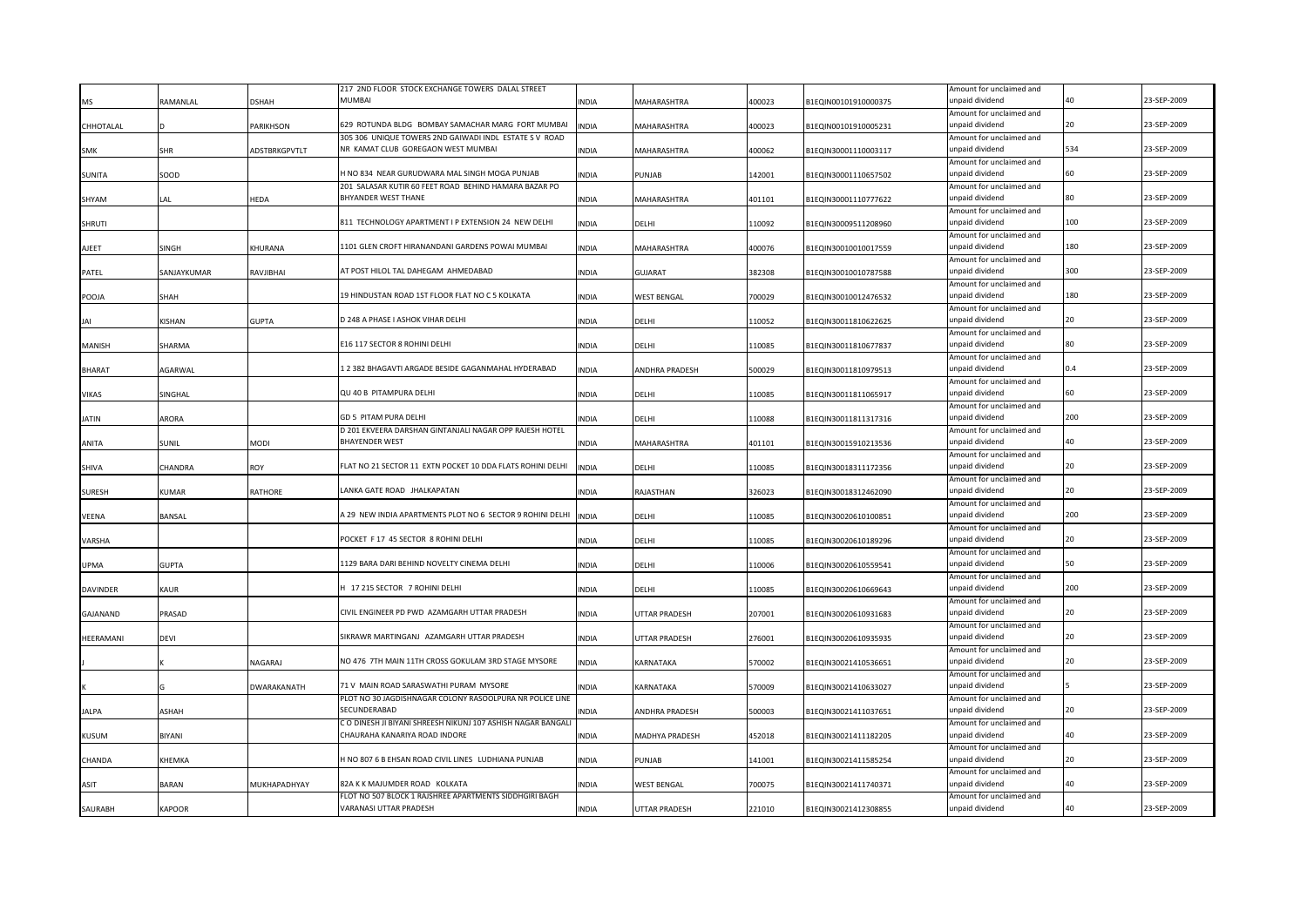|               |                     |               |                                                                                                       |              |                       |        |                      | Amount for unclaimed and                    |      |             |
|---------------|---------------------|---------------|-------------------------------------------------------------------------------------------------------|--------------|-----------------------|--------|----------------------|---------------------------------------------|------|-------------|
| MOHAMMAD      | HUSSAIN             | YAKUBMOMIN    | 1435 1 RABBANI MANZIL HILL SIDE KARWAR                                                                | <b>INDIA</b> | KARNATAKA             | 581301 | B1EQIN30021412481190 | unpaid dividend                             |      | 23-SEP-2009 |
|               |                     | <b>GUPTA</b>  | 165 NEW MOHAN PURI MEERUT                                                                             | <b>INDIA</b> |                       |        |                      | Amount for unclaimed and<br>unpaid dividend | 40   | 23-SEP-2009 |
| RAJESH        | KUMAR               |               | HERBAL SPECIALITIES 8 A ATMA RAM HOUSE 1 TOLSTOY MARG                                                 |              | UTTAR PRADESH         | 250001 | B1EQIN30021414157205 | Amount for unclaimed and                    |      |             |
| RAJENDER      | SONI                |               | DFLHI                                                                                                 | <b>INDIA</b> | DELHI                 | 110001 | B1EQIN30021414185810 | unpaid dividend                             | 20   | 23-SEP-2009 |
|               |                     |               |                                                                                                       |              |                       |        |                      | Amount for unclaimed and                    |      |             |
| SANDEEP       | KUMAR               | LATH          | S O OM PRAKASH LATH MANDROZA RD BHAGALPUR BIHAR                                                       | <b>INDIA</b> | <b>BIHAR</b>          | 812001 | B1EQIN30021414279335 | unpaid dividend                             | 40   | 23-SEP-2009 |
|               |                     |               |                                                                                                       |              |                       |        |                      | Amount for unclaimed and                    |      |             |
| <b>USHA</b>   | RAJASEKHARAN        |               | SREE RENJANAM PERINGARA P O THIRUVALLA KERALA                                                         | <b>INDIA</b> | KERALA                | 689108 | B1EQIN30023910366242 | unpaid dividend                             |      | 23-SEP-2009 |
|               |                     |               | 912 LAL BAZAR ST 3RD FLOOR E BLOCK ROOM NO 98 KOLKATA                                                 |              |                       |        |                      | Amount for unclaimed and<br>unpaid dividend |      | 23-SEP-2009 |
| ANIL          | KUMAR               | PODDAR        |                                                                                                       | <b>INDIA</b> | WEST BENGAL           | 700001 | B1EQIN30032710084810 | Amount for unclaimed and                    |      |             |
| MANJU         | AGARWAL             |               | SHRI KRISHNA IRON JHUMARI TEIAIYA BIHAR                                                               | INDIA        | JHARKHAND             | 825409 | B1EQIN30032710182916 | unpaid dividend                             |      | 23-SEP-2009 |
|               |                     |               |                                                                                                       |              |                       |        |                      | Amount for unclaimed and                    |      |             |
| SUMAN         | BHOTIKA             |               | CD 177 SALT LAKE CITY SECTOR 1 1ST FLOOR KOLKATA                                                      | <b>INDIA</b> | WEST BENGAL           | 700064 | B1EQIN30032710431270 | unpaid dividend                             |      | 23-SEP-2009 |
|               |                     |               |                                                                                                       |              |                       |        |                      | Amount for unclaimed and                    |      |             |
| SANDHYA       | RMOTWANI            |               | 58 CHANDRAMA SOCIETY NR ITI KUBERNAGAR AHMEDABAD                                                      | <b>INDIA</b> | <b>GUJARAT</b>        | 382340 | B1EQIN30034310239336 | unpaid dividend                             | 80   | 23-SEP-2009 |
|               |                     |               |                                                                                                       |              |                       |        |                      |                                             |      |             |
|               |                     |               | : 46 DARSHANVILA SOCI GOPAL CHOWK NR DHARTI VIDHYALAYA<br>PARSHWANATH TOWN SHIP NAVA NARODA AHMEDABAD |              |                       |        |                      | Amount for unclaimed and<br>unpaid dividend |      | 23-SEP-2009 |
| MUKATABEN     | VIRJIBHAIPATEL      |               |                                                                                                       | <b>INDIA</b> | <b>GUJARAT</b>        | 382346 | B1EQIN30034310303307 | Amount for unclaimed and                    |      |             |
| PATEL         | IITENDRABABULAL     |               | 144 SWAMIAKHANDAAND SOCIETY GHATLODIA AHMEDABAD                                                       | INDIA        | <b>GUJARAT</b>        | 380061 | B1EQIN30034310486025 | unpaid dividend                             | 40   | 23-SEP-2009 |
|               |                     |               |                                                                                                       |              |                       |        |                      | Amount for unclaimed and                    |      |             |
| ARJUNSINGH    | NAVALSINGHVAGHELA   |               | D 665 PRITI PARK AMBIKA NAGAR ODHAV AHMEDABAD                                                         | <b>INDIA</b> | GUJARAT               | 382415 | B1EQIN30034310521523 | unpaid dividend                             | 100  | 23-SEP-2009 |
|               |                     |               | 28 SAUNDARYA VILLA OPP SHUKAN BUNGLOWS NIKOL NARODA                                                   |              |                       |        |                      | Amount for unclaimed and                    |      |             |
| AMARATBHAI    | MAGANBHAIPATEL      |               | ROAD AHMEDABAD                                                                                        | <b>INDIA</b> | <b>GUJARAT</b>        | 382350 | B1EQIN30034310674345 | unpaid dividend                             | 980  | 23-SEP-2009 |
|               |                     |               |                                                                                                       |              |                       |        |                      | Amount for unclaimed and                    |      |             |
| SEJPAL        | BHARATIBENANILKUMAR |               | PLOT NO 642 2 SECTOR 30 GANDHINAGAR                                                                   | <b>INDIA</b> | GUJARAT               | 382030 | B1EQIN30034311090196 | unpaid dividend                             | 19.8 | 23-SEP-2009 |
|               |                     |               | 494 NAYAKNO MOHOLLO OPP POST OFFICE SARKHEJ VILLAGE                                                   |              |                       |        |                      | Amount for unclaimed and                    | 16   | 23-SEP-2009 |
| PRAJAPATI     | RAJESHGOVINDBHAI    |               | AHMEDABAD                                                                                             | <b>INDIA</b> | <b>GUJARAT</b>        | 382210 | B1EQIN30036010321839 | unpaid dividend                             |      |             |
| DANDU         | SUNDARARAMARAJU     |               | 13 1 197 8R 303 MOTHI NAGAR HYDERABAD                                                                 | <b>INDIA</b> | ANDHRA PRADESH        | 500018 | B1EQIN30036010341608 | Amount for unclaimed and<br>unpaid dividend |      | 23-SEP-2009 |
|               |                     |               | KALYAN PARVATI SADAN NEAR RADHA GOVIND NURSINGH HOME                                                  |              |                       |        |                      | Amount for unclaimed and                    |      |             |
| RAJENDRA      | KUMAR               | SHARMA        | BRAHMPURI ROAD JAIPUR                                                                                 | <b>INDIA</b> | RAJASTHAN             | 302002 | B1EQIN30039410280665 | unpaid dividend                             | 20   | 23-SEP-2009 |
|               |                     |               | S O LAXMI CHAND MANTRI D NO 1 11 227 1 2 GURUMURTHY LANE                                              |              |                       |        |                      | Amount for unclaimed and                    |      |             |
| <b>ASHOK</b>  | <b>KIIMAR</b>       | <b>MANTRI</b> | <b>BEGUMPET HYDERABAD</b>                                                                             | <b>INDIA</b> | <b>ANDHRA PRADESH</b> | 500016 | B1EQIN30039410842796 | unpaid dividend                             |      | 23-SEP-2009 |
|               |                     |               |                                                                                                       |              |                       |        |                      | Amount for unclaimed and                    |      |             |
| ANU           | <b>BOHRA</b>        |               | 1813 BEHIND PARI JAT BUILDING CHERITALL JABALPUR                                                      | <b>INDIA</b> | MADHYA PRADESH        | 482002 | B1EQIN30039411140919 | unpaid dividend                             | 20   | 23-SEP-2009 |
|               |                     |               |                                                                                                       |              |                       |        |                      | Amount for unclaimed and                    | 20   |             |
| <b>SUNITA</b> | <b>AGARWAL</b>      |               | D 2 4 LIC FLATS VIDHYA DHAR NAGAR SECTOR 2 JAIPUR                                                     | <b>INDIA</b> | RAJASTHAN             | 302023 | B1EQIN30039411575990 | unpaid dividend                             |      | 23-SEP-2009 |
| RAJESH        | KUMAR               | <b>GUPTA</b>  | FLAT NO 10 B2 PRAMUKH VIHAR SILVASSA NAROLI ROAD SILVASSA                                             | INDIA        | DADAR NAGAR HAVELI    | 396230 | B1EQIN30039414718763 | Amount for unclaimed and<br>unpaid dividend | 200  | 23-SEP-2009 |
|               |                     |               | C O SRI BALAJI GEN STORE MURDHWA RENUKOOT SONEBHADRA                                                  |              |                       |        |                      | Amount for unclaimed and                    |      |             |
| <b>ROSHAN</b> | LAL                 | GOYAL         | RENUKOOT                                                                                              | <b>INDIA</b> | UTTAR PRADESH         | 231217 | B1EQIN30039417137070 | unpaid dividend                             |      | 23-SEP-2009 |
|               |                     |               | C O RAMNAYAN YADAV KATRA NEAR DARJI MARKET RENUKOOT                                                   |              |                       |        |                      | Amount for unclaimed and                    |      |             |
| URMILA        | KHETAN              |               | SONEBHADRA                                                                                            | <b>INDIA</b> | UTTAR PRADESH         | 231217 | B1EQIN30045011329906 | unpaid dividend                             | 260  | 23-SEP-2009 |
|               |                     |               |                                                                                                       |              |                       |        |                      | Amount for unclaimed and                    |      |             |
| VIRENDRA      | NYATI               |               | 73 MOTI MANGRI SCHEME UDAIPUR RAJASTHAN                                                               | <b>INDIA</b> | RAJASTHAN             | 313004 | B1EQIN30045012890589 | unpaid dividend                             | 10   | 23-SEP-2009 |
|               |                     |               |                                                                                                       |              |                       |        |                      | Amount for unclaimed and                    |      |             |
| BHANU         |                     | SHAH          | 3 BETHEL BUILDING CHEDDA NAGAR CHEMBUR MUMBAI                                                         | <b>INDIA</b> | MAHARASHTRA           | 400089 | B1EQIN30047641392755 | unpaid dividend                             |      | 23-SEP-2009 |
| SURENDRA      | KUMAR               | JAIN          | C 87 SHAKTI NAGAR EXTN DELHI                                                                          | <b>INDIA</b> | DELHI                 | 110052 | B1EQIN30047641498268 | Amount for unclaimed and<br>unpaid dividend | 260  | 23-SEP-2009 |
|               |                     |               |                                                                                                       |              |                       |        |                      | Amount for unclaimed and                    |      |             |
| SHUBHAM       | GANDHI              |               | 326 SECTOR NO 3 HIRAN MAGRI UDAIPUR RAJASTHAN                                                         | <b>INDIA</b> | RAJASTHAN             | 313002 | B1EQIN30047642164214 | unpaid dividend                             | 20   | 23-SEP-2009 |
|               |                     |               | 109 BHERA ENCLAVE OUTER RING ROAD PASCHIM VIHAR NEW                                                   |              |                       |        |                      | Amount for unclaimed and                    |      |             |
| <b>SUNIL</b>  | GUPTA               |               | DFLHI                                                                                                 | <b>INDIA</b> | DELHI                 | 110087 | B1EQIN30047642822784 | unpaid dividend                             | 80   | 23-SEP-2009 |
|               |                     |               |                                                                                                       |              |                       |        |                      | Amount for unclaimed and                    |      |             |
| <b>VISHNO</b> | SINGH               | <b>KHANNA</b> | B5 353 YAMUNA VIHAR P O SEELAMPUR DELHI                                                               | <b>INDIA</b> | DELHI                 | 110053 | B1EQIN30048410366445 | unpaid dividend                             |      | 23-SEP-2009 |
|               |                     |               | KAMALPUSHPA BUNGLOW ASHOKNAGAR BHIGWAN ROAD A P                                                       |              |                       |        |                      | Amount for unclaimed and                    |      |             |
| GOURI         | DESHPANDE           |               | <b>BARAMATI PUNE</b>                                                                                  | <b>INDIA</b> | <b>MAHARASHTRA</b>    | 413102 | B1EQIN30048410992276 | unpaid dividend                             | 100  | 23-SEP-2009 |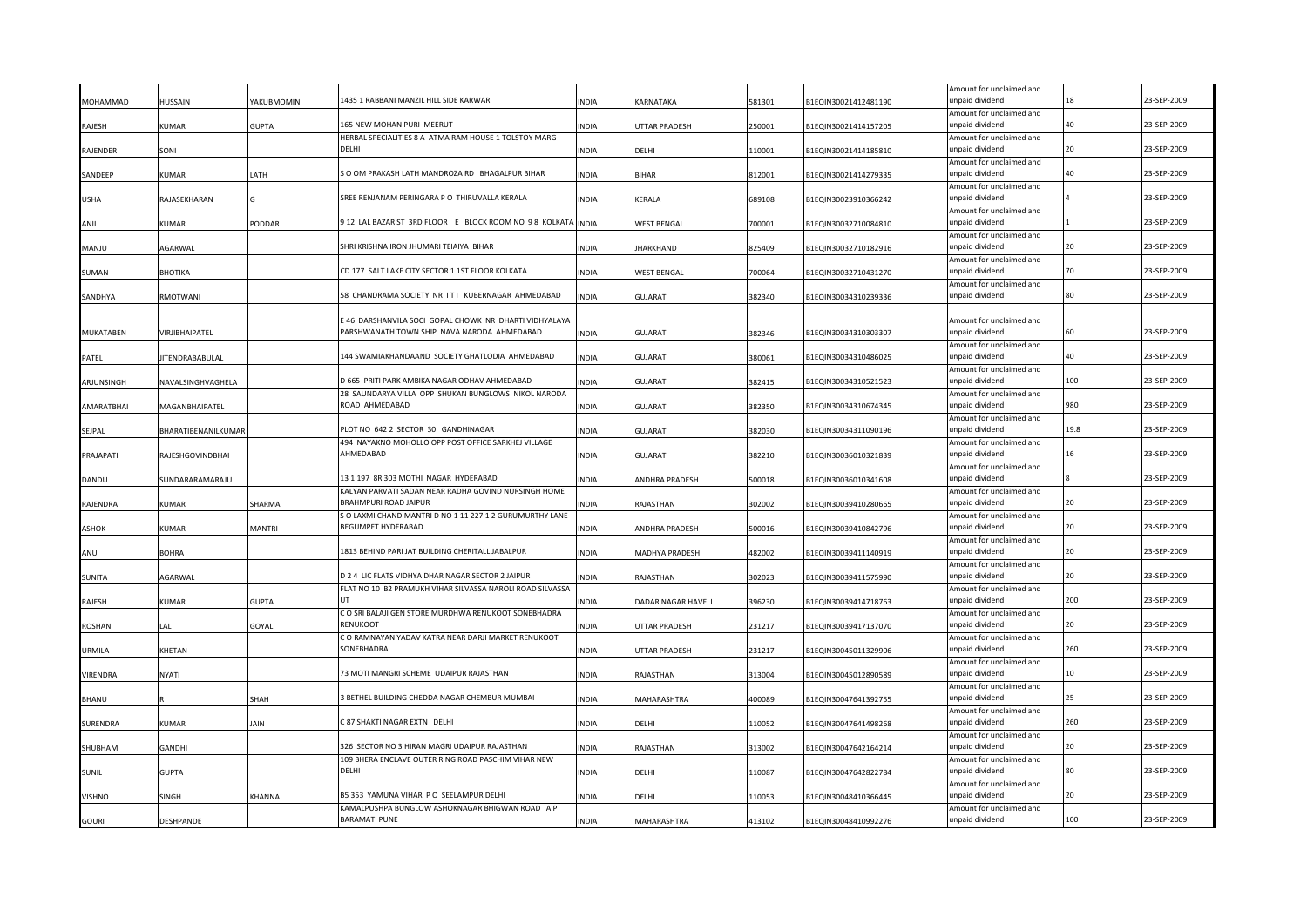|                  |                     |                |                                                                                       |              |                    |        |                      | Amount for unclaimed and                    |     |             |
|------------------|---------------------|----------------|---------------------------------------------------------------------------------------|--------------|--------------------|--------|----------------------|---------------------------------------------|-----|-------------|
| <b>GIRISH</b>    | <b>KULKARNI</b>     |                | ASHOK NGR LAXMI BIGWAN ROAD BARAMATI                                                  | NDIA         | <b>MAHARASHTRA</b> | 413102 | B1EQIN30048410995053 | unpaid dividend                             |     | 23-SEP-2009 |
|                  | PRAKASH             | KAMATH         | 14 1 SUMATINDRA SHRI BHUVANENDRA CHS SUDHINDRA NAGAR<br>DAHISAR EAST MUMBAI           | INDIA        | MAHARASHTRA        | 400068 | B1EQIN30048411455759 | Amount for unclaimed and<br>unpaid dividend |     | 23-SEP-2009 |
|                  |                     |                |                                                                                       |              |                    |        |                      | Amount for unclaimed and                    |     |             |
|                  |                     | CHOWDARY       | PLOT NO 61 PRASHANTHI NAGAR KUKATPALLY HYDERABAD                                      | <b>INDIA</b> | ANDHRA PRADESH     | 500072 | B1EQIN30051310571773 | unpaid dividend                             | 200 | 23-SEP-2009 |
|                  |                     |                |                                                                                       |              |                    |        |                      | Amount for unclaimed and                    |     |             |
| <b>HARISH</b>    | <b>KUMAR</b>        | NAYAR          | 41 PRITHVIRAJ ROAD NEW DELHI                                                          | <b>INDIA</b> | DELHI              | 110011 | B1EQIN30051310637863 | unpaid dividend                             |     | 23-SEP-2009 |
|                  |                     |                |                                                                                       |              |                    |        |                      | Amount for unclaimed and                    |     |             |
| SANGITA          | HITESH              | GANDHI         | 8 SHANTI NIKETAN SOCIETY SUMUL DAIRY ROAD SURAT                                       | INDIA        | <b>GUJARAT</b>     | 395001 | B1EQIN30051310772782 | unpaid dividend                             |     | 23-SEP-2009 |
|                  |                     |                | TIRUMALA BLDG PLOT NO 218 NEAR WATER TANK GURUPRASAD                                  |              |                    |        |                      | Amount for unclaimed and                    |     |             |
| ARUN             | <b>BABURAO</b>      | NESARKAR       | COLONY MANDOLI ROAD BELGAUM KARNATAKA                                                 | INDIA        | KARNATAKA          | 590010 | B1EQIN30051311211412 | unpaid dividend                             | 20  | 23-SEP-2009 |
|                  |                     |                | 11 SUBHASH SHPG CEN JUNA RASTA ANAND                                                  |              |                    |        |                      | Amount for unclaimed and<br>unpaid dividend |     | 23-SEP-2009 |
| RITA             | ASHOK               | PARIKH         | ANAND VIHAR COLONY PILIBHIT BY PASS ROAD BAREILLY UTTAR                               | INDIA        | <b>GUJARAT</b>     | 388001 | B1EQIN30051312096100 | Amount for unclaimed and                    |     |             |
|                  |                     | GARG           | <b>PRADESH</b>                                                                        | INDIA        | UTTAR PRADESH      | 243001 | B1EQIN30051313035943 | unpaid dividend                             | 20  | 23-SEP-2009 |
|                  |                     |                |                                                                                       |              |                    |        |                      | Amount for unclaimed and                    |     |             |
| SAVITA           | AGARWAL             |                | 111 PATWA GALI BARILLY UTTAR PRADESH                                                  | INDIA        | UTTAR PRADESH      | 243003 | B1EQIN30051313317225 | unpaid dividend                             | 390 | 23-SEP-2009 |
|                  |                     |                |                                                                                       |              |                    |        |                      | Amount for unclaimed and                    |     |             |
| <b>VISHNU</b>    | <b>GOPALDAS</b>     | SARDA          | 1281 E GANESH MARG IST FLOOR HINDWADI BELGAUM                                         | <b>INDIA</b> | KARNATAKA          | 590011 | B1EQIN30051314652642 | inpaid dividend                             | 40  | 23-SEP-2009 |
|                  |                     |                |                                                                                       |              |                    |        |                      | Amount for unclaimed and                    |     |             |
| <b>USHA</b>      | <b>AIAL</b>         |                | 17 MANGAL COLLONY AJMER ROAD BEAWAR BEAWAR RAJASTHAN                                  | <b>INDIA</b> | RAJASTHAN          | 305901 | B1EQIN30051314701872 | unpaid dividend                             | 20  | 23-SEP-2009 |
|                  |                     |                | 298 HATHROI SCHOOL KE PICHHE AJMER ROAD JANGID GALI JAIPUR                            |              |                    |        |                      | Amount for unclaimed and                    |     |             |
| <b>MANOHAR</b>   | LAL                 | <b>AGARWAL</b> | RAJASTHAN                                                                             | <b>INDIA</b> | RAJASTHAN          | 302001 | B1EQIN30051314780922 | unpaid dividend                             | 20  | 23-SEP-2009 |
| RAMESH           | CHAND               | AGARWAL        | HOTEL AASHISH 298 HATHROI AJMER ROAD JAIPUR                                           | <b>INDIA</b> | RAJASTHAN          | 302006 | B1EQIN30051314784946 | Amount for unclaimed and<br>unpaid dividend |     | 23-SEP-2009 |
|                  |                     |                |                                                                                       |              |                    |        |                      | Amount for unclaimed and                    |     |             |
| PRATEEK          | AGARWAL             |                | 011 PATWA GALI BAZARIA PURANMAL BAREILLY UTTAR PRADESH                                | INDIA        | UTTAR PRADESH      | 243001 | B1EQIN30051315568348 | unpaid dividend                             | 460 | 23-SEP-2009 |
|                  |                     |                |                                                                                       |              |                    |        |                      | Amount for unclaimed and                    |     |             |
| NAGABHUSHAN      | GADAGINMATH         |                | BO 3714 33 11TH MAIN M C C A BLOCK DAVANGERE DAVANGERE                                | <b>INDIA</b> | KARNATAKA          | 577004 | B1EQIN30051316582934 | unpaid dividend                             |     | 23-SEP-2009 |
|                  |                     |                |                                                                                       |              |                    |        |                      | Amount for unclaimed and                    |     |             |
| PRAVEEN          | <b>KUMAR</b>        |                | PLOT NO 1 D 57 49 D 5 MOULVI BAGH VARANASI                                            | INDIA        | UTTAR PRADESH      | 221010 | B1EQIN30055610146964 | unpaid dividend                             | 40  | 23-SEP-2009 |
|                  |                     |                |                                                                                       |              |                    |        |                      | Amount for unclaimed and                    |     |             |
| ULIAA            | BALA                | KHANIJO        | 1501 PATAUDI HOUSE DARYA GANJ NEW DELHI                                               | INDIA        | DELHI              | 110002 | B1EQIN30056410007837 | unpaid dividend                             |     | 23-SEP-2009 |
|                  |                     |                | C O HARDWARE AND SANITARY STORES KURSEONC RICE MILL<br>COMPOUND BURDWAN ROAD SILIGURI |              |                    |        |                      | Amount for unclaimed and                    | 20  | 23-SEP-2009 |
| PRABIN           | KUMAR               | NODI           | 92 VENKATESH KRUPA SWASTI CROSS ROAD SHANTHI NAGAR                                    | <b>INDIA</b> | <b>WEST BENGAL</b> | 734401 | B1EQIN30060110317020 | unpaid dividend<br>Amount for unclaimed and |     |             |
| SRIRAM           | BOOB                |                | BANGALORE                                                                             | <b>INDIA</b> | KARNATAKA          | 560027 | B1EQIN30061010039134 | unpaid dividend                             | 100 | 23-SEP-2009 |
|                  |                     |                |                                                                                       |              |                    |        |                      | Amount for unclaimed and                    |     |             |
| ASHOK            | DATTATRAY           | MADGUNDI       | NO 210 1A SAKHAR PETH SOLAPUR                                                         | <b>INDIA</b> | MAHARASHTRA        | 413005 | B1EQIN30061010957926 | unpaid dividend                             | 200 | 23-SEP-2009 |
|                  |                     |                |                                                                                       |              |                    |        |                      | Amount for unclaimed and                    |     |             |
| DILIP            | KUMAR               | AGARWALA       | 9 MAYFAIR ROAD FLAT 6B KOLKATA                                                        | INDIA        | WEST BENGAL        | 700019 | B1EQIN30061010972214 | unpaid dividend                             | ጸበ  | 23-SEP-2009 |
|                  |                     |                |                                                                                       |              |                    |        |                      | Amount for unclaimed and                    |     |             |
| PARIMAL          | <b>IITENDRABHAI</b> | PATEL          | BHAYA NI KHADKI KARAMSAD                                                              | INDIA        | <b>GUJARAT</b>     | 388325 | B1EQIN30063610179283 | unpaid dividend                             |     | 23-SEP-2009 |
|                  |                     |                | 20 SUNRISE PARK THALTEJ AHMEDABAD                                                     |              |                    |        |                      | Amount for unclaimed and                    | 278 | 23-SEP-2009 |
| MADHU            | RANI                | CHIB           |                                                                                       | INDIA        | <b>GUJARAT</b>     | 380054 | B1EQIN30065210001793 | unpaid dividend                             |     |             |
| NITA             | RANI                | CHIB           | 20 SUNRISE PARK DRIVE IN ROAD THALTEJ AHMEDABAD                                       | INDIA        | <b>GUJARAT</b>     | 380054 | B1EQIN30065210001824 | Amount for unclaimed and<br>unpaid dividend | 380 | 23-SEP-2009 |
|                  |                     |                |                                                                                       |              |                    |        |                      | Amount for unclaimed and                    |     |             |
| PRIYA            | BAKUNTHKUMAR        | CHIB           | 20 SUNRISE PARK THALTEJ AHMEDABAD                                                     | INDIA        | <b>GUJARAT</b>     | 380054 | B1EQIN30065210100592 | unpaid dividend                             |     | 23-SEP-2009 |
|                  |                     |                | H NO 4 2 372 1 RANISATIJI COLONY NEAR GANDHI CHOWK                                    |              |                    |        |                      | Amount for unclaimed and                    |     |             |
| GOPICHAND        | AGRAWAL             |                | ADILABAD                                                                              | INDIA        | ANDHRA PRADESH     | 504001 | B1EQIN30066910097356 | unpaid dividend                             |     | 23-SEP-2009 |
|                  |                     |                |                                                                                       |              |                    |        |                      | Amount for unclaimed and                    |     |             |
| BHAGWATI         | PRASAD              |                | PLOT NO 5 RANI SATHIJI COLONY GANDHI CHOWK ADILABAD                                   | <b>INDIA</b> | ANDHRA PRADESH     | 504001 | B1EQIN30066910116483 | unpaid dividend                             | 140 | 23-SEP-2009 |
|                  |                     |                |                                                                                       |              |                    |        |                      | Amount for unclaimed and                    |     |             |
|                  | MURALI              | RAMANA         | QTR NO A 84 C C I TOWN SHIP ADILABAD                                                  | <b>INDIA</b> | ANDHRA PRADESH     | 504003 | B1EQIN30066910118549 | inpaid dividend                             |     | 23-SEP-2009 |
| <b>GOPAL</b>     | TULSHAN             |                | G S STATE PLOT NO 81 NH 7 ADILABAD                                                    | <b>INDIA</b> | ANDHRA PRADESH     |        | B1EQIN30066910126092 | Amount for unclaimed and<br>inpaid dividend | 100 | 23-SEP-2009 |
|                  |                     |                |                                                                                       |              |                    | 504001 |                      | Amount for unclaimed and                    |     |             |
| <b>HARWINDER</b> | PAL                 | SINGH          | NEAR KHALSA HIGH SCHOOL GALI NO 3 HOUSE NO 97 SIRSA                                   | <b>NDIA</b>  | <b>HARYANA</b>     | 125055 | B1EQIN30072410033318 | unpaid dividend                             | 140 | 23-SEP-2009 |
|                  |                     |                |                                                                                       |              |                    |        |                      |                                             |     |             |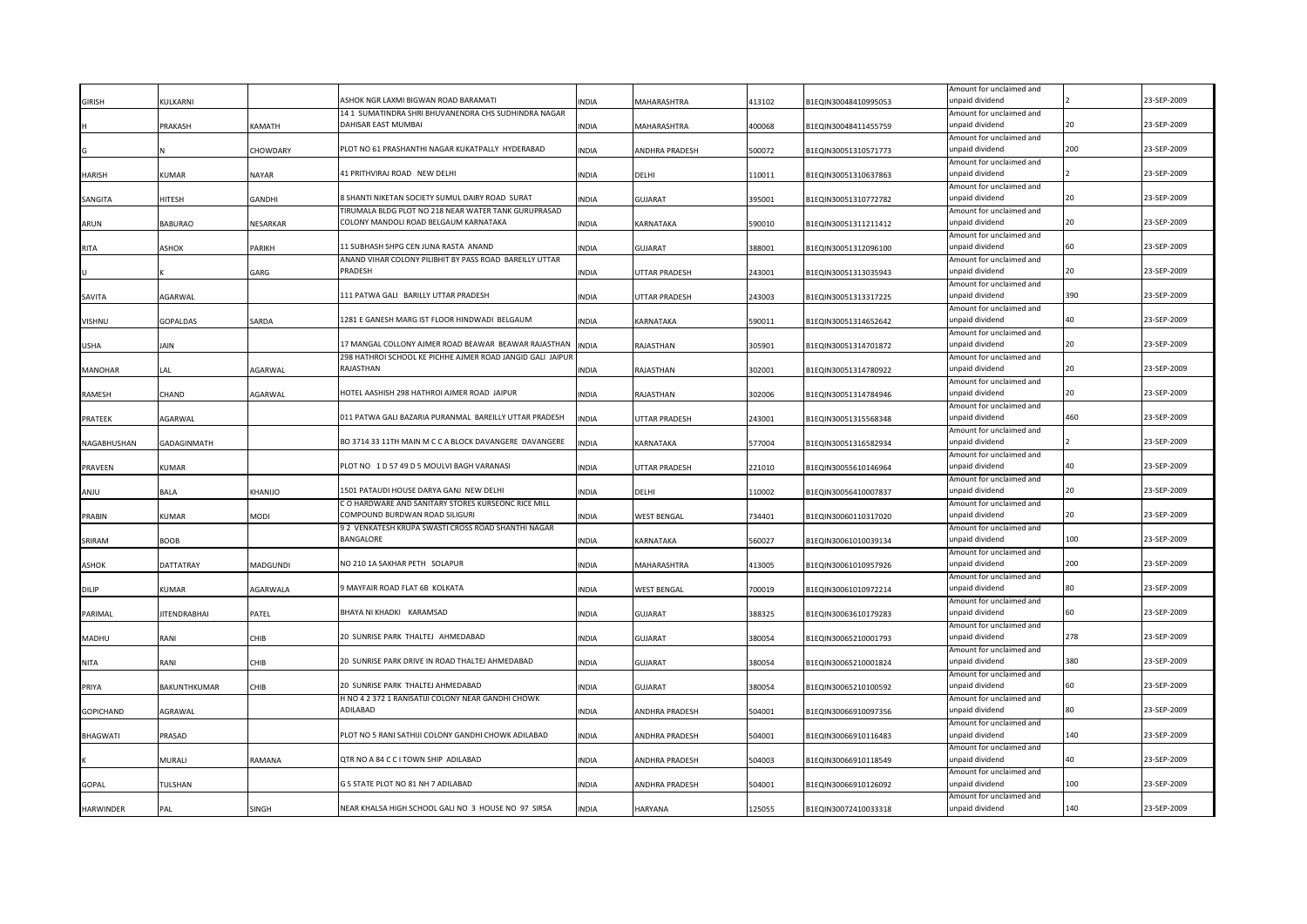| <b>DEEPAK</b>    | <b>GUPTA</b>      |                    | 18 SUDAMA BAGH DAYAL BAGH AGRA                                           | NDIA         | <b>JTTAR PRADESH</b>  | 282005 | B1EQIN30072410035712 | Amount for unclaimed and<br>unpaid dividend |      | 23-SEP-2009 |
|------------------|-------------------|--------------------|--------------------------------------------------------------------------|--------------|-----------------------|--------|----------------------|---------------------------------------------|------|-------------|
|                  |                   |                    |                                                                          |              |                       |        |                      | Amount for unclaimed and                    |      |             |
| PRADEEP          | KUMAR             | IAIN               | 708 VRINDAVAN COMPLEX PARVAT PATIA SURAT                                 | <b>INDIA</b> | GUJARAT               | 395010 | B1EQIN30073210131143 | unpaid dividend                             | 100  | 23-SEP-2009 |
|                  |                   |                    |                                                                          |              |                       |        |                      | Amount for unclaimed and                    |      |             |
| <b>RITA</b>      | <b>ALOK</b>       | MITTAL             | 4090 SHRI MAHAVIR TEXTILE MARKET RING ROAD SURAT                         | <b>INDIA</b> | <b>GUJARAT</b>        | 395002 | B1EQIN30073210139476 | unpaid dividend                             | 400  | 23-SEP-2009 |
|                  |                   |                    |                                                                          |              |                       |        |                      | Amount for unclaimed and                    |      |             |
| RAJESH           | RAMANBHAI         | PATEL              | AT POST DIVER TALUKA SINOR VADODARA                                      | INDIA        | <b>GUJARAT</b>        | 391250 | B1EQIN30075710770649 | unpaid dividend                             | 20   | 23-SEP-2009 |
|                  |                   |                    |                                                                          |              |                       |        |                      | Amount for unclaimed and                    |      |             |
| KASAMALI         | DOSAN             | MAREDIA            | C 45 GULISTAN APTS S V RD DAHISAR EAST MUMBAI                            | INDIA        | MAHARASHTRA           | 400068 | B1EQIN30075710939306 | unpaid dividend                             |      | 23-SEP-2009 |
|                  |                   |                    | 15 4 VISHWA MILAN DAHANUKARWADI KANDIVLI W MUMBAI                        |              |                       |        |                      | Amount for unclaimed and<br>unpaid dividend | 40   | 23-SEP-2009 |
| PRITI            | VIJAY             | KAPADIA            | 104 VASUDEV SADAN OPP CHAVAN DATTA MANDIR RAMWADI                        | INDIA        | MAHARASHTRA           | 400067 | B1EQIN30075711282095 | Amount for unclaimed and                    |      |             |
| VINITA           | <b>NITIN</b>      | <b>GOKHALE</b>     | VISHNUNAGAR NAUPADA THANE WEST                                           | INDIA        | MAHARASHTRA           | 400602 | B1EQIN30075711372793 | unpaid dividend                             |      | 23-SEP-2009 |
|                  |                   |                    | FLAT 32 3RD FLOOR NAV SARJAN APPARTMENT 4 KAILASH NAGAR                  |              |                       |        |                      | Amount for unclaimed and                    |      |             |
| SARALADEVI       | <b>BHUTORIA</b>   |                    | SAGRAMPURA SURAT                                                         | INDIA        | <b>GUJARAT</b>        | 395002 | B1EQIN30075711442675 | unpaid dividend                             | 80   | 23-SEP-2009 |
|                  |                   |                    |                                                                          |              |                       |        |                      | Amount for unclaimed and                    |      |             |
| SUNIL            | AGRAWAL           |                    | BABULAL RAMESH CHAND AGRAWAL 6 LOHANGIPURA VIDISHA M F                   | <b>INDIA</b> | MADHYA PRADESH        | 464001 | B1EQIN30076510030612 | unpaid dividend                             | 10   | 23-SEP-2009 |
|                  |                   |                    | 201 ROHINI APARTMENT NANDGAON COLONY GIRDHAR NAGAR                       |              |                       |        |                      | Amount for unclaimed and                    |      |             |
| HARI             | <b>SWAROOP</b>    | GOYAL              | NEAR TILAK NAGAR INDORE M P                                              | <b>INDIA</b> | MADHYA PRADESH        | 452001 | B1EQIN30076510052640 | unpaid dividend                             |      | 23-SEP-2009 |
|                  |                   |                    |                                                                          |              |                       |        |                      | Amount for unclaimed and                    |      |             |
| <b>MOHAMMED</b>  | <b>RAHIS</b>      |                    | 60 B VANDANA NAGAR INDORE                                                | <b>INDIA</b> | MADHYA PRADESH        | 452001 | B1EQIN30076510070216 | unpaid dividend                             | 20   | 23-SEP-2009 |
|                  |                   |                    |                                                                          |              |                       |        |                      | Amount for unclaimed and                    | 40   |             |
| VIJAY            | KUMAR             | JAIN               | 405 G T ROAD NEAR PILKHANA MORE 1ST FLOOR HOWRAH                         | INDIA        | <b>WEST BENGAL</b>    | 711101 | B1EQIN30077310069876 | unpaid dividend                             |      | 23-SEP-2009 |
|                  |                   |                    | 10 1419 OPP BANK OF INDIA SUBHASH CHOWK GOPIPURA SURAT                   |              |                       |        |                      | Amount for unclaimed and<br>unpaid dividend | 60.2 | 23-SEP-2009 |
| ANAT             |                   | THAR               |                                                                          | <b>INDIA</b> | GUJARAT               | 395001 | B1EQIN30084510473913 | Amount for unclaimed and                    |      |             |
| VANITABEN        | KAUSHIKKUMAR      | <b>THAKORE</b>     | 18 SAFAIYA SOCIETY AT POST SAYAN TAL OLPAD SURAT                         | INDIA        | <b>GUJARAT</b>        | 395000 | B1EQIN30084510505232 | unpaid dividend                             | 20   | 23-SEP-2009 |
|                  |                   |                    | 10 1419 LABDHI BUILDING OPP BANK OF INDIA SUBHASH CHOWK                  |              |                       |        |                      | Amount for unclaimed and                    |      |             |
| ANAT             | <b>GUNVANTLAL</b> | THAR               | <b>GOPIPURA SURAT</b>                                                    | <b>INDIA</b> | GUJARAT               | 395001 | B1EQIN30084510651782 | unpaid dividend                             | 300  | 23-SEP-2009 |
|                  |                   |                    |                                                                          |              |                       |        |                      | Amount for unclaimed and                    |      |             |
| SAJAL            | CHATTERJEE        |                    | KATHAK BARI PO MALANCHA MAHINAGAR KOLKATA                                | INDIA        | <b>WEST BENGAL</b>    | 700145 | B1EQIN30085310009892 | unpaid dividend                             | 0.2  | 23-SEP-2009 |
|                  |                   |                    |                                                                          |              |                       |        |                      | Amount for unclaimed and                    |      |             |
| ANANT            | <b>GUPTA</b>      |                    | 1 F 46 VIGYAN NAGAR KOTA RAJ                                             | INDIA        | RAJASTHAN             | 324005 | B1EQIN30088813769226 | unpaid dividend                             | 20   | 23-SEP-2009 |
|                  |                   |                    | 44 VARDAN APARTMENTS PATPAR GANJ 64 I P EXTENSION DELHI                  |              |                       |        |                      | Amount for unclaimed and                    |      |             |
| SHIV             | NARAIN            | KOTHARI            | DELHI                                                                    | INDIA        | DELHI                 | 110092 | B1EQIN30088813822519 | unpaid dividend                             | 100  | 23-SEP-2009 |
|                  |                   |                    | 38 SADHNA ENCLAVE FLAT II 2ND FLOOR PANCHSHEEL PARK NEW                  |              |                       |        |                      | Amount for unclaimed and                    |      |             |
| <b>MANVIR</b>    | SINGH             |                    | DELHI                                                                    | INDIA        | DELHI                 | 110017 | B1EQIN30088813864138 | unpaid dividend                             |      | 23-SEP-2009 |
|                  |                   |                    | HNO 592 SECTOR 12 PANCHKULA HARYANA                                      |              |                       |        |                      | Amount for unclaimed and                    |      | 23-SEP-2009 |
| <b>BALWINDER</b> | NATH              | SHARMA             |                                                                          | INDIA        | HARYANA               | 134112 | B1EQIN30088814726170 | unpaid dividend                             |      |             |
| SUDIP            | KUMAR             | DUTTA              | 3 2A KALI CHARAN SETH LANE P O GHUGHUDANGA KOLKATA<br><b>WEST BENGAL</b> | INDIA        | WEST BENGAL           | 700030 | B1EQIN30095810018570 | Amount for unclaimed and<br>unpaid dividend |      | 23-SEP-2009 |
|                  |                   |                    |                                                                          |              |                       |        |                      | Amount for unclaimed and                    |      |             |
| KAVITA           | AGARWAL           |                    | 139 GANGAPUR BAREILLY UTTAR PRADESH                                      | INDIA        | UTTAR PRADESH         | 243005 | B1EQIN30096610302387 | unpaid dividend                             |      | 23-SEP-2009 |
|                  |                   |                    | CO B M SHAH SHIVAWALA MAHAVIR KUNJ GAYATRI NAGAR                         |              |                       |        |                      | Amount for unclaimed and                    |      |             |
| NILESH           | KUMAR             | BALVANTRAYSHAH     | <b>AMJODHPUR</b>                                                         | INDIA        | <b>GUJARAT</b>        | 360530 | B1EQIN30097410022239 | unpaid dividend                             |      | 23-SEP-2009 |
|                  |                   |                    |                                                                          |              |                       |        |                      | Amount for unclaimed and                    |      |             |
| SEEMA            | MATALIA           |                    | RABHU KRUPA 8 MASTER SOCIETY 69 D RAJKOT                                 | INDIA        | <b>GUJARAT</b>        | 360002 | B1EQIN30097410067684 | unpaid dividend                             |      | 23-SEP-2009 |
|                  |                   |                    | D NO 14 2 179 M PUSHPA VATIKA SAINATH GUNJ BEGUM BAZAR                   |              |                       |        |                      | Amount for unclaimed and                    |      |             |
| GOPAL            | DAS               | BAJAJ              | <b>IYDERABAD</b>                                                         | INDIA        | ANDHRA PRADESH        | 500012 | B1EQIN30102213550897 | unpaid dividend                             | 60   | 23-SEP-2009 |
|                  |                   |                    |                                                                          |              |                       |        |                      | Amount for unclaimed and                    |      |             |
| VENKATESHWARLU   | GANDE             |                    | I NO 8 12 117 PINNAVARI STREET WARANGAL A P                              | INDIA        | ANDHRA PRADESH        | 506001 | B1EQIN30102220080728 | unpaid dividend                             | 200  | 23-SEP-2009 |
|                  |                   |                    |                                                                          |              |                       |        |                      | Amount for unclaimed and                    |      |             |
| SHIV             | PRAKASH           | BUNG               | I NO 15 7 124 BHAGWAN GUNJ BEGUM BAZAR HYDERABAD                         | <b>INDIA</b> | <b>ANDHRA PRADESH</b> | 500012 | B1EQIN30102220216003 | unpaid dividend                             | 20   | 23-SEP-2009 |
|                  |                   |                    | 7 2 637 R P ROAD R P ROAD SECUNDERABAD                                   |              |                       |        |                      | Amount for unclaimed and                    | 100  | 23-SEP-2009 |
| VIJAY            |                   | RIVEDI             |                                                                          | <b>INDIA</b> | ANDHRA PRADESH        | 500003 | B1EQIN30102221095048 | unpaid dividend                             |      |             |
| SADIKOT          | MURTUZA           | <b>URBANHUSAIN</b> | VOHRA VAD WARD NO 1 PORBANDAR                                            | <b>INDIA</b> | GUJARAT               | 360575 | B1EQIN30103924461507 | Amount for unclaimed and<br>unpaid dividend | 20   | 23-SEP-2009 |
|                  |                   |                    |                                                                          |              |                       |        |                      | Amount for unclaimed and                    |      |             |
| SURENDRA         | KUMAR             | <b>JAIN</b>        | 1569 A OPPOSIT BSNL TOWER R K PURAM KOTA                                 | <b>INDIA</b> | RAJASTHAN             | 324005 | B1EQIN30105510018254 | unpaid dividend                             | 20   | 23-SEP-2009 |
|                  |                   |                    |                                                                          |              |                       |        |                      |                                             |      |             |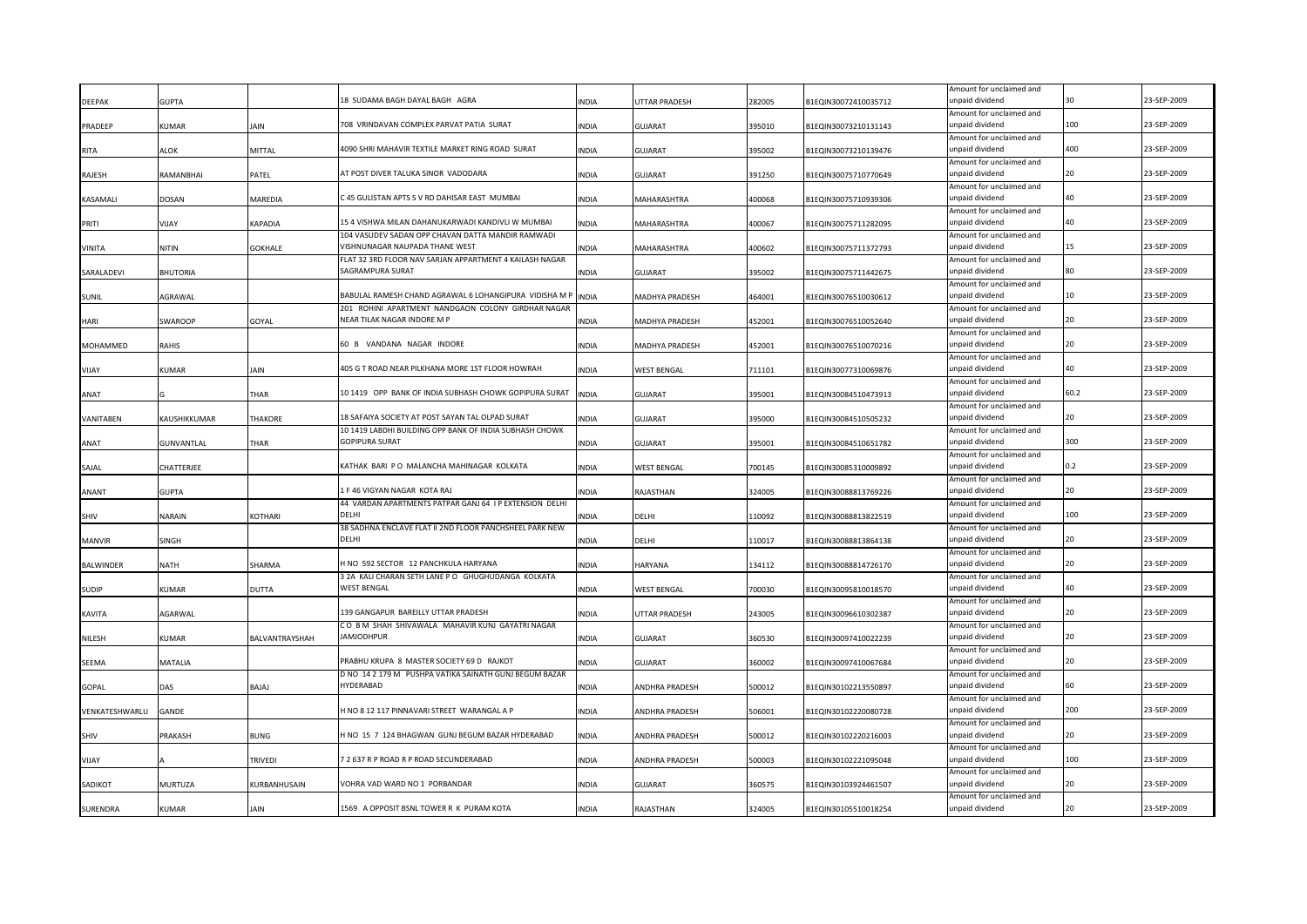| NAROTTAM      | KHANDELWAL    |              | A 15 RANGBARI YOJNA KOTA RAJ                             | INDIA        | RAJASTHAN            | 324005 | B1EQIN30105510027306 | Amount for unclaimed and<br>unpaid dividend |      | 23-SEP-2009 |
|---------------|---------------|--------------|----------------------------------------------------------|--------------|----------------------|--------|----------------------|---------------------------------------------|------|-------------|
| SUMAN         | GOYAL         |              | STATE BANK OF BIKANER JAIPUR BARAN RAJASTHAN             | INDIA        | RAJASTHAN            | 325205 | B1EQIN30105510028788 | Amount for unclaimed and<br>unpaid dividend |      | 23-SEP-2009 |
|               |               |              |                                                          |              |                      |        |                      | Amount for unclaimed and                    |      |             |
| <b>BASANT</b> | SACHDEV       |              | INDER BHAWAN GURUNANAK SCHOOL ROAD KOTA JN               | INDIA        | RAJASTHAN            | 324002 | B1EQIN30105510031531 | unpaid dividend                             | 20   | 23-SEP-2009 |
| NEERAJ        | SACHDEV       |              | INDER BHAWAN GURU NANAK SCHOOL ROAD KOTA JN              | INDIA        | RAJASTHAN            | 324002 | B1EQIN30105510031574 | Amount for unclaimed and<br>unpaid dividend | 20   | 23-SEP-2009 |
| PRADEEP       | KUMAR         | SIGTIA       | 35 TRIVENI AVAS POLICE LINE KOTA RAJ                     | INDIA        | RAJASTHAN            | 324001 | B1EQIN30105510036804 | Amount for unclaimed and<br>unpaid dividend |      | 23-SEP-2009 |
| <b>INDU</b>   | SIGTIA        |              | B 5 TRIVENI AVAS POLICE LINE KOTA RAJ                    | INDIA        | RAJASTHAN            | 324001 | B1EQIN30105510039614 | Amount for unclaimed and<br>unpaid dividend | 60   | 23-SEP-2009 |
| PURSHOTTAM    | LAI.          | <b>GUPTA</b> | BUNDI KRAV VIKRAVSAHKARI SAMITI LTD LANKA GATE BUNDI     | INDIA        | RAJASTHAN            | 323001 | B1EQIN30105510045904 | Amount for unclaimed and<br>unpaid dividend | 60   | 23-SEP-2009 |
| SHIV          | KANT          | <b>GAUR</b>  | 7 TEACHERS COLONY GUMANPURA KOTA                         | INDIA        | RAJASTHAN            | 324007 | B1EQIN30105510047919 | Amount for unclaimed and<br>unpaid dividend | 240  | 23-SEP-2009 |
| <b>VIPIN</b>  | KUMAR         | LODHA        | M S CHAND MAL HEMANT KUMAR LODHA BAJAJ KHANA KOTA RAJ    | <b>INDIA</b> | RAJASTHAN            | 324006 | B1EQIN30105510049502 | Amount for unclaimed and<br>unpaid dividend | 220  | 23-SEP-2009 |
| ANISH         | JAIN          |              | B 31 VIGYAN NAGAR KOTA RAJ                               | INDIA        | RAJASTHAN            | 324005 | B1EQIN30105510049826 | Amount for unclaimed and<br>unpaid dividend | 30   | 23-SEP-2009 |
| SANTOSH       | <b>GUPTA</b>  |              | HOUSE NO E 38 SHIVAJI NAGAR COLONY BARAN RAJASTHAN       | <b>INDIA</b> | RAJASTHAN            | 325205 | B1EQIN30105510091554 | Amount for unclaimed and<br>unpaid dividend | 800  | 23-SEP-2009 |
| MANJU         | BANSAL        |              | DADU PANTHI KI BAGICHI HOSPITAL ROAD BARAN               | INDIA        | RAJASTHAN            | 325205 | B1EQIN30105510116813 | Amount for unclaimed and<br>unpaid dividend | 20   | 23-SEP-2009 |
| SHYAM         | <b>SUNDER</b> | KARTA        | DADU PANTHI KI BAGICHI HOSPITAL ROAD BARAN               | <b>INDIA</b> | RAJASTHAN            | 325205 | B1EQIN30105510116862 | Amount for unclaimed and<br>unpaid dividend | 20   | 23-SEP-2009 |
| AGDISH        | PRASAD        | KARTA        | DADU PANTHI KI BAGICHI HOSPITAL ROAD BARAN               | INDIA        | RAJASTHAN            | 325205 | B1EQIN30105510116879 | Amount for unclaimed and<br>unpaid dividend |      | 23-SEP-2009 |
| VIMAL         | KUMAR         | KARTA        | DADU PANTHI KI BAGHICHI HOSPITAL ROAD BARAN              | INDIA        | RAJASTHAN            | 325205 | B1EQIN30105510116895 | Amount for unclaimed and<br>unpaid dividend |      | 23-SEP-2009 |
| <b>RITESH</b> | KHANDELWAL    |              | JAI MATA SECURITIES 187 SHOPPING CENTRE KOTA             | INDIA        | RAJASTHAN            | 324007 | B1EQIN30105510126956 | Amount for unclaimed and<br>unpaid dividend |      | 23-SEP-2009 |
| PARVEEN       | <b>BANSAL</b> |              | ROOPAM SILK STORE CHOUDHARY KATLA PRATAP CHOWK BARAN     | <b>INDIA</b> | RAJASTHAN            | 325205 | B1EQIN30105510156182 | Amount for unclaimed and<br>unpaid dividend |      | 23-SEP-2009 |
| KIRAN         | MANTRI        |              | 168 NIM KA CHAUHATA BUNDI                                | INDIA        | RAJASTHAN            | 323001 | B1EQIN30105510167838 | Amount for unclaimed and<br>unpaid dividend |      | 23-SEP-2009 |
| OМ            | PRAKASH       | MALIK        | 203 SHOPPING CENTRE KOTA                                 | INDIA        | RAJASTHAN            | 324005 | B1EQIN30105510209525 | Amount for unclaimed and<br>unpaid dividend | 20   | 23-SEP-2009 |
| <b>MANJU</b>  | UAL           |              | KHOJA GATE ROAD BUNDI                                    | INDIA        | RAJASTHAN            | 323001 | B1EQIN30105510244232 | Amount for unclaimed and<br>unpaid dividend |      | 23-SEP-2009 |
| PREM          | CHAND         | BANSAL       | 25 OPP DARJEON KE MANDIR CHURI BAZAR BARAN               | INDIA        | RAJASTHAN            | 325205 | B1EQIN30105510415140 | Amount for unclaimed and<br>unpaid dividend | 100  | 23-SEP-2009 |
|               |               |              | RAJPURA WARD SHASTRI MARKET BARAN                        |              |                      |        |                      | Amount for unclaimed and<br>unpaid dividend |      | 23-SEP-2009 |
| DHARMENDRA    | <b>KUMAR</b>  | AGARWAL      | VIMLA VIHAR OLD R T O ROAD SARASWATI COLONY POLICE LINES | INDIA        | RAJASTHAN            | 325205 | B1EQIN30105510418822 | Amount for unclaimed and                    |      |             |
| MEENAKSHI     | KHETAN        |              | KOTA                                                     | <b>INDIA</b> | RAJASTHAN            | 324001 | B1EQIN30105510430032 | unpaid dividend<br>Amount for unclaimed and |      | 23-SEP-2009 |
| <b>ASHOK</b>  | KUMAR         |              | 59 KRISHNA NAGAR KANPUR                                  | <b>INDIA</b> | <b>UTTAR PRADESH</b> | 208007 | B1EQIN30105510457455 | inpaid dividend<br>Amount for unclaimed and |      | 23-SEP-2009 |
| PRAVEEN       | BHATNAGAR     |              | 215 BABJI NAGAR BARAN RAJ                                | INDIA        | RAJASTHAN            | 325205 | B1EQIN30105510555203 | unpaid dividend<br>Amount for unclaimed and | 20   | 23-SEP-2009 |
| MINAKSHI      | SHARMA        |              | 761 DADABARI EXT KOTA                                    | INDIA        | RAJASTHAN            | 324009 | B1EQIN30105510666158 | unpaid dividend<br>Amount for unclaimed and |      | 23-SEP-2009 |
| NISHA         | <b>MITTAL</b> |              | 850 V MITTAL BHAWAN RAJ NARAYAN ROAD NASIRABAD           | <b>INDIA</b> | RAJASTHAN            | 305601 | B1EQIN30105510716569 | unpaid dividend                             | 20   | 23-SEP-2009 |
| HARI          | PRAKASH       | GUPTA        | 5 V 27 MAHVEER NAGAR EXTN KOTA                           | <b>INDIA</b> | RAJASTHAN            | 324005 | B1EQIN30105510737878 | Amount for unclaimed and<br>unpaid dividend | ٦n   | 23-SEP-2009 |
| SATNAM        | SINGH         | DUA          | HOUSE NO 4050 SECTOR 46 D CHANDIGARH                     | <b>INDIA</b> | CHANDIGARH           | 160047 | B1EQIN30106310048009 | Amount for unclaimed and<br>unpaid dividend | 41.4 | 23-SEP-2009 |
|               | GIRIJA        |              | 22 23 IV STREET THIRD FLOOR ABHIRAMAPURAM CHENNAI        | <b>NDIA</b>  | TAMIL NADU           | 600018 | B1EQIN30108010164594 | Amount for unclaimed and<br>unpaid dividend | 20   | 23-SEP-2009 |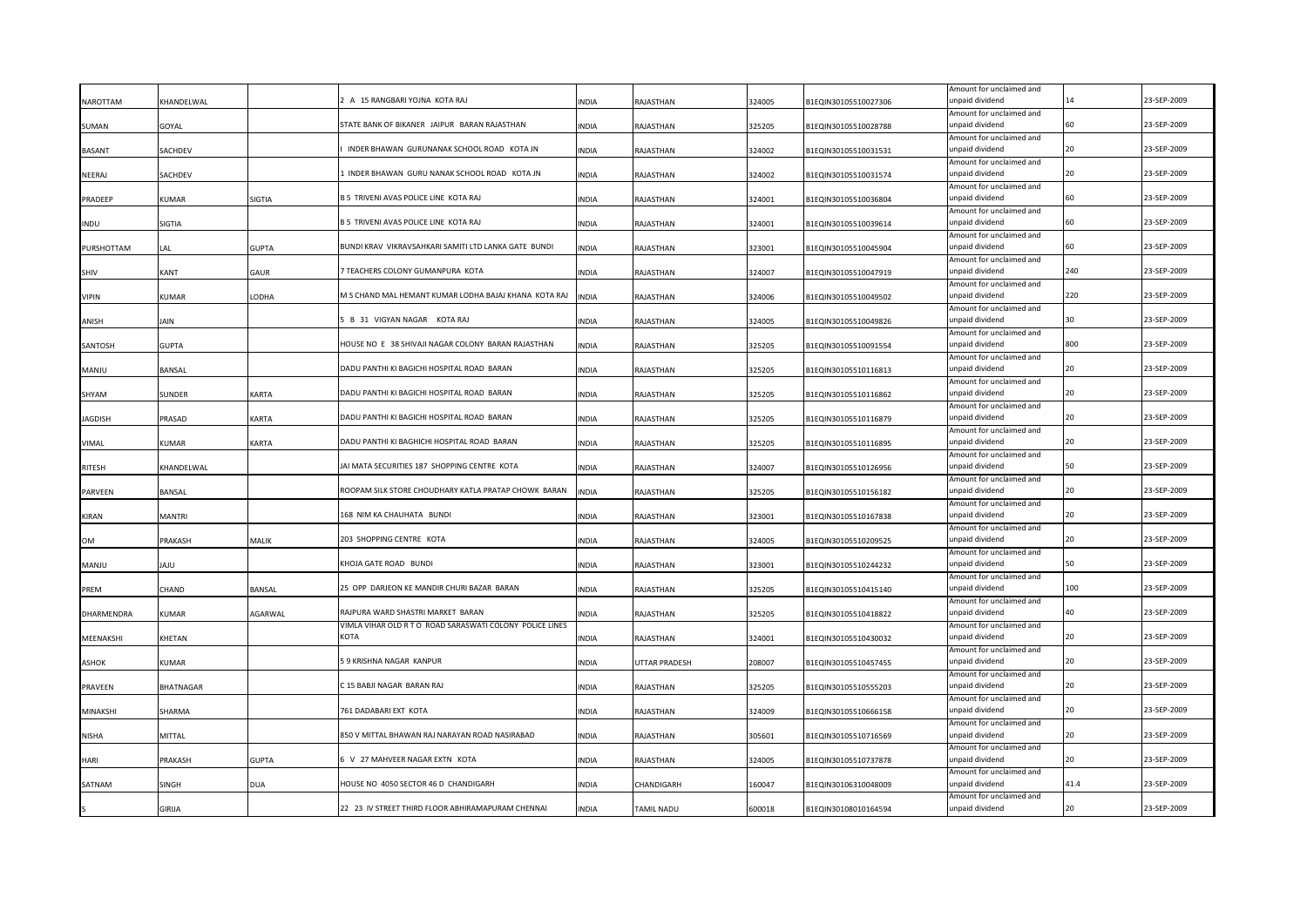|                    |                        |                 | NO 108 6 PALAYAKARAN STREET NEW NO 1 TO 131 AYANAVARAM                             |              |                   |        |                      | Amount for unclaimed and                    |      |             |
|--------------------|------------------------|-----------------|------------------------------------------------------------------------------------|--------------|-------------------|--------|----------------------|---------------------------------------------|------|-------------|
|                    | ASHOK                  | KUMAR           | CHENNAL                                                                            | <b>INDIA</b> | <b>FAMIL NADU</b> | 600023 | B1EQIN30108022089553 | unpaid dividend                             | 180  | 23-SEP-2009 |
|                    |                        |                 | OLD NO 40 NEW NO 81 2ND FLOOR KUTCHERY ROAD MYLAPORE                               |              |                   |        |                      | Amount for unclaimed and                    |      |             |
|                    | NARENDRA               | KUMARJAIN       | CHENNAI                                                                            | <b>INDIA</b> | TAMIL NADU        | 600004 | B1EQIN30108022139542 | unpaid dividend                             | 100  | 23-SEP-2009 |
|                    |                        |                 |                                                                                    |              |                   |        |                      | Amount for unclaimed and                    |      |             |
| SANTHOSHCHAND      |                        |                 | NO 44 PALAYAKAR STREET AYANAVARAM CHENNAI                                          | <b>INDIA</b> | TAMIL NADU        | 600023 | B1EQIN30108022183722 | unpaid dividend                             | 120  | 23-SEP-2009 |
|                    |                        |                 |                                                                                    |              |                   |        |                      | Amount for unclaimed and                    |      |             |
| MOOLCHAND          |                        |                 | NO 27 NEW NO 32 UJJINI STREET AYANAVARAM CHENNAI                                   | INDIA        | TAMIL NADU        | 600023 | B1EQIN30108022653932 | unpaid dividend                             | 10   | 23-SEP-2009 |
|                    |                        |                 |                                                                                    |              |                   |        |                      | Amount for unclaimed and                    |      |             |
| <b>JUGALKISHOR</b> | HARINARAYAN            | SONI            | 85 BHAVANI PETH SOLAPUR                                                            | INDIA        | MAHARASHTRA       | 413002 | B1EQIN30109810388687 | unpaid dividend                             | 125  | 23-SEP-2009 |
|                    |                        |                 | 85 BHAWANI PETH SOLAPUR                                                            |              |                   |        |                      | Amount for unclaimed and<br>unpaid dividend | 20   | 23-SEP-2009 |
| TARACHAND          | <b>IUGALKISHORSONI</b> |                 |                                                                                    | <b>INDIA</b> | MAHARASHTRA       | 413002 | B1EQIN30109810404166 |                                             |      |             |
|                    |                        |                 | 45 17 BUDHWAR PETH PRABHAKAR HOUSING SOCIETY SOLAPUR                               |              |                   |        |                      | Amount for unclaimed and<br>unpaid dividend | 40   | 23-SEP-2009 |
| YASHODABAI         | NANDLAL                | DAGA            |                                                                                    | <b>INDIA</b> | MAHARASHTRA       | 413002 | B1EQIN30109810492339 | Amount for unclaimed and                    |      |             |
| SEEMA              | SANJAY                 | DAGA            | 45 17 PRABHAKAR HOUSING SOCIETY BUDHWAR PETH SOLAPUR                               | <b>INDIA</b> | MAHARASHTRA       | 413002 | B1EQIN30109810495340 | unpaid dividend                             | 130  | 23-SEP-2009 |
|                    |                        |                 |                                                                                    |              |                   |        |                      | Amount for unclaimed and                    |      |             |
| <b>SURESH</b>      | RAMKISAN               | BALDAWA         | 458 BUDHWAR PETH KUNDAN BANGLA SOLAPUR                                             | <b>INDIA</b> | MAHARASHTRA       | 413002 | B1EQIN30109810544778 | unpaid dividend                             | 200  | 23-SEP-2009 |
|                    |                        |                 |                                                                                    |              |                   |        |                      | Amount for unclaimed and                    |      |             |
| RAMKISAN           | <b>JETHMAL</b>         | BALDAWA         | 458 BUDHWAR PETH KUNDAN BANGLA SOLAPUR                                             | <b>INDIA</b> | MAHARASHTRA       | 413002 | B1EQIN30109810544809 | unpaid dividend                             | 2340 | 23-SEP-2009 |
|                    |                        |                 |                                                                                    |              |                   |        |                      | Amount for unclaimed and                    |      |             |
| NANDKISHOR         | RAMKISAN               | BALDAWA         | 458 BUDHWAR PETH KUNDAN BANGLA SOLAPUR                                             | <b>INDIA</b> | MAHARASHTRA       | 413002 | B1EQIN30109810544817 | unpaid dividend                             | 200  | 23-SEP-2009 |
|                    |                        |                 |                                                                                    |              |                   |        |                      | Amount for unclaimed and                    |      |             |
| <b>GIRISH</b>      | SURESH                 | BALDAWA         | 458 BUDHWAR PETH KUNDAN BANGLA SOLAPUR                                             | <b>INDIA</b> | MAHARASHTRA       | 413002 | B1EQIN30109810544866 | unpaid dividend                             | 200  | 23-SEP-2009 |
|                    |                        |                 |                                                                                    |              |                   |        |                      | Amount for unclaimed and                    |      |             |
| RAJESH             | SURESH                 | BALDAWA         | 458 BUDHWAR PETH KUNDAN BANGLA SOLAPUR                                             | <b>INDIA</b> | MAHARASHTRA       | 413002 | B1EQIN30109810544874 | unpaid dividend                             | 200  | 23-SEP-2009 |
|                    |                        |                 |                                                                                    |              |                   |        |                      | Amount for unclaimed and                    |      |             |
| <b>GOVINDLAL</b>   | HARIKISAN              | SONI            | 102 C BHAVANI PETH SONI DALL MILL SOLAPUR                                          | <b>INDIA</b> | MAHARASHTRA       | 413002 | B1EQIN30109810624778 | unpaid dividend                             | 20   | 23-SEP-2009 |
|                    |                        |                 |                                                                                    |              |                   |        |                      | Amount for unclaimed and                    |      |             |
| KISANGOPAL         | HARIKISAN              | SONI            | 102 C BHAVANI PETH SONI DALL MILL SOLAPUR                                          | <b>INDIA</b> | MAHARASHTRA       | 413002 | B1EQIN30109810624786 | unpaid dividend                             | 20   | 23-SEP-2009 |
|                    |                        |                 |                                                                                    |              |                   |        |                      | Amount for unclaimed and                    |      |             |
|                    |                        | BALDI           | A 3 2 VED NAGAR UJJAIN MP                                                          | <b>INDIA</b> | MADHYA PRADESH    | 456010 | B1EQIN30112715239527 | unpaid dividend                             | 440  | 23-SEP-2009 |
|                    | KUMAR                  | JAIN            | NEAR P H E D WATER TANK KRISHNA NAGAR BOOTY ROAD RANCHI<br>RANCHI                  | <b>INDIA</b> | <b>BIHAR</b>      | 834009 |                      | Amount for unclaimed and<br>unpaid dividend | 60   | 23-SEP-2009 |
| NARENDRA           |                        |                 | 12 3 AKANKSHA APARTMENT RANCHHODDAS MARG DAHISAR WEST                              |              |                   |        | B1EQIN30112715894031 | Amount for unclaimed and                    |      |             |
| VIJAY              | SHANKAR                | SHIRSAT         | <b>MUMBAI</b>                                                                      | <b>INDIA</b> | MAHARASHTRA       | 400068 | B1EQIN30112716026567 | unpaid dividend                             |      | 23-SEP-2009 |
|                    |                        |                 |                                                                                    |              |                   |        |                      | Amount for unclaimed and                    |      |             |
| <b>HEMANT</b>      | SHRIRAM                | <b>BACHUWAR</b> | 12 2 CIVIL LINES NEAR VIKAS NAGAR SOLAPUR                                          | <b>INDIA</b> | MAHARASHTRA       | 413003 | B1EQIN30112716368754 | unpaid dividend                             | 40   | 23-SEP-2009 |
|                    |                        |                 |                                                                                    |              |                   |        |                      | Amount for unclaimed and                    |      |             |
| ATUL               | KUMAR                  | <b>GOYAL</b>    | 248 HANUMAN ROAD FIROZABAD                                                         | INDIA        | UTTAR PRADESH     | 283203 | B1EQIN30112716684344 | unpaid dividend                             | 100  | 23-SEP-2009 |
|                    |                        |                 |                                                                                    |              |                   |        |                      | Amount for unclaimed and                    |      |             |
| KARTAR             | RAISINGHANI            |                 | 148 U I T COLONY BHAGWAN GANJ AJMER                                                | INDIA        | RAJASTHAN         | 305001 | B1EQIN30112716853207 | unpaid dividend                             | 100  | 23-SEP-2009 |
|                    |                        |                 |                                                                                    |              |                   |        |                      | Amount for unclaimed and                    |      |             |
| YALA               | KAPUR                  |                 | 5 11763 SAT NAGAR KAROL BAGH NEW DELHI                                             | INDIA        | DELHI             | 110005 | B1EQIN30114310064813 | unpaid dividend                             |      | 23-SEP-2009 |
|                    |                        |                 | TENAMENT NO 12 NEW UMIYA VIJAY SOCIETY BEHIND RANNAPARK                            |              |                   |        |                      | Amount for unclaimed and                    |      |             |
| JAYESH             | <b>JAYANTILAL</b>      | JAIN            | GHATLODIA AHMEDABAD                                                                | INDIA        | <b>GUJARAT</b>    | 380061 | B1EQIN30115112086967 | unpaid dividend                             | 60   | 23-SEP-2009 |
|                    |                        |                 |                                                                                    |              |                   |        |                      | Amount for unclaimed and                    |      |             |
| PRAVEEN            | KUMAR                  | SOMANI          | 1 H I G RAVI SHANKER SHUKLA NAGAR INDORE                                           | <b>INDIA</b> | MADHYA PRADESH    | 452011 | B1EQIN30115112802583 | unpaid dividend                             | 400  | 23-SEP-2009 |
|                    |                        |                 | PLOT NO 30 SAINIWAS IIND FLOOR GANESHNAGAR COLONY WEST<br>MARREDPALLY SECUNDERABAD |              |                   |        |                      | Amount for unclaimed and                    | 100  | 23-SEP-2009 |
| AMARLAL            | WADHWA                 |                 |                                                                                    | <b>INDIA</b> | ANDHRA PRADESH    | 500026 | B1EQIN30115112983498 | unpaid dividend                             |      |             |
|                    |                        | SHARDA          | H NO D 13 APOLO TOWER VIDHYADHAR NAGAR JAIPUR                                      | <b>INDIA</b> | RAJASTHAN         |        | B1EQIN30116030024612 | Amount for unclaimed and<br>unpaid dividend |      | 23-SEP-2009 |
| MANOJ              | KUMAR                  |                 |                                                                                    |              |                   | 302021 |                      | Amount for unclaimed and                    |      |             |
| KAILASH            | CHAND                  | SHARMA          | BEHIND SANGHI MANDIR POST SUJANGARH CHURU RAJ                                      | <b>INDIA</b> | RAJASTHAN         | 331507 | B1EQIN30116030032485 | unpaid dividend                             | 20   | 23-SEP-2009 |
|                    |                        |                 | 83 PADMAWATI COLONY IST NEAR NIRMAN NAGAR KINGS ROAD                               |              |                   |        |                      | Amount for unclaimed and                    |      |             |
| SHRIRAM            | <b>AGARWAL</b>         |                 | AJMER ROAD JAIPUR                                                                  | <b>INDIA</b> | RAJASTHAN         | 302019 | B1EQIN30116030048499 | unpaid dividend                             |      | 23-SEP-2009 |
|                    |                        |                 | SADAR BAZAR RAMKISHAN SUNAR HOUSE PO MAKRANA NAGAUR                                |              |                   |        |                      | Amount for unclaimed and                    |      |             |
| GAJENDRA           | PRASAD                 | MANDHANIA       | RAI                                                                                | <b>INDIA</b> | RAJASTHAN         | 341505 | B1EQIN30116030264214 | unpaid dividend                             | 60   | 23-SEP-2009 |
|                    |                        |                 | 107 JAIN MANDIR GHATI KUWA KE PASS PO KUCHAMAN CITY                                |              |                   |        |                      | Amount for unclaimed and                    |      |             |
| PURAN              | MAL                    | JAIN            | NAGAUR RAJ                                                                         | <b>INDIA</b> | RAJASTHAN         | 341508 | B1EQIN30116030335393 | unpaid dividend                             | 20   | 23-SEP-2009 |
|                    |                        |                 |                                                                                    |              |                   |        |                      |                                             |      |             |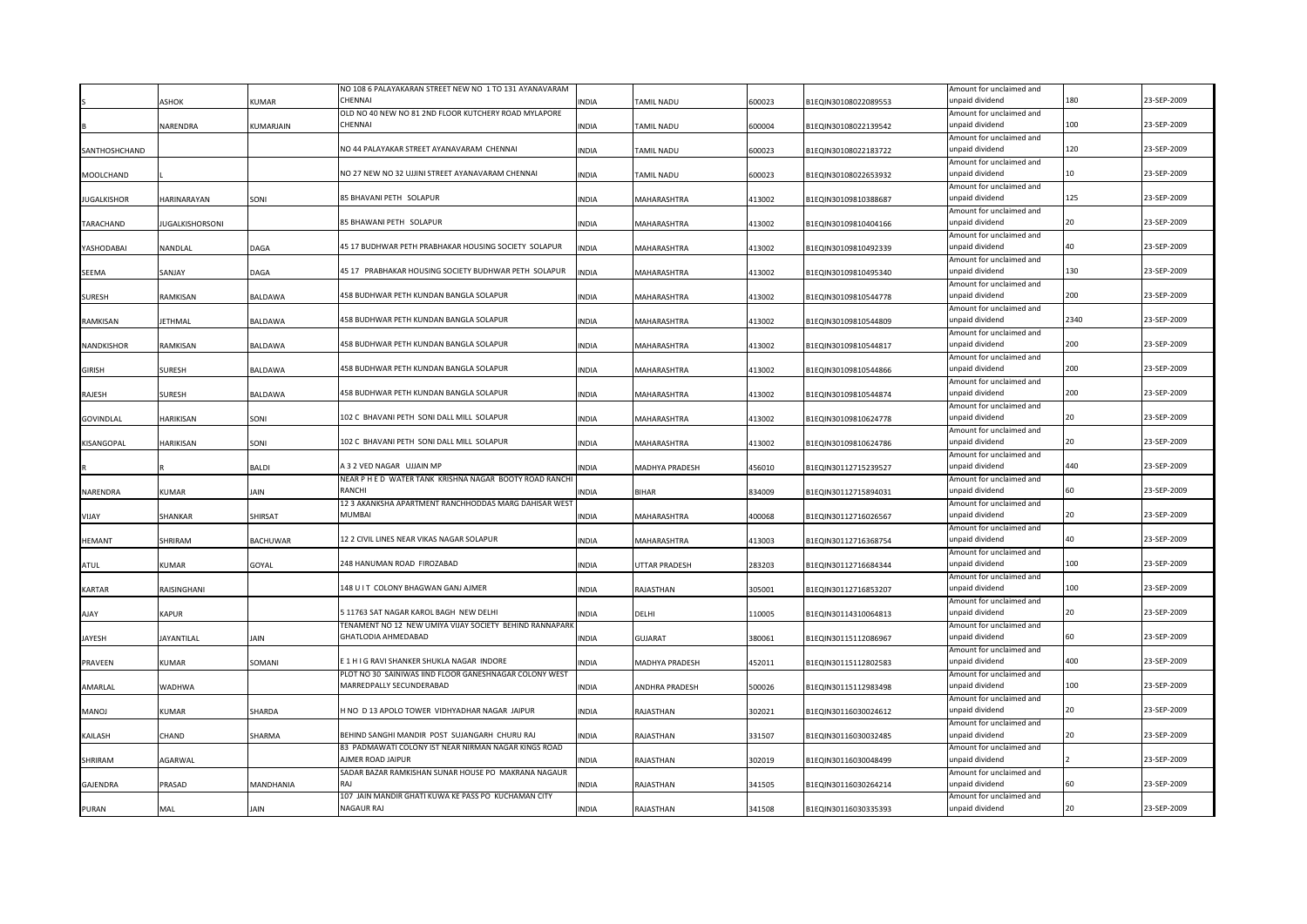|                |                |              |                                                                                 |              |                      |        |                      | Amount for unclaimed and                    |     |             |
|----------------|----------------|--------------|---------------------------------------------------------------------------------|--------------|----------------------|--------|----------------------|---------------------------------------------|-----|-------------|
| AMIT           | KISHOREKUMAR   | KAMLANI      | 45 MAHARATHI SOCIETY SARDARNAGAR AHMEDABAD                                      | <b>INDIA</b> | GUJARAT              | 382475 | B1EQIN30123310052965 | unpaid dividend                             |     | 23-SEP-2009 |
| NARENDAR       | KUMARPORWAL    |              | 3B II HAZARESHWAR COLONY THE RAJSAMAND URBAN COOP BANK<br>BLD UDAIPUR RAJASTHAN | <b>INDIA</b> | RAJASTHAN            | 313001 | B1EQIN30127615451015 | Amount for unclaimed and<br>unpaid dividend | 20  | 23-SEP-2009 |
|                |                |              |                                                                                 |              |                      |        |                      | Amount for unclaimed and                    |     |             |
| MEERA          | <b>GUPTA</b>   |              | 4550 KAMLA NAGAR AGRA                                                           | <b>INDIA</b> | UTTAR PRADESH        | 282005 | B1EQIN30133017065862 | unpaid dividend                             |     | 23-SEP-2009 |
|                |                |              |                                                                                 |              |                      |        |                      | Amount for unclaimed and                    |     |             |
| <b>MAHESH</b>  | CHANDJAIN      |              | 10 DEEPSHIKHA APARMENT 8 3 MANORAMA GANJ INDORE M P                             | <b>INDIA</b> | MADHYA PRADESH       | 452001 | B1EQIN30133017274532 | unpaid dividend                             | 20  | 23-SEP-2009 |
|                |                |              |                                                                                 |              |                      |        |                      | Amount for unclaimed and                    |     |             |
| SANJAY         | SABOO          |              | 98 SHIV NAGAR SHYAM NAGAR JAIPUR                                                | INDIA        | RAJASTHAN            | 302019 | B1EQIN30133018182464 | unpaid dividend                             |     | 23-SEP-2009 |
| RAJENDRA       | SHANKRLAL      | THAKKER      | 701 OM SHURSTI DUMPING ROAD MULUND WEST MUMBAI                                  | INDIA        | MAHARASHTRA          | 400080 | B1EQIN30133019059526 | Amount for unclaimed and<br>unpaid dividend | 100 | 23-SEP-2009 |
|                |                |              |                                                                                 |              |                      |        |                      | Amount for unclaimed and                    |     |             |
| <b>REENA</b>   | GUPTA          |              | 4 A MOHAN KUTER NAYAPURA KOTA                                                   | <b>INDIA</b> | RAJASTHAN            | 324001 | B1EQIN30133019524885 | unpaid dividend                             |     | 23-SEP-2009 |
|                |                |              |                                                                                 |              |                      |        |                      | Amount for unclaimed and                    |     |             |
| <b>HARISH</b>  | KHATRI         |              | H NO 1306 26 SINDHI BASTI BHAGWAN GANJ AJMER RAJASTHAN                          | <b>INDIA</b> | RAJASTHAN            | 305001 | B1EQIN30133019689407 | unpaid dividend                             | 25  | 23-SEP-2009 |
|                |                |              | KISHAN GOPAL RAMAWATAR CHANDAK GOUSALA BASS WARD NO                             |              |                      |        |                      | Amount for unclaimed and                    |     |             |
| RAMAWATAR      | CHANDAK        |              | 23 SARDARSHAHAR                                                                 | <b>INDIA</b> | RAJASTHAN            | 331403 | B1EQIN30133019936330 | unpaid dividend                             | 100 | 23-SEP-2009 |
| <b>BISHANI</b> | devi           |              | A 336 TALWANDI KOTA RAJASTHAN                                                   | <b>INDIA</b> | RAJASTHAN            | 324005 | B1EQIN30133020048811 | Amount for unclaimed and<br>unpaid dividend | 20  | 23-SEP-2009 |
|                |                |              |                                                                                 |              |                      |        |                      | Amount for unclaimed and                    |     |             |
| SARITA         | devi           |              | PLOT NO 32 33 D54 155 SRINAGAR COLONY GURUBAGH VARANASI                         | <b>INDIA</b> | <b>UTTAR PRADESH</b> | 221001 | B1EQIN30133020049778 | unpaid dividend                             | 20  | 23-SEP-2009 |
|                |                |              |                                                                                 |              |                      |        |                      | Amount for unclaimed and                    |     |             |
| NEERAJ         | KHEMKA         |              | C 5 16 SAFDARJUNG DEVELOPMENT AREA NEW DELHI                                    | <b>INDIA</b> | DELHI                | 110016 | B1EQIN30133020136239 | unpaid dividend                             | 140 | 23-SEP-2009 |
|                |                |              |                                                                                 |              |                      |        |                      | Amount for unclaimed and                    |     |             |
| <b>SUBODH</b>  | KUMAR          | <b>JAIN</b>  | 517 HANUMANTAL BEHIND BADA JAIN MANDIR JABALPUR MP                              | <b>INDIA</b> | MADHYA PRADESH       | 482002 | B1EQIN30133020716378 | unpaid dividend<br>Amount for unclaimed and | 100 | 23-SEP-2009 |
| <b>BHARTI</b>  | Jain           |              | 517 HANUMANTAL BEHIND BADA JAIN MANDIR JABALPUR MP                              | <b>INDIA</b> | MADHYA PRADESH       | 482002 | B1EQIN30133020716505 | unpaid dividend                             | 140 | 23-SEP-2009 |
|                |                |              | PLOT NO 186 187 DHANLAXMI APARTMENT 3RD FLOOR FLAT NO                           |              |                      |        |                      | Amount for unclaimed and                    |     |             |
| <b>AJAY</b>    | DALMIA         |              | 301 UPPER GOVIND NAGAR MALAD EAST MUMBAI                                        | <b>INDIA</b> | MAHARASHTRA          | 400097 | B1EQIN30135610011230 | unpaid dividend                             | 40  | 23-SEP-2009 |
|                |                |              |                                                                                 |              |                      |        |                      | Amount for unclaimed and                    |     |             |
| <b>MADHABI</b> | NANDI          |              | D V C SUB STATION QTR P O AND VILL BELMURI HOOGHLY W B                          | <b>INDIA</b> | <b>WEST BENGAL</b>   | 712309 | B1EQIN30143610272258 | unpaid dividend                             | 20  | 23-SEP-2009 |
|                |                |              | B 2 36 JANAK PURI NEW DELHI                                                     |              |                      |        |                      | Amount for unclaimed and<br>unpaid dividend | 16  | 23-SEP-2009 |
| SATISH         | CHANDRA        | <b>GOGIA</b> |                                                                                 | <b>INDIA</b> | DELHI                | 110058 | B1EQIN30143610671475 | Amount for unclaimed and                    |     |             |
| VIKAS          | BANSAL         |              | 15 PRINCEP STREET KOLKATA                                                       | <b>INDIA</b> | WEST BENGAL          | 700072 | B1EQIN30151610172639 | unpaid dividend                             | 100 | 23-SEP-2009 |
|                |                |              | ARTI KAVITA HOUSING COLONY H NO 9 OPP ADARSH COLONY                             |              |                      |        |                      | Amount for unclaimed and                    |     |             |
| <b>RAMDAS</b>  |                | PAI          | CARANZALEM GOA                                                                  | <b>INDIA</b> | GOA                  | 403002 | B1EQIN30154916205272 | unpaid dividend                             | 100 | 23-SEP-2009 |
|                |                |              | DHIRAJ KHANDELWAL 34 702 KANAKIAS SANSKRUTI THAKUR                              |              |                      |        |                      | Amount for unclaimed and                    |     |             |
| SONIA          | KHANDELWAL     |              | COMPLEX KANDIVALI EAST MUMBAI                                                   | <b>INDIA</b> | MAHARASHTRA          | 400101 | B1EQIN30154919116416 | unpaid dividend                             | 100 | 23-SEP-2009 |
| <b>GEETA</b>   | GOVARDHAN      | ULAL         | 36 LAXMI KUNJ VYANKATESH NAGAR JALNA ROAD JINSI<br>AURANGABAD                   | <b>INDIA</b> | MAHARASHTRA          | 431001 | B1EQIN30160410064536 | Amount for unclaimed and<br>unpaid dividend |     | 23-SEP-2009 |
|                |                |              |                                                                                 |              |                      |        |                      | Amount for unclaimed and                    |     |             |
| <b>MOSES</b>   |                |              | H NO 3 5 907 HIMAYAT NAGAR HYDERABAD                                            | <b>INDIA</b> | ANDHRA PRADESH       | 500029 | B1EQIN30163740360129 | unpaid dividend                             | 0.2 | 23-SEP-2009 |
|                |                |              |                                                                                 |              |                      |        |                      | Amount for unclaimed and                    |     |             |
| <b>USHA</b>    | HARESH         | TRIVEDI      | 2245 MAHURAT POLE MANEK CHOWK AHMEDABAD                                         | <b>INDIA</b> | <b>GUJARAT</b>       | 380001 | B1EQIN30164510250853 | unpaid dividend                             |     | 23-SEP-2009 |
|                |                |              | GREENDALE LOHNA P O BANDLA PALAMPUR DISTT KANGRA                                |              |                      |        |                      | Amount for unclaimed and                    | 340 |             |
| NIRMALA        | DATYAL         |              | HIMACHAL PARDEH                                                                 | <b>INDIA</b> | HIMACHAL PRADESH     | 176061 | B1EQIN30165310006957 | unpaid dividend                             |     | 23-SEP-2009 |
| AMAR           | DEEP           | BHARDWAJ     | 8 153 JEONI MANDI CROSSING AGRA                                                 | INDIA        | UTTAR PRADESH        | 282004 | B1EQIN30165310022836 | Amount for unclaimed and<br>unpaid dividend |     | 23-SEP-2009 |
|                |                |              |                                                                                 |              |                      |        |                      | Amount for unclaimed and                    |     |             |
| SACHIN         | AGRAWAL        |              | 668 3 SHIV NAGAR JALESAR ROAD FIROZABAD                                         | INDIA        | UTTAR PRADESH        | 283203 | B1EQIN30165310159439 | unpaid dividend                             | 100 | 23-SEP-2009 |
|                |                |              |                                                                                 |              |                      |        |                      | Amount for unclaimed and                    |     |             |
| SANJAY         | <b>AGARWAL</b> |              | EEVA RAM CHOWK SADAR BAZAR FIROZABAD                                            | <b>INDIA</b> | UTTAR PRADESH        | 283203 | B1EQIN30165310169466 | unpaid dividend                             |     | 23-SEP-2009 |
|                |                |              |                                                                                 |              |                      |        |                      | Amount for unclaimed and                    |     |             |
| <b>ABHINAY</b> | <b>GUPTA</b>   |              | A K GUPTA CO CHAUBE JI KA BAGH FIROZABAD                                        | <b>INDIA</b> | UTTAR PRADESH        | 283203 | B1EQIN30165310171875 | unpaid dividend                             |     | 23-SEP-2009 |
| <b>KRISHAN</b> | KUMAR          | AGRAWAL      | 1328 SUHAG NAGAR FIROZABAD                                                      | <b>INDIA</b> | UTTAR PRADESH        | 283203 | B1EQIN30165310258975 | Amount for unclaimed and<br>unpaid dividend |     | 23-SEP-2009 |
|                |                |              | RABINDRA AVENUE POST AND DISTRICT MALDA MALDA WEST                              |              |                      |        |                      | Amount for unclaimed and                    |     |             |
| <b>SURESH</b>  | BEHANI         |              | <b>BENGAL</b>                                                                   | <b>INDIA</b> | <b>WEST BENGAL</b>   | 732101 | B1EQIN30169610400823 | unpaid dividend                             | 200 | 23-SEP-2009 |
|                |                |              |                                                                                 |              |                      |        |                      |                                             |     |             |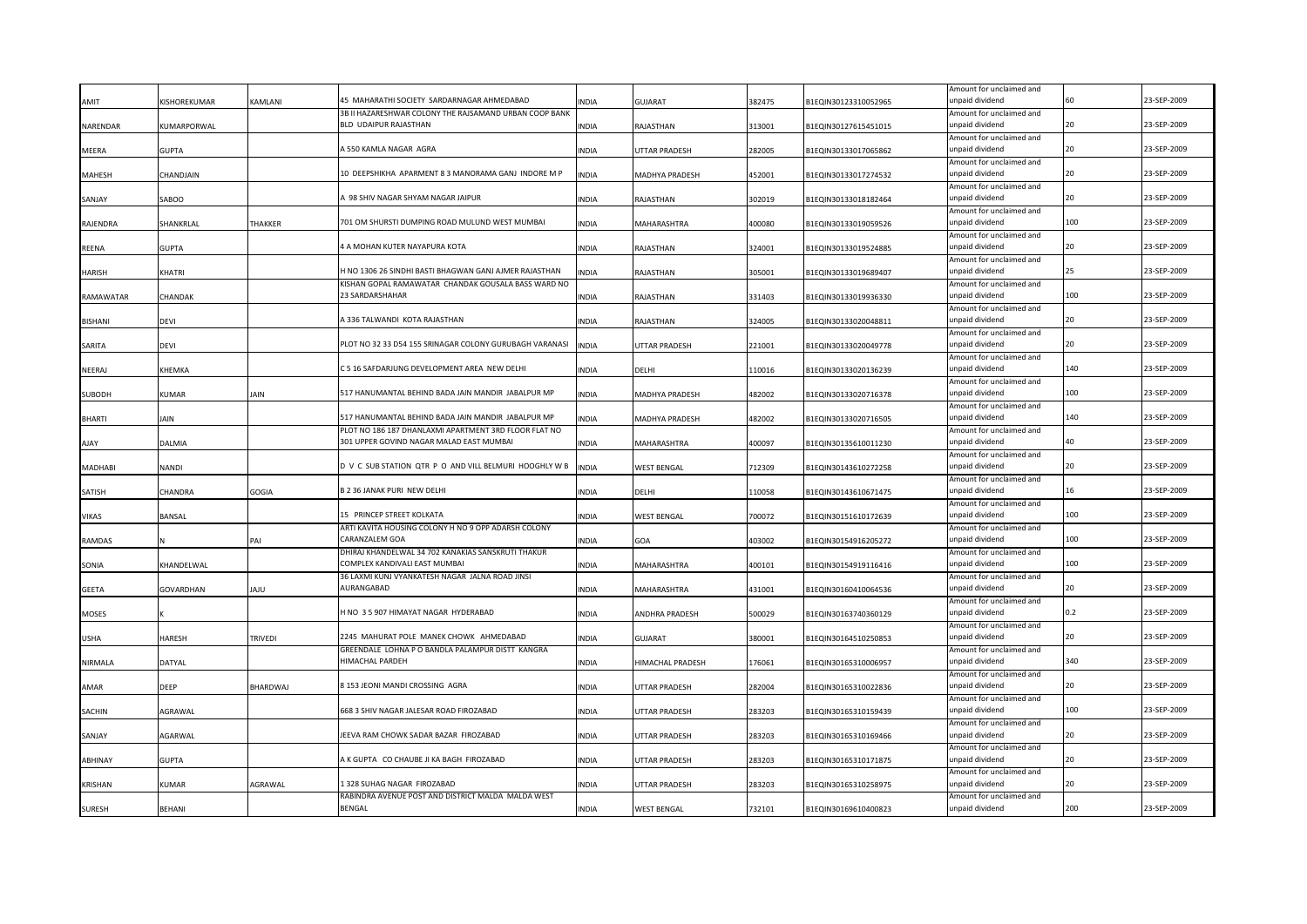|                 |                    | <b>MISHRA</b>    | LIC OF INDIA BRANCH II SONKHADDA MATHURA                                                                   |              |                       |        |                      | Amount for unclaimed and<br>unpaid dividend |     | 23-SEP-2009 |
|-----------------|--------------------|------------------|------------------------------------------------------------------------------------------------------------|--------------|-----------------------|--------|----------------------|---------------------------------------------|-----|-------------|
| RAVINDRA        | KUMAR              |                  | NO N9 MG2 21 4 AGRAWAL SUPER MARKET RANAPRATAP CHOWK                                                       | <b>INDIA</b> | UTTAR PRADESH         | 281001 | B1EQIN30169610599920 | Amount for unclaimed and                    |     |             |
| NANDKISHOR      | RAMKUMAR           | AGRAWAL          | <b>CIDCO NASHIK</b>                                                                                        | <b>INDIA</b> | MAHARASHTRA           | 422009 | B1EQIN30169610815264 | unpaid dividend                             | 10  | 23-SEP-2009 |
|                 |                    |                  |                                                                                                            |              |                       |        |                      | Amount for unclaimed and                    |     |             |
| KANCHAN         | CHANDAK            |                  | NO 4 21 KANDASAMY LANE ERODE                                                                               | <b>INDIA</b> | TAMIL NADU            | 638003 | B1EQIN30169611001439 | unpaid dividend                             | 40  | 23-SEP-2009 |
|                 |                    |                  |                                                                                                            |              |                       |        |                      | Amount for unclaimed and                    |     |             |
| YOGENDRA        | KUMAR              | KESHARWANI       | 16 NEW BAIRAHANA ALLAHABAD                                                                                 | <b>INDIA</b> | UTTAR PRADESH         | 211003 | B1EQIN30177410326745 | unpaid dividend                             | 10  | 23-SEP-2009 |
|                 |                    |                  |                                                                                                            |              |                       |        |                      |                                             |     |             |
|                 |                    |                  | 4 81 B SILVER STREAM ENCLAVE NEAR PATHIRAKATTUKAVE TEMPLI<br>BIOMA ROAD NORTH KALAMASSERY ERNAKULAM KERALA |              |                       |        |                      | Amount for unclaimed and<br>unpaid dividend | 100 | 23-SEP-2009 |
| <b>CLAIRE</b>   | <b>CHRISTOPHER</b> |                  | MADHUBAN BLDG 1 FLAT T 3 3RD FLOOR OPP ST INEZ CHURCH                                                      | <b>INDIA</b> | KERALA                | 682033 | B1EQIN30189510325790 | Amount for unclaimed and                    |     |             |
| SHRINIVAS       | PRABHAKAR          | SHENAI           | PANAJI GOA                                                                                                 | <b>INDIA</b> | GOA                   | 403001 | B1EQIN30192630165246 | unpaid dividend                             | 50  | 23-SEP-2009 |
|                 |                    |                  |                                                                                                            |              |                       |        |                      | Amount for unclaimed and                    |     |             |
| NAGESH          |                    | <b>BHAT</b>      | B BLOCK G 6 ROLAND APPARTMENT CABASA ST CRUZ GOA                                                           | <b>INDIA</b> | GOA                   | 403005 | B1EQIN30192630707300 | unpaid dividend                             |     | 23-SEP-2009 |
|                 |                    |                  |                                                                                                            |              |                       |        |                      | Amount for unclaimed and                    |     |             |
| MADHU           | YAUV               |                  | C 357 TALWANDI KOTA RAJ                                                                                    | <b>INDIA</b> | RAJASTHAN             | 324005 | B1EQIN30198310058272 | unpaid dividend                             |     | 23-SEP-2009 |
|                 |                    |                  |                                                                                                            |              |                       |        |                      | Amount for unclaimed and                    |     |             |
| <b>SUNITA</b>   | YAUV               |                  | C 357 SAMUDAYIK BHAWAN KE SAMNE TALWANDI KOTA RAJ                                                          | <b>INDIA</b> | RAJASTHAN             | 324005 | B1EQIN30198310092504 | unpaid dividend                             | 20  | 23-SEP-2009 |
|                 |                    |                  | 72 SHAKTI NAGAR MODEL GRAM LUDHIANA PUNJAB                                                                 |              |                       |        |                      | Amount for unclaimed and<br>unpaid dividend | 200 | 23-SEP-2009 |
| <b>MANOHAR</b>  | LAL                | MADAAN           |                                                                                                            | INDIA        | PUNJAB                | 141002 | B1EQIN30198310235937 | Amount for unclaimed and                    |     |             |
| <b>RUCHI</b>    | SINGHAL            |                  | HN 293 SECTOR 10 AVAS VIKAS COLONY SIKANDRA AGRA                                                           | <b>INDIA</b> | UTTAR PRADESH         | 282007 | B1EQIN30201710031665 | unpaid dividend                             |     | 23-SEP-2009 |
|                 |                    |                  |                                                                                                            |              |                       |        |                      | Amount for unclaimed and                    |     |             |
| <b>DUSHYANT</b> | SHARMA             |                  | I NO 248 SECTOR 9 AVAS VIKAS COLONY AGRA                                                                   | <b>INDIA</b> | <b>UTTAR PRADESH</b>  | 282007 | B1EQIN30201710034123 | unpaid dividend                             |     | 23-SEP-2009 |
|                 |                    |                  |                                                                                                            |              |                       |        |                      | Amount for unclaimed and                    |     |             |
| VINOD           | KHIRWAR            |                  | 1248 SEC 11 AVAS VIKAS COLONY SIKANDRA AGRA                                                                | <b>INDIA</b> | <b>UTTAR PRADESH</b>  | 282007 | B1EQIN30201710058264 | unpaid dividend                             | 20  | 23-SEP-2009 |
|                 |                    |                  |                                                                                                            |              |                       |        |                      | Amount for unclaimed and                    |     |             |
| <b>ASHOK</b>    | (UMAR              |                  | 26 ANANDPURI KANPUR                                                                                        | <b>INDIA</b> | UTTAR PRADESH         | 208023 | B1EQIN30202534028344 | unpaid dividend                             | 200 | 23-SEP-2009 |
|                 | KUMAR              |                  | 26 ANANDPURI KANPUR                                                                                        | <b>INDIA</b> |                       | 208023 |                      | Amount for unclaimed and<br>unpaid dividend | 0.2 | 23-SEP-2009 |
| <b>DINESH</b>   |                    |                  |                                                                                                            |              | UTTAR PRADESH         |        | B1EQIN30202534028352 | Amount for unclaimed and                    |     |             |
| NARESH          | CHAND              |                  | 56F ARJUN NAGAR NEW DELHI                                                                                  | INDIA        | DELHI                 | 110029 | B1EQIN30209210037279 | unpaid dividend                             | 100 | 23-SEP-2009 |
|                 |                    |                  |                                                                                                            |              |                       |        |                      | Amount for unclaimed and                    |     |             |
| SEEMA           | AGARWAL            |                  | 25 VARANDAVAN COLONY SATYA NAGAR JHOTWARA JAIPUR                                                           | <b>INDIA</b> | RAJASTHAN             | 302001 | B1EQIN30210510248337 | unpaid dividend                             | 100 | 23-SEP-2009 |
|                 |                    |                  |                                                                                                            |              |                       |        |                      | Amount for unclaimed and                    |     |             |
| <b>SURESH</b>   | (UMAR              | REKHAWAT         | 156 10AB B T ROAD DUNLOP KOLKATA                                                                           | <b>INDIA</b> | <b>WEST BENGAL</b>    | 700035 | B1EQIN30210510305573 | unpaid dividend                             | 40  | 23-SEP-2009 |
|                 |                    |                  | NO 366 1ST MAIN 4TH CROSS SARASWATHINAGAR VIJAYANAGAR<br><b>BANGALORE</b>                                  |              |                       |        |                      | Amount for unclaimed and                    | 20  | 3-SFP-2009  |
| <b>DEEPAK</b>   |                    |                  |                                                                                                            | <b>INDIA</b> | KARNATAKA             | 560040 | B1EQIN30214810056062 | unpaid dividend<br>Amount for unclaimed and |     |             |
| ASHUTOSH        | GOYAL              |                  | B4 221 SAFDARJANG ENCLAVE NEW DELHI                                                                        | <b>INDIA</b> | DELHI                 | 110029 | B1EQIN30223610000268 | unpaid dividend                             |     | 23-SEP-2009 |
|                 |                    |                  | PLOT NO 192 L B NAGAR H M T SOCIETY SHAPUR NAGAR                                                           |              |                       |        |                      | Amount for unclaimed and                    |     |             |
| VUDDAGIRI       | NAGA               | VENKATASKUMAR    | <b>IYDERABAD</b>                                                                                           | <b>INDIA</b> | ANDHRA PRADESH        | 500055 | B1EQIN30226910150091 | unpaid dividend                             |     | 23-SEP-2009 |
|                 |                    |                  |                                                                                                            |              |                       |        |                      | Amount for unclaimed and                    |     |             |
| <b>VISHAL</b>   | SHARMA             |                  | HOUSE NO 23 1ST FLOOR POCKET 16 ROHINI DELHI                                                               | <b>INDIA</b> | DELHI                 | 110085 | B1EQIN30226910430423 | unpaid dividend                             | 10  | 23-SEP-2009 |
|                 |                    |                  |                                                                                                            |              |                       |        |                      | Amount for unclaimed and                    |     |             |
| <b>VISHAL</b>   | PRADEEPBHAI        | MODI             | 52 VRUNDAVAN SOCIETY AMRAIWADI AHMEDABAD                                                                   | <b>NDIA</b>  | GUJARAT               | 380026 | B1EQIN30226910554118 | unpaid dividend                             |     | 23-SEP-2009 |
| SANJAY          | <b>AGARWAL</b>     |                  | RH 15 ASHOKA PARK SHANKER NAGAR KHAMARDIH ROAD RAIPUR<br><b>CHHATTISGARI-</b>                              | <b>INDIA</b> | CHHATTISGARH          | 492001 | B1EQIN30226910678475 | Amount for unclaimed and<br>unpaid dividend | 60  | 23-SEP-2009 |
|                 |                    |                  | 10 MADHUKUNJ SOCIETY NR KANYA CHHATRLAY AT AND TA                                                          |              |                       |        |                      | Amount for unclaimed and                    |     |             |
| PATEL           | BABUBHAI           | <b>UGARABHAI</b> | UNJHA UNJHA                                                                                                | <b>INDIA</b> | GUJARAT               | 384170 | B1EQIN30226911130611 | unpaid dividend                             | 200 | 23-SEP-2009 |
|                 |                    |                  |                                                                                                            |              |                       |        |                      | Amount for unclaimed and                    |     |             |
| RAMA            | KOTESWARA          | RAOM             | 10 38 1 VINAYAK NAGAR BALA NAGAR WARD 13 HYDERABAD                                                         | INDIA        | <b>ANDHRA PRADESH</b> | 500001 | B1EQIN30226911439856 | unpaid dividend                             | 20  | 23-SEP-2009 |
|                 |                    |                  |                                                                                                            |              |                       |        |                      | Amount for unclaimed and                    |     |             |
| VEENA           | RAMUKA             |                  | SHRI HARI CHEMICALS EXPORT LTD MIDC AREA MAHAD RAIGAD                                                      | <b>INDIA</b> | MAHARASHTRA           | 402301 | B1EQIN30236510711075 | unpaid dividend                             | 200 | 23-SEP-2009 |
|                 |                    |                  |                                                                                                            |              |                       |        |                      | Amount for unclaimed and                    |     |             |
| <b>HANUMAN</b>  | PRASAD             | RAMUKA           | I NO A 2 HARSHA COMPLEX NAVE NAGAR PO MAHAD RAIGAD                                                         | <b>INDIA</b> | MAHARASHTRA           | 402301 | B1EQIN30236510711083 | unpaid dividend<br>Amount for unclaimed and | 120 | 23-SEP-2009 |
| <b>RENU</b>     | <b>GUPTA</b>       |                  | VIVEKANAND COLONY MUNSIF ROAD CHANDAUSI                                                                    | <b>INDIA</b> | UTTAR PRADESH         | 202412 | B1EQIN30240410207863 | unpaid dividend                             | 40  | 23-SEP-2009 |
|                 |                    |                  |                                                                                                            |              |                       |        |                      | Amount for unclaimed and                    |     |             |
| <b>SUDEEP</b>   | <b>GUPTA</b>       |                  | STATION ROAD CHANDAUSI                                                                                     | <b>INDIA</b> | <b>UTTAR PRADESH</b>  | 202412 | B1EQIN30240410218287 | unpaid dividend                             | 120 | 23-SEP-2009 |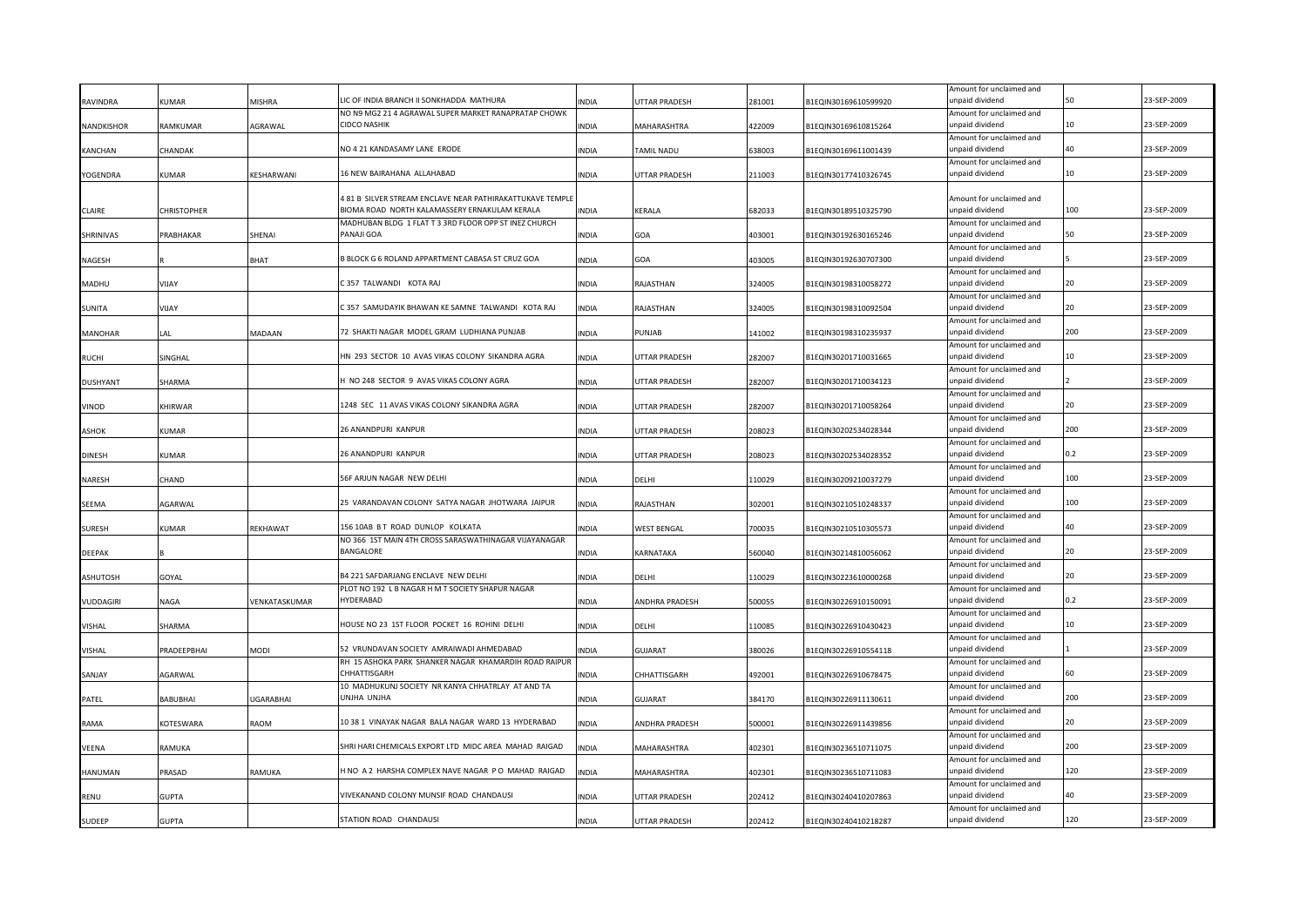| BAKUNTHKUMAR       | <b>INDERJITCHIB</b> |               | 20 SUNRISE PARK THALTEJ AHMEDABAD                                | INDIA        | <b>GUJARAT</b>     | 380054 | B1EQIN30246110176342 | Amount for unclaimed and<br>unpaid dividend | 63.8  | 23-SEP-2009 |
|--------------------|---------------------|---------------|------------------------------------------------------------------|--------------|--------------------|--------|----------------------|---------------------------------------------|-------|-------------|
|                    |                     |               | A 27 VIMAL PARK SOCIETY NEAR G E B NARODA NARODA                 |              |                    |        |                      | Amount for unclaimed and                    |       |             |
| SANKARBHAI         | GANESHBHAI          | PATEL         | AHMEDABAD                                                        | <b>INDIA</b> | GUJARAT            | 382330 | B1EQIN30246110192998 | unpaid dividend                             | 40    | 23-SEP-2009 |
|                    |                     |               |                                                                  |              |                    |        |                      | Amount for unclaimed and                    |       |             |
| <b>SUNIL</b>       |                     | SHAH          | NEAR NANA JAIN DERASAR DIST MEHSANA UNJHA                        | <b>INDIA</b> | GUJARAT            | 384170 | B1EQIN30246110211397 | unpaid dividend                             | 20    | 23-SEP-2009 |
|                    |                     |               |                                                                  |              |                    |        |                      | Amount for unclaimed and                    |       |             |
| GIAN               | PRAKASH             | ARORA         | 16 BANARSILAL MANSION S V ROAD MALAD WEST MUMBAI                 | <b>INDIA</b> | MAHARASHTRA        | 400064 | B1EQIN30247040003737 | unpaid dividend                             | 10    | 23-SEP-2009 |
|                    |                     |               |                                                                  |              |                    |        |                      | Amount for unclaimed and                    |       |             |
| NIVEDAN            | <b>INVESTMENTS</b>  | ANDTRADINGCO  | 18 1 M D ROAD 5TH FLOOR KOLKATA                                  | <b>INDIA</b> | WEST BENGAL        | 700007 | B1EQIN30249610048526 | unpaid dividend                             |       | 23-SEP-2009 |
|                    |                     |               |                                                                  |              |                    |        |                      | Amount for unclaimed and                    |       |             |
| <b>NAVIN</b>       | KUMAR               | CHOUDHARY     | 42 ASHOK NAGAR BHILWARA RAJASTHAN                                | <b>INDIA</b> | RAJASTHAN          | 311001 | B1EQIN30253110006007 | unpaid dividend                             | 20    | 23-SEP-2009 |
|                    |                     |               |                                                                  |              |                    |        |                      | Amount for unclaimed and                    |       |             |
| <b>MANORMA</b>     | KURMI               |               | SECTOR NO 10 HOUSE NO 266 MALVIYA NAGAR JAIPUR                   | <b>INDIA</b> | RAJASTHAN          | 302017 | B1EQIN30253110020148 | unpaid dividend                             | 20    | 23-SEP-2009 |
|                    |                     |               | 617 AIRFORECE AND NAVAL OFFICERS ENCLAVE SECTOR 7 PLOT NO        |              |                    |        |                      | Amount for unclaimed and                    |       |             |
| SHASHI             | AGRAWAL             |               | 11 DWARKA NEW DELHI                                              | <b>INDIA</b> | DELHI              | 110075 | B1EQIN30254010000977 | unpaid dividend                             | 100   | 23-SEP-2009 |
|                    |                     |               |                                                                  |              |                    |        |                      | Amount for unclaimed and                    |       |             |
| SACHIN             | <b>GUPTA</b>        |               | 28 3933 REGHAR PURA KAROL BAGH NEW DELHI                         | <b>INDIA</b> | DELHI              | 110005 | B1EQIN30256610039565 | unpaid dividend                             | 20    | 23-SEP-2009 |
|                    |                     |               | TRUSTEE GUNVANTLALJ THAR FAMILY T 10 1419 LABDHI OPP             |              |                    |        |                      | Amount for unclaimed and                    |       |             |
| THAR               | TANA                | GUNVANTLAL    | BANK OF INDIA SUBHASH CHOWK GOPIPURA SURAT                       | <b>INDIA</b> | <b>GUJARAT</b>     | 395001 | B1EQIN30258210078877 | unpaid dividend                             | 140   | 23-SEP-2009 |
|                    |                     |               |                                                                  |              |                    |        |                      | Amount for unclaimed and                    |       |             |
| <b>KUMKUM</b>      | CHANDA              |               | DEBEN SEN ROAD PIRTALA PO AGARPARA KOLKATA                       | <b>INDIA</b> | <b>WEST BENGAL</b> | 700109 | B1EQIN30264610009615 | unpaid dividend                             | 60    | 23-SEP-2009 |
|                    |                     |               |                                                                  |              |                    |        |                      | Amount for unclaimed and                    |       |             |
| ARUNAVA            | DAS                 |               | 2 NO RAIL GATE HABRA P O HABRA 24 PARGANAS NORTH W B             | <b>INDIA</b> | <b>WEST BENGAL</b> | 743263 | B1EQIN30264610012756 | unpaid dividend                             | 40    | 23-SEP-2009 |
|                    |                     |               |                                                                  |              |                    |        |                      | Amount for unclaimed and                    |       |             |
| AMAL               | KAR                 | CHOWDHURY     | DEBEN SEN ROAD PIRTALA P O AGARPARA 24 PARGANAS NORTH            | <b>INDIA</b> | <b>WEST BENGAL</b> | 700109 | B1EQIN30264610044345 | unpaid dividend                             | 20    | 23-SEP-2009 |
|                    |                     |               |                                                                  |              |                    |        |                      | Amount for unclaimed and                    |       |             |
| <b>MANJU</b>       | BHARGAVA            |               | H NO 62 12 HATHI BHATA AJMER                                     | <b>INDIA</b> | RAJASTHAN          | 305001 | B1EQIN30267933452177 | unpaid dividend                             | 15    | 23-SEP-2009 |
|                    |                     |               | C O BABA MOHANDAS TRADING CO IST FLOOR MAHAVEER MARKE            |              |                    |        |                      | Amount for unclaimed and                    |       |             |
| SAMPAT             | KUMAR               | SHARMA        | DIDWANA NAGAUR                                                   | <b>INDIA</b> | RAJASTHAN          | 341303 | B1EQIN30270020018363 | unpaid dividend                             | 40    | 23-SEP-2009 |
|                    |                     |               |                                                                  |              |                    |        |                      | Amount for unclaimed and                    |       |             |
| SWATI              | <b>MISHRA</b>       |               | 3 30 VIDYADHAR NAGAR JAIPUR                                      | <b>INDIA</b> | RAJASTHAN          | 302023 | B1EQIN30270020092962 | unpaid dividend                             | 20    | 23-SEP-2009 |
|                    |                     |               | BLOCK B FLATE NO 4 ANNAPURANA APPARTMENT 145 G T ROAD            |              |                    |        |                      | Amount for unclaimed and                    |       |             |
|                    | AL                  |               | SAHIBABAD GHAZIABAD                                              |              |                    |        |                      | unpaid dividend                             |       | 23-SEP-2009 |
| <b>MOHAN</b>       |                     | <b>DUDEJA</b> | C 44 200 GAMRI SUDAMA PURI GALI NO 10 POST OFFICE                | <b>INDIA</b> | UTTAR PRADESH      | 201005 | B1EQIN30282210055877 | Amount for unclaimed and                    |       |             |
|                    |                     |               | MOUJPUR DELHI                                                    |              |                    |        |                      | unpaid dividend                             |       | 23-SEP-2009 |
| PRADEEP            | CHANDRA             |               |                                                                  | <b>INDIA</b> | DELHI              | 110053 | B1EQIN30282210109586 |                                             |       |             |
|                    |                     |               | 15 61 GEETA COLONY DELHI                                         |              |                    |        |                      | Amount for unclaimed and                    | 40    | 23-SEP-2009 |
| SUMAN              | devi                |               |                                                                  | <b>INDIA</b> | DELHI              | 110031 | B1EQIN30282210127415 | unpaid dividend                             |       |             |
|                    |                     |               | BL 12 SECTOR 2 SALT LAKE KOLKATA                                 |              |                    |        |                      | Amount for unclaimed and                    |       | 23-SEP-2009 |
| <b>INDRA</b>       | KUMAR               | BAGRI         |                                                                  | <b>INDIA</b> | <b>WEST BENGAL</b> | 700091 | B1EQIN30287120001272 | unpaid dividend                             |       |             |
|                    |                     |               | 10 3 EAST TANK SQUARE TANK STREET TRIPLICANE CHENNAI             |              |                    |        |                      | Amount for unclaimed and                    | 0.2   |             |
| LAKSHMINARAYANAN R |                     |               |                                                                  | <b>INDIA</b> | TAMIL NADU         | 600005 | B1EQIN30290242890162 | unpaid dividend                             |       | 23-SEP-2009 |
|                    |                     |               |                                                                  |              |                    |        |                      | Amount for unclaimed and                    | 104   |             |
| <b>GURMEET</b>     | SINGH               |               | 18 CAVALRY LINES UNIVERSITY OF DELHI DELHI                       | <b>INDIA</b> | DELHI              | 110007 | B1EQIN30299410009512 | unpaid dividend                             |       | 23-SEP-2009 |
|                    |                     |               | 129 GF SATYA NIKETAN MOTI BAGH IIND DELHI                        |              |                    |        |                      | Amount for unclaimed and<br>unpaid dividend | 200   | 23-SEP-2009 |
| VED                | PARKASH             |               |                                                                  | INDIA        | DELHI              | 110021 | B1EQIN30302851613603 |                                             |       |             |
|                    |                     |               |                                                                  |              |                    |        |                      | Amount for unclaimed and                    | 100   |             |
| SATINDER           | KAUR                |               | 10 148 GEETA COLONY DELHI                                        | INDIA        | DELHI              | 110031 | B1EQIN30302851942563 | unpaid dividend                             |       | 23-SEP-2009 |
|                    |                     |               |                                                                  |              |                    |        |                      | Amount for unclaimed and                    |       |             |
| <b>BHIKHUBHAI</b>  | POPATBHAIPATEL      |               | 45 1603 G H BOARD MEGHANINAGAR AHMEDABAD                         | INDIA        | <b>GUJARAT</b>     | 380016 | B1EQIN30305210086238 | unpaid dividend                             | 397.8 | 23-SEP-2009 |
|                    |                     |               | 803 SUMERU SHIKHAR TOWER NAVA VIKAS GRUH ROAD PALDI<br>AHMFDABAD |              |                    |        |                      | Amount for unclaimed and                    |       |             |
| IAYESH             | BABULALSHAH         |               |                                                                  | INDIA        | GUJARAT            | 380007 | B1EQIN30305210112942 | unpaid dividend                             |       | 23-SEP-2009 |
|                    |                     |               | 7 102 SAMRAT NAGAR SANDIPANI CO OP HOU SOC NR ISANPUR            |              |                    |        |                      | Amount for unclaimed and                    |       |             |
| <b>BHARTI</b>      | SURESHKUMARDOSHI    |               | CHOWKADY AHMEDABAD                                               | <b>INDIA</b> | GUJARAT            | 382443 | B1EQIN30305210343562 | unpaid dividend                             |       | 23-SEP-2009 |
|                    |                     |               |                                                                  |              |                    |        |                      | Amount for unclaimed and                    |       |             |
| SHIVNATH           | RAMKISHAN           | <b>HAWAR</b>  | 11 6 380 1 1 GOODS SHED ROAD NAMPALLY HYDERABAD                  | <b>INDIA</b> | ANDHRA PRADESH     | 500001 | B1EQIN30338210002699 | unpaid dividend                             |       | 23-SEP-2009 |
|                    |                     |               |                                                                  |              |                    |        |                      | Amount for unclaimed and                    |       |             |
| SKSE               | <b>SECURITIES</b>   | LTD           | POPATBHAI SORATHIA BHAVAN SADAR BAZAR RAJKOT                     | <b>INDIA</b> | GUJARAT            | 360001 | B1EQ1100001000013266 | unpaid dividend                             | 100   | 23-SEP-2009 |
|                    |                     |               |                                                                  |              |                    |        |                      | Amount for unclaimed and                    |       |             |
| RAJ                | <b>AXMI</b>         | <b>GUPTA</b>  | F 4 ROHIRA APPARTMENT NEAR IDGAH KAMPOO GWALIOR                  | <b>INDIA</b> | MADHYA PRADESH     | 474001 | B1EQ1201060000028388 | unpaid dividend                             | 20    | 23-SEP-2009 |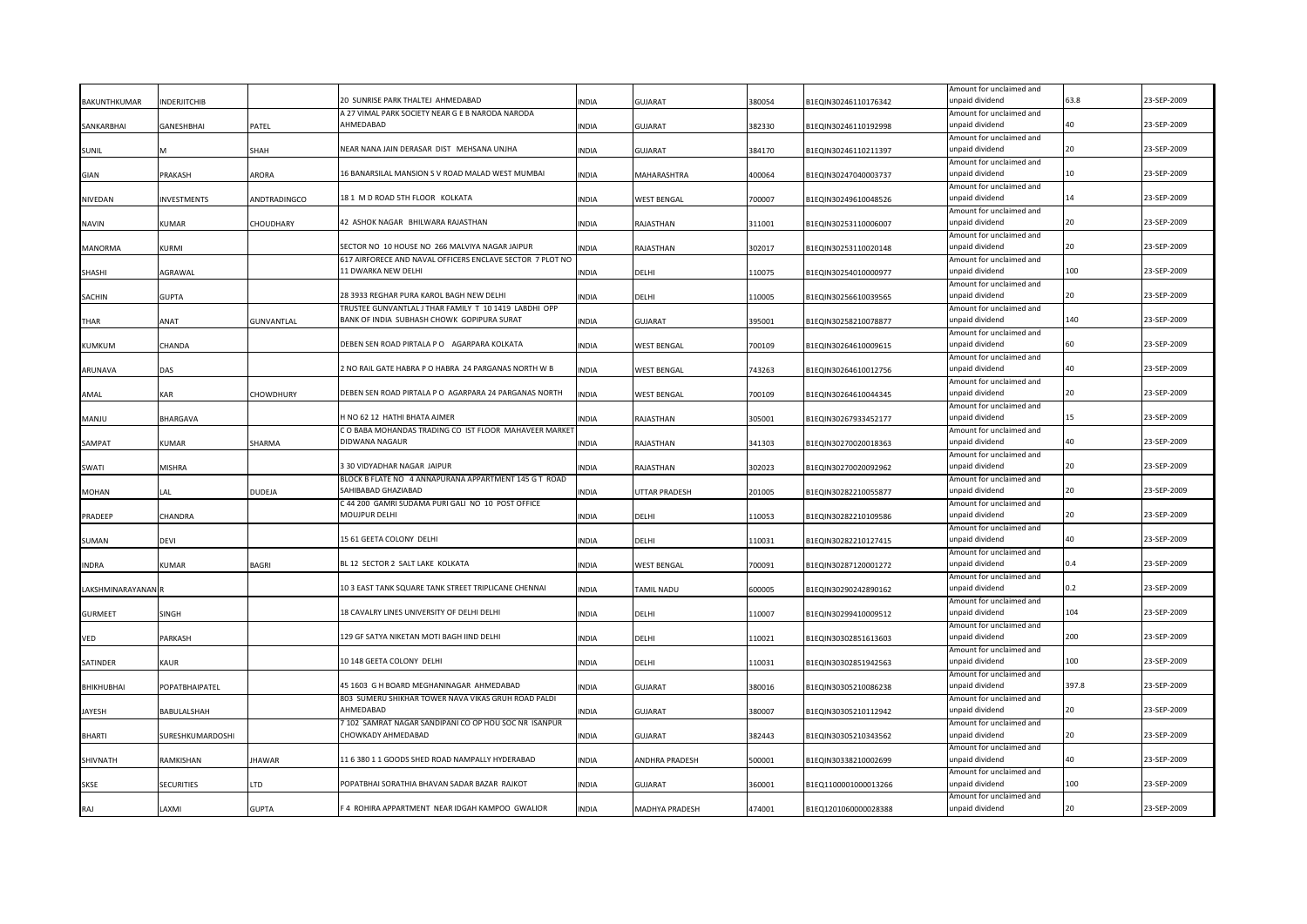|                 |              |                | HOUSE NO 321 B RAJENDRA NAGAR WEST GORAKHNATH ROAD                            |              |                    |        |                      | Amount for unclaimed and                    |                 |             |
|-----------------|--------------|----------------|-------------------------------------------------------------------------------|--------------|--------------------|--------|----------------------|---------------------------------------------|-----------------|-------------|
| RAM             | NIWAS        | <b>AGARWAL</b> | GORAKHPUR                                                                     | <b>INDIA</b> | UTTAR PRADESH      | 273015 | B1EQ1201060000254416 | unpaid dividend                             | 20              | 23-SEP-2009 |
|                 |              |                |                                                                               |              |                    |        |                      | Amount for unclaimed and                    |                 |             |
|                 |              | SIREESHA       | W O H R BALANAGARAJ 4 29 SKP TEMPLE STREET BELLARY                            | <b>INDIA</b> | KARNATAKA          | 583101 | B1EQ1201060000279665 | unpaid dividend                             | 40              | 23-SEP-2009 |
|                 |              |                |                                                                               |              |                    |        |                      | Amount for unclaimed and                    |                 |             |
| SUMAN           | SINGH        |                | BLDG NO 15 A FLAT NO 502 MHADA A S MARG POWAI MUMBAI                          | <b>INDIA</b> | MAHARASHTRA        | 400076 | B1EQ1201060000361135 | unpaid dividend                             | 600             | 23-SEP-2009 |
|                 |              |                |                                                                               |              |                    |        |                      | Amount for unclaimed and                    |                 |             |
| ANG             | BAHADUR      | SINGH          | B 4 102 LOKMILAN CHANDIVALI ANDHERI E MUMBAI                                  | <b>INDIA</b> | MAHARASHTRA        | 400072 | B1EQ1201060000590620 | unpaid dividend                             | 200             | 23-SEP-2009 |
|                 |              |                |                                                                               |              |                    |        |                      | Amount for unclaimed and                    |                 |             |
| <b>MOHAN</b>    | PRASAD       |                | SHERGHATI GAYA                                                                | <b>INDIA</b> | <b>BIHAR</b>       | 824211 | B1EQ1201060000798640 | unpaid dividend                             | 10              | 23-SEP-2009 |
|                 |              |                |                                                                               |              |                    |        |                      | Amount for unclaimed and                    | 180             |             |
| MADAN           | GOPAL        | AGRAWAL        | 4 603 KOYALA VIHAR SANSKRITI GANDHI NAGAR RANCHI                              | <b>INDIA</b> | BIHAR              | 834006 | B1EQ1201060000819408 | unpaid dividend                             |                 | 23-SEP-2009 |
|                 |              |                | 1 NO 13 PATEL GALLI ROAD SHAPUR PETH BIJAPUR                                  |              |                    |        |                      | Amount for unclaimed and<br>unpaid dividend | 40              | 23-SEP-2009 |
| CHETANA         | KALASHETTI   |                |                                                                               | <b>INDIA</b> | KARNATAKA          | 586101 | B1EQ1201060000922253 |                                             |                 |             |
|                 |              |                | LALIT GARMENT 1ST FLOOR LAXMI COMPLEX SHARADHANAND RD<br>MAHABIR CHOWK RANCHI |              | BIHAR              |        |                      | Amount for unclaimed and<br>unpaid dividend | 30              | 23-SEP-2009 |
| RAVI            | KUMAR        |                |                                                                               | <b>INDIA</b> |                    | 834001 | B1EQ1201060000990394 | Amount for unclaimed and                    |                 |             |
| VIKRANT         | BHASKARRAO   | SUTRAVE        | RANGARI PURA WARD NO 26 WANI                                                  | <b>INDIA</b> | MAHARASHTRA        | 445304 | B1EQ1201060100091041 | unpaid dividend                             |                 | 23-SEP-2009 |
|                 |              |                | LATE SH SITA RAM CO B L CHOMAL NEAR OLD BHARTI DAFTAR                         |              |                    |        |                      | Amount for unclaimed and                    |                 |             |
| <b>MITESH</b>   | KUMAR        | CHOMAL         | KISAN COLONY JHUNJHUNU                                                        | <b>INDIA</b> | RAJASTHAN          | 333001 | B1EQ1201060500012071 | unpaid dividend                             | 40              | 23-SEP-2009 |
|                 |              |                |                                                                               |              |                    |        |                      | Amount for unclaimed and                    |                 |             |
| <b>GAJENDRA</b> | <b>SINGH</b> |                | SHREE GUPTA ROADLINES GANDHI CHOCK JHUNJHUNU                                  | <b>INDIA</b> | RAJASTHAN          | 333001 | B1EQ1201060500048248 | unpaid dividend                             | 1340            | 23-SEP-2009 |
|                 |              |                |                                                                               |              |                    |        |                      | Amount for unclaimed and                    |                 |             |
| SHUBHKARAN      | KUMAWAT      |                | SHIV NAGAR COLONY SHIVDAS PURA CHAKSU JAIPUR                                  | <b>INDIA</b> | RAJASTHAN          | 302030 | B1EQ1201060500187827 | unpaid dividend                             | 10 <sup>1</sup> | 23-SEP-2009 |
|                 |              |                |                                                                               |              |                    |        |                      | Amount for unclaimed and                    |                 |             |
| NEETU           | <b>DEVI</b>  | <b>ALAN</b>    | W O DILIP JALAN CHHAWANI BAZAR JHUNJHUNU                                      | <b>INDIA</b> | RAJASTHAN          | 333001 | B1EQ1201060500242837 | unpaid dividend                             | 100             | 23-SEP-2009 |
|                 |              |                |                                                                               |              |                    |        |                      | Amount for unclaimed and                    |                 |             |
| RAJESH          | KUMAR        | TIBRA          | S O OM PRAKASH TIBRA SHAIDAN CHOWK JHUNJHUNU                                  | <b>INDIA</b> | RAJASTHAN          | 333001 | B1EQ1201060500286843 | unpaid dividend                             | 150             | 23-SEP-2009 |
|                 |              |                |                                                                               |              |                    |        |                      | Amount for unclaimed and                    |                 |             |
| <b>MANORAMA</b> | SAMAL        |                | CO MOTILAL RAY SAIKH BAZAR CUTTACK                                            | <b>INDIA</b> | ORISSA             | 753008 | B1EQ1201080100018631 | unpaid dividend                             | 0.4             | 23-SEP-2009 |
|                 |              |                |                                                                               |              |                    |        |                      | Amount for unclaimed and                    |                 |             |
| <b>ULIAN</b>    | SUREKA       |                | 388 JAWPUR ROAD NR KATHPOL KALIND KOLKATA                                     | <b>INDIA</b> | <b>WEST BENGAL</b> | 700074 | B1EQ1201090000511306 | unpaid dividend                             | 40              | 23-SEP-2009 |
|                 |              |                |                                                                               |              |                    |        |                      | Amount for unclaimed and                    |                 |             |
| AJAY            | UTTARWAR     |                | HNO1 1 15 M G ROAD ADILABAD                                                   | <b>INDIA</b> | ANDHRA PRADESH     | 504001 | B1EQ1201090000820290 | unpaid dividend                             | 20              | 23-SEP-2009 |
|                 |              |                |                                                                               |              |                    |        |                      | Amount for unclaimed and                    |                 |             |
| VIJAY           | KUMAR        | JAIN           | 405 G T ROAD N 1ST FLOOR NEAR PILKHANA MORE HOWRAH                            | <b>INDIA</b> | <b>WEST BENGAL</b> | 711101 | B1EQ1201090000876751 | unpaid dividend                             | 60              | 23-SEP-2009 |
|                 |              |                | S 2 401 SAFAIR APARTMENT PIYUSH MARG BAPU NAGAR JAIPUR                        |              |                    |        |                      | Amount for unclaimed and<br>unpaid dividend | 20              | 23-SEP-2009 |
| <b>NAINA</b>    | GODHA        |                |                                                                               | <b>INDIA</b> | RAJASTHAN          | 302015 | B1EQ1201090001024314 | Amount for unclaimed and                    |                 |             |
| MANJU           | NARSARIA     |                | 70 BANGUR AVENUE BLOCK A FLAT N0 5 KOLKATA                                    | <b>INDIA</b> | <b>WEST BENGAL</b> | 700055 | B1EQ1201090001464260 | unpaid dividend                             | 60              | 23-SEP-2009 |
|                 |              |                |                                                                               |              |                    |        |                      | Amount for unclaimed and                    |                 |             |
| CHINTU          | NATVARLAL    | PATEL          | 788 KATHVADA DASCROI AHMEDABAD                                                | <b>INDIA</b> | <b>GUJARAT</b>     | 380001 | B1EQ1201090001842109 | unpaid dividend                             | 890             | 23-SEP-2009 |
|                 |              |                | BANK OF RAJASTHAN DAULAT BLDG CACAULO ISLAND ST INEZ                          |              |                    |        |                      | Amount for unclaimed and                    |                 |             |
| RADHAKRISHNAN   | UNNITHAN     | SREEDHARAN     | PANAII                                                                        | <b>INDIA</b> | GOA                | 403001 | B1EQ1201090001847316 | unpaid dividend                             | 100             | 23-SEP-2009 |
|                 |              |                |                                                                               |              |                    |        |                      | Amount for unclaimed and                    |                 |             |
| <b>REKHA</b>    | MITTAL       |                | 4019 KALI MAI ROAD MAHADEV MOHALLA NASIRABAD                                  | <b>INDIA</b> | RAJASTHAN          | 305601 | B1EQ1201090002722663 | unpaid dividend                             |                 | 23-SEP-2009 |
|                 |              |                |                                                                               |              |                    |        |                      | Amount for unclaimed and                    |                 |             |
| KAILASH         | CHANDRA      | GOENKA         | 1 267 NAKTALA KOLKATA                                                         | <b>INDIA</b> | <b>WEST BENGAL</b> | 700047 | B1EQ1201092600137906 | unpaid dividend                             |                 | 23-SEP-2009 |
|                 |              |                | A 204 JEEVAN ASHA BLDG NO 6 M G ROAD NO 4 PATEL NAGAR J                       |              |                    |        |                      | Amount for unclaimed and                    |                 |             |
| ANILKUMAR       | CHAMPAKLAL   | PAREKH         | GARDENS KANDIVALI W MUMBAI                                                    | <b>INDIA</b> | MAHARASHTRA        | 400067 | B1EQ1201120000119792 | unpaid dividend                             |                 | 23-SEP-2009 |
|                 |              |                |                                                                               |              |                    |        |                      | Amount for unclaimed and                    |                 |             |
| PRAVEEN         | KUMAR        | AGARWAL        | 111 PATWA GALI BAZARIA POORAN MAL BAREILLY                                    | <b>INDIA</b> | UTTAR PRADESH      | 243003 | B1EQ1201130000002341 | unpaid dividend                             | 1452.6          | 23-SEP-2009 |
|                 |              |                |                                                                               |              |                    |        |                      | Amount for unclaimed and                    |                 |             |
| SAVITA          | AGARWAL      |                | 111 PATWA GALI BAZARIA POORAN MAL BAREILLY                                    | <b>INDIA</b> | UTTAR PRADESH      | 243003 | B1EQ1201130000002721 | unpaid dividend                             | 280             | 23-SEP-2009 |
|                 |              |                | PRASHANT P NO 23B AGARKAR MALA RAILWAY STATION ROAD                           |              |                    |        |                      | Amount for unclaimed and                    |                 |             |
| PRASHANT        | HARIBHAU     | TELANG         | <b>HMFDNAGAR</b>                                                              | <b>INDIA</b> | MAHARASHTRA        | 414001 | B1EQ1201130000042511 | unpaid dividend                             |                 | 23-SEP-2009 |
|                 |              |                |                                                                               |              |                    |        |                      | Amount for unclaimed and                    |                 |             |
| RAJKUMAR        | RAI          |                | I NO 38 H 2 LODHIPURA INDORE                                                  | <b>INDIA</b> | MADHYA PRADESH     | 452002 | B1EQ1201130000092960 | unpaid dividend                             | 10              | 23-SEP-2009 |
|                 |              |                |                                                                               |              |                    |        |                      | Amount for unclaimed and                    | 40              |             |
| RAJESH          | RAI          |                | H NO 38 H 2 LODHIPURA INDORE                                                  | <b>INDIA</b> | MADHYA PRADESH     | 452001 | B1EQ1201130000100480 | unpaid dividend                             |                 | 23-SEP-2009 |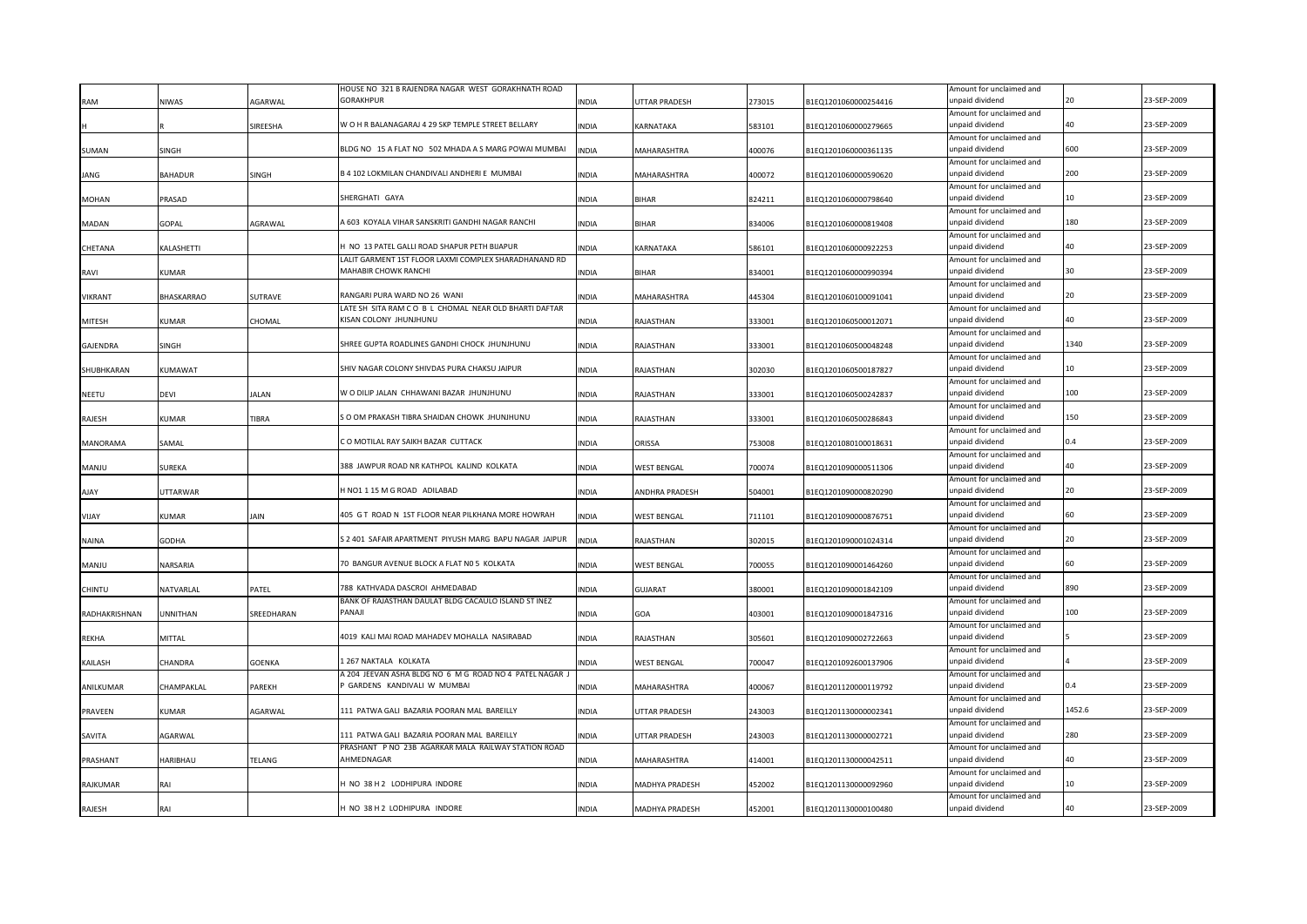|               |                 |                     |                                                                                     |              |                      |        |                      | Amount for unclaimed and                    |       |             |
|---------------|-----------------|---------------------|-------------------------------------------------------------------------------------|--------------|----------------------|--------|----------------------|---------------------------------------------|-------|-------------|
| GOPAL         | SHANKER         | AGARWAL             | 155 1 CIVIL LINES OPP DMS COMPOUND BAREILLY                                         | <b>INDIA</b> | <b>JTTAR PRADESH</b> | 243001 | B1EQ1201130000143250 | unpaid dividend<br>Amount for unclaimed and |       | 23-SEP-2009 |
| PATEL         | RAMJIBHAI       | MAVJIBHAI           | B 7 HARIOM NAGAR SOC GHODASAR AHMEDABAD                                             | <b>INDIA</b> | GUJARAT              | 382350 | B1EQ1201130000148833 | unpaid dividend                             | 20    | 23-SEP-2009 |
|               |                 |                     | C O VARIA SECURITIES MAHAVIR 1ST FLOOR NR DANAPITH MAIN                             |              |                      |        |                      | Amount for unclaimed and                    |       |             |
| SONAL         | RAJESH          | VARIA               | GATE GRAIN MARKET JAMNAGAR                                                          | <b>INDIA</b> | GUJARAT              | 361001 | B1EQ1201200100015595 | unpaid dividend                             | 842   | 23-SEP-2009 |
|               |                 |                     |                                                                                     |              |                      |        |                      | Amount for unclaimed and                    |       |             |
| NAHRENDRA     | KACHHAWAH       |                     | 42 MOHAN MARKET NAGAUR                                                              | <b>INDIA</b> | RAJASTHAN            | 341001 | B1EQ1201210100031268 | unpaid dividend                             | 40    | 23-SEP-2009 |
|               |                 |                     |                                                                                     |              |                      |        |                      | Amount for unclaimed and                    |       |             |
| <b>ASHOK</b>  | KUMAR           | NAHATA              | BHANDRIYA KI GALI LOHIYA KA CHOWK NAGAUR                                            | INDIA        | RAJASTHAN            | 341001 | B1EQ1201210100107966 | unpaid dividend                             |       | 23-SEP-2009 |
| PANCHANAN     | SHARMA          |                     | CO ANIL AGENCE 51 NAI SADAK JODHPUR                                                 | INDIA        | RAJASTHAN            | 342001 | B1EQ1201210100247829 | Amount for unclaimed and<br>unpaid dividend | 200   | 23-SEP-2009 |
|               |                 |                     |                                                                                     |              |                      |        |                      | Amount for unclaimed and                    |       |             |
| RAFIQ         | MOHAMMED        |                     | VILL MAKHAR P ISLAMPURA JHUNJHUNU                                                   | <b>INDIA</b> | RAJASTHAN            | 333024 | B1EQ1201210400002149 | unpaid dividend                             | 40.6  | 23-SEP-2009 |
|               |                 |                     | SWASTIKA 1ST FLOOR BAWALIA COMPLEX NEHRU BAZAR                                      |              |                      |        |                      | Amount for unclaimed and                    |       |             |
| SAURABH       | TULSIAN         |                     | IHUNJHUNU                                                                           | INDIA        | RAJASTHAN            | 333001 | B1EQ1201210400006065 | unpaid dividend                             | 40    | 23-SEP-2009 |
|               |                 |                     |                                                                                     |              |                      |        |                      | Amount for unclaimed and                    |       |             |
| PRAMOD        | KUMAR           | <b>JALANSONSHUF</b> | C O JHABAR MAL NATHMAL CLOTH MARKET JHUNJHUNU                                       | <b>INDIA</b> | RAJASTHAN            | 333001 | B1EQ1201210400006557 | unpaid dividend                             | 600   | 23-SEP-2009 |
|               |                 |                     | BEHIND MUNNI ASHRAM GOWALIA BHAWAN KHEMI SATI ROAD                                  |              |                      |        |                      | Amount for unclaimed and                    |       |             |
| <b>SUBH</b>   | KAUR            | <b>JHAJHARIA</b>    | IHUNJHUNU                                                                           | <b>INDIA</b> | RAJASTHAN            | 333001 | B1EQ1201210400008005 | unpaid dividend                             | 60    | 23-SEP-2009 |
| <b>MOHIN</b>  | <b>SINGHOYA</b> |                     | CO MOHINI LAL SINGHOYA W O BANWARI LAL SINGHOYA A 73<br>RIICO RISIDENCIAL JHUNJHUNU | <b>INDIA</b> | RAJASTHAN            | 333001 | B1EQ1201210400008921 | Amount for unclaimed and<br>unpaid dividend | 20    | 23-SEP-2009 |
|               |                 |                     |                                                                                     |              |                      |        |                      | Amount for unclaimed and                    |       |             |
| ANJANI        | KUMAR           | CHANANIA            | KHA 6 MAN NAGAR JHUNJHUNU                                                           | <b>INDIA</b> | RAJASTHAN            | 333001 | B1EQ1201210400009237 | unpaid dividend                             | 20    | 23-SEP-2009 |
|               |                 |                     | HARDUT RAI MAHAVIR PRASAD NEAR NEPALIAN TEMPLE                                      |              |                      |        |                      | Amount for unclaimed and                    |       |             |
| <b>SUNITA</b> | devi            | TIBREWAL            | JHUNJHUNU                                                                           | <b>INDIA</b> | RAJASTHAN            | 333001 | B1EQ1201210400010202 | unpaid dividend                             | 400   | 23-SEP-2009 |
|               |                 |                     |                                                                                     |              |                      |        |                      | Amount for unclaimed and                    |       |             |
| SHYAM         | SUNDAR          | SHARMA              | A 173 BASANT BIHAR JHUNJHUNU                                                        | <b>INDIA</b> | RAJASTHAN            | 333001 | B1EQ1201210400012326 | unpaid dividend                             | 300   | 23-SEP-2009 |
|               |                 |                     |                                                                                     |              |                      |        |                      | Amount for unclaimed and                    |       |             |
| ABDUL         | <b>MAJID</b>    | LILGAR              | COM J TEXTILE FOOTLA BAZAR JHUNJHUNU                                                | <b>INDIA</b> | RAJASTHAN            | 333001 | B1EQ1201210400016409 | unpaid dividend                             | 100   | 23-SEP-2009 |
|               |                 |                     |                                                                                     |              |                      |        |                      | Amount for unclaimed and                    |       |             |
| NAND          | KISHORE         | KHETANHUF           | WARD NO 29 KHITAN MOHALLA JHUNJHUNU                                                 | <b>INDIA</b> | RAJASTHAN            | 333001 | B1EQ1201210400017913 | unpaid dividend                             | 200   | 23-SEP-2009 |
| <b>ASHOK</b>  | <b>UMAR</b>     | SWAMI               | OPP JANGID MANGL BHAWAN BAGAR ROAD JHUNJHUNU                                        | <b>INDIA</b> | RAJASTHAN            | 333001 | B1EQ1201210400028581 | Amount for unclaimed and<br>unpaid dividend | 50    | 23-SEP-2009 |
|               |                 |                     |                                                                                     |              |                      |        |                      | Amount for unclaimed and                    |       |             |
| ANIL          | KUMAR           | <b>MANTRI</b>       | 324 SHOPPING CENTRE KOTA 324 007 KOTA                                               | <b>INDIA</b> | RAJASTHAN            | 324007 | B1EQ1201210700000011 | unpaid dividend                             |       | 23-SEP-2009 |
|               |                 |                     |                                                                                     |              |                      |        |                      | Amount for unclaimed and                    |       |             |
| SANJIVE       | SETHI           |                     | 340 A TALWANDI KOTA KOTA                                                            | <b>INDIA</b> | RAJASTHAN            | 324005 | B1EQ1201210700001222 | unpaid dividend                             | 20    | 23-SEP-2009 |
|               |                 |                     |                                                                                     |              |                      |        |                      | Amount for unclaimed and                    |       |             |
| POONAM        | SETHI           |                     | 340 A TALWANDI KOTA KOTA                                                            | <b>INDIA</b> | RAJASTHAN            | 324005 | B1EQ1201210700001237 | unpaid dividend                             |       | 23-SEP-2009 |
|               |                 |                     |                                                                                     |              |                      |        |                      | Amount for unclaimed and                    |       |             |
| ANIL          | KUMAR           | <b>MANTRI</b>       | 324 SHOPPING CENTRE KOTA                                                            | <b>INDIA</b> | RAJASTHAN            | 324007 | B1EQ1201210700003652 | unpaid dividend                             | 100.2 | 23-SEP-2009 |
|               | KUMAR           | JAIN                | 278 SHOPPING CENTRE KOTA                                                            | <b>INDIA</b> |                      | 324007 |                      | Amount for unclaimed and<br>unpaid dividend |       | 23-SEP-2009 |
| PRAVEEN       |                 |                     |                                                                                     |              | RAJASTHAN            |        | B1EQ1201210700015900 | Amount for unclaimed and                    |       |             |
| VINKAL        | ARORA           |                     | 19 A VALLABH NAGAR KOTA                                                             | <b>INDIA</b> | RAJASTHAN            | 324007 | B1EQ1201210700022156 | unpaid dividend                             | 180   | 23-SEP-2009 |
|               |                 |                     |                                                                                     |              |                      |        |                      | Amount for unclaimed and                    |       |             |
| RAMESHBHAI    | RAMBHAI         | PATEL               | NR ZAMPA MOTA PORE NADIAD                                                           | INDIA        | GUJARAT              | 387001 | B1EQ1201260000027438 | unpaid dividend                             |       | 23-SEP-2009 |
|               |                 |                     | NO 45 SUVIDHA COLANY BEHIND S B I ZONAL OFFICE                                      |              |                      |        |                      | Amount for unclaimed and                    |       |             |
| GAJANAN       | NAGOSA          | NIRANJAN            | KESHWAPUR HUBLI                                                                     | INDIA        | KARNATAKA            | 580023 | B1EQ1201260000034025 | unpaid dividend                             |       | 23-SEP-2009 |
|               |                 |                     |                                                                                     |              |                      |        |                      | Amount for unclaimed and                    |       |             |
| ANITA         | SAHU            |                     | HOUSE NO 696 1 NAKTA CHOPRA DATIYA GATE BAHAR JHANSI                                | INDIA        | UTTAR PRADESH        | 284002 | B1EQ1201320000047843 | unpaid dividend                             |       | 23-SEP-2009 |
|               |                 |                     | AT PO MAHIM PATEALI TAL PALGHAR THANE                                               |              |                      |        |                      | Amount for unclaimed and<br>unpaid dividend | 10    | 23-SEP-2009 |
| <b>YAUV</b>   | VITHAL          | PATIL               | A 6 MANGALDEEP SOCIETY NEAR TAGOR NAGAR OLD PADRA ROA                               | <b>INDIA</b> | MAHARASHTRA          | 401404 | B1EQ1201320000347413 | Amount for unclaimed and                    |       |             |
| GAURANG       | CHUDASAMA       |                     | VADODARA                                                                            | <b>INDIA</b> | GUJARAT              | 390008 | B1EQ1201320000423659 | unpaid dividend                             | 140   | 23-SEP-2009 |
|               |                 |                     | A 6 MANGALDEEP SOCIETY TAGOR NAGAR OLD PADRA ROAD                                   |              |                      |        |                      | Amount for unclaimed and                    |       |             |
| SIDDHARTHA    | DIPSINH         | CHUDASAMA           | VADODARA                                                                            | <b>INDIA</b> | GUJARAT              | 390001 | B1EQ1201320000478295 | unpaid dividend                             | 60    | 23-SEP-2009 |
|               |                 |                     | A 6 MANGALDEEP SOCIETY NR TAGOR NAGAR OLD PADRA ROAD                                |              |                      |        |                      | Amount for unclaimed and                    |       |             |
| MANISHA       |                 | CHUDASAMA           | VADODARA                                                                            | <b>INDIA</b> | <b>GUJARAT</b>       | 390001 | B1EQ1201320000529628 | unpaid dividend                             | 160   | 23-SEP-2009 |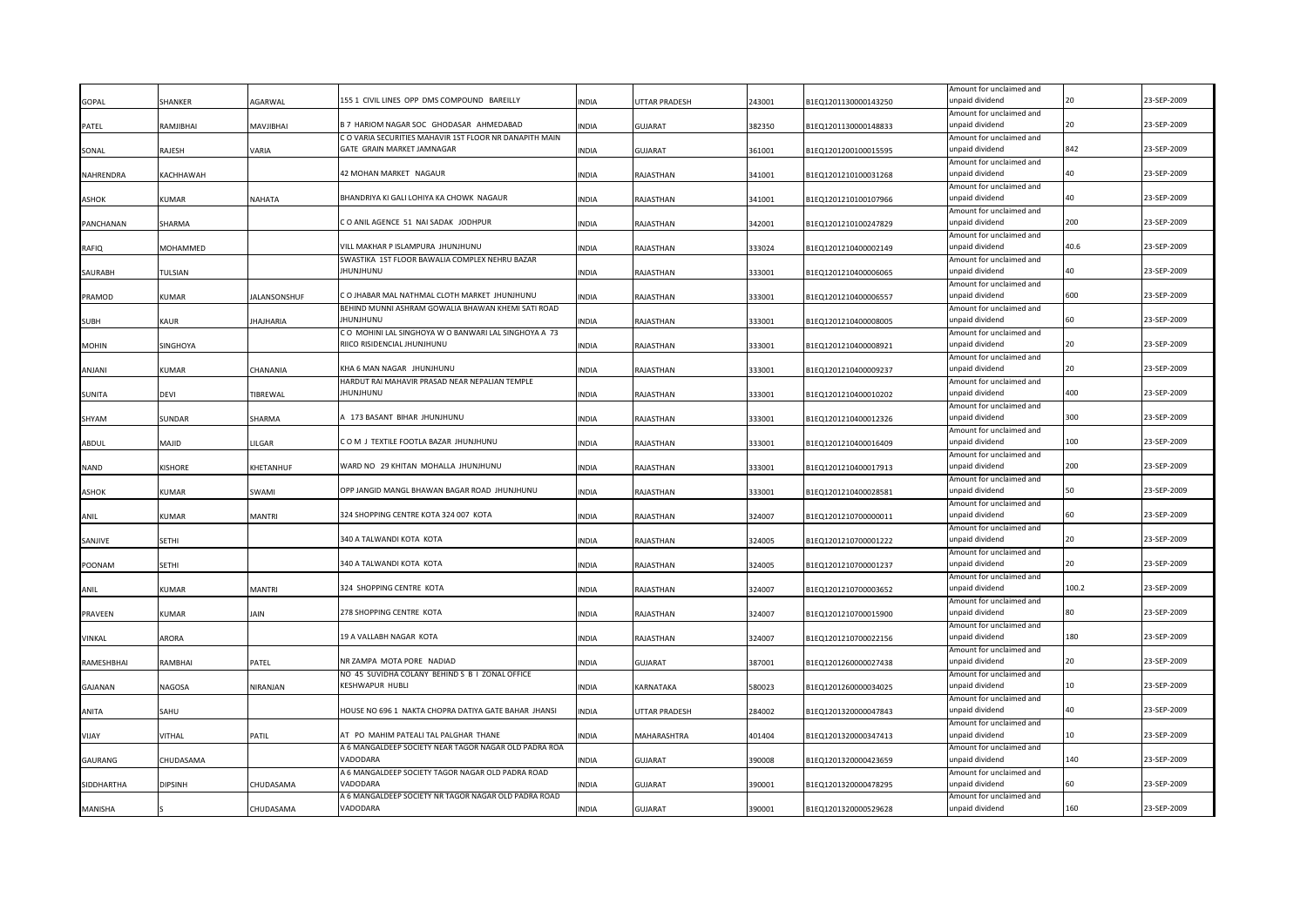|                 |                   |               |                                                                   |              |                    |        |                      | Amount for unclaimed and                    |                                        |             |
|-----------------|-------------------|---------------|-------------------------------------------------------------------|--------------|--------------------|--------|----------------------|---------------------------------------------|----------------------------------------|-------------|
| SULOACHANA      | HARIRAM           | BHUTADA       | SHRIRANG PADMA NAGAR BEHIND USHAKIRAN THEATERE LATUR              | <b>INDIA</b> | MAHARASHTRA        | 413512 | B1EQ1201370000041471 | unpaid dividend                             | $\Lambda$ <sup><math>\cap</math></sup> | 23-SEP-2009 |
| <b>MOHNISH</b>  | SANCHETI          |               | 445 VEER DURGA DAS NAGAR PALI MARWAR                              | <b>INDIA</b> | RAJASTHAN          | 306401 | B1EQ1201370000066794 | Amount for unclaimed and<br>unpaid dividend | 20                                     | 23-SEP-2009 |
|                 |                   |               |                                                                   |              |                    |        |                      | Amount for unclaimed and                    |                                        |             |
| <b>TAPAS</b>    | ROY               |               | 34A GOPAL BANERJEE LANE HOWRAH                                    | <b>INDIA</b> | WEST BENGAL        | 711101 | B1EQ1201370000112721 | unpaid dividend                             | 2268.2                                 | 23-SEP-2009 |
|                 |                   |               |                                                                   |              |                    |        |                      | Amount for unclaimed and                    |                                        |             |
| AJIT            | KUMAR             | IAIN          | 43 ATTAWALA FIROZABAD                                             | <b>INDIA</b> | UTTAR PRADESH      | 283203 | B1EQ1201640000024173 | unpaid dividend                             | 40                                     | 23-SEP-2009 |
|                 |                   |               | 2 NAVKAR VASANT VAIBHAV APT NEAR NEW ERA ENGLISH SCHOOL           |              |                    |        |                      | Amount for unclaimed and                    |                                        |             |
| MAHAVIR         | HARAKCHANDRA      | <b>OSTWAL</b> | <b>GOVIND NAGAR NASHIK</b>                                        | <b>INDIA</b> | MAHARASHTRA        | 422009 | B1EQ1201750200005551 | unpaid dividend                             | 10                                     | 23-SEP-2009 |
|                 |                   |               | C O WELCOME SECURITIES 6TH MOTHI BUILDING HOSPITAL ROAD<br>NAGAUR |              |                    |        |                      | Amount for unclaimed and<br>unpaid dividend | 40                                     | 23-SEP-2009 |
| RAM             | <b>KISHORE</b>    | SARDA         | 49 SHALIMAR BAGH COLONY PO HEERAPURA VIA BHANKROTA                | <b>INDIA</b> | RAJASTHAN          | 341001 | B1EQ1201770100000572 | Amount for unclaimed and                    |                                        |             |
| JSHA            | GOYAL             |               | <b>JAIPUR</b>                                                     | <b>INDIA</b> | RAJASTHAN          | 303011 | B1EQ1201770100005251 | unpaid dividend                             | 20                                     | 23-SEP-2009 |
|                 |                   |               |                                                                   |              |                    |        |                      | Amount for unclaimed and                    |                                        |             |
| VEENA           | GROVER            |               | D 132 AMBA BARI JAIPUR                                            | <b>INDIA</b> | RAJASTHAN          | 302023 | B1EQ1201770100044312 | unpaid dividend                             | 360                                    | 23-SEP-2009 |
|                 |                   |               |                                                                   |              |                    |        |                      | Amount for unclaimed and                    |                                        |             |
| NARMADA         | BANWARILAL        | <b>GUPTA</b>  | 2 B ANAND MANGAL APPARTMENT TAGORE MARG RAJKOT                    | <b>INDIA</b> | <b>GUJARAT</b>     | 360002 | B1EQ1201800000034851 | unpaid dividend                             | 200                                    | 23-SEP-2009 |
|                 |                   |               | RAVI KUNJ 3 4 AFRICA COLONY OPP SADGURU VANDNADHAM                |              |                    |        |                      | Amount for unclaimed and                    |                                        |             |
| DHIRAJBA        | VALA              |               | RAJKOT                                                            | <b>INDIA</b> | GUJARAT            | 360007 | B1EQ1201800000061630 | unpaid dividend                             | 20                                     | 23-SEP-2009 |
|                 |                   |               | POPATBHAI SORATHIA BHAVAN SADAR BAZAR RAJKOT                      |              |                    |        |                      | Amount for unclaimed and                    | 450                                    | 23-SEP-2009 |
| <b>SKSE</b>     | <b>SECURITIES</b> | LTD           |                                                                   | <b>INDIA</b> | <b>GUJARAT</b>     | 360001 | B1EQ1201800000107782 | unpaid dividend                             |                                        |             |
| RAM             | CHANDRA           | VIJAYVERGIYA  | 352 BHUPAL PURA UDAIPUR                                           | <b>INDIA</b> | RAJASTHAN          | 313001 | B1EQ1201830100002341 | Amount for unclaimed and<br>unpaid dividend | 60                                     | 23-SEP-2009 |
|                 |                   |               |                                                                   |              |                    |        |                      | Amount for unclaimed and                    |                                        |             |
| HEMENDRA        | RAMNIKLAL         | SHAH          | LILAVATI MANSION PAREKH LANE KANDIVALI W MUMBAI                   | <b>INDIA</b> | MAHARASHTRA        | 400067 | B1EQ1201890000002498 | unpaid dividend                             | 260                                    | 23-SEP-2009 |
|                 |                   |               | 1E BURMAN STREET 3RD FLOOR HANDIPATTI NEAR MECHHUA                |              |                    |        |                      | Amount for unclaimed and                    |                                        |             |
| KHUSHAAL        | <b>FINANCE</b>    | LIMITED       | KOLKATA                                                           | <b>INDIA</b> | <b>WEST BENGAL</b> | 700007 | B1EQ1201890200018251 | unpaid dividend                             | 1100                                   | 23-SEP-2009 |
|                 |                   |               |                                                                   |              |                    |        |                      | Amount for unclaimed and                    |                                        |             |
| <b>HARINDER</b> | SINGH             |               | B 47 VIKRAM NAGAR PO I P ESTATE NEW DELHI                         | <b>INDIA</b> | <b>DELHI</b>       | 110002 | B1EQ1201910100015178 | unpaid dividend                             | 60                                     | 23-SEP-2009 |
|                 |                   |               |                                                                   |              |                    |        |                      | Amount for unclaimed and                    |                                        |             |
| <b>MAN</b>      | <b>MOHAN</b>      | SINGH         | B 47 VIKRAM NAGAR PO I P ESTATE KOTLA NEW DELHI                   | <b>INDIA</b> | <b>DELHI</b>       | 110002 | B1EQ1201910100064671 | unpaid dividend                             | 243.8                                  | 23-SEP-2009 |
|                 |                   |               | H NO G 4 B M ROHATGI APPT RAM KISHORE ROAD CIVIL LINES<br>DELHI   |              |                    |        |                      | Amount for unclaimed and<br>unpaid dividend | 40                                     | 23-SEP-2009 |
| MOHAN           | LAL               | VERMA         |                                                                   | <b>INDIA</b> | DELHI              | 110054 | B1EQ1201910100153850 | Amount for unclaimed and                    |                                        |             |
| DILIP           | KUMAR             | PRASAD        | C 13 MEET NAGAR STREET NO 10 DELHI                                | <b>INDIA</b> | DELHI              | 110094 | B1EQ1201910100360834 | unpaid dividend                             | 20                                     | 23-SEP-2009 |
|                 |                   |               |                                                                   |              |                    |        |                      | Amount for unclaimed and                    |                                        |             |
| <b>RAMESH</b>   | SABHNANI          |               | 46 8 EAST PATEL NAGAR NEW DELHI                                   | <b>INDIA</b> | DELHI              | 110008 | B1EQ1201910800003382 | unpaid dividend                             | 140                                    | 23-SEP-2009 |
|                 |                   |               |                                                                   |              |                    |        |                      | Amount for unclaimed and                    |                                        |             |
| RANJANBALA      | NAVANITRAY        | MALKAN        | PREMIER PALACE B 105 KALAWAD ROAD RAJKOT                          | <b>INDIA</b> | GUJARAT            | 360005 | B1EQ1201980000066693 | unpaid dividend                             | 20                                     | 23-SEP-2009 |
|                 |                   |               |                                                                   |              |                    |        |                      | Amount for unclaimed and                    |                                        |             |
| KIRAN           | <b>JTTAMCHAND</b> | SINGHAVI      | 1505 A AGRA ROAD DHULE                                            | <b>INDIA</b> | MAHARASHTRA        | 424001 | B1EQ1202000000091808 | unpaid dividend                             | 400                                    | 23-SEP-2009 |
|                 |                   |               | 11 479 BAHETI BUILDING OPPOSITE KAPAD MARKET ICHALKARANJI         |              |                    |        |                      | Amount for unclaimed and<br>unpaid dividend | 22                                     | 23-SEP-2009 |
| DILIPKUMAR      | BRIJMOHAN         | BAHETI        | 9 550 W NO 9 VARDHMAN CHOWK VARDHMAN NAGAR                        | <b>INDIA</b> | MAHARASHTRA        | 416115 | B1EQ1202000000092168 | Amount for unclaimed and                    |                                        |             |
| SACHIN          | BABURAO           | <b>BADVE</b>  | ICHALKARANJI                                                      | <b>INDIA</b> | MAHARASHTRA        | 416115 | B1EQ1202000000110781 | unpaid dividend                             | 20                                     | 23-SEP-2009 |
|                 |                   |               | W NO 13 H NO 7 AWADE MALA NAGAR HOSKALLE HOSPITAL                 |              |                    |        |                      | Amount for unclaimed and                    |                                        |             |
| <b>JIKRAM</b>   | APPASAHEB         | HOSKALLE      | ICHALKARANJI                                                      | <b>INDIA</b> | MAHARASHTRA        | 416115 | B1EQ1202000000167560 | unpaid dividend                             |                                        | 23-SEP-2009 |
|                 |                   |               | 21 259 MANUSMRUTI NR WATER TANK OPP SANJAY FOUNDRY                |              |                    |        |                      | Amount for unclaimed and                    |                                        |             |
| AMIT            | GANESH            | DESHPANDE     | JAWAHAR NAGAR ICHALKARANJI                                        | <b>INDIA</b> | MAHARASHTRA        | 416115 | B1EQ1202000000179181 | unpaid dividend                             | 12                                     | 23-SEP-2009 |
|                 |                   |               | 24 290 38 ICHALKARANJI CO OPERATIVE TEXTILE MARKET HOUSING        |              |                    |        |                      | Amount for unclaimed and                    |                                        |             |
| NIRAJ           | NATWARLAL         | BALDI         | SOCIETY ICHALKARANJI                                              | INDIA        | MAHARASHTRA        | 416115 | B1EQ1202000000182376 | unpaid dividend                             |                                        | 23-SEP-2009 |
|                 |                   |               |                                                                   |              |                    |        |                      | Amount for unclaimed and                    |                                        |             |
| SHASHI          | SANJAY            | IOOM          | 203 HARE KRISHNA APT NR UMA BHAVAN BHATAR ROAD SURAT              | <b>INDIA</b> | GUJARAT            | 395007 | B1EQ1202000000295118 | unpaid dividend                             | 216                                    | 23-SEP-2009 |
| <b>KUSHAL</b>   | PAL               | SINGH         | 256 NARSI PURAM NEAR REFINERY NAGAR MATHURA                       | <b>INDIA</b> | UTTAR PRADESH      | 281006 | B1EQ1202060000118745 | Amount for unclaimed and<br>unpaid dividend | 190                                    | 23-SEP-2009 |
|                 |                   |               |                                                                   |              |                    |        |                      | Amount for unclaimed and                    |                                        |             |
| SIDDHARTH       | KULPATI           |               | B 27 F VIJETA VIHAR SECTOR 13 ROHINI DELHI                        | <b>INDIA</b> | DELHI              | 110085 | B1EQ1202290000289052 | unpaid dividend                             | 40                                     | 23-SEP-2009 |
|                 |                   |               |                                                                   |              |                    |        |                      | Amount for unclaimed and                    |                                        |             |
| <b>SUBHASH</b>  | KUMAR             | LAHOTI        | 637 ALLAHABAD BANK GALI CHHAWANI KOTA                             | <b>INDIA</b> | RAJASTHAN          | 324007 | B1EQ1202300000507567 | unpaid dividend                             | 20                                     | 23-SEP-2009 |
|                 |                   |               |                                                                   |              |                    |        |                      |                                             |                                        |             |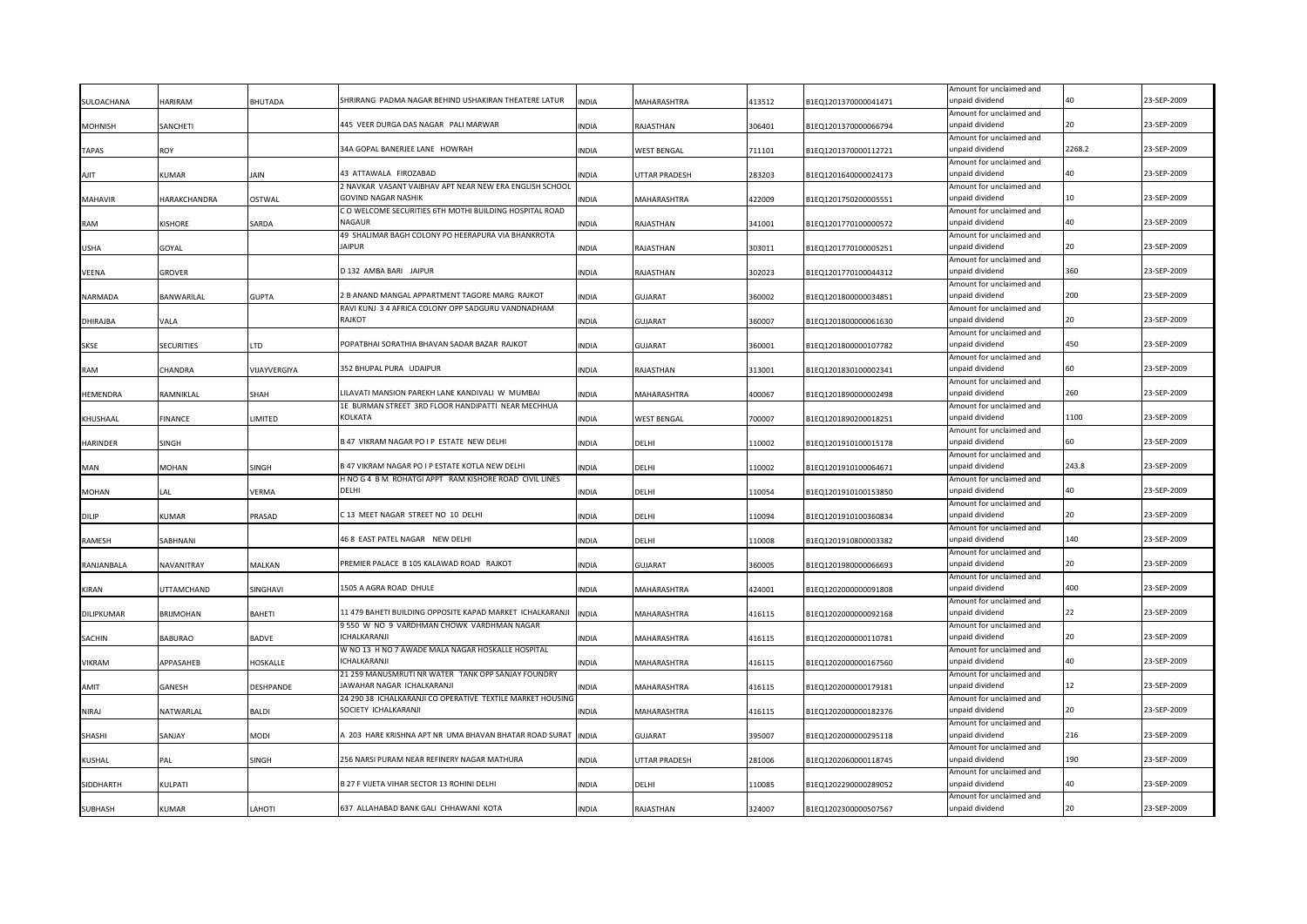| MANISH        | <b>KAVDIA</b>     |                | 11 BHOPALPURA UDAIPUR UDAIPUR                           | NDIA         | RAJASTHAN          | 313001 | B1EQ1202300200000462 | Amount for unclaimed and<br>unpaid dividend |      | 23-SEP-2009 |
|---------------|-------------------|----------------|---------------------------------------------------------|--------------|--------------------|--------|----------------------|---------------------------------------------|------|-------------|
|               |                   |                |                                                         |              |                    |        |                      | Amount for unclaimed and                    |      |             |
| ASHOK         | KUMAR             | <b>GUPTA</b>   | BANK OF BARODA NAI MANDI BHARATPUR                      | <b>INDIA</b> | RAJASTHAN          | 321001 | B1EQ1202320400015687 | unpaid dividend                             |      | 23-SEP-2009 |
|               |                   |                |                                                         |              |                    |        |                      | Amount for unclaimed and                    |      |             |
| SATISH        | KUMAR             |                | KISHANGARH ROAD KHAIRTHAL ALWAR                         | <b>INDIA</b> | RAJASTHAN          | 301001 | B1EQ1202320600010848 | unpaid dividend                             | 20   | 23-SEP-2009 |
| ASHA          | RANI              |                | KISHANGARH ROAD KHAIRTHAL ALWAR                         | INDIA        | RAJASTHAN          | 301404 | B1EQ1202320600012028 | Amount for unclaimed and<br>unpaid dividend | 20   | 23-SEP-2009 |
|               |                   |                | CO SIDDAIAH 1 6 179 GANDHI GUNJ PO KAMAREDDY            |              |                    |        |                      | Amount for unclaimed and                    |      |             |
| <b>ROOPA</b>  | RANI              | PARSI          | KAMAREDDY                                               | INDIA        | ANDHRA PRADESH     | 503111 | B1EQ1202330300056623 | unpaid dividend                             | 100  | 23-SEP-2009 |
|               |                   |                | 8 280 MAHESH NAGAR COLONY C A LANE ABIDS HYDERABAD      |              |                    |        |                      | Amount for unclaimed and<br>unpaid dividend |      | 23-SEP-2009 |
| SHARAD        | TAPADIYA          |                | KOOVATTUPARAMBIL KADVANTHRA P O AMALABHAVAN ROAD        | INDIA        | ANDHRA PRADESH     | 500001 | B1EQ1202350000041721 | Amount for unclaimed and                    |      |             |
|               |                   | ANTONY         | KOCHI                                                   | INDIA        | KERALA             | 682020 | B1EQ1202390000192808 | unpaid dividend                             |      | 23-SEP-2009 |
|               |                   |                |                                                         |              |                    |        |                      | Amount for unclaimed and                    |      |             |
| <b>GURDEV</b> | SINGH             | PALLAH         | <b>IOUSE NO 228 PHASE I MOHALI</b>                      | <b>INDIA</b> | CHANDIGARH         | 160055 | B1EQ1202420100117243 | unpaid dividend                             | 40   | 23-SEP-2009 |
|               |                   |                |                                                         |              |                    |        |                      | Amount for unclaimed and                    | 15   |             |
| SOHAN         | LA L              |                | 1487 7 B M ROAD PIRIYA PATNA MYSORE                     | INDIA        | KARNATAKA          | 571107 | B1EQ1202470000115133 | unpaid dividend                             |      | 23-SEP-2009 |
| NIRMAL        | <b>KUMAR</b>      | iain           | 5 R 21 MAHAVEER NAGAR EXT KOTA KOTA                     | <b>INDIA</b> | RAJASTHAN          | 324005 | B1EQ1202470000242158 | Amount for unclaimed and<br>unpaid dividend | 20   | 23-SEP-2009 |
|               |                   |                | VEENA DEVI DHADICH SALASAAR NAGAR SHARDA BLG DUMBHAL    |              |                    |        |                      | Amount for unclaimed and                    |      |             |
| VEENADEVI     |                   | <b>DHADICH</b> | <b>ROAD SURAT</b>                                       | <b>INDIA</b> | <b>GUJARAT</b>     | 395007 | B1EQ1202650000025796 | unpaid dividend                             | 40   | 23-SEP-2009 |
|               |                   |                |                                                         |              |                    |        |                      | Amount for unclaimed and                    |      |             |
| <b>MAHESH</b> | CHAND             | RATHI          | A ONE 007 SHRUTI PARK CO OP HSG SOC LTD THANE W THANE   | <b>INDIA</b> | MAHARASHTRA        | 400607 | B1EQ1202690000001171 | unpaid dividend                             | ጸበ   | 23-SEP-2009 |
| MANALI        | AGARWAL           |                | 237 K K EAST BIHARIPUR BAREILLY                         | INDIA        | UTTAR PRADESH      | 243001 | B1EQ1202760100023594 | Amount for unclaimed and<br>unpaid dividend | 100  | 23-SEP-2009 |
|               |                   |                |                                                         |              |                    |        |                      | Amount for unclaimed and                    |      |             |
| ULIAA         | ARORA             |                | 116 A MODEL TOWN BAREILLY                               | INDIA        | UTTAR PRADESH      | 243001 | B1EQ1202760100031415 | unpaid dividend                             | 30   | 23-SEP-2009 |
|               |                   |                |                                                         |              |                    |        |                      | Amount for unclaimed and                    |      |             |
| JAGMOHAN      | ARORA             |                | 122 PUNJABI MARKET BAREILLY                             | INDIA        | UTTAR PRADESH      | 243001 | B1EQ1202760100031421 | unpaid dividend                             |      | 23-SEP-2009 |
| PRASHANT      | <b>ROY</b>        | SAXENA         | N 45 NORTH CITY EXTENTION PILIBHIT ROAD BAREILLY        | <b>INDIA</b> | UTTAR PRADESH      | 243122 | B1EQ1202760100036145 | Amount for unclaimed and<br>unpaid dividend | 200  | 23-SEP-2009 |
|               |                   |                |                                                         |              |                    |        |                      | Amount for unclaimed and                    |      |             |
| MOHD          | AL AM             |                | 145 3 CIVIL LINES BAREILLY                              | INDIA        | UTTAR PRADESH      | 243001 | B1EQ1202760100037932 | unpaid dividend                             | 20   | 23-SEP-2009 |
|               |                   |                |                                                         |              |                    |        |                      | Amount for unclaimed and                    |      |             |
| RAKESH        | <b>KAKKAR</b>     |                | 160 BEHARIPUR KHATRIYAN BAREILLY                        | INDIA        | UTTAR PRADESH      | 243001 | B1EQ1202760100045669 | unpaid dividend                             | 100  | 23-SEP-2009 |
|               |                   |                | 136 CIVIL LINES CIRCUIT HOUSE CROSSING BAREILLY         |              |                    |        |                      | Amount for unclaimed and                    | 200  | 23-SEP-2009 |
| <b>IQBAL</b>  | AKHTAR            |                |                                                         | INDIA        | UTTAR PRADESH      | 243001 | B1EQ1202760100045806 | unpaid dividend<br>Amount for unclaimed and |      |             |
| SANDHYA       | <b>SICKA</b>      |                | 38 HINDUSTHAN PARK KOLKATA                              | INDIA        | <b>WEST BENGAL</b> | 700029 | B1EQ1202780000027683 | unpaid dividend                             |      | 23-SEP-2009 |
|               |                   |                |                                                         |              |                    |        |                      | Amount for unclaimed and                    |      |             |
| <b>NISHIT</b> | RAMESH            | SICKA          | 38 HINDUSTHAN PARK KOLKATA                              | INDIA        | WEST BENGAL        | 700029 | B1EQ1202780000027854 | unpaid dividend                             |      | 23-SEP-2009 |
|               |                   |                | CO PRADEEP VASTRA BHANDAR LADPURA BAZAR KOTA            |              |                    |        |                      | Amount for unclaimed and                    |      | 23-SEP-2009 |
| PALLAVI       | AGARWAL           |                | PLOT NO 3 SHIVAJI HOS SOC JAYSINGPUR TAL SHIROL DIST    | INDIA        | RAJASTHAN          | 324006 | B1EQ1202840000044192 | unpaid dividend<br>Amount for unclaimed and |      |             |
| APPASO        | <b>BALASO</b>     | PATIL          | KOLHAPUR JAYSINGPUR                                     | INDIA        | MAHARASHTRA        | 416101 | B1EQ1202890000282584 | unpaid dividend                             |      | 23-SEP-2009 |
|               |                   |                |                                                         |              |                    |        |                      | Amount for unclaimed and                    |      |             |
| RAKESHKUMAR   |                   | PATEL          | AT JAGUDAN GANPATI NAGAR TAL DIST MEHSANA MEHSANA       | INDIA        | GUJARAT            | 382710 | B1EQ1202890000365924 | unpaid dividend                             | 160  | 23-SEP-2009 |
|               |                   |                |                                                         |              |                    |        |                      | Amount for unclaimed and                    | 0.2  |             |
| GOPAL         | <b>KUMAR</b>      | AGNANY         | 12 SECTOR 9 SIDHARTH NAGAR MALVIYA NAGAR JAIPUR         | <b>INDIA</b> | RAJASTHAN          | 302017 | B1EQ1202920000010317 | unpaid dividend                             |      | 23-SEP-2009 |
| JSEL          | <b>SECURITIES</b> | TD031.         | STOCK EXCHANGE BUILDING J L N MARG MALVIYA NAGAR JAIPUR | INDIA        | RAJASTHAN          | 302017 | B1EQ1202920000074555 | Amount for unclaimed and<br>ınpaid dividend | 278  | 23-SEP-2009 |
|               |                   |                |                                                         |              |                    |        |                      | Amount for unclaimed and                    |      |             |
| <b>JSEL</b>   | <b>SECURITIES</b> | LTD127         | STOCK EXCHANGE BUILDING J L N MARG MALVIYA NAGAR JAIPUR | <b>INDIA</b> | RAJASTHAN          | 302017 | B1EQ1202920000074988 | unpaid dividend                             | 40   | 23-SEP-2009 |
|               |                   |                |                                                         |              |                    |        |                      | Amount for unclaimed and                    |      |             |
| JSEL          | <b>SECURITIES</b> | LTD150         | STOCK EXCHANGE BUILDING J L N MARG MALVIYA NAGAR JAIPUR | INDIA        | RAJASTHAN          | 302017 | B1EQ1202920000075033 | unpaid dividend                             | 22.8 | 23-SEP-2009 |
| <b>JSEL</b>   | SECURITIES        | LTD465         | STOCK EXCHANGE BUILDING J L N MARG MALVIYA NAGAR JAIPUR | INDIA        | RAJASTHAN          | 302017 | B1EQ1202920000128703 | Amount for unclaimed and<br>unpaid dividend |      | 23-SEP-2009 |
|               |                   |                |                                                         |              |                    |        |                      | Amount for unclaimed and                    |      |             |
| KAMAL         | LALWANI           |                | 3 GHA 14 VIGYAN NAGAR KOTA                              | <b>INDIA</b> | RAJASTHAN          | 324005 | B1EQ1202990000151272 | unpaid dividend                             | 20   | 23-SEP-2009 |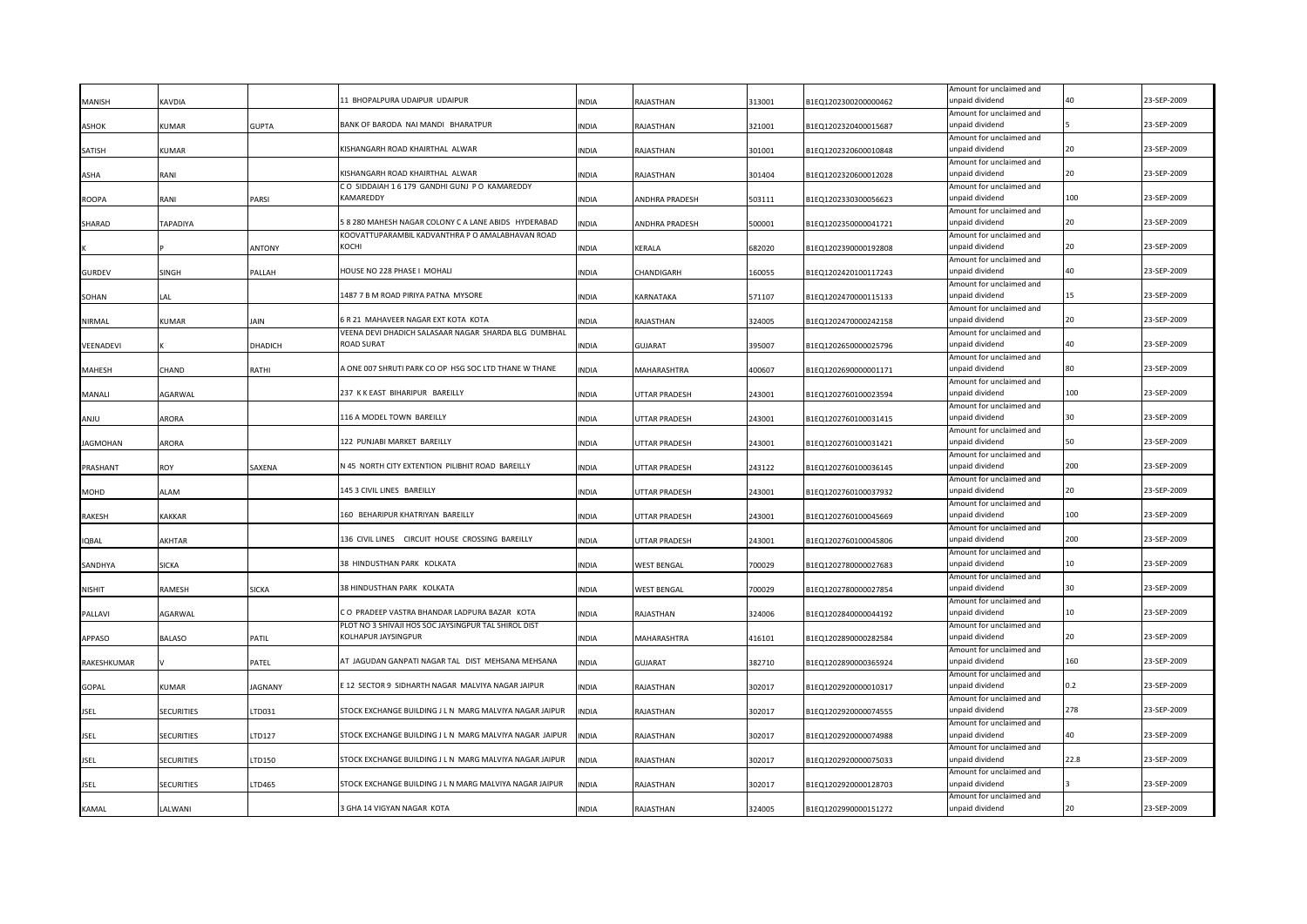|                  |                |                 | SINDHI COLONY RAILWAY FATAK KE PASS NIMBAHERA                                    |              |                       |        |                      | Amount for unclaimed and                    |        | 23-SEP-2009 |
|------------------|----------------|-----------------|----------------------------------------------------------------------------------|--------------|-----------------------|--------|----------------------|---------------------------------------------|--------|-------------|
| REKHA            | PURSWANI       |                 |                                                                                  | NDIA         | RAJASTHAN             | 312601 | B1EQ1202990003249262 | unpaid dividend<br>Amount for unclaimed and |        |             |
| BHOOPALAN        | PRASANNAKUMAR  | MALLIKARJUN     | NO 1063 51 IIND MAIN 7TH CROSS V R PURAM MYSORE                                  | INDIA        | KARNATAKA             | 570008 | B1EQ1202990004867844 | unpaid dividend                             | 10     | 23-SEP-2009 |
|                  |                |                 | FLAT NO 15 ASHA PUSHP VIHAR SECTOR 14 KAUSHAMBI                                  |              |                       |        |                      | Amount for unclaimed and                    |        |             |
| ALKA             | <b>KHANNA</b>  |                 | <b>GHAZIABAD</b>                                                                 | <b>INDIA</b> | UTTAR PRADESH         | 201010 | B1EQ1203000000058841 | unpaid dividend                             | 120    | 23-SEP-2009 |
|                  |                |                 | 40 D BRS NAGAR LUDHIANA                                                          |              |                       |        |                      | Amount for unclaimed and<br>unpaid dividend | 100    | 23-SEP-2009 |
| RAMESH           | CHANDER        |                 |                                                                                  | <b>INDIA</b> | PUNJAB                | 141001 | B1EQ1203000000135624 | Amount for unclaimed and                    |        |             |
| <b>RAVNEET</b>   | PURI           |                 | 96 A SHASTRI NAGAR LUDHIANA                                                      | INDIA        | PUNJAB                | 141001 | B1EQ1203000000250975 | unpaid dividend                             | 100    | 23-SEP-2009 |
|                  |                |                 | H NO1 8 54 B 2 11 3RD FLOOR LAXMINARAYANA APTS 136 PG ROAD                       |              |                       |        |                      | Amount for unclaimed and                    |        |             |
| SANJAY           | KESHAVLAL      | KOTAK           | VENKATRAO NAGAR COLONY SECUNDERABAD                                              | INDIA        | <b>ANDHRA PRADESH</b> | 500003 | B1EQ1203070000030160 | unpaid dividend                             | 60     | 23-SEP-2009 |
|                  |                |                 | 4 1 259 KAMAL SELECTION POST OFFICE ROAD KARIM NAGAR                             |              |                       |        |                      | Amount for unclaimed and<br>unpaid dividend | 720    | 23-SEP-2009 |
| KAMAL            | <b>KISHORE</b> | MUNDADA         | HNO17 48 VAGARAM ROAD POST MANDALKARIMNAGAR                                      | INDIA        | ANDHRA PRADESH        | 505001 | B1EQ1203070000052668 | Amount for unclaimed and                    |        |             |
| SRINIVAS         | AITHA          |                 | HUSUNABAD                                                                        | <b>INDIA</b> | ANDHRA PRADESH        | 505467 | B1EQ1203070000054154 | unpaid dividend                             | 20     | 23-SEP-2009 |
|                  |                |                 |                                                                                  |              |                       |        |                      | Amount for unclaimed and                    |        |             |
| SEEMA            | RATHI          |                 | 3 5 6 A RAMKOTE HYDERABAD                                                        | INDIA        | ANDHRA PRADESH        | 500001 | B1EQ1203070000059061 | unpaid dividend                             | 570    | 23-SEP-2009 |
|                  |                |                 | INO3 5 6 A ROMKOTE RAJ MOHALLA AREA HYDERABAD                                    |              |                       |        |                      | Amount for unclaimed and                    | 6023.6 | 23-SEP-2009 |
| SHANTA           | RATHI          |                 |                                                                                  | INDIA        | ANDHRA PRADESH        | 500001 | B1EQ1203070000060512 | inpaid dividend<br>Amount for unclaimed and |        |             |
| PADIGA           | <b>SWAMY</b>   |                 | H NO 1 8 23 PADIGE NARSAIAH SONS SUBASH ROAD KAMAREDDY                           | <b>INDIA</b> | ANDHRA PRADESH        | 503111 | B1EQ1203070000062748 | unpaid dividend                             | 20     | 23-SEP-2009 |
|                  |                |                 |                                                                                  |              |                       |        |                      | Amount for unclaimed and                    |        |             |
| М                | VENKATARAMANA  |                 | H NO1 6 35 SIRICILLA ROAD KAMAREDDY                                              | <b>INDIA</b> | ANDHRA PRADESH        | 503111 | B1EQ1203070000078074 | unpaid dividend                             | 20     | 23-SEP-2009 |
|                  |                |                 |                                                                                  |              |                       |        |                      | Amount for unclaimed and                    |        |             |
| PADMA            | RATHI          |                 | 3 5 6 A RAMKOTE HYDERABAD                                                        | <b>INDIA</b> | ANDHRA PRADESH        | 500001 | B1EQ1203070000079215 | unpaid dividend<br>Amount for unclaimed and | 523.6  | 23-SEP-2009 |
| AYYAPU           | VEKATA         | SATYASIVAKUMAR  | 11 92 MAIN BAZAR JAMMALAMADUGU KADAPA                                            | INDIA        | ANDHRA PRADESH        | 516434 | B1EQ1203070000130649 | unpaid dividend                             | 40     | 23-SEP-2009 |
|                  |                |                 |                                                                                  |              |                       |        |                      | Amount for unclaimed and                    |        |             |
| MUNI             | RAGHAVENDRA    | <b>BUSETTY</b>  | 11 64 A MAIN BAZAR JAMMALAMADUGU KADAPA DIST                                     | <b>INDIA</b> | ANDHRA PRADESH        | 516434 | B1EQ1203070000131433 | unpaid dividend                             | 10     | 23-SEP-2009 |
|                  |                |                 | COM SUSHEELA BAI P NO 41 FLAT NO 302 K P COLONY                                  |              |                       |        |                      | Amount for unclaimed and                    |        |             |
| VALLURIPALLI     | MANJULA        |                 | HYDERABAD                                                                        | INDIA        | ANDHRA PRADESH        | 500072 | B1EQ1203070000139734 | unpaid dividend                             | 0.2    | 23-SEP-2009 |
| ANITHA           | RATHI          |                 | 3 5 6 A RAM KOTE HYDERABAD                                                       | INDIA        | ANDHRA PRADESH        | 500001 | B1EQ1203070000140260 | Amount for unclaimed and<br>unpaid dividend | 338.6  | 23-SEP-2009 |
|                  |                |                 |                                                                                  |              |                       |        |                      | Amount for unclaimed and                    |        |             |
| VISHWANATHULA    | NAGA           | RAJU            | I NO 1 7 46 JPN ROAD KAMAREDDY                                                   | INDIA        | <b>ANDHRA PRADESH</b> | 503111 | B1EQ1203070000155197 | unpaid dividend                             | 40     | 23-SEP-2009 |
|                  |                |                 |                                                                                  |              |                       |        |                      | Amount for unclaimed and                    |        |             |
| LAXMIKANT        | AIODIA         |                 | 7 2 VIDHYADHAR NAGAR JAIPUR                                                      | INDIA        | RAJASTHAN             | 302023 | B1EQ1203140000015012 | unpaid dividend                             |        | 23-SEP-2009 |
|                  |                | RAMBABU         | QR NO B 184 B D L TOWNSHIP BHANUR MEDAK                                          | <b>INDIA</b> | ANDHRA PRADESH        | 502305 | B1EQ1203150000058894 | Amount for unclaimed and<br>unpaid dividend | 10     | 23-SEP-2009 |
|                  |                |                 |                                                                                  |              |                       |        |                      | Amount for unclaimed and                    |        |             |
| KALPESH          | KUMAR          | VINODBHAIPATEL  | PANCH HATDI AT PATDI PATDI                                                       | <b>INDIA</b> | <b>GUJARAT</b>        | 382765 | B1EQ1203210000033035 | unpaid dividend                             | 10     | 23-SEP-2009 |
|                  |                |                 |                                                                                  |              |                       |        |                      | Amount for unclaimed and                    |        |             |
| VIJAYA           | LAXMI          |                 | 1 1 616 1 TROOP BAZAR 21 2 522 CHARKAMAN HYDERABAD                               | <b>INDIA</b> | ANDHRA PRADESH        | 500001 | B1EQ1203320000086670 | unpaid dividend                             | 100    | 23-SEP-2009 |
| <b>SURESH</b>    | BHAI           | KALIDASPATEL    | 6 NILKANTH DUPLEX NR NAR NARAYAN TENAMENT OPP GST<br>FACTORY NEW RANIP AHMEDABAD | INDIA        | <b>GUJARAT</b>        | 382481 | B1EQ1203320000095311 | Amount for unclaimed and<br>unpaid dividend | 540    | 23-SEP-2009 |
|                  |                |                 |                                                                                  |              |                       |        |                      | Amount for unclaimed and                    |        |             |
| <b>GHANSHYAM</b> | <b>KALIDAS</b> | PATEL           | 313 KARNAVATI SOC ARJUN ASHRAM ROAD RANIP AHMEDABAD                              | <b>INDIA</b> | <b>GUJARAT</b>        | 382480 | B1EQ1203320000096007 | unpaid dividend                             | 420    | 23-SEP-2009 |
|                  |                |                 | 4 SHRIJI APARTMENT 15 PUSHPKUNJ SOCIETY KANKARIA RD                              |              |                       |        |                      | Amount for unclaimed and                    |        |             |
| BHUPEN           | JAYANTILAL     | DAKWALA         | <b>MANINAGAR AHMEDABAD</b>                                                       | INDIA        | <b>GUJARAT</b>        | 380028 | B1EQ1203320000111233 | unpaid dividend                             | 15     | 23-SEP-2009 |
|                  |                |                 | 715 JEEVANDEEP RING ROAD SUARAT SURAT                                            |              |                       |        |                      | Amount for unclaimed and<br>unpaid dividend |        | 23-SEP-2009 |
| MEGHRAJ          | DEEPCHAND      | BOTHRA          |                                                                                  | INDIA        | <b>GUJARAT</b>        | 395002 | B1EQ1203320000186648 | Amount for unclaimed and                    |        |             |
| DUNGARCHAND      | CHOTHMAL       |                 | 273 MINT STREET CHENNAI                                                          | <b>INDIA</b> | TAMIL NADU            | 600003 | B1EQ1203320000243427 | unpaid dividend                             | 100    | 23-SEP-2009 |
|                  |                |                 |                                                                                  |              |                       |        |                      | Amount for unclaimed and                    |        |             |
| PATEL            | VIDYACHAL      | <b>ETHABHAI</b> | D 6 VIMALNATH FLAT NIRNAY NAGAR ROAD AHMEDABAD                                   | <b>NDIA</b>  | <b>GUJARAT</b>        | 382480 | B1EQ1203320000283291 | inpaid dividend                             | 200    | 23-SEP-2009 |
|                  |                |                 |                                                                                  |              |                       |        |                      | Amount for unclaimed and                    |        |             |
| PATEL            | VINUBHAI       | MANILAL         | C 17 SANKET FLAT NR G S T FATAK RANIP AHMEDABAD                                  | <b>INDIA</b> | <b>GUJARAT</b>        | 380001 | B1EQ1203320000364366 | unpaid dividend                             | 200    | 23-SEP-2009 |
| RAVINDRA         | KUMAR          | AGARWALHUF      | 22 5 195 1 PANJESHA HYDERABAD                                                    | <b>NDIA</b>  | ANDHRA PRADESH        | 500002 | B1EQ1203320000438459 | Amount for unclaimed and<br>unpaid dividend | 800    | 23-SEP-2009 |
|                  |                |                 |                                                                                  |              |                       |        |                      |                                             |        |             |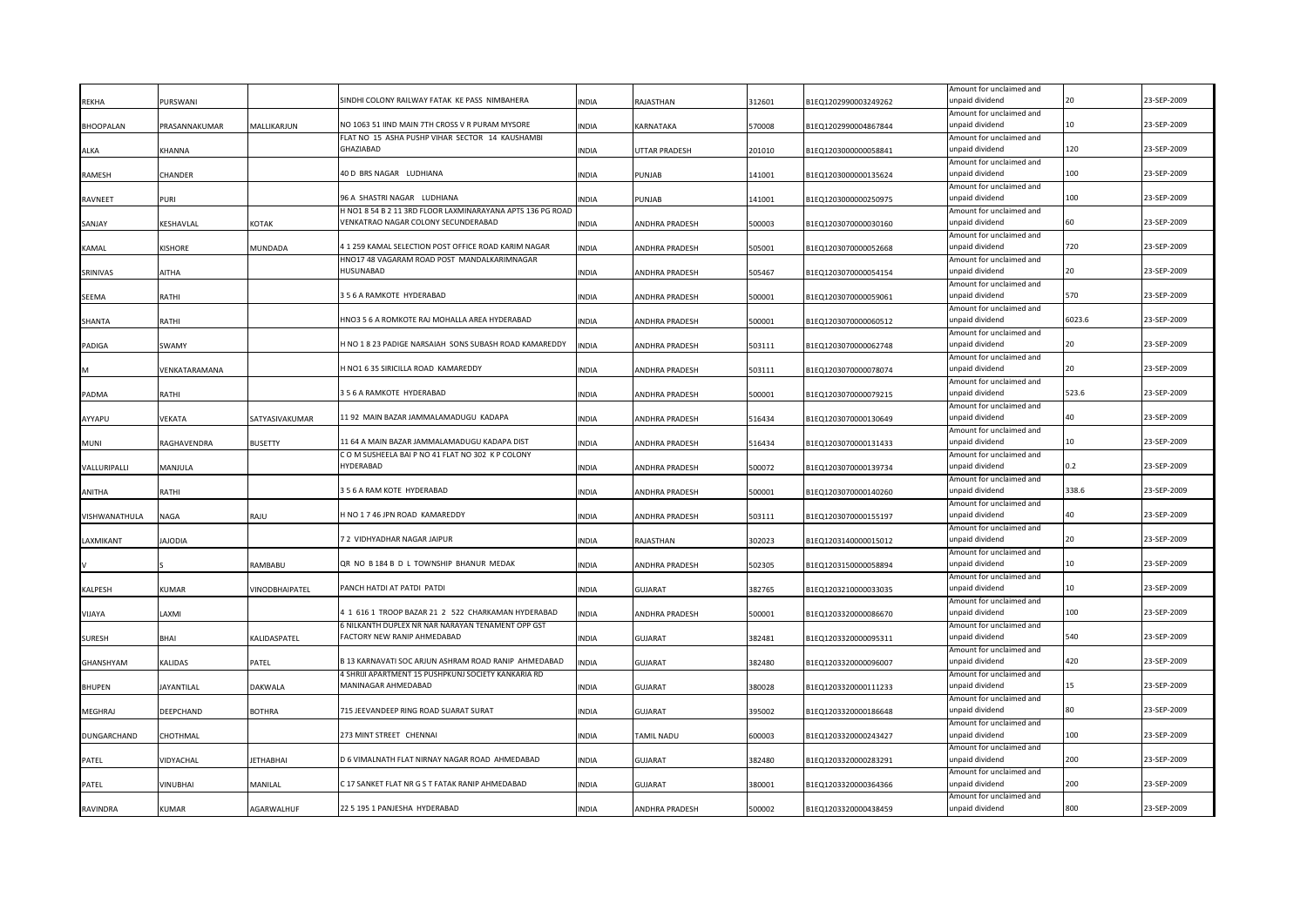|                    |                  |                | C 44 GREENWOOD SOC OPP SARVODAY 2 SOLA ROAD                                                                   |              |                    |        |                      | Amount for unclaimed and                    |      |             |
|--------------------|------------------|----------------|---------------------------------------------------------------------------------------------------------------|--------------|--------------------|--------|----------------------|---------------------------------------------|------|-------------|
| <b>BUDHABHAI</b>   | RADHABHAI        | PATEL          | ΔΗΜΕΠΔΒΑΠ                                                                                                     | <b>INDIA</b> | GUJARAT            | 380061 | B1EQ1203320000753972 | unpaid dividend                             |      | 23-SEP-2009 |
|                    |                  |                | D 106 VEENA NAGAR GR FLOOR OPP SBI S V ROAD MALAD W                                                           |              |                    |        |                      | Amount for unclaimed and                    | 20   |             |
| <b>GAYATRIDEVI</b> | NANDKISHORE      | KARIWALA       | <b>MUMBAI</b>                                                                                                 | <b>INDIA</b> | MAHARASHTRA        | 400064 | B1EQ1203410000062230 | unpaid dividend                             |      | 23-SEP-2009 |
| <b>TAPAN</b>       | MALLICK          |                | 217 UDAYAN PALLI PO HINDMOTOR HOOGHLY                                                                         | <b>INDIA</b> | <b>WEST BENGAL</b> | 712233 | B1EQ1203450000053127 | Amount for unclaimed and<br>unpaid dividend | 100  | 23-SEP-2009 |
|                    |                  |                |                                                                                                               |              |                    |        |                      | Amount for unclaimed and                    |      |             |
| CHANDAN            | KUMAR            | MANDAWEWALA    | 31 RATU SARKAR LANE 2ND FLOOR ROOM NO 3 KOLKATA                                                               | INDIA        | <b>WEST BENGAL</b> | 700073 | B1EQ1203450000071503 | unpaid dividend                             | 20   | 23-SEP-2009 |
|                    |                  |                |                                                                                                               |              |                    |        |                      | Amount for unclaimed and                    |      |             |
| <b>SURESH</b>      | KUMAR            | <b>TAPARIA</b> | 135 BLOCK B LAKE TOWN NEAR GOVT GIRLS SCHOOL KOLKATA                                                          | <b>INDIA</b> | <b>WEST BENGAL</b> | 700089 | B1EQ1203450000121144 | unpaid dividend                             |      | 23-SEP-2009 |
|                    |                  |                |                                                                                                               |              |                    |        |                      | Amount for unclaimed and                    |      |             |
| <b>ITOYL</b>       | GARG             |                | 53 GAIS EJENSI K PAS WARD NO 9 BARAN                                                                          | INDIA        | RAJASTHAN          | 325205 | B1EQ1203460000018642 | unpaid dividend                             |      | 23-SEP-2009 |
|                    |                  | <b>HUF</b>     | 15 1 17 OSMAN GUNJ ROAD HYDERABAD                                                                             |              |                    |        |                      | Amount for unclaimed and<br>unpaid dividend |      | 23-SEP-2009 |
| RAMESH             | Jain             |                |                                                                                                               | <b>INDIA</b> | ANDHRA PRADESH     | 500012 | B1EQ1203620000003474 | Amount for unclaimed and                    |      |             |
| HANUMANDAS         | SONI             |                | GOKUL 15 2 134 MAHARAJ GANJ HYDERABAD                                                                         | <b>INDIA</b> | ANDHRA PRADESH     | 500012 | B1EQ1203620000005661 | unpaid dividend                             | 20   | 23-SEP-2009 |
|                    |                  |                |                                                                                                               |              |                    |        |                      | Amount for unclaimed and                    |      |             |
| DEBRAJ             | CHATTERJEE       |                | 356 21 D NO 07 SAPTADWEEP APT N S C BOSE ROAD KOLKATA                                                         | <b>INDIA</b> | WEST BENGAL        | 700047 | B1EQ1203840000258451 | unpaid dividend                             |      | 23-SEP-2009 |
|                    |                  |                |                                                                                                               |              |                    |        |                      | Amount for unclaimed and                    |      |             |
| TOL                | ASRA             | SALUJA         | 1171 EYE HOSPITAL ROAD DAMOOJI CAMPUS SITAPUR                                                                 | <b>INDIA</b> | UTTAR PRADESH      | 261001 | B1EQ1203980000094565 | unpaid dividend                             | 20   | 23-SEP-2009 |
|                    |                  |                |                                                                                                               |              |                    |        |                      | Amount for unclaimed and                    |      |             |
| <b>NARESH</b>      | CHANDRA          | AGARWAL        | H NO 513 BARA BAJAR SHIKOHABAD                                                                                | <b>INDIA</b> | UTTAR PRADESH      | 205135 | B1EQ1204180000031551 | unpaid dividend                             | 40   | 23-SEP-2009 |
|                    |                  |                | H 62 MAHINDRA PARK L B S MARG GHATKOPAR WEST MUMBAI                                                           |              |                    |        |                      | Amount for unclaimed and<br>unpaid dividend | 100  | 23-SEP-2009 |
| <b>MITESH</b>      | <b>ISHWARLAL</b> | <b>KATARIA</b> | 20 RAVINDRA PARK SOCIETY OPP JAY AMBE TEMPLE ADAJAN                                                           | <b>INDIA</b> | MAHARASHTRA        | 400086 | B1EQ1204200000014637 | Amount for unclaimed and                    |      |             |
| <b>MANSI</b>       | RANDHIR          | DESAI          | ROAD SURAT                                                                                                    | <b>INDIA</b> | <b>GUJARAT</b>     | 395009 | B1EQ1204310000002739 | unpaid dividend                             | 50   | 23-SEP-2009 |
|                    |                  |                |                                                                                                               |              |                    |        |                      | Amount for unclaimed and                    |      |             |
| <b>DOLATRAI</b>    | CHHOTUBHAI       | DESAI          | AT GANGHORE POST AMALSAD DIST NAVSARI AMALSAD                                                                 | <b>INDIA</b> | <b>GUJARAT</b>     | 396310 | B1EQ1204400000006933 | unpaid dividend                             | 10   | 23-SEP-2009 |
|                    |                  |                | B 80 GROUND FLOOR PLATINIUM DELUXE ARDEE CITY SECTOR 52                                                       |              |                    |        |                      | Amount for unclaimed and                    |      |             |
| RICHA              | GAUTAM           |                | <b>GURGAON GURGAON</b>                                                                                        | INDIA        | HARYANA            | 122003 | B1EQ1204470000018142 | unpaid dividend                             | 200  | 23-SEP-2009 |
|                    |                  |                |                                                                                                               |              |                    |        |                      | Amount for unclaimed and                    |      |             |
| NARENDRA           |                  |                | NO 25 8TH CROSS S P EXTN MALLESHWARAM BANGALORE                                                               | <b>INDIA</b> | KARNATAKA          | 560003 | B1EQ1204470000416041 | unpaid dividend                             |      | 23-SEP-2009 |
|                    |                  |                |                                                                                                               |              |                    |        |                      | Amount for unclaimed and                    |      | 23-SEP-2009 |
| <b>ASHWINI</b>     | CHANDRAKANT      | PAWAR          | 4 B NIWAS NEAR RUSHIRAJ AVENUE CANADA CORNER NASHIK<br>C O PRAJAIAH PLOT NO 22 RAM NARESH NAGAR HYDER NGR OPP | <b>INDIA</b> | MAHARASHTRA        | 422005 | B1EQ1204470001473465 | unpaid dividend<br>Amount for unclaimed and |      |             |
| NAGESWARA          | RAO              | <b>DODDA</b>   | RAMALAYAM TEMPLE HYDERABAD                                                                                    | <b>INDIA</b> | ANDHRA PRADESH     | 500072 | B1EQ1204470001511210 | unpaid dividend                             |      | 23-SEP-2009 |
|                    |                  |                | PLOT NO 936 SRI LAKSHMI NILAYAM KHNAMET AYYAPPA SOCIETY                                                       |              |                    |        |                      | Amount for unclaimed and                    |      |             |
| AGATHEESWARAN      |                  |                | MADHAPUR HYDERABAD                                                                                            | <b>INDIA</b> | ANDHRA PRADESH     | 500081 | B1EQ1204470002134065 | unpaid dividend                             | 0.4  | 23-SEP-2009 |
|                    |                  |                |                                                                                                               |              |                    |        |                      | Amount for unclaimed and                    |      |             |
| SATISH             | CHANDRASHEKHAR   | <b>BIDWE</b>   | LOKHAND GALLI LATUR LATUR                                                                                     | INDIA        | MAHARASHTRA        | 413512 | B1EQ1204470002843891 | unpaid dividend                             |      | 23-SEP-2009 |
|                    |                  |                |                                                                                                               |              |                    |        |                      | Amount for unclaimed and                    |      |             |
| ARJUN              | VYAS             |                | 14 5 310 1 OPP POLICE STATION SHAHINAYAT GUNJ HYDERABAD                                                       | INDIA        | ANDHRA PRADESH     | 500001 | B1EQ1205450000005888 | unpaid dividend                             | 100  | 23-SEP-2009 |
|                    |                  |                | PLOT NO 5 PHASE 2 PROGRESSIVE COLONY MANOVIKAS NAGAR OLD                                                      |              |                    |        |                      | Amount for unclaimed and                    |      |             |
| GHANSHYAM          | DAS              |                | BOWENPALLY SECUNDERABAD                                                                                       | INDIA        | ANDHRA PRADESH     | 500009 | B1EQ1205450000007277 | unpaid dividend                             | 99.8 | 23-SEP-2009 |
| AMI                | STOCK            |                | AND SHARE BROKERS PRIV 38 OLD MARKET AREA MAIN BAZAR MITHAPUR                                                 | INDIA        | <b>GUJARAT</b>     | 361345 | B1EQ1205470000000928 | Amount for unclaimed and<br>unpaid dividend |      | 23-SEP-2009 |
|                    |                  |                | OLDNO34 NEW NO9 4 97 AVVAIYAR STREET SRIRAMNAGAR                                                              |              |                    |        |                      | Amount for unclaimed and                    |      |             |
| LABHIRAMI          |                  |                | KOTTAIYUR KARAIKUDI                                                                                           | <b>INDIA</b> | TAMIL NADU         | 630106 | B1EQ1301740000081448 | unpaid dividend                             |      | 23-SEP-2009 |
|                    |                  |                |                                                                                                               |              |                    |        |                      | Amount for unclaimed and                    |      |             |
| PAWAN              | LALPURIA         |                | LPHA 16 VIGYAN NAGAR KOTA                                                                                     | <b>INDIA</b> | RAJASTHAN          | 324005 | B1EQ1301760000030384 | unpaid dividend                             | 100  | 23-SEP-2009 |
|                    |                  |                |                                                                                                               |              |                    |        |                      | Amount for unclaimed and                    |      |             |
| <b>USHA</b>        | (IRAN            | SHARMA         | 11 NEW AKASHWANI COLONY KOTA                                                                                  | INDIA        | RAJASTHAN          | 324006 | B1EQ1301760000033556 | unpaid dividend                             |      | 23-SEP-2009 |
|                    |                  |                | MOHAN NIWAS SINDHI COLONY GANGAPUR CITY SAWAI                                                                 |              |                    |        |                      | Amount for unclaimed and                    |      |             |
| <b>GOPAL</b>       | DASS             | <b>GUPTA</b>   | <b>MADHOPUR</b>                                                                                               | <b>INDIA</b> | RAJASTHAN          | 322201 | B1EQ1301760000133918 | unpaid dividend                             | 20   | 23-SEP-2009 |
| RAM                | NARAYAN          | NIGAM          | 15 ROAD NO 9 SARASWATI COLONY BARAN ROAD KOTA                                                                 | <b>INDIA</b> | RAJASTHAN          | 324001 | B1EQ1301760000171747 | Amount for unclaimed and<br>unpaid dividend | 20   | 23-SEP-2009 |
|                    |                  |                |                                                                                                               |              |                    |        |                      | Amount for unclaimed and                    |      |             |
| <b>RAKESH</b>      | <b>UMAR</b>      | JAIN           | 12 PROFESSORS COLONY NAYAPURA KOTA                                                                            | <b>INDIA</b> | RAJASTHAN          | 324001 | B1EQ1301760000233826 | unpaid dividend                             | 20   | 23-SEP-2009 |
|                    |                  |                |                                                                                                               |              |                    |        |                      | Amount for unclaimed and                    |      |             |
| NEENA              | SRIVASTAVA       |                | 2 KA 20 VIGYAN NAGAR KOTA                                                                                     | <b>INDIA</b> | RAJASTHAN          | 324005 | B1EQ1301760000262389 | unpaid dividend                             | 20   | 23-SEP-2009 |
|                    |                  |                |                                                                                                               |              |                    |        |                      |                                             |      |             |